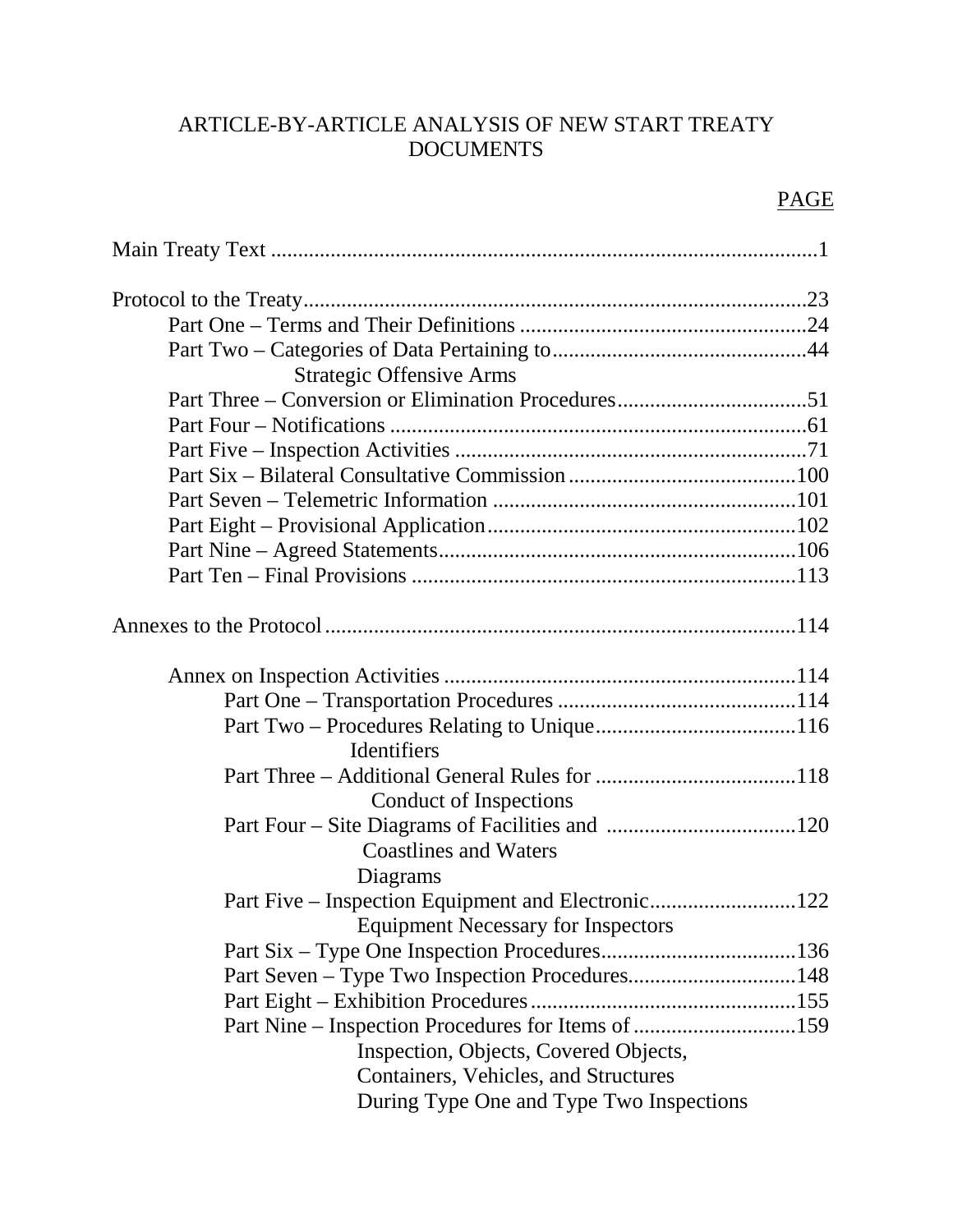| Summaries of Recording Media, and                |     |
|--------------------------------------------------|-----|
| Interpretive Data for Telemetric                 |     |
| Information                                      |     |
|                                                  |     |
| Demonstrations of Recording Media and            |     |
| <b>Telemetric Information Playback Equipment</b> |     |
|                                                  |     |
| <b>Information Playback Equipment</b>            |     |
| and Spare Parts                                  |     |
|                                                  |     |
| Maintenance of Telemetric Information            |     |
| <b>Playback Equipment for Personnel</b>          |     |
| of the Receiving Party                           |     |
|                                                  | 192 |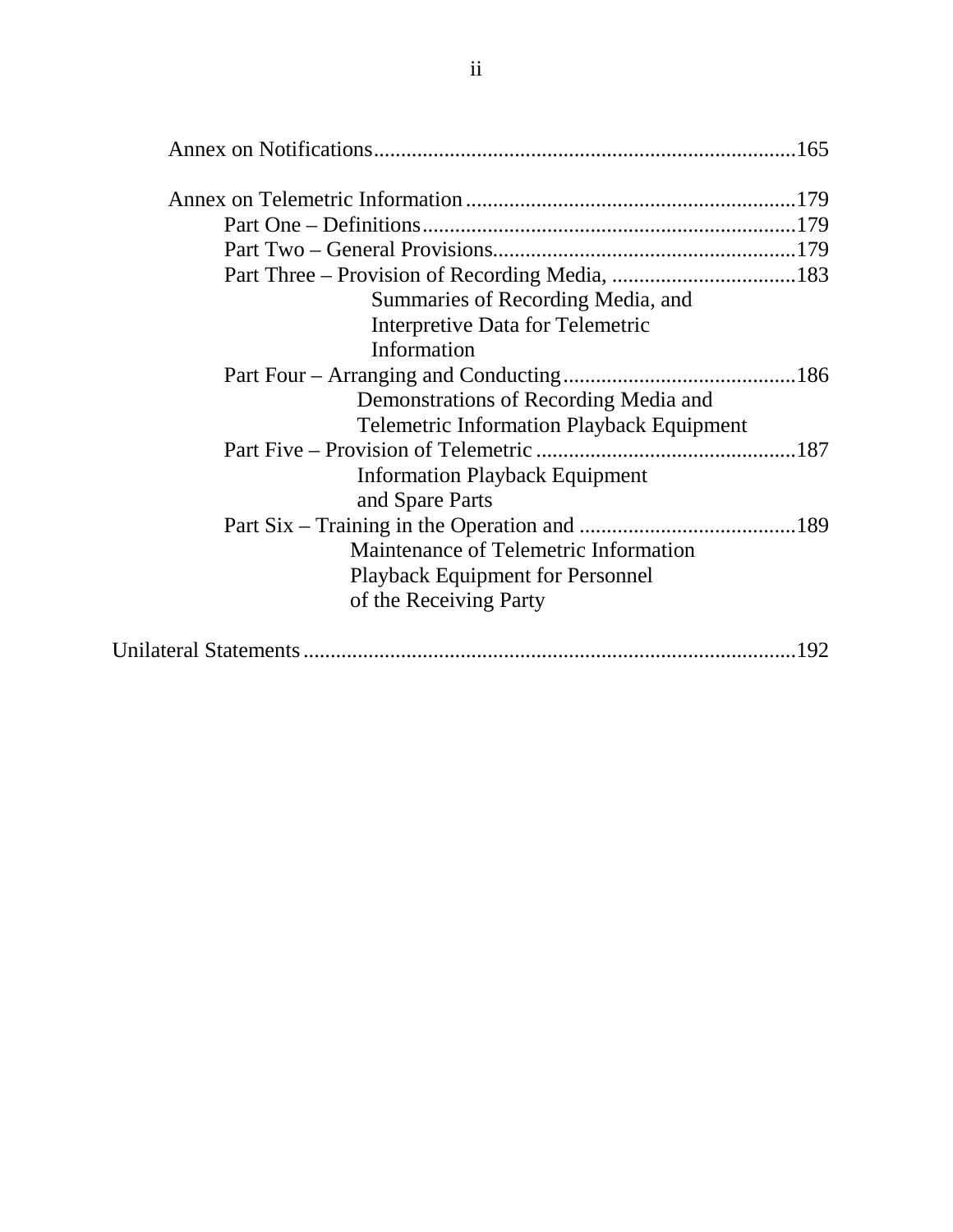## **ARTICLE-BY-ARTICLE ANALYSIS OF THE TREATY TEXT**

The Treaty between the United States of America and the Russian Federation on Measures for the Further Reduction and Limitation of Strategic Offensive Arms (the "New START Treaty" or the "Treaty") consists of the main Treaty text composed of sixteen articles, and a Protocol, which is an integral part of the Treaty and contains ten Parts and three Annexes.

Associated with the New START Treaty are three unilateral statements, which address missile defense and the Trident I SLBM. These statements are not integral parts of the Treaty, and they are not legally binding. The texts of these statements are included herein only for the information of the Senate, and they are discussed in this analysis.

The Treaty further reduces the limits on strategic offensive arms from the levels permitted under the Treaty Between the United States of America and the Union of Soviet Socialist Republics on the Reduction and Limitation of Strategic Offensive Arms of July 31, 1991 (the "START Treaty"), which expired on December 5, 2009; and further reduces the limits on warheads from the levels permitted under the Treaty Between the United States of America and the Russian Federation on Strategic Offensive Reductions of May 24, 2002 (the "Moscow Treaty"), which this Treaty will supersede upon entry into force.

As in the preceding START Treaty, the term "strategic offensive arms" is not defined in the New START Treaty. "Strategic" indicates that, in general, the forces covered are those of intercontinental range. "Offensive" is in contrast to defensive strategic arms, such as ballistic missile defense systems.

### **PREAMBLE**

The Preamble serves as an introduction to the Treaty and sets forth the general context and goals of the Treaty. The Preamble draws on and develops the Joint Understanding signed in Moscow on July 6, 2009, by President Barack Obama and President Dmitry Medvedev, which conveyed the Presidents' concept and further guidance for the negotiation of the New START Treaty. Initial Presidential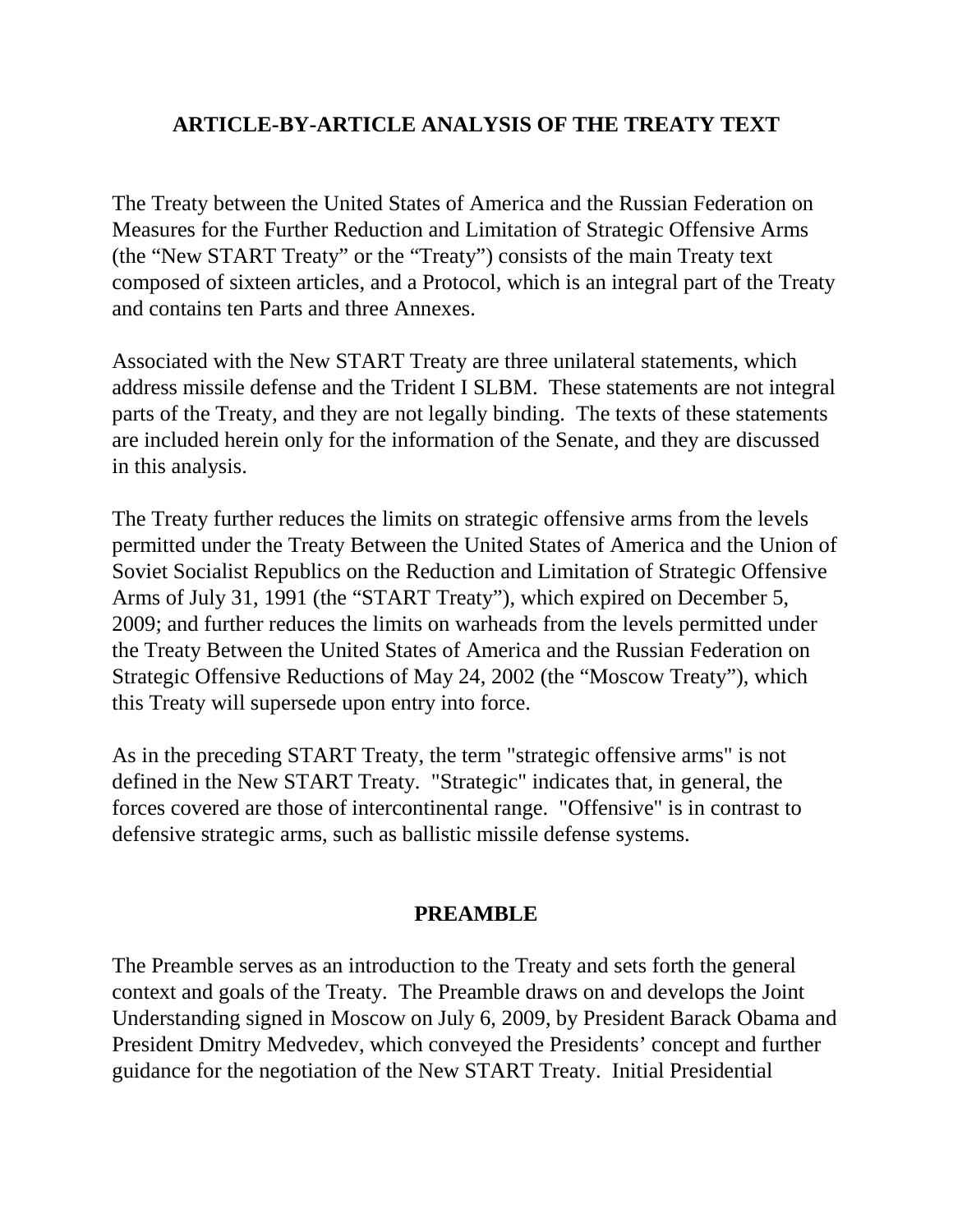guidance for the Treaty was set forth in the London Joint Statement Regarding Negotiations on Further Reductions in Strategic Offensive Arms of April 1, 2009.

The second, third and fourth paragraphs of the preamble emphasize that new global challenges and threats require a new approach to strategic interaction between the United States and the Russian Federation than that which existed during the Cold War. This new relationship is being forged on the basis of mutual trust, openness, predictability, and cooperation. The Parties acknowledge a mutual desire to reduce further the role and importance of nuclear weapons in their nuclear postures.

In the fifth and sixth preambular paragraphs, the Parties reiterate their commitment to fulfilling their obligations under Article VI of the Treaty on the Non-Proliferation of Nuclear Weapons (NPT), which provides, in part, that the NPT Parties undertake to pursue negotiations in good faith on effective measures relating to the cessation of the nuclear arms race, and they jointly express strong support for on-going efforts in non-proliferation. The seventh paragraph notes the Parties' intention to continue their efforts to reduce and limit nuclear arms while maintaining the safety and security of their nuclear arsenals, with a view to expanding this process in the future, to include a multilateral approach. In the U.S. view, follow-on negotiations with Russia should address non-strategic nuclear weapons and non-deployed nuclear weapon stockpiles.

Paragraphs eight through ten emphasize the shared view of the importance of predictability and strategic stability and the Treaty's contribution to those goals. The eighth paragraph states that the Parties are guided by the principle of indivisible security and expresses the shared view that the measures set forth in this Treaty will enhance predictability and stability, and thus the security, of both Parties. Paragraph nine recognizes the existence of an interrelationship between strategic offensive and strategic defensive arms, that this interrelationship will become more important as strategic nuclear arms are reduced, and notes that current strategic defensive arms do not undermine the viability and effectiveness of the strategic offensive arms of the Parties. Paragraph ten notes that the Parties are mindful of the impact of conventionally armed ICBMs and SLBMs on strategic stability.

Paragraphs eleven and twelve address the role of verification in the Treaty. The eleventh paragraph notes that verifiable and significant reductions in nuclear arsenals have had a positive effect on the world situation. The twelfth paragraph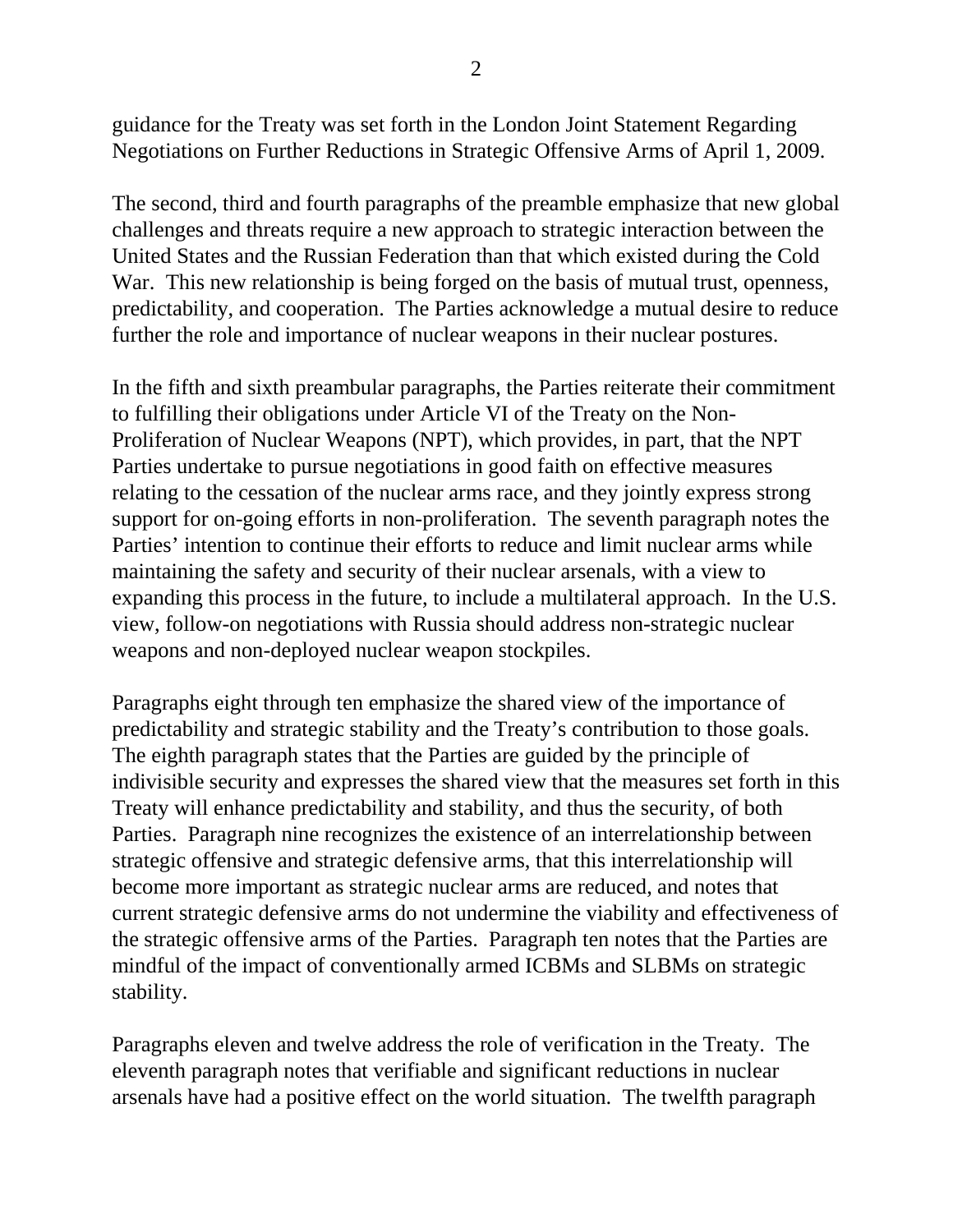sets forth the goal of the Parties to create a verification mechanism based on the positive record of the START Treaty that is adapted, simplified, and made less costly to implement, as the U.S. and Russian Presidents instructed in their July 6, 2009, Joint Understanding.

The final preambular paragraphs welcome the implementation of the START Treaty and the Moscow Treaty. The Parties acknowledge the role in the implementation of the START Treaty of the Republic of Belarus, the Republic of Kazakhstan, and Ukraine, along with the Russian Federation and the United States. They further express deep appreciation to the Republic of Belarus, the Republic of Kazakhstan, and Ukraine for their contribution as non-nuclear weapon states to strengthening the NPT regime.

## **ARTICLE I**

Article I sets forth the basic obligations of the Parties to reduce and limit their strategic offensive arms and to carry out the other obligations set forth in the Treaty and its Protocol.

This Article also establishes that definitions of terms used in the Treaty and its Protocol are provided in Part One of the Protocol. The Parties agreed in Part Eight of the Protocol to provisionally apply all of the terms and definitions in Part One of the Protocol.

Although the Treaty does not define the term "strategic offensive arms," it lists in Article III the specific types of systems to be limited by the Treaty and defines, in Part One of the Protocol, those systems so as to capture any modernized replacements.

# **ARTICLE II**

Article II sets forth the central limits of the Treaty. It explicitly provides that each Party shall have the right to determine for itself the composition and structure (e.g., numbers and types) of its strategic offensive arms within the prescribed limits of the Treaty, consistent with the principle set forth in the Joint Understanding of July 6, 2009. This means that each Party has the freedom to determine for itself how it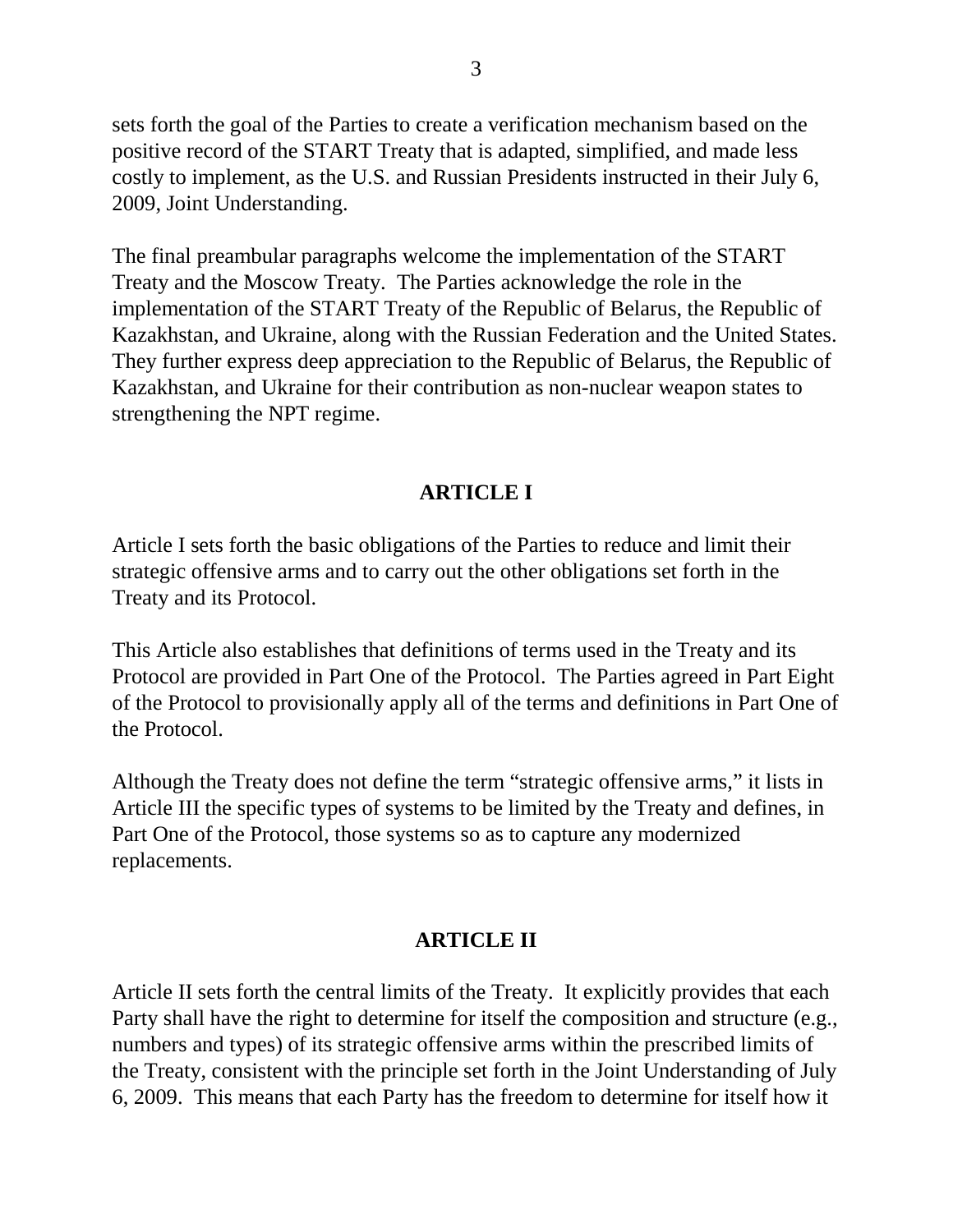will meet the central limits of the Treaty by the end of the seven-year reduction period.

Paragraph 1 provides that the Parties shall reduce and limit their intercontinental ballistic missiles (ICBMs) and ICBM launchers, submarine-launched ballistic missiles (SLBMs) and SLBM launchers, heavy bombers equipped for nuclear armaments, ICBM warheads, SLBM warheads, and heavy bomber nuclear armaments, so that seven years after entry into force of the Treaty and thereafter until its expiration, the aggregate numbers of these systems, as counted in accordance with the Treaty, do not exceed:

700, for deployed ICBMs, deployed SLBMs, and deployed heavy bombers;

1,550, for warheads on deployed ICBMs, warheads on deployed SLBMs, and nuclear warheads counted for deployed heavy bombers; and

800, for deployed and non-deployed ICBM launchers, deployed and nondeployed SLBM launchers, and deployed and non-deployed heavy bombers.

The July 6, 2009, Joint Understanding established that the Treaty would include two central limits, one for strategic delivery vehicles and the other for their associated warheads. The first and second central limits are intended to limit the deployed strategic forces of each Party. As the negotiations proceeded, the Parties agreed to pursue a third central limit for the aggregate number of deployed and non-deployed launchers of ICBMs and SLBMs and for deployed and non-deployed heavy bombers equipped for nuclear armaments. This third central limit is intended to limit the ability of the Parties to "break out" of the Treaty limits by constraining the number of non-deployed ICBM and SLBM launchers and nondeployed heavy bombers available for deployment. Each Party will have to operate within this aggregate limit as it considers whether to build and store new systems, and whether to eliminate, convert, or retain older systems.

"Deployed" and "non-deployed" are key concepts in the Treaty and are explained in Part One of the Protocol. A deployed ICBM or SLBM is an ICBM or SLBM that is contained in or on a deployed launcher of such missiles. Similarly, a deployed launcher of ICBMs is a launcher that contains an ICBM and is not an ICBM test launcher, an ICBM training launcher, or an ICBM launcher located at a space launch facility. A deployed launcher of SLBMs is an SLBM launcher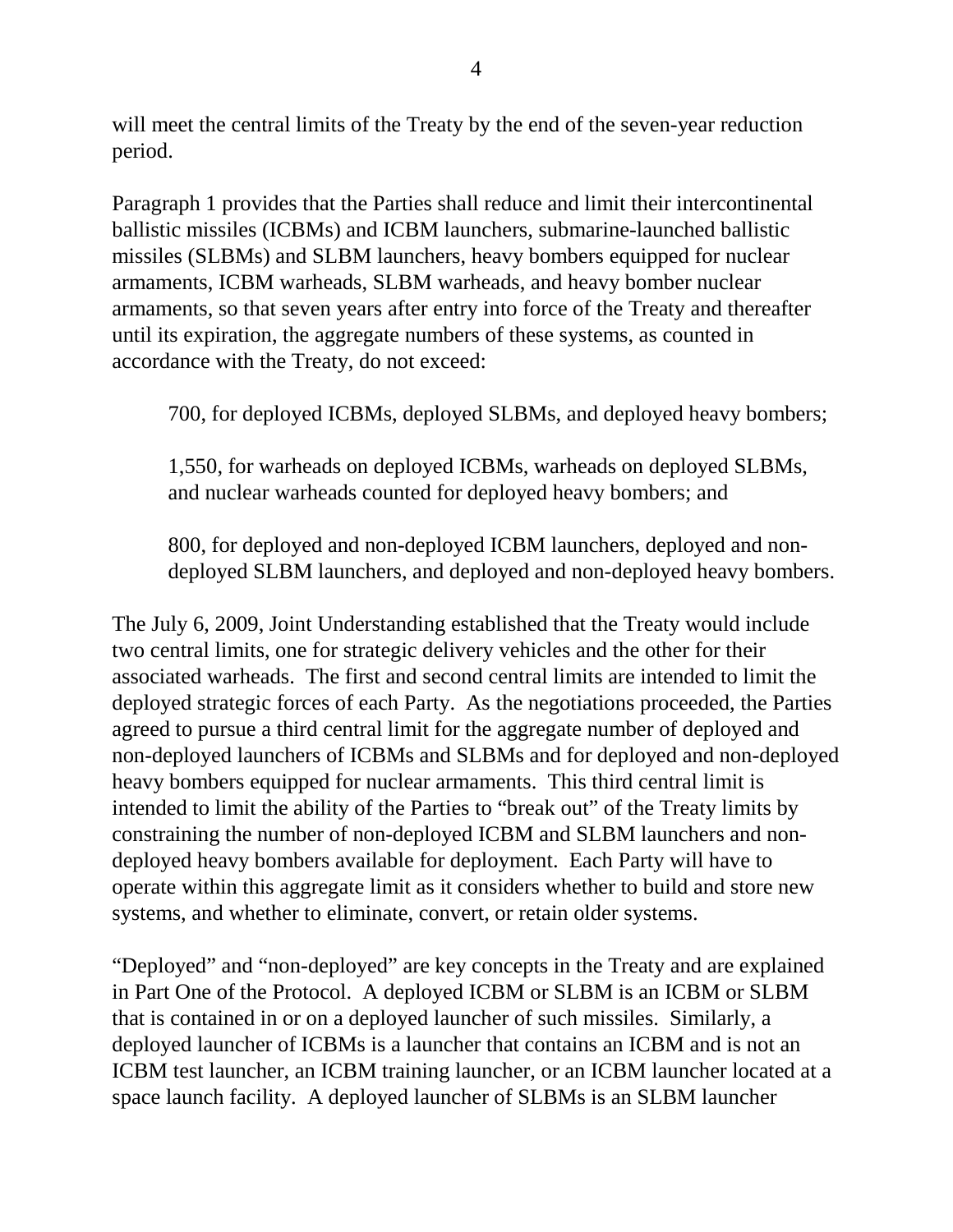installed on a submarine that has been launched, that contains an SLBM, and is not intended for testing or training. Soft site launchers, when used for testing, training, or space launch, would not meet the definition of either deployed or non-deployed launchers. A deployed heavy bomber is any heavy bomber equipped for nuclear armaments, other than a test heavy bomber or a heavy bomber equipped for nuclear armaments located at a repair facility or production facility.

When ICBMs or SLBMs are removed from their launchers for any reason -- for example, for maintenance -- then both the missile and launcher become nondeployed for purposes of the Treaty and a notification of this change in status will be provided within five days of the change in status, leading to a corresponding adjustment in the New START Treaty's database, pursuant to subparagraph 3(e) of Section II of Part Four of the Protocol. Heavy bombers equipped for nuclear armaments, by definition, become non-deployed when they are located at a repair facility or production facility, or if they meet the Treaty's definition of a test heavy bomber. Each such change in the deployed and non-deployed status of accountable systems will be notified in a timely manner to the other Party and recorded in the Treaty's database. This will help the Parties maintain an ongoing account of each side's deployed and non-deployed forces throughout the duration of the Treaty.

#### **ARTICLE III**

Article III provides the counting rules for the limits established in Article II of the Treaty. Paragraphs 1-3 establish the counting rules for each of the three central limits. Paragraph 1 establishes that deployed ICBMs, deployed SLBMs, and deployed heavy bombers each count as one toward the aggregate limit of 700 deployed systems. Paragraph 2 makes it clear that, with respect to counting toward the warhead limit of 1,550, the number of warheads for ICBMs and SLBMs is the number of reentry vehicles emplaced on deployed ICBMs and deployed SLBMs. Each such reentry vehicle, including conventionally-armed reentry vehicles, is counted as one warhead. It is important to note that the Treaty uses the defined term "warhead" to mean a unit of account used for counting toward the 1,550 aggregate limit as applied to deployed ICBMs, deployed SLBMs, and deployed heavy bombers. The term "reentry vehicle" is used to describe the part of the front section that can survive reentry through the dense layers of the Earth's atmosphere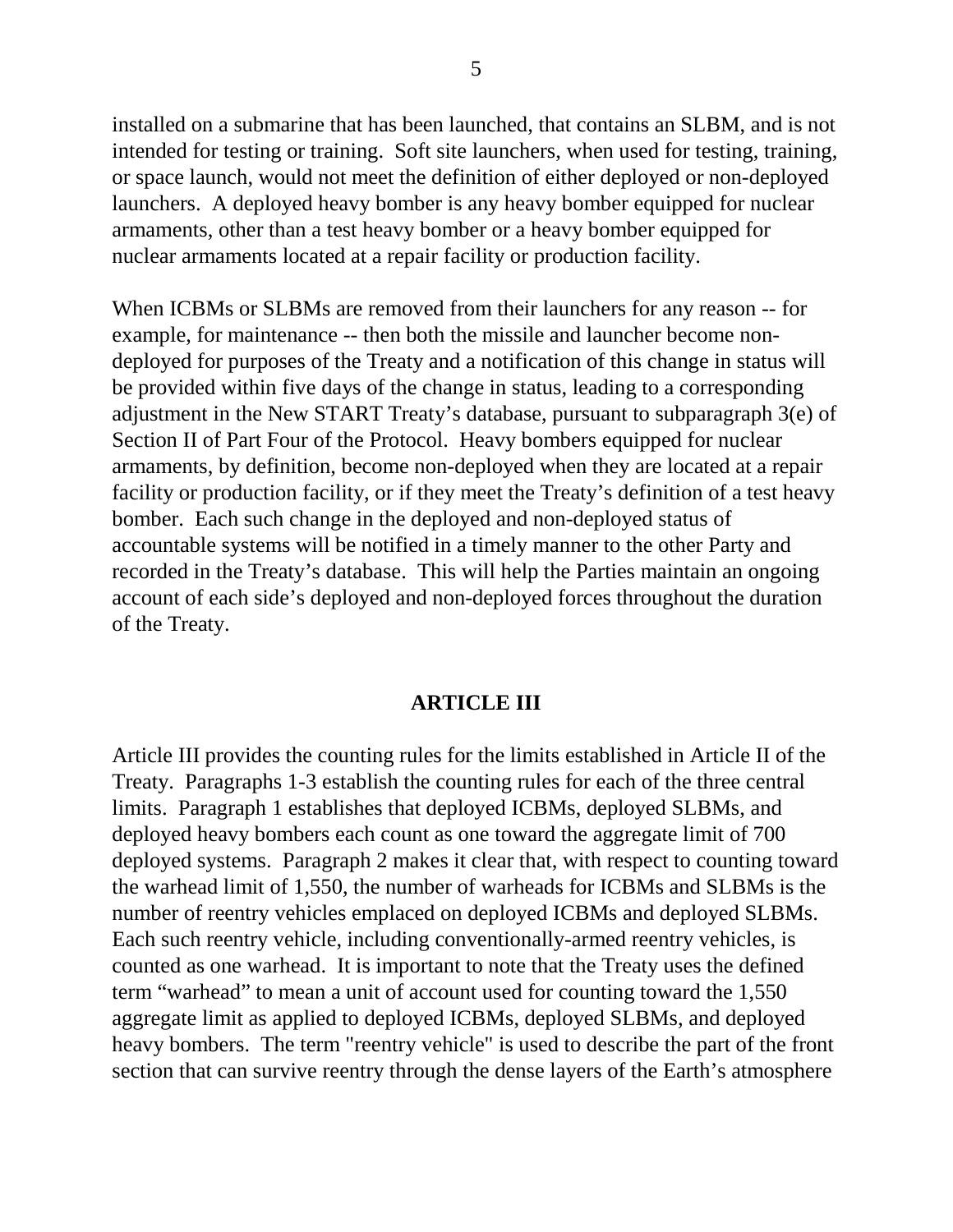and that is designed for delivering a weapon to a target or for testing such a delivery.

Previous practice under START was to use attribution rules to determine the number of warheads counted for each type of ICBM and SLBM. Under this practice, each deployed missile of a given type was counted as if it carried a particular number of warheads, even if the individual missile carried fewer reentry vehicles than its attributed number of warheads. Under the Moscow Treaty, each Party used its own methodology for counting which of its warheads it considered to be "deployed" and thus subject to the Treaty's limits. Under the New START Treaty, one set of warhead counting rules will be used by both Parties and the warhead count will reflect the number of reentry vehicles actually emplaced on each ICBM and SLBM.

In accordance with the Eighth Agreed Statement in Part Nine of the Protocol, the Parties have agreed that non-nuclear objects on the front sections of ICBMs or SLBMs declared to carry at least one nuclear-armed reentry vehicle will not be counted as warheads. This statement is premised on the shared assumption that there is no military utility in carrying nuclear-armed and conventionally-armed reentry vehicles on the same ICBM or SLBM. In practice, this means that objects such as penetration aids and inert ballast objects that may be carried on an ICBM or SLBM will not count toward the Treaty's warhead limits. Inspectors will have the opportunity to confirm that these objects are not nuclear through the use of radiation detection equipment during the re-entry vehicle portion of Type One inspections. Procedures for the use of radiation detection equipment are provided in the Annex on Inspection Activities.

Paragraph 2 provides that for purposes of counting toward the 1,550 limit, one nuclear warhead is counted for each deployed heavy bomber. Counting nuclear warheads for deployed heavy bombers is thus an attribution rule. This attribution approach was adopted because on a day-to-day basis, neither the United States nor the Russian Federation maintains any nuclear armaments loaded on board its deployed heavy bombers. If the counting approach adopted for deployed ballistic missiles had been applied to deployed heavy bombers, each deployed heavy bomber equipped for nuclear armaments would have been counted with zero nuclear warheads. The New START Treaty approach strikes a balance between the fact that neither side loads nuclear armaments on its bombers on a day-to-day basis and the fact that these bombers nonetheless have the capability to deliver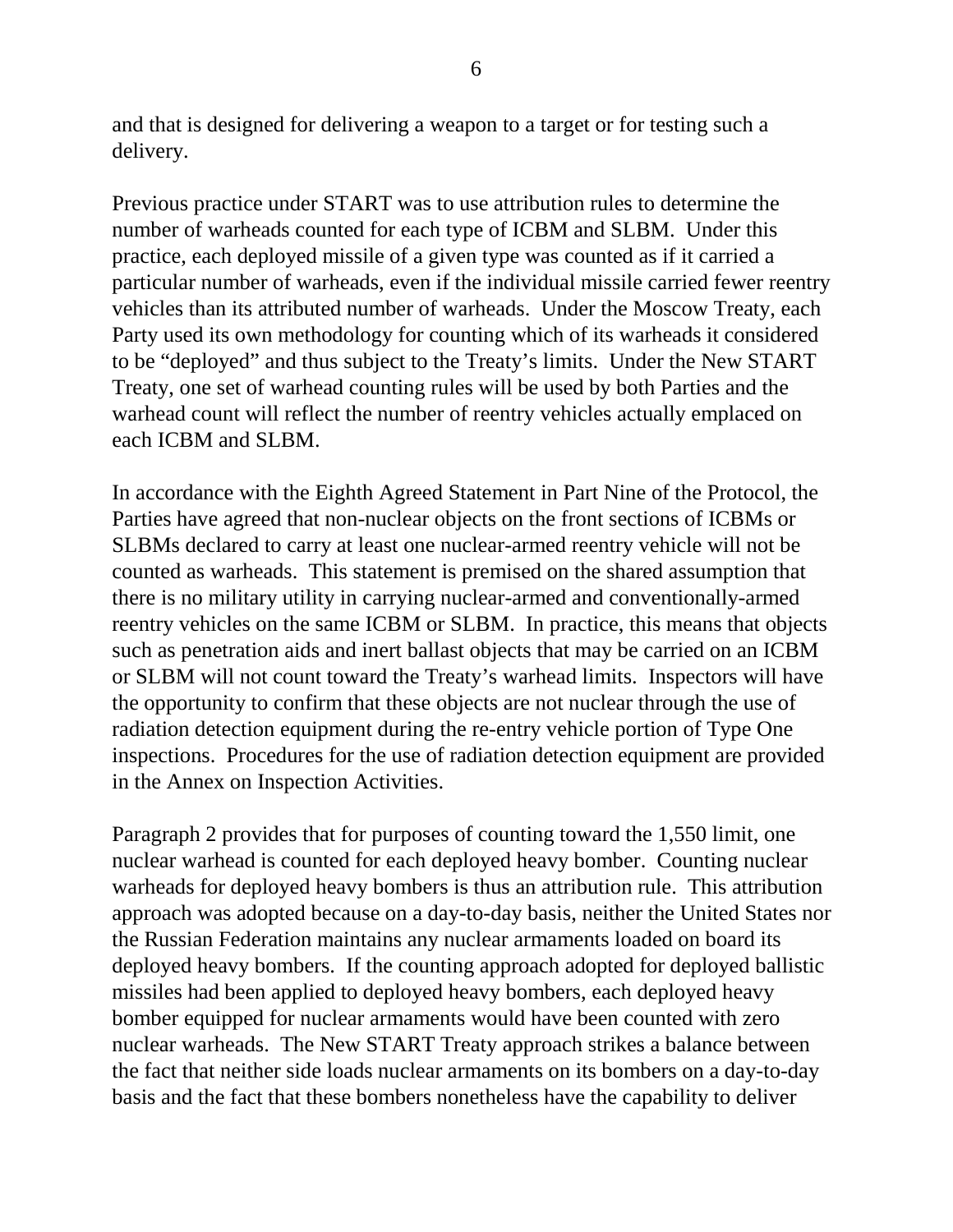nuclear armaments stored on or near their air bases. The rationale for this "discounted" attribution of one weapon for each heavy bomber is based on the fact that bombers are not fast-flying, first-strike weapons, and are thus considered to be stabilizing systems.

Paragraph 3 establishes rules for counting deployed and non-deployed launchers of ICBMs and SLBMs and deployed and non-deployed heavy bombers toward the aggregate limit of 800.

Paragraph 4 provides the counting rules for ICBMs, SLBMs and launch canisters. The rules reflect the fact that some missiles are maintained, stored, and transported in stages, others as assembled missiles without launch canisters, and others as assembled missiles in launch canisters. The counting rules are as follows:

For ICBMs or SLBMs that are maintained, stored, and transported as assembled missiles in launch canisters, an assembled missile of a particular type, in its launch canister, is considered to be an ICBM or SLBM of that type.

For ICBMs or SLBMs that are maintained, stored, and transported as assembled missiles without launch canisters, an assembled missile of a particular type is considered to be an ICBM or SLBM of that type.

For ICBMs or SLBMs that are maintained, stored, and transported in stages, the first stage of an ICBM or SLBM of a particular type is considered to be an ICBM or SLBM of that type. This rule applies to all U.S. "existing types."

Each launch canister is considered to contain an ICBM or SLBM from the time it first leaves a facility at which an ICBM or SLBM is installed in it, until an ICBM or SLBM has been launched from it, or until an ICBM or SLBM has been removed from it for elimination. A launch canister is not considered to contain an ICBM or SLBM if it contains a training model of a missile or has been placed on static display. Launch canisters for ICBMs or SLBMs of a particular type are to be distinguishable from launch canisters for ICBMs or SLBMs of a different type.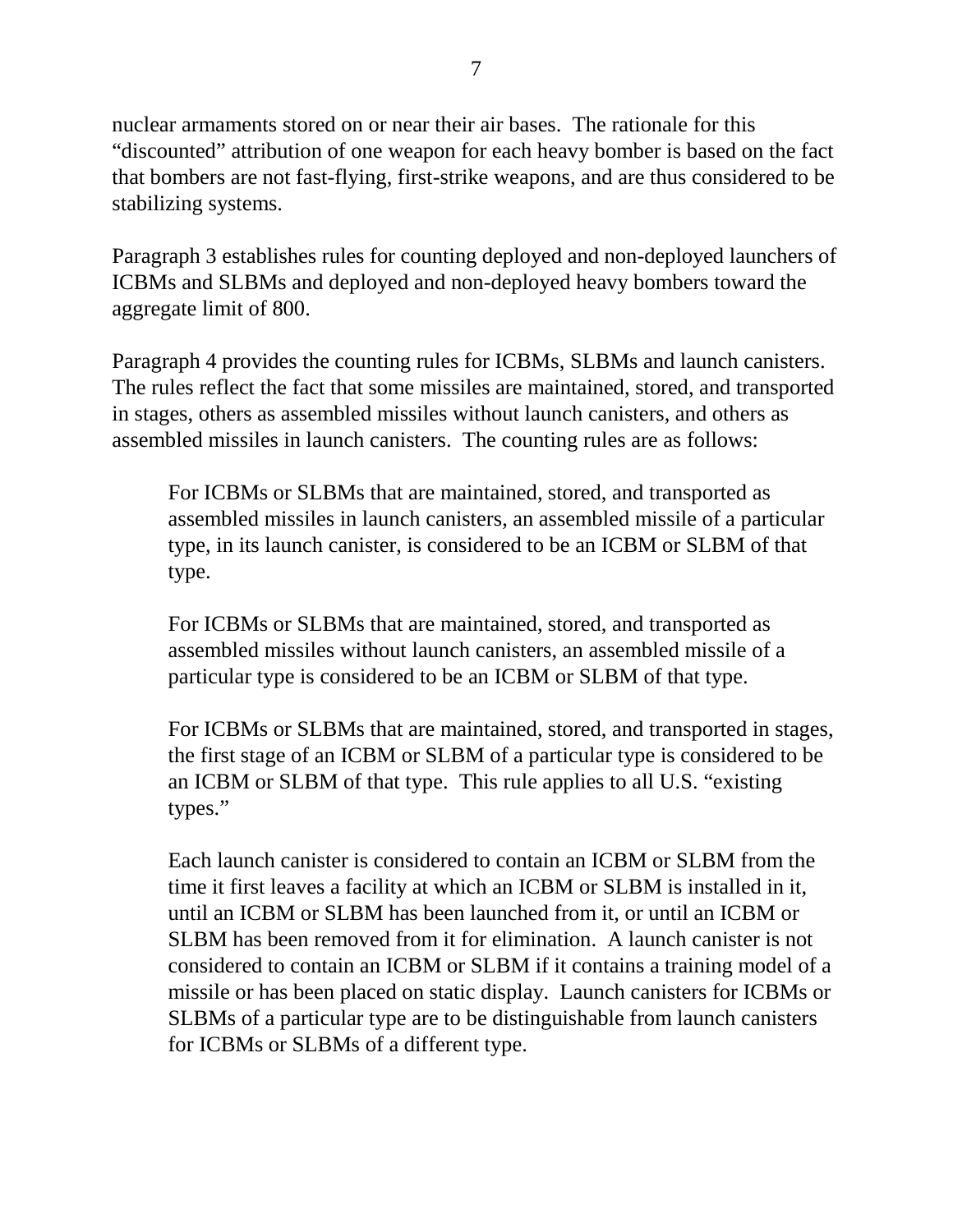Paragraph 5 sets out the rules regarding when newly constructed strategic offensive arms begin to be subject to the Treaty, meaning when they will begin to be subject to numerical restrictions and other relevant Treaty provisions. New ICBMs, SLBMs, and mobile ICBM launchers become subject to the Treaty when they first leave a production facility. A new ICBM silo launcher becomes subject to the Treaty when the silo door is first installed and closed. A new SLBM launcher becomes subject to the Treaty when the submarine in which it is installed is first launched. A new heavy bomber equipped for nuclear armaments becomes subject to the Treaty when its airframe is first brought out of the shop, plant, or building in which it was assembled. Notifications of newly constructed strategic offensive arms are provided in accordance with Part Four of the Protocol to the Treaty, including a notification 48 hours in advance of the exit of a solid-fueled ICBM or solid-fueled SLBM from a production facility. Such notifications help each side assess missile movements through national technical means of verification (e.g., overhead imagery satellites).

Paragraph 6 sets out the rules governing when ICBMs, SLBMs, ICBM launchers, SLBM launchers, and heavy bombers cease to be subject to the Treaty. Paragraph 6 distinguishes between rules governing when an individual item ceases to be subject to the Treaty (e.g., through conversion or elimination, and notification thereof, in accordance with Parts Three and Four of the Protocol to the Treaty), and rules governing when an entire type of ICBM or SLBM is no longer subject to the Treaty (when all launchers of that type of missile have been eliminated or converted in accordance with Part Three of the Protocol).

Paragraph 7 sets forth three important rules:

A missile of a type developed and tested solely to intercept and counter objects not located on the surface of the Earth is not a ballistic missile to which the provisions of the Treaty apply. Thus, missiles for defense against ballistic missile attack or for air defense are not subject to the Treaty's limitations on ballistic missiles, provided that they are developed and tested solely to intercept and counter objects not located on the surface of the Earth. This provision parallels paragraph 3 of Article VII of the Treaty Between the United States of America and the Union of Soviet Socialist Republics on the Elimination of their Intermediate Range and Shorter-Range Missiles, with Memorandum of Understanding and Protocols, signed at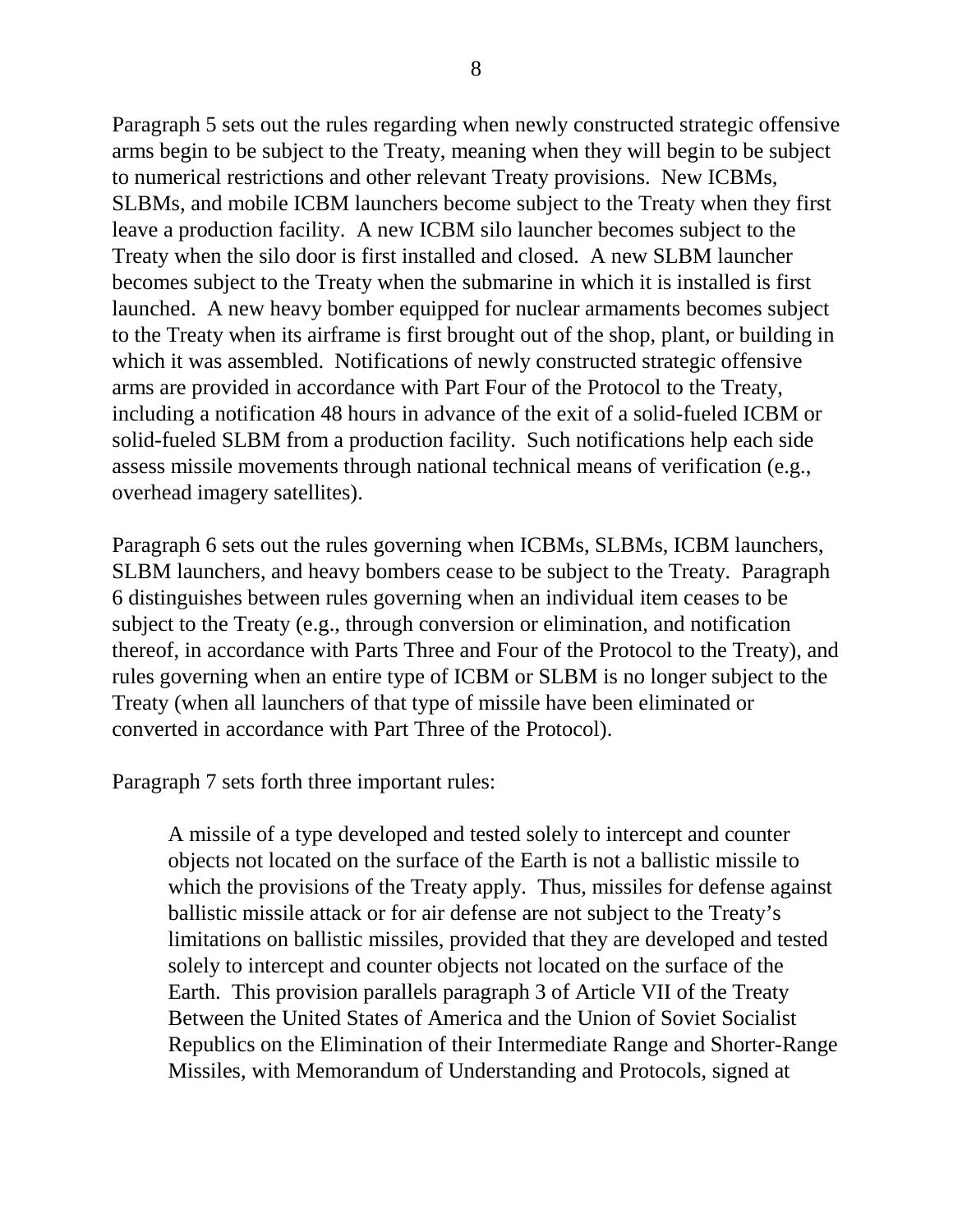Washington on June 1, 1987 (the "INF Treaty") and subparagraph 9(a) of Article III of the START Treaty.

Within the same type, a heavy bomber equipped for nuclear armaments is to be distinguishable from a heavy bomber equipped for non-nuclear armaments. The term "distinguishable" is defined in Part One of the Protocol. In this context, it means that, within the same type, heavy bombers not equipped for nuclear armaments and heavy bombers equipped for nuclear armaments must be different on the basis of the totality of functional and external differences that are observable by national technical means of verification, or, that are visible during inspection activities.

Heavy bombers of a given type cease to be subject to the limitations of the Treaty when the last heavy bomber equipped for nuclear armaments of that type is eliminated or converted in accordance with the procedures contained in Part Three of the Protocol. The First Agreed Statement adds specific verification and transparency measures associated with B-1B heavy bombers that apply once all B-1B heavy bombers have been converted to be equipped for non-nuclear armaments. This statement also establishes that these verification and transparency measures would apply in the event there is another type of heavy bomber for which all bombers of that type have been converted to non-nuclear heavy bombers. The United States expects to complete the conversion of all B-1B heavy bombers soon after the Treaty enters into force.

Paragraph 8 lists, for each Party, the existing types of ICBMs and ICBM launchers, SLBMs and SLBM launchers, and heavy bombers that are subject to the Treaty. The Parties agree that these lists are complete as of the date of Treaty signature. Because some silo launchers of Minuteman II and Peacekeeper ICBMs have not been eliminated, those missile types are considered to be existing types of ICBMs. Once all launchers for any existing type are converted or eliminated in accordance with the procedures specified in Part Three of the Protocol, that type will no longer be considered an existing type. New types of ICBMs, SLBMs, and heavy bombers equipped for nuclear armaments, if developed by either Party, would also be subject to the Treaty. The Parties agreed in Part Eight of the Protocol to provisionally apply the list of existing types in paragraph 8 of Article III.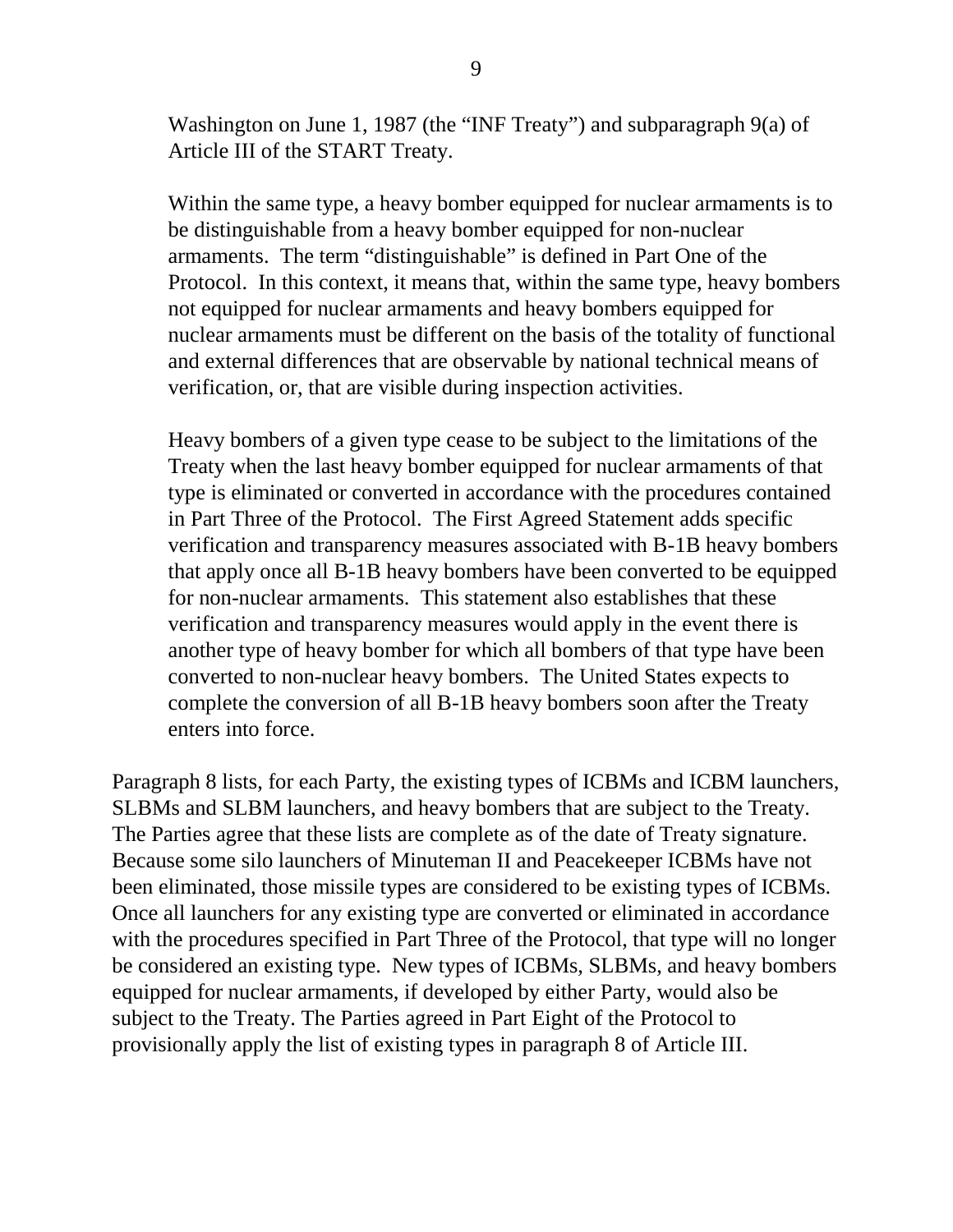#### **ARTICLE IV**

Article IV sets forth basing and locational restrictions for strategic offensive arms subject to the Treaty. The concept of "basing" is used throughout the Treaty to convey the idea of a permanent facility that supports the long-term operations of a particular strategic offensive system on a permanent basis, as distinguishable from the idea of temporary stationing. In order for a deployed ICBM or deployed heavy bomber to be based at a facility, its routine day-to-day operations must be supported there. The term "based" is also used to assign a strategic offensive arm to a specific facility in the New START Treaty database. For example, deployed and non-deployed heavy bombers temporarily visiting locations other than their assigned base will continue to be specified as "based" at their assigned air base, but temporarily "located" at the facilities they are visiting. The Fourth Agreed Statement in Part Nine of the Protocol also specifies that the U.S. heavy bombers equipped for nuclear armaments undergoing conversion or awaiting elimination at Davis-Monthan Air Force Base in Arizona will be considered deployed heavy bombers based at a declared air base, but located at Davis-Monthan Air Force Base, until converted or eliminated.

Paragraph 1 establishes that deployed launchers of ICBMs, whether mobile launchers or silo launchers, shall be based only at ICBM bases. An ICBM base is defined as an area in which one or more basing areas and one associated maintenance facility are located (for mobile ICBM launchers), or an area in which one or more groups of silo launchers of ICBMs and one associated maintenance facility are located (for silo ICBM launchers). Maintenance facilities are an important component of the definition of an ICBM base because the operation of deployed ICBM launchers, including the ICBMs loaded on or in them, requires long-term support that can be provided only at or from a maintenance facility. Paragraph 1 also establishes that deployed heavy bombers, which, by Treaty definition, are equipped for nuclear armaments, shall be based only at air bases. This requirement is premised on the same rationale: that deployed heavy bombers require the long-term operational support provided only at an air base.

There are no restrictions on where deployed mobile launchers of ICBMs may be located. These launchers may leave their basing areas for field deployments, similar to the deployments from their bases of ballistic missile submarines and heavy bombers. Because mobile ICBMs are considered survivable when deployed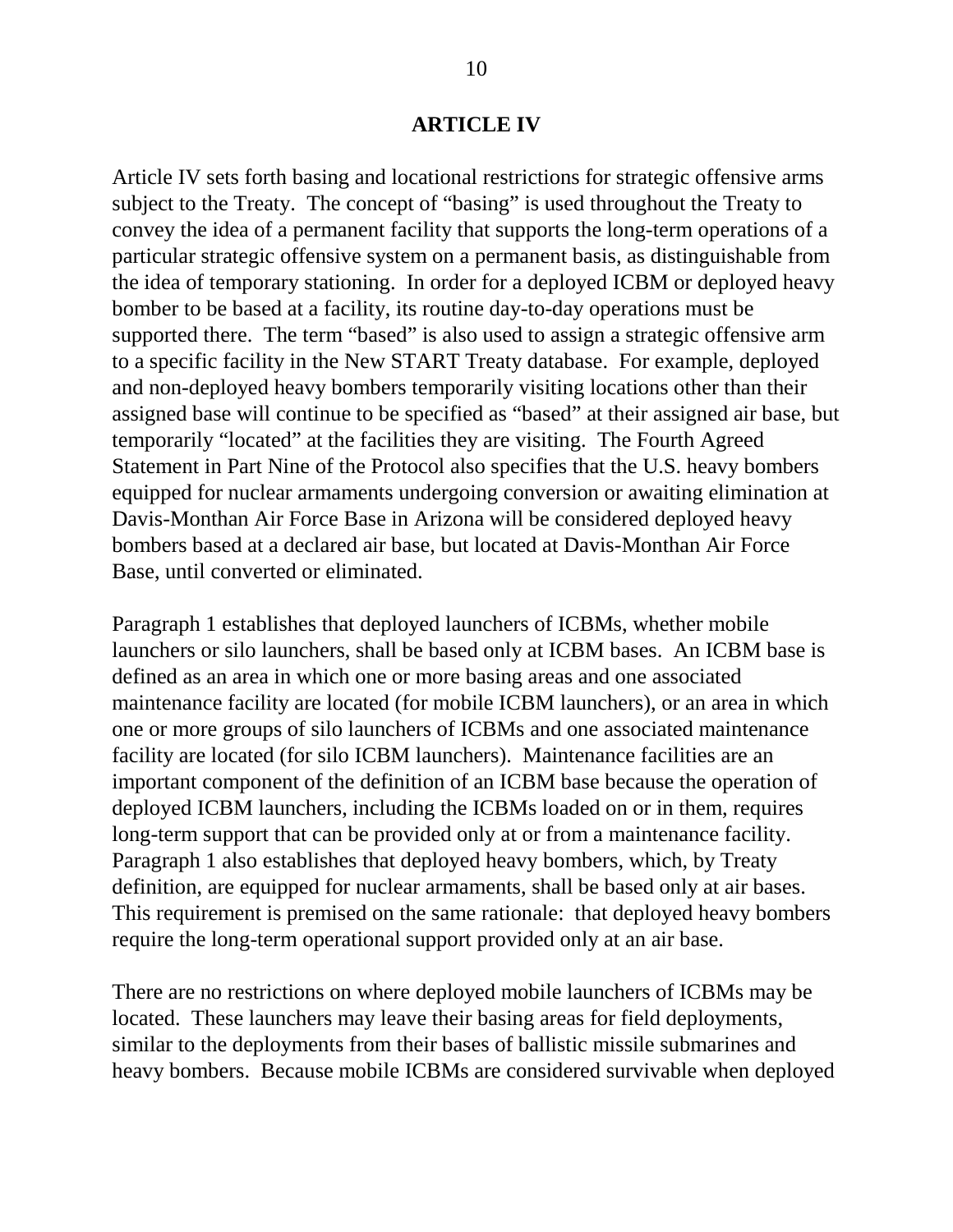in the field and therefore stabilizing, their unhampered operation while deployed in the field is permitted.

Paragraph 2 establishes that deployed launchers of SLBMs may be installed only on ballistic missile submarines. This requirement precludes installation of deployed SLBM launchers on surface ships or other platforms.

Paragraph 3 provides locational restrictions for non-deployed launchers of ICBMs, mobile launchers of prototype ICBMs, non-deployed ICBMs and SLBMs, and prototype ICBMs and SLBMs. There are no locational restrictions for nondeployed launchers of ICBMs within an ICBM base. There are no locational restrictions for non-deployed launchers of SLBMs.

Paragraph 4 provides that non-deployed ICBMs and non-deployed SLBMs, as well as non-deployed mobile launchers of ICBMs, may be in transit between declared facilities listed in the database established in accordance with Article VIII of the Treaty using the categories of data in Part Two of the Protocol to the Treaty. Paragraph 4 requires each Party to limit the duration of each such transit between facilities to no more than 30 days.

Paragraph 5 requires test launchers of ICBMs or SLBMs to be located only at test ranges.

Paragraph 6 requires that training launchers be located only at ICBM bases, training facilities, and test ranges. Paragraph 6 also provides that the number of silo training launchers located at each ICBM base for silo launchers of ICBMs may not exceed one for each type of ICBM specified for that ICBM base.

Paragraph 7 requires each Party to limit the number of its test heavy bombers to no more than ten. This limit is established because test heavy bombers are not subject to inspection.

Paragraph 8 provides that test heavy bombers, which are defined as non-deployed, may be based only at heavy bomber flight test centers and that non-deployed heavy bombers other than test heavy bombers may be located only at repair or production facilities for heavy bombers.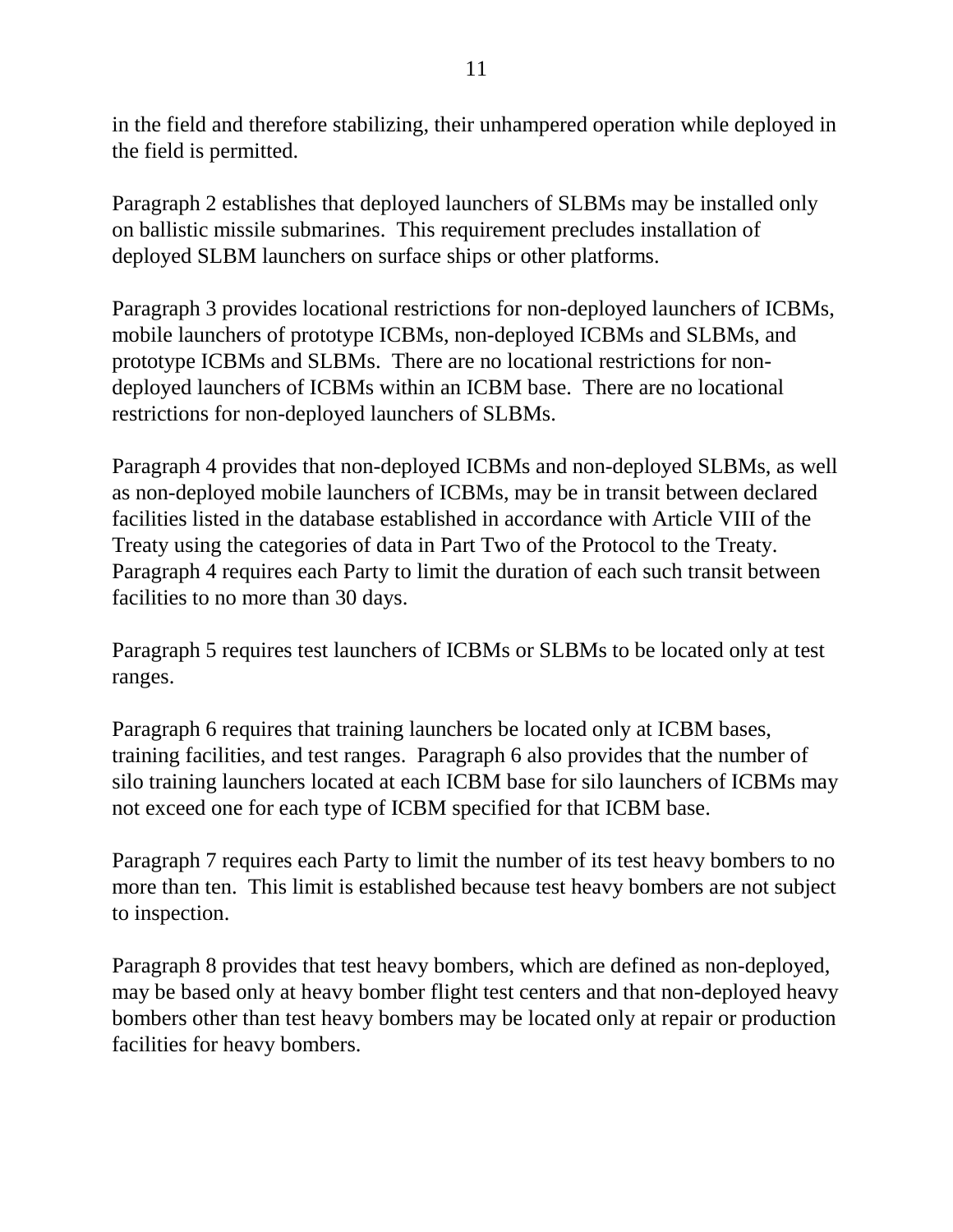Paragraph 9 provides that each Party may not carry out at an air base joint basing of heavy bombers equipped for nuclear armaments and heavy bombers equipped for non-nuclear armaments, unless otherwise agreed by the Parties. Such an agreement, which allows for the joint basing of heavy bombers of the same type (e.g., B-1B, B-52H) where there is a mixture of those equipped for nuclear armaments and those converted to employ only non-nuclear armaments, is provided in the Third Agreed Statement in Part Nine of the Protocol. During the negotiations, the United States made clear to the Russian Federation that it planned to jointly base B-52H heavy bombers equipped for nuclear armaments and B-52H heavy bombers equipped for non-nuclear armaments at a selected air base during the life of the Treaty pursuant to this Agreed Statement.

Paragraph 10 provides that strategic offensive arms may not be located at eliminated facilities except during their movement through such facilities and during visits of heavy bombers at such facilities. In accordance with the First Agreed Statement in Part Nine of the Protocol, this provision will have no effect on the basing of B-1B heavy bombers equipped for non-nuclear armaments at Ellsworth Air Force Base, South Dakota, and Dyess Air Force Base, Texas, following the elimination of these bases as declared facilities once all B-1B heavy bombers have been converted or eliminated in accordance with the Treaty. Procedures for inspection of converted B-1B heavy bombers at an eliminated facility are established in the First Agreed Statement in Part Nine of the Protocol and in Part Five of the Protocol.

Paragraph 11 establishes that strategic offensive arms subject to the Treaty may not be based outside the national territory of each Party. This paragraph notes that the obligations provided for in this paragraph do not affect the Parties' rights in accordance with generally recognized principles and rules of international law relating to the passage of submarines or flights of aircraft or relating to visits of submarines to ports of third States. This paragraph also provides that heavy bombers subject to the Treaty may be temporarily located outside the national territory. In such a case, a Party is required to provide notification in accordance with Part Four of the Protocol to the Treaty.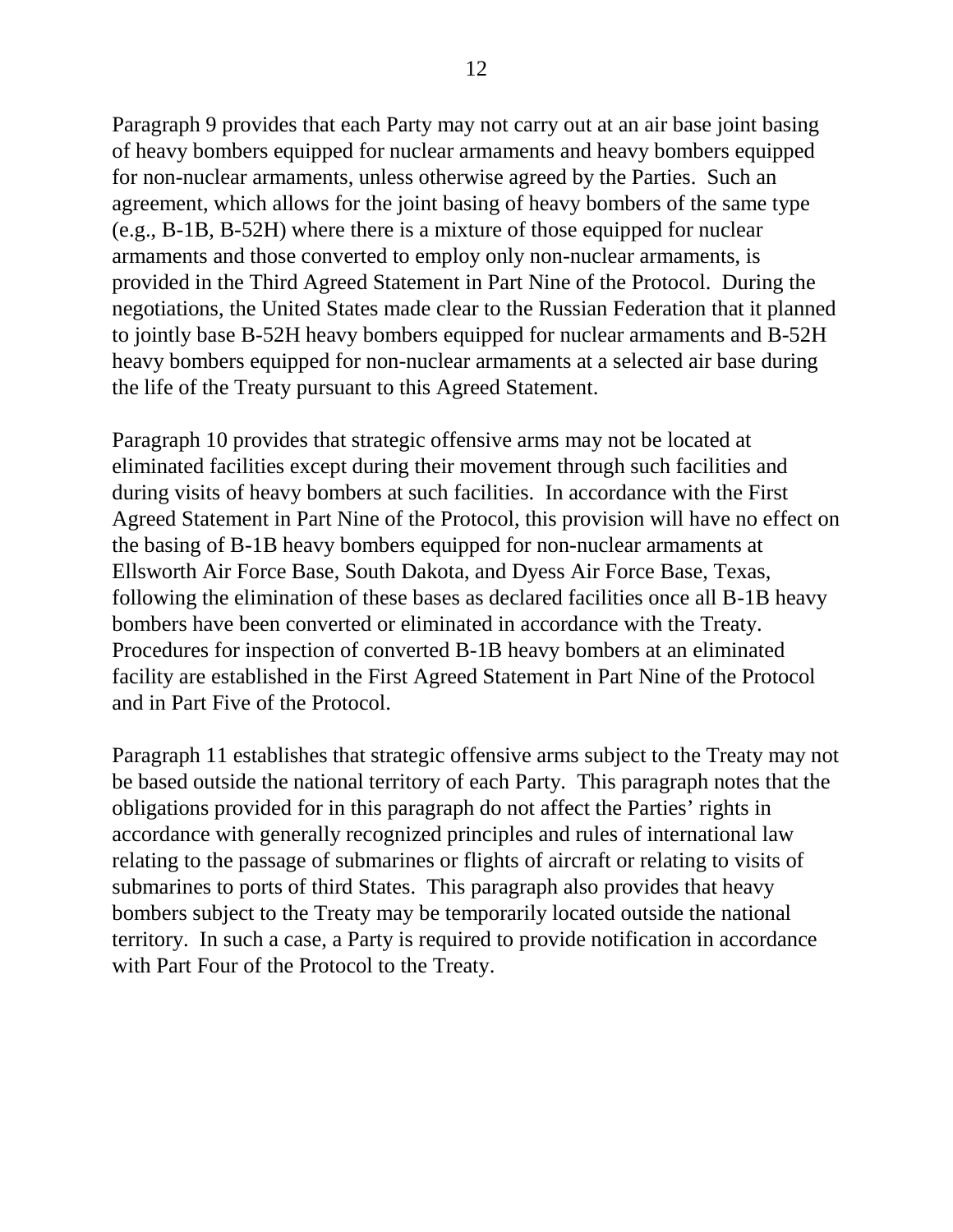### **ARTICLE V**

Article V of the Treaty sets forth the Parties' understandings with respect to the modernization and replacement of strategic offensive arms.

Paragraph 1 provides that, except as prohibited by the provisions of the Treaty, modernization and replacement of strategic offensive arms may be carried out. This repeats the language of the July 6, 2009, Joint Understanding and is a further reflection in the Treaty of the flexibility concept first expressed in Article II that each Party has the right to determine for itself the composition and structure of its strategic offensive arms within the Treaty's aggregate limits. Thus, within the overall limits of the Treaty, the Parties are permitted to deploy "new types" of ICBMs, SLBMs, and heavy bombers equipped for nuclear armaments.

Paragraph 2 addresses "new kinds" of strategic offensive arms. Whereas "new types" refers to new types of ICBMs, SLBMs, and heavy bombers equipped for nuclear armaments that meet the definitions of the Treaty, "new kinds" refers to new offensive arms of strategic range that do not meet the Treaty's definitions of these existing strategic offensive arms. This paragraph provides that when a Party believes that a new kind of strategic offensive arm is emerging, that Party has the right to raise the question of such an arm for consideration within the framework of the Bilateral Consultative Commission (BCC). The provisions regarding the BCC are contained in Article XII and Part Six of the Protocol and establish that either Party may place issues on the BCC agenda for consideration. This paragraph is thus included only for emphasis that either Party may place a concern about a new kind of strategic offensive arm on the BCC agenda for consideration.

The Parties understand that they may use the BCC to discuss whether new kinds of arms are subject to the Treaty. The United States stated during the negotiations its view that not all new kinds of weapon systems of strategic range would be "new kinds of strategic offensive arms" subject to the New START Treaty. Specifically, the United States stated that it would not consider future, strategic range nonnuclear systems that do not otherwise meet the definitions of this Treaty to be "new kinds of strategic offensive arms" for purposes of the Treaty. The Parties understand that, if one Party deploys a new kind of strategic range arm for delivering non-nuclear weapons that it asserts is not a "new kind of strategic offensive arm" subject to the Treaty, and the other Party challenges that assertion, the deploying Party would be obligated to attempt to resolve the issue within the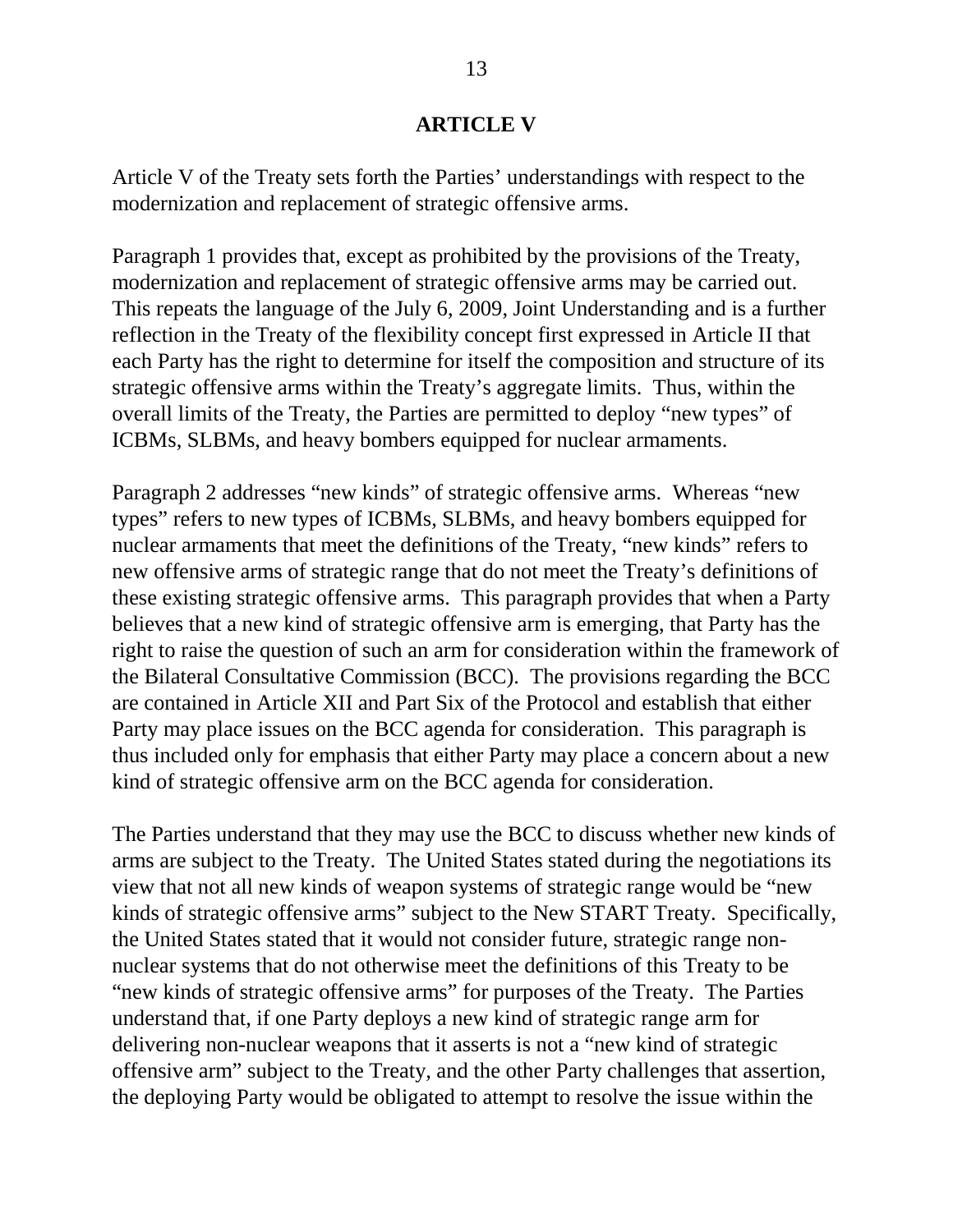framework of the BCC. There is no requirement in the Treaty for the deploying Party to delay deployment of the new system pending such resolution.

The Parties agreed in Part Eight of the Protocol to provisionally apply paragraph 2 of Article V.

Paragraph 3 states that each Party may not convert and may not use ICBM launchers and SLBM launchers for placement of missile defense interceptors therein. In addition, neither Party may convert or use launchers of missile defense interceptors for placement of ICBMs and SLBMs therein. The paragraph further states that the provision does not apply to former ICBM launchers that were converted prior to signature of this Treaty for placement of missile defense interceptors therein. This statement has the effect of ensuring that this prohibition does not apply to the five former ICBM launchers at Vandenberg Air Force Base, California that have been converted for missile defense purposes. These former ICBM launchers are not subject to the limits or obligations of the Treaty, except for the exhibitions required by the Seventh Agreed Statement of Part Nine of the Protocol. The Seventh Agreed Statement provides for an exhibition to confirm the conversion of all of these former ICBM silo launchers and a second exhibition to confirm they have not been reconverted.

## **ARTICLE VI**

Article VI sets forth the requirement that conversion, elimination, or other means of removal from accountability of strategic offensive arms and facilities must be carried out in accordance with Part Three of the Protocol. The Parties agreed in Part Eight of the Protocol to provisionally apply paragraph 1 of Article VI so that any conversion or elimination carried out between Treaty signature and entry into force will be done in accordance with the Treaty's procedures for conversion or elimination. There is no requirement in the provisional application period to convert or eliminate strategic offensive arms subject to the Treaty. This merely establishes the requirement that, should a Party decide for itself to carry out conversion or elimination, it will do so in accordance with the agreed conversion or elimination procedures.

This Article also provides that notifications related to conversion, elimination, or other means of removal from accountability of strategic offensive arms and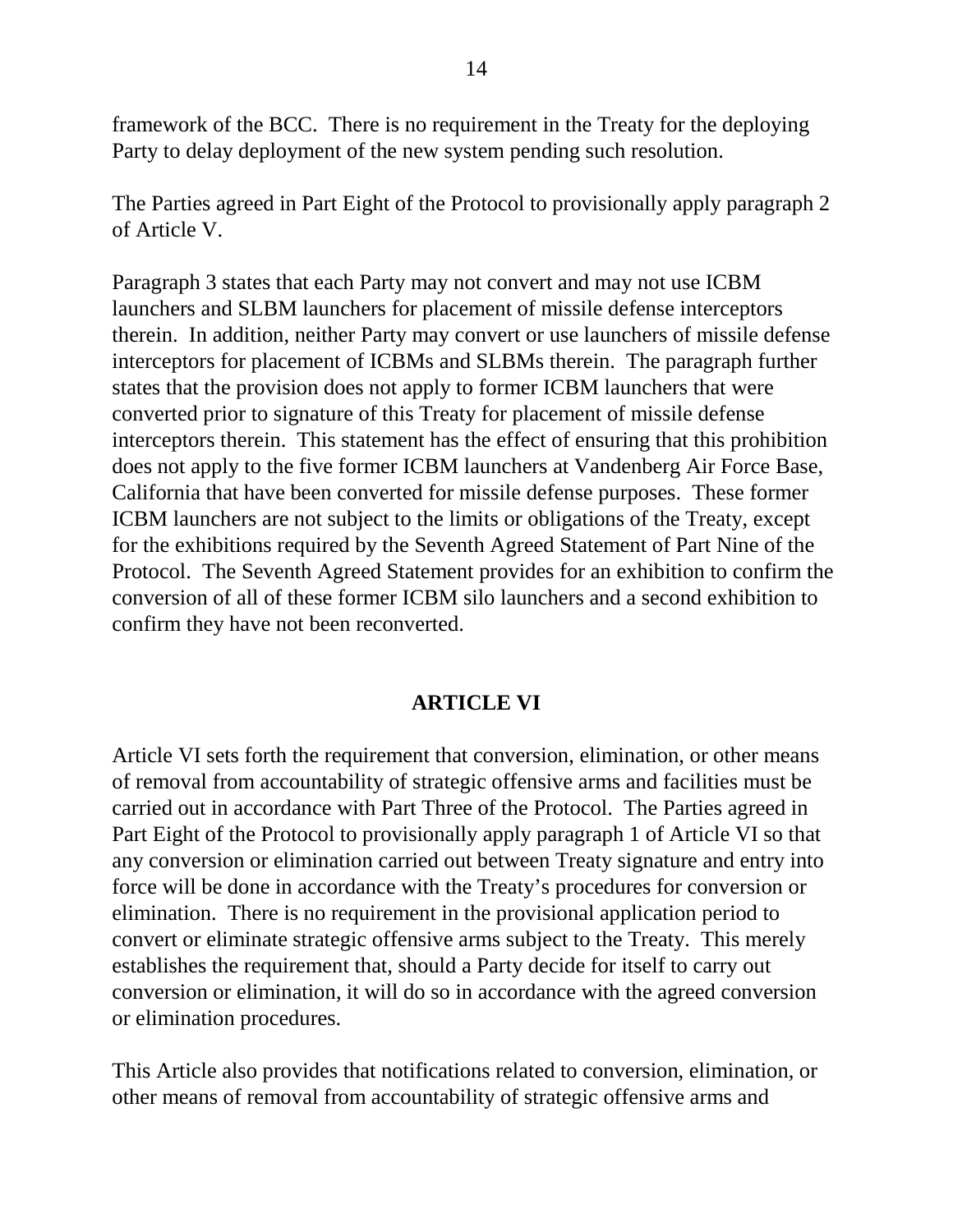facilities must be provided in accordance with Parts Three and Four of the Protocol.

Finally, this Article establishes that verification of the conversion or elimination of strategic offensive arms and elimination of facilities, in accordance with the procedures set forth in Part Three of the Protocol, will be carried out by national technical means of verification in accordance with Article X of the Treaty, as well as through inspection activities, as provided for in Article XI of the Treaty.

## **ARTICLE VII**

Paragraph 1 provides that a database pertaining to the obligations under the Treaty will be created in accordance with Parts Two and Four of the Protocol. It also stipulates that the categories of data that must be provided are those set forth in Part Two of the Protocol. Part Two of the Protocol provides that an initial exchange of site diagrams will occur within 45 days after signature of the Treaty, an initial exchange of data according to the categories of data will occur within 45 days after entry into force of the Treaty, and photographs will be provided within 45 days after entry into force for types of strategic offensive arms subject to the Treaty for which no photographs were previously provided under the START Treaty.

The Parties must provide notifications provided for in Article VII in accordance with the provisions of Part Four of the Protocol and the Annex on Notifications. The data provided in the notification providing the initial exchange of data must be current as of the date of entry into force of the Treaty.

Paragraph 2 establishes the obligation that each Party must notify the other Party about changes in data and provide other notifications in a manner provided for in Part Four of the Protocol to the Treaty.

Paragraph 3 requires the Parties to use the Nuclear Risk Reduction Centers (NRRCs) in order to provide and receive notifications, unless otherwise provided for in the Treaty. Examples of notifications that may be provided through diplomatic channels rather than the NRRC include: notice to the other Party that a facility is temporarily exempt from inspection activities in exceptional cases;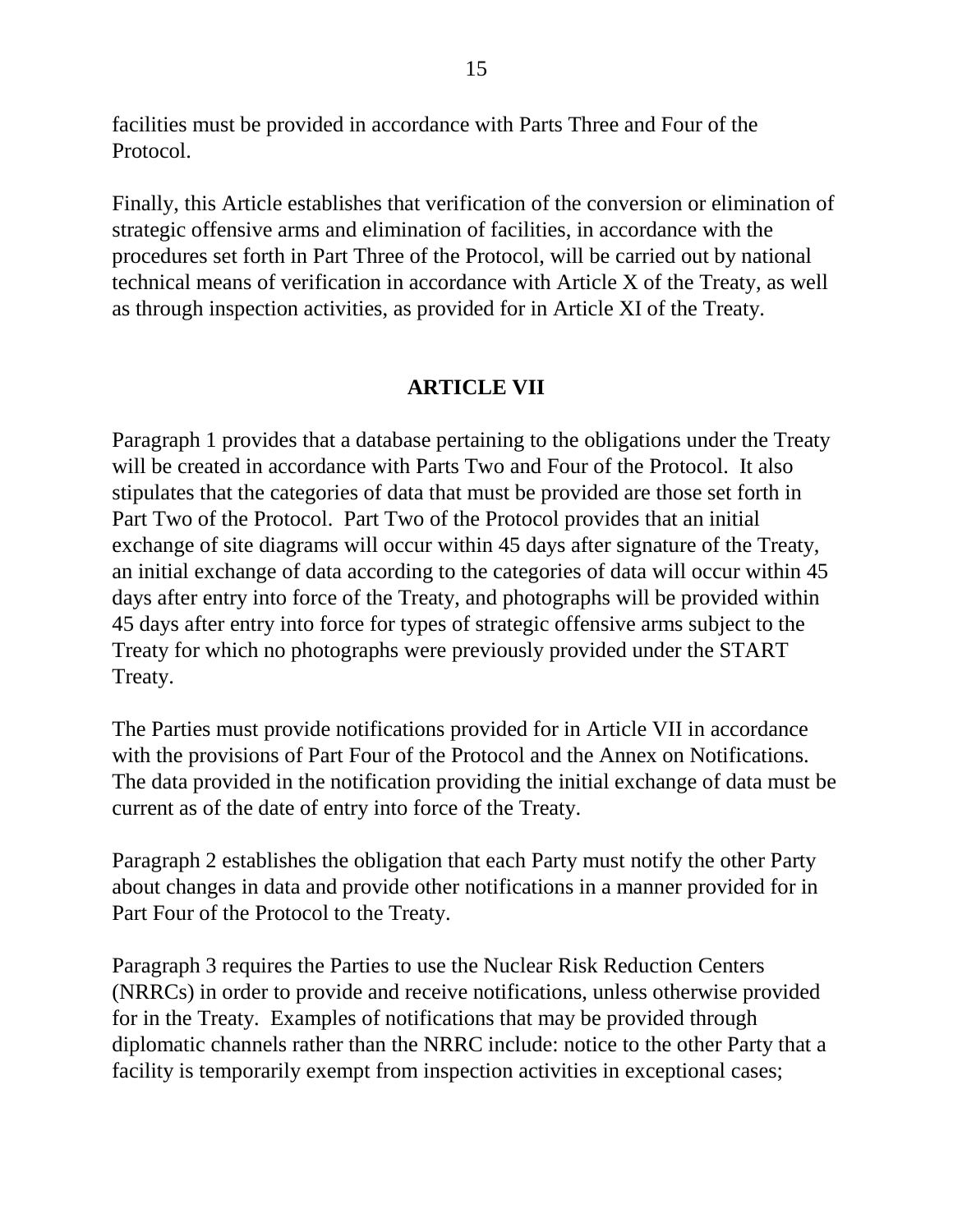information a Party voluntarily provides to enhance confidence in the viability and effectiveness of the Treaty; and some communications pertaining to the BCC.

Paragraph 4 permits the Parties to provide additional notifications on a voluntary basis beyond those specified in Paragraph 2 of this Article if a Party deems this necessary to ensure confidence in the fulfillment of obligations assumed under the Treaty.

Paragraphs 5, 6, and 7 establish rules governing the public release of data.

Paragraph 5 provides that the Parties will hold consultations within the framework of the BCC on releasing to the public data and information obtained during the implementation of the Treaty. Paragraph 5 further makes it clear that the Parties have the right to release to the public such data and information only following agreement thereon within the framework of the BCC. Finally, this paragraph provides that each Party may, of course, release to the public data related to its own strategic offensive arms.

Paragraph 6 also makes it clear that geographic coordinates relating to data provided in Part Two of the Protocol to the Treaty, unique identifiers on ICBMs, SLBMs, and heavy bombers, site diagrams of facilities provided by the Parties pursuant to the Treaty, as well as coastlines and waters diagrams provided by the Parties pursuant to the Treaty may not be released to the public unless otherwise agreed by the Parties within the framework of the BCC.

Paragraph 7 establishes an important exception to the rules in Paragraph 5 governing release of information. Notwithstanding Paragraph 5, the aggregate number of deployed ICBMs, deployed SLBMs, and deployed heavy bombers; the aggregate number of warheads on deployed ICBMs, warheads on deployed SLBMs, and nuclear warheads counted for deployed heavy bombers; and the aggregate number of deployed and non-deployed ICBM launchers, deployed and non-deployed SLBM launchers, and deployed and non-deployed heavy bombers, may be released to the public by the Parties.

The Parties agreed in Part Eight of the Protocol to provisionally apply paragraphs 1-6 of Article VII. However, paragraph 2 is provisionally applied only to the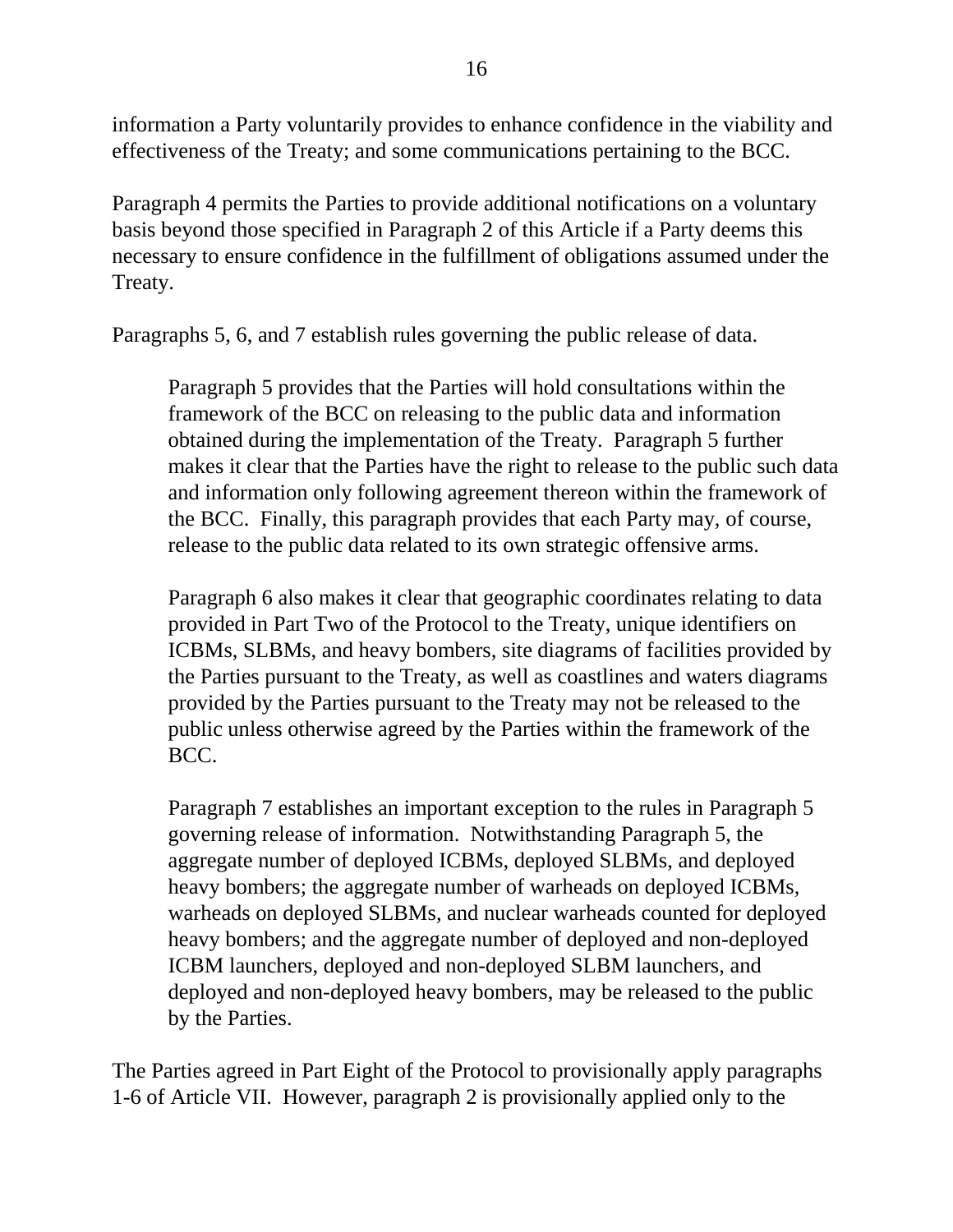extent required to provide the notifications that the Parties agreed to provisionally apply.

### **ARTICLE VIII**

Article VIII provides that, in those cases in which one of the Parties determines that its actions may lead to an ambiguous situation, that Party is to take measures to ensure the viability and effectiveness of this Treaty and to enhance confidence, openness, and predictability concerning the reduction and limitation of strategic offensive arms. Such measures may include, among other things, providing information in advance on activities of that Party associated with deployment or increased readiness of strategic offensive arms to preclude the possibility of misinterpretation of its actions by the other Party. This information is to be provided through diplomatic or other channels.

The formulation "in those cases in which one of the Parties determines that its actions may lead to ambiguous situations" makes it clear that the obligation to "take measures to ensure the viability and effectiveness of this Treaty" is triggered only when that Party has determined that its own actions may lead to ambiguous situations. If the other Party has concerns regarding implementation of the Treaty, it has the independent right to raise such concerns in the BCC.

The Parties agreed in Part Eight of the Protocol to provisionally apply Article VIII.

#### **ARTICLE IX**

Article IX provides that, by mutual agreement of the Parties, telemetric information on launches of ICBMs and SLBMs will be exchanged on a parity basis. Details of this exchange are provided in Part Seven of the Protocol and in the Annex on Telemetric Information. The phrase "parity basis" reflects the Parties' agreement, in Part Seven of the Protocol, that the Parties will annually exchange telemetric information on an equal number of launches of ICBMs and SLBMs, up to a total of five launches per year. The number of launches for which telemetric information will be exchanged and issues associated with this exchange will be discussed on an annual basis within the framework of the BCC pursuant to Part Seven of the Protocol and the Annex on Telemetric Information.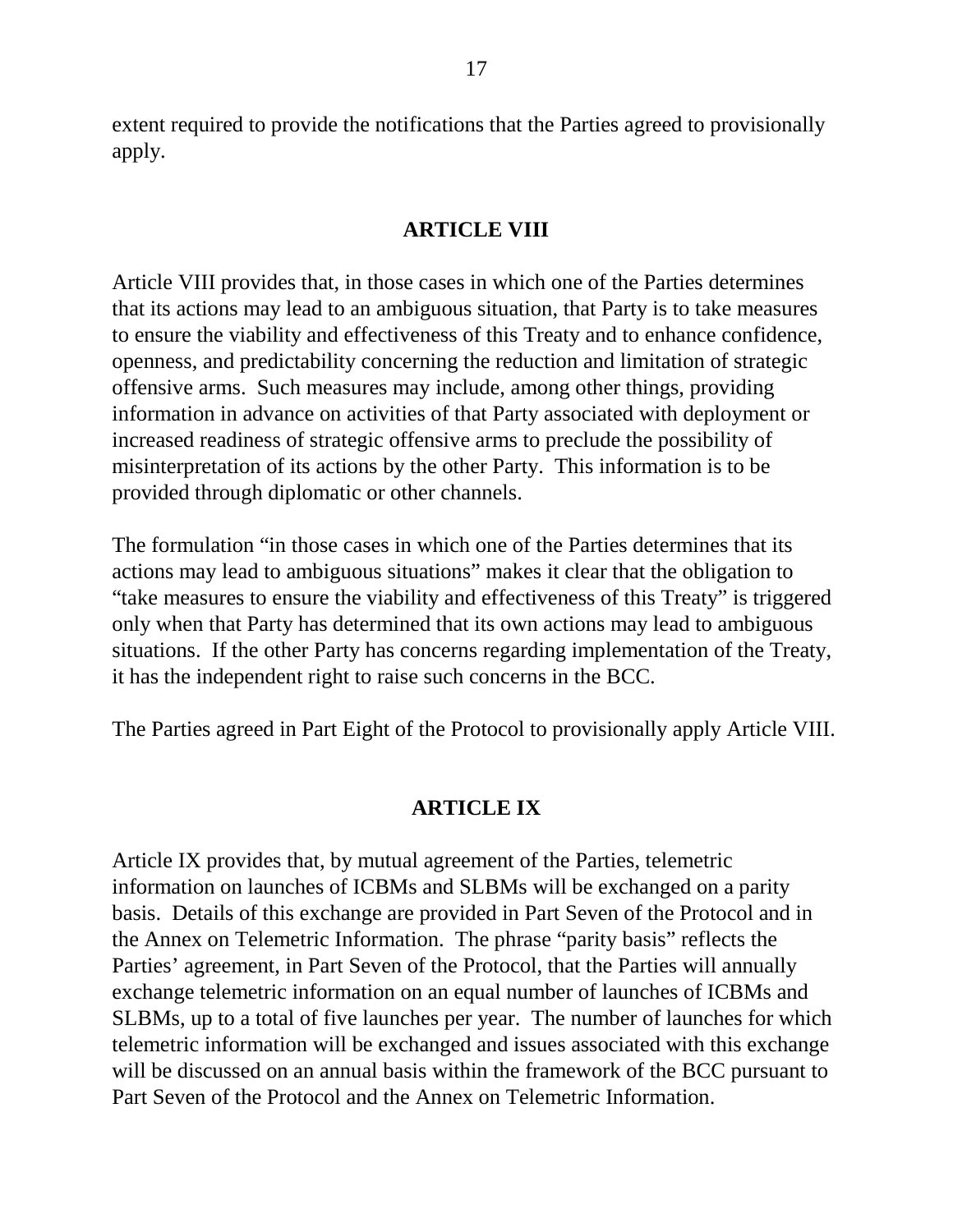### **ARTICLE X**

Article X establishes obligations relating to the use of national technical means of verification of compliance with the provisions of the Treaty. "National technical means" is a term used in a variety of arms control treaties; it refers to those systems, such as reconnaissance satellites, used to collect information useful in verifying compliance with the provisions of the Treaty.

Paragraph 1 establishes that the Parties agree:

(1) to use national technical means of verification at their disposal in a manner consistent with generally recognized principles of international law;

(2) not to interfere with the national technical means of verification of the other Party operating in accordance with this Article (e.g., a Party may not destroy, blind, jam, or otherwise interfere with the national technical means of verification of the other Party that are used in a manner consistent with generally recognized principles of international law); and

(3) not to use concealment measures that impede verification, by national technical means of verification, of compliance with the provisions of the Treaty.

Paragraph 2 clarifies that the obligation not to use concealment measures includes the obligation not to conceal ICBMs, SLBMs, ICBM launchers, or the association between ICBMs or SLBMs and their launchers at test ranges. However, the obligation not to use concealment measures does not apply to cover or concealment practices at ICBM bases or to the use of environmental shelters for strategic offensive arms, since such prohibitions would disrupt normal operations.

The Parties agreed in Part Eight of the Protocol to provisionally apply Article X.

### **ARTICLE XI**

Article XI of the Treaty addresses inspection activities. This Article establishes the purposes and framework of inspections, the general inspection rights of the Parties,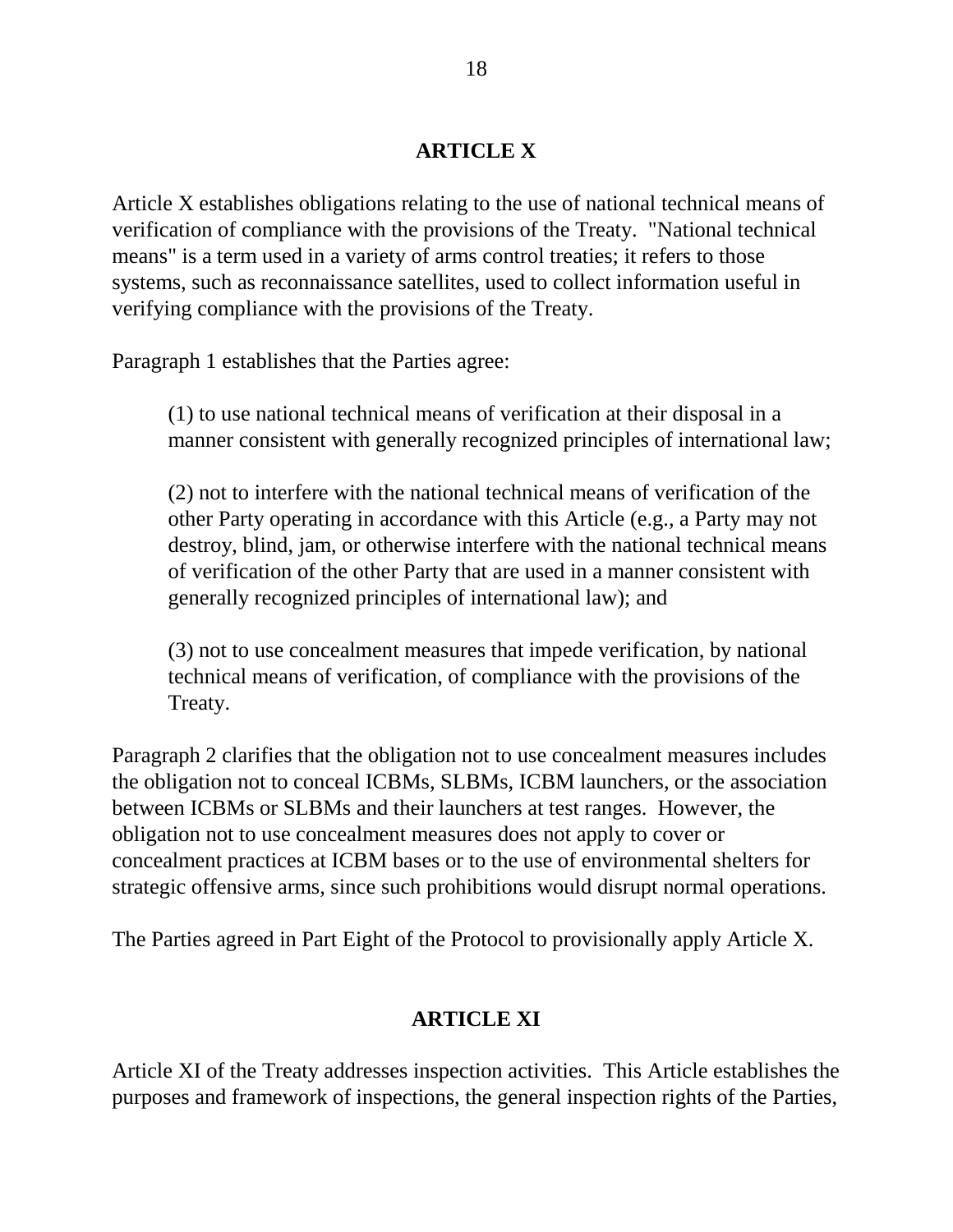and the purposes and framework of exhibitions. Additional details regarding the implementation of inspection activities are provided in Part Five and Part Nine of the Protocol and in the Annex on Inspection Activities.

Paragraph 1 establishes the right of the Parties to conduct inspection activities in accordance with the Treaty and the Protocol to the Treaty. The term "inspection activities" is defined in Part One of the Protocol and refers to both inspections and exhibitions. There are three types of inspection activities under the Treaty: Type One inspections, Type Two inspections, and exhibitions. The purpose of such inspection activities is to confirm the accuracy of declared data provided in accordance with the Treaty as part of the regime to verify compliance with the provisions of the Treaty.

Paragraph 2 defines Type One inspections. Such inspections may be conducted at bases for ICBMs (both for silo-based and mobile launchers), for ballistic missile submarines, and for heavy bombers equipped for nuclear armaments to confirm the accuracy of declared data. Confirming the accuracy of declared data at the inspection site includes confirming the number and types of deployed and nondeployed strategic offensive arms subject to the Treaty, the number of reentry vehicles located on deployed ICBMs and SLBMs, and the number of nuclear armaments located on deployed heavy bombers, if any, as well as confirming the absence of undeclared items at the inspection site. This inspection activity will contribute to the verification of compliance with the Treaty's aggregate limits and related obligations. The Type One inspection of deployed and non-deployed strategic systems encompasses both the reentry vehicle inspection and aspects of the data update inspection, which were conducted at such bases under the START Treaty.

Paragraph 3 defines Type Two inspections. Such inspections may be conducted at a wide range of declared and formerly declared facilities. The purpose of a Type Two inspection at a declared facility is to confirm the accuracy of declared data regarding non-deployed strategic offensive arms located at such facilities, including confirming the absence of undeclared items, or to confirm the conversion or elimination of strategic offensive arms.

Paragraph 3 also establishes the right to conduct Type Two inspections at formerly declared facilities in order to confirm that such facilities are not being used for purposes inconsistent with the Treaty. A "formerly declared facility" is a facility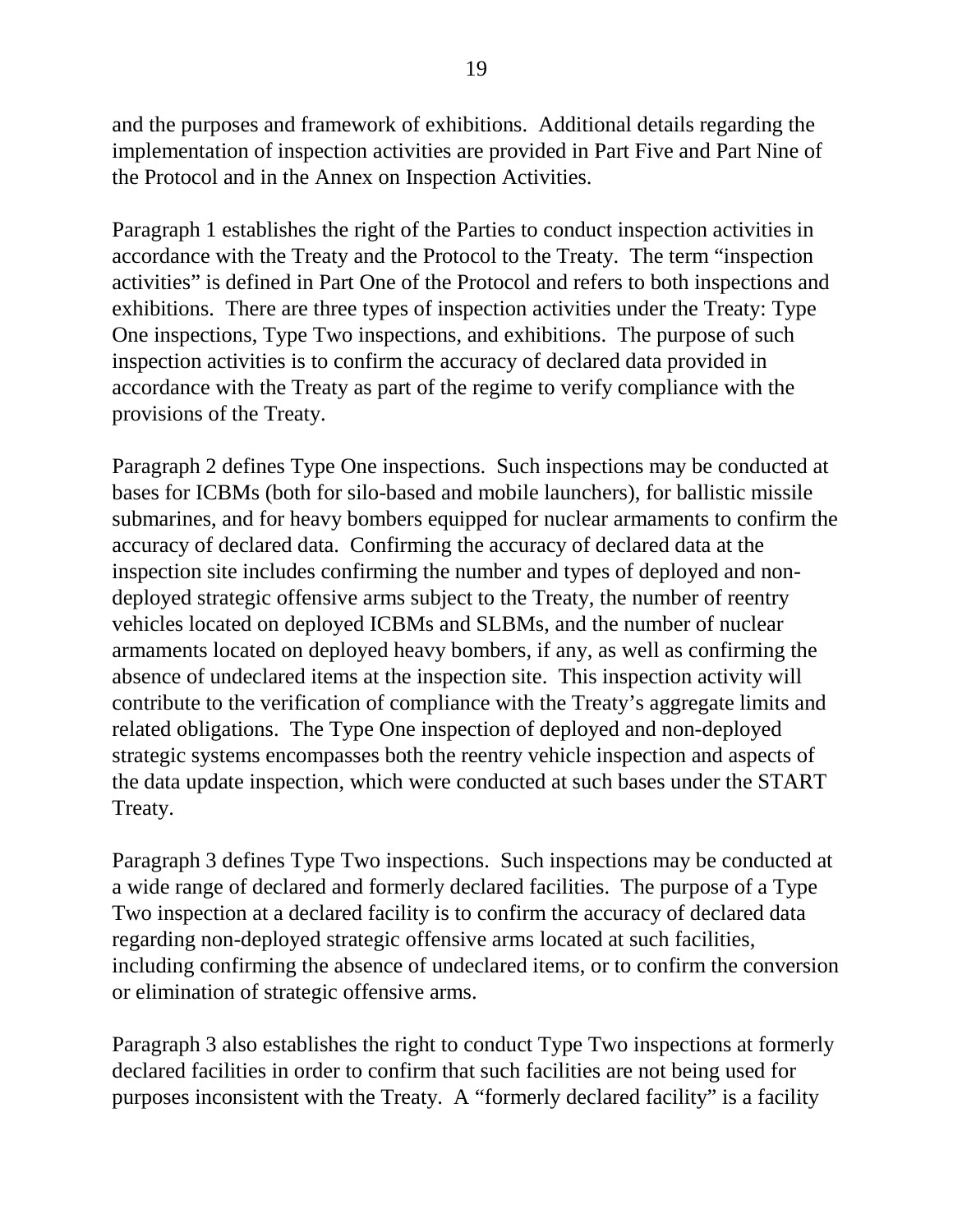that has been eliminated in accordance with Section VII of Part Three of the Protocol, including the removal from the facility of all strategic offensive arms specified for the facility and specified associated items.

Paragraph 4 addresses exhibitions, which are used to demonstrate features of new types of strategic offensive arms that distinguish them from existing types and to confirm the technical characteristics of such new types. Exhibitions are also used to demonstrate the results of the conversion of the first item of a given type of strategic offensive arm subject to the Treaty, including the distinguishing features for the converted system, which are intended to provide the basis for subsequent inspections to confirm the completion of conversion of such systems and that they have not been reconverted. Additional types of exhibitions are addressed in the Agreed Statements in Part Nine of the Protocol.

## **ARTICLE XII**

Article XII establishes the BCC to promote the objectives and implementation of the provisions of the Treaty. The authority of and procedures for the BCC are set forth in Part Six of the Protocol.

The Parties agreed in Part Eight of the Protocol to provisionally apply Article XII.

### **ARTICLE XIII**

Article XIII provides that each Party may not assume any international obligations or undertakings that would conflict with the Treaty's provisions. The phrase "obligations or undertakings" covers both formal written agreements and informal arrangements between governments.

Article XIII further provides that the Parties undertake not to transfer strategic offensive arms subject to this Treaty to third parties. The Parties are to hold consultations within the framework of the BCC in order to resolve any ambiguities that may arise in this regard. Article XIII makes it clear that this provision does not apply to any patterns of cooperation, including obligations, in the area of strategic offensive arms existing at the time of signature of the Treaty between a Party and a third State.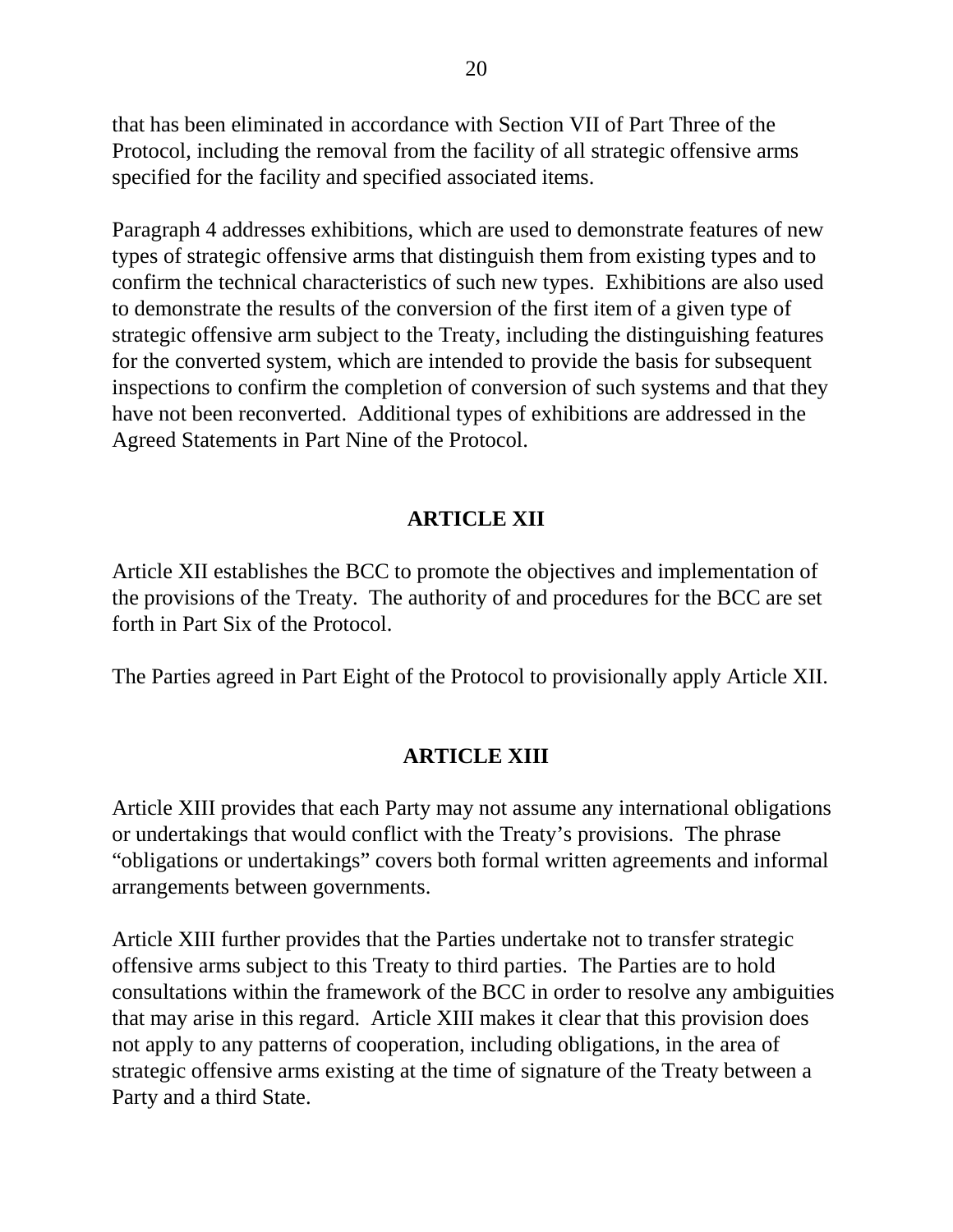For the United States, the only pattern of cooperation existing at the time of Treaty signature is the longstanding and continuing pattern of cooperation between the United States and the United Kingdom, which the Russian side acknowledged during the New START Treaty negotiations. The Russian side understands this pattern to be as it was described during the START Treaty negotiations, as discussed below.

With respect to the relationship between the United States and the United Kingdom, the phrase "pattern of cooperation," while not defined, is broader than any specific, currently existing sales or cooperation agreement between the United States and the United Kingdom. On July 29, 1991, in the final plenary meeting of the START negotiations, the United States made a formal statement with regard to the scope of its longstanding pattern of cooperation with the United Kingdom. The United States stated that it attaches great importance to the role played by the United Kingdom's independent nuclear deterrent in helping maintain world peace, and that the United States has, for many years, helped maintain and modernize that deterrent. The United States further stated that this is what it referred to as "the existing pattern of cooperation" between the United States and the United Kingdom, which then included agreement by the United States to sell the United Kingdom the Trident II weapon system. The United States has consistently maintained that, in this case, "pattern of cooperation" refers to maintaining an independent United Kingdom deterrent and not to any specific weapon system or any specific category of strategic offensive arms.

### **ARTICLE XIV**

Article XIV provides the rules governing entry into force, duration, and withdrawal from the Treaty.

This Article establishes that the Treaty, including its Protocol, which is an integral part thereof, is subject to ratification in accordance with the constitutional procedures of each Party. The Treaty will enter into force on the date of the exchange of instruments of ratification.

The Article further provides that the Treaty will remain in force for 10 years unless superseded by a subsequent agreement on the reduction and limitation of strategic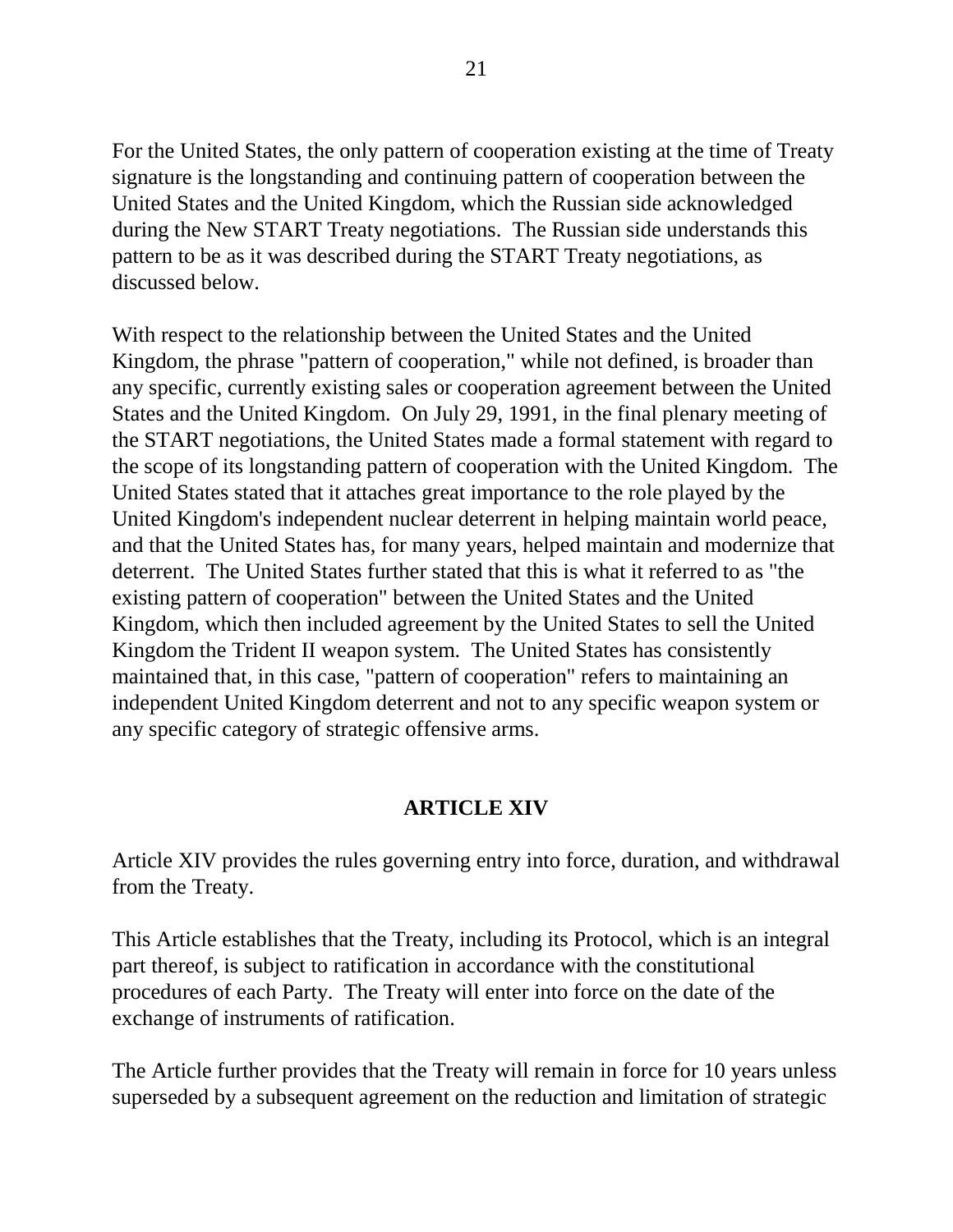offensive arms. If either Party raises the issue of extension of the Treaty, the Parties will jointly consider the matter. If the Parties decide to extend the Treaty, it will be extended for a period of no more than five years unless it is superseded before the expiration of that period by a subsequent agreement on the reduction and limitation of strategic offensive arms. Such agreement to extend the Treaty would not be subject to the advice and consent of the Senate.

On the subject of withdrawal, the Article provides that each Party has the right to withdraw from the Treaty if it decides that extraordinary events related to the subject matter of the Treaty have jeopardized its supreme interests. A Party must give notice of such decision to the other Party. The notice must contain a statement of the extraordinary events the notifying Party regards as having jeopardized its supreme interests. The Treaty will terminate three months from the date of receipt by the other Party of the aforementioned notice, unless the notice specifies a later date.

Finally, the Article provides that, upon entry into force, the Treaty supersedes the Moscow Treaty.

## **ARTICLE XV**

Article XV provides that each Party may propose amendments to the Treaty, which, if agreed, would enter into force in accordance with the procedures governing entry into force of the Treaty.

This Article also permits the Parties to make changes in the Protocol to the Treaty that do not affect substantive rights or obligations under the Treaty and to use the BCC to reach agreement on such changes. In such cases, the Parties need not resort to the procedure for making amendments in Paragraph 1.

## **ARTICLE XVI**

Article XVI restates the obligation in the Charter of the United Nations to register the Treaty with the United Nations.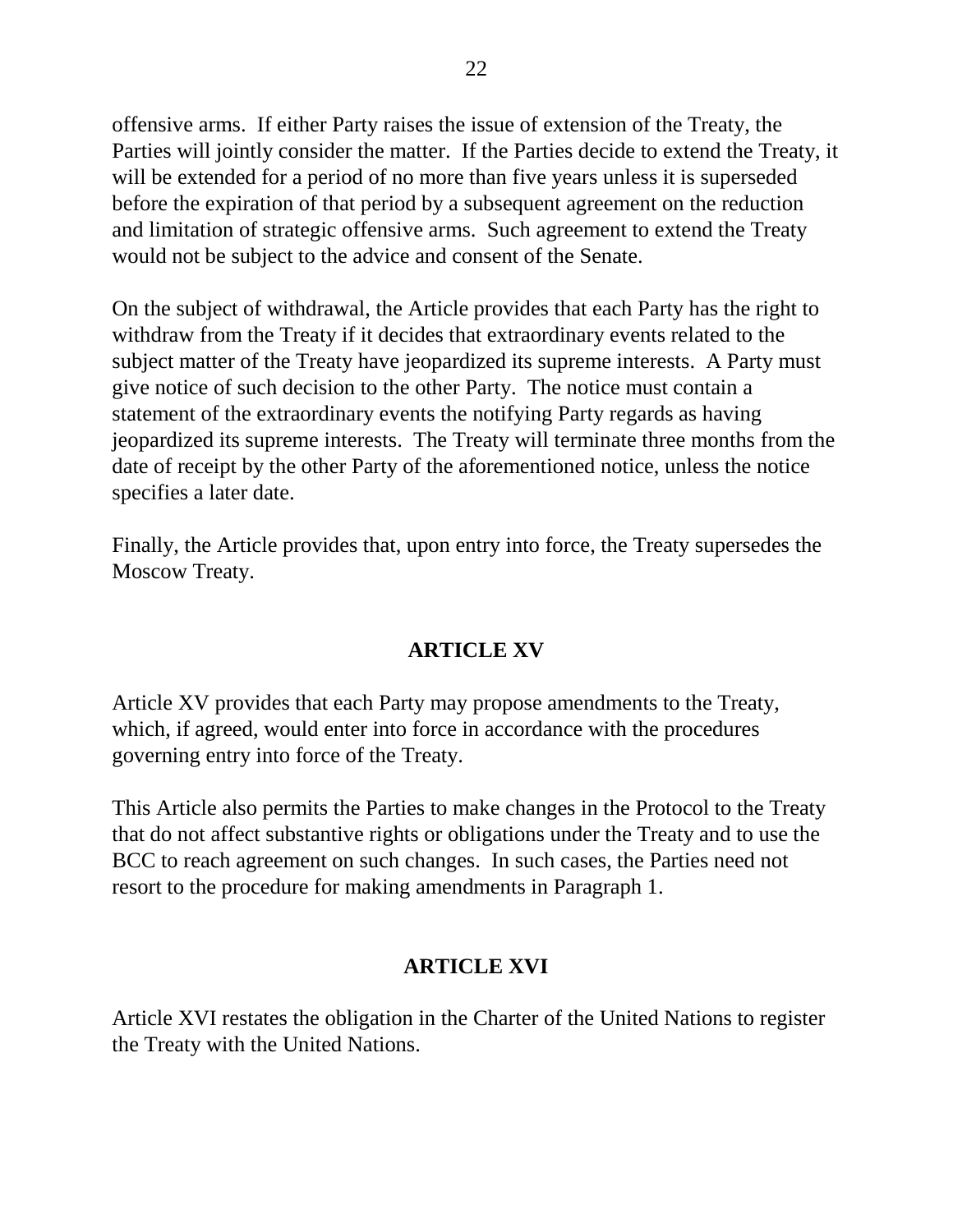# **ARTICLE-BY-ARTICLE ANALYSIS OF THE PROTOCOL TO THE TREATY BETWEEN THE UNITED STATES OF AMERICA AND THE RUSSIAN FEDERATION ON MEASURES FOR THE FURTHER REDUCTION AND LIMITATION OF STRATEGIC OFFENSIVE ARMS**

### **GENERAL INTRODUCTION TO THE PROTOCOL**

The New START Treaty consists of the main Treaty text, and a Protocol with ten parts and three Annexes. The Protocol and its Annexes are integral parts of the Treaty; they will enter into force on the date of entry into force of the Treaty, and will remain in force so long as the Treaty remains in force.

The ten Parts of the Protocol contain the definitions of terms that are used in the Treaty and the Protocol; the categories of data with respect to items subject to the Treaty; the procedures governing the conversion, elimination, or other means of removal from accountability of strategic offensive arms and facilities subject to the Treaty; the notifications provided for in the Treaty; the provisions governing the conduct of inspection activities; the provisions governing the operation of the Bilateral Consultative Commission (BCC); the procedures associated with the fulfillment of obligations concerning the exchange of telemetric information; the agreement to provisionally apply certain provisions of the Treaty and the Protocol; the Agreed Statements regarding the Treaty and the Protocol; and the general provisions applicable to the Protocol.

The three Annexes to the Protocol provide the technical details for implementation of certain rights and obligations delineated in the Treaty and the Protocol. The Annexes address inspection activities, notifications, and telemetric information.

If it becomes necessary to make changes to the Protocol or the Annexes that do not affect substantive rights or obligations under the Treaty, Article XV of the Treaty provides that the Parties may use the BCC to reach agreement on such changes, without resorting to the procedure for making amendments to the Treaty.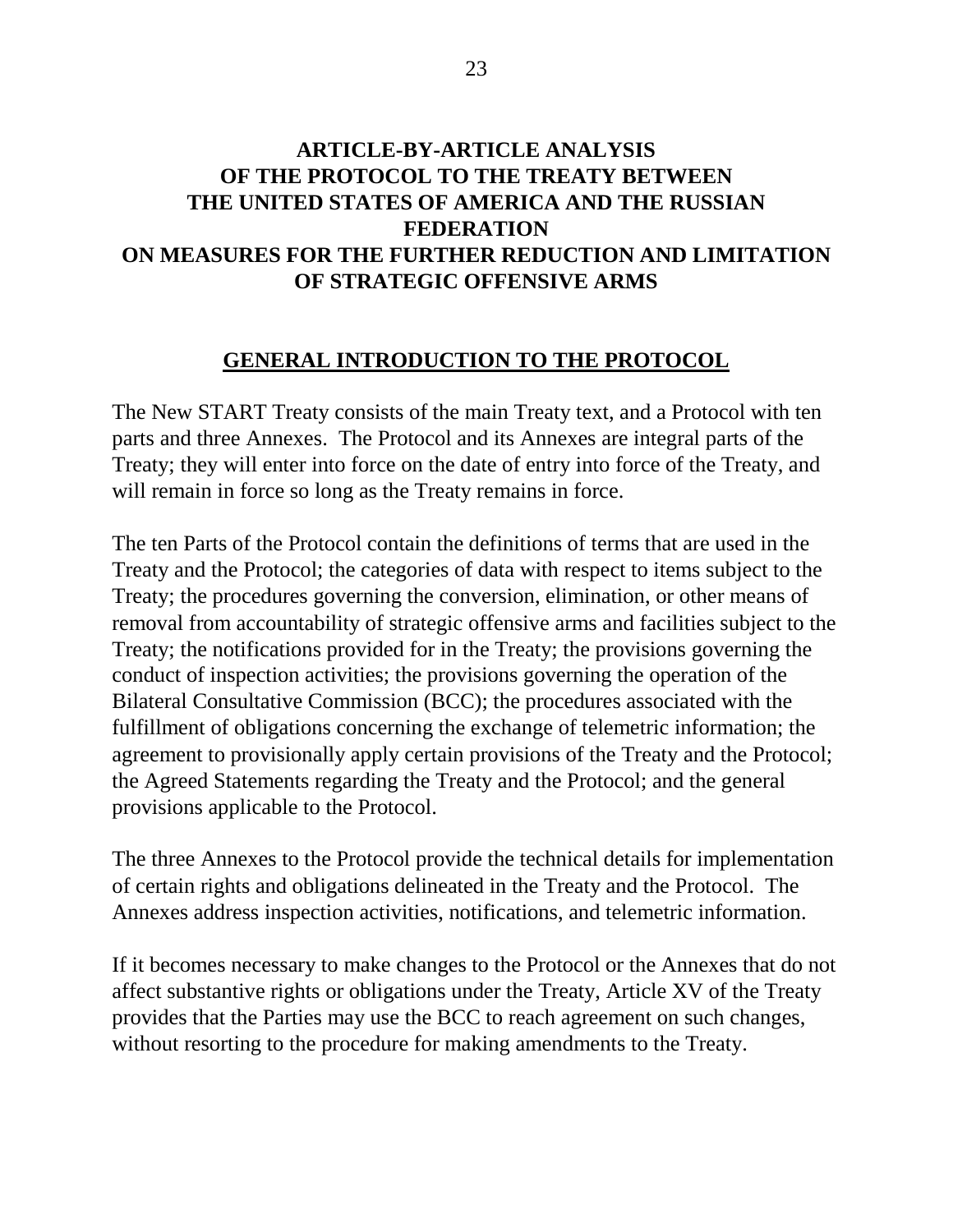### **PART ONE – TERMS AND THEIR DEFINITIONS**

Part One consists of 90 numbered paragraphs, each of which sets forth a term and its definition. The Parties have agreed in Part Eight of the Protocol to provisionally apply from the date of signature of the Treaty all of the terms and definitions found in this Part.

All of the defined terms are used in at least one place elsewhere in the Treaty documents. The number in parentheses following the paragraph number is the paragraph number of the equivalent term and definition in the Russian language text, because the terms are listed in their respective alphabetical orders in the English and Russian language texts. The numbers associated with the terms are not used elsewhere in the Treaty. The definitions are referenced by the use of the term itself.

Additional terms are defined or described in other Treaty documents, including the following terms (with the corresponding references): "environmentally-sealed heavy bomber" (paragraph 2, Fourth Agreed Statement of Part Nine of the Protocol); "Type One inspections" (paragraph 2, Article XI); "Type Two inspections" (paragraph 3, Article XI); "Item of inspection" (paragraph 10, Section V, Part Five of the Protocol and paragraph 2, Part Nine of the Annex on Inspection Activities); "providing Party" (paragraph 1, Part One of the Annex on Telemetric Information); "receiving Party" (paragraph 2, Part One of the Annex on Telemetric Information); "trainee team" (paragraph 3, Part One of the Annex on Telemetric Information); "site diagrams of facilities" (paragraph 1, Part Four of the Annex on Inspection Activities); "agree with" for satellite system receivers (paragraphs 5 and 6, Section V, Part Five of the Annex on Inspection Activities); "navigation system" (paragraph 7, Section V, Part Five of the Annex on Inspection Activities); "measurement" (paragraph 1, Section VI, Part Five of the Annex on Inspection Activities); "inspected object" (subparagraph 15(a), Section VI Part Five of the Annex on Inspection Activities); "hard cover" (subparagraph 11(a), Section II, Part Six of the Annex on Inspection Activities); "soft cover" (subparagraph 11(b), Section II, Part Six of the Annex on Inspection Activities); "combined cover" (subparagraph 11(c), Section II, Part Six of the Annex on Inspection Activities); and "large enough to be an item of inspection" or "large enough to contain an item of inspection" (paragraph 4, Part Nine of the Annex on Inspection Activities).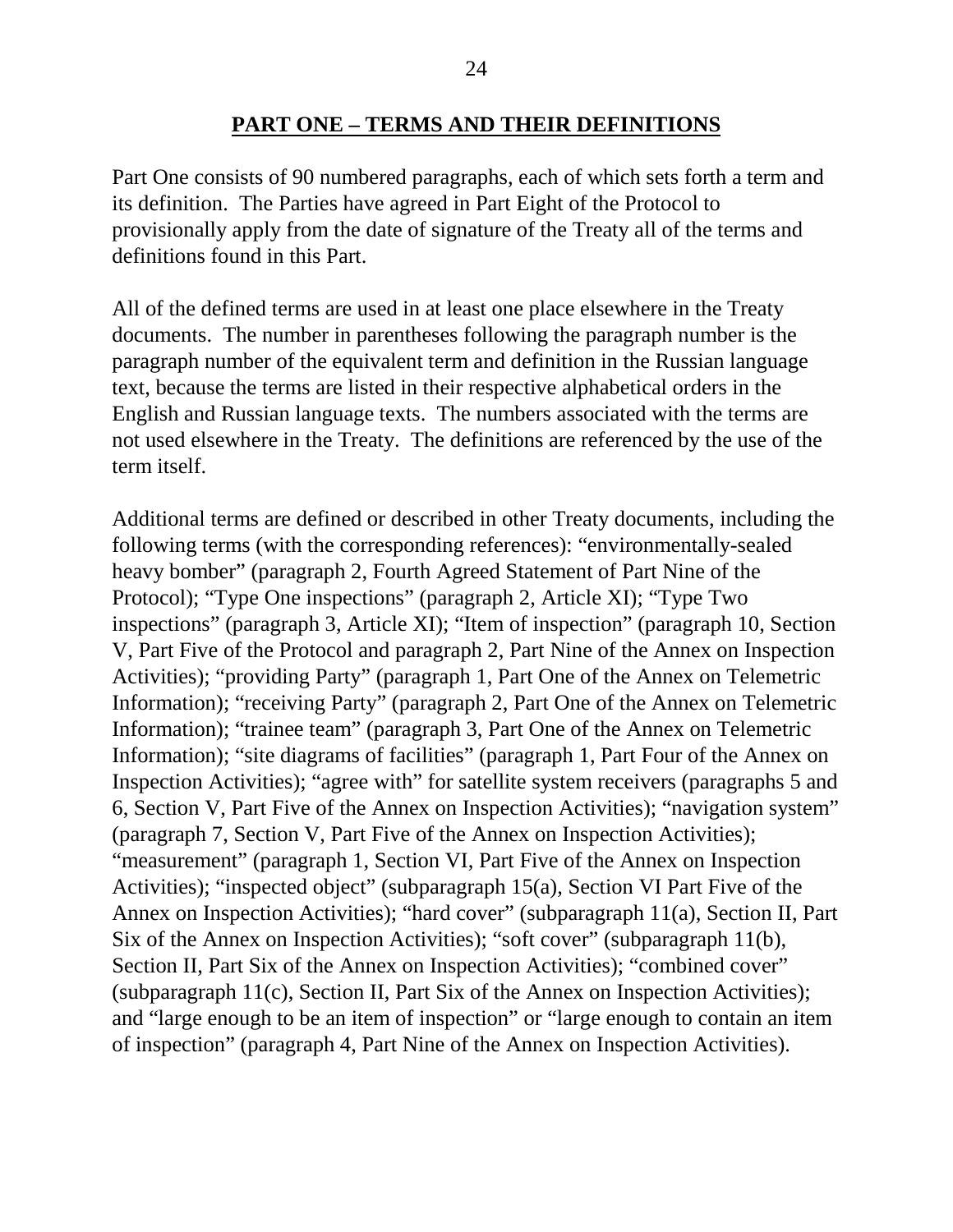For the convenience of readers, numbers have been provided below that correspond with the numbers given to the English-language order in Part One of the Protocol.

1. The term "air base" means a facility at which deployed heavy bombers are based and their operation is supported. The term does not include production facilities for heavy bombers, repair facilities for heavy bombers, or heavy bomber flight test centers. "Based" is not further defined but the term is used in the Treaty in the sense of a permanent facility that supports long-term operations on a permanent basis rather than temporary stationing.

2. The term "aircraft" means any manned machine that can derive support in the atmosphere from interaction with the air other than the interaction of the air with the Earth's surface.

3. The term "aircrew member" means an individual who performs duties, associated with inspection activities on the territory of the inspected Party related to the operation of an inspection airplane of the inspecting Party, and who is included on the inspecting Party's list of aircrew members. The number of individuals on the list of aircrew members is not limited, but the number of aircrew members for each inspection airplane shall not exceed ten (or no more than 15 with permission of the inspected Party). Aircrew members are accorded privileges and immunities while in the territory of the inspected Party, as provided for in paragraph 7, Section II, Part Five of the Protocol. The term applies only to aircrew members on inspection airplanes. It does not apply to any aircrew on commercial or Open Skies aircraft that might be used for the transportation of inspectors.

4. The term "air-launched cruise missile" or "ALCM" means an air-to-surface cruise missile of a type, at least one missile of which has been flight-tested from an aircraft or deployed on a bomber after December 31, 1986. The definition of the term includes a date chosen to exclude, as an ALCM, the Tomahawk sea-launched cruise missile (SLCM) that was flight-tested from an aircraft before December 31, 1986. This term does not specify the range of an ALCM. The term "long-range ALCM" specifies an ALCM with a range in excess of 600 kilometers. The term "long-range nuclear ALCM" specifies an ALCM of a range in excess of 600 kilometers that is nuclear-armed.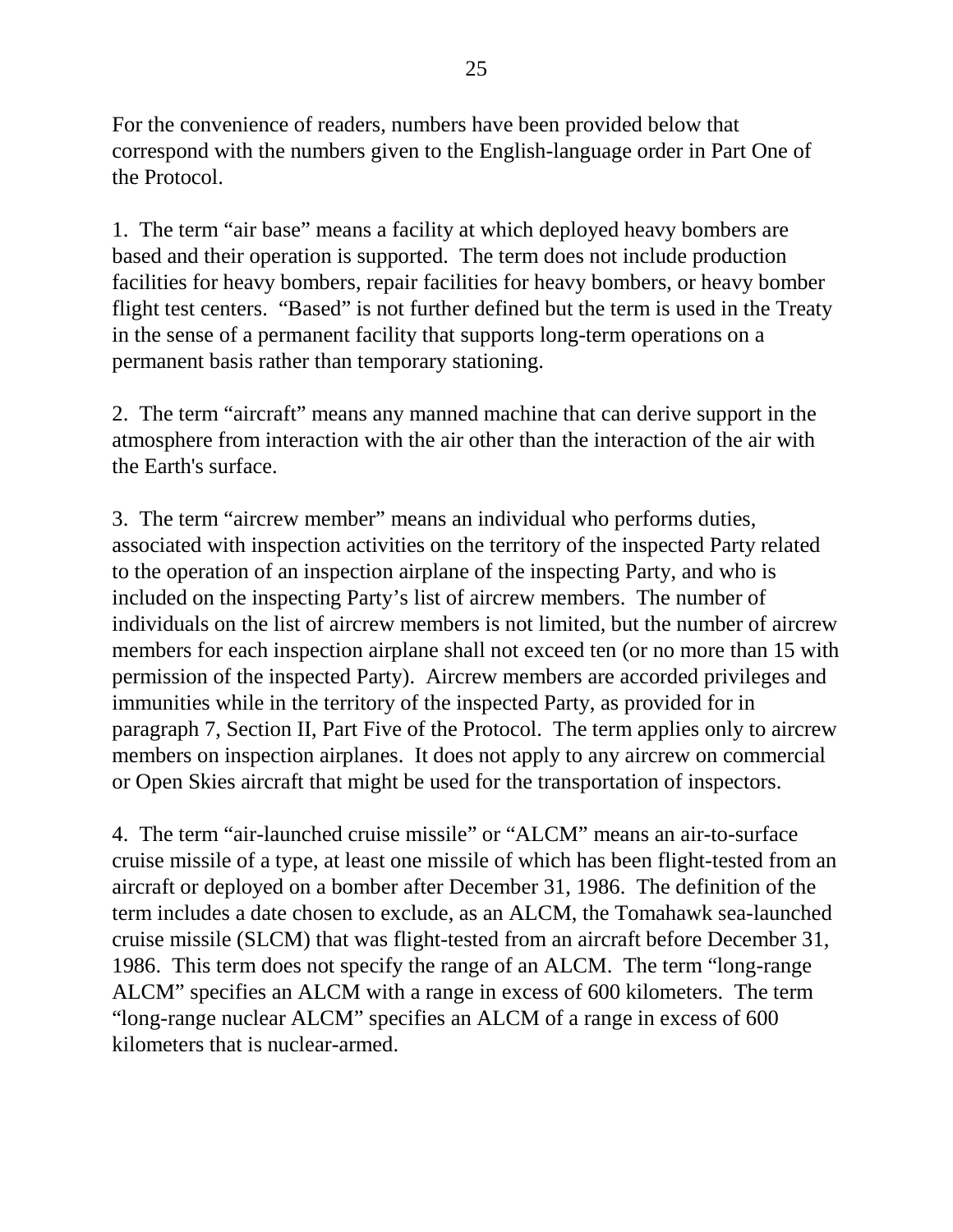5. The term "airplane" means a power-driven, heavier-than-air aircraft that derives its lift in flight chiefly from aerodynamic reactions on surfaces that remain fixed under given conditions of flight. This term is a central element of the definition of "bomber" and, by extension, "heavy bomber" and "deployed heavy bomber."

6. The term "ballistic missile" means a missile that is a weapon-delivery vehicle that has a ballistic trajectory over most of its flight path. This term includes, within its definition, the defined term, "weapon-delivery vehicle," which means, for ballistic missiles, "a missile of a type, any one of which has been launched or flight-tested, or deployed to carry or be used as a weapon, that is, as any mechanism or any device that, when directed against any target, is designed to damage or destroy it." Not all ballistic missiles are subject to the Treaty. For example, subparagraph 7(a) of Article III of the Treaty provides that a "missile of a type developed and tested solely to intercept and counter objects not located on the surface of the Earth shall not be considered to be a ballistic missile to which the provisions of this Treaty apply."

7. The term "basing area" means an area within an ICBM base for mobile launchers of ICBMs, in which deployed mobile launchers of ICBMs are based and in which fixed structures for mobile launchers of ICBMs are located. This term is used in the definition of the term "ICBM base" for mobile launchers of ICBMs and is used in the inspection procedures for ICBM bases.

8. The term "bomber" means an airplane of a type, any one of which was initially constructed or later converted to be equipped for bombs or air-to-surface missiles. The term is also used in the definition of the term "heavy bomber."

9. The term "conversion or elimination facility" is used to describe specified facilities for the elimination of ICBMs or SLBMs, and launch canisters of ICBMs; for the conversion or elimination of mobile launchers of ICBMs; for the conversion or elimination of SLBM launchers; and for the conversion or elimination of heavy bombers. There is, however, no requirement to carry out conversion or elimination procedures at a conversion or elimination facility. Conversion or elimination may be carried out at any declared facility. Conversion of mobile launchers of ICBMs, silo launchers of ICBMs, SLBM launchers and heavy bombers equipped for nuclear armaments is permitted. There are no provisions in the Treaty for conversion of ballistic missiles. Conversion or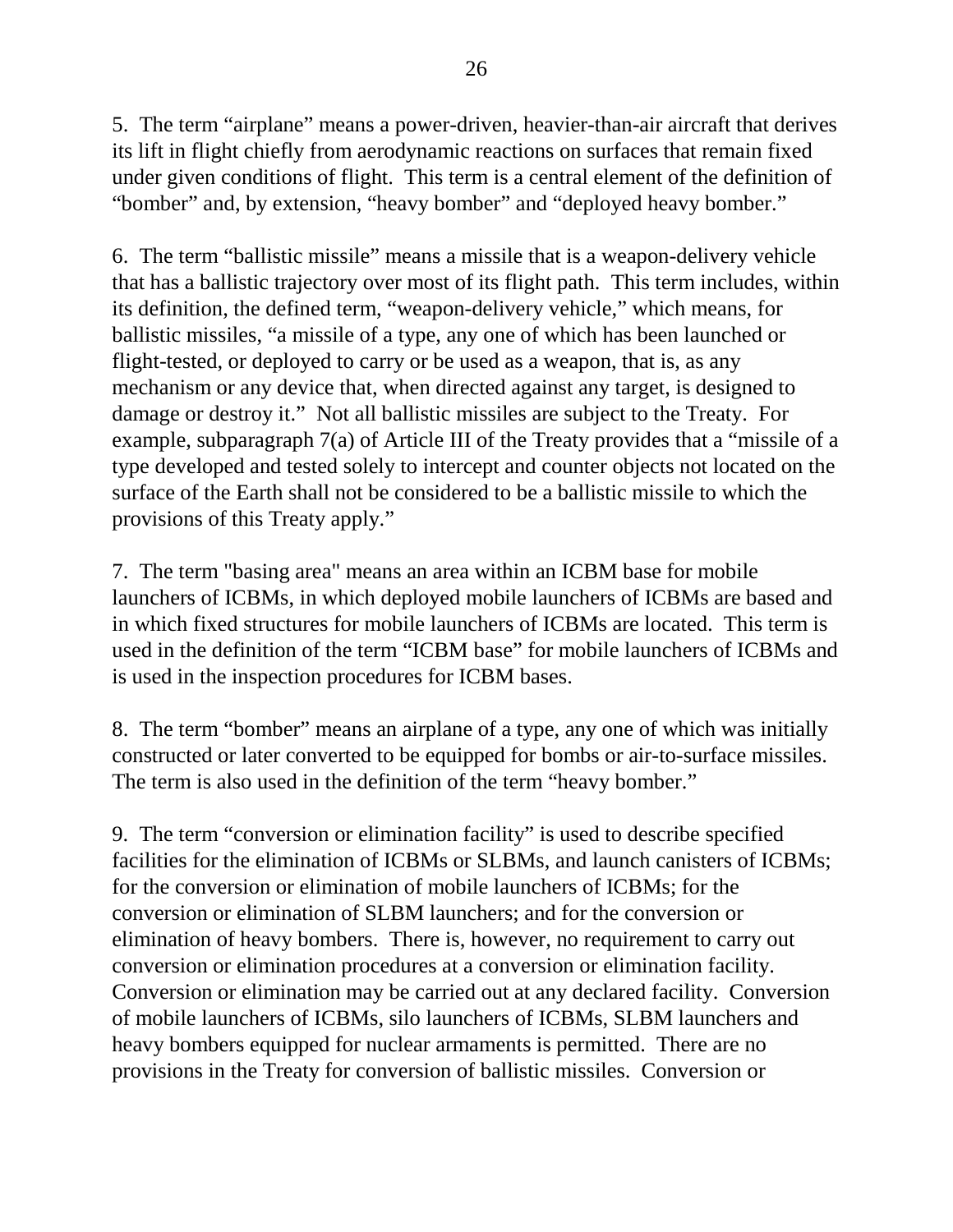elimination facilities will be listed in the database established using the categories of data in Part Two of the Protocol.

10. The term "cruise missile" means a missile that is an unmanned, self-propelled weapon-delivery vehicle that sustains flight through the use of aerodynamic lift over most of its flight path. This definition distinguishes cruise missiles from ballistic missiles and remotely piloted airplanes. This term is used in the definition of the term "air-launched cruise missile," which is a component of the term "longrange nuclear ALCM." The term is relevant to the definition of "heavy bomber" and also to inspections to confirm the accuracy of data on the number of nuclear armaments on deployed heavy bombers.

11. The term "declared data" means data provided by a Party, the accuracy of which is confirmed during inspection activities. It consists of: (1) data with respect to items subject to the Treaty, specified according to categories of data contained in Part Two of the Protocol — that is, the contents of the database; (2) data included in notifications provided in accordance with Part Four of the Protocol that update the contents of the database; (3) information on technical characteristics of new types of strategic offensive arms included in notifications provided in accordance with Part Four of the Protocol that update the contents of the database, and that have been confirmed during exhibitions; and, (4) information that the inspected Party provides to inspection teams during pre-inspection procedures. This term was needed to clarify that inspection teams have the right to confirm the accuracy of all such declared data during inspection activities regardless of whether that data came from notifications, pre-inspection briefings, or other information in the database.

12. The term "deployed heavy bomber" means a heavy bomber equipped for nuclear armaments, other than a test heavy bomber or a heavy bomber located at a repair facility or at a production facility. This term is used with respect to the aggregate limits in Article II of the Treaty of 700 for deployed ICBMs, deployed SLBMs and deployed heavy bombers; 1,550 for warheads on deployed ICBMs, warheads on deployed SLBMs, and nuclear warheads counted for deployed heavy bombers; and 800 for deployed and non-deployed ICBM launchers, deployed and non-deployed SLBM launchers, and deployed and non-deployed heavy bombers. In accordance with Article III of the Treaty, each deployed heavy bomber counts as one toward each of these limits.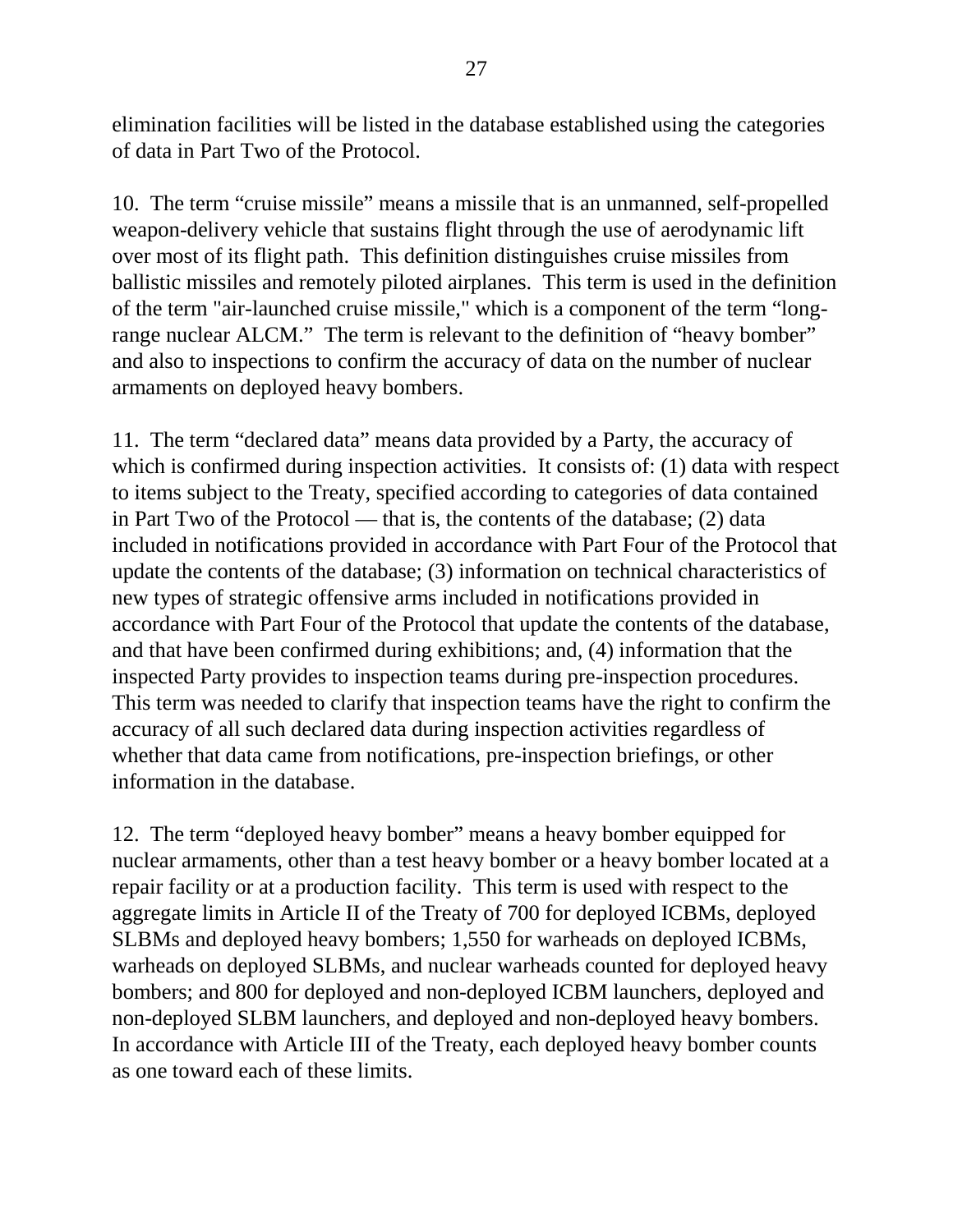13. The term "deployed ICBM" means an ICBM that is contained in or on a deployed launcher of ICBMs. This term is used with respect to the aggregate limits in Article II of the Treaty of 700 for deployed ICBMs, deployed SLBMs, and deployed heavy bombers; and 1,550 for warheads on deployed ICBMs, warheads on deployed SLBMs, and nuclear warheads counted for deployed heavy bombers. Deployed ICBMs for silo launchers are considered to be contained "in" their launchers, while deployed ICBMs for mobile launchers are considered to be contained "on" their launchers. In accordance with Article III, each deployed ICBM counts as one toward the aggregate limit of 700.

14. The term "deployed launcher of ICBMs" means an ICBM launcher that contains an ICBM and is not an ICBM test launcher, an ICBM training launcher, or an ICBM launcher located at a space launch facility. This term is understood to be synonymous with the term "deployed ICBM launcher," which is used with respect to the aggregate limit in subparagraph 1(c) of Article II of the Treaty of 800 for deployed and non-deployed ICBM launchers, deployed and non-deployed SLBM launchers, and deployed and non-deployed heavy bombers. In accordance with Article III, each deployed launcher of ICBMs counts as one toward the aggregate limit of 800.

15. The term "deployed launcher of SLBMs" means an SLBM launcher installed on a submarine that has been launched, that contains an SLBM, and is not intended for testing or training. This term is understood to be synonymous with the term "deployed SLBM launcher," which is used with respect to the aggregate limit in subparagraph 1(c) of Article II of the Treaty of 800 for deployed and non-deployed ICBM launchers, deployed and non-deployed SLBM launchers, and deployed and non-deployed heavy bombers. In accordance with Article III, each deployed launcher of SLBMs counts as one toward the aggregate limit of 800.

16. The term "deployed mobile launcher of ICBMs" means a mobile launcher of ICBMs that contains an ICBM and is not a mobile test launcher or a mobile launcher of ICBMs located at a space launch facility. This term describes a category of data in Part Two of the Protocol and is used in the procedures for Type One inspections at an ICBM base for mobile launchers of ICBMs. In accordance with Article III, each deployed mobile launcher of ICBMs, which is a subcategory of deployed launcher of ICBMs, counts as one toward the aggregate limit in subparagraph 1(c) of Article II of the Treaty of 800 for deployed and non-deployed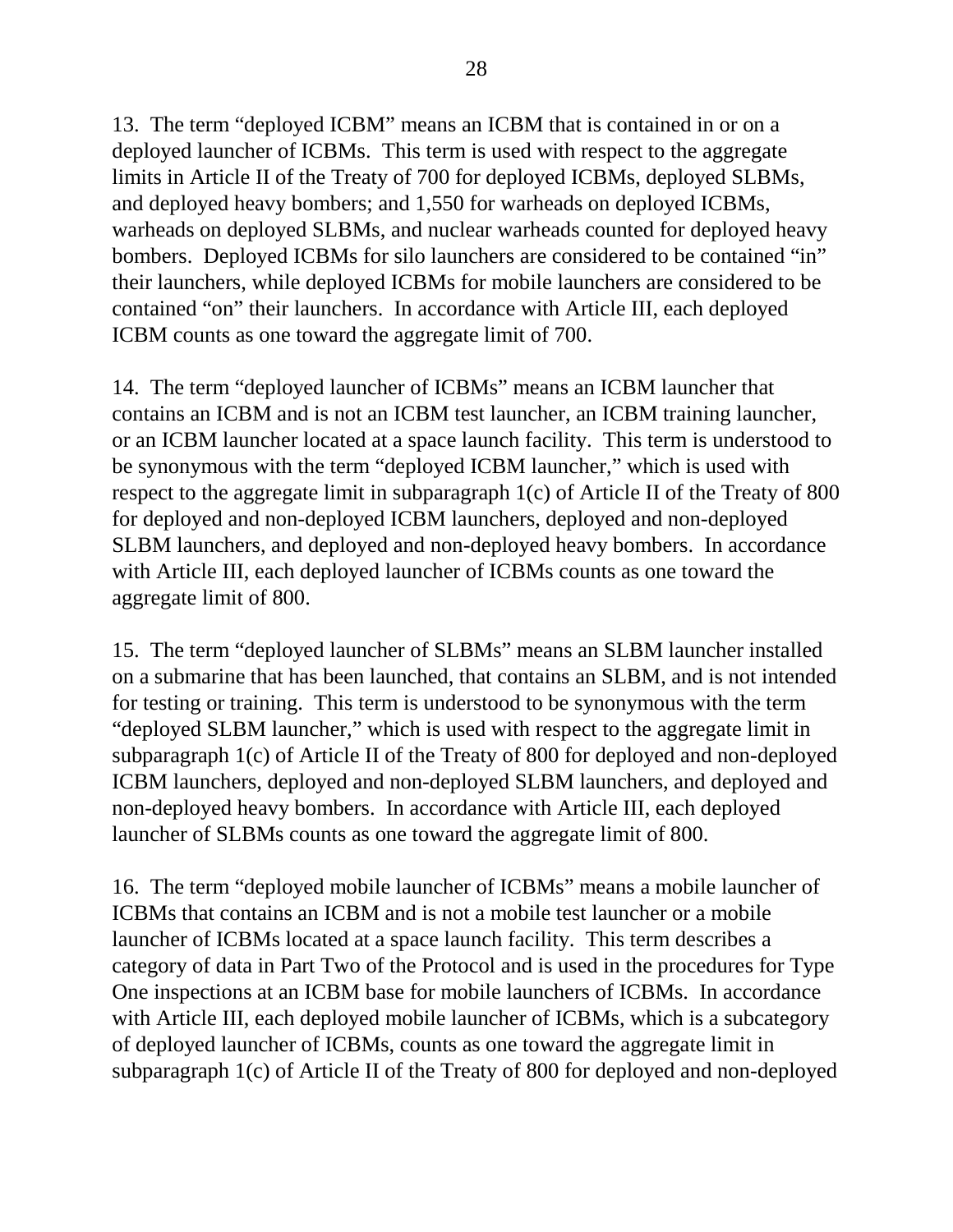ICBM launchers, deployed and non-deployed SLBM launchers, and deployed and non-deployed heavy bombers.

17. The term "deployed SLBM" means an SLBM that is contained in a deployed launcher of SLBMs. This term is used with respect to the aggregate limits in Article II of the Treaty of 700 for deployed ICBMs, deployed SLBMs and deployed heavy bombers; and 1,550 for warheads on deployed ICBMs, warheads on deployed SLBMs, and nuclear warheads counted for deployed heavy bombers. In accordance with Article III, each deployed SLBM counts as one toward the aggregate limit of 700.

18. The term "distinguishable" means different on the basis of the totality of functional and external differences that are observable by national technical means of verification, or, when such observations may be inconclusive in the opinion of the inspecting Party, that are visible during inspection activities. The term is used in the Treaty with respect to: (1) variants of ICBMs, SLBMs, and heavy bombers; (2) differences between heavy bombers equipped for nuclear armaments and heavy bombers equipped for non-nuclear armaments; (3) launch canisters for ICBMs and SLBMs of different types; and (4) differences between the chassis of existing mobile launchers and eliminated mobile launchers of ICBMs so that they can be distinguished from mobile launchers of ICBMs. A Party is required to make certain that items required to be distinguishable have sufficient differences so that the totality of their differences allows the other Party to "distinguish" between them. In practice, such functional differences may not, in all cases, be external to the item. In such cases, the Party possessing the item must also provide an external difference. Although external differences may be observable by national technical means of verification, there is no requirement that the Party possessing the item ensure that such features are observable by the other Party's national technical means. Further, there is no obligation inherent in this definition for the distinguishable item to be displayed to the national technical means of verification of the other Party. Such external differences must, in all cases, be observable during inspections. More importantly, in all these cases in which the observing Party is unable to determine distinguishability by national technical means of verification, it would have the opportunity during inspections to observe the totality of functional differences and external differences that make the items distinguishable. Distinguishing features are demonstrated during exhibitions. If a Party is not satisfied with the distinguishing features demonstrated, it may raise the issue within the framework of the BCC.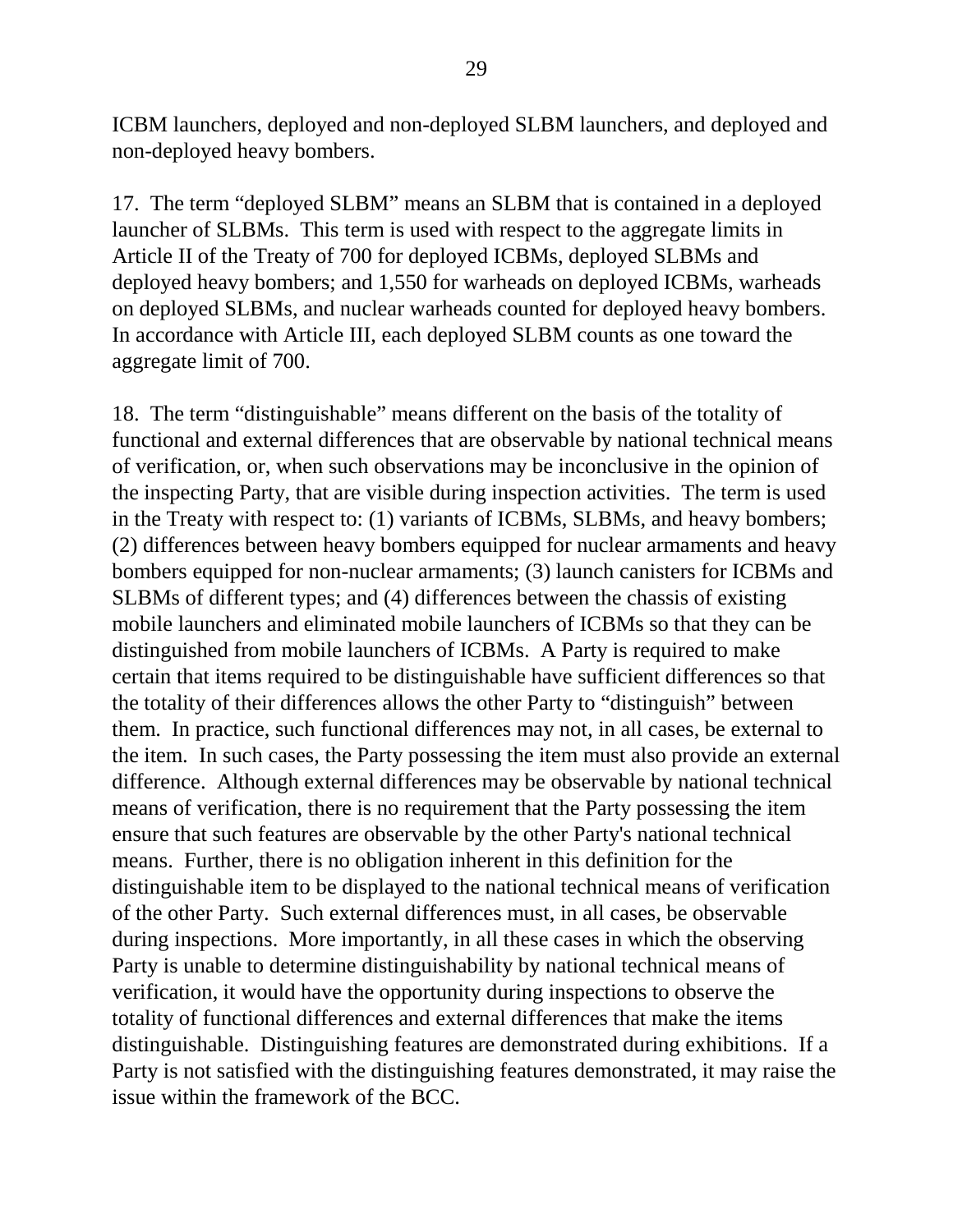19. The term "each year" means during a period of 12 months commencing on the date of entry into force of the Treaty or on an anniversary of that date. The term is used primarily in relation to quotas on inspections, and is designed to facilitate implementation of Treaty rights and obligations. The "treaty year" approach was also used in the INF and START Treaties. Where the Parties intend to use calendar year, the word "calendar" is inserted.

20. The term "facility" means an ICBM base, submarine base, air base, maintenance facility of an ICBM base, basing area of a mobile ICBM base, silo launcher group, ICBM loading facility, SLBM loading facility, production facility, repair facility, storage facility, training facility, conversion or elimination facility, test range, heavy bomber flight test center, or space launch facility. When the adjective "specified" is added in front of the word facility, it indicates that a facility is captured by the definition only if the Party declares it to be such a facility in the database required by Article VII of the Treaty. The rest of the definition for such a specified facility serves merely as a guideline and is not obligatory. If the word "specified" is not used in the definition of any particular facility, then any facility that meets the definition is captured. For example, the definition of a "production facility" is not limited to "specified facilities" and therefore a facility that meets the definition of a production facility must be declared as such in the database. However, the definition of a "repair facility" is for specified facilities. This means that a Party may choose to declare a facility as a repair facility that also performs other functions, and may declare a facility that performs repair as another category of facility. If a Party chooses not to declare a facility as any type of facility subject to the Treaty, then Treaty-limited items are not permitted to be located at the facility. This approach was taken to avoid a requirement to declare a facility more than once or to inadvertently capture facilities capable of performing functions such as repair, but that are not used for purposes related to the Treaty.

21. The term "fixed structure for mobile launchers of ICBMs" means a unique structure, within a basing area, designed to contain mobile launchers of ICBMs. The term is used in the definition of a "basing area" and in Part Five of the Protocol in the description of the procedures for Type One inspections at an ICBM base for mobile launchers of ICBMs.

22. The term "front section" means that portion of the payload of the final stage that contains the reentry vehicle or reentry vehicles and may, depending on design,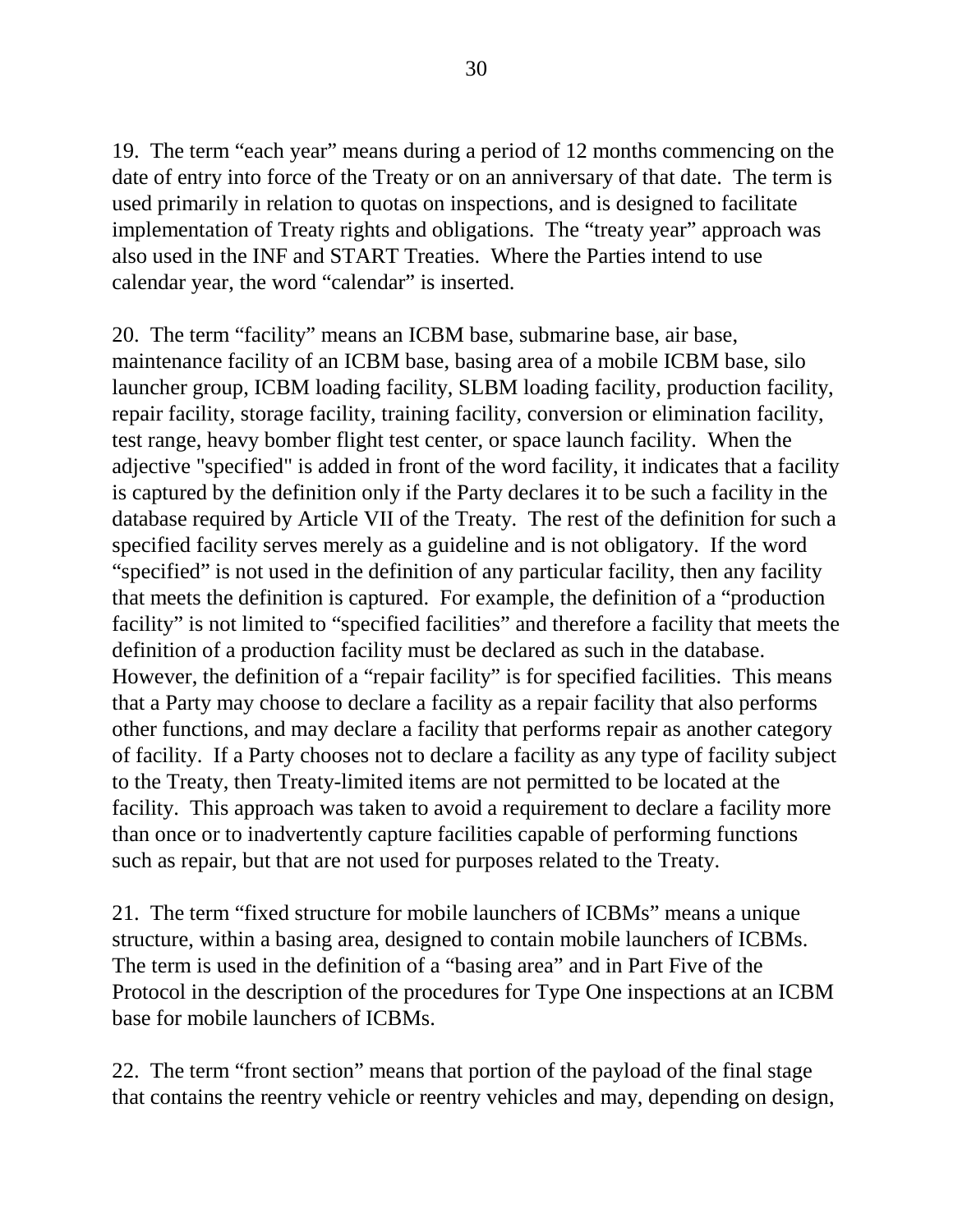include a platform for a reentry vehicle or reentry vehicles, penetration aids, and a shroud. The term is used in specifying the length of assembled ICBMs and SLBMs with or without front section in the database provided for in Part Two of the Protocol. It is also used in Section VI of Part Five of the Protocol regarding Type One inspections of deployed ICBMs or deployed SLBMs. These inspections are for the purpose of ascertaining that the front section of such a missile contains the number of reentry vehicles equal to the number of warheads declared for the deployed ICBM or deployed SLBM. The term is also used in the Eighth Agreed Statement of Part Nine of the Protocol regarding non-nuclear objects located on the front section of an ICBM or SLBM.

23. The term "heavy bomber" means a bomber of a type, any one of which satisfies either of the following criteria: (a) its range is greater than 8,000 kilometers, or (b) it is equipped for long-range nuclear ALCMs. If a bomber meets neither criterion (a) nor (b), or if otherwise agreed by the Parties, a bomber will not be considered to be a heavy bomber. The term is used as an important element of defining which types of bombers are subject to the Treaty (existing types of heavy bombers are listed in subparagraph 8(c) of Article III of the Treaty). "Bomber" is a defined term meaning an airplane of a type, any one of which was initially constructed or later converted to be equipped for bombs or air-to-surface missiles. Aircraft other than airplanes (for example, airships or helicopters) do not meet the definition of a bomber and thus cannot be "heavy bombers" for the purposes of the Treaty. "Range" is also a defined term that means, for an aircraft, the unrefueled range with a 7,500 kilogram ordnance load and a specific flight profile.

24. The term "heavy bomber equipped for non-nuclear armaments" means a heavy bomber that is not equipped for long-range nuclear ALCMs, nuclear air-to-surface missiles, or nuclear bombs. Heavy bombers equipped for non-nuclear armaments are neither deployed nor non-deployed heavy bombers, and therefore do not count towards the aggregate limits in Article II of the Treaty. Additionally, only the special procedures of the First Agreed Statement of Part Nine of the Protocol apply to heavy bombers of a type for which all heavy bombers have been converted to heavy bombers equipped for non-nuclear armaments.

25. The term "heavy bomber equipped for nuclear armaments" means a heavy bomber equipped for long-range nuclear ALCMs, nuclear air-to-surface missiles, or nuclear bombs. Only heavy bombers equipped for nuclear armaments, in either deployed or non-deployed status, are subject to the Treaty's limits.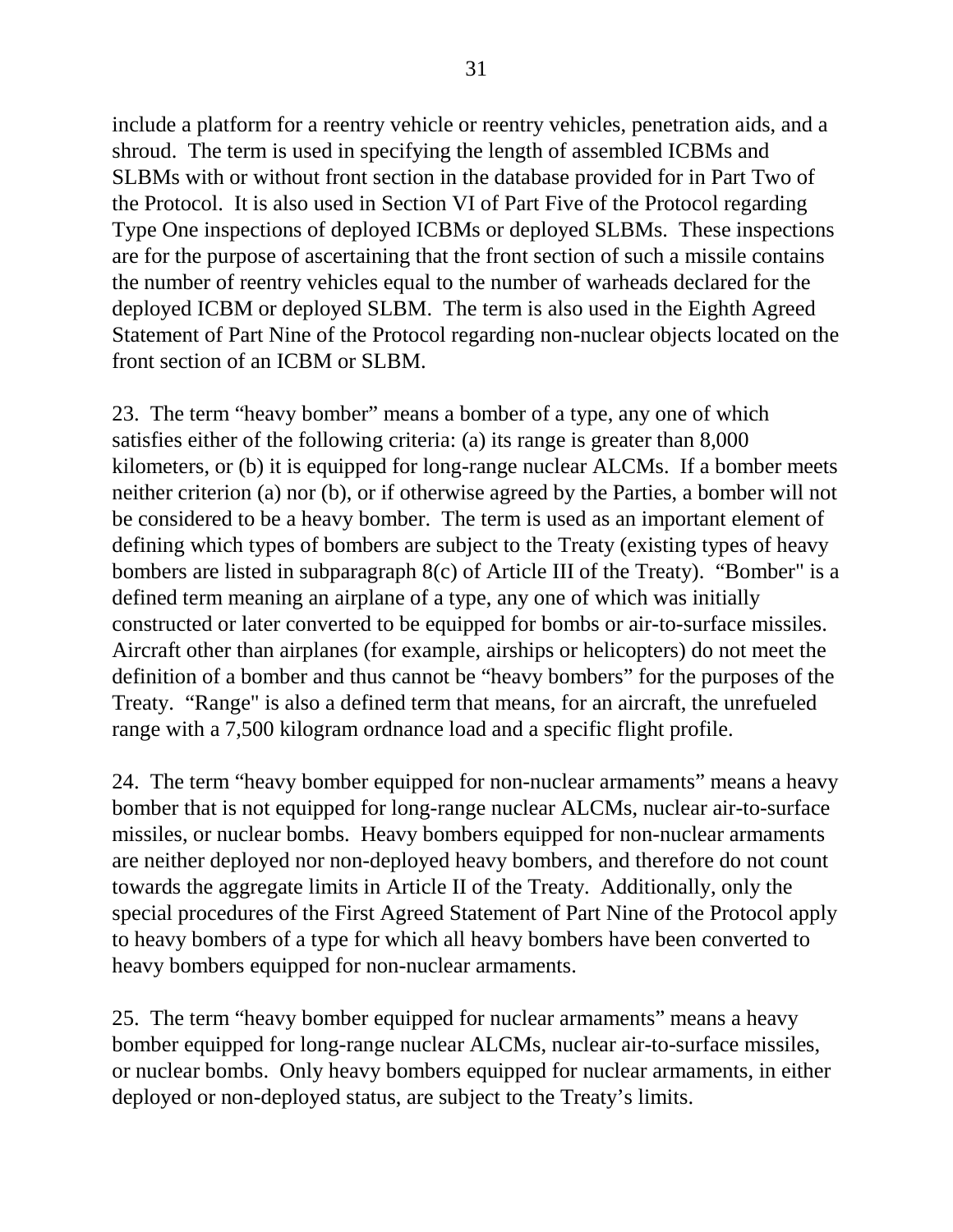26. The term "heavy bomber flight test center" means a facility, other than a production facility for heavy bombers, at which test heavy bombers are based and their operation is supported. Such facilities are not air bases and they are not subject to inspection.

27. The term "ICBM base" is defined as, for mobile launchers of ICBMs, an area in which one or more basing areas and one associated maintenance facility are located; or, for silo launchers of ICBMs, an area in which one or more groups of silo launchers of ICBMs and one associated maintenance facility are located. The Treaty does not establish outer boundaries for ICBM bases.

28. The term "ICBM launcher" means a device intended or used to contain, prepare for launch, and launch an ICBM. It includes both silo launchers of ICBMs and mobile launchers of ICBMs.

29. The term "ICBM loading facility" means a facility, outside an ICBM base and outside a test range, where ICBMs for mobile launchers of ICBMs are loaded onto or unloaded from mobile launchers of ICBMs. Neither Party had such facilities at the time of signature, but this definition allows for the possibility that such facilities may exist at a later date.

30. The term "in-country escort" means a group of individuals designated by the inspected Party to accompany and assist inspectors and aircrew members throughout the in-country period. The in-country escort meets the inspection team and aircrew members at the point of entry (POE), and expedites their entry and the entry of their baggage, equipment and supplies into the territory of the inspected Party. The in-country escort also examines equipment and supplies brought into the territory of the inspected Party in accordance with Paragraph 4, Section IV of Part Five of the Protocol and Section I of Part Five of the Annex on Inspection Activities, to ascertain that the equipment and supplies cannot perform functions unconnected with the requirements of inspection activities. The in-country escort then accompanies the inspection team and assists it in exercising its functions throughout the in-country period. Inspectors, in discharging their functions, communicate with personnel of the inspected Party only through the in-country escort. Representatives of the inspected facility must be included among the incountry escort at the inspection site.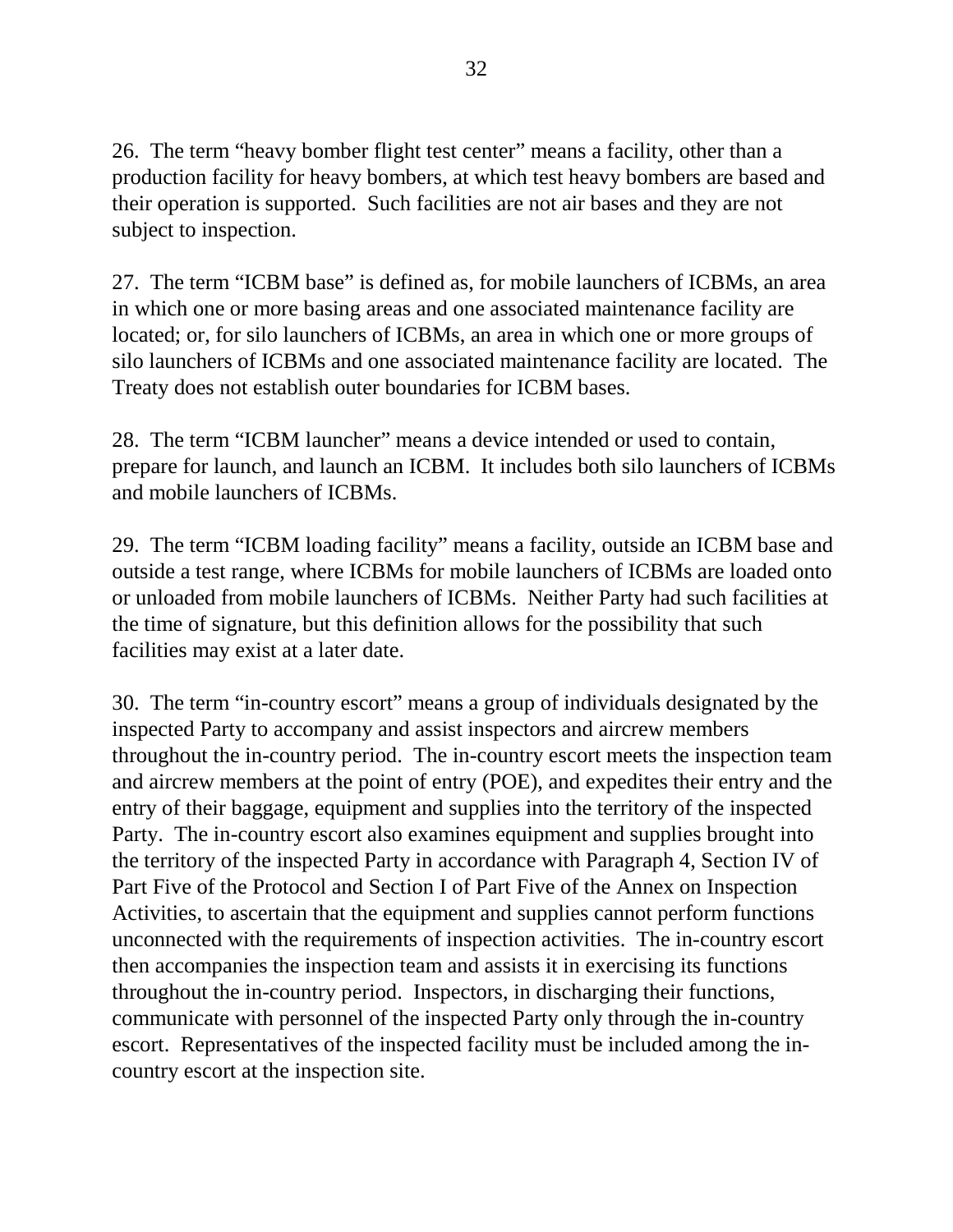31. The term "in-country period" means the period of time from the arrival of the inspection team or aircrew members at the point of entry of the inspected Party until their departure from the country through the point of entry.

32. The term "inspection activities" means inspections and exhibitions.

33. The term "inspection activity site" means a location at which inspections or exhibitions may be conducted in accordance with Article XI of the Treaty and Part Five of the Protocol. The inspection activity sites associated with the points of entry in each Party's territory will be listed in the database in accordance with the category of data in paragraph 3 of Section IX of Part Two of the Protocol.

34. The term "inspection site" means a location at which Type One or Type Two inspections may be conducted in accordance with Part Five of the Protocol. Paragraph 4 of Section V of Part Five of the Protocol stipulates that the boundaries of the inspection site are the boundaries of the facility specified on the inspection site diagram.

35. The term "inspection team" means the group of inspectors assigned by the inspecting Party to conduct a particular inspection activity. The number of inspectors on an inspection team is limited to no more than ten pursuant to paragraph 13 of Section V of Part Five of the Protocol.

36. The term "inspector" means an individual specified by one of the Parties to conduct inspection activities and included on that Party's list of inspectors. In accordance with paragraph 2 of Section II of Part Five of the Protocol, the number of individuals on the list of inspectors may not exceed 300 individuals at any one time, and all inspectors shall be citizens of the inspecting Party. Procedures for proposing and rejecting inspectors, as well as provisions outlining their privileges and immunities, are contained in Section II of Part Five of the Protocol.

37. The term "intercontinental ballistic missile" or "ICBM" means a land-based ballistic missile with a range in excess of 5,500 kilometers. As in START, the selection of the threshold range of 5,500 kilometers in the definition makes the threshold range limitation align with the INF Treaty (which bans land-based ballistic missiles of the United States and the former Union of Soviet Socialist Republics with a range between 500 and 5,500 kilometers). The distance of 5,500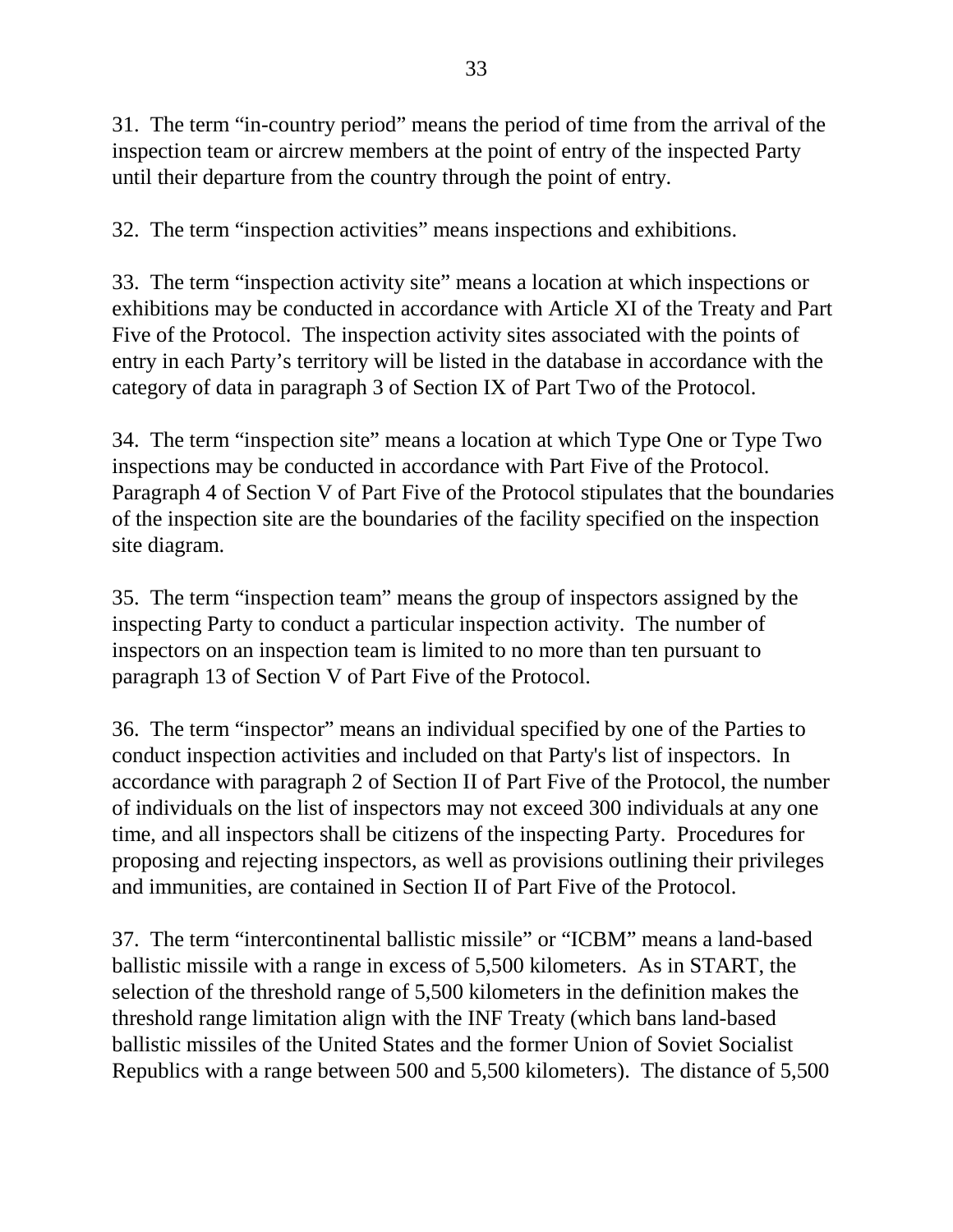kilometers is based on the shortest distance between the northeastern border of the continental United States and the northwestern border of the Russian Federation.

38. The term "launch" means the initial motion and subsequent flight of an ICBM or SLBM. The term "launch" as used in this Treaty has the same meaning that the term "flight test" had in START. Despite the change in terminology, the Parties' understanding of their Treaty obligations will remain the same as in START. The term "launch" does not require flight for a minimum distance or period of time. Neither does the term imply launch from a specific area, such as a test range.

39. The term "launch canister" means a container, directly associated with an ICBM or SLBM, that can be or has been used for transporting and storing an assembled ICBM or SLBM, with or without its front section, and from which an ICBM or SLBM can be or has been launched. In accordance with subparagraph 4(d) of Article III of the Treaty, each launch canister shall be considered to contain an ICBM or SLBM from the time it first leaves a facility at which an ICBM or SLBM is installed in it, until an ICBM or SLBM has been launched from it or until an ICBM or SLBM has been removed from it for elimination. The Peacekeeper ICBM is not considered to be "canisterized" because the "liner," in which it is installed in the silo launcher, is associated with the launcher. The missile is not maintained, stored, or transported in the "liner" outside the launcher.

40. The term "launcher of missile defense interceptors" means a device intended or used to contain, prepare for launch, and launch missile defense interceptors. This term is used in paragraph 3 of Article V of the Treaty.

41. The term "long-range ALCM" means an ALCM with a range in excess of 600 kilometers.

42. The term "long-range nuclear ALCM" means a long-range ALCM that is nuclear-armed.

43. The term "maintenance facility" means a facility that is part of an ICBM base and at which ICBMs and ICBM launchers are maintained and their operation is supported.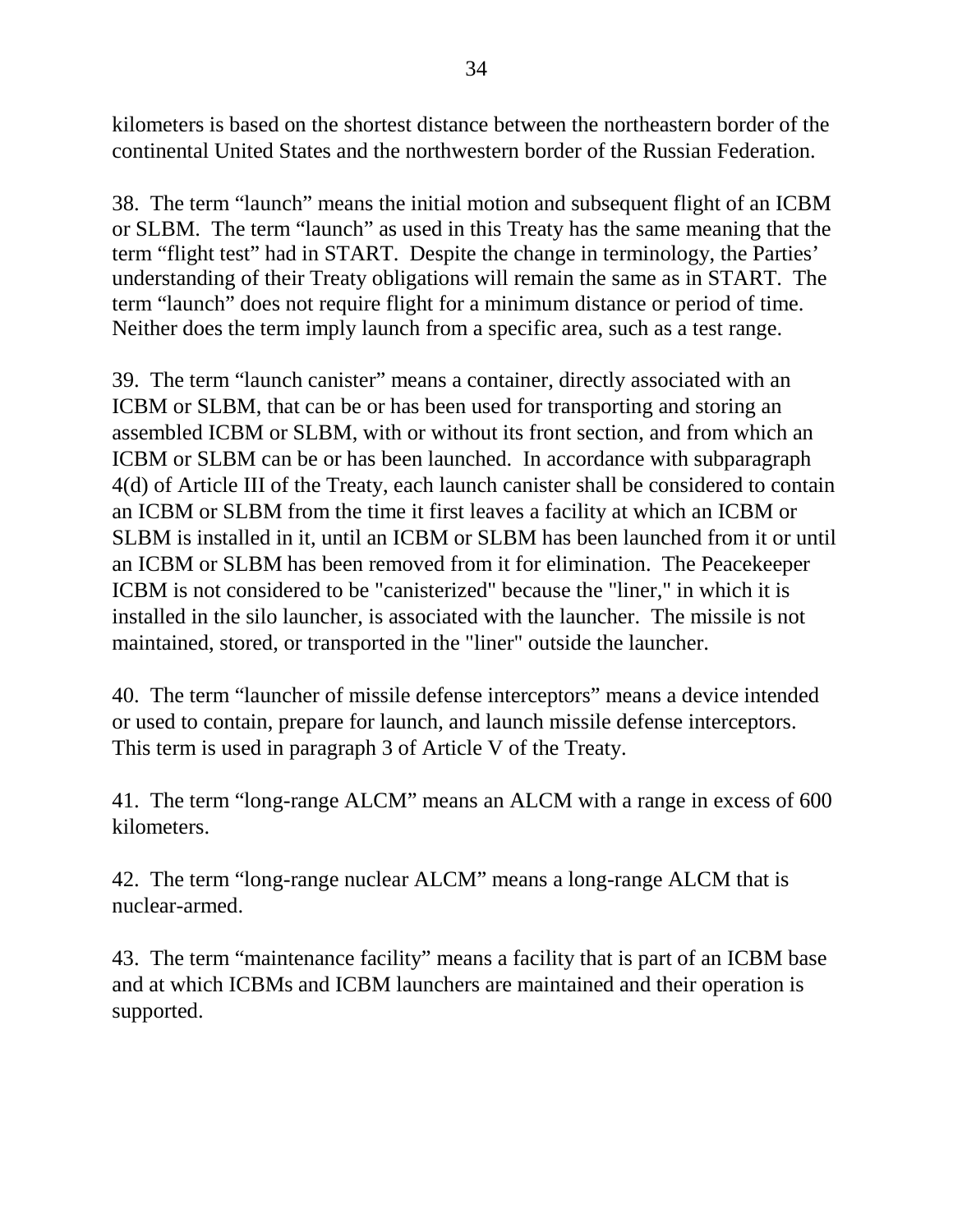44. The term "missile defense interceptor" means a missile that was developed, tested, and deployed in order to intercept ICBMs, SLBMs, or their reentry vehicles. This term is used in paragraph 3 of Article V of the Treaty.

45. The term "mobile launcher of ICBMs" means an erector-launcher mechanism for launching ICBMs and the self-propelled device on which it is mounted.

46. The term "new type" means, for ICBMs or SLBMs, a type of ICBM or a type of SLBM, the technical characteristics of which differ from the technical characteristics of an ICBM or SLBM, respectively, of each type declared previously in at least one of the following respects: number of stages; type of propellant of any stage; length of either the assembled missile without front section or of the first stage, by more than three percent; and, diameter of the first stage, by more than three percent. The threshold of more than three percent was selected to align with the tolerance for measurements taken during exhibitions and inspections. If the measurement of an item of inspection is within three percent of the declared dimensions in the database, the item is considered to be confirmed as declared.

47. The term "non-deployed heavy bomber" means a test heavy bomber or a heavy bomber equipped for nuclear armaments located at a repair facility or at a production facility. This is different from the START Treaty, which considered all nuclear-equipped heavy bombers except test heavy bombers as deployed. This term is used with respect to the aggregate limit of 800 for deployed and nondeployed ICBM launchers, deployed and non-deployed SLBM launchers, and deployed and non-deployed heavy bombers in Article II of the Treaty.

48. The term "non-deployed ICBM" means an ICBM not contained in a deployed launcher of ICBMs or on a deployed launcher of ICBMs. In accordance with subparagraph 3(b) of Article IV of the Treaty, non-deployed ICBMs and nondeployed SLBMs may be located only at, as appropriate, submarine bases, ICBM or SLBM loading facilities, maintenance facilities, repair facilities for ICBMs or SLBMs, storage facilities for ICBMs or SLBMs, conversion or elimination facilities for ICBMs or SLBMs, test ranges, space launch facilities, and production facilities.

49. The term "non-deployed launcher of ICBMs" means an ICBM test launcher, an ICBM training launcher, an ICBM launcher located at a space launch facility, or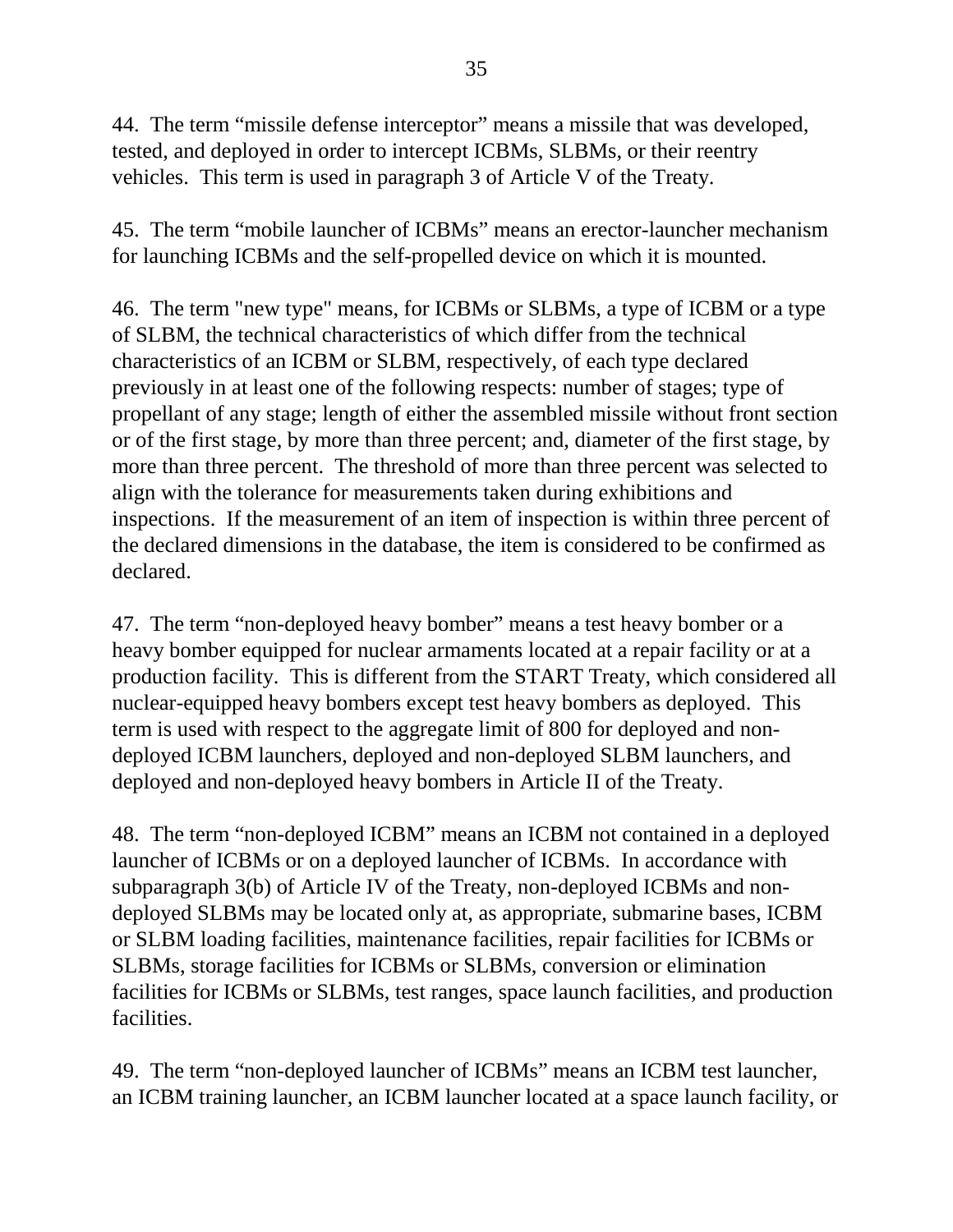an ICBM launcher, other than a soft-site launcher, that does not contain a deployed ICBM. This is different from the approach under the START Treaty, which considered each deployed ICBM launcher to contain a deployed ICBM regardless of whether or not it actually contained an ICBM. In accordance with subparagraph 3(a) of Article IV of the Treaty, non-deployed launchers of ICBMs may be located only at ICBM bases, production facilities, ICBM loading facilities, repair facilities, storage facilities, conversion or elimination facilities, training facilities, test ranges, and space launch facilities. This term is synonymous with the term "non-deployed ICBM launcher," which is used with respect to the aggregate limit in Article II of the Treaty of 800 for deployed and non-deployed ICBM launchers, deployed and non-deployed SLBM launchers, and deployed and non-deployed heavy bombers.

50. The term "non-deployed launcher of SLBMs" means an SLBM launcher, other than a soft-site launcher, that is intended for testing or training, or an SLBM launcher that does not contain a deployed SLBM. This is different from the approach under the START Treaty, which considered each deployed SLBM launcher to contain a deployed SLBM regardless of whether or not it actually contained an SLBM. This term is synonymous with the term "non-deployed SLBM launcher," which is used with respect to the aggregate limit in Article II of the Treaty of 800 for deployed and non-deployed ICBM launchers, deployed and non-deployed SLBM launchers, and deployed and non-deployed heavy bombers.

51. The term "non-deployed mobile launcher of ICBMs" means a mobile launcher of ICBMs that does not contain an ICBM, or a mobile test launcher of ICBMs, or a mobile launcher of ICBMs located at a space launch facility, unless otherwise agreed by the Parties.

52. The term "non-deployed SLBM" means an SLBM not contained in a deployed launcher of SLBMs.

53. The term "nuclear armaments" means, for heavy bombers, long-range nuclear ALCMs, nuclear air-to-surface missiles, or nuclear bombs.

54. The term "Open Skies airplane" means an airplane performing an observation flight in accordance with the Open Skies Treaty of March 24, 1992, that is simultaneously used for transporting an inspection team to or from a point of entry on the territory of the inspected Party.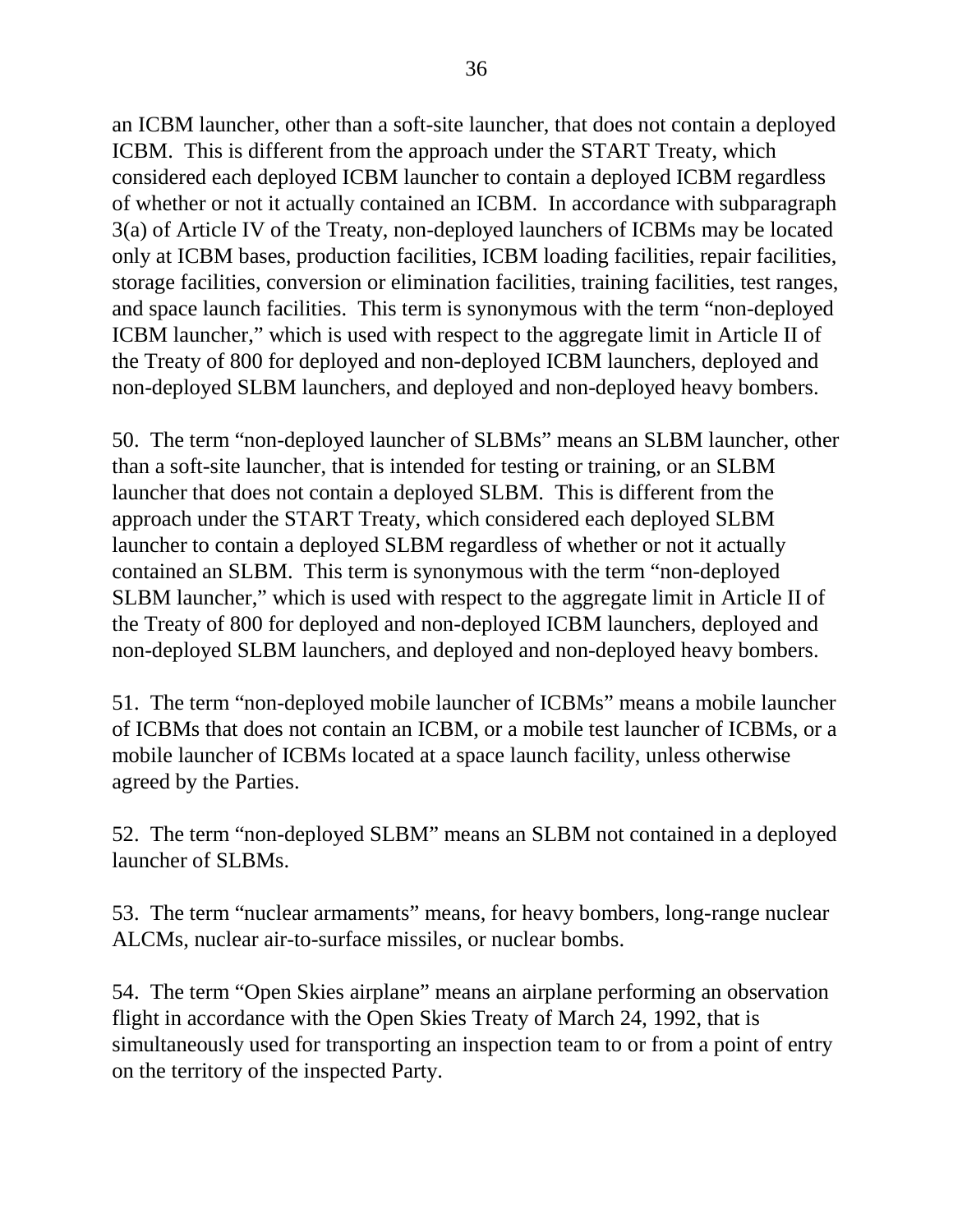55. The term "period of inspection activities" means, for an inspection or exhibition, the period of time from the completion of pre-inspection procedures until the commencement of post-inspection procedures. The period of the activity is determined in accordance with paragraph 16 of Section V of Part Five of the Protocol.

56. The term "produce" means build, construct, or manufacture in any quantity, and includes serial production as well as one-of-a-kind manufacturing. "Produce" includes production of prototypes, since it includes one-of-a kind manufacturing.

57. The term "production facility" is defined for ICBMs or SLBMs as a facility at which: ICBMs or SLBMs that are maintained, stored, and transported as assembled missiles in their launch canisters are assembled, including the joining of all stages of such missiles and the loading of such missiles into launch canisters; ICBMs or SLBMs that are maintained, stored, and transported as assembled missiles without launch canisters are assembled, including the joining of two or more stages; and, first stages of ICBMs or SLBMs that are maintained, stored, and transported in stages are assembled. "Production facility" is defined for ballistic missile submarines as a facility at which construction of ballistic missile submarines is performed; for mobile launchers of ICBMs as a facility at which the erectorlauncher mechanism of a mobile launcher of ICBMs is mounted on the selfpropelled device; and, for heavy bombers as a facility at which assembly of a complete heavy bomber airframe is performed.

58. The term "prototype" means, for ICBMs or SLBMs, an ICBM or SLBM of a new type, no more than 20 missiles of which have been launched, and no launchers of missiles of which have been deployed. The reason for this term was the Parties' intent to prevent a new type of ICBM or SLBM from counting toward the Treaty's central limits until certain developmental milestones have been achieved. This gives the Parties the flexibility to alter or cancel a program before the missile becomes accountable under Article II of the Treaty. However, prototype ICBMs or SLBMs are considered to be non-deployed missiles (for which there is no central limit) and are subject to relevant provisions of the Treaty such as notifications and, as stated in paragraph 5 of Section I of Part Two of the Protocol, providing unique identifiers. In accordance with subparagraph 3(b) of Article IV of the Treaty, prototype ICBMs and SLBMs may not be located at maintenance facilities of ICBM bases or at submarine bases. In accordance with subparagraph 3(a) of Article IV of the Treaty, mobile launchers of prototype ICBMs may not be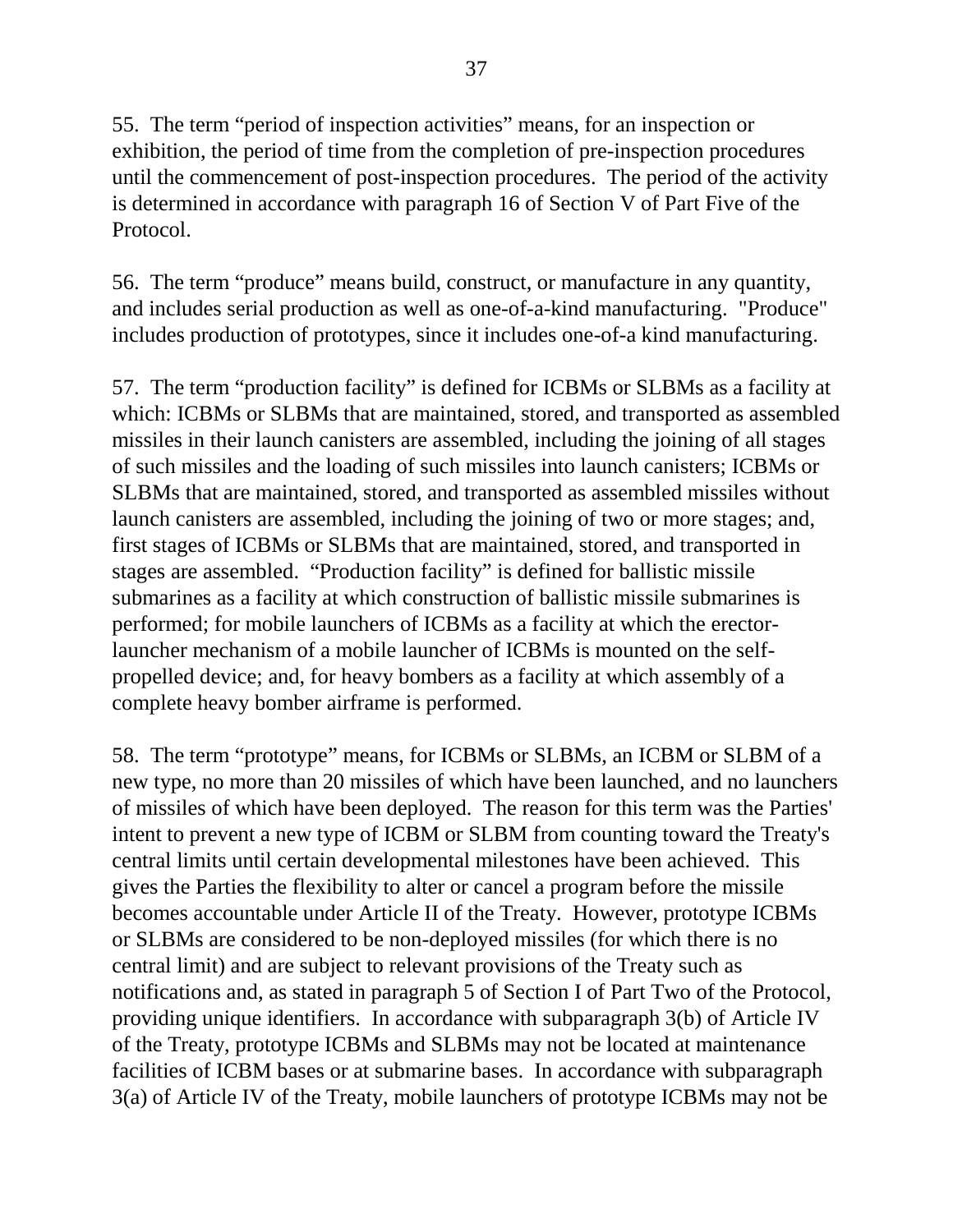located at maintenance facilities of ICBM bases. At Treaty signature there were no prototype ICBMs or SLBMs for either Party. In subparagraph 8(a)(ii) of Article III of the Treaty, the Russian Federation declared the RS-24 ICBM, which had been a prototype ICBM under the provisions of the START Treaty, as an existing type under the New START Treaty.

59. The term "range" means: for an ALCM, the maximum distance that can be flown by an ALCM of that type in its standard design mode flying until fuel exhaustion, determined by projecting its flight path onto the Earth's sphere from the point of launch to the point of impact; for a ballistic missile, the maximum distance determined by projecting the flight trajectory onto the Earth's sphere from the launch point of a missile of that type to the point of impact of a reentry vehicle; and, for an aircraft, the maximum distance that can be flown, without refueling, by an aircraft of that type when carrying an ordnance load of 7,500 kilograms, with a full fuel load in the internal and external fuel tanks and a flight profile optimized to ensure minimum fuel consumption per kilometer, taking into account the distance covered during climb and descent. With respect to aircraft, the fuel remaining in the fuel tanks after landing shall be no more than five percent of the maximum capacity of the fuel tanks. The range of systems is used to determine which systems are or are not limited by the Treaty.

60. The term "reentry vehicle" means that part of the front section that can survive reentry through the dense layers of the Earth's atmosphere and that is designed for delivering a weapon to a target or for testing such a delivery. Under this definition the weapon delivered need not be nuclear, which means that reentry vehicles on deployed ICBMs and deployed SLBMs are always accountable toward the 1,550 aggregate limit on warheads in Article II of the Treaty, regardless of whether or not they are nuclear-armed.

61. The term "repair facility" means: for ICBMs or SLBMs, a specified facility, outside an ICBM base or a submarine base, for the repair or maintenance of ICBMs or SLBMs; for mobile launchers of ICBMs, a specified facility, outside an ICBM base, for the repair or maintenance of mobile launchers of ICBMs; and, for heavy bombers, a specified facility, outside an air base, for the repair or maintenance of heavy bombers.

62. The term "rocket motor case" means the case that remains after the solid propellant is removed from the solid rocket motor.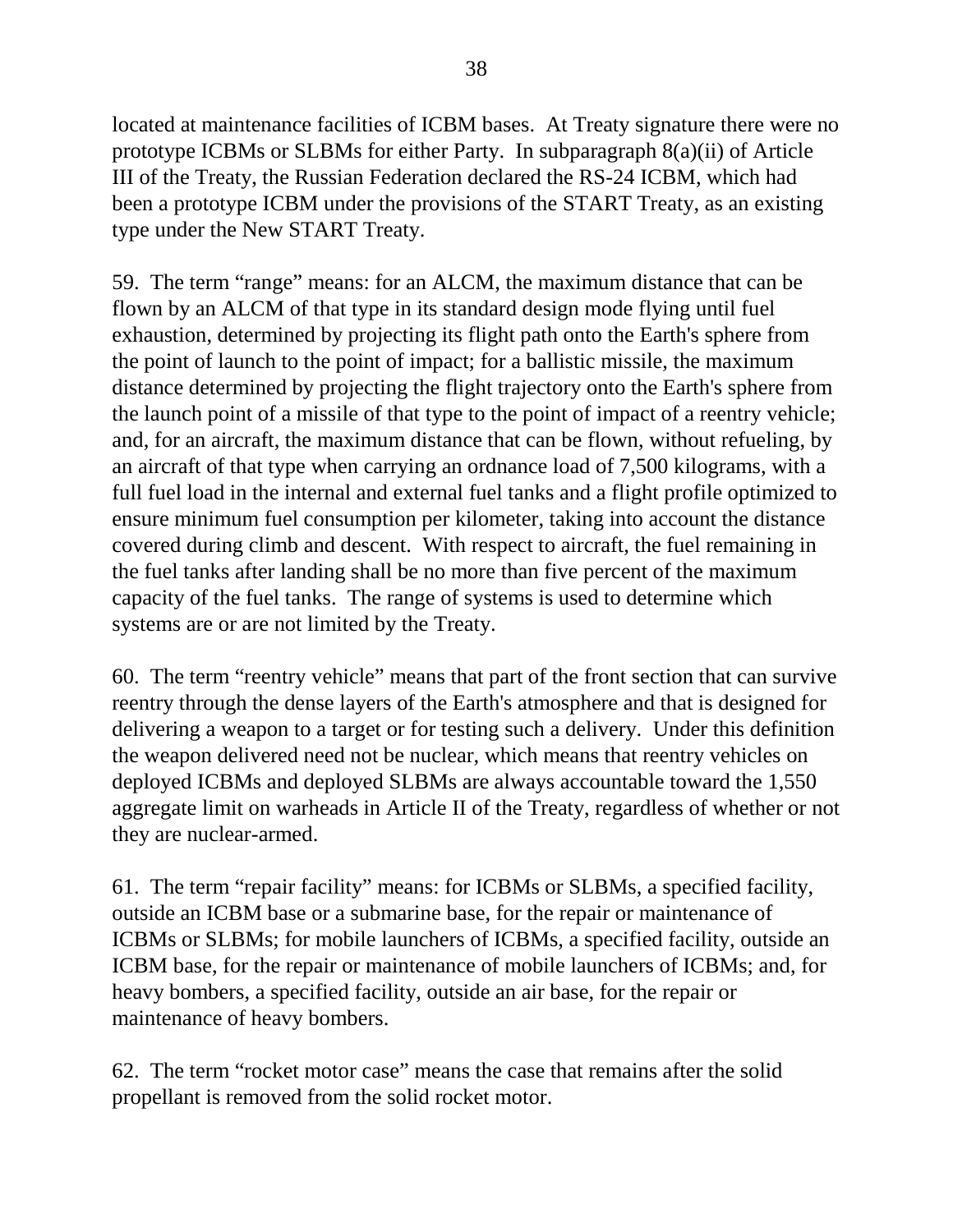63. The term "self-contained dispensing mechanism" means a device that separates from the final stage of a missile together with the front section and that independently targets and releases the reentry vehicle or reentry vehicles and penetration aids. For those missile types that have a self-contained dispensing mechanism, the front section is attached to the self-contained dispensing mechanism. Although self-contained dispensing mechanisms are normally associated with ballistic missiles with more than one reentry vehicle, this is not required; the Russian SS-25 ICBM, for example, has a self-contained dispensing mechanism, but only one reentry vehicle. Self-contained dispensing mechanisms are commonly referred to in the United States as post-boost vehicles.

64. The term "sequential inspection" means an inspection, conducted at facilities associated with the same point of entry, by an inspection team that has not departed the territory of the inspected Party following the completion of the previous inspection.

65. The term "silo launcher of ICBMs" means an ICBM launcher in a silo structure located in the ground. A "silo launcher of ICBMs" is an "ICBM launcher," which is defined as a device intended or used to contain, prepare for launch, and launch an ICBM.

66. The term "silo training launcher" means a full-scale silo launcher of ICBMs specified for training purposes. Paragraph 6 of Article IV of the Treaty establishes numerical and locational constraints on silo training launchers. Models of silos that are less than full depth, sometimes called stub or shallow training silos, are not considered to be silo training launchers, and are not subject to provisions of the Treaty, except that such silos located in inspectable areas are subject to inspection. The four ICBM training silos located at the three U.S. ICBM bases and the three engineering models of silos at Hill AFB, Utah, do not meet the definition of an "ICBM launcher" since they are not intended or used to contain, prepare for launch, and launch an ICBM. Since these ICBM training silos and engineering models of silos do not meet the definition of an "ICBM launcher," they therefore cannot be considered "silo launchers of ICBMs" or "silo training launchers." Although these ICBM training silos and engineering models of silos were counted as silo training launchers under the START Treaty, they will not be considered as such under this Treaty.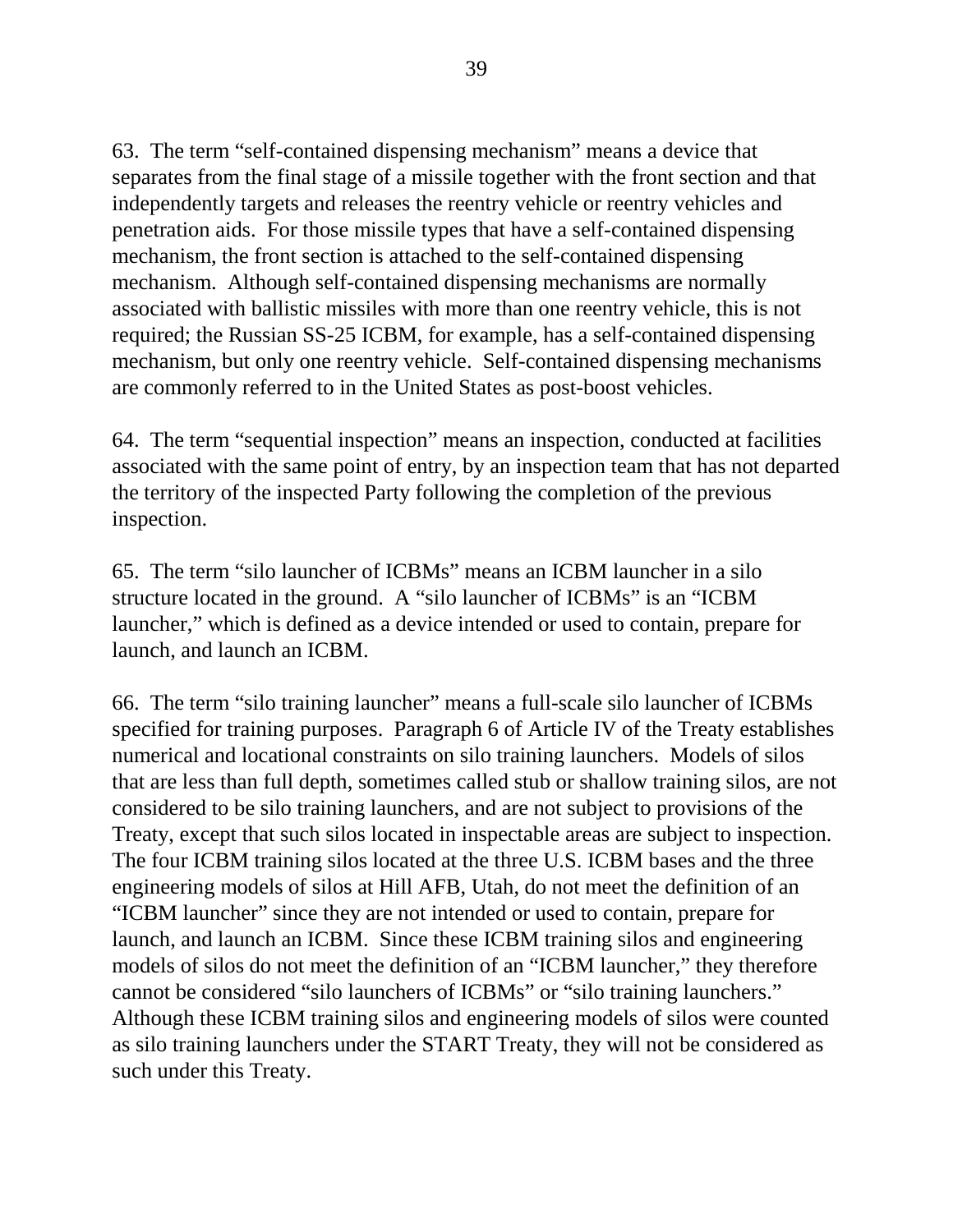67. The term "SLBM launcher" means a device intended or used to contain, prepare for launch, and launch an SLBM. The word "intended" allows launchers to be considered as such prior to actually containing an SLBM, i.e., on a newly constructed ballistic missile submarine following the launch of the submarine.

68. The term "SLBM loading facility" means a shore-based facility, outside a submarine base, where SLBMs are loaded onto or unloaded from ballistic missile submarines. This term is needed only to reflect Russian practices; U.S. SLBMs are loaded at submarine bases.

69. The term "soft-site launcher" means any land-based fixed launcher of ICBMs or SLBMs other than a silo launcher. Soft-site launchers are considered to be neither deployed nor non-deployed launchers and do not count against the 800 aggregate limit specified in subparagraph 1(c) of Article II of the Treaty.

70. The term "solid-fueled ICBM" means an ICBM for which all stages are equipped with solid rocket motors.

71. The term "solid-fueled SLBM" means an SLBM for which all stages are equipped with solid rocket motors.

72. The term "solid rocket motor" means that part of the stage that consists of the case filled with solid propellant.

73. The term "space launch facility" means a specified facility from which objects are delivered into the upper atmosphere or space using ICBMs or SLBMs. Such facilities are listed in the database in accordance with the category of data in Section VI of Part Two of the Protocol.

74. The term "stage" means, for ICBMs or SLBMs, a section of a missile that is equipped with a propulsion unit, with the exception of the self-contained dispensing mechanism.

75. The term "storage facility" means: for ICBMs or SLBMs, a specified facility, outside an ICBM base, a submarine base, a test range, or a space launch facility for the storage of ICBMs or SLBMs; for mobile launchers of ICBMs, a specified facility, outside an ICBM base, a test range, or a space launch facility for the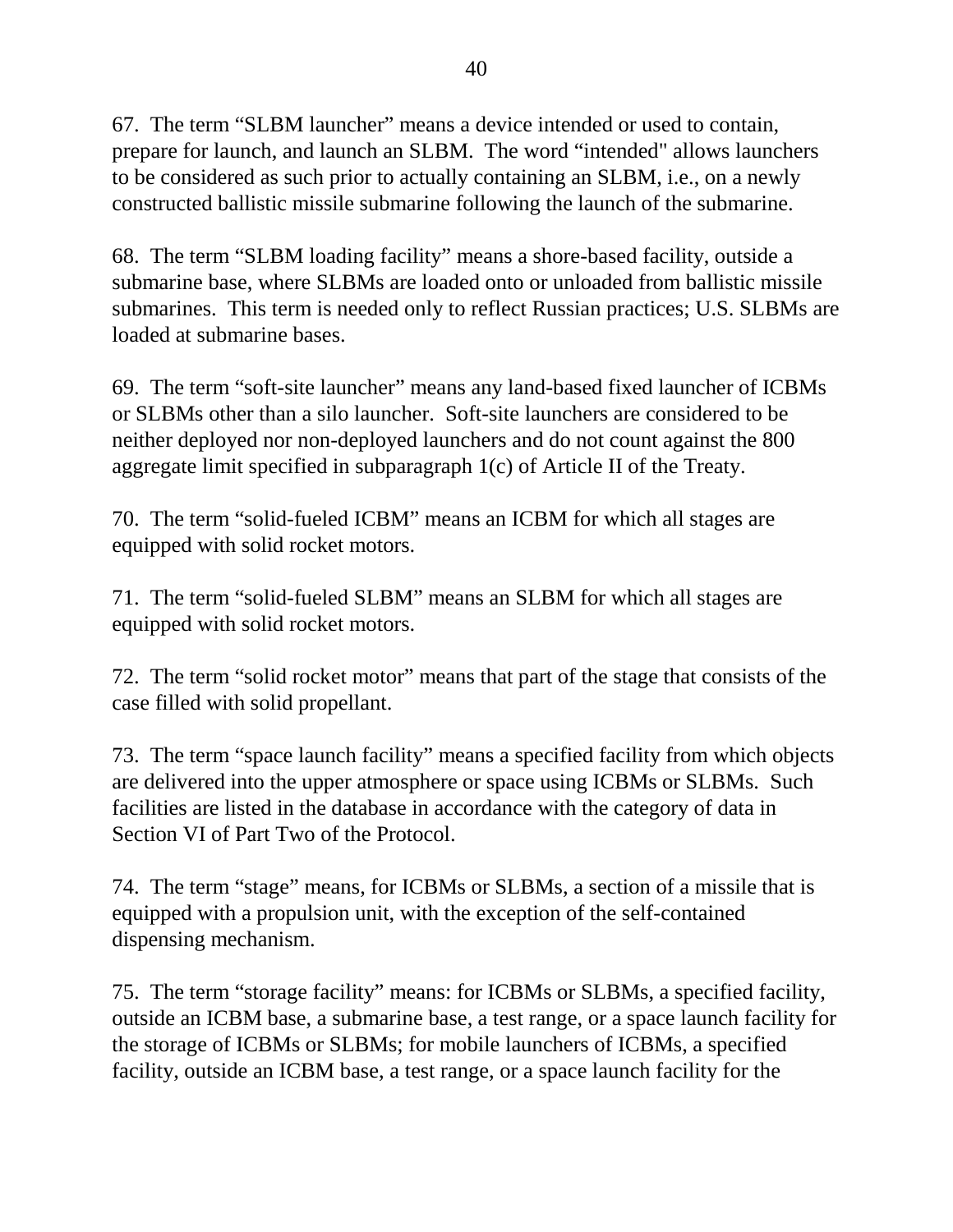storage of mobile launchers of ICBMs; and, for heavy bombers, a specified facility, outside an air base, for the storage of heavy bombers.

76. The term "submarine base" means a facility at which ballistic missile submarines, as well as submarines that had been previously equipped with SLBM launchers but after conversion are incapable of launching SLBMs, are based, and at which shore-based support for such submarines, which may include the assembly, loading, maintenance, and storage of SLBMs, is provided.

77. The term "submarine-launched ballistic missile" or "SLBM" means a ballistic missile with a range in excess of 600 kilometers of a type, any one of which has been contained in, or launched from, a submarine. The range of 600 kilometers was selected to avoid limitations on tactical naval systems.

78. The term "telemetric information" means information that originates on board a missile during its initial motion and subsequent flight and that is broadcast. All data meeting this definition, regardless of content, are considered to be "telemetric information." As noted for the term "launch," which also uses the phrase "during its initial motion and subsequent flight," no change is required for the Parties' understanding of their Treaty obligations through the use of this term. The term "telemetric information" is used in Article IX of the Treaty and throughout Part Seven of the Protocol and the Annex on Telemetric Information to the Protocol.

79. The term "test heavy bomber" means a heavy bomber equipped for nuclear armaments designated exclusively for testing and based at a heavy bomber flight test center. Each Party is limited to no more than ten test heavy bombers in accordance with paragraph 7 of Article IV of the Treaty.

80. The term "test launcher" means an ICBM launcher or an SLBM launcher located within a test range. Since a "test launcher" is an "ICBM launcher" or "SLBM launcher," the term refers to launchers within a test range that are intended or used to contain, prepare for launch, and launch an ICBM or SLBM. The number of test launchers is not specifically limited by the Treaty; however, test launchers are considered non-deployed launchers and count under the 800 aggregate limit specified in subparagraph 1(c) of Article II of the Treaty.

81. The term "test range" means a designated land area, other than an ICBM base, from which launches of ICBMs or SLBMs are conducted. Water areas, such as the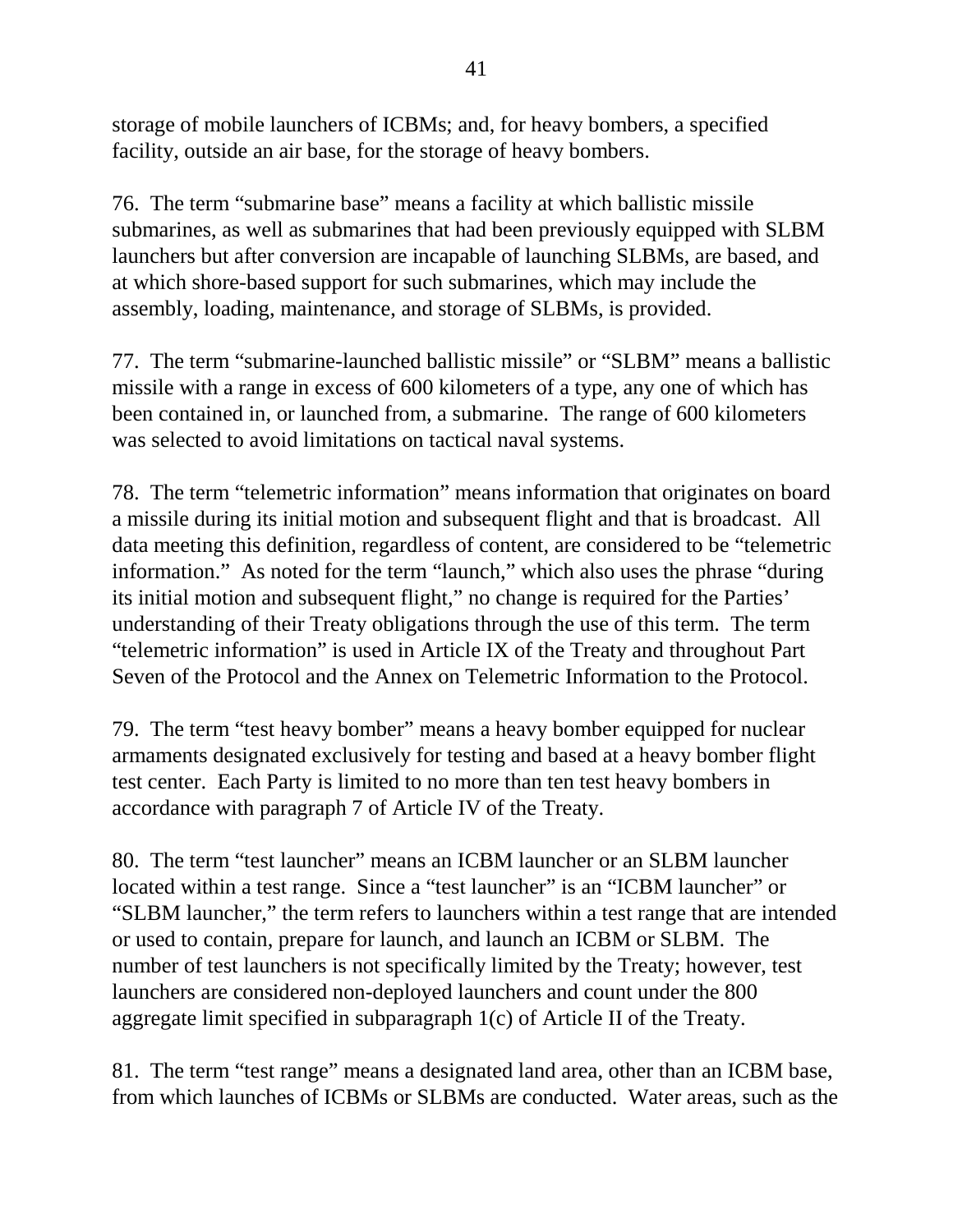waters off the coast of Cape Canaveral, Florida, are not considered to be test ranges. Thus, launches from ballistic missile submarines in those waters are not considered launches from test ranges. For the purposes of this Treaty, the Leninsk Test Range in Kazakhstan will be considered a test range even though it will not be listed in the database established using the categories of data in Part Two of the Protocol. The Russian Federation is required to provide a notification when it transits ICBMs to or from the Leninsk Test Range. The Russian Federation's long-term lease arrangement for the use of this test range is explained in the analysis of paragraph 2 of Section III of Part Four of the Protocol.

82. The term "training facility" means a specified facility, outside an ICBM base or submarine base, at which personnel are trained to use, operate, or maintain ICBMs or SLBMs and their launchers. Although for ICBMs and SLBMs this definition is very general, note that such facilities are "specified." That is, the Parties are free to designate only the facilities they choose that meet this definition. There is no category of training facilities for heavy bombers as the Parties agreed that there was no need for it, since there were no training heavy bombers.

83. The term "training launcher" means a silo training launcher or a mobile training launcher. In accordance with paragraph 6 of Article IV of the Treaty, training launchers may be located only at ICBM bases, training facilities, and test ranges. The number of silo training launchers located at each ICBM base for silo launchers of ICBMs may not exceed one for each type of ICBM specified for that ICBM base. Although a silo training launcher is a defined term, there is no separate definition for a mobile training launcher because Russia stated that it did not possess any.

84. The term "training model of a missile" means a full-scale, inert model of an ICBM or SLBM that is not capable of being launched and that differs from an ICBM or SLBM on the basis of external and functional differences that are visible during inspection activities.

85. The term "transit" means the one-way movement from one facility to another facility of: a non-deployed ICBM; a non-deployed SLBM; or a non-deployed mobile launcher of ICBMs. In accordance with paragraph 4 of Article IV of the Treaty, the duration of each transit is limited to 30 days. Transits must be notified in accordance with paragraph 3 of Section II of Part Four of the Protocol.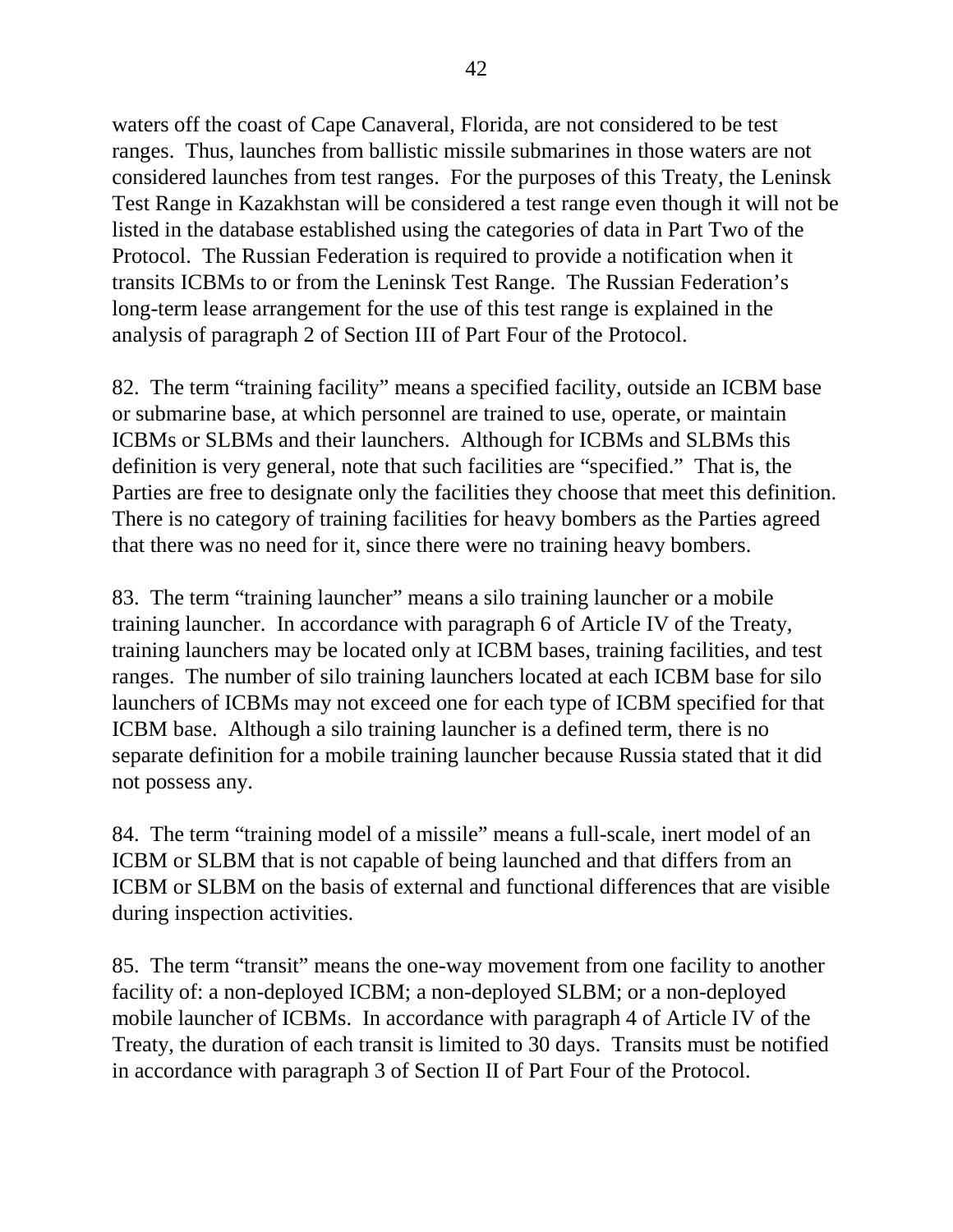86. The term "unique identifier" or "UID" means a non-repeating alpha-numeric number that has been applied by the inspected Party to an ICBM, SLBM, or heavy bomber. Paragraph 5 of Section I of Part Two of the Protocol requires each ICBM, SLBM, and heavy bomber to have a unique identifier and such unique identifiers are required in certain notifications as agreed in the Annex on Notifications to the Protocol. Provisions for reading and recording unique identifiers during inspection activities are provided for in Part Five of the Protocol. Additional procedures relating to unique identifiers are provided in Part Two of the Annex on Inspection Activities to the Protocol.

87. The term "variant" means: for heavy bombers, a classification, declared by the inspected Party, of airplanes of one type and one category that are distinguishable from other airplanes of the same type and the same category; and, for ICBMs and SLBMs, a classification, declared by the inspected Party, of ICBMs of one type or SLBMs of one type that are distinguishable from other ICBMs or SLBMs of the same type. The term "variant" should be considered along with "new type;" a Party may choose to declare a variant for an item that does not differ sufficiently to meet the threshold for declaring a new type.

88. The term "version" means, for mobile launchers of ICBMs of a type, a classification, declared by the inspected Party, based on external or functional differences from other such items. The Russian delegation during the negotiations made clear that all such versions of mobile launchers will have visible distinguishing features, which could be either external or functional according to this definition.

89. The term "warhead" means a unit of account, not a physical item, used for counting toward the 1,550 aggregate limit contained in subparagraph 1(b) of Article II of the Treaty. The term represents the declared number of reentry vehicles emplaced on deployed ICBMs and deployed SLBMs, and the one nuclear warhead attributed to each deployed heavy bomber. The term "warhead" is distinct from the terms "reentry vehicle" or "nuclear armament" which are the physical items declared by the inspected Party during pre-inspection briefings and confirmed by observation during Type One inspections.

90. The term "weapon-delivery vehicle" means, for ballistic missiles and cruise missiles, a missile of a type, any one of which has been launched or flight-tested, or deployed to carry or be used as a weapon, that is, as any mechanism or any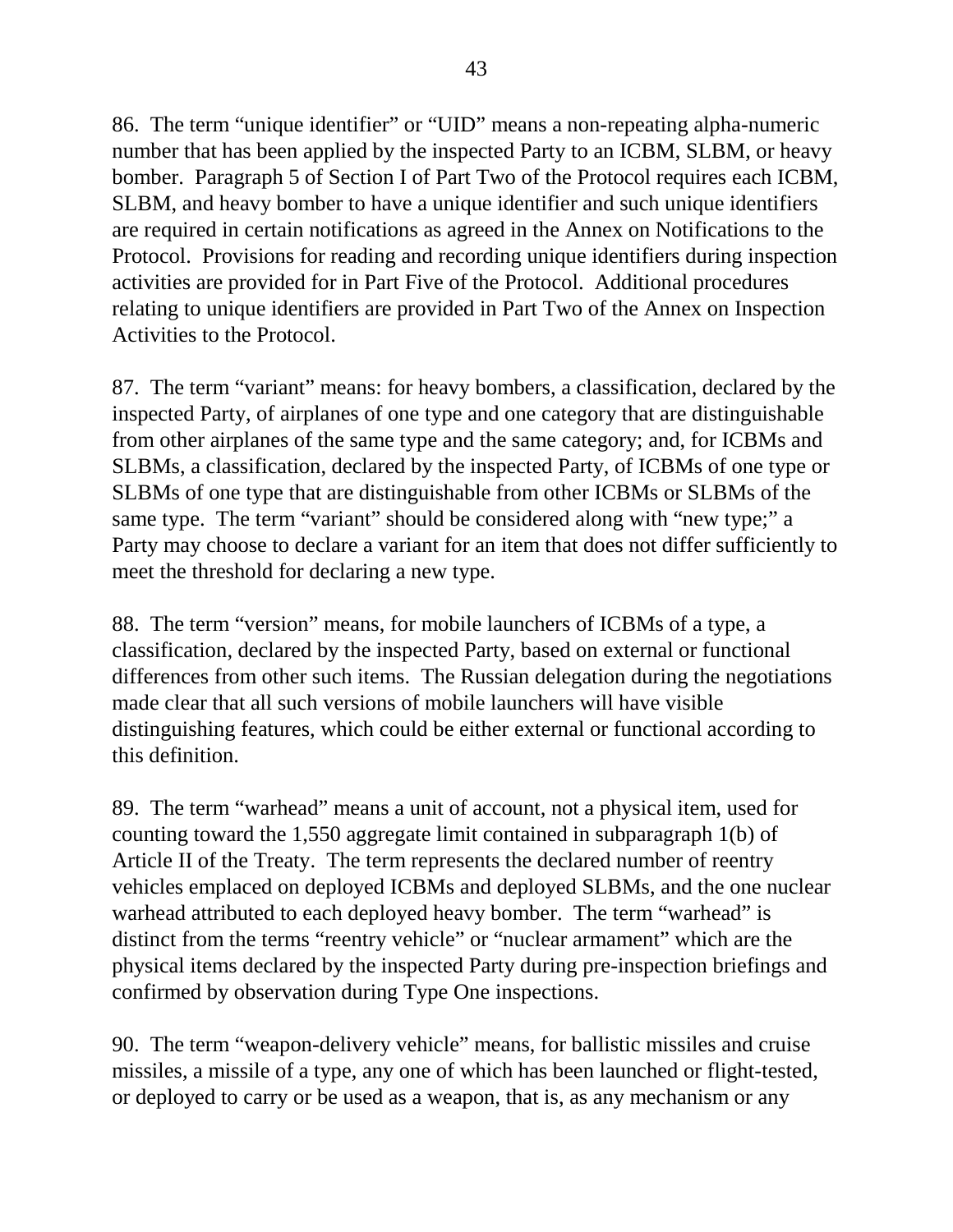device that, when directed against any target, is designed to damage or destroy it. This term is used only in the definition of "ballistic missile" and "cruise missile" and is based on similar provisions in the INF and START Treaties.

#### **PART TWO – CATEGORIES OF DATA PERTAINING TO STRATEGIC OFFENSIVE ARMS**

#### Structure and Overview

Part Two of the Protocol consists of nine sections. The sequence of the categories of data in this Part resembles that used in START, but changes in overall structure and organization were made to reflect different data requirements under the terms of the Treaty.

This Part establishes the categories of data that will be exchanged between the Parties and sets forth instructions as to how specific data will be provided. The categories of data identified in Part Two include the types of ICBMs, ICBM launchers, SLBMs, SLBM launchers, heavy bombers, and their related facilities. Part Two also lists the categories for technical characteristics for ballistic missile systems as well as categories for distinguishing features for heavy bombers.

The initial data, which will be exchanged by the Parties 45 days after entry into force of the Treaty pursuant to paragraph 1 of Section II of Part Four of the Protocol, will be organized according to the prescribed categories. The timing of the initial data exchange allows for time to prepare the data in the new categories prior to exchange. Inclusion of data in the initial exchange does not constitute agreement on such data by the other Party.

Pursuant to paragraph 2 of Section II of Part Four of the Protocol, after the initial exchange of data, the database will be updated no later than 30 days after the expiration of each six-month period following the entry into force of the Treaty, and, pursuant to paragraph 3 of Section II of Part Four of the Protocol, no later than 5 days after an event that results in a change of data according to agreed categories of data. The exchange of aggregate warhead data is an exception to the notification requirements of paragraph 3 of Section II of Part Four of the Protocol. The Parties are only required to provide warhead data in the notifications at each six-month period. The aggregate numbers included during the six-month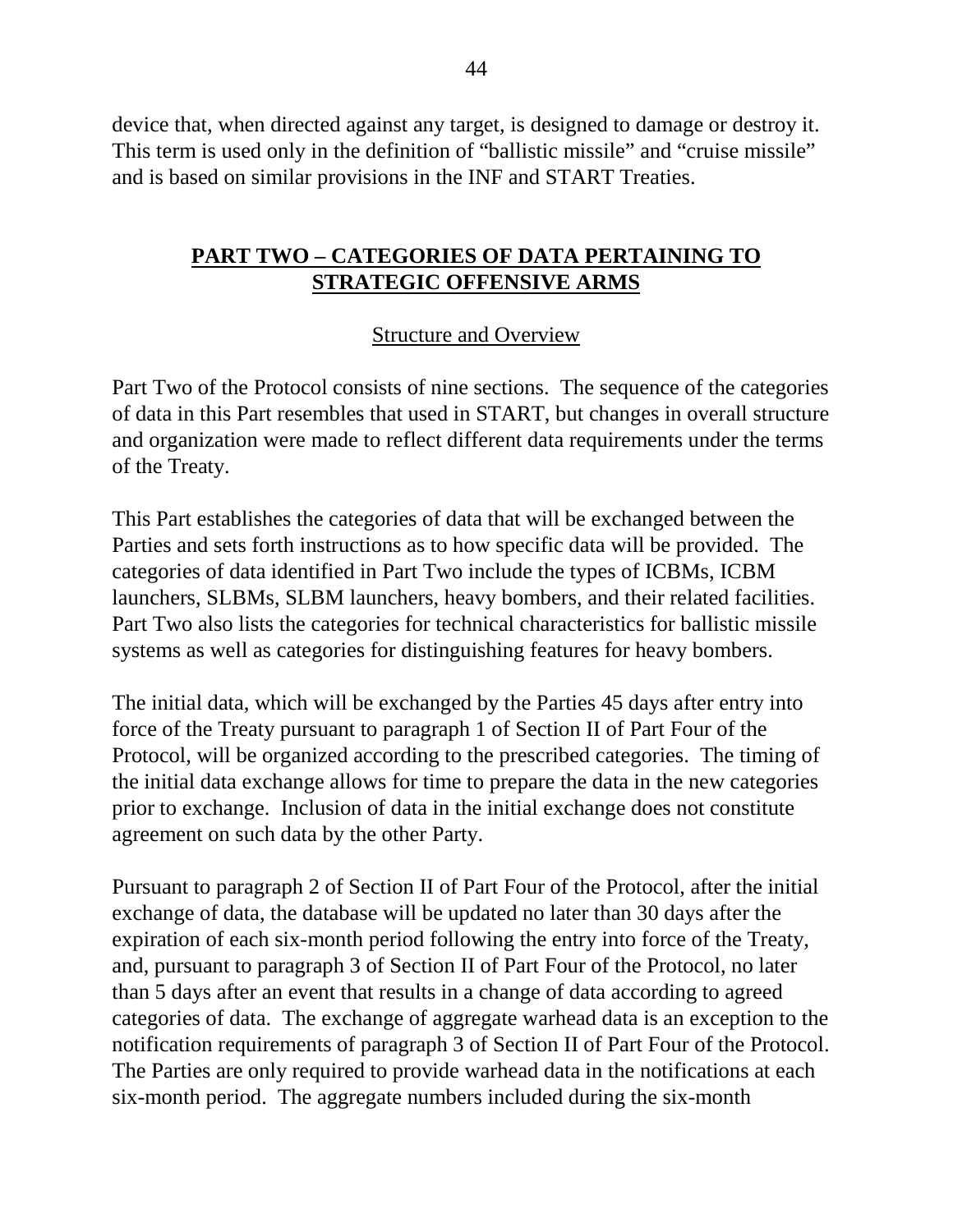exchanges of data in accordance with Section II of Part Two of the Protocol will be available for release to the public.

Exhibitions of weapons systems not previously exhibited under START, and exhibitions of future systems will be conducted pursuant to paragraph 4 of Article XI of the Treaty. These exhibitions will enable the Parties to check, by on-site observation and measurement, technical information contained in the database or provided through notification of new types of ICBMs, SLBMs, and mobile launchers of ICBMs, and distinguishing features for heavy bombers. Some of the technical data obtained during such exhibitions can be reconfirmed during subsequent inspections. This data will also be used during Type One and Type Two inspections of facilities listed in the database, which can be conducted up to ten and eight times per year, respectively, to confirm that items of inspection are the items they are declared to be.

Throughout Part Two the mark "- - -" is used to signify that a Party currently does not have a particular item or facility or that the category of data is not applicable to the Party; the use of the mark "\* \* \*" in the database signifies that the particular entry or category of data exists, and that a Party agrees to provide it when it becomes available.

# Section I - General Provisions

Paragraph 1 outlines the basic requirement that data exchanged during the life of the Treaty will use the categories of data in Part Two of the Protocol. In accordance with paragraph 2 of Article XV of the Treaty, should the Parties determine a requirement for a new category of data that does not affect the substantive rights or obligations under the Treaty it may be created by the BCC. The Parties have agreed in Part Eight of the Protocol to provisionally apply this paragraph from the date of signature of the Treaty.

Paragraph 2 requires the Parties to exchange, no later than 45 days after Treaty signature, site diagrams of facilities and, as appropriate, coastlines and waters diagrams for all facilities at which inspection activities may be carried out. Diagrams are not required for facilities that are not subject to inspection activities. The Parties have agreed in Part Eight of the Protocol to provisionally apply this paragraph from the date of signature of the Treaty.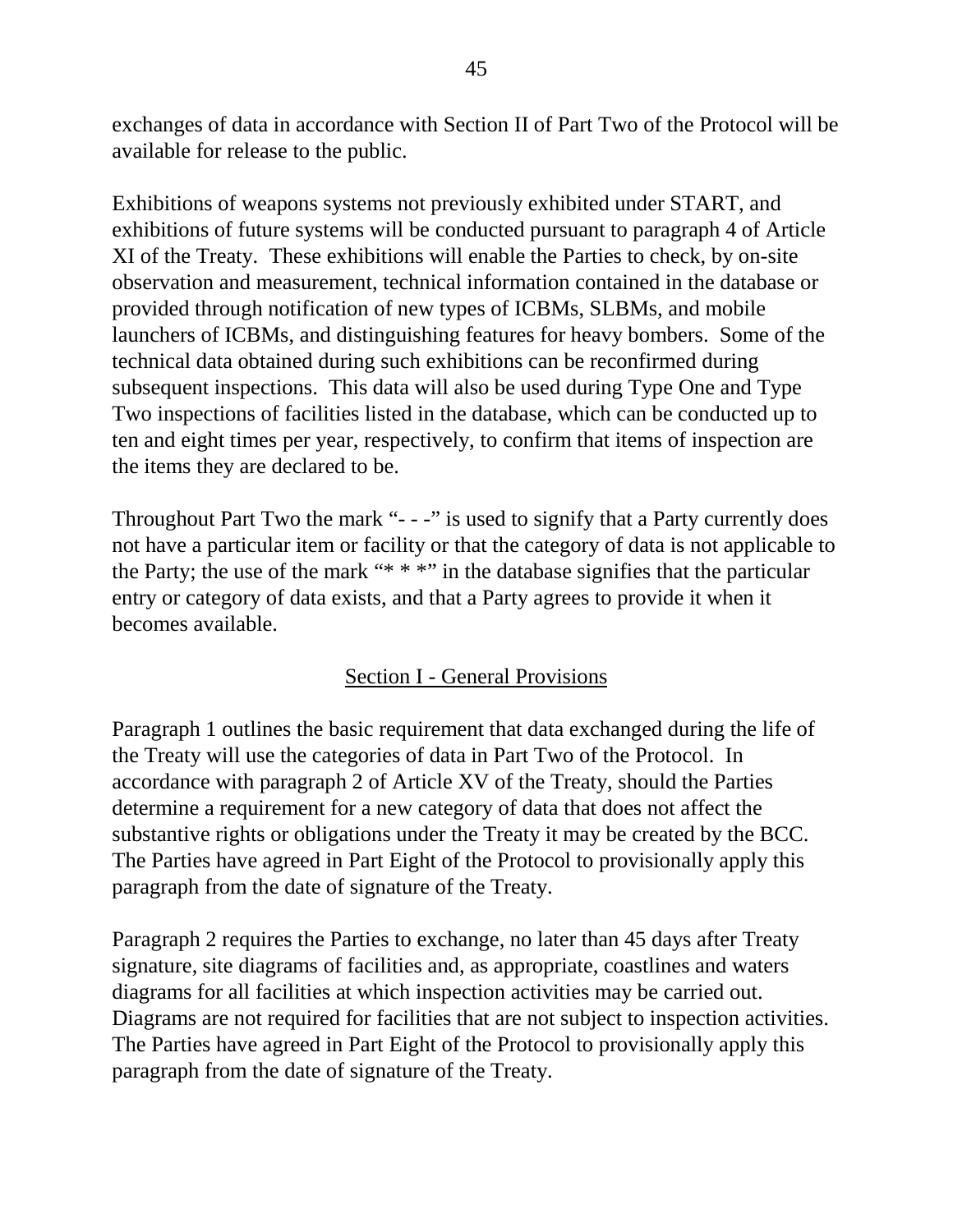Paragraph 3 requires the Parties to carry out an initial exchange of data as well as photographs, no later than 45 days after the Treaty enters into force. The parameters for the specific photographs that must be exchanged are contained in Part Five of the Annex to the Protocol on Inspection Activities. Photographs are not required if they were previously provided under the START Treaty.

Paragraph 4 explains the symbols used in this Part that will also be used in exchanges of data to show that certain data is not applicable, or that certain data will be provided when available. The Parties have agreed in Part Eight of the Protocol to provisionally apply this paragraph from the date of signature of the Treaty.

Paragraph 5 states the requirement that each ICBM, each SLBM, and each heavy bomber shall have a unique identifier.

Paragraph 6 explains the requirements for recording geographic coordinates in data exchanges. The Parties have agreed in Part Eight of the Protocol to provisionally apply this paragraph from the date of signature of the Treaty.

Paragraph 7 allows each Party to use the system of coordinates commonly employed by it. The Parties have agreed in Part Eight of the Protocol to provisionally apply this paragraph from the date of signature of the Treaty.

Paragraph 8 specifies the requirement to express to the nearest minute the geographic coordinates for silo launchers of ICBMs located in a silo launcher group at an ICBM base and test launchers.

# Section II - Aggregate Numbers

Section II sets forth the categories of data for aggregate numbers of deployed ICBMs, deployed SLBMs, and deployed heavy bombers; warheads on deployed ICBMs, warheads on deployed SLBMs, and nuclear warheads counted for deployed heavy bombers; and deployed and non-deployed ICBM launchers, deployed and non-deployed SLBM launchers, and deployed and non-deployed heavy bombers that are limited by the Treaty in subparagraphs 1(a), 1(b), and 1(c) of Article II of the Treaty. This data represents the aggregate of the data required by Sections III, IV, V, and VI of Part Two of the Protocol.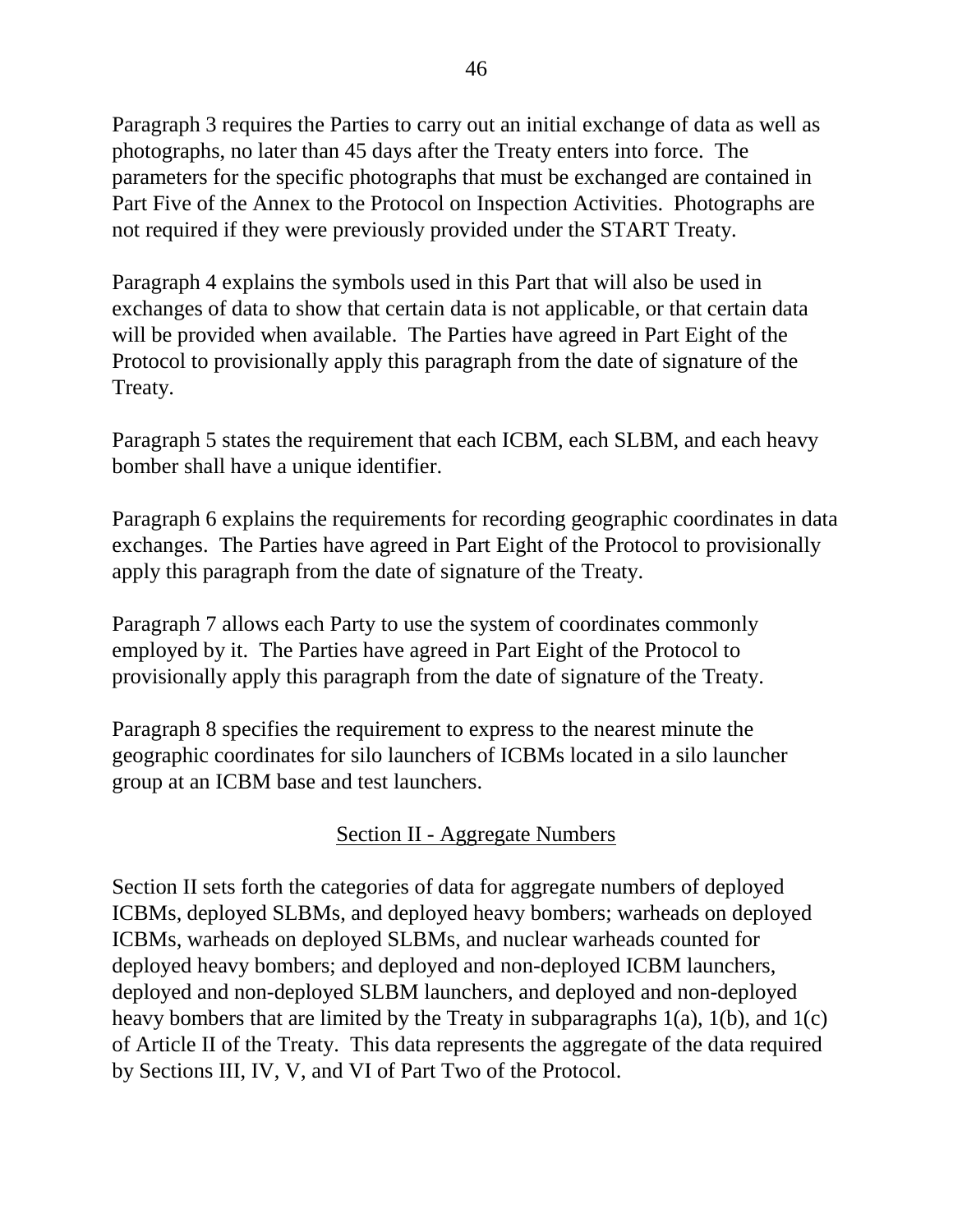#### Section III - ICBMs, ICBM Launchers, and Warheads on Deployed ICBMs

Section III sets forth the categories of data for the numbers of deployed ICBMs, warheads on deployed ICBMs, non-deployed ICBMs, deployed and non-deployed launchers of ICBMs, and ICBM test launchers, as well as data on related facilities, by base and location. As with Sections IV, V, and VI, the beginning of this Section contains aggregate data, which will be the basis for the aggregate numbers in Section II. Section III, along with all other Sections of Part Two of the Protocol, establishes some categories of data for items or facilities that neither Party had at the time of signature, but may exist at a later date.

By definition, the number of deployed ICBMs and deployed launchers of ICBMs will always be equal.

#### Section IV - SLBMs, SLBM Launchers, and Warheads on Deployed SLBMs

Section IV sets forth the categories of data for the numbers of deployed SLBMs, warheads on deployed SLBMs, non-deployed SLBMs, deployed and non-deployed launchers of SLBMs, SLBM test launchers, as well as data on related facilities, by base and location. Ballistic missile submarines will also be listed according to the submarine base where they are based.

Ballistic missile submarines in conversion or overhaul will be listed at the submarine base at which they are permanently based. This was done to avoid inspections of shipyards under the Treaty. Since sensitive equipment and technology could not be adequately protected during inspections at shipyards, and since submarines generally can be monitored through national technical means of verification, this approach was judged acceptable to both Parties. A similar approach was taken with respect to the START Treaty.

By definition, the number of deployed SLBMs will always equal the number of deployed launchers of SLBMs.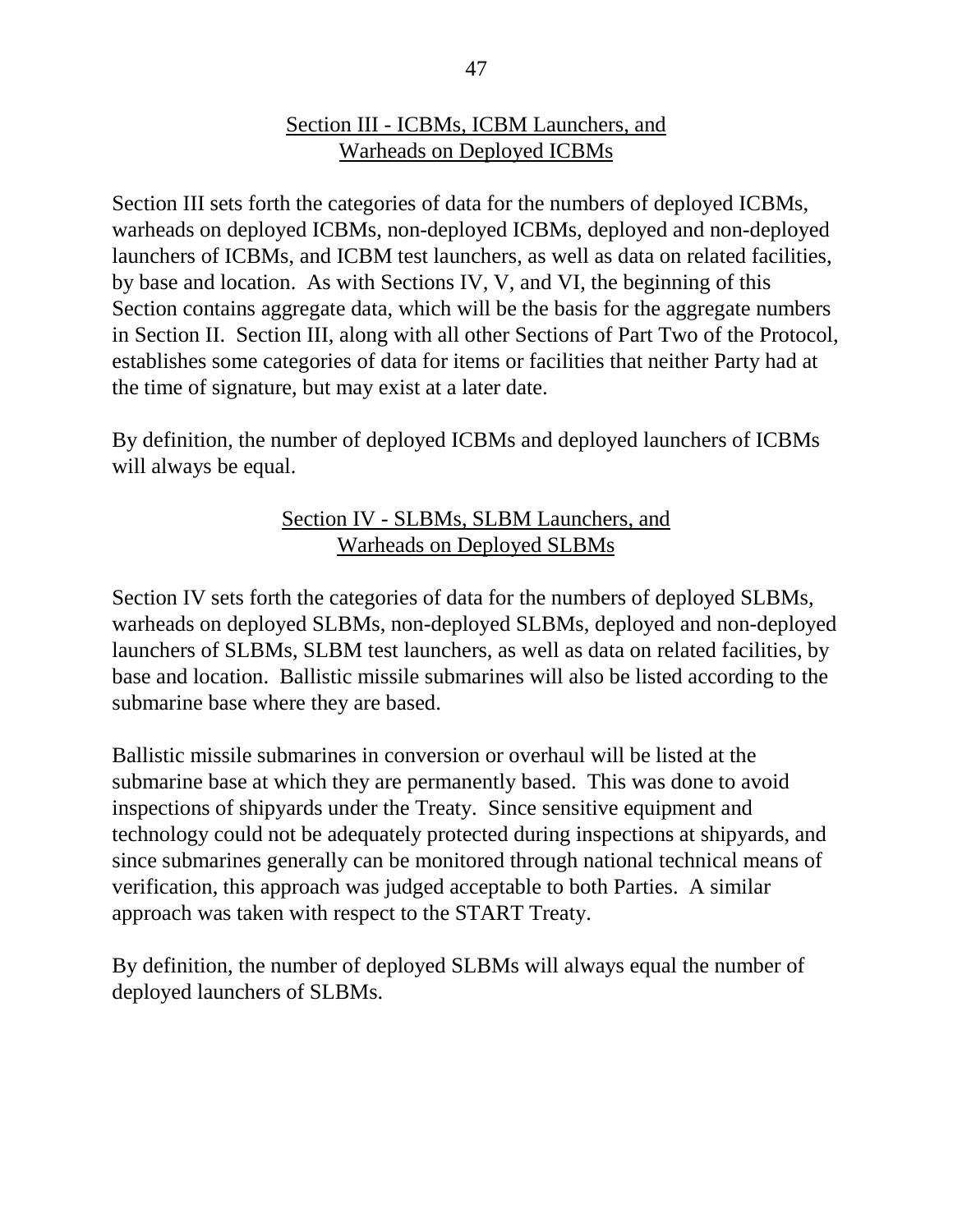## Section V - Heavy Bombers and Nuclear Warheads Counted for Deployed Heavy Bombers

Section V sets forth the categories of data for the numbers of deployed heavy bombers, nuclear warheads counted for deployed heavy bombers, test heavy bombers and other non-deployed heavy bombers, and heavy bombers equipped for non-nuclear armaments, as well as data on related facilities, by base and location.

Each facility listed under this Section includes a category that will list those heavy bombers that are based, or assigned, at that specific facility, and a category that lists those heavy bombers that are located at that specific facility. Accordingly, the same heavy bomber could be listed twice as both based and located at a specific facility, or listed under two different facilities. This approach provides a realistic picture of both Parties' heavy bomber forces.

When counting toward the aggregate limits, both for heavy bombers and for nuclear warheads, only those heavy bombers listed under the "based" category will be used. Likewise, to calculate the number of nuclear warheads counted for deployed heavy bombers at each air base, only the number of deployed heavy bombers based at each air base will be counted for this calculation.

# Section VI - Space Launch Facilities

Section VI sets forth the categories of data for the numbers of non-deployed ICBMs and SLBMs and non-deployed launchers of ICBMs and SLBMs at space launch facilities and the locations of such space launch facilities.

It is important to note that, for the United States, only soft-site launchers are located at existing space launch facilities. Therefore, there will be no nondeployed launchers of ICBMs or SLBMs counted for the United States in this Section, as soft-site launchers are excluded by the definitions of non-deployed launchers of ICBMs and SLBMs and do not count toward the limit of subparagraph 1(c) of Article II of the Treaty.

# Section VII - ICBM and SLBM Technical Data

Section VII sets forth the categories of data for technical characteristics of ICBMs and SLBMs and mobile launchers of ICBMs, as well as size criteria to be used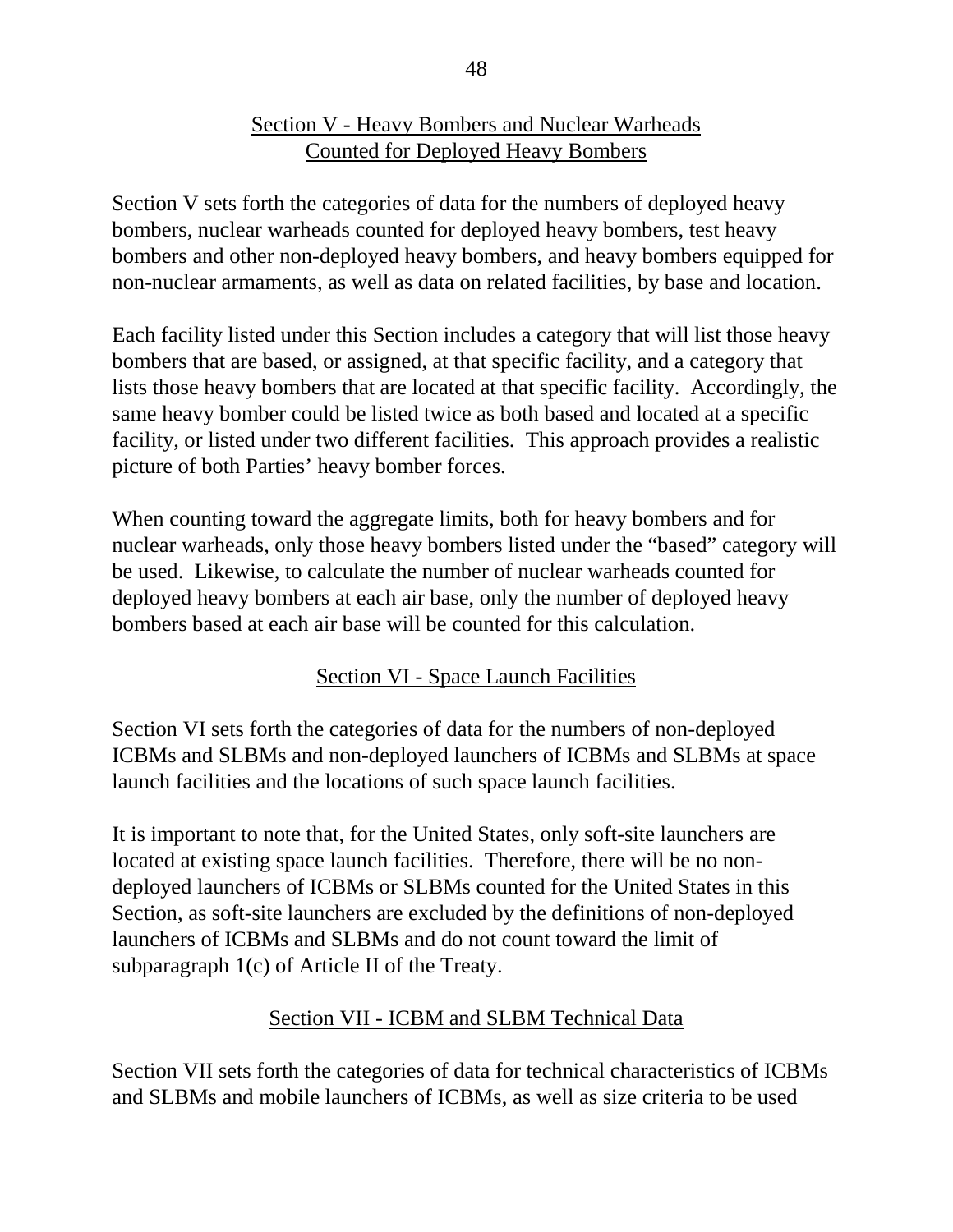during inspections. The technical characteristics of items that existed under START will be carried over into the new database. The technical characteristics for ICBMs, mobile launchers of ICBMs, and SLBMs not exhibited under START will be confirmed during exhibitions of such items no later than the date that inspection activities begin, which is 60 days after entry into force of the Treaty. Technical characteristics for all future items will be confirmed during subsequent exhibitions as required. The Annex on Inspection Activities sets forth the criteria related to how measurements will be taken during such exhibitions.

## Section VIII - Heavy Bomber Distinguishing Features

Section VIII sets forth the distinguishing characteristics of heavy bombers, to include distinguishing features between variants of a type and category of heavy bomber. Under some circumstances, a Party may not be required to declare distinguishing features for all categories of data listed in this Section, nor, in some circumstances, would a Party be required to list any distinguishing features for a heavy bomber if there are no variants of that type of heavy bomber. Accordingly, distinguishing features for the B-52G and B-52H will be listed, but not for the B-2A.

For the B-1B equipped for nuclear armaments, distinguishing features are not required to be listed under subparagraph 1(a) for heavy bombers equipped for nuclear armaments. Rather, in accordance with subparagraph 7(b) of Article III of the Treaty, distinguishing features of the B-1B equipped for non-nuclear armaments will be recorded in subparagraph 1(b) for heavy bombers equipped for non-nuclear armaments.

Accordingly, a footnote provides the explanation that the distinguishing features for the B-1B equipped for non-nuclear armaments will be recorded in the database after the exhibition is completed pursuant to the First Agreed Statement of Part Nine of the Protocol.

# Section IX - Other Data Required by the Treaty

Section IX is organized to capture a variety of data related to Treaty implementation.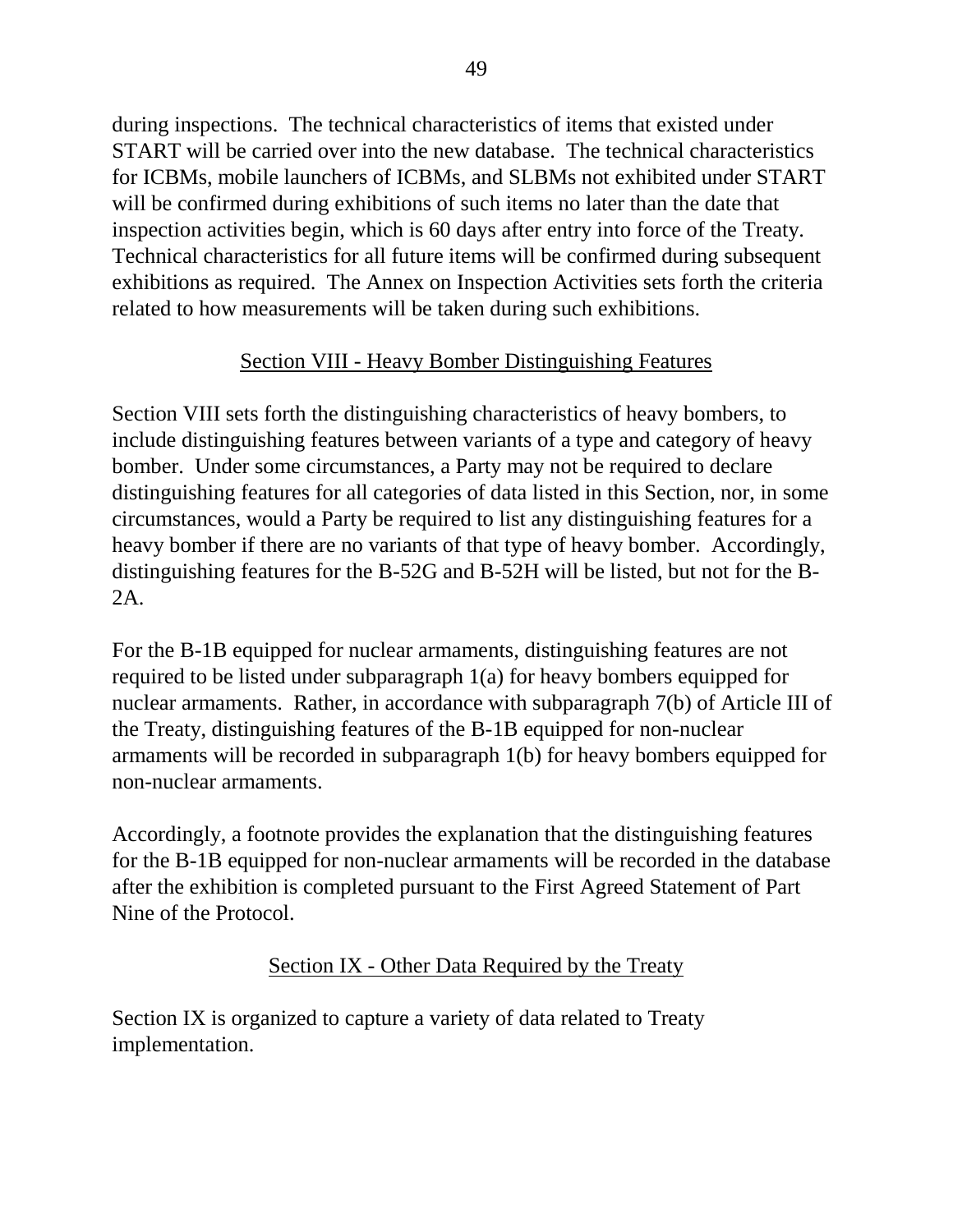Paragraph 1 provides for a list of the names and locations of facilities where static testing or static firing is conducted. Notwithstanding subparagraph 3(b) of Article IV of the Treaty, the first stage of an ICBM or SLBM may be located at the locations provided for in this paragraph where static testing or static firing is conducted. Such first stages of ICBMs or SLBMs will continue to be listed in the database as based at the facility at which such first stages of ICBMs and SLBMs were located prior to their movement to the locations provided for in this paragraph.

Paragraph 2 provides for a list of ICBMs, SLBMs, submarines, heavy bombers, and inspection airplanes, and, where applicable, their variants. Paragraph 2 of Section III of Part Five of the Protocol provides that the inspecting Party has the right to use agreed inspection airplanes. Agreement will be considered to have been reached when a Party does not object to the notification of intent to use an inspection airplane within ten days of such notification.

Paragraph 3 provides for a list of the facilities by name, location, and coordinates that are subject to inspection activities with their corresponding points of entry. The Parties have agreed in Part Eight of the Protocol to provisionally apply this paragraph from the date of signature of the Treaty.

Paragraph 4 provides for a list by name, location, and coordinates, of facilities that are not subject to inspection.

Paragraph 5 provides for a list of the points of entry and their associated airports.

Paragraph 6 provides for a list of the routes for flights of inspection airplanes to and from the points of entry for each Party.

Paragraph 7 provides for a list of those facilities formerly declared in the database that, in accordance with Section VII of Part Three of the Protocol, are considered eliminated for the purposes of the Treaty. By definition, no such data will exist upon the initial data exchange after entry into force.

Paragraph 8 provides for a list of changes to inspection site boundaries when portions of existing boundaries have been excluded in accordance with the Annex on Inspection Activities. By definition, no such data will exist upon the initial data exchange after entry into force.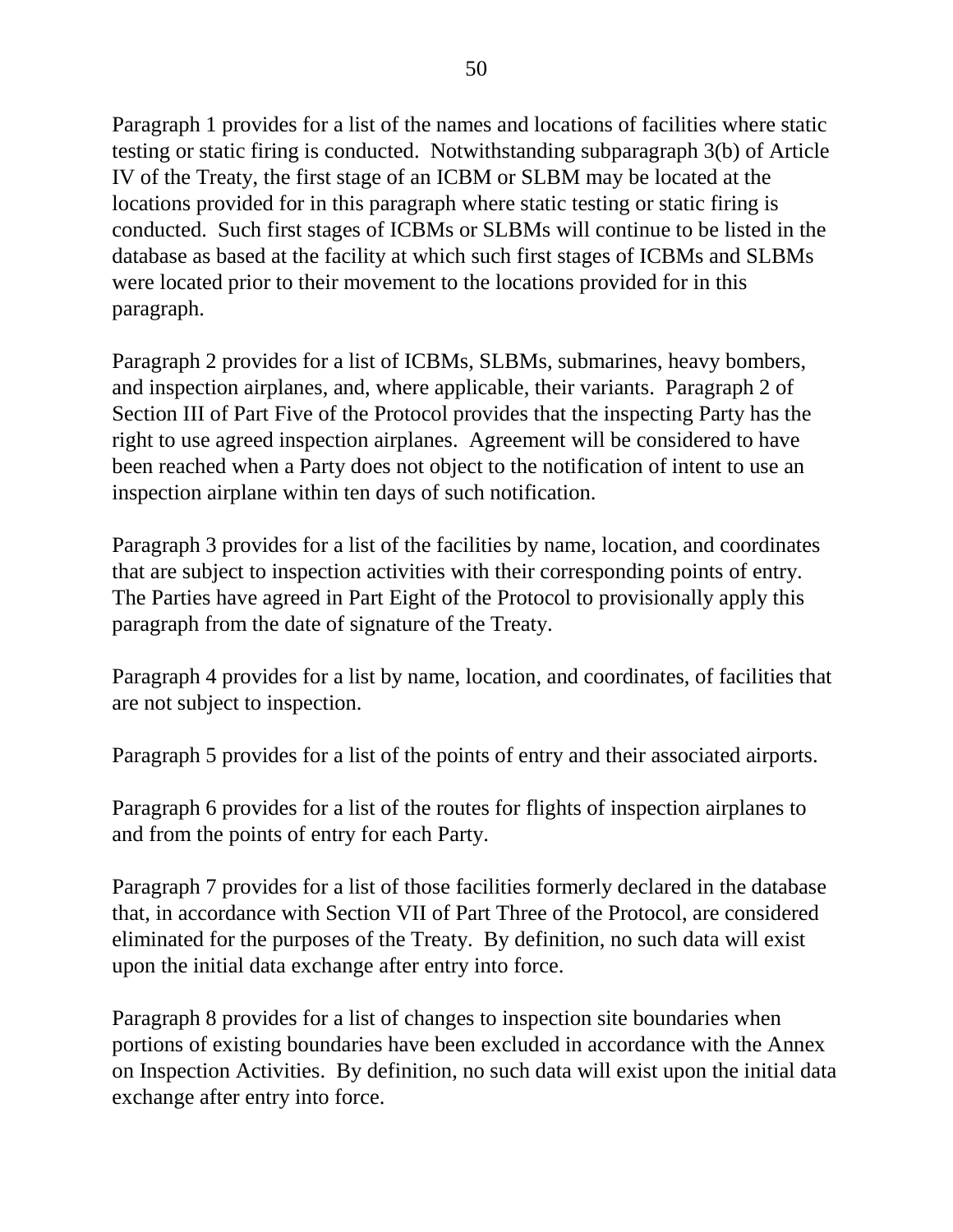## **PART THREE – CONVERSION OR ELIMINATION PROCEDURES**

### Structure and Overview

Part Three sets forth procedures for the conversion, elimination, and other means for removal from accountability of strategic offensive arms and facilities subject to the Treaty, as specified in Article VI of the Treaty. The Parties have agreed in Part Eight of the Protocol to provisionally apply Part Three of the Protocol from the date of signature of the Treaty, but only to the extent required for the implementation of other provisionally applied portions of the Treaty. Provisional application of this Part does not require either Party to provide notifications on conversion or elimination or to make eliminated items visible to national technical means of verification. While neither Party is obligated to convert or eliminate items subject to the Treaty during the period of provisional application, should either Party choose to do so, they will use the conversion or elimination procedures provided for in this Part.

Procedures for inspections to confirm the conversion or elimination of items subject to the Treaty are contained in Part Five of the Protocol. The requirements for notifications regarding conversion or elimination are contained in Sections II and V of Part Four of the Protocol.

Some conversion or elimination procedures are not confirmed by inspection; in some of those cases, national technical means of verification is identified in this Part of the Protocol as the means to confirm such conversions or eliminations.

Part Three consists of seven sections, described below.

#### Section I - General Provisions

Section I sets forth general provisions regarding conversion or elimination.

Paragraph 1 provides that items subject to the Treaty shall be converted or eliminated at facilities declared in Part Two of the Protocol or *in situ*. Both Parties intend to use the conversion or elimination facilities declared in accordance with Part Two of the Protocol; however, the fact that conversion or elimination may be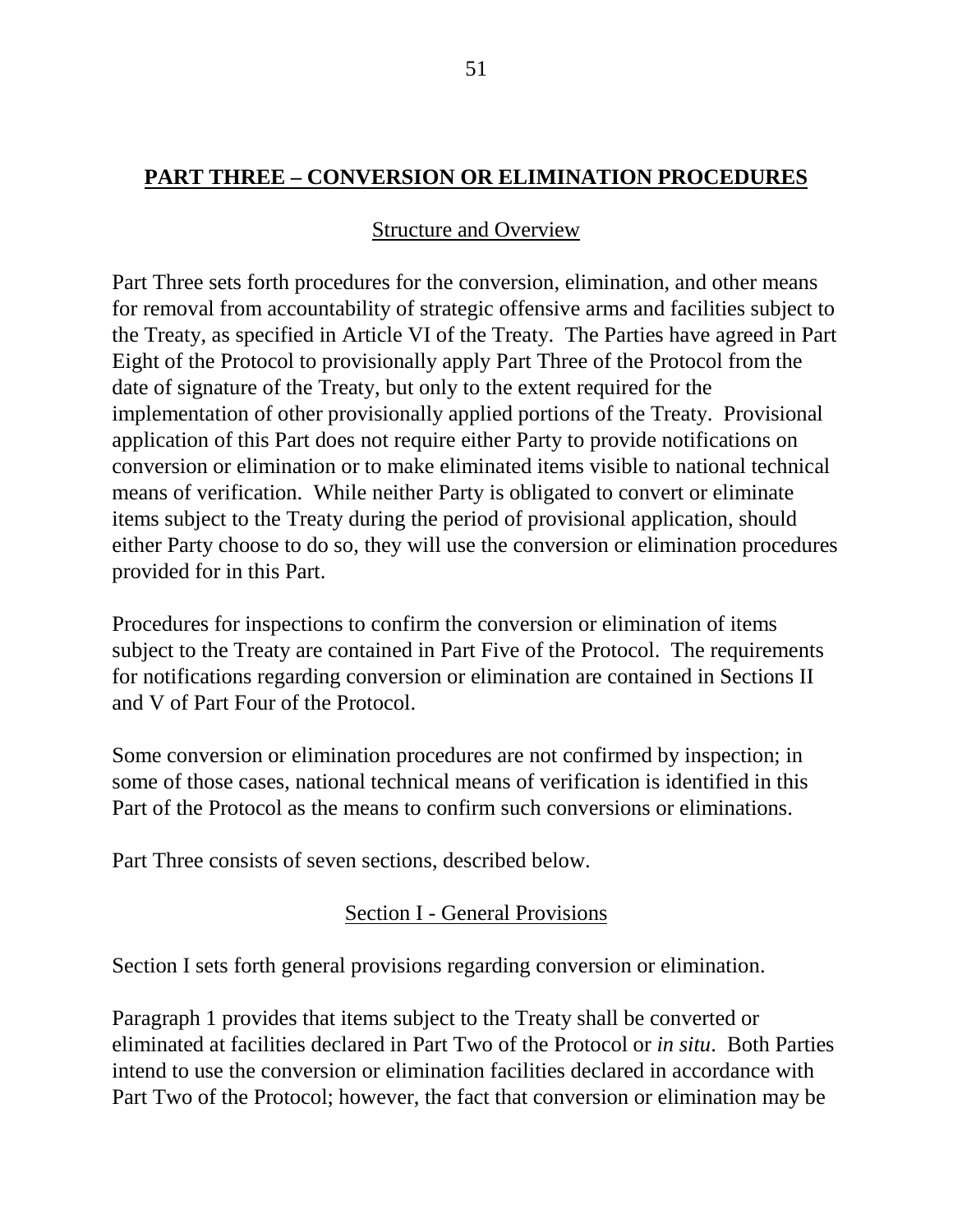carried out at any declared facility provides flexibility to the Parties and obviates the need to spend excessive time and money to move items to conversion or elimination facilities in certain cases. All notification and verification measures are applicable regardless of where the conversion or elimination is completed

Paragraph 2 makes clear that a strategic offensive arm that is eliminated is no longer subject to the Treaty because it has been rendered inoperable such that it can no longer be used as a strategic offensive arm.

Paragraph 3 makes clear that an ICBM launcher, SLBM launcher, or heavy bomber may be converted so that it will no longer be subject to the aggregate limits provided for in Article II of the Treaty by rendering it incapable of employing ICBMs, SLBMs, or nuclear armaments for heavy bombers. The procedures used for conversion must be such that the other Party can confirm the results of the conversion. The Treaty gives both Parties considerable flexibility in converting ICBM launchers or SLBM launchers or heavy bombers. Upon completion of the conversion procedures and confirmation of the completion of conversion, these converted items may be used for purposes not inconsistent with the Treaty. An ICBM launcher or SLBM launcher also may be converted to an ICBM launcher or SLBM launcher of another type.

Paragraph 4 provides for using new procedures, which the possessing Party has developed independently, for conversion or elimination. Part Three of the Protocol contains flexibility to use other procedures that the possessing Party develops. This flexibility provides for future planning and for the use of new technologies that may be developed during the lifetime of the Treaty. The use of new procedures is permitted for certain items specified in Sections III (Conversion or Elimination of ICBMs), IV (Conversion or Elimination of SLBM launchers) and V (Conversion or Elimination of Heavy Bombers) of Part Three. The new procedures must be included in a notification no fewer than 5 days after the initiation of the conversion or elimination process; they may be notified earlier if the Party chooses. If the other Party has a question about the new procedures, the question will be discussed in the framework of the BCC. The demonstration provided for in this paragraph may be conducted in the framework of the BCC and may include descriptions, diagrams, drawings, and photographs as needed, or it may be conducted on-site if so agreed. The new procedures will then be recorded in the framework of the BCC, and the procedures may thereafter be used when converting or eliminating an item of that type. While the new procedures must be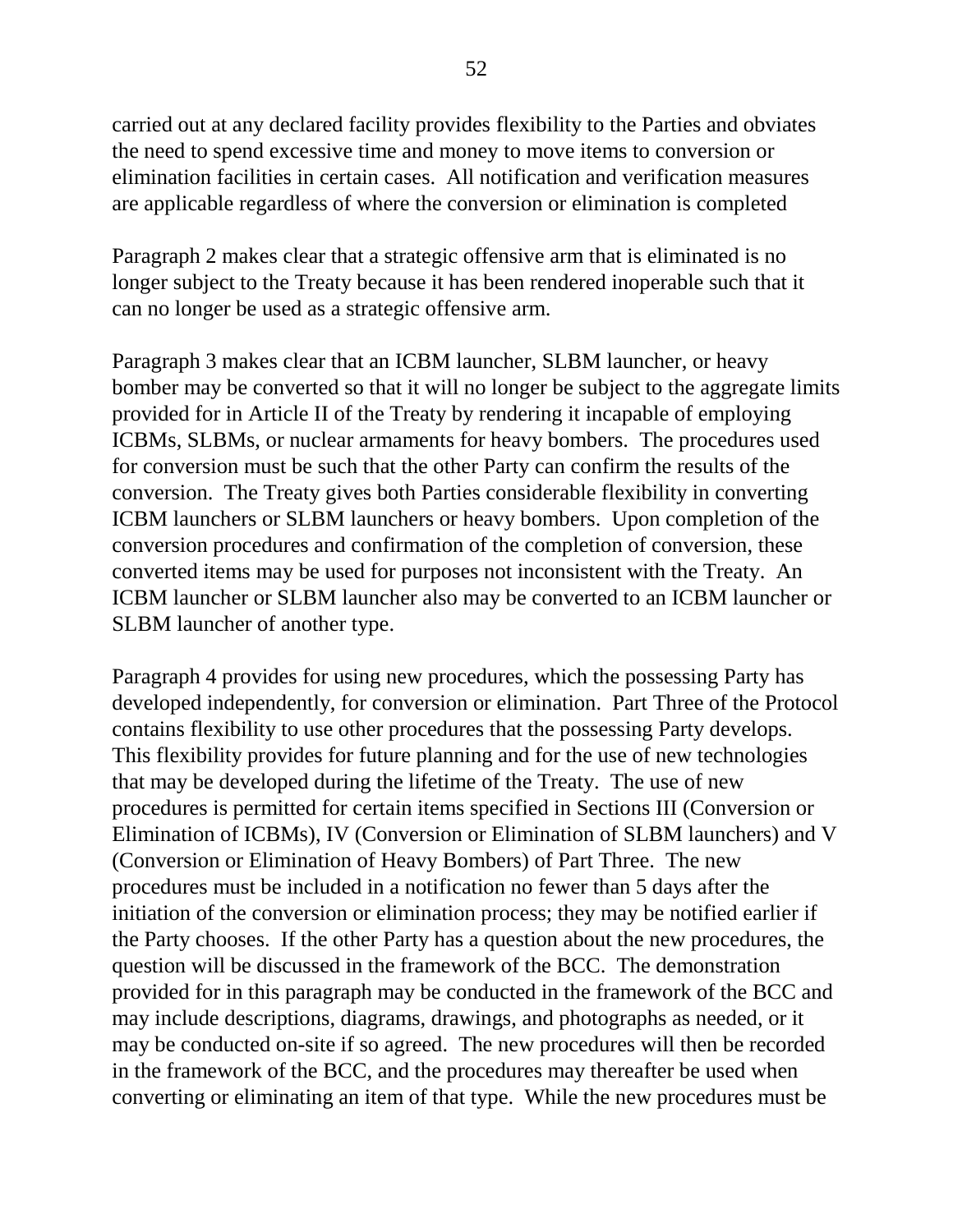discussed and demonstrated within the framework of the BCC, if requested by the other Party, the possessing Party would not be obligated to delay the use of the new procedures.

Paragraph 5 sets forth the requirement to conduct a one-time on-site exhibition when the first item of a type of strategic offensive arm is converted, in order to demonstrate the conversion procedures used. Whether a Party uses established conversion procedures, as listed in the applicable Section of this Part of the Protocol, or new procedures it develops, such an exhibition is required. The exhibition will provide the distinguishing features of the converted item and will facilitate subsequent confirmation of the completion of conversion for items of that type. If a Party uses new conversion procedures it developed, this on-site exhibition will be in addition to the demonstration described in paragraph 4 above.

Paragraph 6 states that the results of the completion of conversion or elimination procedures may be confirmed either by the use of national technical means of verification in accordance with Article X of the Treaty, or by inspection pursuant to Article XI of the Treaty, or both, as specified in the subsequent sections.

# Section II - Procedures for Elimination of ICBMs and SLBMs

Section II sets forth the process for elimination of all types of ICBMs and SLBMs.

Paragraph 1 permits each Party to determine its own procedures for elimination of its liquid-fueled ICBMs and SLBMs. This is similar to the START Treaty, which did not contain specific procedures for elimination of ICBMs for silo launchers or elimination of SLBMs. Such elimination procedures must comply with the requirements of paragraph 2 of Section I, and the notification of initiation of the elimination, provided in accordance with subparagraph 1(b) of Section V of Part Four of the Protocol, must specify the elimination procedures used.

Paragraph 2 lists the procedures to be used for elimination of solid-fueled ICBMs and SLBMs, which are defined in Part One of the Protocol as ICBMs and SLBMs for which all stages are equipped with solid rocket motors. Each Party has the right to use any of the procedures in paragraph 2 to eliminate its missiles. There is no provision in this paragraph for the use of other procedures developed by the possessing Party to eliminate solid-fueled ICBMs or SLBMs. Therefore, one of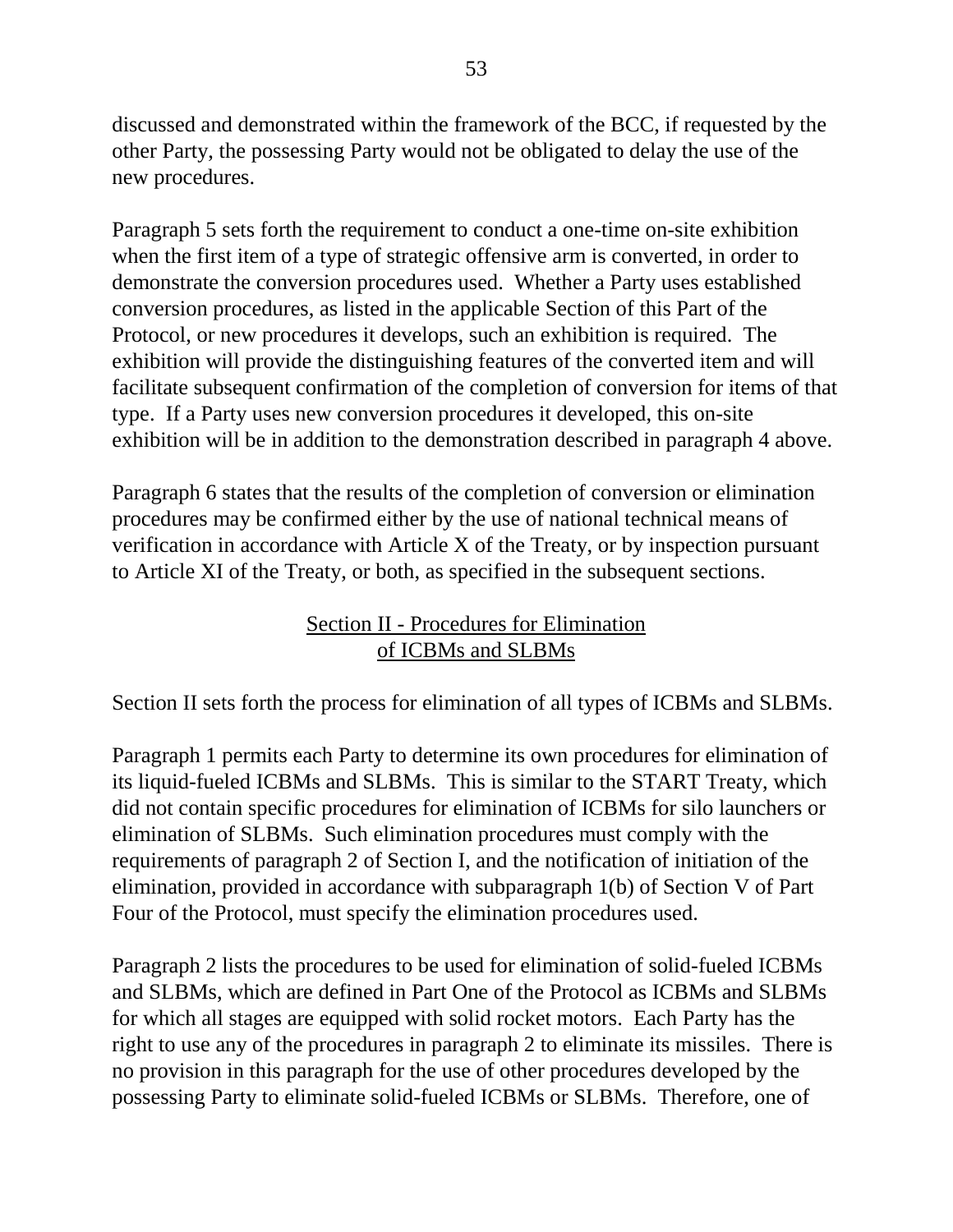the agreed procedures must be used for such elimination. The notification of the initiation of elimination, provided in accordance with subparagraph 1(b) of Section V of Part Four of the Protocol, must specify the elimination procedure used.

If the missile is eliminated by explosion of its first stage rocket motor in accordance with subparagraph 2(a), no further measures are required, and a notification of completion of the elimination is provided to the other Party in accordance with Section V of Part Four of the Protocol.

If the missile is eliminated by burning out the solid propellant from the first stage rocket motor in accordance with subparagraph 2(b), the resulting first stage rocket motor case must be subjected to the additional destructive actions of either (1) cutting or punching into the case a hole of at least one meter in diameter or (2) cutting the case into two pieces of approximately equal size.

If the missile is eliminated by washing out the propellant from the first stage rocket motor in accordance with subparagraph 2(c), additional destructive steps must be taken with respect to the resulting first stage rocket motor case, which must be crushed, flattened, or cut into two parts of approximately equal size.

Paragraph 3 specifies the additional verification measures required for solid-fueled ICBM and SLBM first stage rocket motor cases when the propellant has been removed using a procedure that leaves the rocket motor case intact (subparagraphs 2(b) and 2(c)). Eliminated solid-fueled ICBMs and SLBMs are subject to inspection during the 30-day period following the notification of the completion of elimination procedures provided in accordance with Section V of Part Four of the Protocol. Special provisions are contained in this paragraph and in Section VII of Part Five of the Protocol regarding inspection of accumulations of eliminated first stage rocket motor cases of solid-fueled ICBMs and SLBMs. If not part of an accumulation, each eliminated rocket motor case or its pieces must be placed in the open and remain visible to national technical means of verification for 60 days following the notification of the completion of elimination procedures and that motor case or its pieces also are subject to on-site inspection for 30 days. If the eliminated first stage rocket motor case is part of an accumulation, it is subject to national technical means of verification for 30 days, concurrent with its availability for inspection.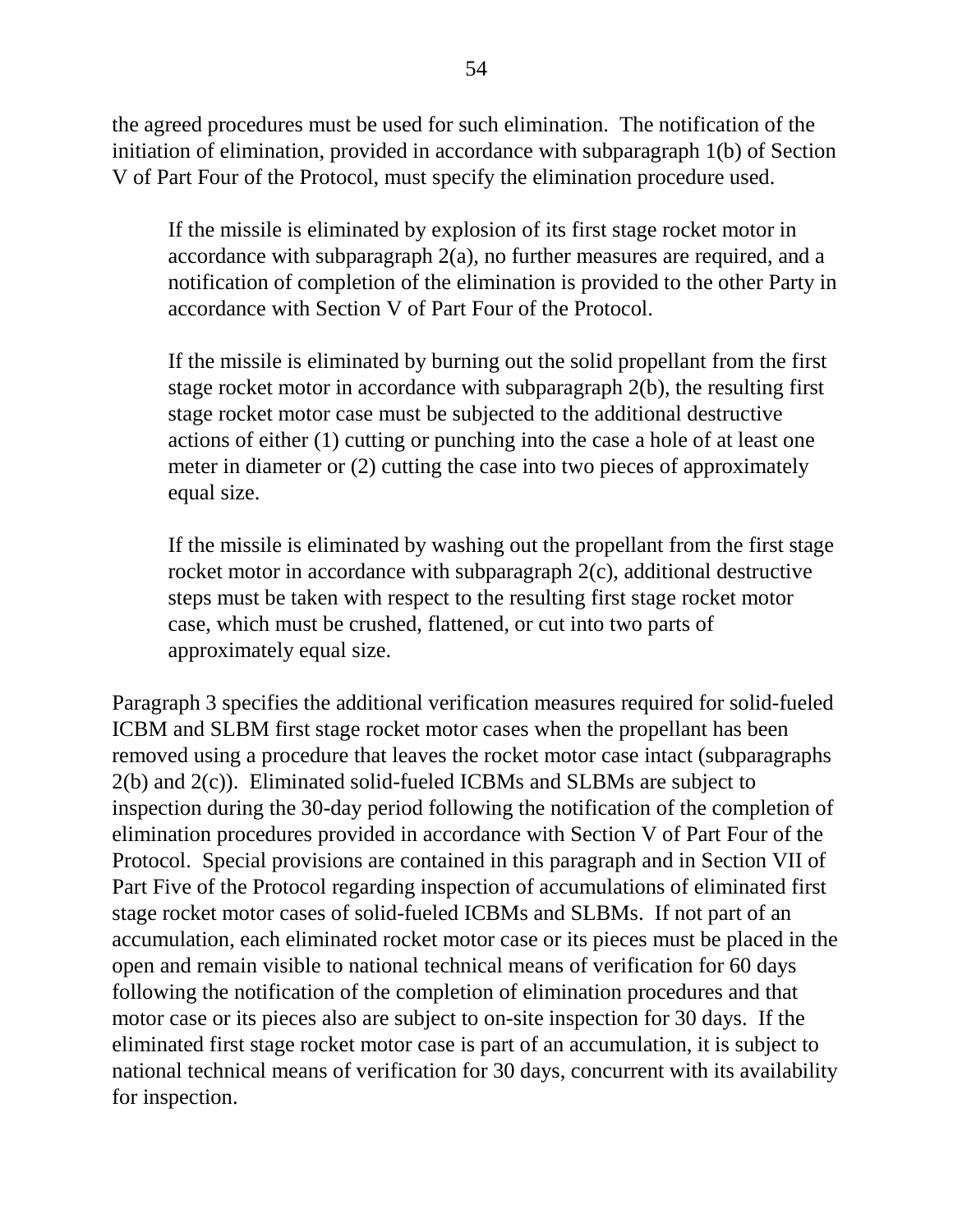Launch canisters are considered to contain an ICBM or SLBM in accordance with subparagraph 4(d) of Article III of the Treaty. Paragraph 4 of Section II provides for the elimination of launch canisters when their associated missiles are eliminated. After it is separated into two parts, a launch canister must be placed in the open and visible to national technical means of verification for 60 days; this display can take place wherever the launch canister is eliminated, for instance at a test range after a test launch. Paragraph 5 specifies that, following the 60-day display period, the pieces of the launch canister may be used for purposes not inconsistent with the Treaty, with the additional restriction that the pieces of the launch canister may not be exported to a third party.

## Section III - Procedures for Conversion or Elimination of ICBM Launchers

Section III sets forth procedures for elimination of ICBM launchers and for conversion of ICBM launchers, both silo and mobile launchers.

Paragraph 1 requires that silo launchers must remain visible to national technical means of verification during their elimination process and for 60 days following completion of the elimination procedures.

Paragraph 2 lists the procedures to be used for elimination of silo launchers of ICBMs. Each Party has the right to use the specified procedures contained in subparagraph (a) or (b) to eliminate silo launchers, or may develop new procedures in accordance with subparagraph (c) and paragraph 4 of Section I. The notification of initiation of elimination, provided in accordance with subparagraph 1(b) of Section V of Part Four of the Protocol, must specify the elimination procedure used.

Paragraph 3 provides the right to confirm by inspection the elimination of a silo launcher during a 30-day window following notification of the completion of elimination procedures in accordance with subparagraph 1(c) of Section V of Part Four of the Protocol. Procedures for inspection of an eliminated silo launcher are provided in Section VII of Part Five of the Protocol. The area of an eliminated silo launcher may not be graded over until the 60-day period for verification by national technical means of verification specified in paragraph 1 of this Section has expired or upon completion of the inspection.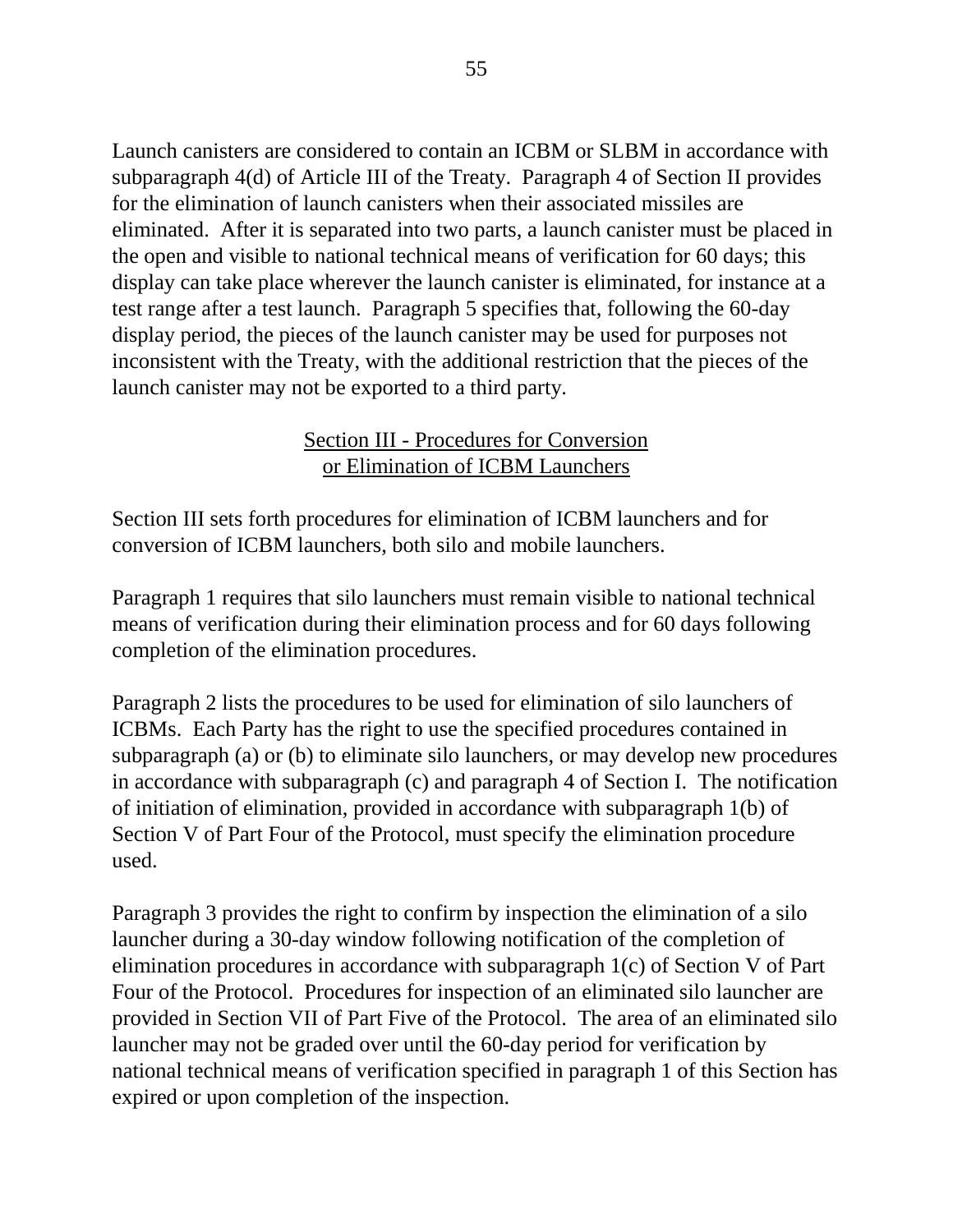Paragraph 4 contains the procedures to be used for elimination of mobile launchers of ICBMs. The entire set of elimination procedures must be completed in all cases to eliminate a mobile launcher of ICBMs. There is no provision in this paragraph for the use of other procedures developed by the possessing Party to eliminate mobile launchers of ICBMs.

Paragraph 5 requires that eliminated mobile launchers be distinguishable from deployed mobile launchers if they are located at declared facilities. The paint scheme on such vehicles must be distinguishable by national technical means of verification.

Paragraph 6 specifies the verification measures required for mobile launchers of ICBMs following completion of the elimination procedures. Each Party has the right to inspect to confirm the elimination of a mobile launcher during a 30-day window following the notification of the completion of elimination procedures in accordance with subparagraph 1(c) of Section V of Part Four of the Protocol. Special provisions are contained in this paragraph and in Section VII of Part Five of the Protocol regarding inspection of accumulations of eliminated mobile launchers of ICBMs. Eliminated mobile launchers that are accumulated must be placed in the open and visible to national technical means of verification for 30 days or until completion of the inspection. If not accumulated, each eliminated mobile launcher must be visible to national technical means of verification for 60 days or until completion of an inspection.

Paragraph 7 permits the chassis of the eliminated mobile launcher of ICBMs to be used in any way not inconsistent with the Treaty.

Paragraph 8 applies to conversion of either a silo launcher or mobile launcher of ICBMs from one type to another type (i.e., converting the ICBM launcher to launch another type of ICBM). The Treaty gives each Party the flexibility to decide for itself what types of ICBMs to deploy in its ICBM launchers, but the change of type must be notified in accordance with subparagraph 1(c) of Section V of Part Four of the Protocol. In addition, the notification of initiation of conversion, provided in accordance with subparagraph 1(b) of Section V of Part Four of the Protocol, must specify the conversion procedure used. After the first conversion of a type of ICBM launcher, the exhibition specified in paragraph 5 of Section I must be conducted.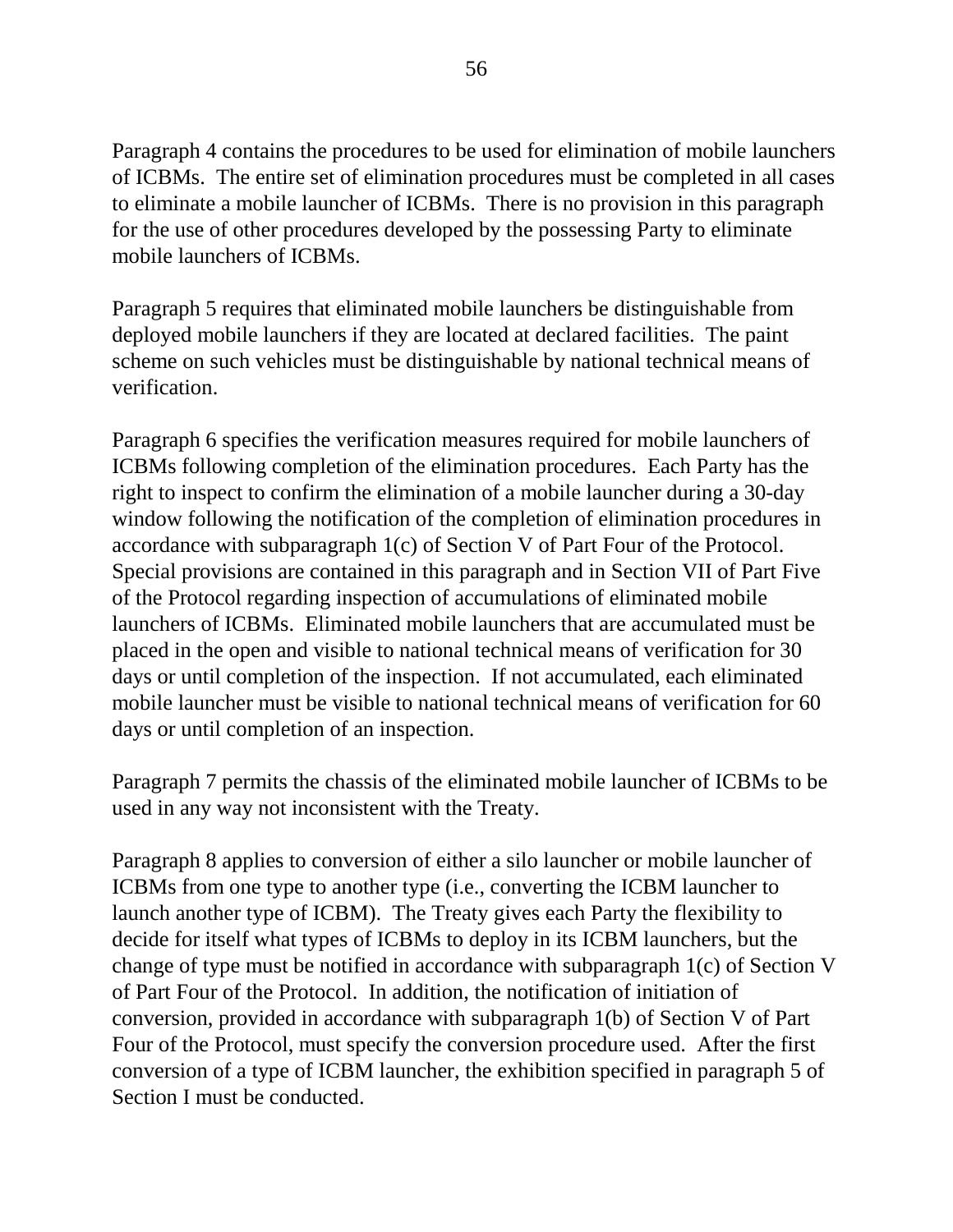#### Section IV - Procedures for Conversion or Elimination of SLBM Launchers

Section IV sets forth separate procedures for elimination of SLBM launchers and for conversion of SLBM launchers.

Paragraph 1 contains the procedures to be used for elimination of SLBM launchers. A Party does not have the right to decide for itself to use new procedures.

Paragraph 2 makes clear that completion of the elimination procedures in paragraph 1 and provision of notification thereof is sufficient to cause the SLBM launchers to cease to be subject to the Treaty.

In accordance with paragraph 3, the submarine on which the SLBM launchers were eliminated must be visible to national technical means of verification for 60 days following notification of the completion of elimination procedures, provided in accordance with subparagraph 1(c) of Section V of Part Four of the Protocol.

Paragraph 4 requires notification if a submarine on which eliminated SLBM launchers were installed is moved to another facility for the purpose of scrapping. It also requires notification when the scrapping of the submarine is complete. Both notifications will be provided in accordance with paragraph 3 of Section II of Part Four of the Protocol.

Paragraph 5 applies to conversion of an SLBM launcher from one type to another type (i.e., converting the SLBM launcher to launch another type of SLBM). The Treaty gives each Party the flexibility to decide for itself what types of SLBMs to deploy in its SLBM launchers, but the change of type of SLBM must be notified. In addition, the notification of initiation of conversion, provided in accordance with subparagraph 1(b) of Section V of Part Four of the Protocol, must specify the conversion procedure used, as developed by the Party carrying out the conversion. After the first conversion of a type of SLBM launcher, the exhibition specified in paragraph 5 of Section I must be conducted.

Paragraph 6 lists the procedures to be used for conversion of individual SLBM launchers or all SLBM launchers on a submarine. Each Party has the right to use the specified procedures contained in subparagraph (a) or (b) to convert SLBM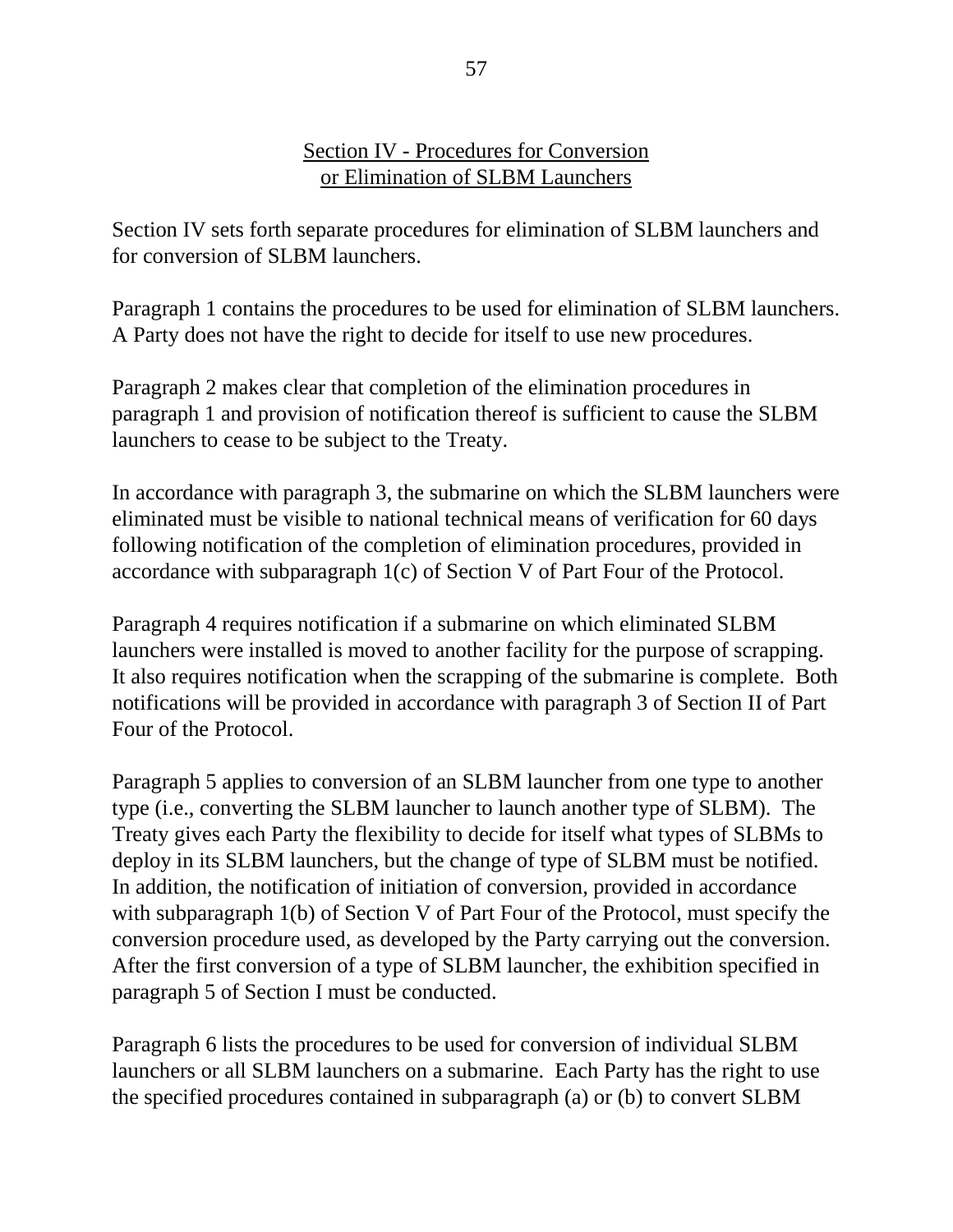launchers, or may develop new procedures in accordance with subparagraph (c) and paragraph 4 of Section I. The conversion procedures must render the converted SLBM launchers incapable of launching an SLBM. The notification of initiation of conversion, provided in accordance with subparagraph 1(b) of Section V of Part Four of the Protocol, must specify the conversion procedure used.

Paragraph 7 specifies the verification measures required following completion of conversion procedures for SLBM launchers. When the conversion procedures are completed and notification is provided in accordance with subparagraph 1(c) of Section V of Part Four of the Protocol, the submarine on which one or more converted SLBM launchers are installed must be made available for inspection at a submarine base for a 30-day period. The procedures for inspections to confirm the results of such a conversion are provided in Section VII of Part Five of the Protocol. In addition, after the first conversion of a type of SLBM launcher, the exhibition specified in paragraph 5 of Section I must be conducted.

# Section V - Procedures for Conversion or Elimination of Heavy Bombers

Section V sets forth separate procedures for elimination and conversion of heavy bombers.

Paragraph 1 provides the procedures to be used for the elimination of a heavy bomber. Each Party has the right to eliminate a heavy bomber by removing or destroying one of the basic elements of flight. This may be done by cutting off a wing, cutting off the tail section, or cutting the fuselage in two. In all cases, the cuts must be made at a location obviously not an assembly joint. The notification of initiation of the elimination, provided in accordance with subparagraph 1(b) of Section V of Part Four of the Protocol, must specify the elimination procedure used.

Paragraph 2 specifies that the results of elimination can be confirmed using national technical means of verification and that therefore, the pieces of the eliminated heavy bomber must remain visible to national technical means of verification for 60 days following completion of the selected elimination procedure.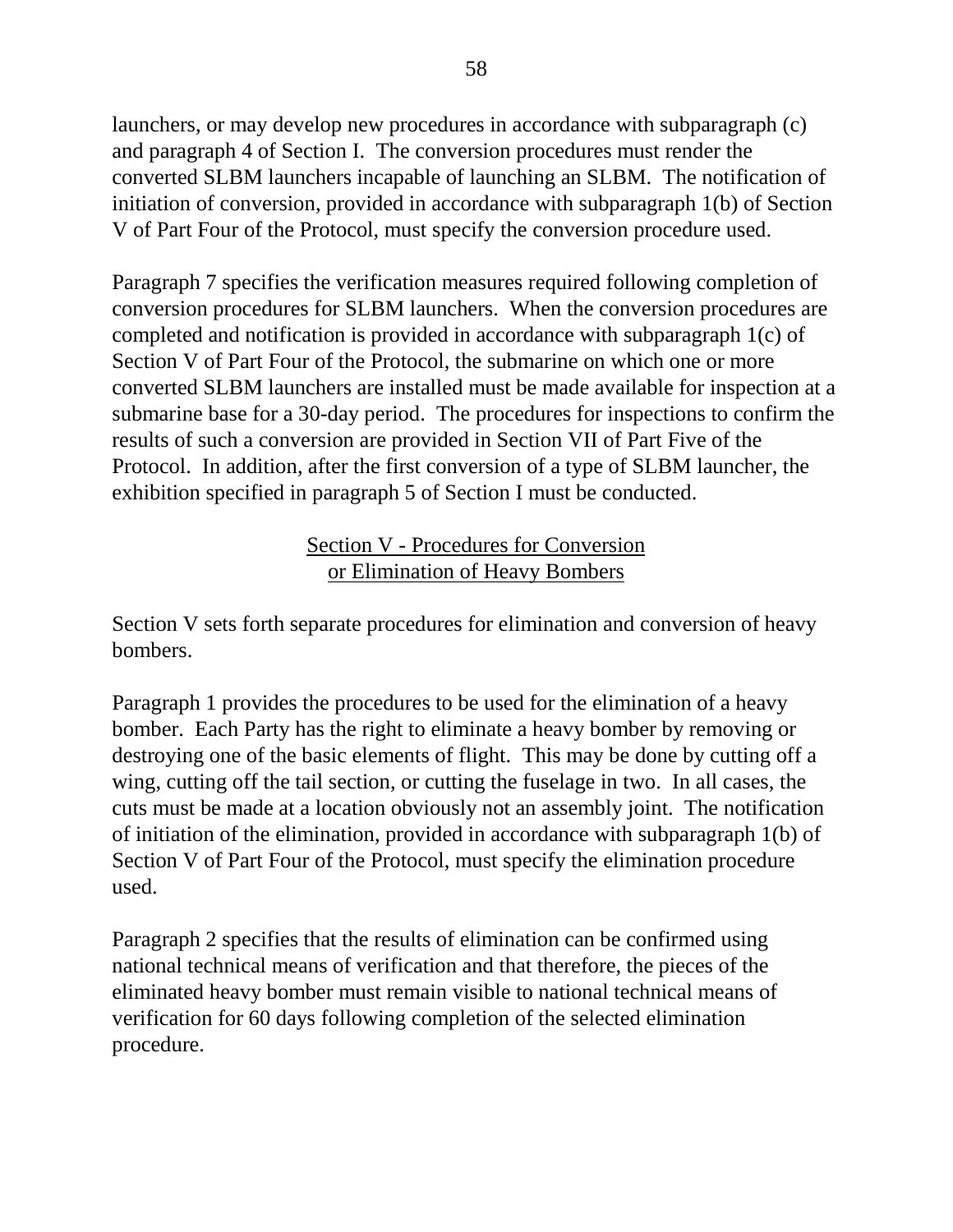Paragraph 3 provides the procedures to be used for conversion of a heavy bomber equipped for nuclear armaments to a heavy bomber equipped for non-nuclear armaments. Each Party has the right to use the specified procedures contained in subparagraph (a) or (b) to convert heavy bombers or may develop new procedures in accordance with subparagraph (c) and paragraph 4 of Section I. Subparagraph 3(a) references "external attachments" rather than the word "external attachment joints" as used previously under START. The use of the broader term "external attachments" is meant to convey that other aspects of the external attachments for pylons may be modified rather than having to exclusively modify the physical attachment joint where the pylon is fitted to the airplane. The conversion procedures must render the heavy bomber incapable of employing nuclear armaments. The notification of initiation of conversion, provided in accordance with subparagraph 1(b) of Section V of Part Four of the Protocol, must specify the conversion procedure used.

Paragraph 4 specifies the verification measures required following completion of conversion procedures for heavy bombers. When the conversion procedures are completed and notification is provided in accordance with subparagraph 1(c) of Section V of Part Four of the Protocol, the heavy bomber may not be flown and must be moved to a viewing site and made available for inspection for a 30-day period. The procedures for inspections to confirm the results of conversion are provided in Section VII of Part Five of the Protocol. In addition, after the first conversion of a type of heavy bomber, the exhibition specified in paragraph 5 of Section I must be conducted.

## Section VI - Other Means for Removal from Accountability

Section VI sets forth other ways in which strategic offensive arms may cease to be subject to the Treaty. A strategic offensive arm that is lost as a result of an accident or is disabled beyond repair meets the requirement for elimination specified in paragraph 2 of Section I. Disablement beyond repair includes considerable financial costs that make recovery or repair impractical. Prior to placing a strategic offensive arm on static display or using it as a non-flyable ground trainer, paragraph 2 requires it to be rendered inoperable to meet the requirement for elimination specified in paragraph 2 of Section I.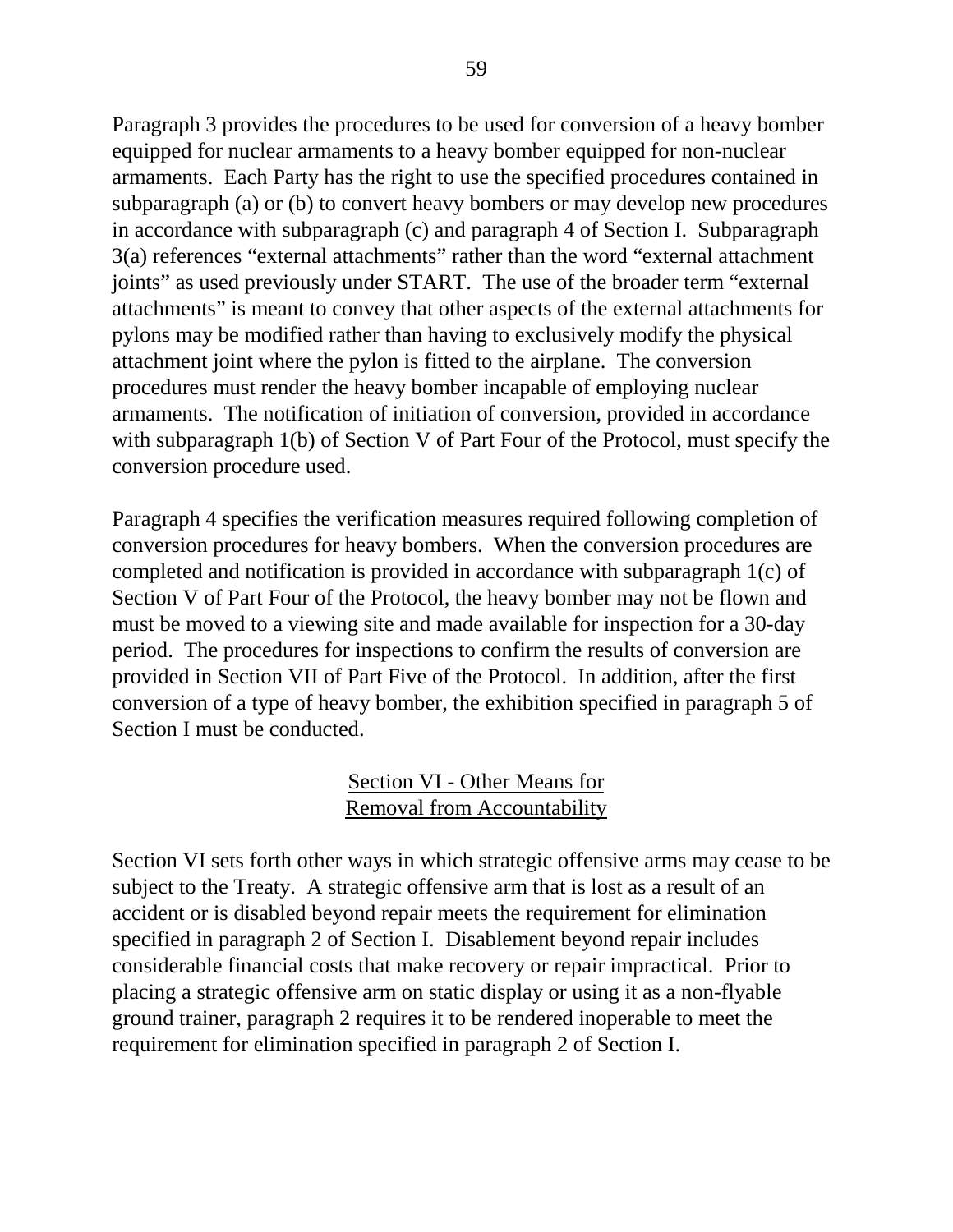The launch of an ICBM or SLBM eliminates the missile from accountability. Static testing or static firing of an ICBM or SLBM also eliminates the missile. Static testing or static firing need only pertain to the first stage of the missile. Notification of the elimination of an ICBM or SLBM by launch, static testing, or static firing must be provided in accordance with subparagraph 3(a) of Section II of Part Four of the Protocol.

## Section VII - Procedures for Elimination of Facilities

Section VII sets forth procedures for elimination of facilities from Treaty accountability.

Paragraph 1 specifies that any facility as defined in Part One of the Protocol and listed in the database shall be considered eliminated for purposes of the Treaty when all the items listed in this paragraph have been eliminated or removed from the facility.

Paragraph 2 sets forth specific procedures for elimination of fixed structures for mobile launchers of ICBMs, which are defined in Part One of the Protocol and listed in the database. After the superstructure of the fixed structures have been disassembled, the foundations of such structures must remain visible to national technical means of verification so the Parties can confirm that they are not used thereafter to support mobile launchers of ICBMs.

Eliminated facilities continue to be listed in the database as formerly declared facilities and continue to be subject to inspection under the quota for Type Two inspections. The provisions for inspections of formerly declared facilities are contained in Section VII of Part Five of the Protocol.

Facilities eliminated in accordance with the Section may be used for purposes not inconsistent with the Treaty. Pursuant to paragraph 10 of Article IV of the Treaty, strategic offensive arms may not be located at eliminated facilities except during their movement through such facilities and during visits of heavy bombers at such facilities.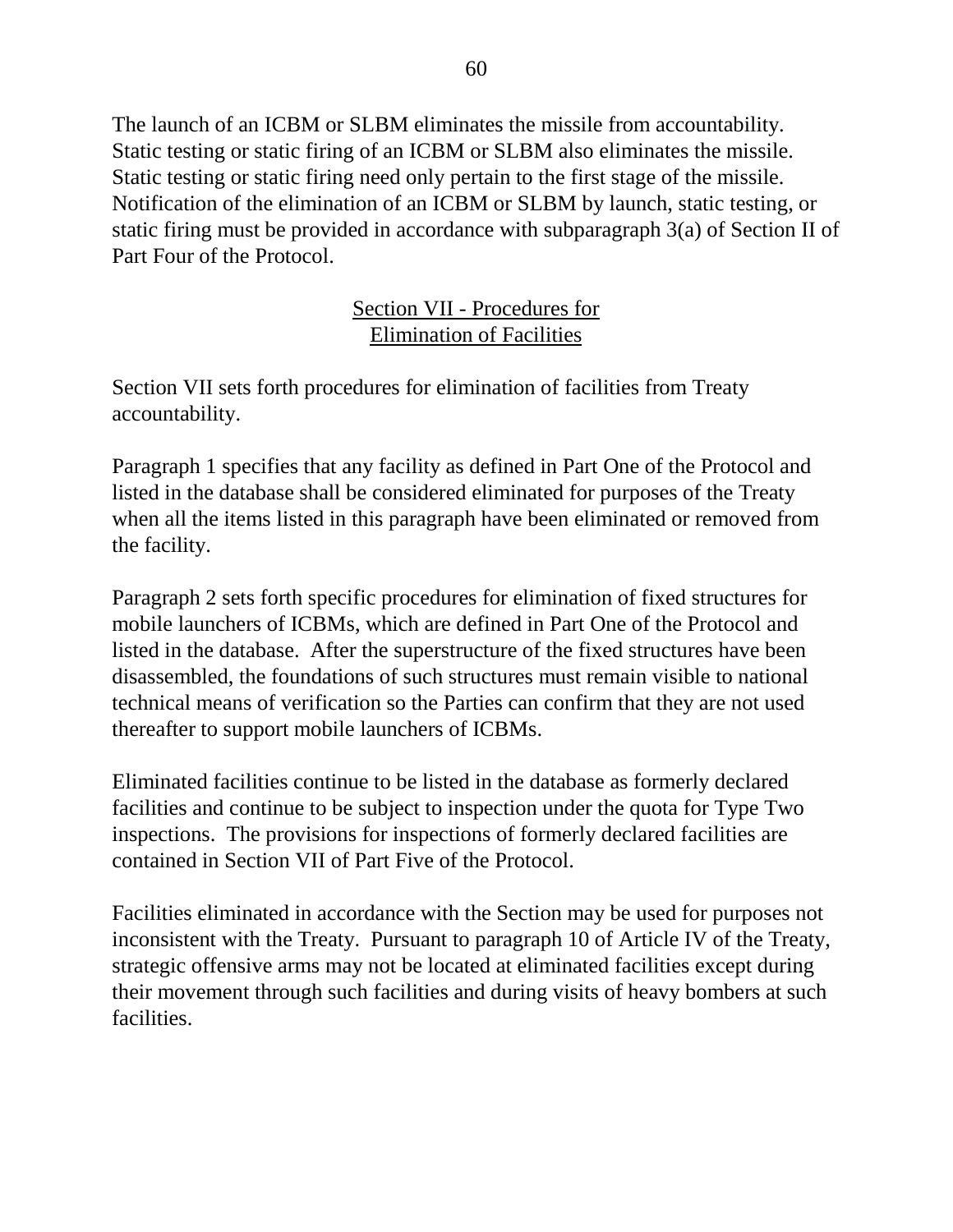#### **PART FOUR – NOTIFICATIONS**

#### Structure and Overview

Part Four consists of seven Sections. Pursuant to Article VII of the Treaty, Part Four sets forth the requirements for notifications of certain activities involving strategic offensive arms subject to the Treaty and their related facilities. The Parties' Nuclear Risk Reduction Centers (NRRCs) are responsible for the transmission and receipt of these notifications, unless otherwise provided for in the Treaty.

Section I provides general rules for notifications. Section II specifies the requirements for notifications concerning data with respect to the database specified in paragraph 1 of Article VII of the Treaty. This section also specifies notifications concerning prototypes, new types, and new kinds of strategic offensive arms. Section III specifies the requirements for notifications concerning movement of strategic offensive arms. Section IV specifies the requirements for notifications concerning launches of ICBMs and SLBMs and the exchange of telemetric information and supports Part Seven of the Protocol and the Annex on Telemetric Information to the Protocol. Section V specifies the requirements for notifications concerning the conversion or elimination of items and facilities subject to the Treaty and supports Part Three of the Protocol. Section VI specifies the requirements for notifications concerning inspection activities and supports Part Five of the Protocol and the Annex on Inspection Activities to the Protocol. Section VII specifies the requirements for notifications concerning activities of the BCC and additional messages and supports Part Six of the Protocol.

#### Section I - General Provisions

Paragraph 1 establishes that notifications will be provided in accordance with Article VII of the Treaty, Part Four of the Protocol, and the Annex on Notifications to the Protocol. The Parties have agreed in Part Eight of the Protocol to provisionally apply this paragraph from the date of signature of the Treaty.

Paragraph 2 sets forth the time and date when a notification will become effective. It also notes that Greenwich Mean Time will be used in all notifications. The Parties have agreed in Part Eight of the Protocol to provisionally apply this paragraph from the date of signature of the Treaty.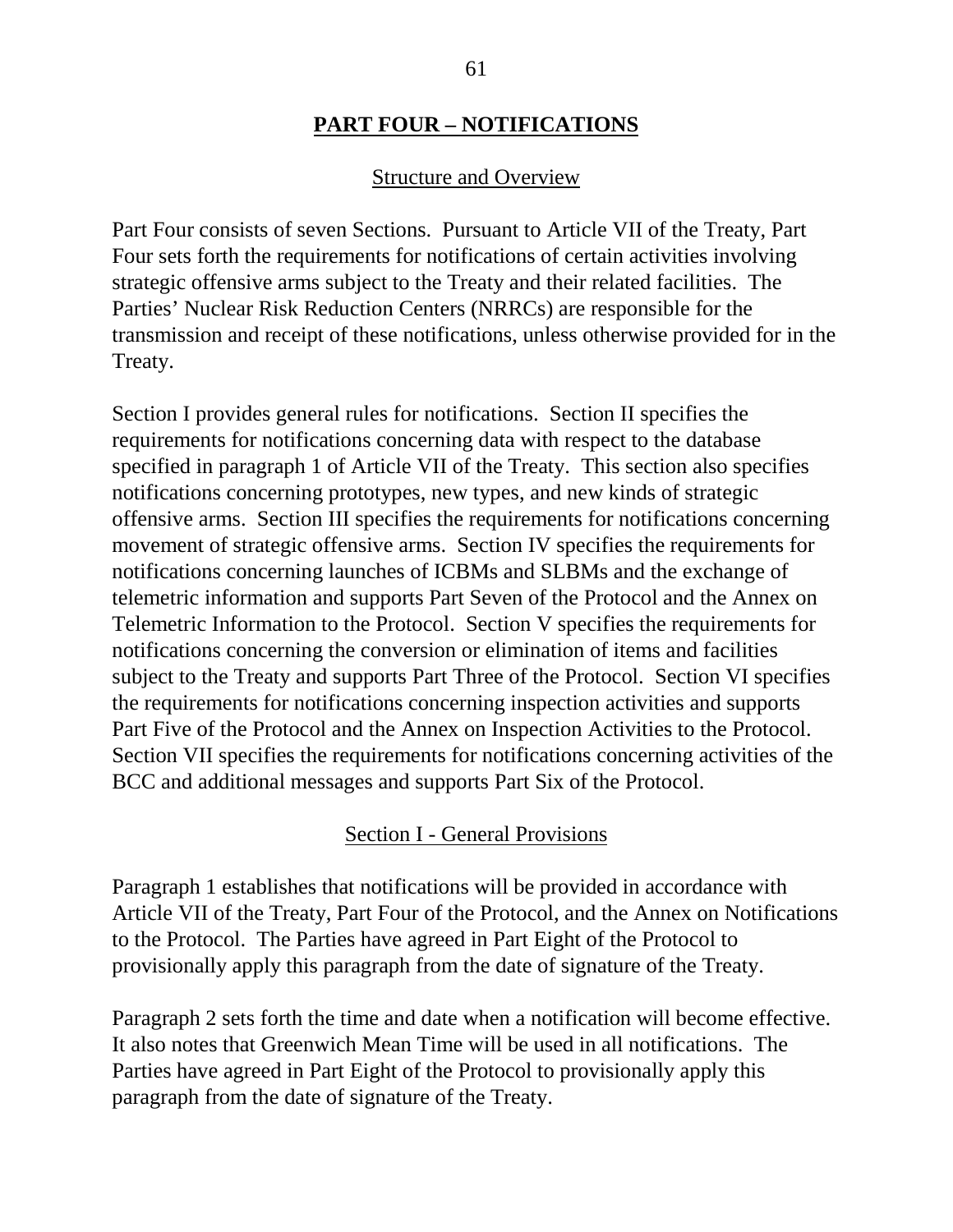#### Section II - Notifications Concerning Data Pertaining to Strategic Offensive Arms

Section II contains six paragraphs that set forth the obligation of each Party to provide to the other Party notifications concerning data with respect to items for which categories of data are contained in Part Two of the Protocol and in any other agreed categories of data.

Paragraph 1 requires that each Party provide its data current as of the date of entry into force of the Treaty for each category of data contained in Part Two of the Protocol, and each Party must provide that data no later than 45 days after entry into force of the Treaty. This is the initial exchange of data and this notification is therefore provided only once. It will constitute the database for the Treaty and will subsequently be updated in its entirety every six months.

Paragraph 2 requires that each Party provide its updated data for each category of data contained in Part Two of the Protocol no later than 30 days after the expiration of each six-month period following entry into force. The first of these six-month periods begins the first day of the calendar month following the month of entry into force of the Treaty. Data accurate as of the end of the preceding six-month period must be provided. Pursuant to paragraph 3 of Article VII of the Treaty, the updates will be transmitted through the Nuclear Risk Reduction Centers.

Paragraph 3 requires that notification of an event be provided no later than five days after the occurrence of the event if such an event results in a change in data in the database or in other agreed categories of data, except for changes in data on warheads. The information provided in these notifications must be sufficient for the receiving Party to make all the requisite changes in the relevant categories of data established in Part Two of the Protocol and other agreed categories of data. The information that must be provided in the notification of the event includes the change in data, by number, and, as applicable, type, category, variant, and version of the items; the location of the items; the date on which such a change occurred; and the unique identifier, if applicable. In addition, the geographic coordinates must be specified for the location that relates to the occurrence of the event. Subparagraphs (a) through (e) provide an illustrative list of situations in which use of this notification would be required if not provided in accordance with other provisions of Part Four. Other illustrative situations where this notification would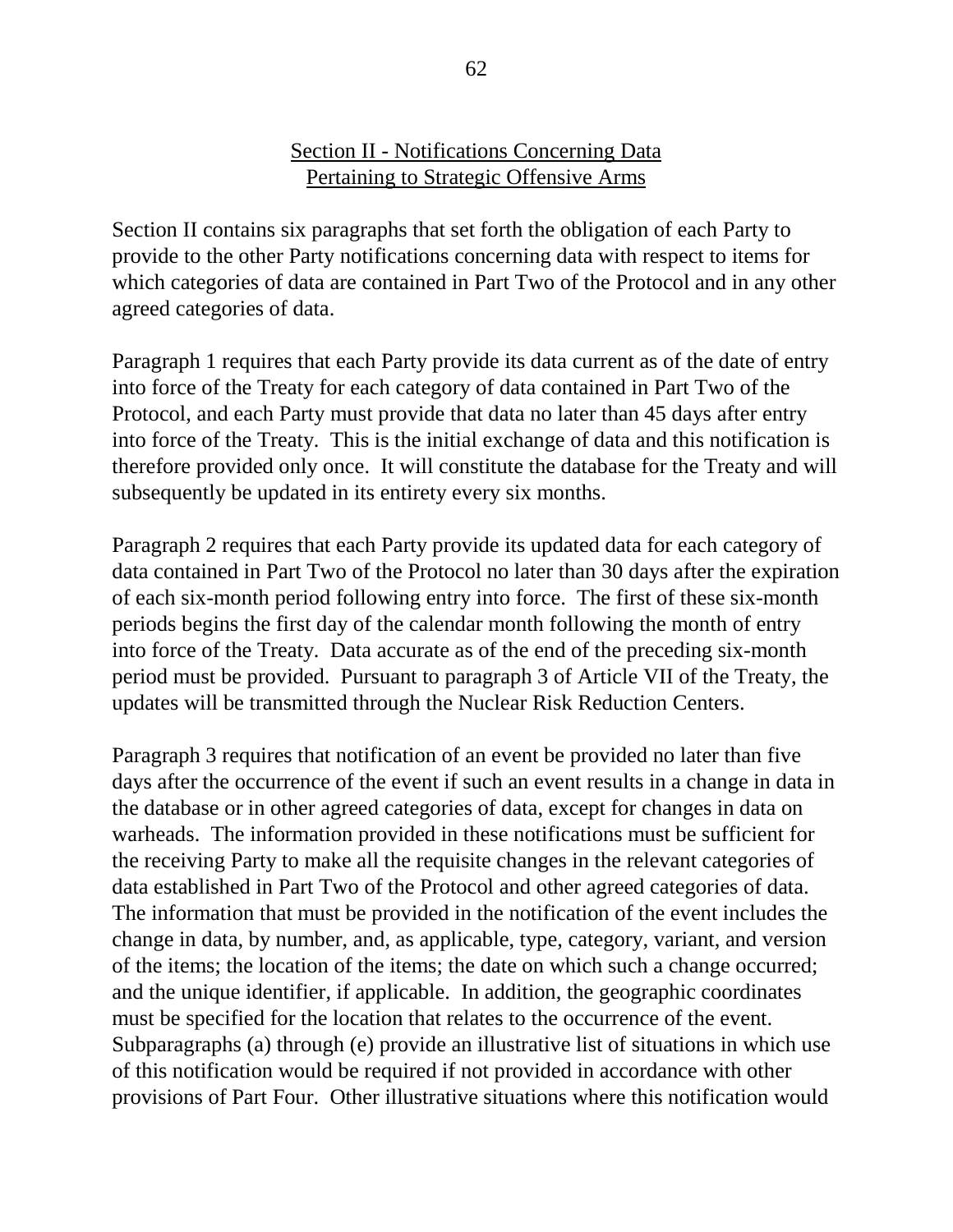be used are: construction of a new silo-launcher of ICBMs, notification of a change in the number of non-deployed items at a facility due to the transit of an item to or from that facility, data concerning the technical characteristics of new types and variants of strategic offensive arms to be exhibited, and changes in technical data or heavy bomber distinguishing features.

Paragraph 4 is the notification of the arrival at a declared facility of the first prototype ICBM or prototype SLBM of a new type. Prototype ICBMs and SLBMs will be subject to the Treaty as non-deployed missiles. Information must be provided in the notification to assist the other Party in differentiating the prototype from existing types.

Paragraph 5 is the notification that a prototype ICBM or SLBM has reached a critical stage in its development (that is, after the twentieth flight test or 30 days before its deployment) and will be considered a new type. This notification can also be provided if the notifying Party decides to declare a new type of ICBM or SLBM before the twentieth flight test. At that point, any launchers for the new type will become subject to the limit in subparagraph 1(c) of Article II of the Treaty. Missiles of the new type will be counted under the limits in subparagraphs 1(a) and (b) of Article II as soon as they are deployed under the Treaty's definition. In accordance with Section VII of Part Two of the Protocol, the notifying Party must provide a certain amount of information about the new type of missile including, number of stages, weight, length, diameter, and launch canister technical characteristics. The location and date for the required exhibition(s) will be provided pursuant to the notification specified in paragraph 12 of Section VI of Part Four of the Protocol.

Paragraph 6 is the notification of the cessation of development of a new type of a prototype missile and of the intention not to deploy such a missile. The information that must be provided includes the type of the prototypes and the date of the decision to curtail its development. Any prototype missiles will remain subject to the Treaty as non-deployed missiles until they are eliminated in accordance with the procedures in Part Three of the Protocol.

Paragraph 7 requires notification of the transfer of SLBMs to or from a third State in accordance with an established pattern of cooperation existing at the time of signature of the Treaty, as referred to in Article XIII of the Treaty. The number, type, date, unique identifier, and location of the transferred SLBM must be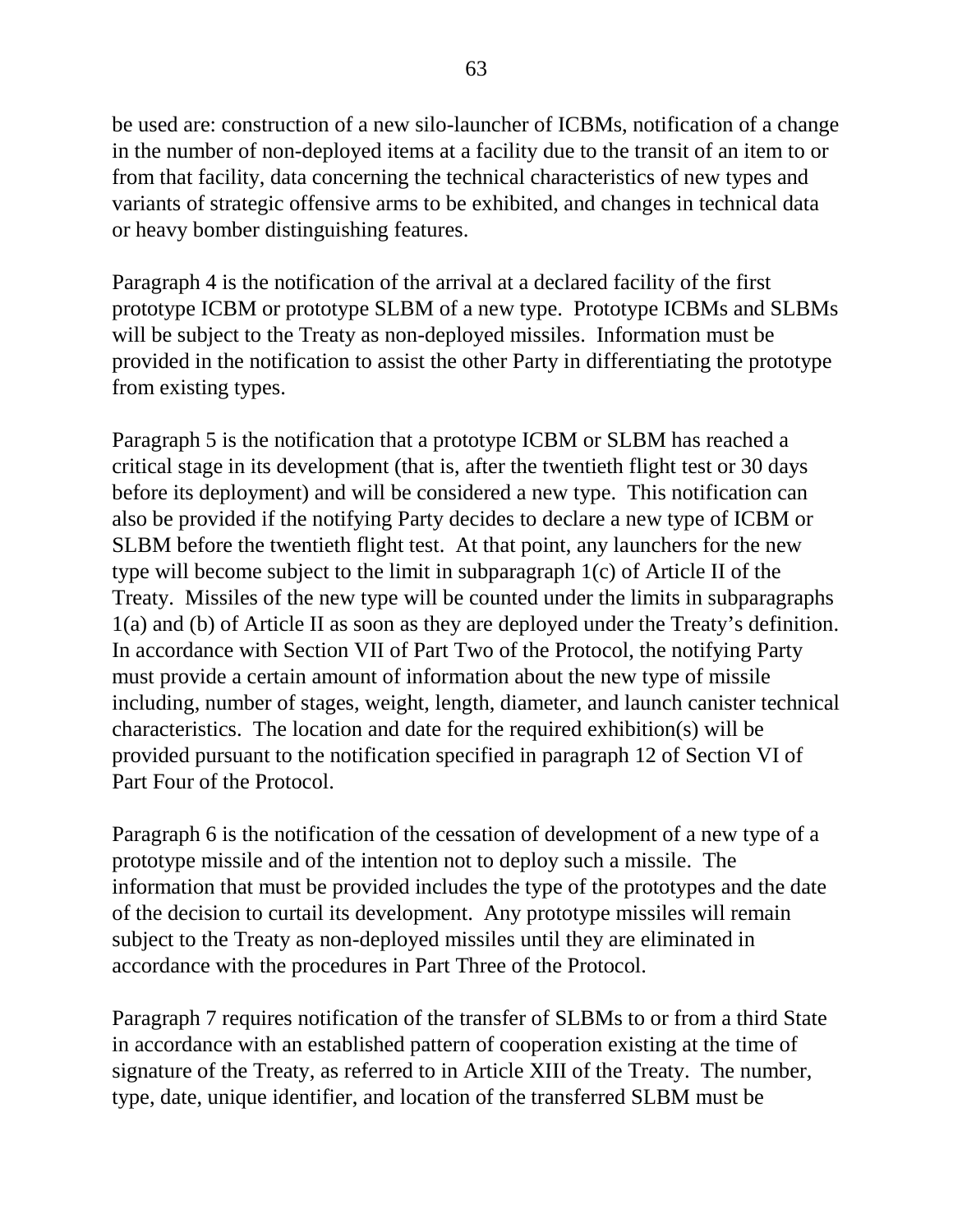provided. This notification will be used with respect to the longstanding pattern of cooperation that existed at the time of signature of the Treaty between the United States and the United Kingdom. There is a separate notification, provided under paragraph 2 of Section III of Part Four of the Protocol that the Russian Federation will use to notify the transit of Russian ICBMs to and from the Leninsk Test Range in Kazakhstan for the purpose of conducting flight test launches from the Leninsk Test Range. Under its long-term lease arrangement with Kazakhstan, the Russian Federation maintains ownership and control over all ICBMs transported to and from the Leninsk Test Range.

Paragraph 8 provides a means for the Parties to raise or respond to questions about new kinds of strategic offensive arms. This notification relates to paragraph 2 of Article V of the Treaty and subparagraph (d) of Section I of Part Six of the Protocol, which provides for questions relating to the applicability of provisions of the Treaty to new kinds of strategic offensive arms to be resolved in the BCC.

## Section III - Notifications Concerning Movement of Strategic Offensive Arms

Section III consists of six paragraphs on notifications of certain movements of ICBMs, SLBMs, and heavy bombers.

Paragraph 1 requires that a Party be notified no less than 48 hours in advance of the exit of any solid-fueled ICBM or SLBM from a production facility specified in Part Two of the Protocol. The type of ICBM or SLBM, the number of items, the unique identifier(s), and the name and coordinates of the production facility will be provided. This notification will be given in advance of the departure of the solidfueled missile from the production facility to give the other Party the opportunity to use national technical means of verification to confirm the exit.

Paragraph 2 requires that a notification be provided no later than five days after an ICBM has moved to or from a test range located outside a Party's national territory, which a Party has used for conducting launches of ICBMs between December 5, 1994 and December 4, 2009. The practical effect of this notification is to require the Russian Federation to notify the movement of ICBMs to or from the Leninsk Test Range in Kazakhstan for the purpose of conducting test launches. Leninsk is not a declared facility under the Treaty. A missile that has made a transit to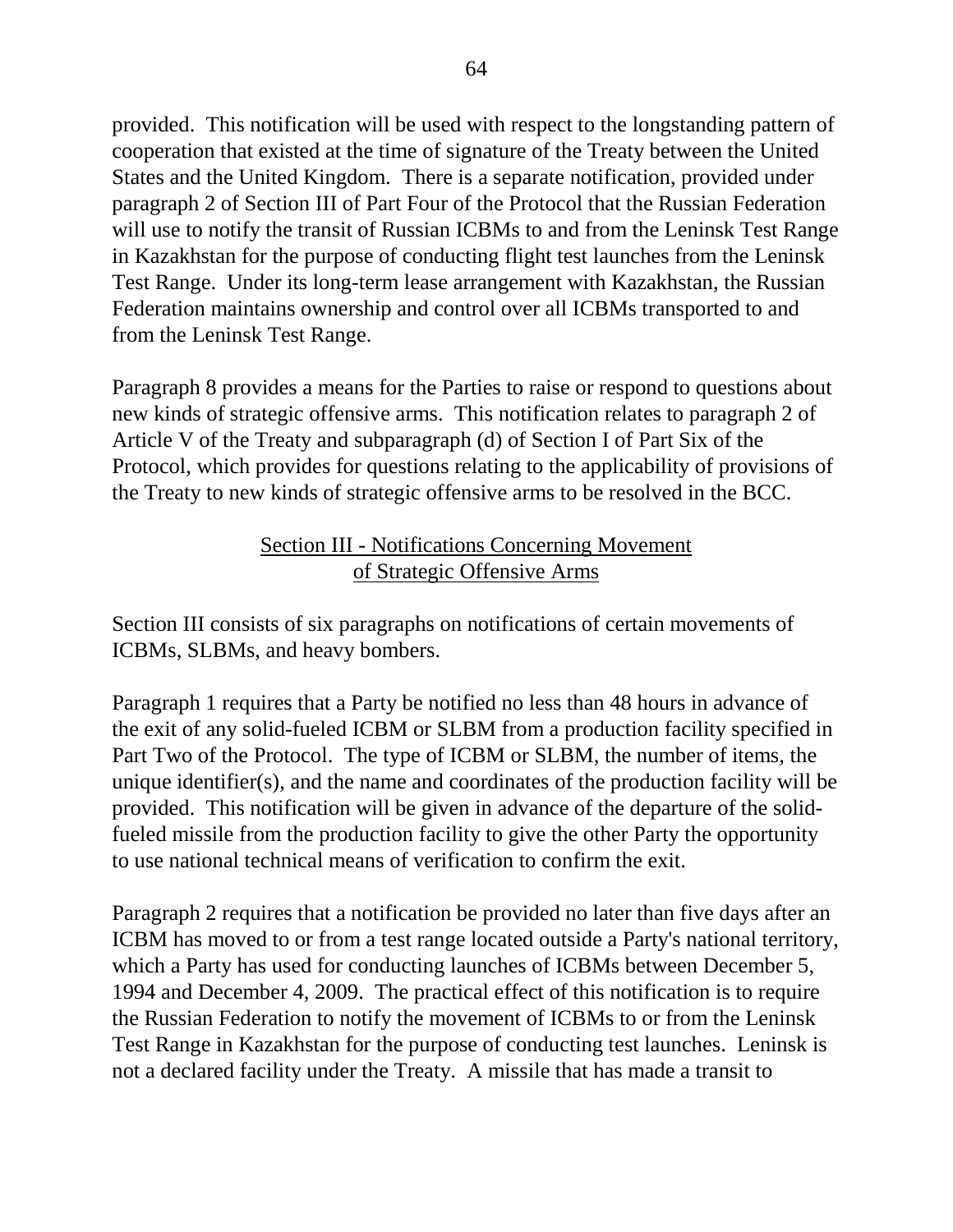Leninsk for testing will remain listed in the database as "based" at the facility from which it departed for Kazakhstan.

The Russian Federation has a long-term lease agreement to use the ICBM test range in Leninsk, Kazakhstan to test-launch ICBMs. This arrangement is a legacy of the Former Soviet Union when Kazakhstan was part of the national territory of the Union of Soviet Socialist Republics. During the New START Treaty negotiations, the United States acknowledged this long-standing lease agreement, and, as discussed above, the Treaty requires the Russian Federation to provide notification to the United States when it transits missiles to and from the Leninsk test range. The Russian side consistently stated that, with respect to this arrangement, the Russian Federation maintains ownership and control over all strategic assets moved to the Leninsk test range. While the Russian side indicated at times during the negotiations that this long-term lease agreement between Russia and Kazakhstan was not a pattern of cooperation for purposes of Article XIII of the Treaty, the Russian side referred to this arrangement as a pattern of cooperation in its closing plenary statement. The Russian Federation made clear throughout the negotiations, however, that this arrangement does not include the transfer of strategic offensive arms to Kazakhstan. The United States does not have a test range outside its national territory and therefore will not make use of this particular notification.

Paragraph 3 requires a notification when the visit of a heavy bomber of a type subject to the Treaty to certain locations or regions exceeds 24 hours in duration. This is a change to the approach under START where visit notifications were only required for visits to other declared facilities inside national territory. The notification is required for visits to a specific location inside the national territory or to a geographic region outside of the national territory of the possessing Party when the visit exceeds 24 hours in duration.

Paragraph 4 requires a notification indicating the conclusion of the visit of a heavy bomber of a type subject to the Treaty notified pursuant to paragraph 3.

Paragraph 5 requires that a notification be provided in accordance with the Agreement Between the Government of the United States of America and the Government of the Union of Soviet Socialist Republics on Reciprocal Advance Notification of Major Strategic Exercises of September 23, 1989, 14 days in advance, of one major strategic exercise involving heavy bombers each calendar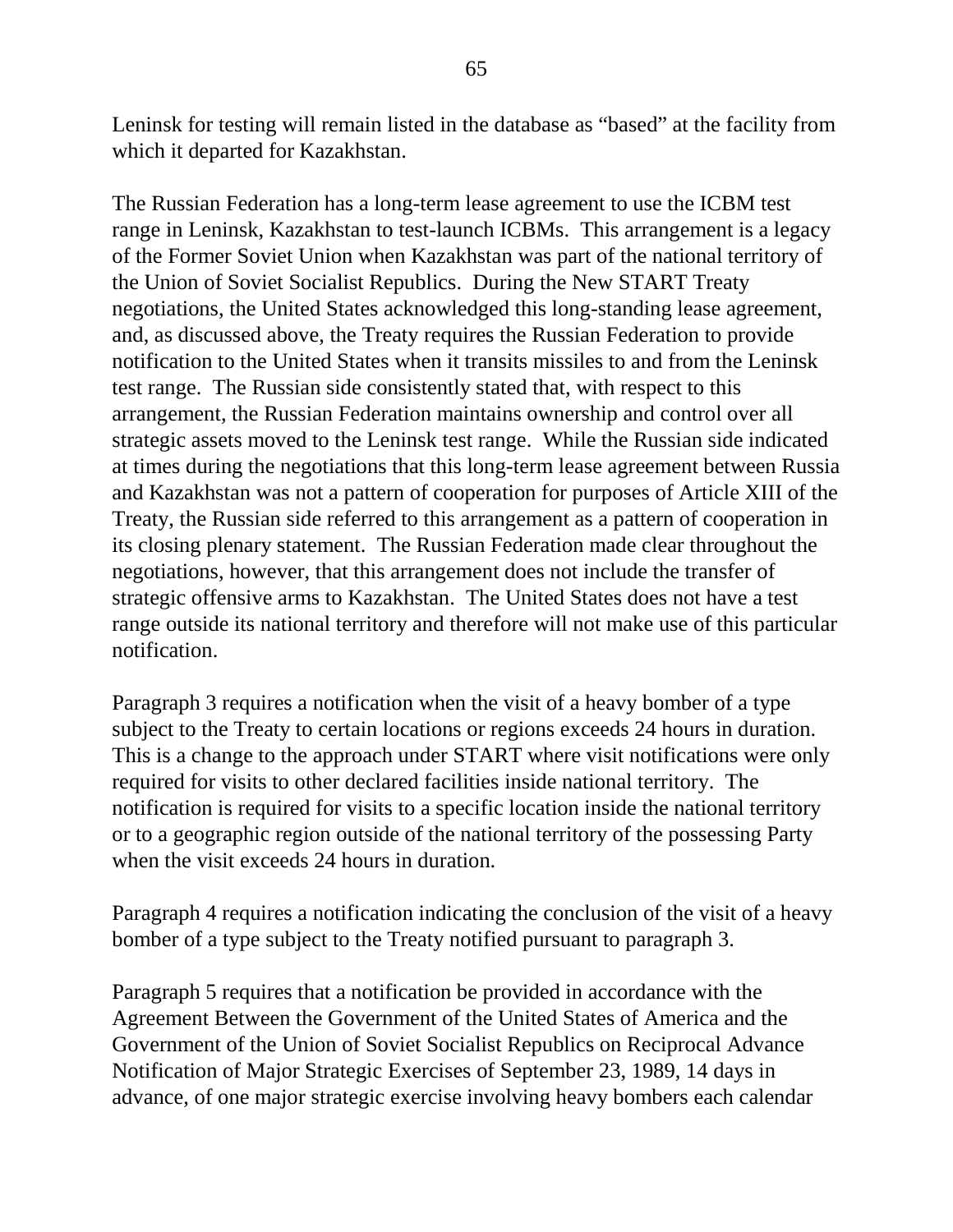year should one or more occur. This does not, however, place any limitation on the number of major strategic exercises involving heavy bombers that a Party may conduct each calendar year. The Parties have agreed in Part Eight of the Protocol to provisionally apply this paragraph from the date of signature of the Treaty.

Paragraph 6 requires that a notification be provided no later than 48 hours after the completion of a major strategic exercise involving heavy bombers. The Parties have agreed in Part Eight of the Protocol to provisionally apply this paragraph from the date of signature of the Treaty.

### Section IV - Notifications Concerning Launches of ICBMs or SLBMs and the Exchange of Telemetric Data

Section IV consists of six paragraphs. One paragraph covers launches of ICBMs and SLBMs while the remaining five paragraphs cover the exchange of telemetric information conducted in accordance with Part Seven of the Protocol and the Annex on Telemetric Information to the Protocol.

Paragraph 1 provides for the advance notification of any launch of an ICBM or SLBM in accordance with the provisions of the Agreement Between the United States of America and the Union of Soviet Socialist Republics on Notifications of Launches of Intercontinental Ballistic Missiles and Submarine-Launched Ballistic Missiles of May 31, 1988 (the Ballistic Missile Launch Notification Agreement). Data regarding telemetry broadcast frequencies and modulation types must be provided for those launches for which telemetric information may be provided to the other Party in accordance with Part Two of the Annex on Telemetric Information. While launches of ICBMs or SLBMs that are not subject to the Treaty, such as of Trident I SLBMs, are not subject to this provision, they remain subject to notification pursuant to the Ballistic Missile Launch Notification Agreement itself. The Parties have agreed in Part Eight of the Protocol to provisionally apply this paragraph from the date of signature of the Treaty. Telemetric broadcast information will not be included in notifications provided prior to entry into force of the Treaty because, in accordance with the Annex on Telemetric Information, telemetric information will only be exchanged for launches conducted after entry into force of the Treaty.

Paragraph 2 provides for the receiving Party to notify the providing Party if the recording media, telemetric information on said media, or the interpretive data for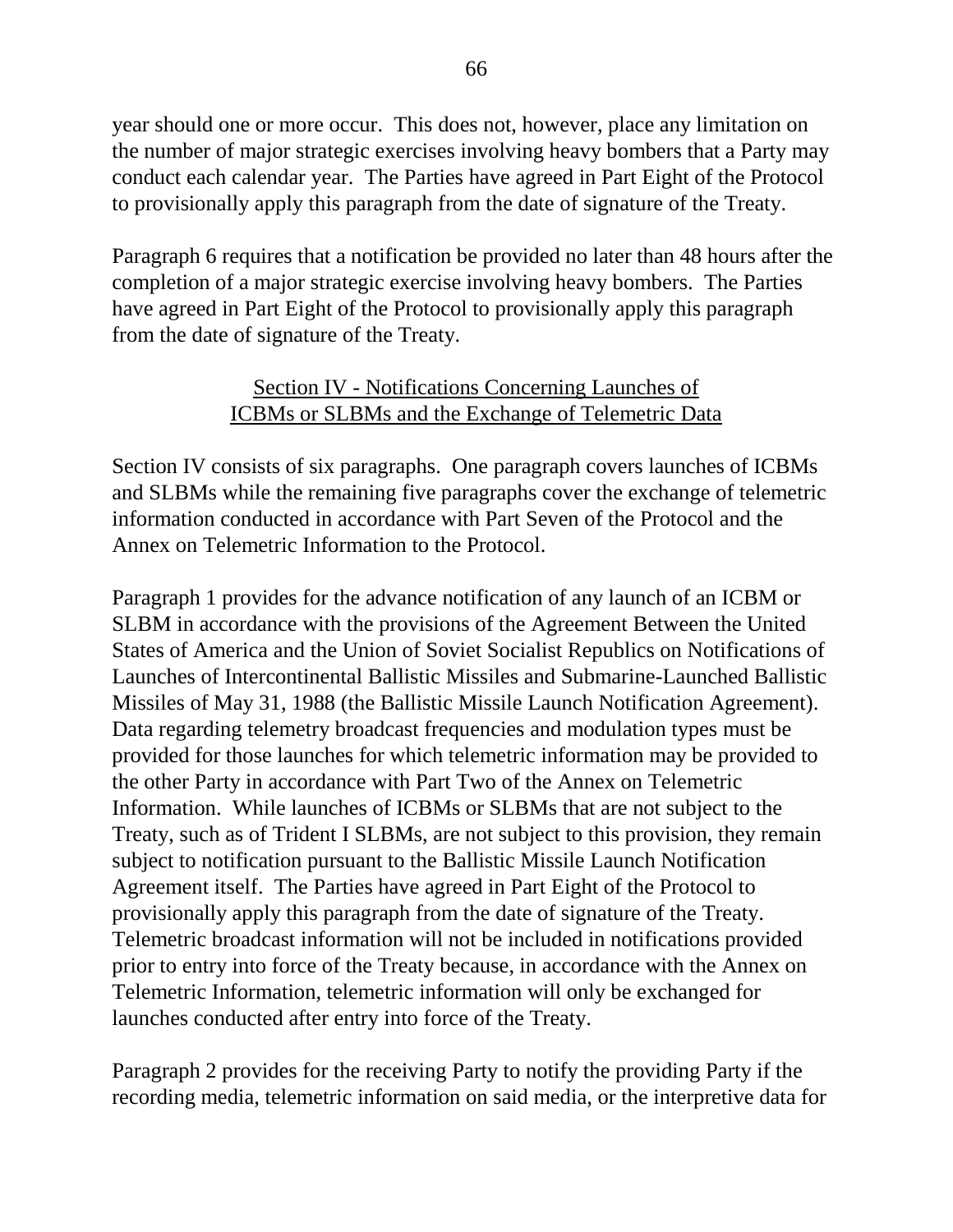the telemetric information provided in accordance with Part Three of the Annex on Telemetric Information is incomplete or of insufficient quality. Such notification must be provided within 180 days of receipt of the specified materials.

Paragraph 3 requires the providing Party to respond within 60 days to the notification provided for in paragraph 2 of this Section.

Paragraph 4 provides for the advance notification of the providing Party to the receiving Party regarding the proposed date and place where the demonstration of telemetric recording media and playback equipment will be conducted in accordance with Part Four of the Annex on Telemetric Information. The Annex on Telemetric Information requires a demonstration of applicable recording media and telemetric information playback equipment in order to make it possible for the other Party to play back provided recordings of the telemetric information.

Paragraph 5 merges two notification provisions. The first notification contains a request from the receiving Party to the providing Party to acquire telemetric information playback equipment and spare parts for said equipment in accordance with Part Five of the Annex on Telemetric Information. The second notification is the response of the providing Party to the request, which must be provided within 30 days of receipt of the request.

Paragraph 6 also merges two notification provisions. The first notification contains a request from the receiving Party to the providing Party for maintenance or for training in the operation and maintenance of telemetry playback equipment in accordance with Part Six of the Annex on Telemetric Information. The second notification is the response of the providing Party to the request, which must be provided within 45 days of receipt of the request.

# Section V - Notifications Concerning Conversion or Elimination

Section V contains notification requirements concerning the elimination of ICBMs, SLBMs, ICBM and SLBM launch canisters, and facilities; and conversion or elimination of ICBM launchers, SLBM launchers, and heavy bombers.

Paragraph 1 covers three distinct points in the conversion or elimination process. All three notifications must be provided for each item or facility converted or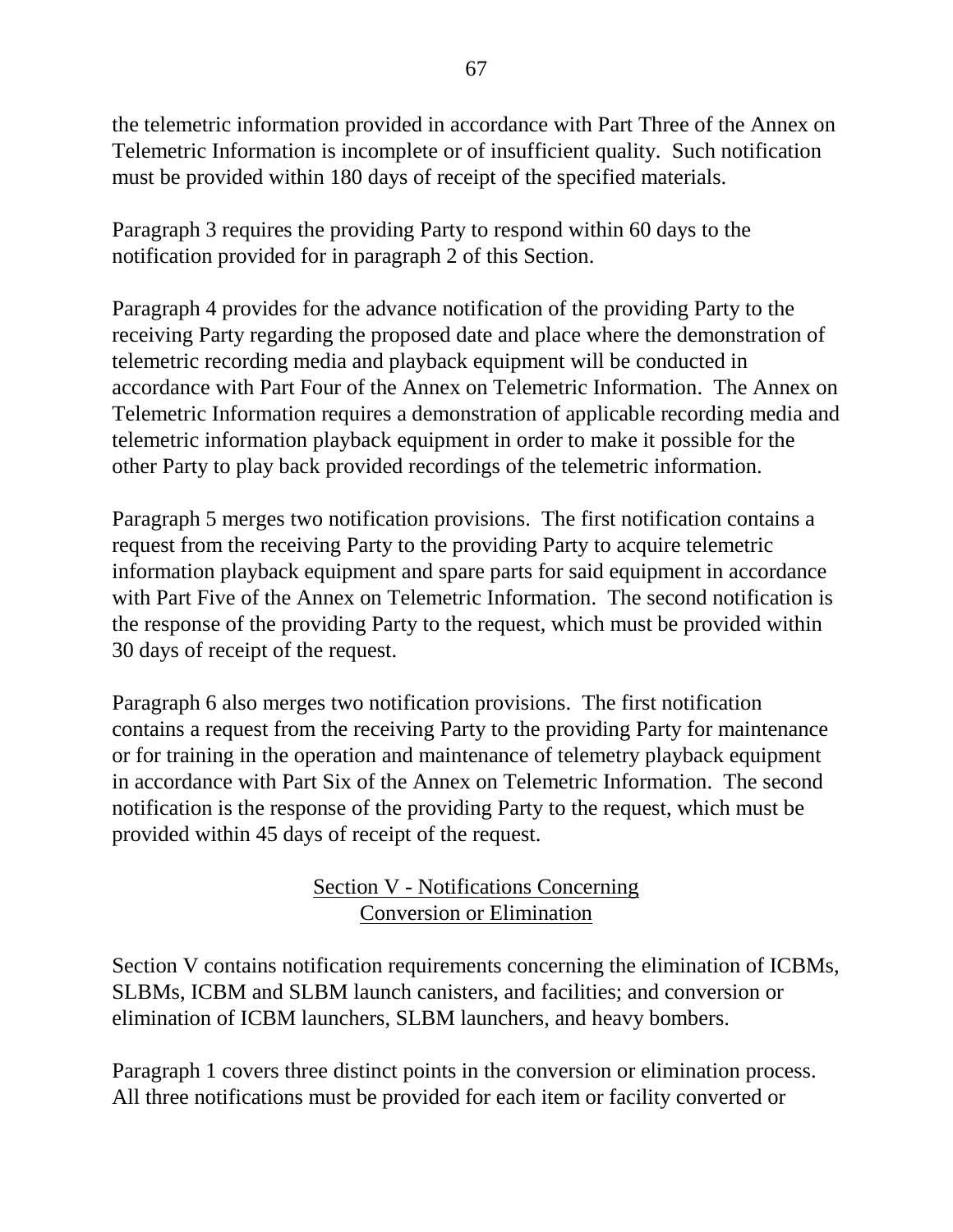eliminated with the date specified for each, although several items may be notified in a single message.

Subparagraph (a) is a notification of the intent to convert or eliminate strategic offensive arms in accordance with Part Three of the Protocol and must be transmitted no less than 30 days in advance of the initiation of conversion or elimination procedures.

Subparagraph (b) is a notification of the initiation of a conversion or elimination procedure in accordance with Part Three of the Protocol and must be transmitted no later than five days after the initiation.

Subparagraph (c) is a notification of the completion of a conversion or elimination procedure in accordance with Part Three of the Protocol and must be transmitted no later than five days after the completion.

Paragraph 2 requires each Party to provide, no later than 20 days after the beginning of each calendar year, the numbers and types of strategic offensive arms scheduled for conversion or elimination during that year.

## Section VI - Notifications Concerning Inspection Activities

This section consists of fourteen paragraphs dealing exclusively with inspection activities. There are notifications that are integrated with the sequence of events associated with inspections and exhibitions (paragraph 14, subparagraphs (a) through (d)) and there are notifications dealing exclusively with the administrative aspects of inspection activities (paragraphs 1 through 13).

Paragraph 1 sets the times for providing and updating the diplomatic clearance numbers for inspection airplanes.

Paragraph 2 provides for the notification of the flight plan of an inspection airplane prior to departure to the inspected Party's territory.

Paragraph 3 provides for the notification acknowledging and approving the flight plan of an inspection airplane in response to a paragraph 2 notification. As stated in paragraph 4 of Part One of the Annex on Inspection Activities, the inspected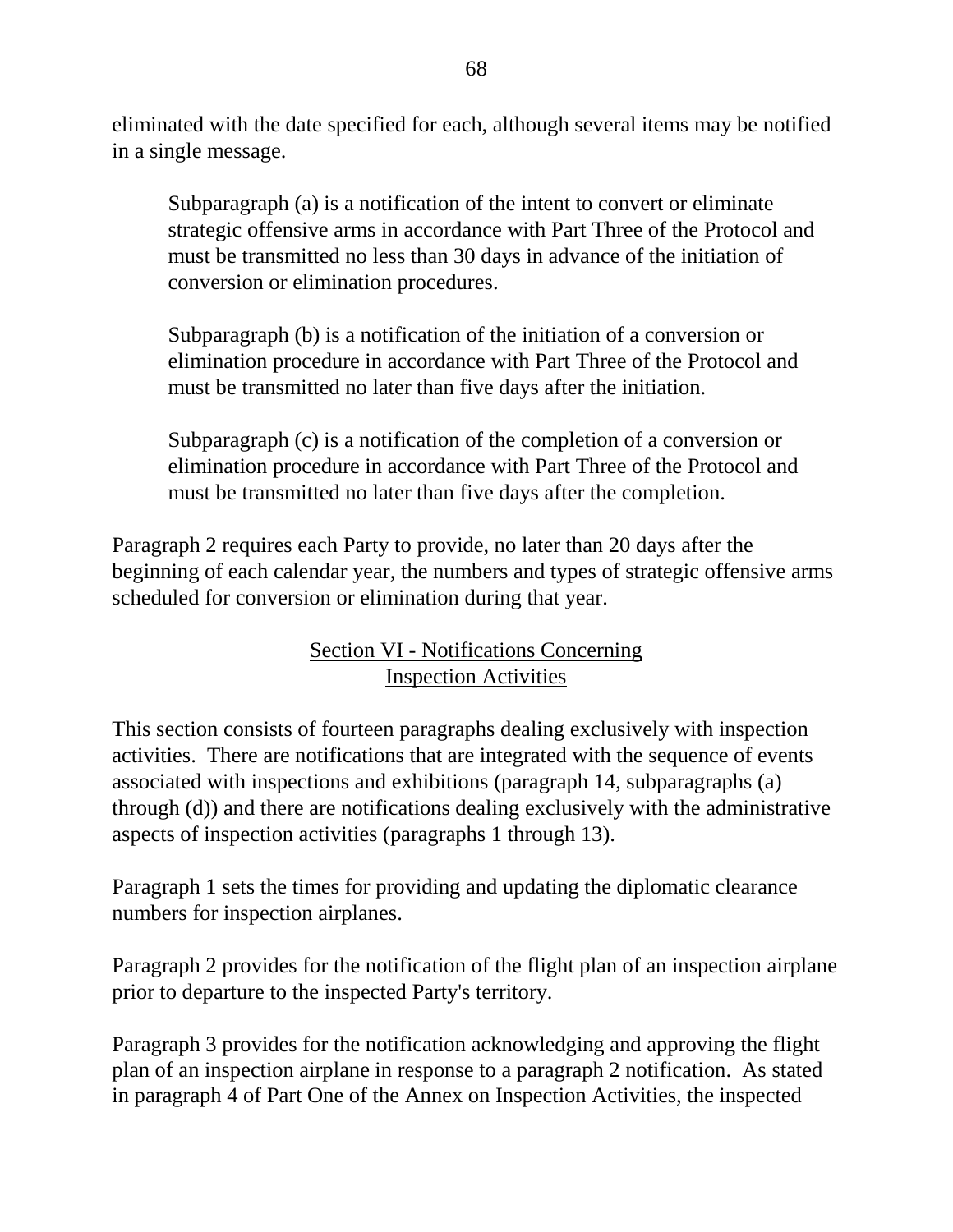Party is required to approve the flight plan of the inspection airplane no less than three hours before its planned time of departure from the last airfield prior to entry into the inspected Party's airspace, so that the inspection team may arrive at the point of entry by its estimated time of arrival.

Paragraph 4 requires a 30 day advance notification when the flight route of an inspection airplane is to be changed.

Paragraphs 5, 6, 7, and 8 address the lists of inspectors and aircrew members. Pursuant to paragraph 5, the initial lists of inspectors and aircrew members will be exchanged no later than 25 days after entry into force of the Treaty. Paragraph 6 provides for updates no more than once every 45 days to the initial lists of inspectors and aircrew members provided for in paragraph 5. The notification in Paragraph 7 conveys two pieces of information: 1) the agreement with or objection to inspectors or aircrew members proposed in the lists provided in accordance with paragraphs 5 and 6, and 2) an objection to an inspector or aircrew member already on the lists of inspectors and aircrew members any time during the life of the Treaty. Paragraph 8 requires the Parties to update the inspector list bi-annually to coincide with the required six-month database update.

Paragraph 9 provides an advance notification that indicates when an inspection team will arrive at the point of entry to conduct an inspection. This notification must be provided during normal working hours, no less than 32 hours before the arrival of the team.

Paragraph 10 requires the inspected Party to provide notification of the determination of agreed geographic coordinates of reference points to be used at a point of entry. The initial transmittal of geographic coordinates does not constitute agreement between the Parties until additional procedures, outlined in Section V of Part Five of the Annex on Inspection Activities, have been completed. Additionally, the notification allows each Party to provide changes, if applicable, to the agreed geographic coordinates.

Paragraph 11 is the notification of a change to site diagrams of facilities and coastlines and waters diagrams. Provisions regarding such changes are contained in paragraphs 5, 6, and 7 of Part Four of the Annex on Inspection Activities.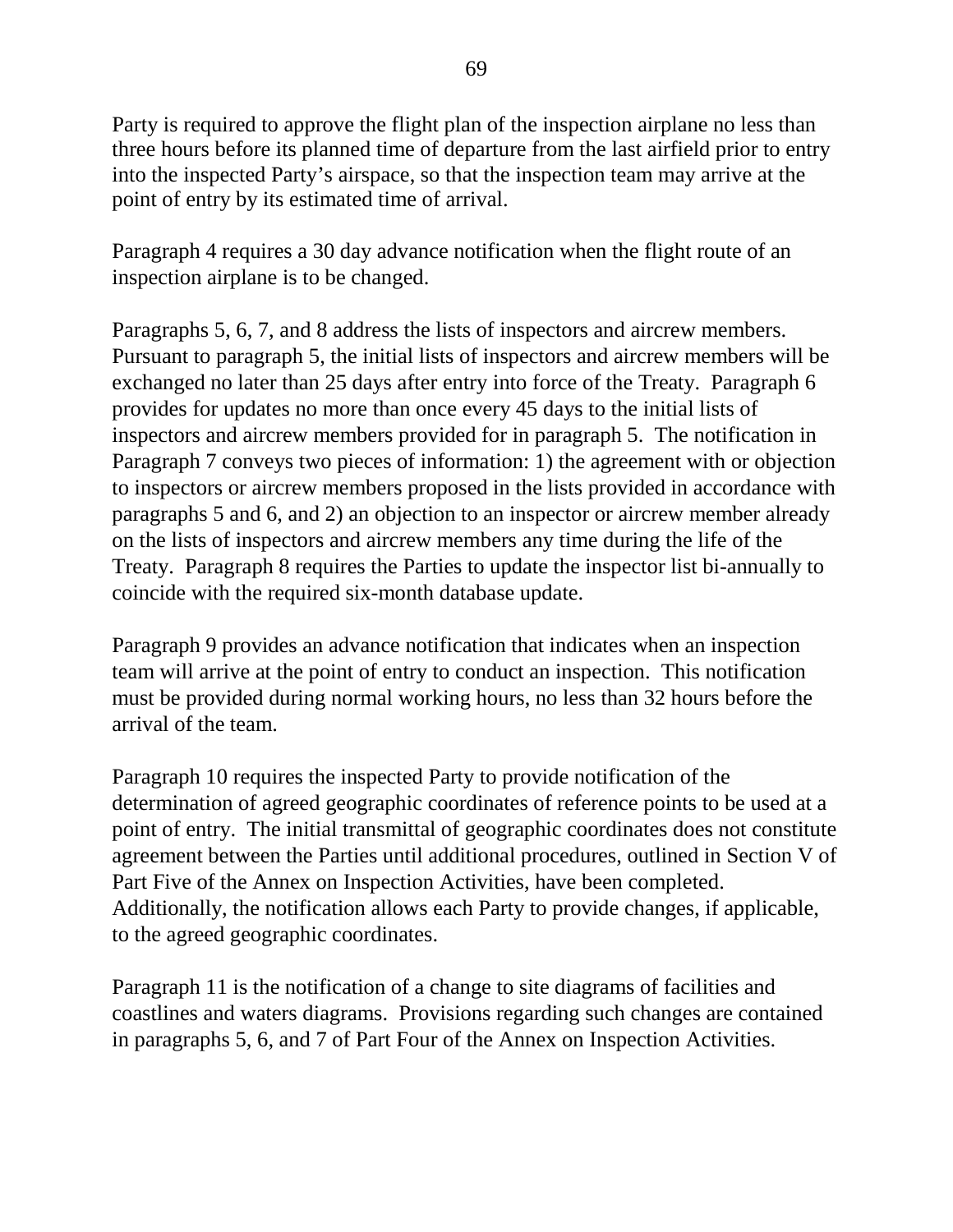Paragraphs 12 and 13 are the notifications concerning the intent to conduct an exhibition of strategic offensive arms and the intent to participate in such an exhibition.

Paragraph 14 covers information that is provided by the in-country inspection team to the inspected Party. This information will not be transmitted through the respective Nuclear Risk Reduction Centers, but rather is provided in person by the inspection team leader to the in-country escort. Paragraph 14 is divided into four subparagraphs:

Subparagraph 14(a) conveys information on the type of inspection and the inspection site. Under most circumstances, this notification is provided within four hours of the arrival of the team at the point of entry. If the inspection team intends to conduct a sequential inspection without returning to the point of entry, the notification of the sequential inspection site is provided no later than the completion of the post-inspection procedures of the previous inspection.

Subparagraph 14(b) is the notification of the intent to conduct a sequential inspection. Notifications provided in accordance with subparagraphs 14(a) and 14(b) are delivered on a single notification format provided by the inspection team leader.

Subparagraph 14(c) is the notification used if the inspecting Party cancels an inspection under certain conditions as described in part Five of the Protocol.

Subparagraph 14(d) is used during certain inspections to designate an item intended for inspection and is to be provided at the inspection site after completion of pre-inspection procedures.

# Section VII - Notifications Concerning Activities of the BCC and Additional Messages

Section VII consists of six paragraphs that set forth the obligation of each Party to provide notifications concerning the BCC as well as any additional Treaty messages. The Parties have agreed in Part Eight of the Protocol to provisionally apply this Section from the date of signature of the Treaty.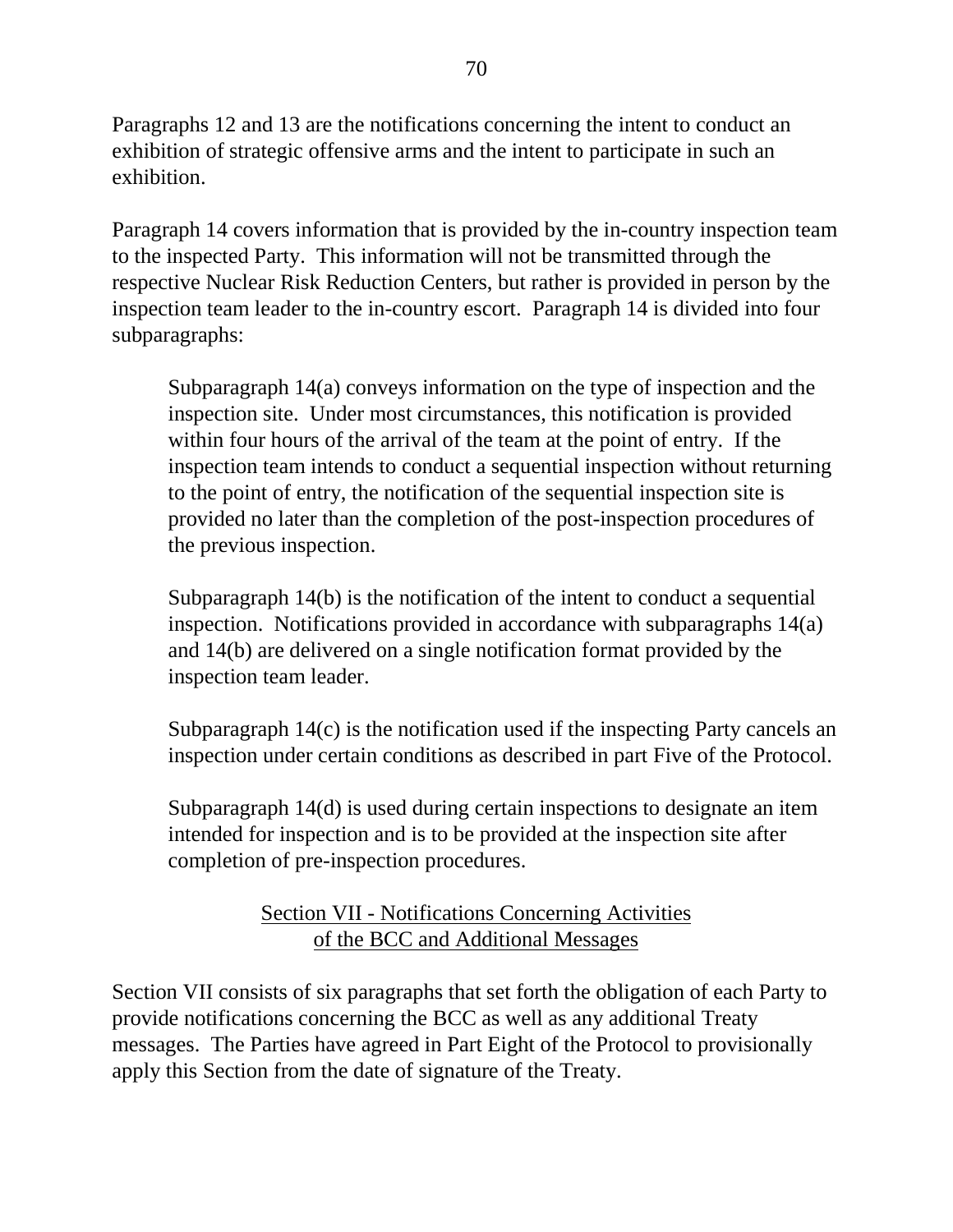Paragraphs 1 and 2 concern a request to convene a session of the BCC and the response to such a request. According to paragraph 1 of Section III of Part Six of the Protocol, the response must be provided no later than 15 days after receiving such a request.

Paragraph 3 allows the Parties to provide additional messages related to activities of the BCC.

Paragraphs 4, 5, and 6 are general notifications related to a request for clarification of a previous notification; a correction, clarification, or modification of a previous notification; and an additional message concerning any topic related to the Treaty.

## **PART FIVE – INSPECTION ACTIVITIES**

## Structure and Overview

Part Five of the Protocol consists of ten Sections. Section I addresses general provisions related to inspection activities. Section II addresses the legal status of inspectors and aircrew members while on the territory of the inspected Party. Section III addresses the arrangements for air transportation of inspection teams to and from the territory of the inspected Party. Section IV addresses the activities beginning with the arrival of an inspection team at the point of entry. Section V addresses general rules for the conduct of inspection activities. Section VI addresses the conduct of Type One Inspections. Section VII addresses the conduct of Type Two Inspections. Section VIII addresses the conduct of exhibitions. Section IX addresses the cancellation of inspection activities. Section X addresses inspection activity reports.

Pursuant to Article XI of the Treaty, Part Five of the Protocol provides detailed descriptions of the purposes, rights and procedures associated with conducting the Type One and Type Two inspections and exhibitions called for in Article XI. The Annex on Inspection Activities provides further details regarding the procedures for conducting inspections and exhibitions. The procedures in Part Five of the Protocol and the Annex on Inspection Activities will also be used for any inspection activities associated with the Agreed Statements in Part Nine of the Protocol. These inspection activities, in conjunction with the use of national technical means of verification in accordance with Article X of the Treaty and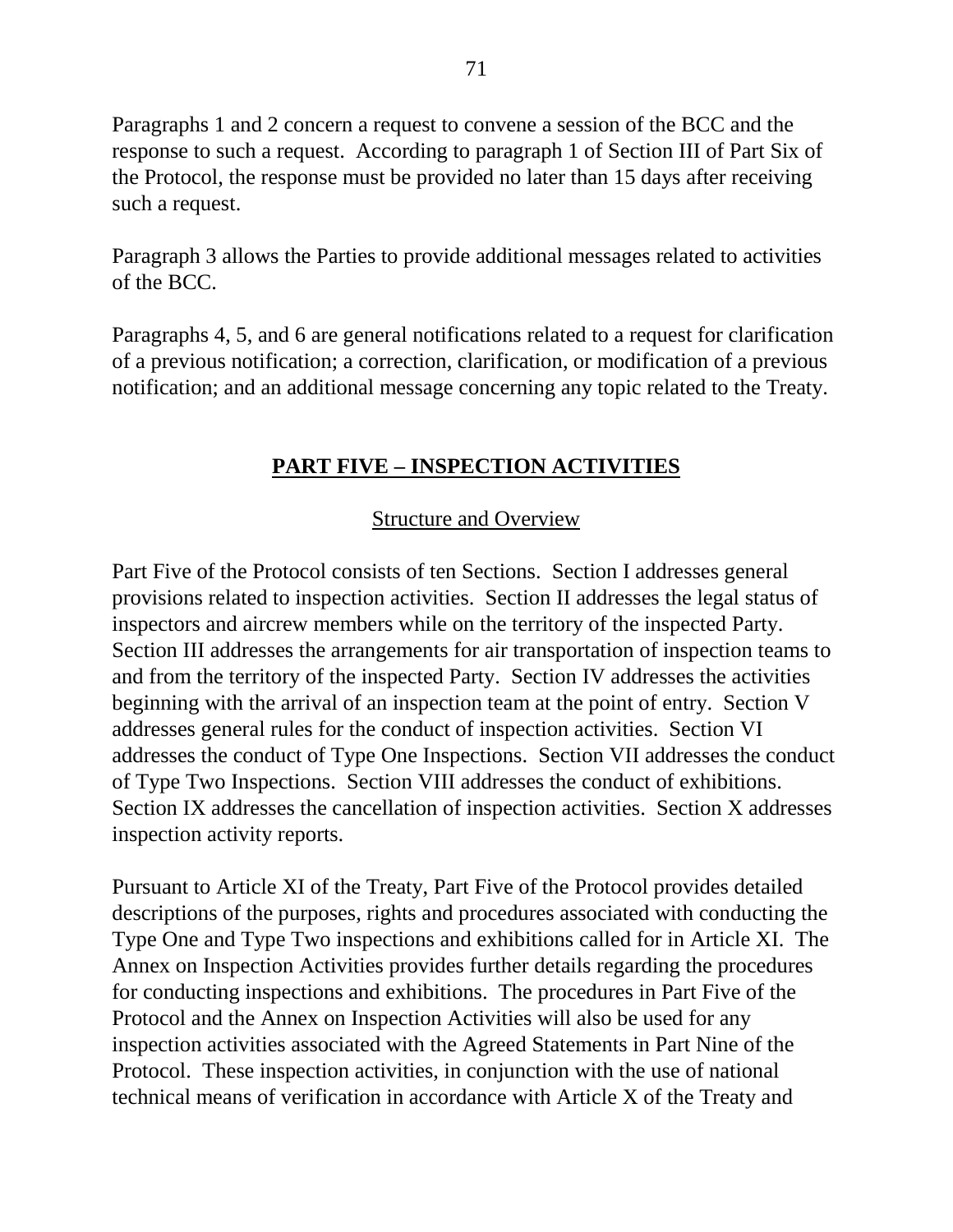information exchanges and notifications provided for in Article VII of the Treaty, provide the foundation for verifying compliance with the New START Treaty.

Part Five of the Protocol addresses the full range of procedures needed to perform inspection activities, including the provision of a notification that an inspection or exhibition will occur, arrangements and time lines for transporting inspectors whose names appear on agreed lists and their associated inspection equipment to the inspection sites, the legal status of inspectors and aircrew members during inspections, the inspection activities that are to be performed depending on the types of facilities and the type of inspection being performed, the time lines associated with the inspection activities at the site, and the procedures for reporting the results and concluding the inspection activities.

Paragraph 2 of Article XI of the Treaty provides the right to conduct Type One inspections at ICBM bases, submarine bases, and air bases. Section VI of Part Five of the Protocol addresses such Type One inspections.

As specified in Article XI of the Treaty and Section VI of Part Five of the Protocol, the purpose of Type One inspections at ICBM bases, submarine bases and airbases is to confirm the accuracy of the data declared for such bases, on the number and types of deployed ICBMs, deployed SLBMs, deployed heavy bombers, deployed and non-deployed launchers of ICBMs or launchers of SLBMs, non-deployed ICBMs or non-deployed SLBMs, on the number of warheads located on deployed ICBMs or deployed SLBMs, and the number of nuclear armaments located on deployed heavy bombers. In addition, at submarine bases, Type One inspections can be used to confirm, as provided for in the Second and Ninth Agreed Statements of Part Nine of this Protocol, that launchers declared as converted launchers have not undergone reconversion and remain incapable of launching SLBMs. At certain airbases, Type One inspections can also confirm, in accordance with the First Agreed Statement of Part Nine of this Protocol, that converted heavy bombers have not undergone reconversion and remain incapable of employing nuclear armaments.

Paragraph 3 of Article XI of the Treaty provides the right to conduct Type Two inspections at facilities listed in Section VII of Part Five of the Protocol. Section VII of Part Five of the Protocol provides the right to conduct eight such Type Two inspections each year.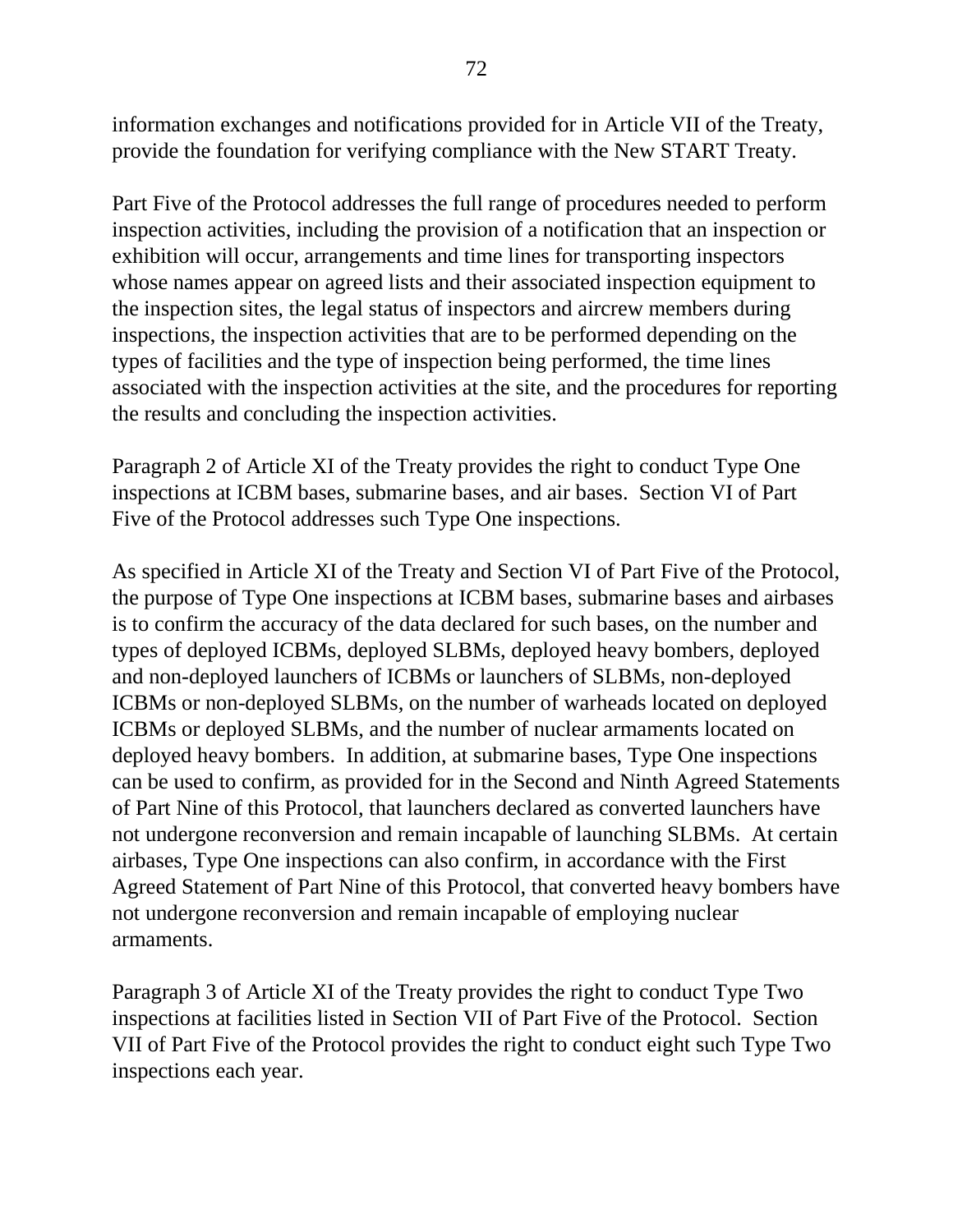As specified in Section VII of Part Five of the Protocol, the purpose of Type Two inspections at ICBM loading facilities; SLBM loading facilities; storage facilities for ICBMs, SLBMs, mobile launchers of ICBMs, and heavy bombers; repair facilities for ICBMs, SLBMs, and mobile launchers of ICBMs; test ranges; and training facilities is to confirm the accuracy of declared technical characteristics and data specified for such facilities, on the number and types of non-deployed ICBMs and non-deployed SLBMs, non-deployed first stages of ICBMs and SLBMs, non-deployed mobile launchers of ICBMs, and deployed heavy bombers stored at a storage facility for heavy bombers.

The purpose of Type Two inspections at formerly declared facilities, as specified in Section VII of Part Five of the Protocol, is to confirm that these facilities are not being used for purposes inconsistent with the Treaty. If heavy bombers converted for non-nuclear armaments are based at formerly declared facilities, then inspections can be conducted in accordance with the First Agreed Statement in Part Nine of the Protocol, to confirm that such heavy bombers remain incapable of employing nuclear armaments.

The purpose of Type Two inspections at ICBM bases for silo launchers of ICBMs, as specified in Section VII of Part Five of the Protocol, is to confirm the results of elimination of silo launchers of ICBMs. During such inspections, no other items or portions of such ICBM bases are subject to inspection.

The purpose of Type Two inspections at submarine bases, as specified in Section VII of Part Five of the Protocol, is to confirm the results of the conversion of launchers of SLBMs installed on ballistic missile submarines. During such inspections, no other items or portions of such submarine bases are subject to inspection.

The purpose of Type Two inspections at conversion or elimination facilities for ICBMs, SLBMS, or mobile launchers of ICBMs, as specified in Section VII of Part Five of the Protocol, is to confirm that elimination procedures have been completed on solid-fueled ICBMs, solid-fueled SLBMs, or mobile launchers of ICBMs.

The purpose of Type Two inspections at storage facilities for heavy bombers, as specified in Section VII of Part Five of the Protocol, is to confirm the accuracy of declared data specified for such facilities on the numbers and types of deployed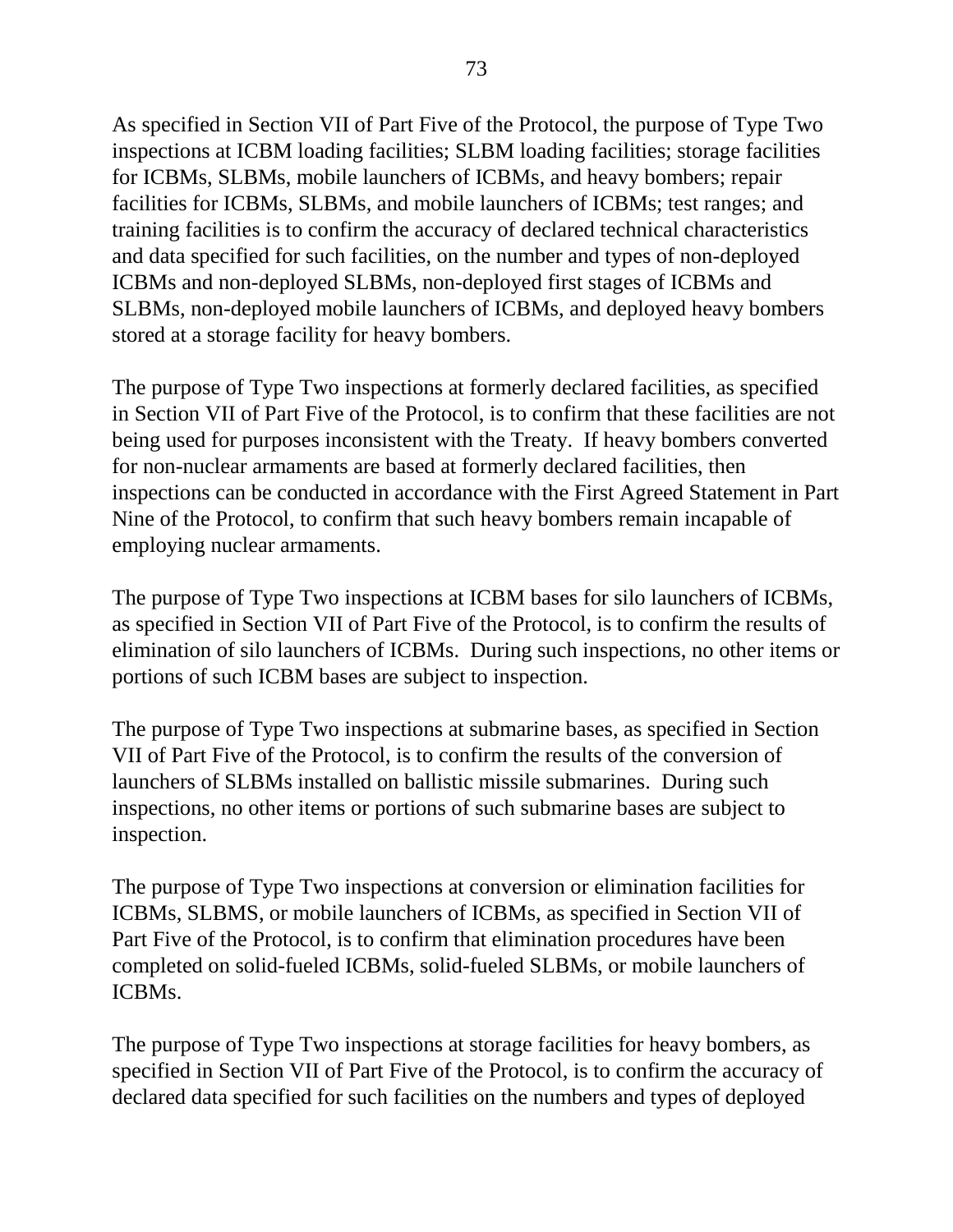and non-deployed heavy bombers located there and to confirm the number of nuclear armaments located on such heavy bombers, if any. In accordance with the Fourth Agreed Statement in Part Nine of the Protocol, inspections conducted at the storage facility for heavy bombers at the Davis-Monthan Air Force Base, AZ, include inspections of environmentally-sealed heavy bombers, which are considered to be deployed for purposes of the Treaty.

The purpose of Type Two inspections at conversion or elimination facilities for heavy bombers, as specified in Section VII of Part Five of the Protocol, is to confirm the results of the conversion of heavy bombers equipped for nuclear armaments into heavy bombers equipped for non-nuclear armaments.

Paragraph 4 of Article XI of the Treaty provides for the conduct of exhibitions. As specified in Article XI of the Treaty and Section VIII of Part Five of the Protocol, the purpose of such exhibitions is to demonstrate distinguishing features and to confirm technical characteristics of each new type, variant, or version of an ICBM, SLBM, heavy bomber equipped for nuclear armaments, or ICBM launcher. Exhibitions are also conducted to demonstrate the results of the conversion of the first item of each type of ICBM launcher, SLBM launcher, or heavy bomber equipped for nuclear armaments, including identifying the distinguishing features associated with the converted system. Inspectors use these distinguishing features to confirm the conversion of other converted systems and, subsequently, to confirm that converted systems have not been reconverted back to strategic offensive arms without proper notification of such reconversion to an existing or new type of strategic offensive arm.

## Section I - General Provisions

Section I establishes the principle that each Party shall facilitate the conduct of inspection activities by the other Party.

Paragraph 1 provides the obligation to facilitate the conduct of inspection activities.

Paragraph 2 establishes the right to begin inspection activities 60 days after entry into force of the Treaty and to conduct them thereafter for the duration of the Treaty.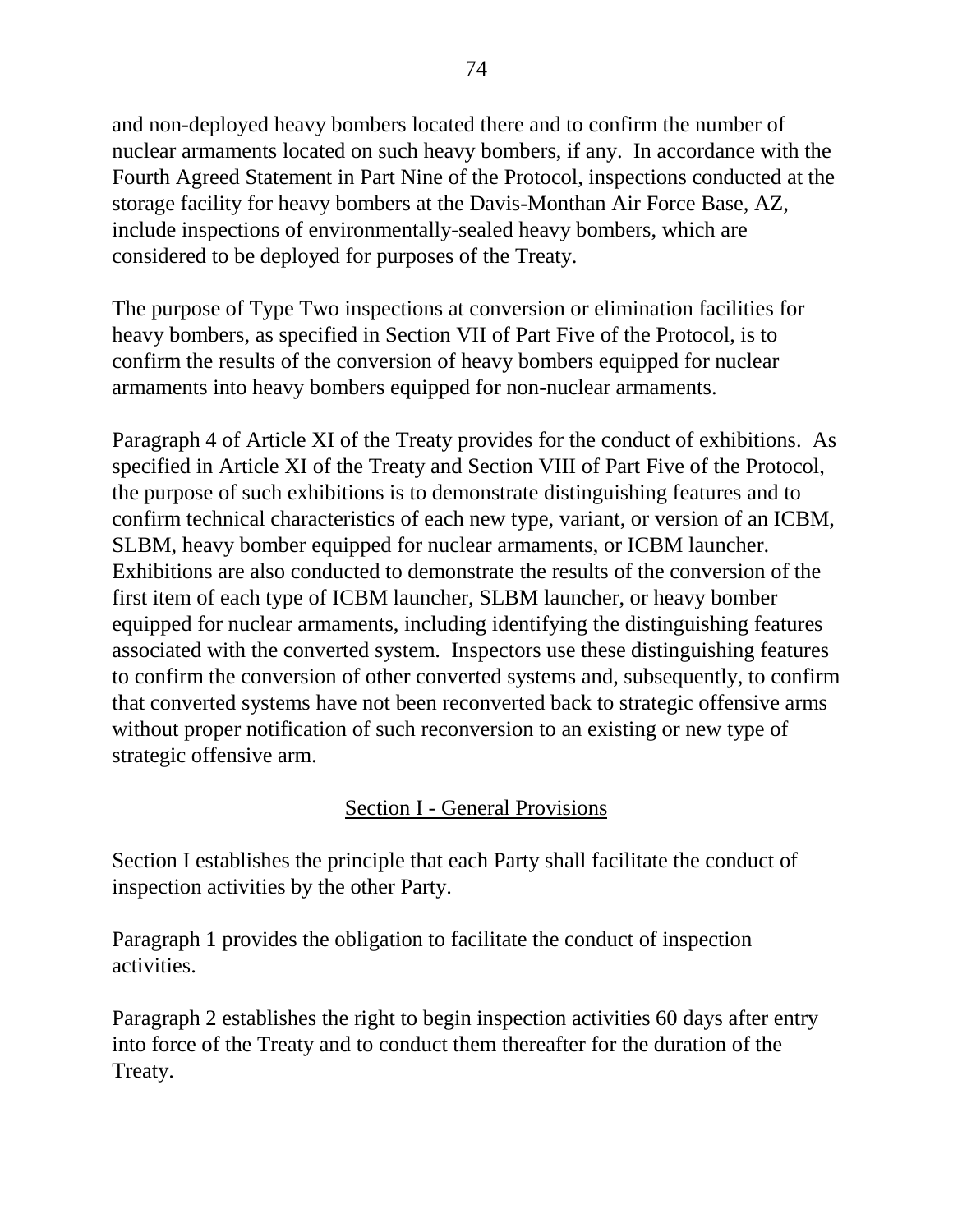Paragraph 3 states that notifications relating to inspection activities are to be provided as specified in Part Four of the Protocol.

Paragraph 4 limits each Party to no more than one inspection on the territory of the inspected Party at any one time. This limitation applies to the conduct of both Type One and Type Two inspections but does not prohibit the conduct of an inspection during the conduct of one or more exhibitions.

Paragraph 5 provides for the temporary exemption of facilities from Type One or Type Two inspections under exceptional circumstances. The Parties agreed that this provision was necessary in order to preclude inspections at facilities that were involved in contingency operations important to the national security interests of the Parties unrelated to the U.S.-Russian strategic relationship. The Parties also agreed that such exemptions should be infrequent and would only be employed for purposes not inconsistent with the Treaty. Examples of such circumstances include, but are not limited to, the involvement of an air base in support of ongoing military operations or substantial damage and disruption of a facility due to a natural disaster. Such a temporary exemption would be notified to the other Party via diplomatic channels along with an explanation of the reason for the exemption.

#### Section II - Legal Status of Inspectors and Aircrew Members

Section II deals with the establishment of the list of agreed inspectors and aircrew members and the privileges and immunities enjoyed by these inspectors and aircrew members when carrying out inspection-related activities. The timing for the exchange of lists of inspectors and aircrew members and for the provision of visas and other documents that might be required for individuals on these lists is designed to enable inspection activities to begin within 60 days after entry into force of the Treaty as called for in paragraph 2 of Section I of Part Five of the Protocol.

Paragraph 1, read in conjunction with the definition of inspectors in Part One of the Protocol, provides that only inspectors included on the Treaty list of inspectors may conduct inspection activities. It also specifies that inspection airplanes, commercial flights, and Open Skies airplanes may be used to transport inspectors to and from the two designated points of entry on the territory of each inspected Party. Open Skies airplanes would be used in conjunction with the concurrent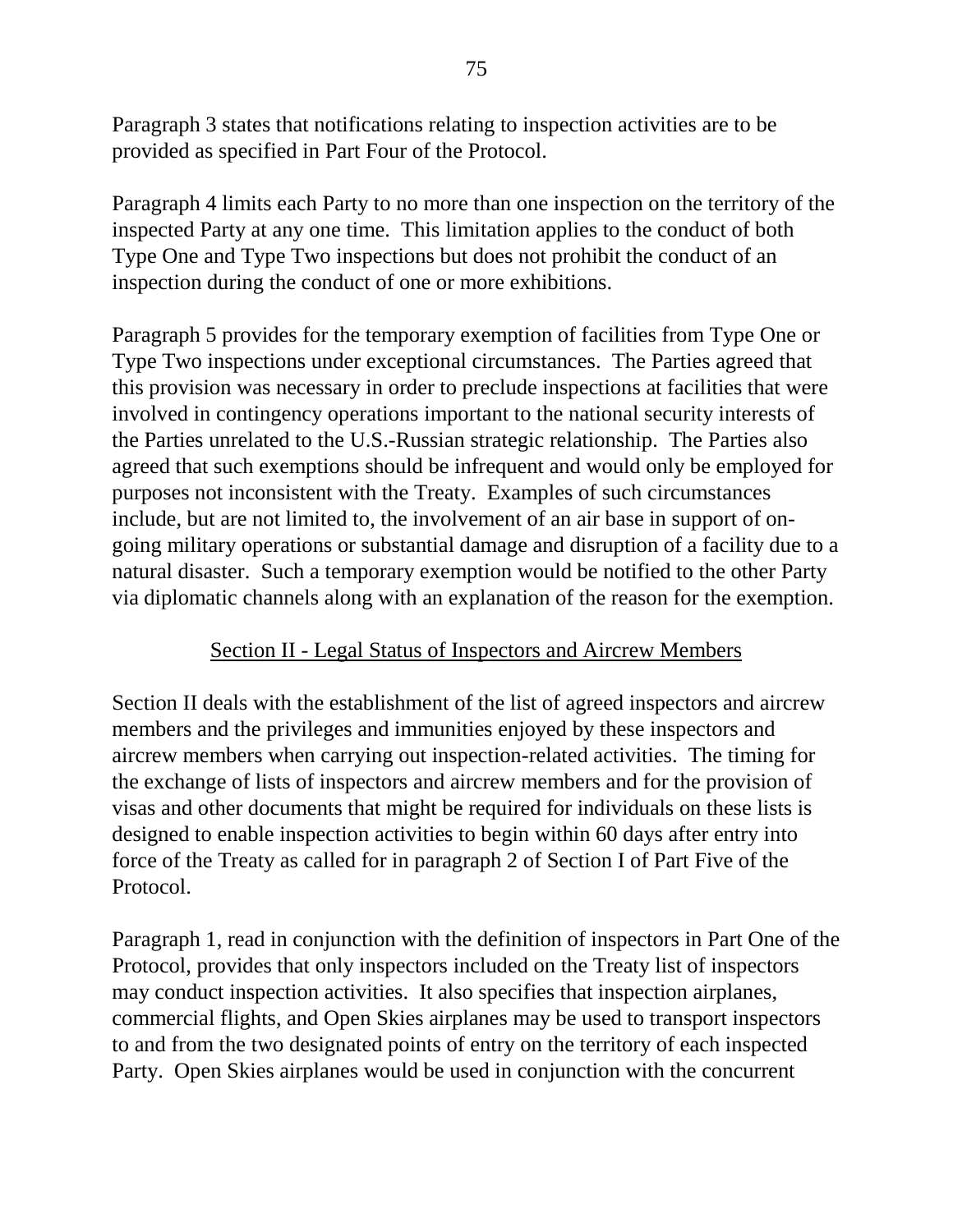conduct of an Open Skies mission; once at the point of entry, the New START inspection team would not participate in the Open Skies mission or vice versa.

Paragraph 2 sets a limit of 300 on the number of individuals on each Party's list of inspectors. It allows each Party to determine the number of aircrew members to be listed, taking into consideration that the maximum number of aircrew members for each inspection airplane transporting inspectors to and from the designated points of entry is limited to ten. Inspectors and aircrew members must be citizens of the inspecting Party.

Paragraph 3 provides procedures for amending the lists of inspectors and aircrew members. It sets forth the requirement that each time the lists are amended, the names entered on the amended list of inspectors may not exceed 30, and on the list of aircrew members may not exceed 25.

Paragraph 4 specifies the information that is to be provided for each inspector and aircrew member on their respective lists.

Paragraph 5 specifies that the initial exchange of lists of inspectors and aircrew members shall take place no later than 25 days after entry into force of the Treaty. These lists will be provided pursuant to paragraph 5 of Section VI of Part Four of the Protocol. It also specifies that visas and other documents that may be required by inspectors and aircrew members must be provided no later than 30 days after the exchange of the initial lists. These time periods allow inspection activities to begin no later than 60 days after entry into force of the Treaty as specified in paragraph 2 of Section I of Part Five of the Protocol.

Paragraph 6 specifies that an individual included on the list of inspectors may be objected to only if that individual is under indictment for a criminal offense on the territory of the inspected Party, if that individual has been convicted in a criminal prosecution or expelled by the Party reviewing the list, or if that individual has been previously deleted from the list at the request of the inspected Party for having violated the conditions governing inspection activities as provided for in this Part. An individual included on the list of aircrew members may be objected to if that individual is found unacceptable by the Party reviewing the list. Additional details are contained in paragraph 1 of Part Three of the Annex on Inspection Activities.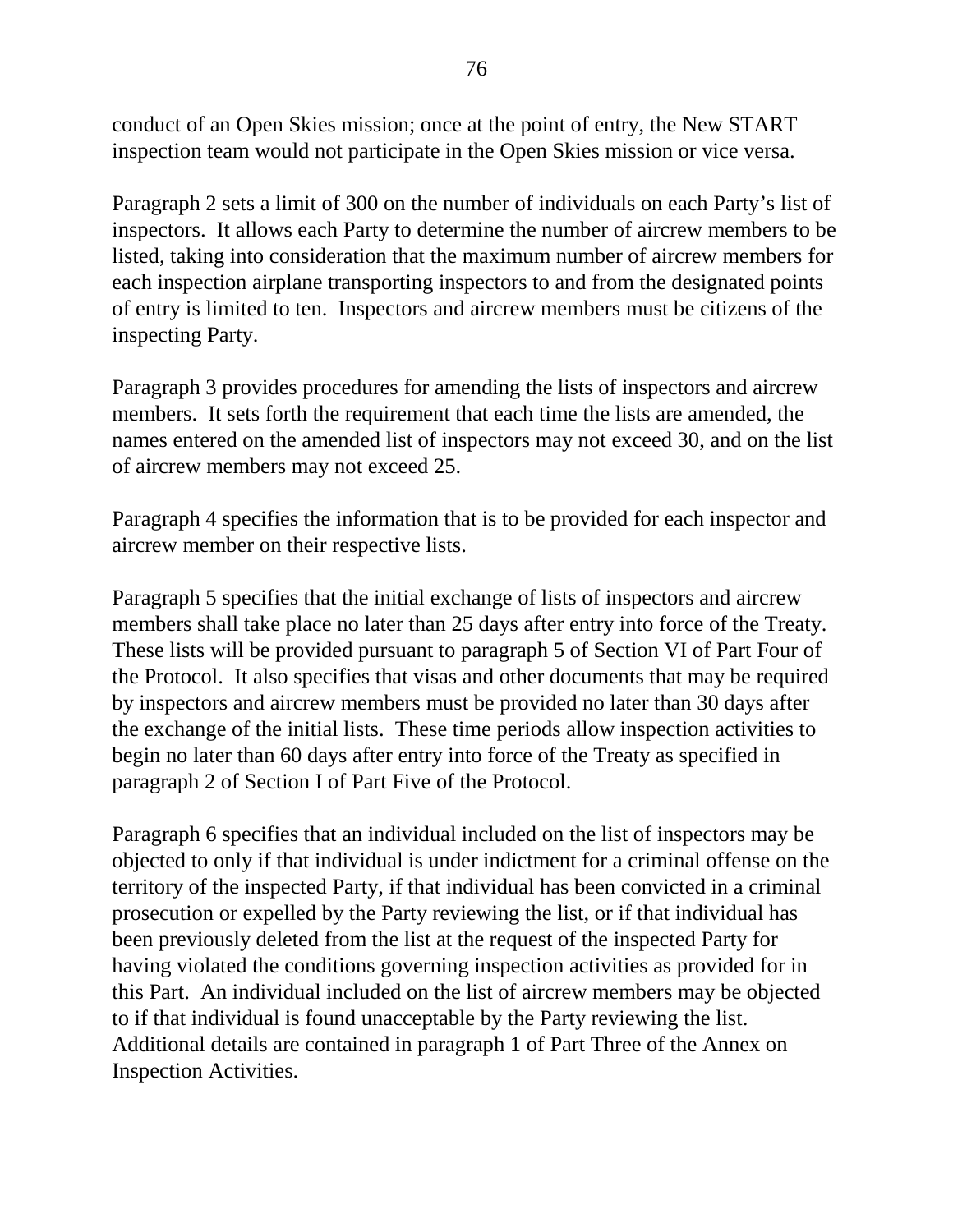Paragraph 7 provides for the privileges and immunities that are to be accorded to inspectors and aircrew members and their papers and correspondence for the entire time that they are within the territory of the inspected Party. Inspection airplanes transporting inspection teams to and from the points of entry shall also be inviolable. Inspectors and aircrew members are obliged to respect the laws and regulations of the inspected Party and shall not engage in commercial activity for personal profit on the territory of the inspected Party.

Paragraph 8 provides that the immunities provided to inspectors and aircrew members with regard to acts performed during the exercise of their official functions shall continue following the completion of their official functions on the territory of the inspected Party to the extent that immunity continues to subsist with respect to persons enjoying privileges and immunities in accordance with the Vienna Convention on Diplomatic Relations.

## Section III - Arrangements for Air Transportation

Paragraph 1 provides that there will be two points of entry established by each Party. The points of entry, the airports associated with them, and the associated inspection activity sites for each point of entry will be listed in the database in accordance with the categories of data in Part Two of the Protocol.

Paragraph 2 establishes the right to use agreed types of inspection airplanes to transport inspectors and their equipment to and from the points of entry. Procedures for agreeing on types of inspection airplanes are contained in paragraph 1 of Part One of the Annex on Inspection Activities.

Paragraph 3 establishes the right to use regularly scheduled commercial flights to transport inspectors to points of entry served by commercial flights. The provisions of Part Five of the Protocol do not apply to the airplanes that are used for such commercial flights.

Paragraph 4 establishes the right to use Open Skies airplanes, arriving at the point of entry for an Open Skies mission over the territory of the inspected Party concurrent with a New START Treaty inspection, for transporting inspectors to and from the points of entry.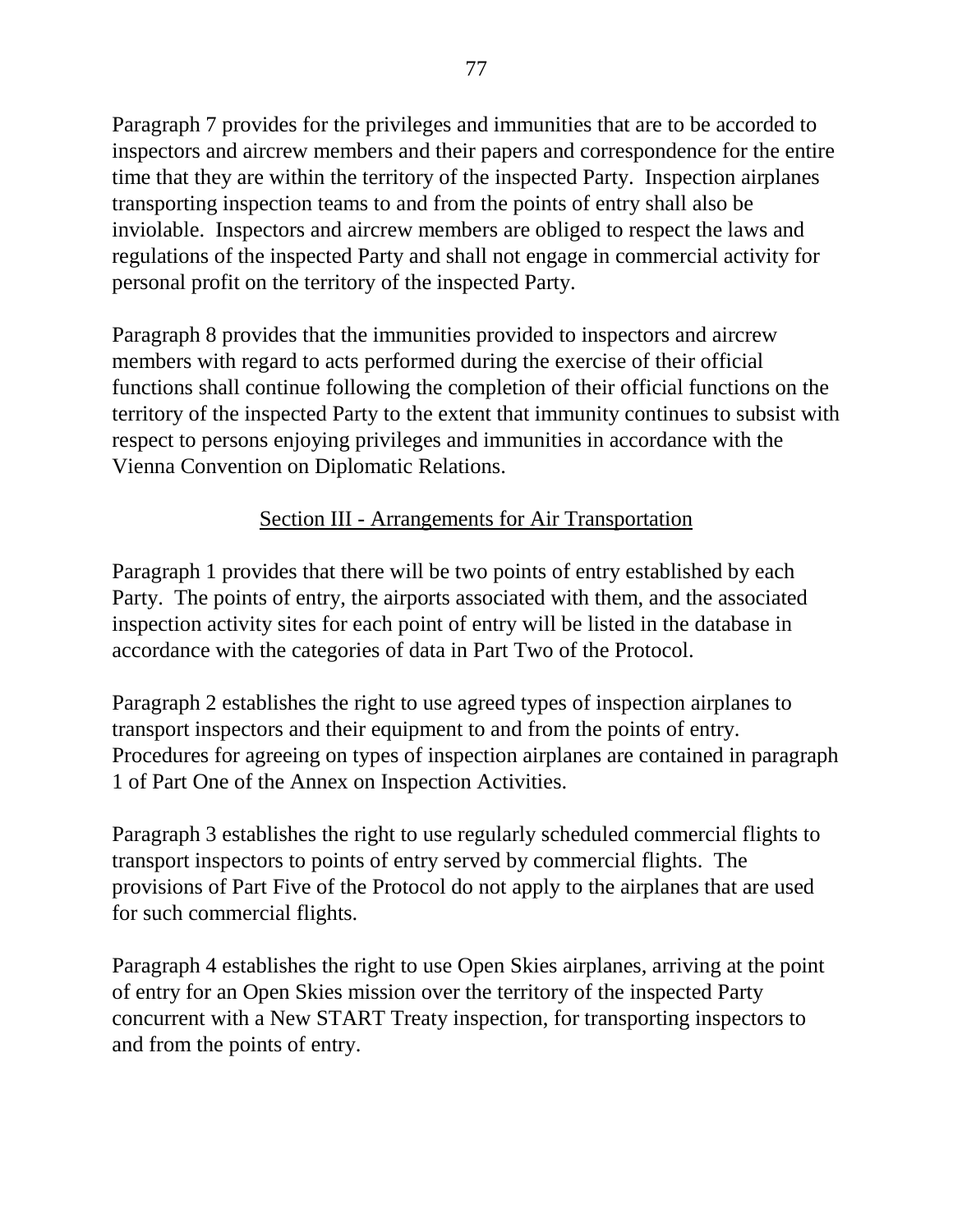Paragraph 5 establishes that the routes for inspection airplanes are to be listed in the database in accordance with Part Two of the Protocol. It also specifies that flight plans are to be filed in accordance with Part Four of the Protocol.

Paragraph 6 specifies that the inspected Party shall provide certain services for inspection airplanes of the inspecting Party at the point of entry at the request of the inspecting Party, and that the costs of such services are to be paid by the inspecting Party.

#### Section IV - Activities Beginning Upon Arrival at the Point of Entry

Section IV contains provisions for activities that are carried out at the point of entry and certain obligations of the in-country escort that apply throughout the incountry period. These provisions deal primarily with the duties of the escorts for the inspectors and aircrew members, examination and storage of equipment, and mass media.

Paragraph 1 requires that the in-country escort meet the inspector and aircrew members at the point of entry and assist them throughout their stay in the country. It provides for the exemption from custom duties and related taxes and charges for the baggage and equipment intended for use during inspection activities. It also specifies that any storage of equipment and supplies at each point of entry be in a secure structure or room. Additional provisions for storage of equipment and supplies at points of entry are contained in Parts One and Five of the Annex on Inspection Activities.

Paragraph 2 requires that personnel from the inspecting Party's embassy or consulate meet the inspectors and aircrew members at the point of entry. These officials may accompany inspectors only during their stay at the point of entry, but may accompany aircrew members, who remain at the point of entry, during the entire in-country period.

Paragraph 3 specifies that inspectors are considered to have assumed the duties of an inspector starting at their arrival at the point of entry on the territory of the inspected Party and continuing throughout the in-country period until their departure from the territory of the inspected Party through the point of entry.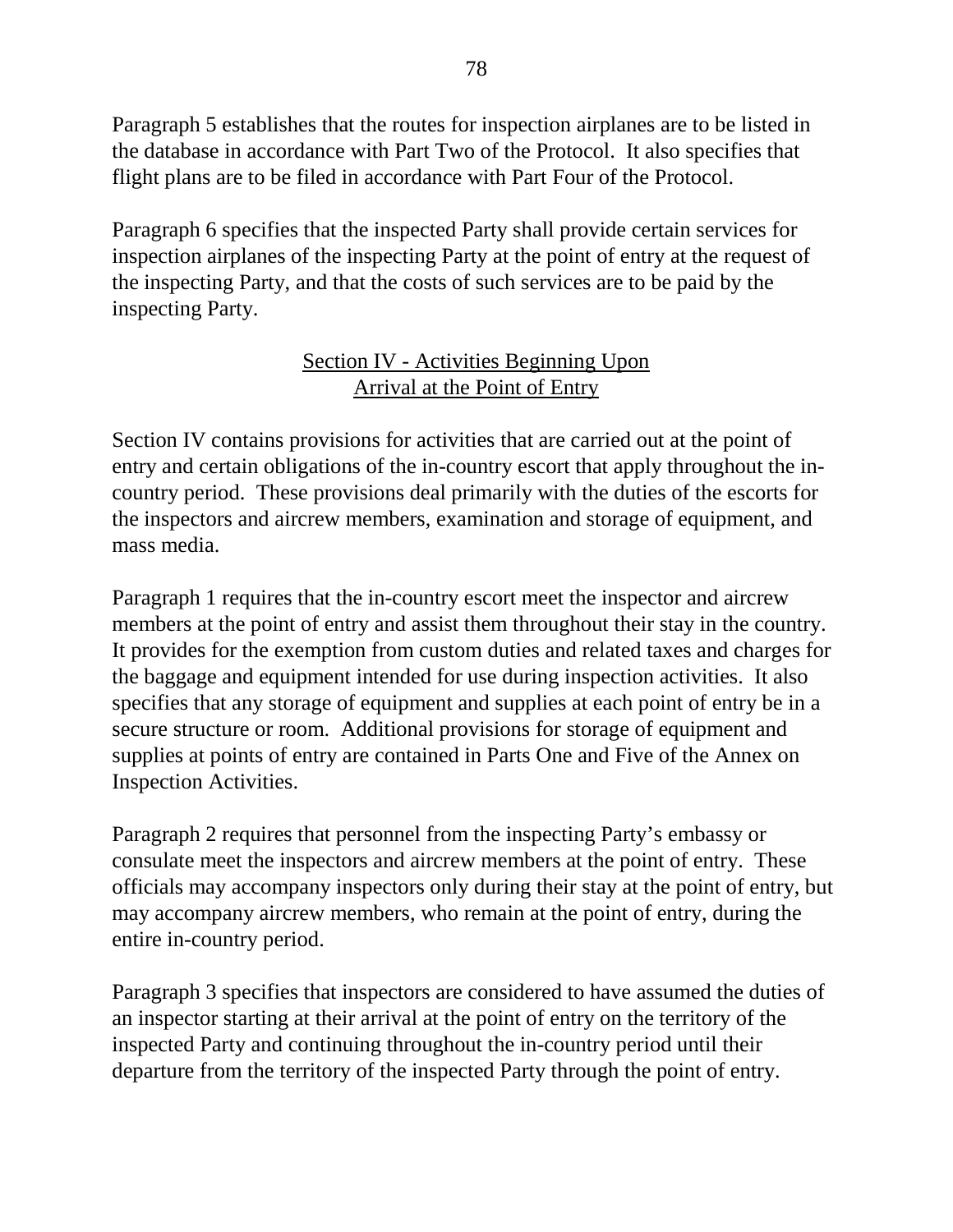Paragraph 4 establishes the right of the inspected Party's in-country escort to examine equipment, in the presence of inspectors, each time any equipment is brought into the country. The examination is to take place at the point of entry. The purpose of the examination is to ascertain to the satisfaction of each Party that the equipment cannot perform functions unconnected with the requirements of inspection activities. The list of permitted inspection equipment as well as the relevant procedures for its examination and use are contained in Part Five of the Annex on Inspection Activities to the Protocol. There is a presumption that, if the equipment is a model listed in the Annex, it cannot perform functions unconnected with these requirements. However, this does not affect the right of the Parties to challenge such equipment on the grounds that it may have been modified to perform such functions.

Paragraph 5 requires the inspection team leader to designate in writing the type of inspection and the specific inspection site at or before the time that was specified for the designation of the inspection site in the notification of intent to conduct an inspection, which had been provided earlier. Part Four of the Protocol, on notifications, specifies that the inspection site will be designated within four hours of the arrival of the inspection team at the point of entry.

Paragraph 6 requires that, for Type One inspections, a member of the in-country escort must inform the inspection team leader of the number of deployed ICBMs, deployed SLBMs or deployed heavy bombers located at the designated inspection site. If less than 50% of the deployed ICBMs based at a designated ICBM base, less than 30% of the deployed SLBMs based at a designated SLBM base, or less than 70% of the deployed heavy bombers based at a designated air base are present, the inspection team leader can choose to carry out the inspection anyway, designate another inspection site associated with the same point of entry, or elect not to conduct the inspection and leave the territory of the inspected Party without any reduction in the number of such inspections to which the inspecting Party is entitled each year. The procedures for applying this process in the case of sequential inspections from one inspection site directly to another are also specified. These provisions and rights ensure that during any inspection, inspectors are able to view a substantial portion of the deployed systems at a base.

Paragraph 7 specifies that the activities of the inspection teams during inspections may be covered by the mass media only at the point of entry.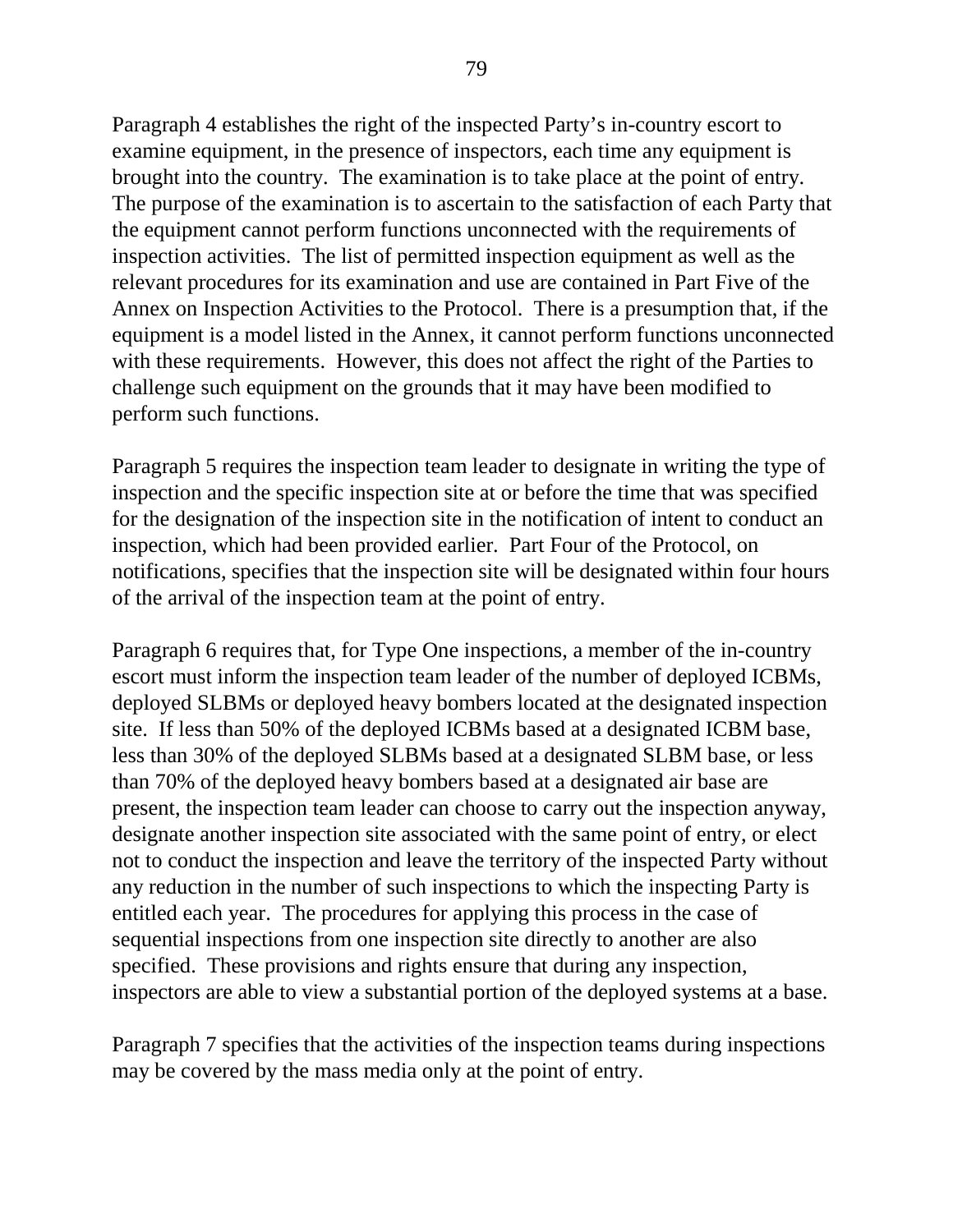## Section V - General Rules for the Conduct of Inspection Activities

Section V provides the general rules that apply to all inspection activities. These rules govern the behavior of the inspectors; the behavior of the in-country escort; activities at an inspection site; the time limits for transporting inspectors from the point of entry to an inspection site; the use of equipment, recording of measurements, and handling of ambiguities; the size thresholds for access during inspections; the limits on inspection team size; the general sequence of events during an inspection; and allocation of costs for services.

Paragraph 1 declares that inspectors are to discharge their functions in accordance with Part Five of the Protocol.

Paragraph 2 requires the inspected Party to provide meals, lodging, work space, transportation, and, as necessary, medical and other urgent services for the inspectors and aircrew members of the inspecting Party throughout the in-country period. Costs of all such services shall be borne by the inspected Party.

Paragraph 3 requires that the inspecting Party ensure that its inspectors not publicly disclose information obtained during inspection activities except with the express consent of their own government. Such consent is to be granted by the inspecting Party only with the express consent of the inspected Party. Inspectors are to remain bound by this obligation even after termination of their activities as inspectors.

Paragraph 4 specifies that the boundaries of the inspection sites where inspections are to be conducted are the boundaries that are depicted on the inspection site diagrams that are exchanged not later than 45 days after the signature of the Treaty as provided for in Part Two of the Protocol.

Paragraph 5 requires that, in discharging their functions, inspectors shall communicate with personnel of the inspected Party only through the in-country escort. This provision is intended to prevent a situation in which inspectors make requests directly to personnel of the inspected Party who are not part of the incountry escort, such as non-escort personnel from the facility being inspected. This paragraph also establishes the principle that the activities of inspectors should only interfere with the ongoing activities at an inspection site to the extent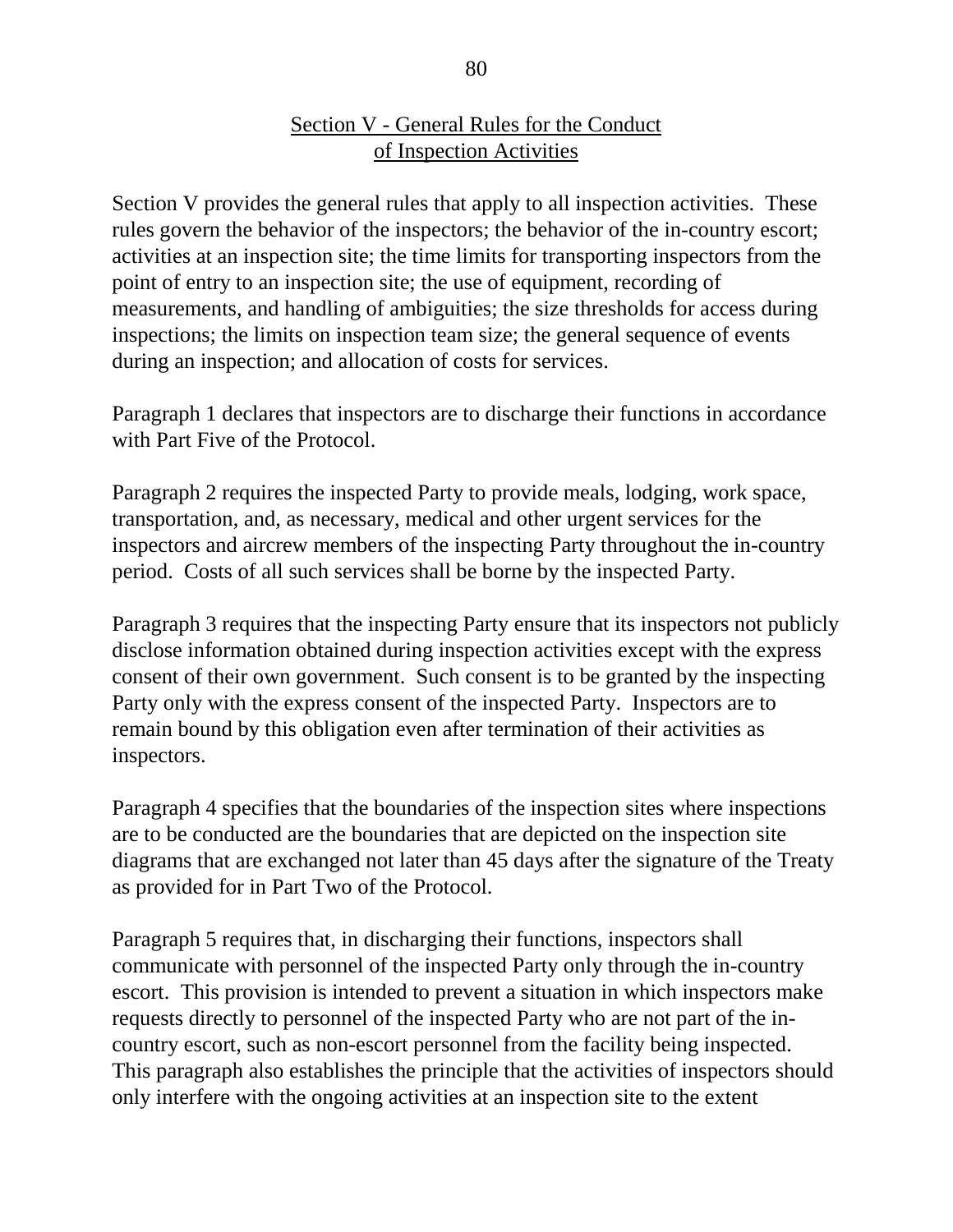necessary to carry out the agreed inspection procedures, and shall not hamper or delay the operation of the facility, nor compromise safety. The in-country escort is required to provide safety briefings. Individual protective gear shall be provided as necessary by the inspected Party.

Paragraph 6 provides that some members of the in-country escort at a facility must be representatives of the inspected facility to ensure that the escort is familiar with local conditions for safety as well as for security reasons. The inspected Party is also required to ensure that a member of the local in-country escort is continuously available to inspectors either in person or by telephone. Throughout the in-country period, the inspected Party must ensure that the inspectors can be in communication with the embassy of the inspecting Party located on the territory of the inspected Party, using communications equipment provided by the inspected Party. The inspected Party must also provide means of communication between inspection team subgroups at the inspection activity site. All such means of communication are under the control of the inspected Party. This paragraph also requires that the host ensure necessary lighting for inspectors at the inspection activity site to carry out the procedures provided for in the Protocol.

Paragraph 7 requires the host to transport the inspection team, as well as its equipment and documents, from the point of entry to the inspection site no later than 24 hours after the time of the designation of the inspection site specified in the notification provided in accordance with subparagraph 14(a) of Section VI of Part Four of the Protocol. This time limit was established to allow for the safe transport of inspectors and to reduce the number of occasions when teams arrived past the deadline due to weather or transport contingencies.

Paragraph 8 establishes the right of inspectors to use equipment during inspection activities in accordance with Part Five of the Annex on Inspection Activities to the Protocol for specific kinds of inspection activities, except for cameras, which are to be used only by the inspected Party, at the request of the inspecting Party.

Paragraph 9 establishes that inspectors have the right to view and make linear measurements of items located at the inspection activity site in order to confirm that the item of inspection matches the technical data in the database established by paragraph 1 of Article VII of the Treaty and is, therefore, the item it is declared to be. Such measurements are to be recorded during inspection activities, are to be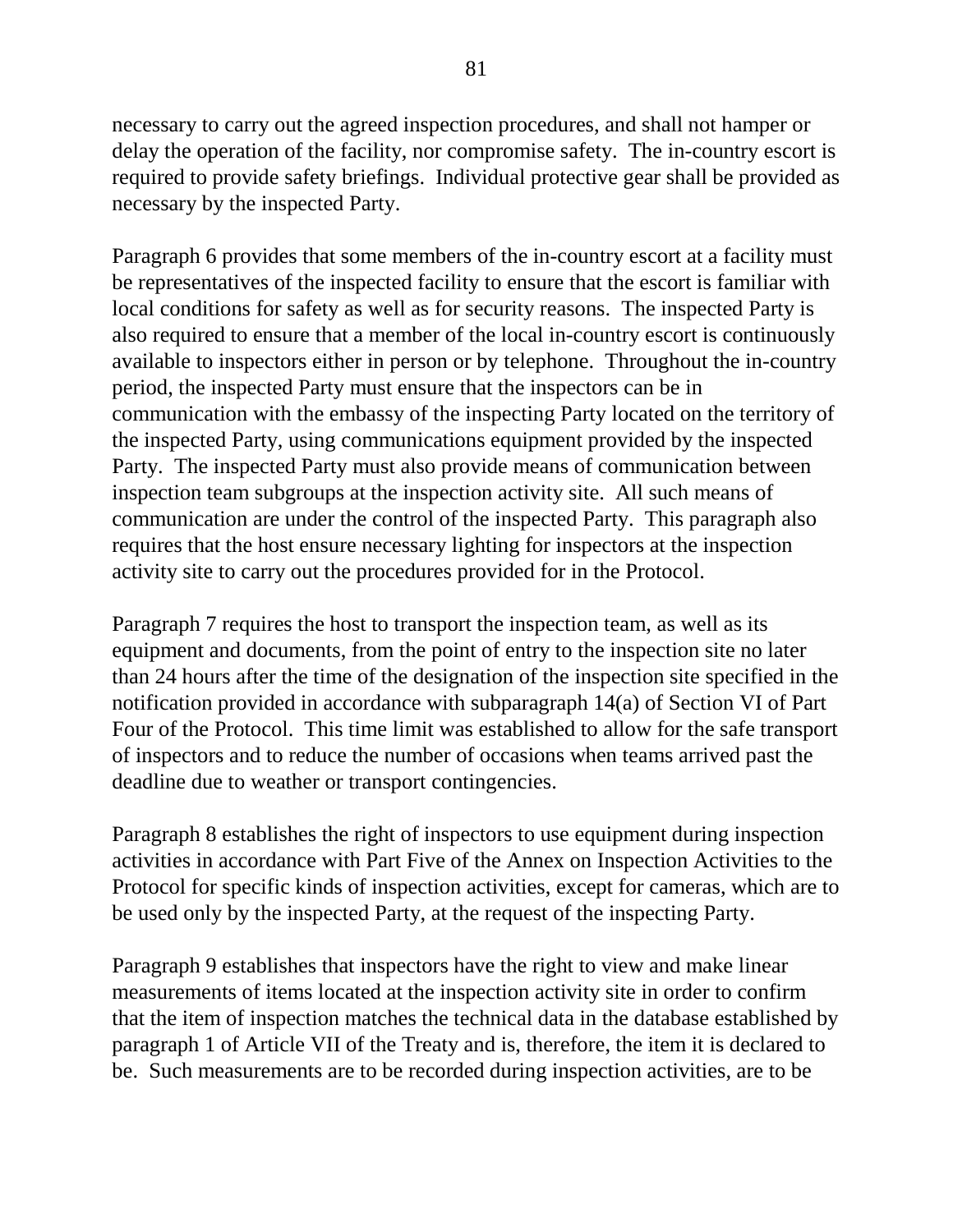certified by personnel of both Parties, and are to be included in the inspection activity report.

Paragraph 10 establishes what an item of inspection, about which technical data has been provided in accordance with Part Two of the Protocol, is understood to mean for the purposes of the Protocol. For inspections of heavy bombers at air bases, storage facilities for heavy bombers, and conversion or elimination facilities for heavy bombers within the boundaries of the inspection site diagram of the facility, the item of inspection is a heavy bomber of the inspected Party. For inspections at other facilities, the item of inspection is an ICBM or SLBM; a first stage of an ICBM or SLBM maintained, stored, and transported in stages; or a mobile launcher of ICBMs of the inspected Party.

Paragraph 11 establishes that the size criteria used during inspections to determine whether objects (covered or uncovered), containers, vehicles, and buildings are large enough to contain or to be items of inspection are to be provided in accordance with Part Two of the Protocol. These criteria are also used to determine whether inspectors can gain access into containers or buildings and are recorded in Part Nine of the Annex on Inspection Activities to the Protocol.

Paragraph 12 provides the right for inspectors to request clarifications through the in-country escort during an inspection. The in-country escort is required to provide clarifications that may be useful in resolving questions and ambiguities that arise during inspection activities. In the event questions and ambiguities relating to an object or building located within the inspection site are not resolved, this paragraph establishes the requirement for the inspected Party to photograph such an object or building at the request of the inspecting Party. A copy of the photograph is attached to the inspection activities report retained by each Party.

Paragraph 13 sets the number of inspectors on an inspection team to no more than ten. Upon arrival at the inspection activity site, the inspection team leader has the right to establish subgroups consisting of no fewer than two inspectors each.

Paragraph 14 provides that pre-inspection procedures, including safety briefings and the provision of information relating to the conduct of the inspection activities and the inspection activity site, are to begin upon arrival of the inspection team at the inspection activity site and must be completed within one hour, after which the inspection activities begin immediately.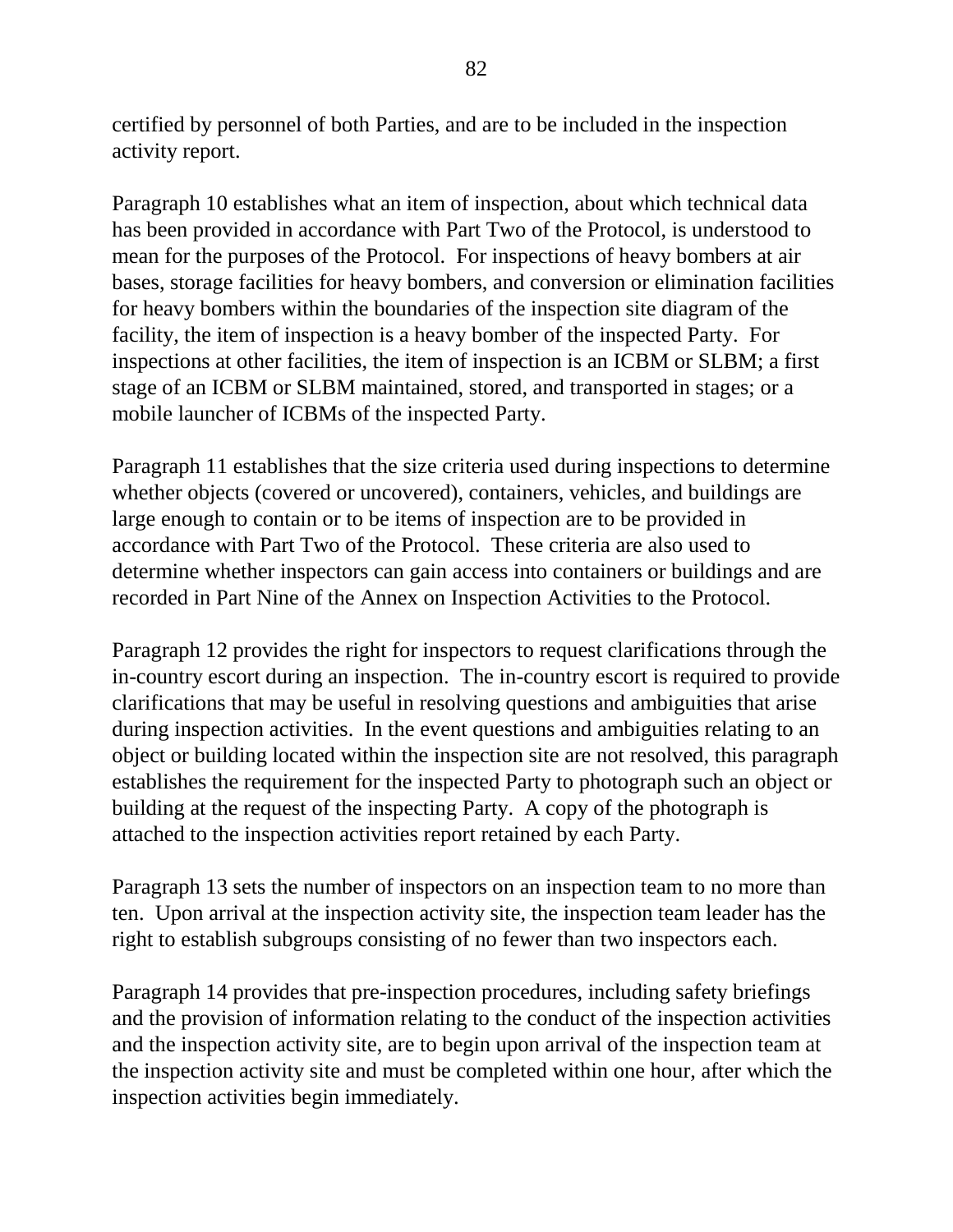Paragraph 15 restricts the movement of objects, containers, or vehicles from the inspection site. Upon completion of pre-inspection procedures, no object, container, or vehicle large enough to be or contain an item of inspection is allowed to leave the inspection site until inspected by the inspection team or released by the inspection team if it does not intend to inspect such object, container, or vehicle. Such inspections are to be conducted so as not to hamper or delay the operation of the facility.

Paragraph 16 establishes the time period for the conduct of the various inspection activities.

Subparagraph 16(a) states that for Type One inspections at ICBM bases and submarine bases, inspection of reentry vehicles emplaced on deployed ICBMs or deployed SLBMs can take as long as necessary to achieve the purpose of the inspection and terminates upon completion of the inspection procedures. If not already completed concurrently with the reentry vehicle portion of the inspection by a sub-group of the inspection team, the period of inspection for the inspection of non-deployed ICBMs, non-deployed SLBMs, and non-deployed launchers of ICBMs at ICBM bases and submarine bases will follow the reentry vehicle portion of the Type One inspection and must not exceed 24 hours.

Subparagraph 16(b) states that for Type One inspections at air bases, the period of inspection activities must not exceed 30 hours.

Subparagraph 16(c) states that for Type Two inspections, except for inspections to confirm conversions or eliminations of strategic offensive arms, the period of inspection activities must not exceed 24 hours.

Subparagraph 16(d) states that for Type Two inspections to confirm that solid-fueled ICBMs and solid-fueled SLBMs, silo launchers of ICBMs, or mobile launchers of ICBMs have been eliminated or to confirm that SLBM launchers or heavy bombers have been converted the period of inspection activities must not exceed 12 hours.

Subparagraph 16(e) states that for exhibitions, the period of inspection activities must not exceed the period of time necessary to achieve the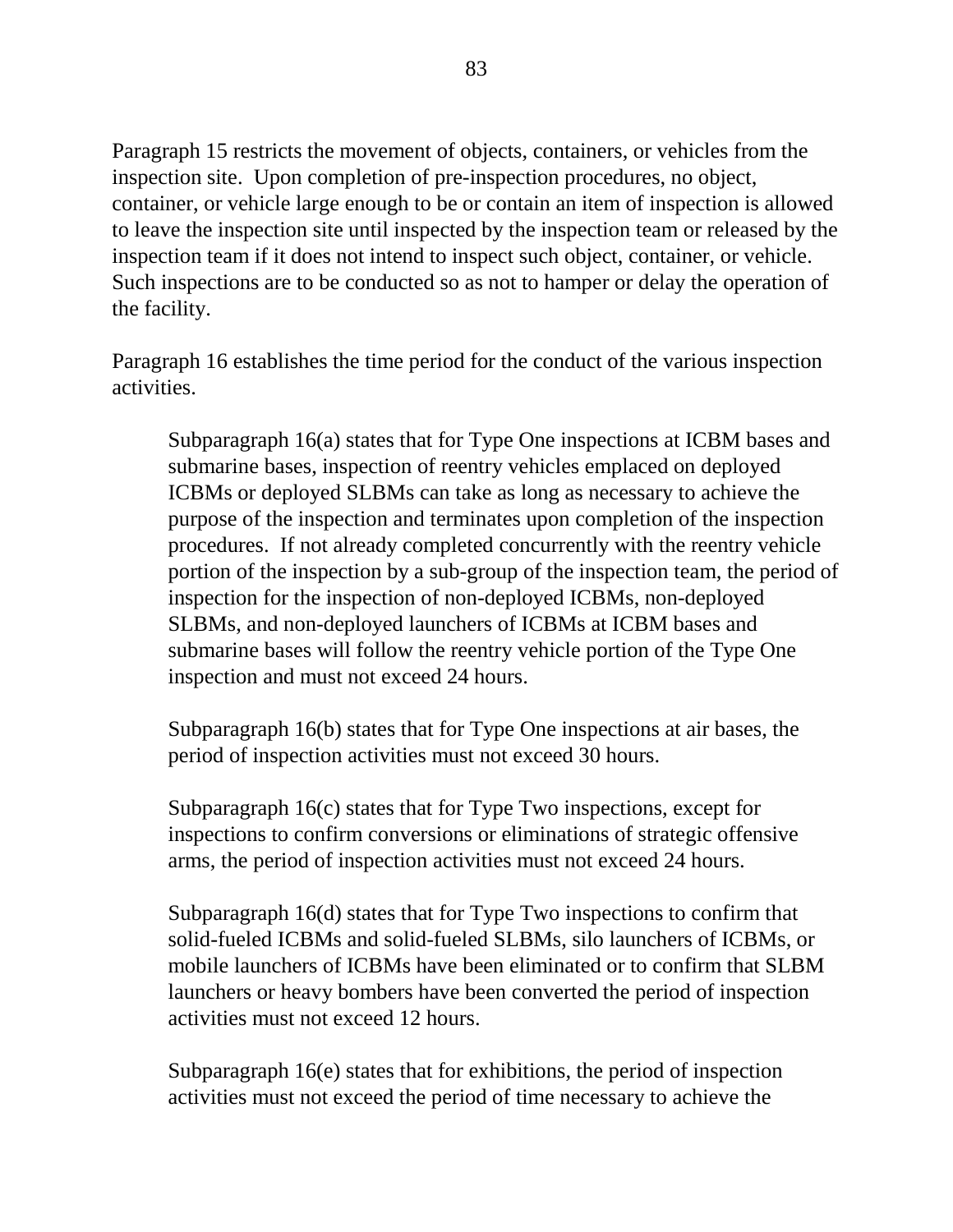purpose of the exhibition. These requirements provide for sufficient time to conduct inspection activities, while ensuring that the operations of inspected bases are not unduly affected.

The paragraph further provides that for inspections, except for Type Two inspections to confirm that solid-fueled ICBMs, solid-fueled SLBMs, and mobile launchers of ICBMs have been eliminated, the period of inspection activities may be extended for a period of up to eight hours by agreement between the inspection team leader and a member of the in-country escort.

Paragraph 17 requires that post-inspection procedures, which include completing the inspection activity report, begin when the period of inspection activities expires and they are to be completed as agreed by the Parties.

Paragraph 18 establishes the right of the inspection team to conduct sequential inspections. An inspection team that conducted an inspection at a facility does not have the right to designate the same facility for conducting a sequential inspection. The procedures for conducting sequential inspections are those set forth in Part Three of the Annex on Inspection Activities to the Protocol.

Paragraph 19 requires the inspection team to depart from the territory of the inspected Party no later than 24 hours after its return to the point of entry, unless otherwise agreed.

Section VI - Inspections of ICBMs and SLBMs Including the Warheads on Them, Deployed Heavy Bombers Including the Nuclear Armaments Located on Them, and Deployed and Non-Deployed Launchers of ICBMs and Launchers of SLBMs, Conducted in Accordance with Paragraph 2 of Article XI of the Treaty (Type One Inspections)

Section VI establishes the procedures for Type One inspections conducted at ICBM bases, submarine bases and heavy bomber air bases in accordance with paragraph 2 of Article XI of the Treaty.

Paragraph 1 establishes the right to conduct Type One inspections at ICBM bases, submarine bases, and air bases. Type One inspections may be performed in order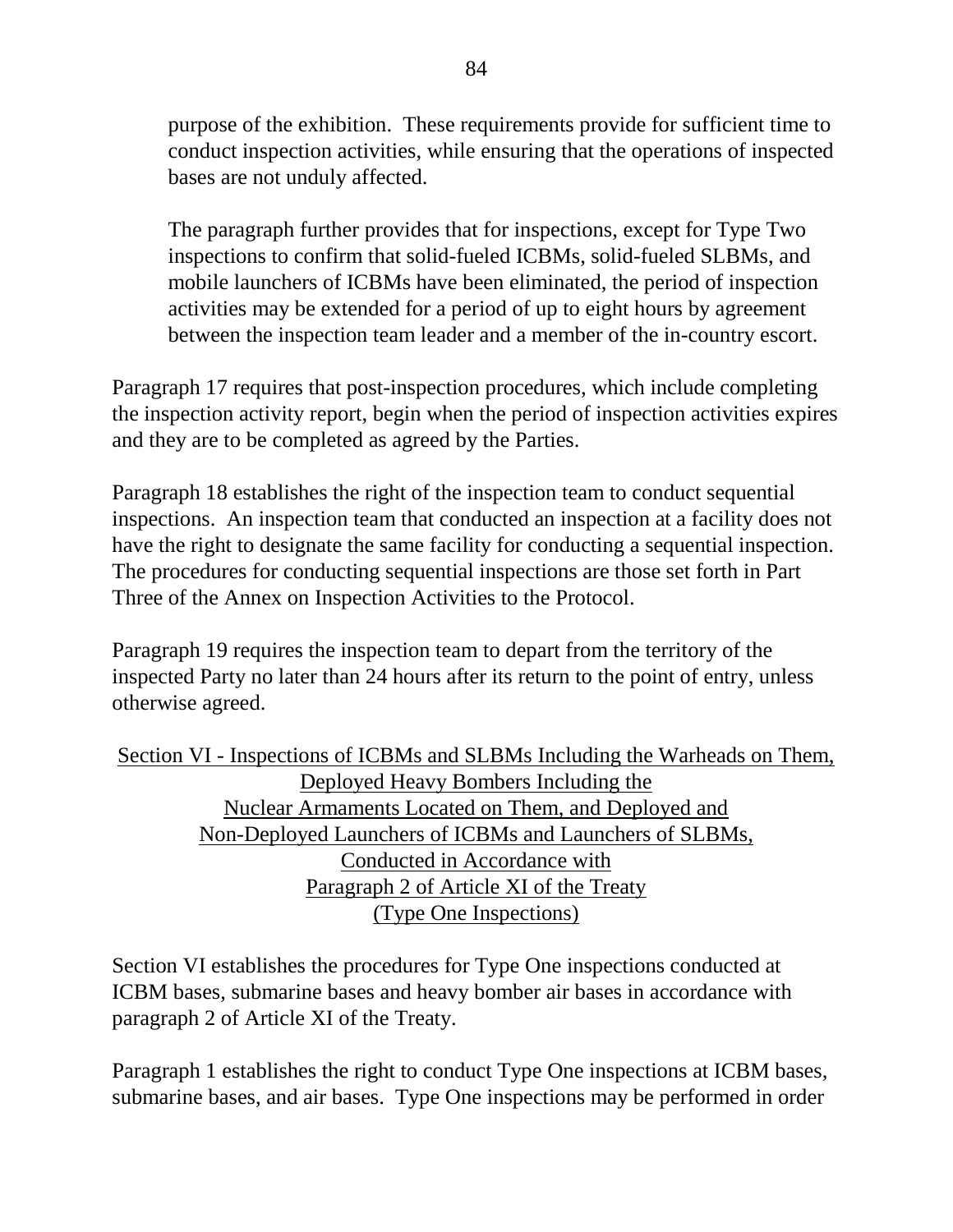to confirm the accuracy of the declared data specified for such bases on the number and types of deployed ICBMs, deployed SLBMs, deployed heavy bombers, deployed and non-deployed launchers of ICBMs or launchers of SLBMs, nondeployed ICBMs or non-deployed SLBMs, on the number of warheads located on deployed ICBMs or deployed SLBMs, or on the number of nuclear armaments located on deployed heavy bombers. At submarine bases, during Type One inspections, the inspecting Party also has the right to confirm, as provided for in the Second and the Ninth Agreed Statements of Part Nine of the Protocol, that converted launchers of SLBMs have not been reconverted and remain incapable of launching SLBMs. (This does not preclude the reconversion and subsequent declaration of such launchers as launchers of existing or new types of SLBMs.) At air bases where deployed heavy bombers and heavy bombers equipped for nonnuclear armaments are jointly based, Type One inspections may be conducted to confirm, as provided for in the Third Agreed Statement of Part Nine of the Protocol, that the heavy bombers converted for non-nuclear armaments have not been reconverted and remain incapable of employing nuclear armaments.

Paragraph 2 establishes the right for each Party to conduct a total of no more than ten Type One inspections each year, with no more than two facilities being inspected twice each year. Neither Party may conduct a Type One inspection simultaneously with other kinds of inspection activities at the same facility.

Paragraph 3 establishes the requirement for the imposition of pre-inspection restrictions following the designation of an inspection site to prevent removal from the site of items that would be subject to inspection. The inspected Party is required to implement the pre-inspection restrictions specified in Part Six of the Annex on Inspection Activities at the ICBM base or submarine base, including the waters identified on the coastlines and waters diagram, or at the air base that has been designated for inspection. These pre-inspection restrictions must be implemented no later than one hour after the time for the designation of the inspection site specified in the notification provided in accordance with subparagraph 14(a) of Section VI of Part Four of the Protocol.

In general, pre-inspection restrictions are designed to limit the movement of items of inspection, items large enough to contain or be items of inspection, and ballistic and guided missile submarines. In addition, pre-inspection restrictions restrict the opening of silo doors and launcher hatches, as well as work associated with reentry vehicles on ICBMs and SLBMs and with armaments on heavy bombers.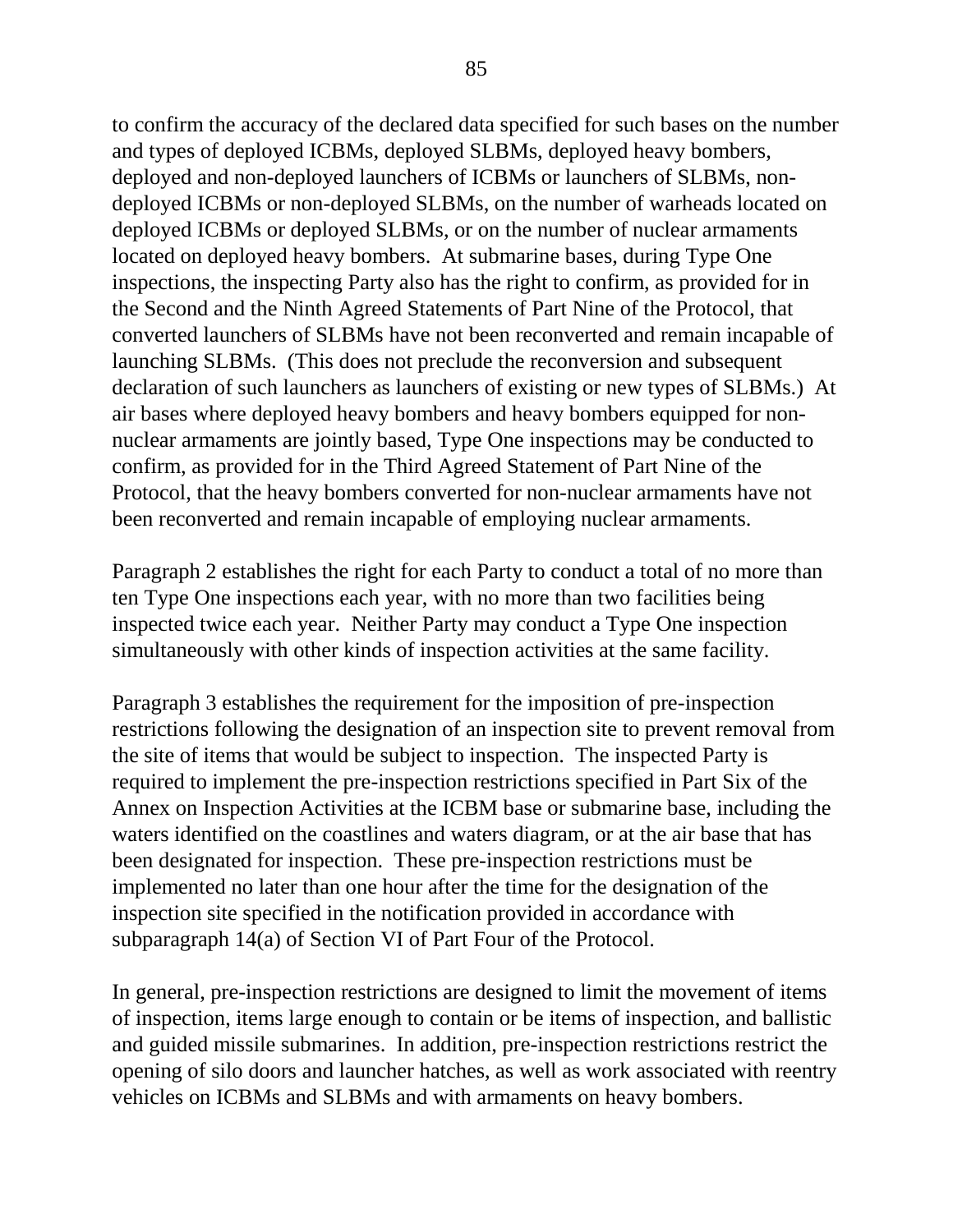Paragraph 4 establishes that the purpose of inspections at ICBM bases, submarine bases, and air bases is to confirm:

(a) The accuracy of the declared data on the number and types of deployed and non-deployed launchers of ICBMs located at the ICBM base or on the number and types of deployed and non-deployed launchers of SLBMs located at the submarine base at the time pre-inspection restrictions were implemented;

(b) The accuracy of the declared data on the number and types of deployed and non-deployed ICBMs located at the ICBM base, or on the number and types of deployed and non-deployed SLBMs located at the submarine base, or on the number and types of deployed heavy bombers located at the air base, at the time pre-inspection restrictions were implemented; and

(c) The actual number of reentry vehicles emplaced on a designated deployed ICBM or on a designated deployed SLBM, or the number of nuclear armaments located on three designated deployed heavy bombers.

Type One inspections will be central to verifying compliance with Treaty limits on deployed ICBMs, SLBMs, and heavy bombers; deployed and non-deployed launchers of ICBMs, launchers of SLBMs, and heavy bombers; and deployed warheads.

Paragraph 5 requires that upon arrival of the inspection team at the inspection site, a member of the in-country escort shall provide to the inspection team leader, in writing, information regarding:

For ICBM bases: the aggregate number of warheads on deployed ICBMs based at the ICBM base; the number of deployed ICBMs of each type, based at the ICBM base; the number of deployed launchers of ICBMs of each type located at the ICBM base at the time pre-inspection restrictions were implemented; the number of reentry vehicles emplaced on each deployed ICBM; the number of non-deployed launchers of ICBMs of each type located at the ICBM base at the time pre-inspection restrictions were implemented; and the number of non-deployed ICBMs of each type, first stages of ICBMs of each type, and fixed structures for mobile launchers of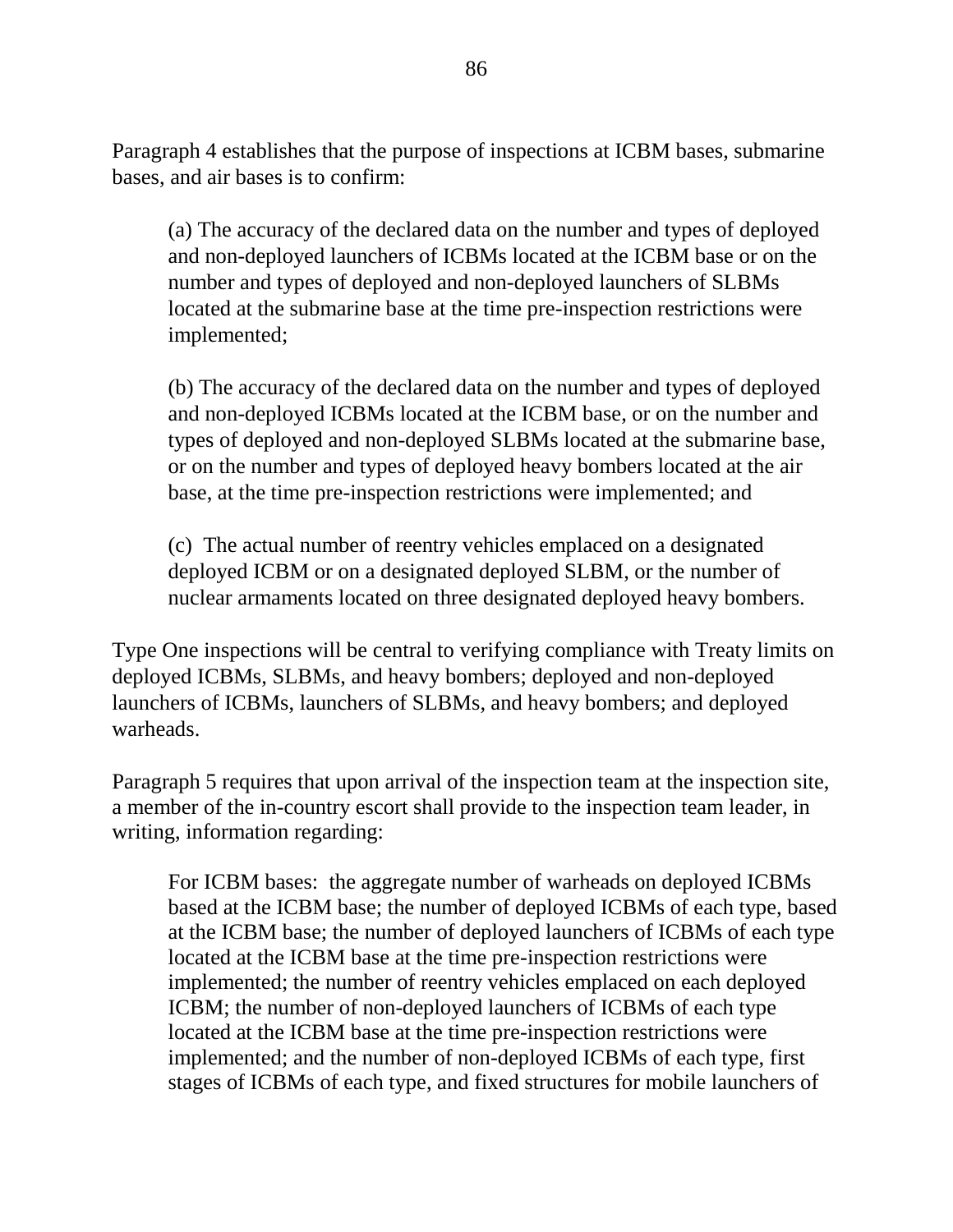ICBMs located at the ICBM base at the time pre-inspection restrictions were implemented.

For submarine bases: the aggregate number of warheads on deployed SLBMs contained in SLBM launchers installed on ballistic missile submarines based at the submarine base; the number of ballistic missile submarines of each type based at the submarine base and the number of deployed SLBMs of each type; the number of ballistic missile submarines of each type that contain deployed launchers of SLBMs and the number of deployed launchers of SLBMs of each type located at the submarine base at the time pre-inspection restrictions were implemented; the number of reentry vehicles emplaced on each deployed SLBM; the number of ballistic missile submarines of each type based at the submarine base that contain nondeployed launchers of SLBMs and the number of non-deployed launchers of SLBMs of each type; the number of ballistic missile submarines of each type that contain non-deployed launchers of SLBMs and the number of nondeployed launchers of SLBMs of each type located at the submarine base at the time pre-inspection restrictions were implemented; and the number of non-deployed SLBMs of each type and first stages of SLBMs of each type located at the submarine base at the time pre-inspection restrictions were implemented.

For air bases: the aggregate number of nuclear warheads counted for deployed heavy bombers based at the air base; the number of deployed heavy bombers of each type based at the air base; the specific location inside the national territory or the specific geographic region outside the national territory of the inspected Party where each deployed heavy bomber based at the air base that was absent from that base at the time pre-inspection restrictions were implemented is located; the number and types of deployed heavy bombers, test heavy bombers, and heavy bombers equipped for nonnuclear armaments located at the air base at the time pre-inspection restrictions were implemented; and the number of nuclear armaments located on each deployed heavy bomber located at the air base at the time pre-inspection restrictions were implemented.

Paragraph 5 also requires the in-country escort to provide a copy of the relevant inspection site diagrams or coastlines and waters diagrams that depict the locations of the declared items that are located at the base at the time pre-inspection restrictions were implemented.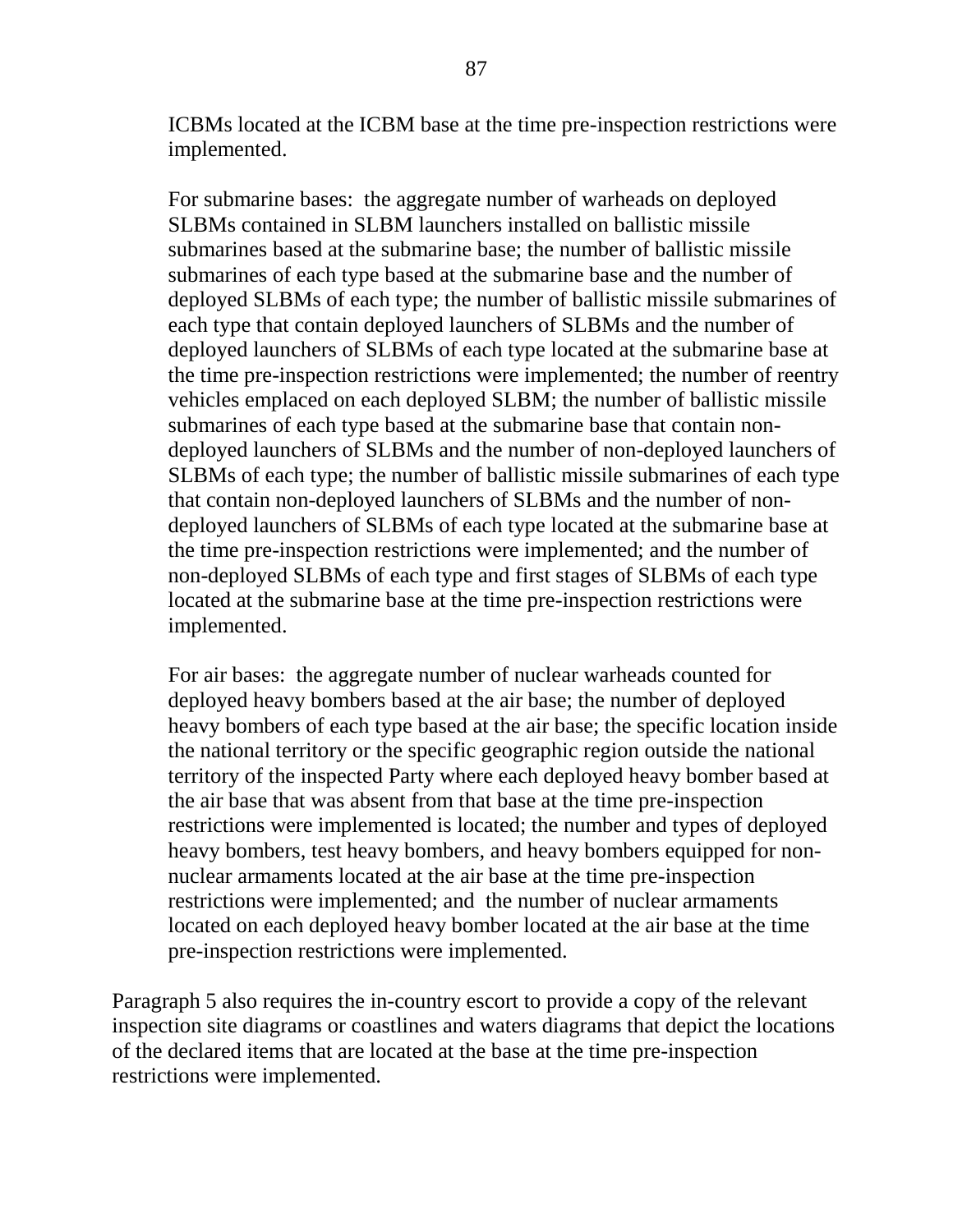Paragraph 6 requires the inspection team leader to designate to the in-country escort in writing and upon completion of the pre-inspection procedures the items intended for inspection. For an ICBM base, the inspecting Party may designate for inspection one deployed ICBM launcher declared to contain the deployed ICBM intended for warhead inspection, as well as one non-deployed silo ICBM launcher or a fixed structure for mobile ICBMs declared not to contain a deployed mobile ICBM, if any are so declared. For submarine bases, the inspection team leader may designate for inspection one deployed SLBM launcher containing the deployed SLBM intended for warhead inspection and one non-deployed SLBM launcher, if any of the latter are so declared. The Second and Ninth Agreed Statements in Part Nine of the Protocol also provide for designating converted SLBM launchers on SSGNs or SSBNs for inspection. For air bases, the inspection team leader may select no more than three deployed heavy bombers for inspection. Additionally, per the Third Agreed Statement in Part Nine of the Protocol, for those air bases at which heavy bombers equipped for nuclear armaments are jointly based with those of the same type equipped for non-nuclear armaments, the inspection team leader may select no more than two heavy bombers equipped for non-nuclear armaments for inspection.

Paragraph 7 requires the in-country escort to transport the inspection team to the items designated for inspection within specified time periods. The timelines are based on distances to the items for inspection. Heavy bombers are located within a relatively confined area close to the probable location for the pre-inspection procedures. Submarines at the base during an inspection are, likewise, within close proximity. Silo launchers can be quite distant from the ICBM maintenance facility where pre-inspection procedures are carried out.

Paragraph 8 establishes the right of inspectors to read unique identifiers on all designated deployed ICBMs or designated deployed SLBMs, all non-deployed ICBMs, all non-deployed SLBMs, and designated heavy bombers that are located at the inspection site in accordance with the procedures provided for in Part Two of the Annex on Inspection Activities to the Protocol. This enables inspectors to confirm the accuracy of declared data regarding these systems and to spot check the unique identifiers declared for that facility.

Paragraph 9 establishes the right of inspectors to confirm that ICBMs or SLBMs declared to be training models of missiles are training models of missiles based on differences as provided for in Part Two of the Protocol, unless such items are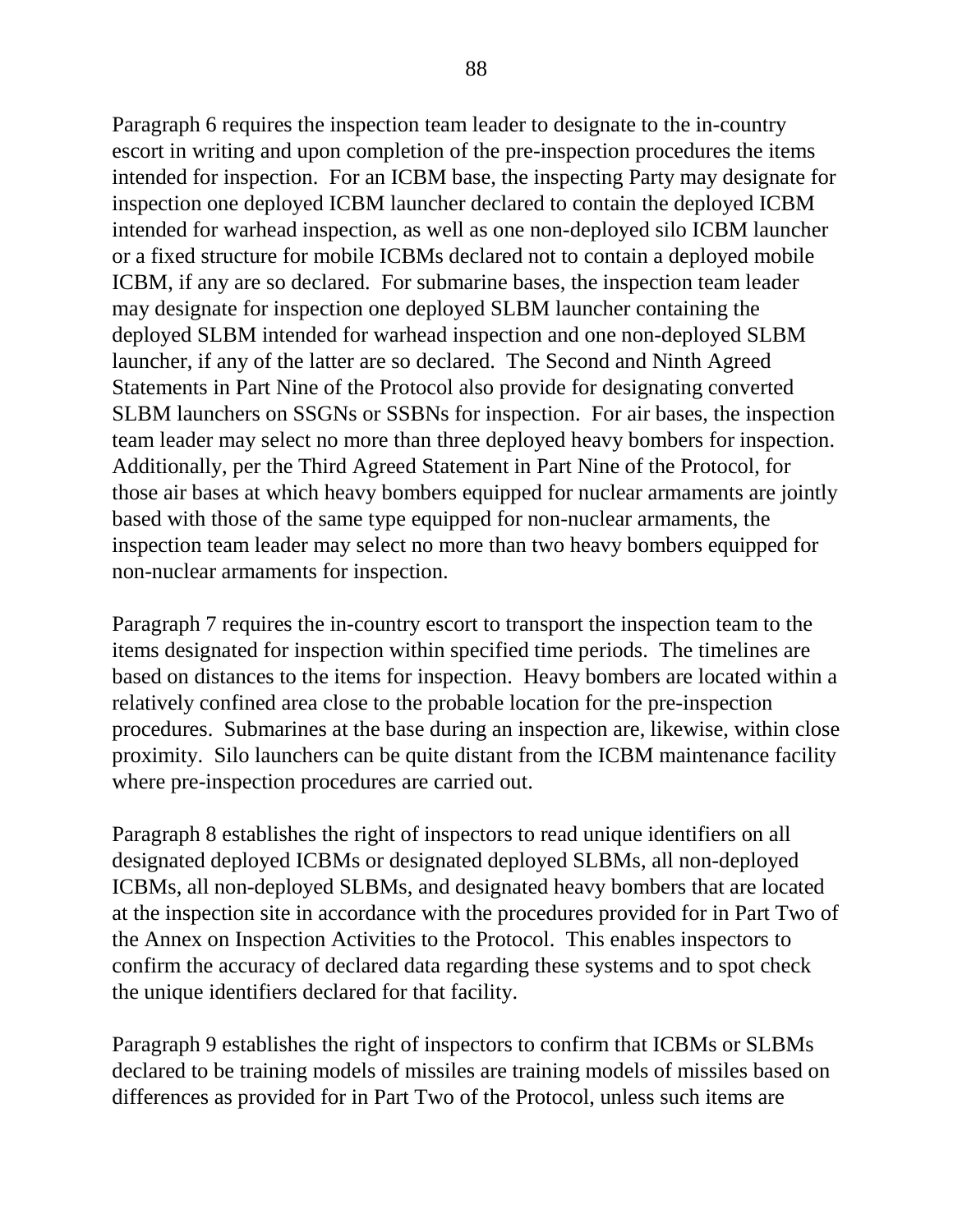contained in silo training launchers. The exemption for silo training launchers is based on the physical difficulty in viewing a training model of a missile inside a silo launcher.

Paragraph 10 establishes that inspection teams have the right, at ICBM bases, to inspect:

(a) The designated deployed launcher of ICBMs in order to confirm that the number of reentry vehicles emplaced on the deployed ICBM contained on or in the launcher matches the number declared for that ICBM during the preinspection briefing, as provided for in Part Six of the Annex on Inspection Activities to the Protocol,

(b) If applicable, the designated non-deployed launcher of ICBMs or designated fixed structure for mobile launchers of ICBMs declared not to contain a mobile launcher of ICBMs to confirm that it does not contain a missile or a launcher, respectively, as provided for in Part Six of the Annex on Inspection Activities to the Protocol, and

(c) The maintenance facility in order to confirm the accuracy of the declared data on the number and types of non-deployed items specified during preinspection procedures, to include the absence of undeclared items of inspection, as provided for in Part Six of the Annex on Inspection Activities to the Protocol.

Paragraph 11 establishes that inspection teams have the right, at ballistic missile submarine bases, to inspect:

(a) The designated deployed launcher of SLBMs in order to confirm that the number of reentry vehicles emplaced on the deployed SLBM contained in the launcher matches the number declared for that launcher in the preinspection briefing, as provided for in Part Six of the Annex on Inspection Activities to the Protocol;

(b) If applicable, the designated non-deployed launcher of SLBMs to confirm that it does not contain a missile, as provided for in Part Six of the Annex on Inspection Activities to the Protocol;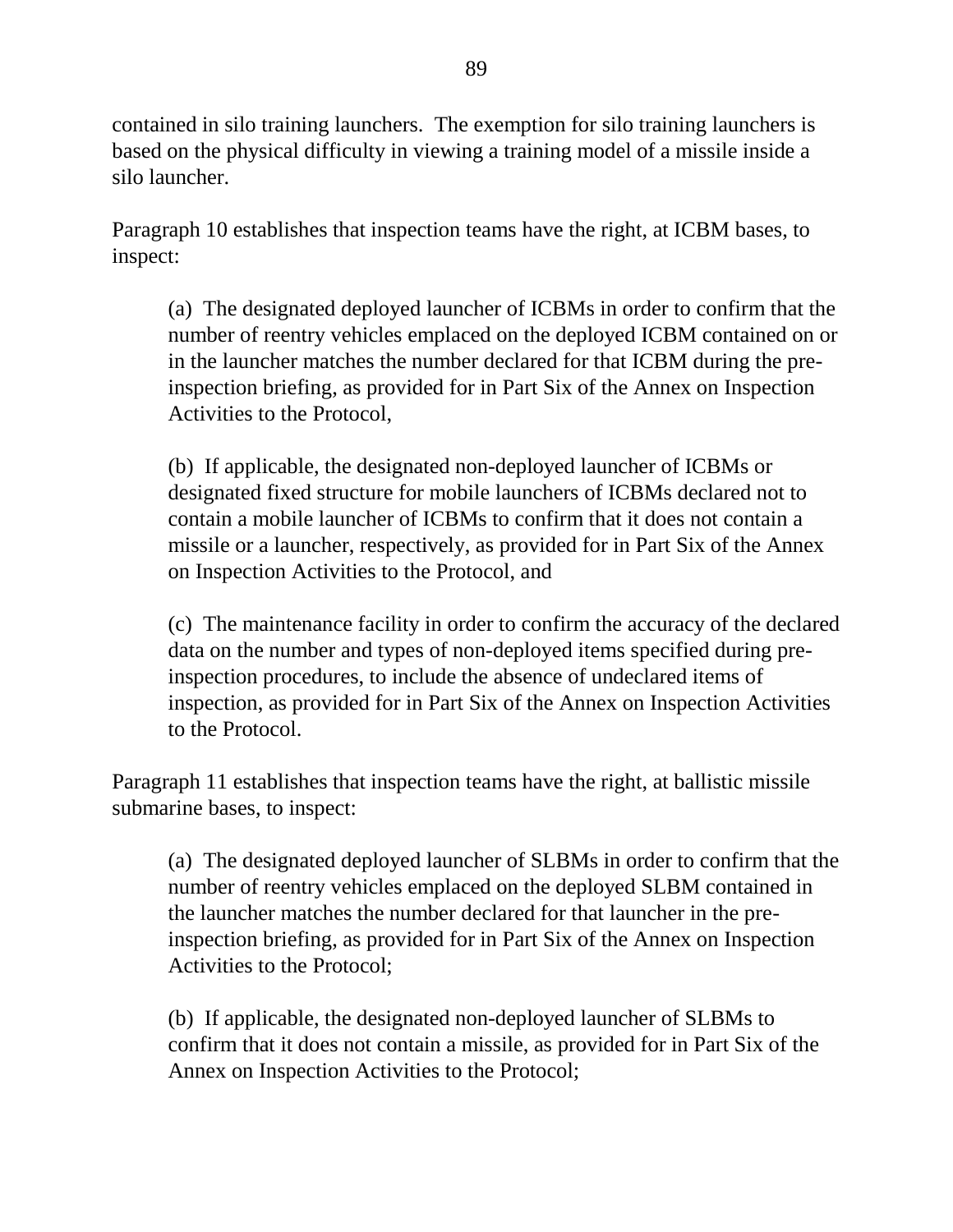(c) If applicable, the designated converted launchers of SLBMs, as provided for in the Second and Ninth Agreed Statements in Part Nine of the Protocol and in Part Six of the Annex on Inspection Activities to the Protocol; and

(d) The inspection site within the boundaries depicted on the inspection site diagram in order to confirm the accuracy of the declared data on the number and types of non-deployed items specified during pre-inspection procedures, to include the absence of undeclared items of inspection, as provided for in Part Six of the Annex on Inspection Activities to the Protocol.

Paragraph 12 establishes that inspection teams have the right, at air bases for heavy bombers equipped for nuclear armaments, to inspect:

(a) The three designated deployed heavy bombers in order to confirm that the number of nuclear armaments located on them is as declared for that heavy bomber during the pre-inspection procedures, as provided for in Part Six of the Annex on Inspection Activities to the Protocol;

(b) The designated heavy bombers equipped for non-nuclear armaments at certain air bases, as provided for in the Third Agreed Statement in Part Nine of the Protocol and in the Annex on Inspection Activities to the Protocol; and

(c) Structures within the boundaries of the inspection site diagram of the air base declared not to contain a heavy bomber in order to confirm that such structures do not contain any heavy bombers.

Paragraph 13 establishes the rights of an inspection team if it discovers an undeclared item of inspection during the course of an inspection. If an inspection team conducting an inspection of a designated launcher of ICBMs or launcher of SLBMs declared not to contain a deployed ICBM or deployed SLBM, or a fixed structure for mobile launchers of ICBMs declared not to contain a deployed mobile launcher of ICBMs, discovers that such a launcher or such a fixed structure for mobile launchers of ICBMs contains a deployed ICBM or a deployed SLBM, the inspection team has the right to inspect the discovered ICBM or SLBM in order to determine the number of reentry vehicles emplaced on such a deployed ICBM or deployed SLBM in addition to the originally designated launchers, and to record the results of such an inspection in the inspection activity report. If an inspection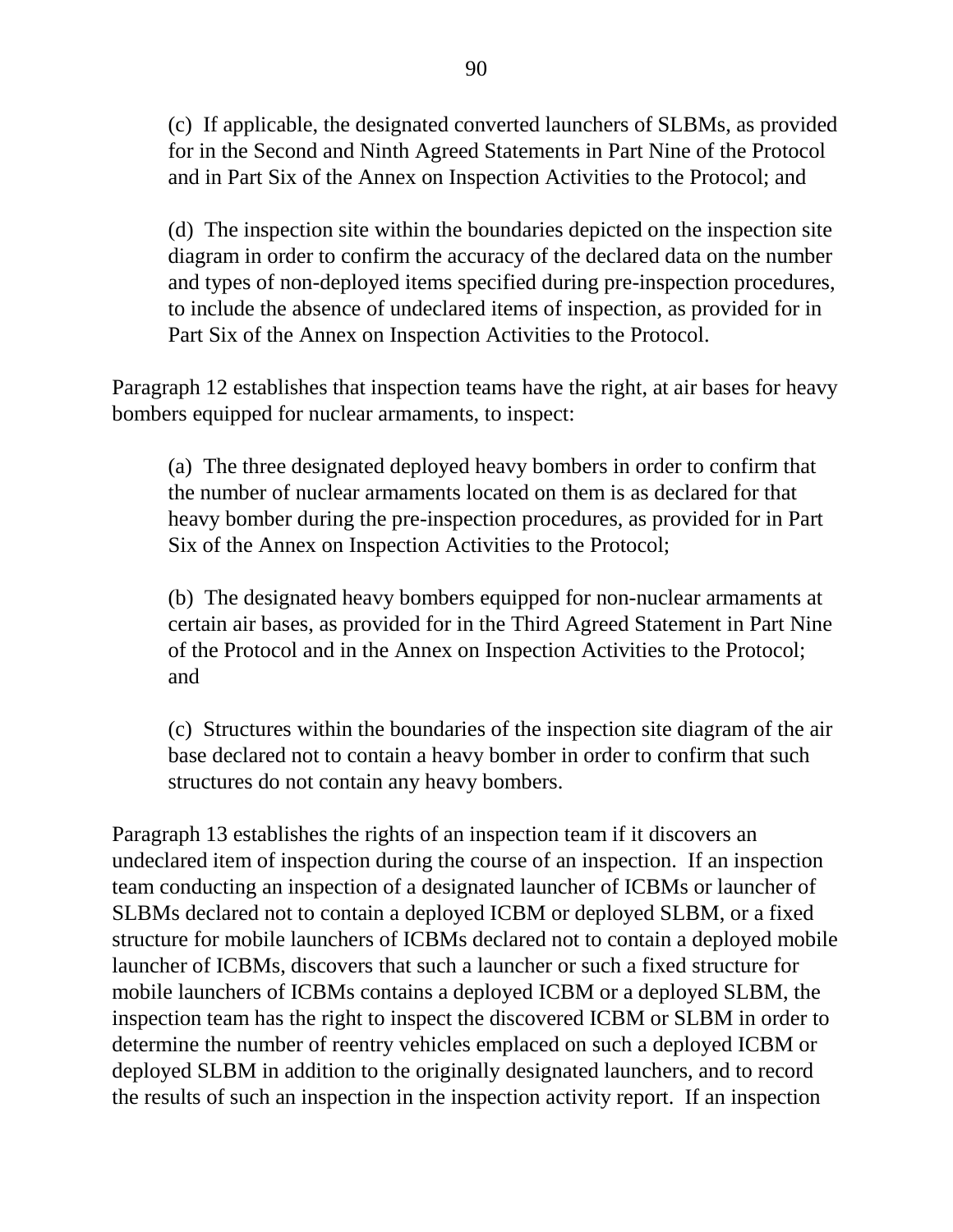team conducting an inspection of a designated deployed heavy bomber declared not to contain nuclear armaments discovers that such a heavy bomber contains nuclear armaments, the inspection team has the right to inspect such a deployed heavy bomber in order to determine the number of nuclear armaments located on such a heavy bomber, as provided for in Part Six of the Annex on Inspection Activities to the Protocol, and to record the results of such an inspection in the inspection activity report.

Paragraph 14 provides for the right of the host country to use reentry vehicle covers during viewing of front sections for the inspection of reentry vehicles. For a deployed ICBM or deployed SLBM that was designated for the inspection of reentry vehicles, before the front section is viewed, the inspected Party has the right to cover reentry vehicles and other equipment, including the mounting platform, with individual covers in such a manner that the covers do not hamper inspectors in ascertaining that the front section contains the number of reentry vehicles equal to the number of reentry vehicles declared for the deployed ICBM or deployed SLBM. The paragraph establishes the right of inspectors to view such covers prior to their placement on the reentry vehicles. It also provides that the inspection team is to conduct an inspection of reentry vehicles emplaced on a deployed ICBM or deployed SLBM as provided for in the Annex on Inspection Activities to the Protocol. Additional provisions regarding the inspection, the types of reentry vehicle covers, and the use of such covers are provided in Part Six of the Annex on Inspection Activities to the Protocol.

Paragraph 15 establishes that the time of completion of the reentry vehicle inspection portion of the Type One inspection is to be agreed by a member of the in-country escort and the inspection team leader and recorded in the inspection activity report. This time establishes the beginning of the 24 hour time limit for the remainder of the Type One inspection at the base as specified in paragraph 16 of Section V of Part Five of the Protocol, if the inspection of non-deployed ICBMs, non-deployed SLBMs, and non-deployed launchers of ICBMs has not been completed concurrently with the reentry vehicle portion of the inspection by a sub-group of the inspection team.

Paragraph 16 requires the inspected Party to transport the inspection team to the area where the post-inspection procedures are to be conducted.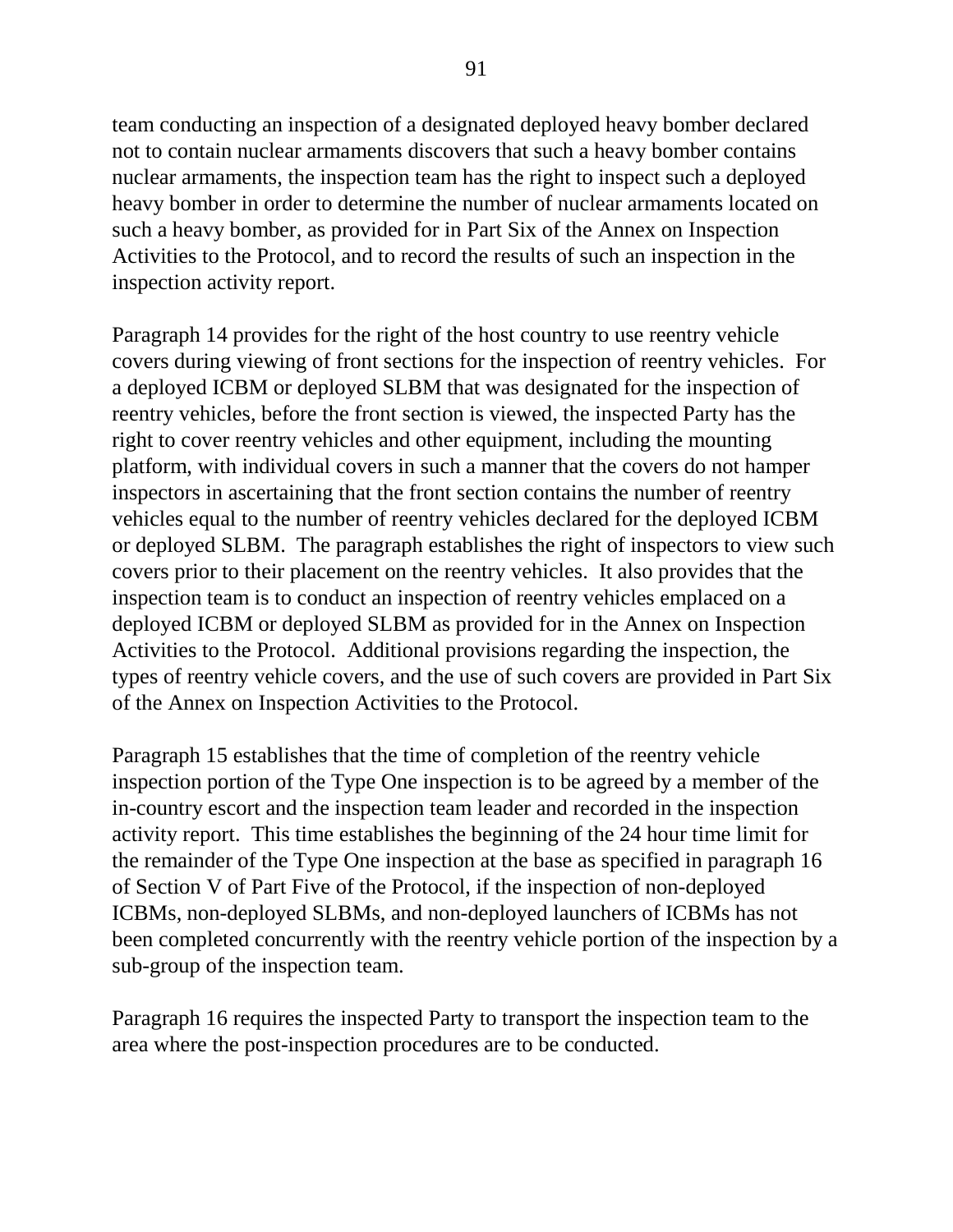## Section VII - Inspections of Non-Deployed Strategic Offensive Arms, Converted or Eliminated Strategic Offensive Arms, Deployed Heavy Bombers at Storage Facilities for Heavy Bombers, and Formerly Declared Facilities, Conducted in Accordance with Paragraph 3 of Article XI of the Treaty (Type Two Inspections)

Section VII establishes the procedures for Type Two inspections conducted in accordance with paragraph 3 of Article XI of the Treaty.

Paragraph 1 establishes the right to conduct Type Two inspections:

(a) At ICBM loading facilities; SLBM loading facilities; storage facilities for ICBMs, SLBMs, and mobile launchers of ICBMs; repair facilities for ICBMs, SLBMs, and mobile launchers of ICBMs; test ranges; and training facilities, in order to confirm the accuracy of declared technical characteristics and declared data specified for such facilities on the number and types of non-deployed ICBMs and non-deployed SLBMs, first stages of ICBMs and SLBMs, and non-deployed launchers of ICBMs to include the absence of undeclared items of inspection;

(b) At formerly declared facilities, which are provided for in Part Two of the Protocol and were subject to inspection prior to their elimination, in order to confirm that such facilities are not being used for purposes inconsistent with the Treaty. If heavy bombers converted for non-nuclear armaments are based at formerly declared facilities, inspections shall be conducted in accordance with the First Agreed Statement of Part Nine of the Protocol in order to confirm that such heavy bombers remain incapable of employing nuclear armaments;

(c) At ICBM bases for silo launchers of ICBMs in order to confirm that silo launchers of ICBMs have been eliminated in accordance with Part Three of the Protocol. During such inspections, no other items and no other portions of such ICBM bases are subject to inspection;

(d) At submarine bases in order to confirm that former SLBM launchers installed on ballistic missile submarines have been converted in accordance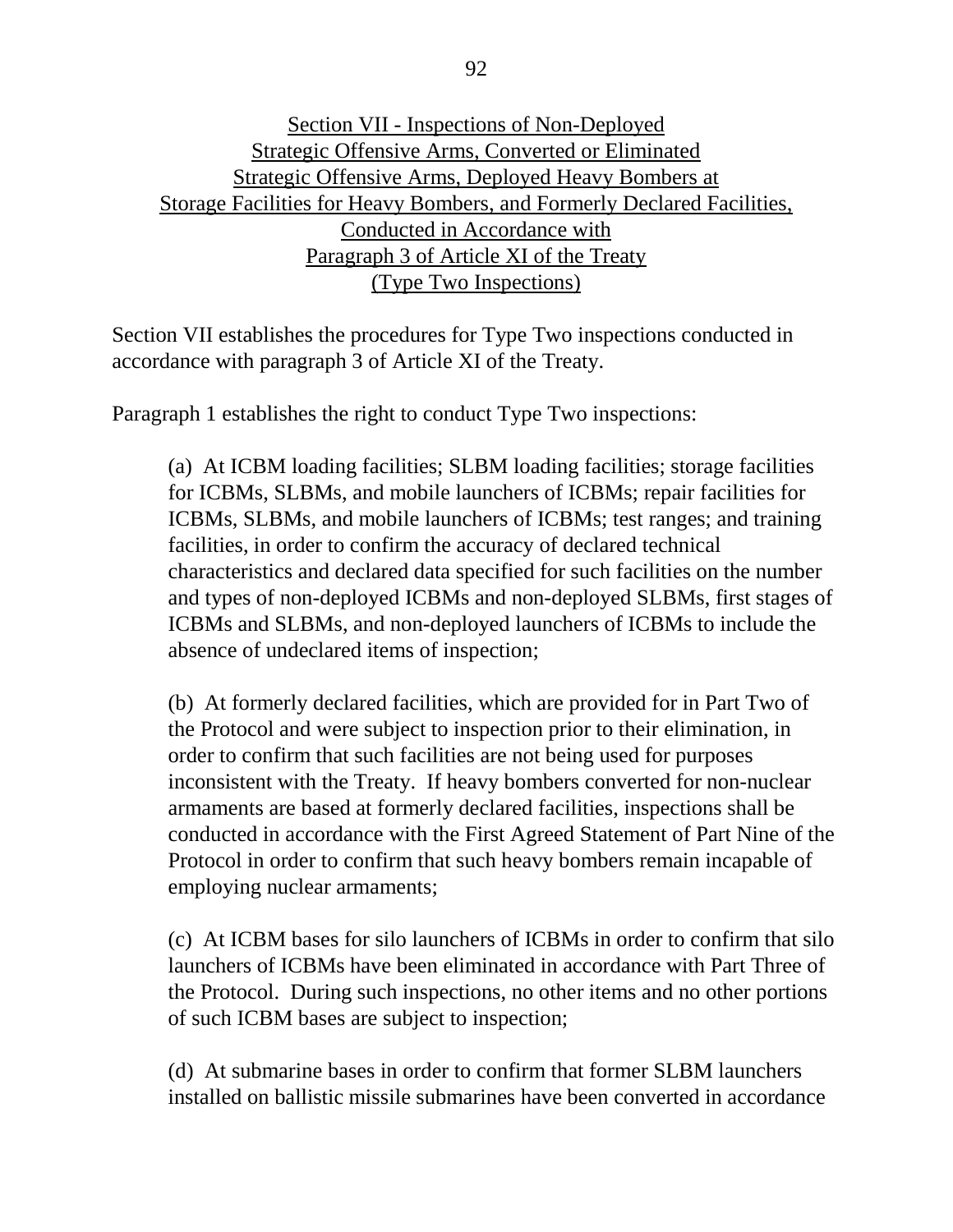with Part Three of the Protocol. During such inspections, no other items and no other portions of such submarine bases are subject to inspection;

(e) At conversion or elimination facilities for ICBMs, SLBMS, or mobile launchers of ICBMs in order to confirm that solid-fueled ICBMs, solidfueled SLBMs, or mobile launchers of ICBMs have been eliminated in accordance with Part Three of the Protocol;

(f) At conversion or elimination facilities for heavy bombers in order to confirm that heavy bombers equipped for nuclear armaments have been converted in accordance with Part Three of the Protocol; and

(g) At storage facilities for heavy bombers in order to confirm the accuracy of declared data specified for such facilities on the number and types of deployed and non-deployed heavy bombers and on the number of nuclear armaments located on such heavy bombers, in accordance with the Fourth Agreed Statement of Part Nine of the Protocol.

Paragraph 2 provides each Party with the right, except as provided for in Part Nine of the Protocol, to conduct a total of no more than eight Type Two inspections each year, with no more than two such inspections being conducted each year at the same facility.

Paragraph 3 establishes the requirement for pre-inspection restrictions, to prevent the removal from the site of items that would be subject to inspection, as specified in Part Seven of the Annex on Inspection Activities to the Protocol, which remain in effect until the pre-inspection procedures are completed. These pre-inspection restrictions are to be implemented no later than one hour after the time for the designation of the inspection site specified in the notification provided in accordance with subparagraph 14(a) of Section VI of Part Four of the Protocol.

Paragraph 4 establishes the right to perform Type Two inspections to confirm that solid-fueled ICBMs, solid-fueled SLBMs, or mobile launchers of ICBMs have been eliminated after receiving notification in accordance with Part Four of the Protocol from the Party carrying out the elimination of such items:

(a) For a 30-day window from the time specified in the corresponding notification, when eliminated solid-fueled missiles or eliminated mobile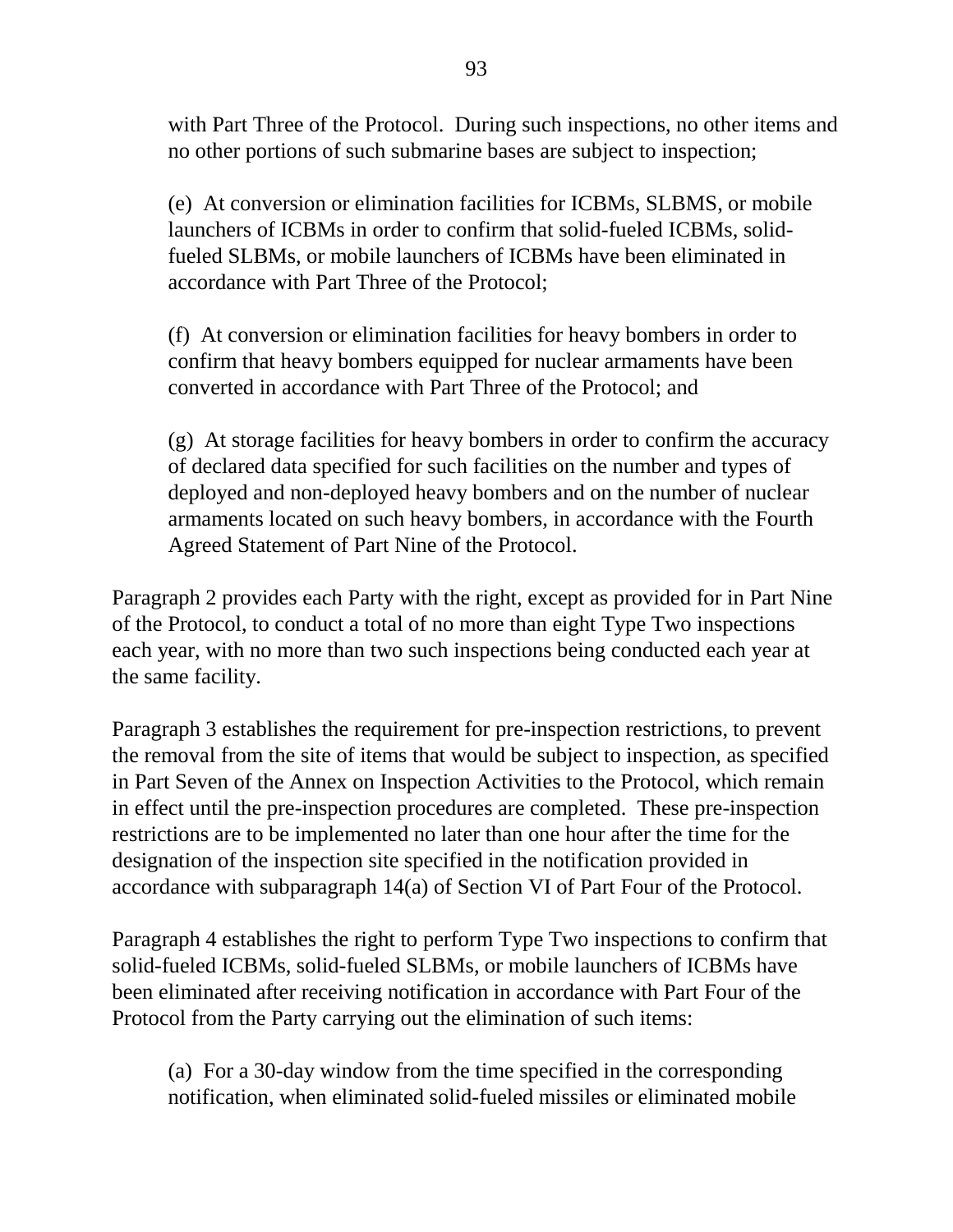launchers of ICBMs are accumulated at a conversion or elimination facility in a quantity defined in this paragraph, or

(b) At any other period of time, not coinciding with the accumulation specified in subparagraph (a) of this paragraph. In such a case, eliminated solid-fuel missiles or eliminated mobile launchers of ICBMs are not accumulated. Only those eliminated solid-fueled missiles or eliminated mobile launchers of ICBMs located at the conversion or elimination facility and within their 30-day window for inspection at that time are subject to inspection.

Paragraph 4 also establishes the requirement that a Party carrying out an elimination of solid-fueled ICBMs, solid-fueled SLBMs, or mobile launchers of ICBMs must conduct, within each calendar year, two accumulations of eliminated solid-fueled missiles and two accumulations of eliminated mobile launchers of ICBMs at the appropriate conversion or elimination facility. These accumulations are to be conducted in such a manner that no less than 50 percent of the total number of missiles and no less than 50 percent of the total number of mobile launchers of ICBMs scheduled for elimination during a calendar year will be made available for inspection during the two inspections at each appropriate facility. Each such accumulation is to contain approximately 25 percent of the total number of solid-fueled ICBMs or solid-fueled SLBMs or approximately 25 percent of the total number of mobile launchers of ICBMs scheduled for elimination during the corresponding calendar year. This framework ensures that a Party will have the opportunity to inspect at least half the solid-fueled missiles and mobile launchers declared by the other Party to be eliminated in any given year.

The paragraph establishes the requirement that a Party conducting the accumulation of eliminated solid-fueled ICBMs, solid-fueled SLBMs, or eliminated mobile launchers of ICBMs provide a notification, in accordance with Part Four of the Protocol, of the beginning of such an accumulation. This information will be included in the notifications provided in accordance with subparagraph 1(c) of Section V of Part Four.

The paragraph further establishes the requirement that a Party conducting such an accumulation inform the other Party of the date of completion of the accumulation process, the number of eliminated solid-fueled ICBMs or solid-fueled SLBMs, or the number of eliminated mobile launchers of ICBMs, as well as the unique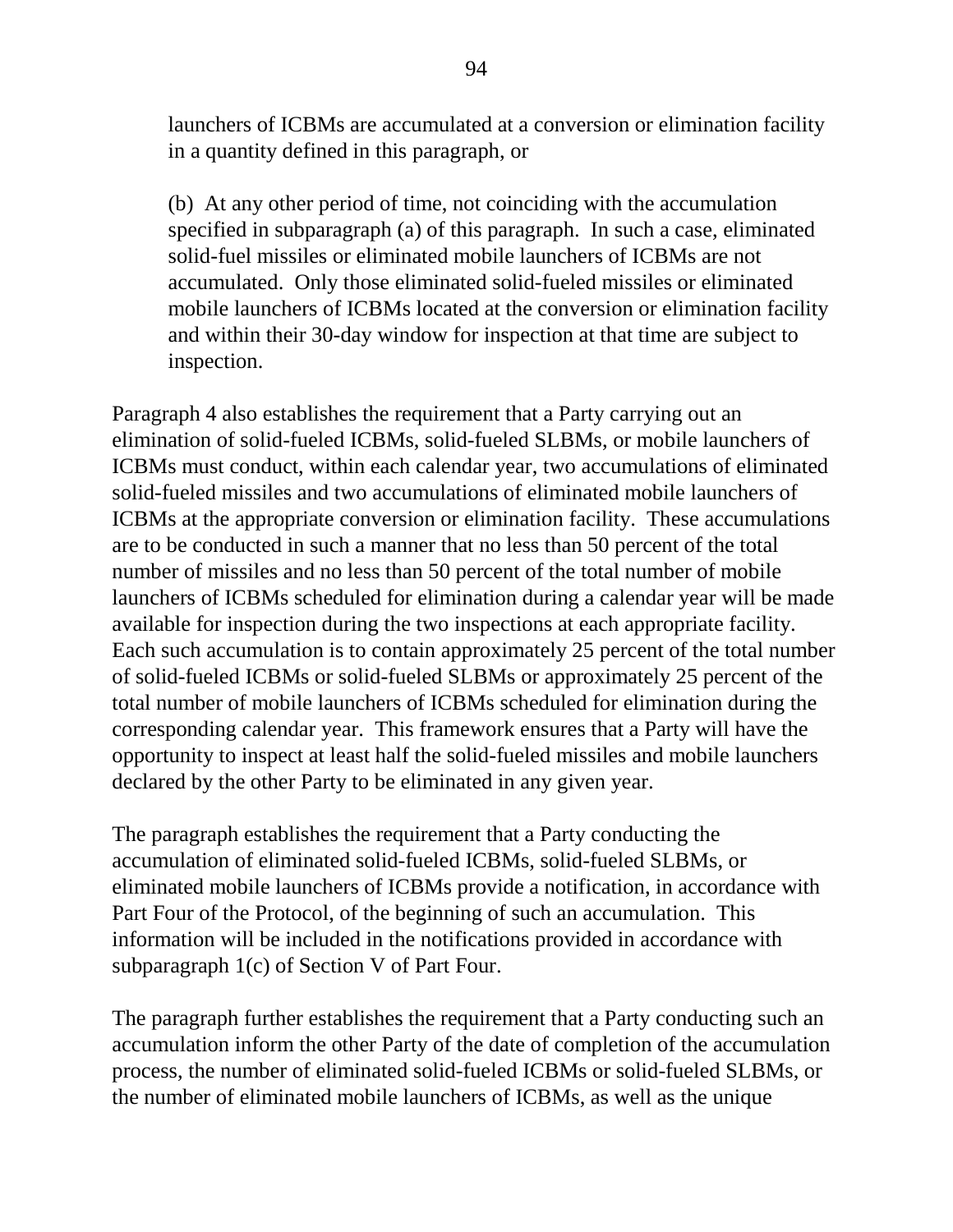identifiers of the eliminated solid-fueled ICBMs or solid-fueled SLBMs. This information also will be included in the notifications provided in accordance with subparagraph 1(c) of Section V of Part Four.

Paragraph 5 requires the host country to provide the inspection team leader, in writing and upon arrival of the inspection team at the site, information on the numbers of items of inspection for the inspection site. The host country is also required to provide a copy of an inspection site diagram that depicts the location of the declared items of inspection.

Paragraph 6 establishes the right of the inspection team to inspect specific facilities and items of inspection during Type Two inspections.

(a) For ICBM loading facilities; SLBM loading facilities; storage facilities for ICBMs, SLBMs, and mobile launchers of ICBMs; repair facilities for ICBMs, SLBMs, and mobile launchers of ICBMs; test ranges; training facilities; and formerly declared facilities other than those at which heavy bombers converted for non-nuclear armaments are based, inspectors have the right to inspect the inspection site within the boundaries of the inspection site. For test ranges, the inspected Party is not required to remove nondeployed ICBMS or non-deployed SLBMs from test launchers or soft-site launchers. Such non-deployed ICBMs or SLBMs will not be subject to measurement. The inspection team may also inspect one silo test launcher declared not to contain an ICBM or a training model of a missile;

(b) For formerly declared facilities at which heavy bombers converted for non-nuclear armaments are based, inspectors have the right to inspect three designated converted heavy bombers in accordance with the First Agreed Statement of Part Nine of the Protocol;

(c) For ICBM bases, inspectors have the right to inspect eliminated silo launchers of ICBMs that are subject to inspection to confirm that such silo launchers have been eliminated in accordance with Part Three of the Protocol;

(d) For submarine bases, inspectors have the right to inspect converted launchers of SLBMs that are subject to inspection to confirm that such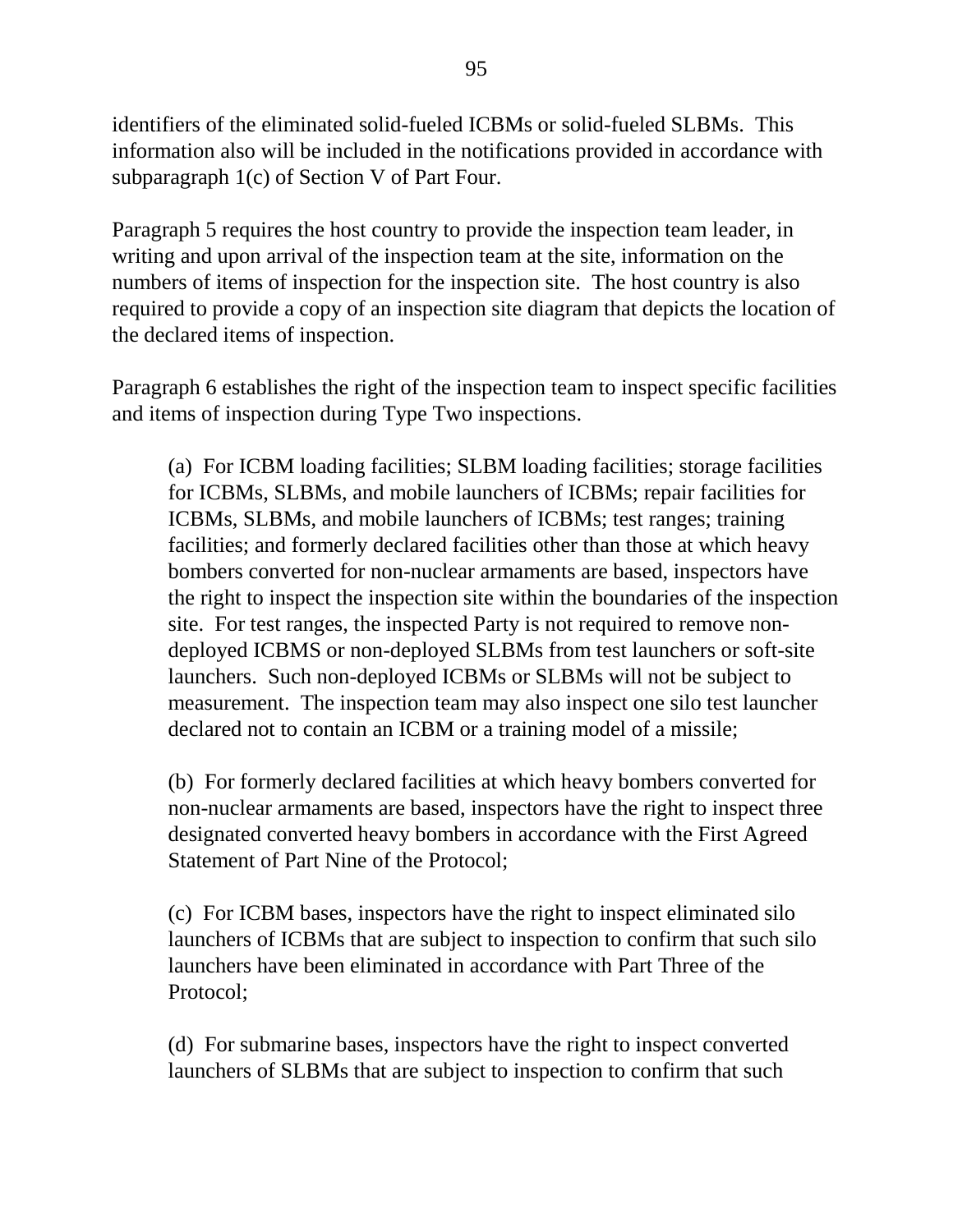SLBM launchers have been converted in accordance with Part Three of the Protocol;

(e) For conversion or elimination facilities for ICBMs, SLBMs, or mobile launchers of ICBMs, inspectors have the right to inspect eliminated solidfueled ICBMs, eliminated solid-fueled SLBMs, or eliminated mobile launchers of ICBMs that are subject to inspection to confirm that such items have been eliminated in accordance with Part Three of the Protocol;

(f) For conversion or elimination facilities for heavy bombers, inspectors have the right to inspect converted heavy bombers that are subject to inspection to confirm that such heavy bombers have been converted in accordance with Part Three of the Protocol; and

(g) For storage facilities for heavy bombers, inspectors have the right to inspect all deployed heavy bombers in accordance with the Fourth Agreed Statement of Part Nine of the Protocol.

Paragraph 7 establishes the right of inspectors to read the unique identifiers on all non-deployed ICBMs, non-deployed SLBMs, eliminated solid-fueled ICBMs, and eliminated solid-fueled SLBMs, as well as on all heavy bombers, except for ICBMs or SLBMs contained in test launchers and in soft-site launchers of ICBMs and SLBMs. The use of the preposition "in" with regard to test launchers is significant because the Parties adopted a convention that missiles are "in" silo launchers of ICBMs and SLBM launchers, while missiles are "on" mobile launchers of ICBMs. This provision exempts missiles in test launchers (i.e., silo test launchers) and soft-site launchers due to the physical difficulty of accessing the unique identifier, but allows U.S. inspectors to read unique identifiers for all mobile ICBMs located on mobile test launchers of ICBMs because the unique identifier is easily readable on the launch canister.

Paragraph 8 establishes the right of the inspection team to confirm that all launch canisters located within the boundaries of the inspection site declared to be empty are, in fact, empty.

Paragraph 9 specifies that silo training launchers of ICBMs and test heavy bombers are not subject to inspection.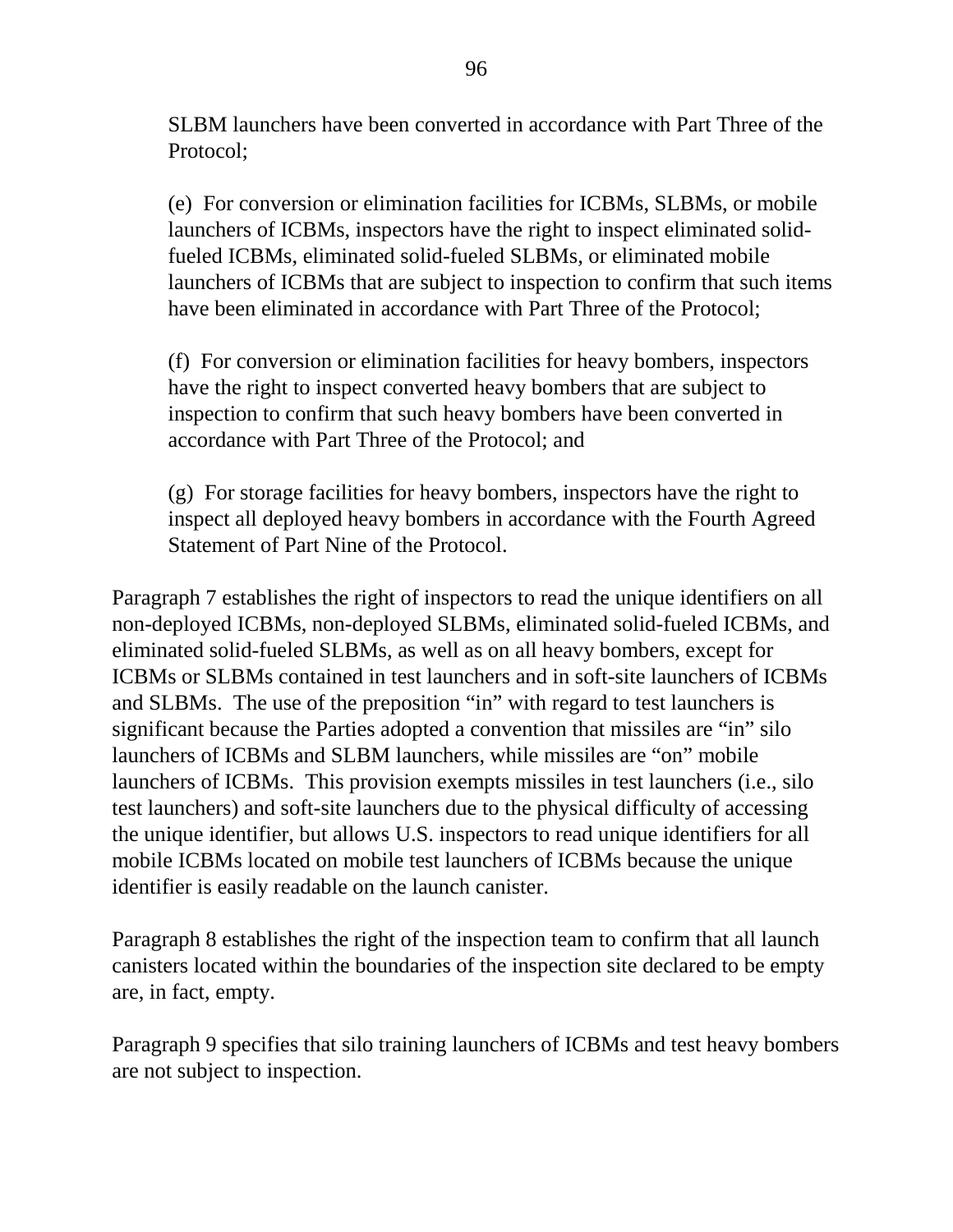Paragraph 10 establishes the right of the inspection team to confirm that ICBMs or SLBMs declared to be training models of missiles are, in fact, training models of missiles, unless such items are contained in silo test launchers or in silo training launchers. This confirmation is to be based on differences as provided for in Part Two of the Protocol. As with paragraph 7 above, the use of the phrase "in test launchers" limits the exception such that it does not apply to mobile test launchers of ICBMs. This provision recognizes the physical difficulty of viewing, for a missile in a silo training launcher, the features that distinguish a training model of a missile from a real missile, but allows for confirmation of the type of training model of a missile located on mobile test launchers of ICBMs.

#### Section VIII - Exhibitions

Paragraph 1 provides that exhibitions are conducted at the invitation of the Party conducting the exhibition, separately from inspections, at the locations and times chosen by the Party conducting the exhibitions and in accordance with the Annex on Inspection Activities to the Protocol. There is no quota on the number of such exhibitions that can be conducted each year.

Paragraph 2 establishes the requirements for a Party to conduct exhibitions and the right of the other Party to take part in the exhibitions for the purpose of demonstrating the distinguishing features and to confirm technical characteristics of each new type, variant, or version of an ICBM, SLBM, heavy bomber equipped for nuclear armaments, and, as provided for in Part Two of the Protocol, an ICBM launcher. The latter clause captures mobile ICBM launchers, which are the only ICBM launchers for which technical characteristics will be in the database. This provision also accounts for the strategic offensive arms that were deployed under the START Treaty but were never exhibited (for the United States, the B-2A). Under the START Treaty, the B-2A was listed as an existing type of strategic offensive arm but was neither subject to inspection nor required to be exhibited. Additionally, this paragraph provides for an exhibition of those strategic offensive arms that were deployed following the expiration of the START Treaty but before entry into force of this Treaty. This provision ensures that the Russian Federation is required by the Treaty to exhibit the RS-24 mobile ICBM, which is listed in subparagraph 8(a)(ii) of Article III of the Treaty as a type of ICBM existing at the time of signature. Such exhibitions must be conducted no later than the date inspection activities may begin, which is 60 days after entry into force of this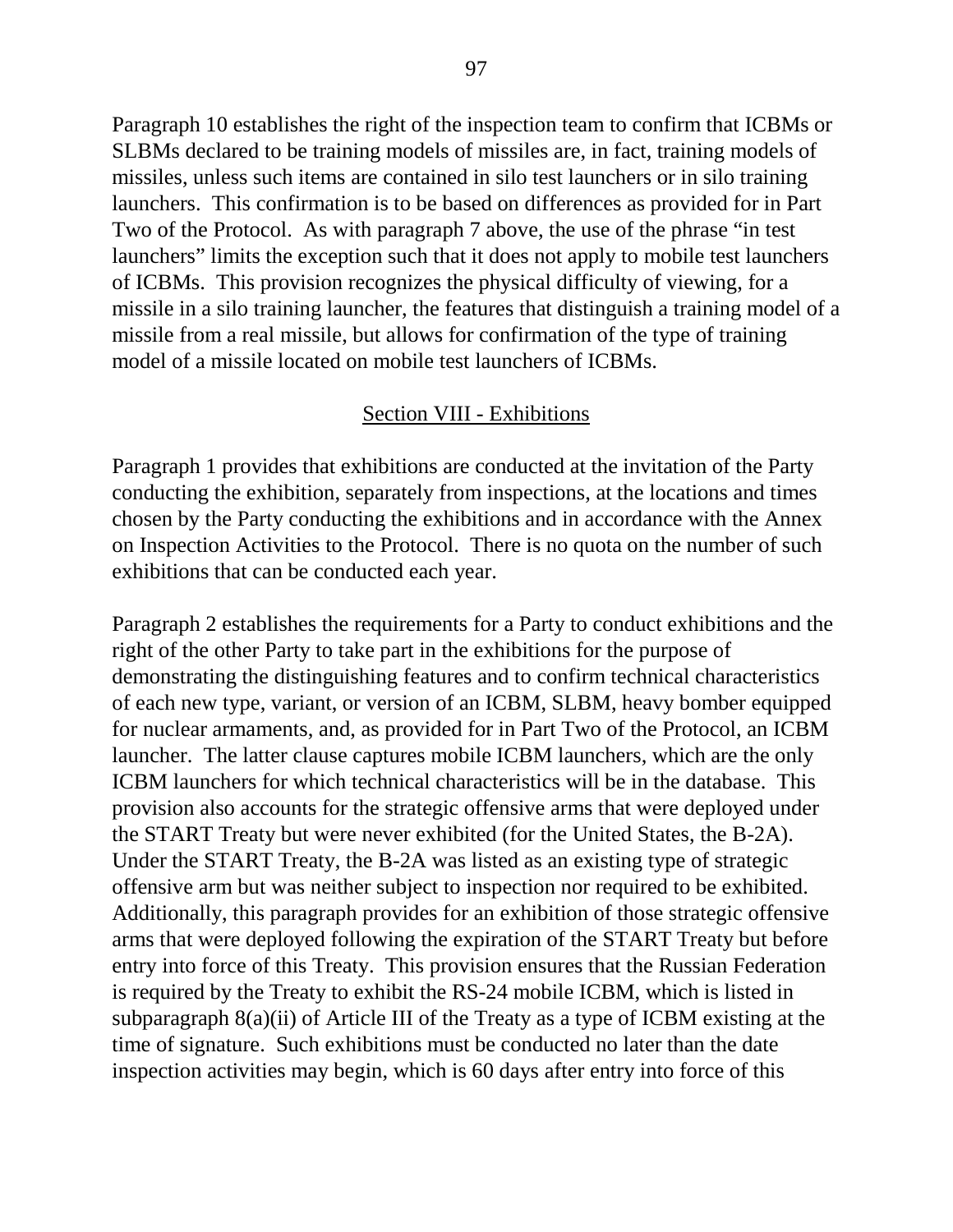Treaty, to enable the inspection teams to have the technical data of the items they will inspect.

Paragraph 3 establishes the requirements for a Party to conduct exhibitions and the right of the other Party to take part in the exhibitions for the purpose of demonstrating the results of the conversion of the first item of a type of ICBM launcher, SLBM launcher, or heavy bomber equipped for nuclear armaments. This exhibition will provide the basis for confirming subsequent conversions of such strategic offensive arms.

Paragraph 4 establishes the requirements for a Party to conduct exhibitions and the right of the other Party to take part in the exhibitions as provided for in Part Nine of the Protocol.

## Section IX - Cancellation of Inspection Activities

Paragraph 1 provides for the cancellation of inspections and exhibitions due to circumstances brought about by *force majeure*. In such cases, the number of inspections to which the inspecting Party is entitled will not be reduced. If exhibitions are cancelled, the Parties are to agree on the new periods of time for conducting such exhibitions.

Paragraph 2 provides for the right of an inspection team, in the case of a delay, including due to *force majeure*, that prevents an inspection team from arriving at the inspection site during the time specified in paragraph 7 of Section V of Part Five of the Protocol to either cancel or conduct the inspection. If an inspection is canceled for that reason, the number of inspections to which the inspecting Party is entitled is not reduced.

Paragraph 3 specifies the rights of the inspection team if the time to transport an inspection team exceeds that allowed. In such cases, the inspection team leader can either cancel or conduct the inspection. If an inspection is canceled for that reason, the number of inspections to which the inspecting Party is entitled is not reduced.

Paragraph 4 specifies the rights of the inspection team if, due to circumstances brought about by force majeure, it is necessary to remove items subject to preinspection restrictions from the inspection site. In such cases the inspection team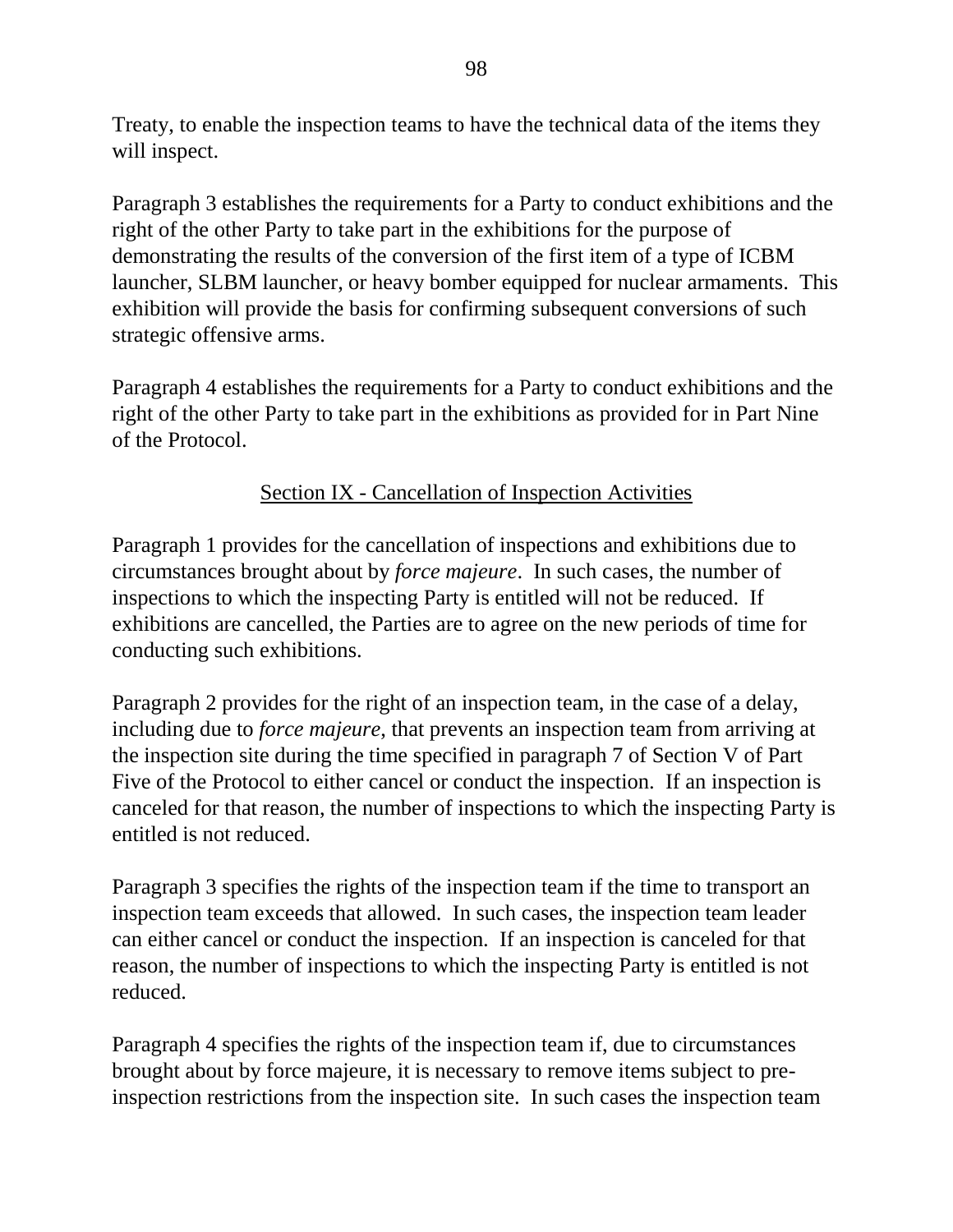leader can either cancel or conduct the inspection. If an inspection is canceled for that reason, the number of inspections to which the inspecting Party is entitled is not reduced.

Paragraph 5 specifies the rights of the inspection team if the inspected Party interrupts the inspection for reasons of personnel security or equipment safety. In such cases, the inspection team leader can either cancel or conduct the inspection. If an inspection is canceled for such reasons, the number of inspections to which the inspecting Party is entitled is not reduced.

## Section X - Inspection Activity Reports

Paragraph 1 establishes the requirement for an inspection activity report. During post-inspection procedures the inspection team leader is required to provide the incountry escort with an inspection activity report in written form, in two originals, each in English and in Russian.

Paragraph 2 specifies that the report is to contain factual information. It is to indicate the kind of inspection activities conducted, the inspection activity site, the type and number of strategic offensive arms subject to the Treaty that were declared during the pre-inspection procedures and that were observed during the period of inspection activities, and all measurements recorded during the period of inspection activities.

Paragraph 3 specifies that site diagrams of facilities, coastlines and waters diagrams, and information provided in writing to the inspection team leader during pre-inspection procedures, as well as photographs taken during the period of inspection activities, are to be an integral part of the inspection activity report. The report is to be signed by the inspection team leader and by a member of the incountry escort. The paragraph also provides the inspecting Party the right to include in the report ambiguities or comments. The inspected Party has the right to include clarifications in the report. Each Party is to retain one original of the report.

Paragraph 4 specifies that the Parties will, when possible, clarify ambiguities regarding factual information contained in the inspection activity report. The paragraph establishes the requirement to record relevant clarifications in the report.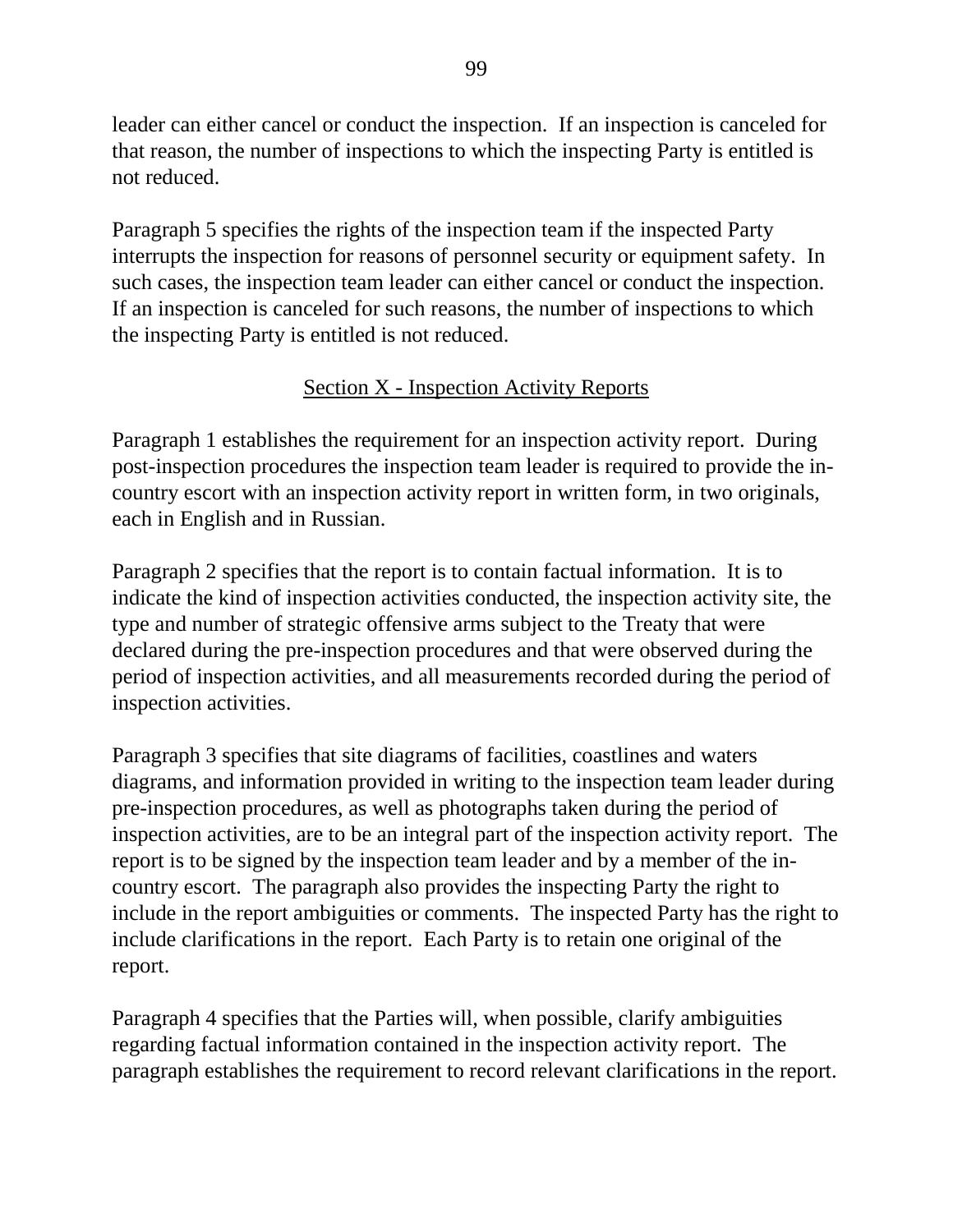# **PART SIX – BILATERAL CONSULTATIVE COMMISSION**

#### Structure and Overview

Part Six of the Protocol, which establishes the procedures and authority of the BCC, consists of eight sections. The enabling provision of the Treaty for the establishment of the BCC is Article XII. Article V, paragraph 2 also provides that a Party has the right to raise questions in the BCC concerning a new kind of strategic offensive arm, when that Party believes a new kind of strategic offensive arm is emerging.

The notifications concerning the BCC are provided in Section VII of Part Four of the Protocol.

The BCC is closely modeled on the START Treaty's Joint Compliance and Implementation Commission (JCIC). The Parties have also drawn from their experiences with the Moscow Treaty's Bilateral Implementation Commission (BIC) and the INF Treaty's Special Verification Commission (SVC).

The Parties agreed in Part Eight of the Protocol to provisionally apply this Part of the Protocol from the date of signature of the Treaty.

## Section I - Authority of the BCC

Section I provides five specific areas of the BCC's authority. The BCC has the authority to resolve questions relating to compliance with the obligations assumed by the Parties; to agree upon such additional measures as may be necessary to improve the viability and effectiveness of the Treaty; to discuss the unique features of missile defense interceptors and their launchers that distinguish them from ICBMs and ICBM launchers or SLBMs and SLBM launchers; to resolve questions related to the applicability of provisions of the Treaty to a new kind of strategic offensive arm; and to discuss other issues raised by either Party.

The authority to agree on additional measures which would contribute to improving the viability and effectiveness of the Treaty was an important tool for the successful implementation of the START Treaty. Accordingly, Article XV of the New START Treaty provides that, if it becomes necessary to make changes in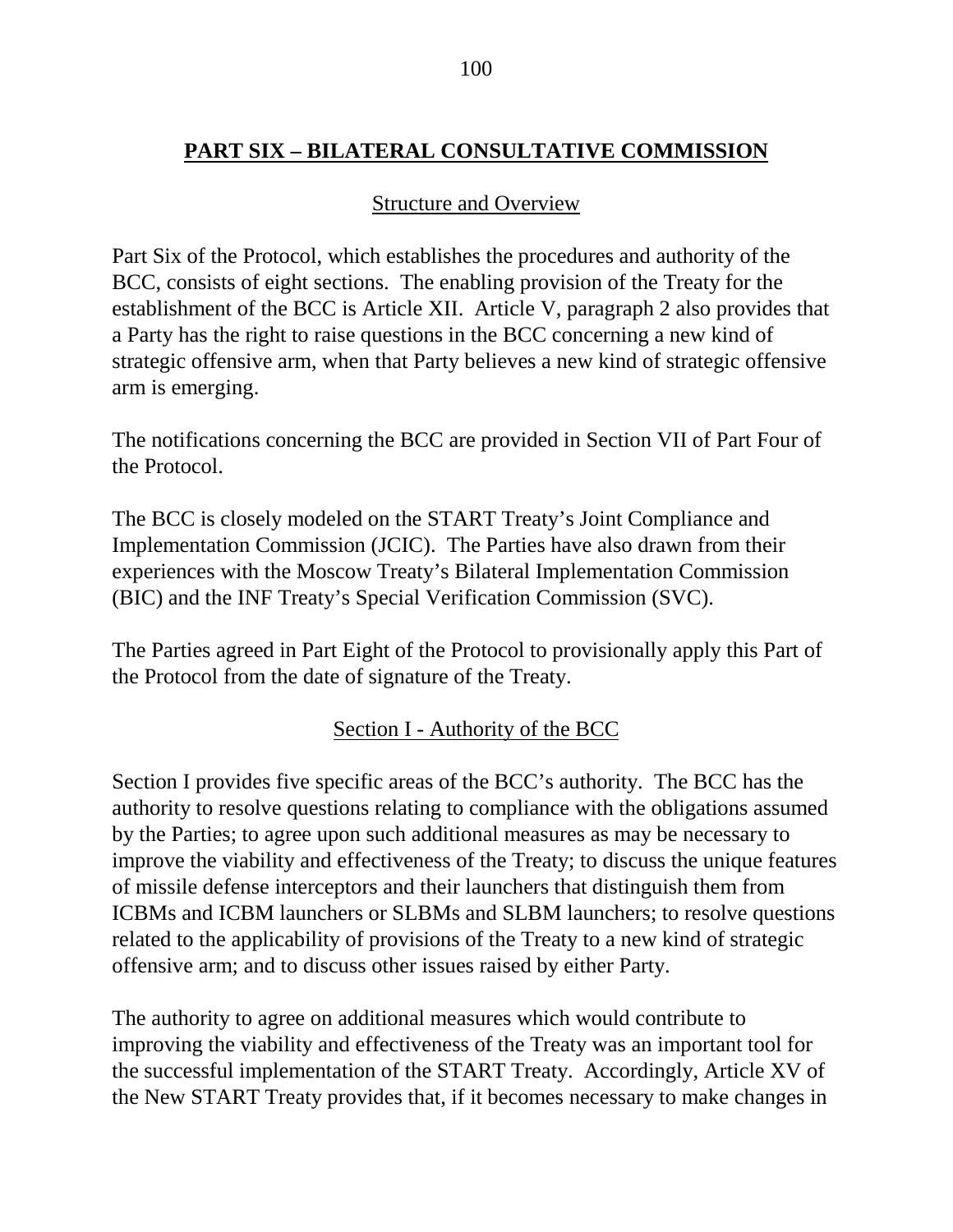the Protocol that do not affect substantive rights or obligations, the Parties may use the BCC to reach agreement on such changes, without resorting to the procedure for making amendments to the Treaty.

## Sections II through VIII - Procedures for the Operation of the BCC

The rules governing the operation of the BCC, set forth in Sections II through VIII of Part Six of the Protocol, are very similar to the rules governing the JCIC.

As with the JCIC, a session of the BCC must be convened if either Party so requests, and Section III provides that no fewer than two sessions of the BCC will be convened each year unless the Parties otherwise agree.

Section IV makes it clear that either Party may place any question it wishes to raise on the agenda of a session of the BCC consistent with the authorities specified in Section I of this Part.

Sections V and VI provide that the work of the BCC will be confidential and that each Party will bear its own costs for participation in the BCC.

Section VII establishes that the communications related to the BCC are to be through diplomatic channels or through the Nuclear Risk Reduction Centers of the Parties.

Section VIII establishes the right to agree upon additional procedures governing the operation of the BCC.

# **PART SEVEN – TELEMETRIC INFORMATION**

Part Seven of the Protocol consists of three paragraphs that establish the basis for the exchange of telemetric information on launches of ICBMs and SLBMs.

Paragraph 1 implements the provision in Article IX of the Treaty that the Parties, by mutual agreement, will exchange telemetric information on the basis of parity. The paragraph specifies that the Parties exchange telemetric information on an equal number of launches of ICBMs and SLBMs each calendar year. It also sets a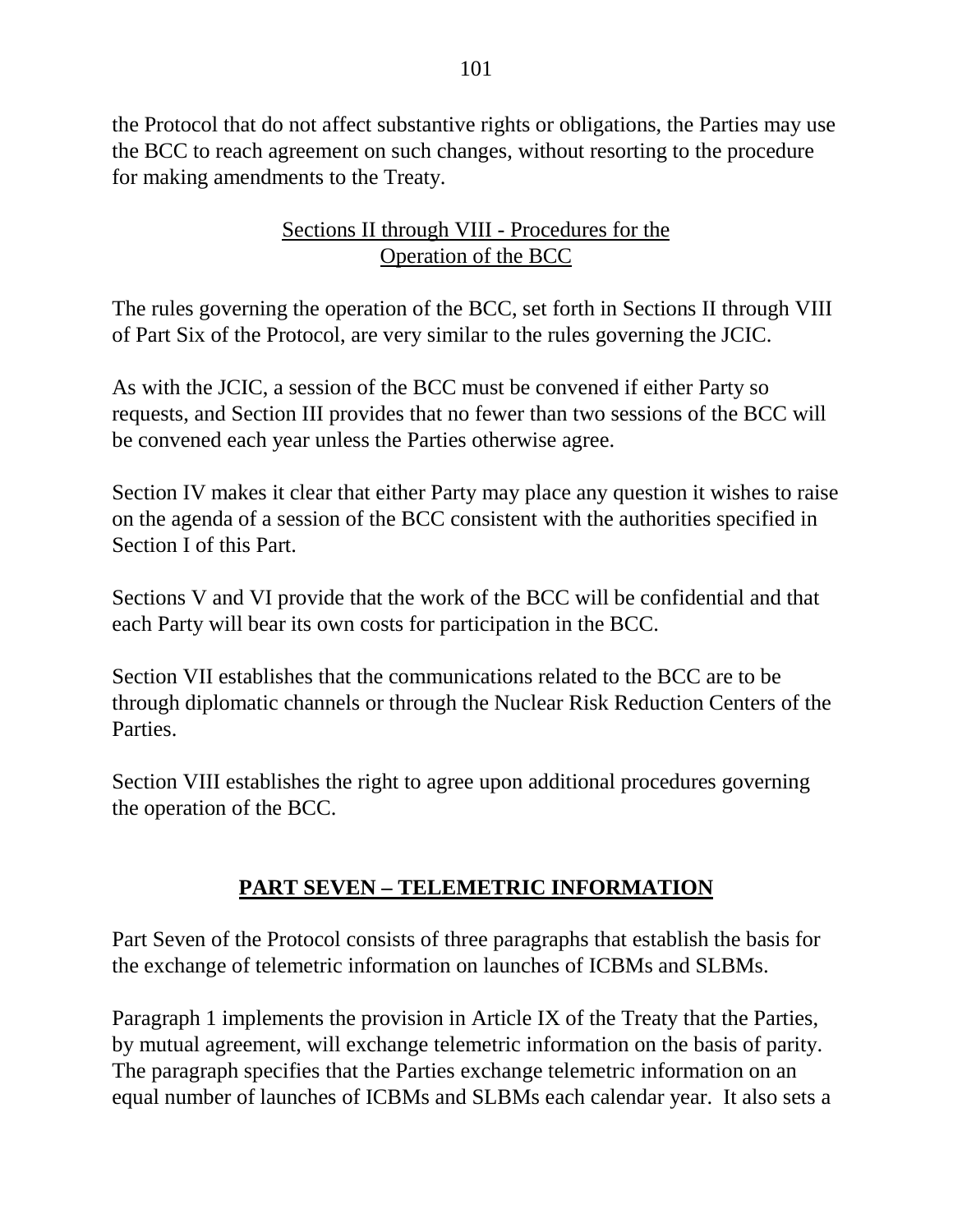ceiling of five on the number of launches of each Party for which telemetric information may be exchanged in any calendar year.

Paragraph 2 establishes the basic framework for the exchange of telemetric information. It provides that the Parties are to meet in the BCC within the first 65 days of each calendar year to discuss the exchange of telemetric information on launches of ICBMs and SLBMs. This meeting will provide the Parties with the opportunity to discuss launches for which telemetric information may be exchanged. Though the provision states that such discussion shall "focus" on launches of ICBMs and SLBMs conducted during the previous calendar year, it does not limit discussion to only those launches. It therefore provides flexibility should a Party seek to broaden discussion on the exchange of telemetric information. Subsequent to this discussion in the BCC, the Parties are to agree on the number of launches for which telemetric information will be exchanged, subject to the overall ceiling of five launches for the exchange each calendar year. Following this agreement, each Party will determine the specific launches for which it will provide telemetric information. While this structure gives the conducting Party the ultimate right to determine the launches for which it will exchange telemetric information, the framework also requires discussion in the BCC before a final determination is made and builds in flexibility for the Parties to structure and, if agreed, subsequently to modify the scope of the exchange.

Paragraph 3 establishes that the conditions of and procedures for the exchange and the amount of telemetric information provided will be determined in accordance with the Annex on Telemetric Information.

## **PART EIGHT – PROVISIONAL APPLICATION**

Part Eight establishes the Parties' agreement to provisionally apply certain provisions of the Treaty and Protocol from the date of signature of the Treaty.

Section I – General Provisions

Section I provides for the provisional application of specific provisions of the Treaty and Protocol from the date of signature of the Treaty, which occurred on April 8, 2010. The provisions listed in Sections II and III of this Part apply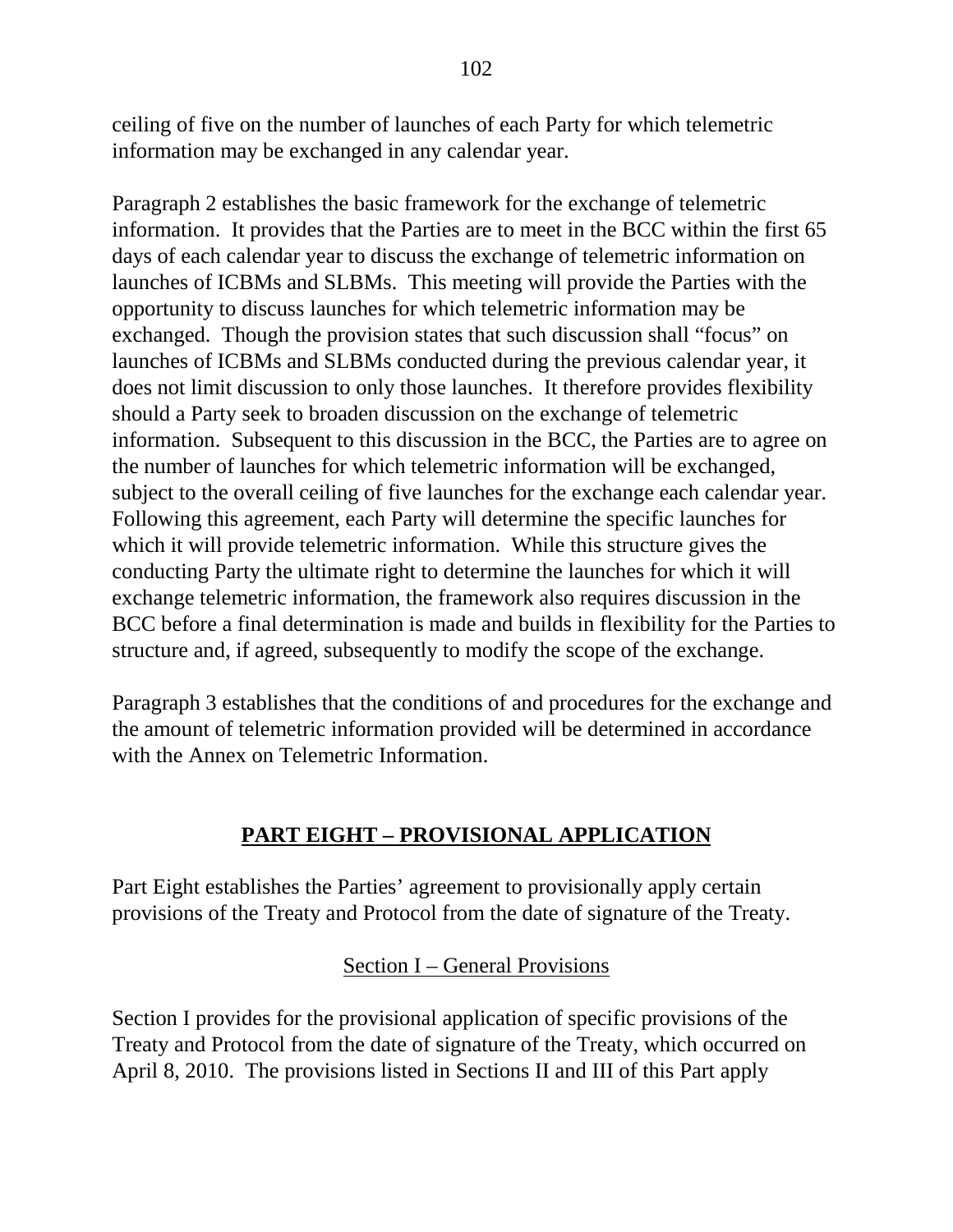provisionally during the interim between signature and entry into force of the Treaty.

## Section II – The Treaty

Paragraph 1 provides for all the definitions of terms used in the Treaty and its Protocol provided in Part One of the Protocol to apply provisionally as identified in paragraph 2 of Article I of the Treaty.

Paragraph 2 provides for the provisional application of the list of existing types of ICBMs, SLBMs, launchers for ICBMs and SLBMs and heavy bombers for each Party that is found in paragraph 8 of Article III of the Treaty.

Paragraph 3 provides for provisional application of the right, in paragraph 2 of Article V, of a Party that believes a new kind of strategic offensive arm is emerging to raise the question of such a strategic offensive arm for consideration in the BCC.

Paragraph 4 provides for provisional application of paragraph 1 of Article VI, which provides that conversion or elimination of strategic offensive arms and facilities will be carried out in accordance with Part Three of the Protocol. Neither the notifications and inspection activities related to conversion or elimination, nor the requirement to make converted or eliminated items visible to national technical means of verification are provisionally applied.

Paragraph 5 provisionally applies the requirement, established in paragraph 1 of Article VII, that a database pertaining to the obligations under the Treaty will be created in accordance with Parts Two and Four of the Protocol. Categories of data for the database are set forth in Part Two of the Protocol to the Treaty. No recurring data exchanges will take place, however, until after entry into force of the Treaty.

Paragraph 6 provisionally applies the obligation, established in paragraph 2 of Article VII, for each Party to notify the other Party about changes in data and provide notifications in a manner provided for in Part Four of the Protocol to this Treaty, but only to the extent of providing nine specific notifications which are listed in Section III of this Part of the Protocol. These nine notifications relate to the movement of heavy bombers associated with major strategic exercises;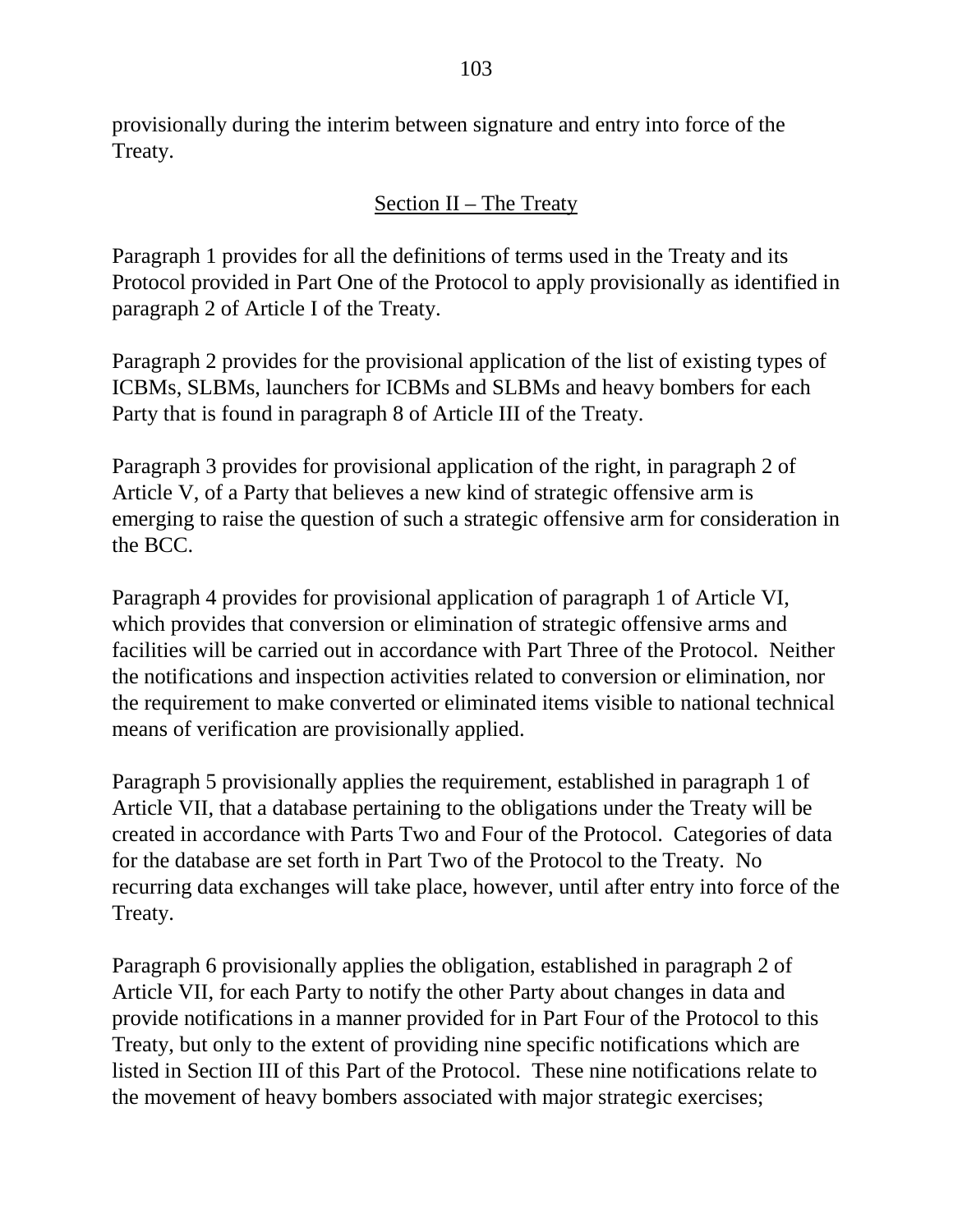launches of ICBMs and SLBMs; and notifications concerning the BCC and additional messages.

Paragraph 7 provisionally applies paragraph 3 of Article VII, which provides for the use of the Nuclear Risk Reduction Centers in order to provide and receive notifications.

Paragraph 8 provisionally applies paragraph 4 of Article VII of the Treaty, which provides that each Party may provide additional notifications on a voluntary basis, in addition to the notifications specified in paragraph 2 of Article VII of the Treaty if necessary to ensure confidence in the fulfillment of obligations assumed under the Treaty.

Paragraph 9 provisionally applies paragraph 5 of Article VII of the Treaty, which requires the Parties to hold consultations within the framework of the BCC on releasing to the public data and information obtained during the implementation of this Treaty. The Parties have the right to release to the public such data and information following agreement thereon within the framework of the BCC. Each Party has the right to release to the public data related to its own respective strategic offensive arms.

Paragraph 10 provisionally applies paragraph 6 of Article VII of the Treaty, which provides that geographic coordinates relating to data provided for in Part Two of the Protocol, unique identifiers, site diagrams of facilities provided by the Parties pursuant to the Treaty, as well as coastlines and waters diagrams provided by the Parties pursuant to the Treaty may not be released to the public unless otherwise agreed by the Parties within the framework of the BCC.

Paragraph 11 provides for provisional application of Article VIII of the Treaty, which contains the obligation of a Party that determines that its actions may lead to ambiguous situations, to take measures to ensure the viability and effectiveness of the Treaty and to enhance confidence, openness, and predictability concerning the reduction and limitation of strategic offensive arms.

Paragraph 12 provisionally applies Article X of the Treaty, which provides for the use of national technical means of verification by both Parties in a manner consistent with generally recognized principles of international law for the purpose of ensuring verification of compliance with the provisions of the Treaty and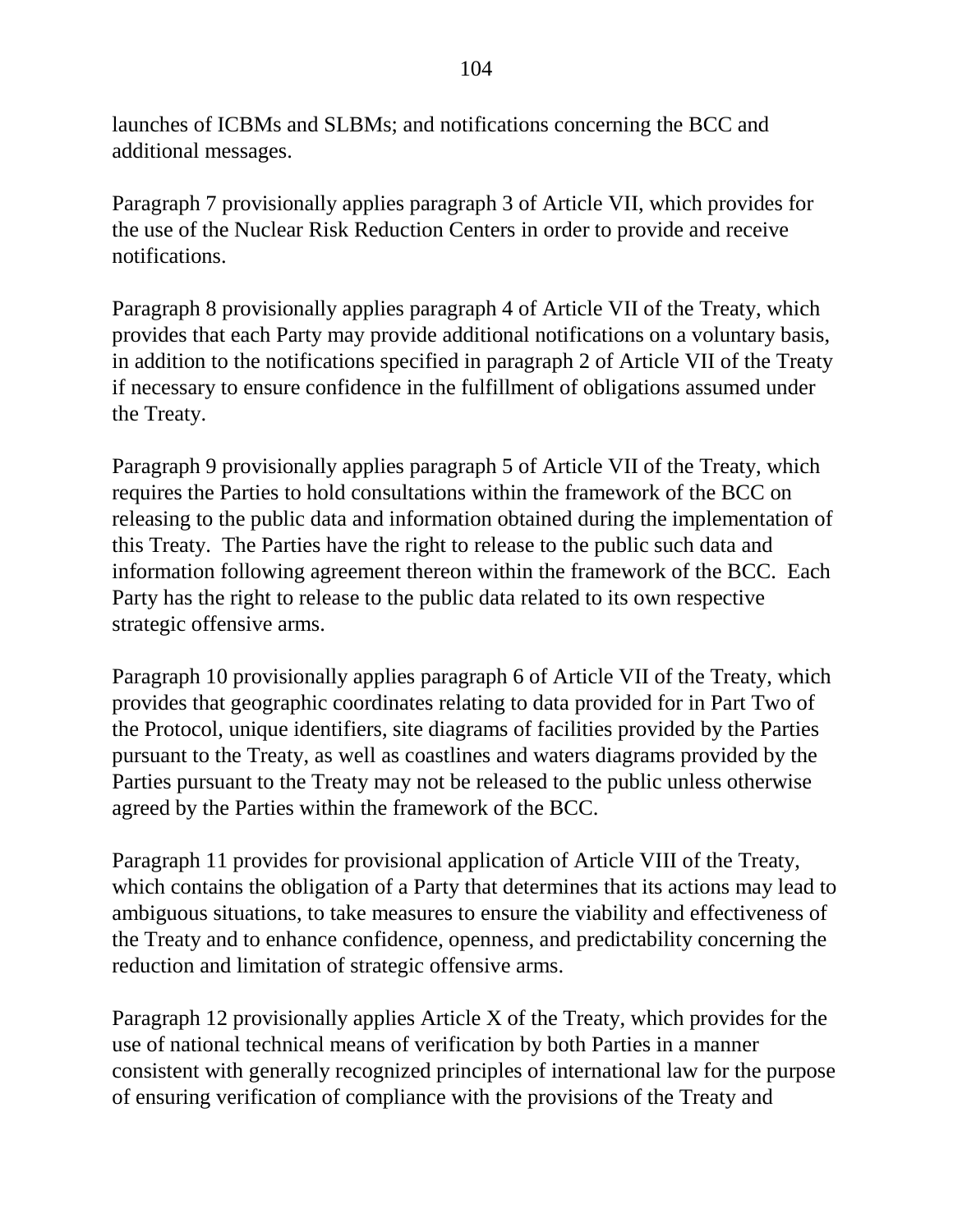prohibits the Parties from interfering with the national technical means of verification of the other that is operating in accordance with the Treaty.

Paragraph 13 provisionally applies Article XII of the Treaty, which establishes the BCC.

## Section III – The Protocol

Paragraph 1 provisionally applies Part One of the Protocol, which contains the terms and their definitions.

Paragraph 2 provisionally applies certain paragraphs of Section I of Part Two of the Protocol, under which the Parties will provide no later than 45 days after signature of the Treaty, in accordance with the Annex on Inspection Activities to the Protocol, site diagrams of facilities and, if applicable, coastlines and waters diagrams for each facility at which inspection activities may be conducted under the Treaty.

Paragraph 3 provisionally applies paragraph 2 of Section IX of Part Two of the Protocol, which establishes the categories of inspection activity sites associated with points of entry. The provisional application of this data will facilitate the identification of the facilities for which site diagrams of facilities and coastline and water diagrams will be provided 45 days after signature.

Paragraph 4 provisionally applies Part Three of the Protocol on conversion and elimination, but only to the extent required for the implementation of other provisionally applied portions of the Treaty. Provisional application of this Part does not require either Party to provide notifications on conversion or elimination or to make eliminated items visible to national technical means of verification. While neither Party is obligated to convert or eliminate items subject to the Treaty during the period of provisional application, should either Party choose to do so, they will use the conversion or elimination procedures provided for in this Part.

Paragraph 5 provisionally applies paragraphs 1 and 2 of Section I of Part Four of the Protocol, which provides that the time and date in notifications are to be expressed in Greenwich Mean Time. When providing the notifications, the date of provision of the notification will be the date of receipt by the receiving Party. The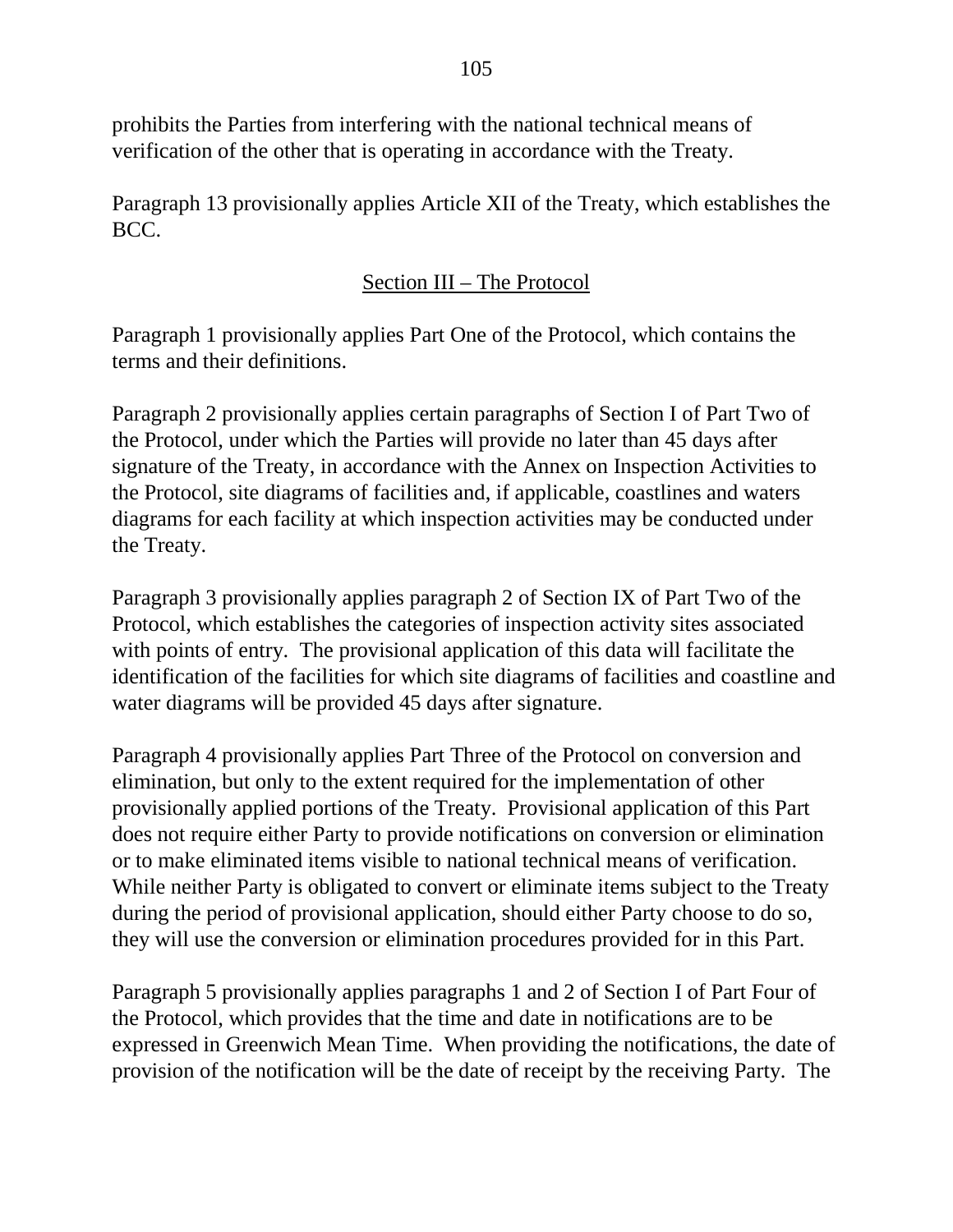effective date of the notifications will be the date the notification is received or the date of the occurrence of the event specified in the notification.

Paragraph 6 provisionally applies paragraphs 5 and 6 of Section III of Part Four of the Protocol, which provide for notifications concerning major strategic exercises.

Paragraph 7 provisionally applies paragraph 1 of Section IV of Part Four of the Protocol, which provides for notifications concerning launches of ICBMs or SLBMs.

Paragraph 8 provisionally applies Section VII of Part Four of the Protocol, which provides for notifications concerning activities of the BCC and additional messages.

Paragraph 9 provisionally applies Part Six of the Protocol, which provides the authority and procedures for the operation of the BCC.

Paragraph 10 makes it clear that these provisions of Part Eight of the Protocol have legal effect upon signature of the Treaty.

## **PART NINE – AGREED STATEMENTS**

## Structure and Overview of Part Nine of the Protocol

Part Nine of the Protocol consists of ten agreed statements. There is no significance to the order in which the statements appear in Part Nine of the Protocol.

The First Agreed Statement establishes the procedures that apply to B-1B heavy bombers that are converted from heavy bombers equipped for nuclear armaments to heavy bombers equipped for non-nuclear armaments, and to the facilities at which they are based.

Paragraph 1 of the First Agreed Statement requires the United States to conduct an exhibition no later than one year after entry into force of the Treaty to demonstrate the features that distinguish a B-1B heavy bomber equipped for non-nuclear armaments from a B1B heavy bomber equipped for nuclear armaments when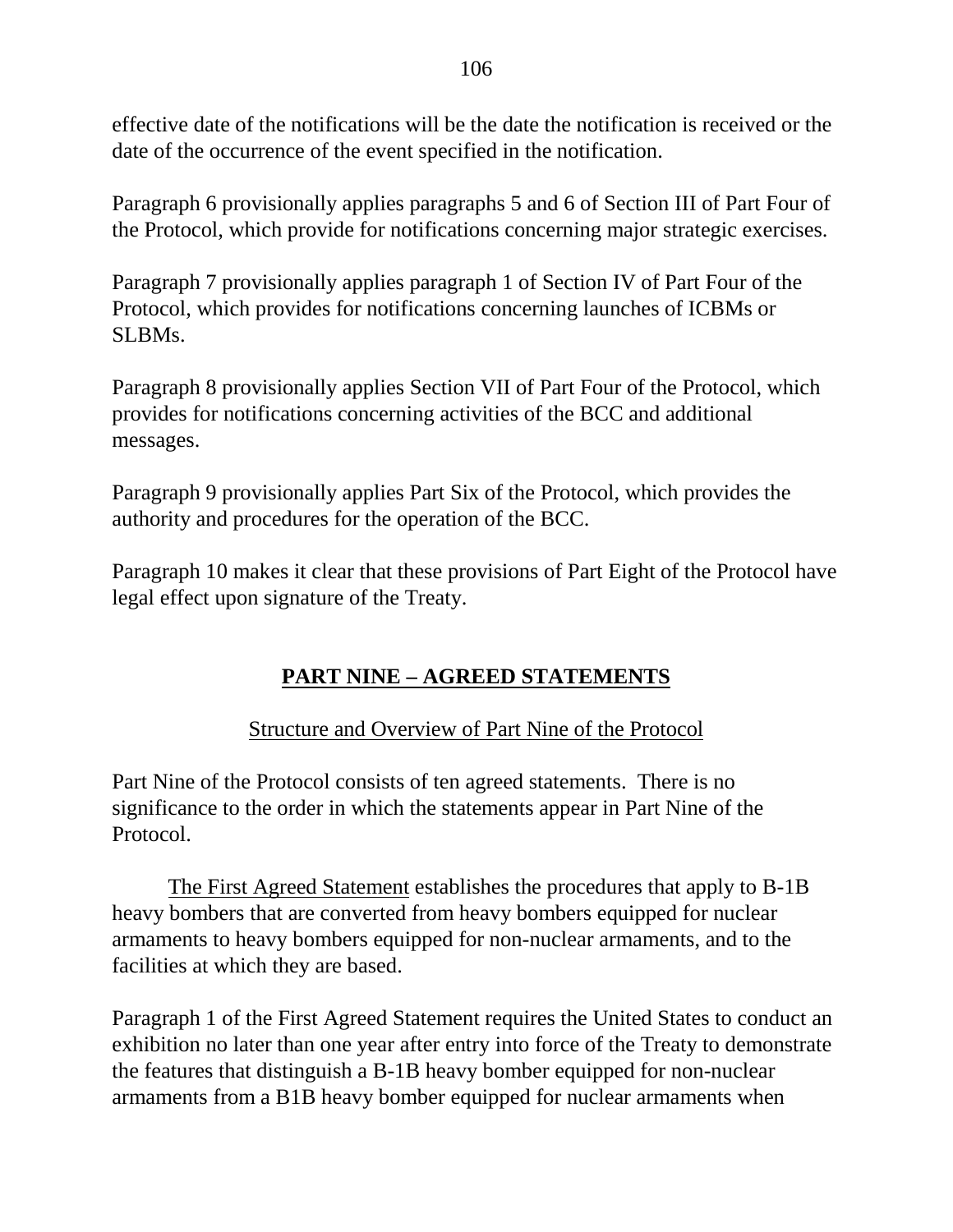converted in accordance with the procedures provided for in Part Three of the Protocol. The recorded distinguishing features will then be used to identify B-1B heavy bombers equipped for non-nuclear armaments. The agreed statement establishes that all B-1B heavy bombers that have been converted prior to the completion of such an exhibition and that have the recorded distinguishing features are to be included in the category of heavy bombers equipped for non-nuclear armaments. B-1B heavy bombers that are converted after the exhibition will then follow the procedures established in Part Three of the Protocol.

Paragraph 2 of the First Agreed Statement establishes the procedures that will apply when all B-1B heavy bombers have been converted to heavy bombers equipped for non-nuclear armaments. The United States will notify Russia that Ellsworth Air Force Base, South Dakota, and Dyess Air Force Base, Texas, have been eliminated when all B-1B heavy bombers based there have been converted to heavy bombers equipped for non-nuclear armaments. These two bases will then be reported under the Treaty as formerly declared facilities. This paragraph provides Russia the right to conduct one Type Two inspection each year at either of these bases and provides the procedures to be used for the inspections. The single annual inspection may be either at Ellsworth Air Force Base or it may be at Dyess Air Force Base. Up to three B-1B heavy bombers may be designated for inspection by Russia to confirm the distinguishing features that indicate that the designated B-1B heavy bombers remain incapable of employing nuclear armaments. The B-1B heavy bombers may continue to be based at formerly declared facilities because, pursuant to subparagraph 7(c) of Article III of the Treaty, they will have ceased to be subject to the Treaty. Additionally, when the last B-1B is converted to a heavy bomber equipped for non-nuclear armaments, the database created pursuant to Part Two of the Protocol will no longer include B-1B heavy bombers equipped for non-nuclear armaments.

Paragraph 3 of the First Agreed Statement provides that upon completion of the conversion of all B-1B heavy bombers equipped for nuclear armaments to heavy bombers equipped for non-nuclear armaments, such converted heavy bombers are no longer subject to Type One inspections when the converted B-1B heavy bombers are present at an air base undergoing a Type One inspection at the time pre-inspection restrictions were implemented at the base.

Paragraph 4 of the First Agreed Statement establishes that the procedures of the agreed statement would also apply if either Party decides to convert all heavy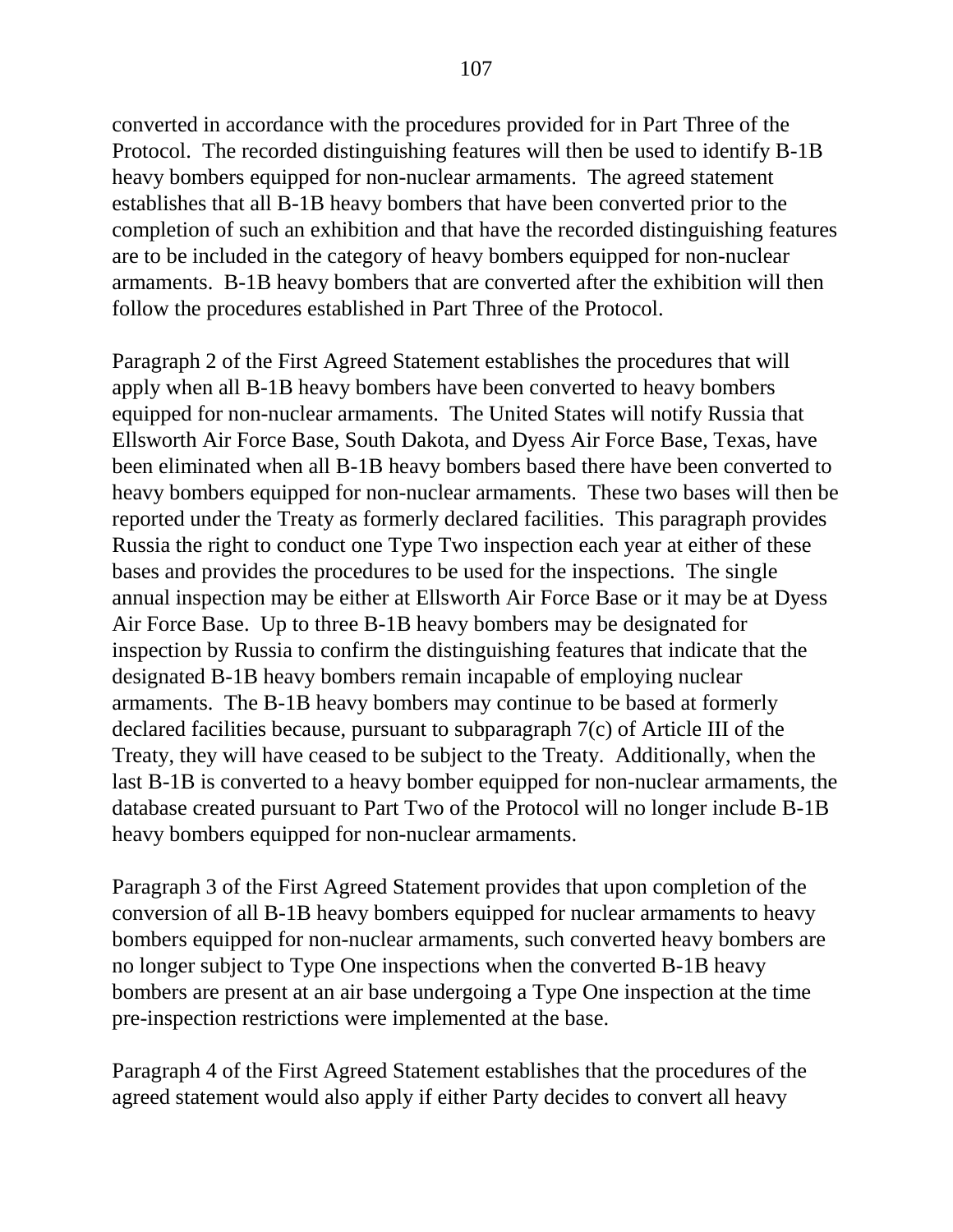bombers of another type that are equipped for nuclear armaments to heavy bombers equipped for non-nuclear armaments.

The Second Agreed Statement establishes the procedures that are to be applied to four U.S. submarines that have been converted from ballistic missile submarines to submarines equipped with launchers of cruise missiles, which are known as SSGNs.

Paragraph 1 of the Second Agreed Statement establishes procedures that may be used to provide assurances that the four SSGNs are incapable of launching SLBMs. No later than three years after entry into force of the Treaty, the United States will conduct a one-time exhibition for each of the four submarines to confirm that the launchers on the submarines are incapable of launching SLBMs. Following the exhibition and for the remainder of the duration of the Treaty, the Russian Federation has the right to conduct up to six inspections of these four SSGNs if they are located at a submarine base during a Type One inspection of that base. The inspecting Party has the option to designate for inspection two launchers on an SSGN instead of the one non-deployed launcher of SLBMs, as provided for in subparagraph 6(b) of Section VI of Part Five of the Protocol. No individual submarine may be inspected more than twice. The purpose of the inspection is to provide assurances that the individual launchers on the submarine have not been reconverted and they remain incapable of launching SLBMs. The procedures for conducting the inspection of the SSGNs are also provided in this paragraph.

Paragraph 2 of the Second Agreed Statement establishes that the procedures of the agreed statement would also apply to any future ballistic missile submarine that is converted to a submarine equipped with launchers of cruise missiles. The agreement on the number of allowed inspections for any such new converted submarines would be agreed within the framework of the BCC.

The Third Agreed Statement provides for an exception to the general prohibition in paragraph 9 of Article IV of the Treaty against joint basing of heavy bombers equipped for nuclear armaments and heavy bombers equipped for nonnuclear armaments. The statement establishes the right of each Party to carry out joint basing of heavy bombers of a type equipped for nuclear armaments and heavy bombers of the same type that have been converted to heavy bombers equipped for non-nuclear armaments at an air base until the last heavy bomber of that type has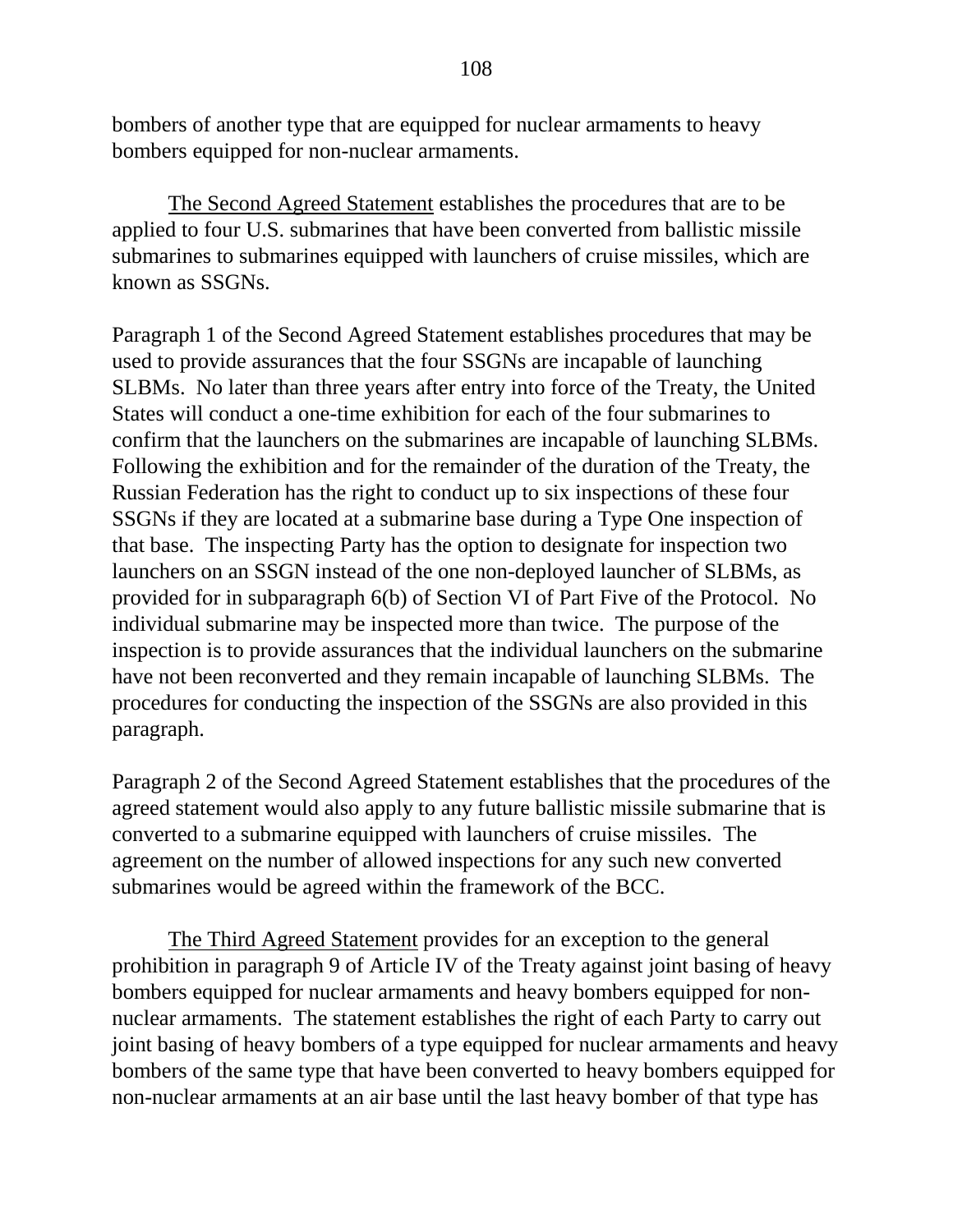been converted to a heavy bomber equipped for non-nuclear armaments. During the negotiations, the United States made clear that it would jointly base B-52H heavy bombers equipped for nuclear armaments and B-52H heavy bombers equipped for non-nuclear armaments for the foreseeable future pursuant to this Agreed Statement.

Paragraph 1 of the Third Agreed Statement establishes that all heavy bombers of a type located at an air base at which joint basing of heavy bombers is carried out are subject to inspection until the last heavy bomber of that type equipped for nuclear armaments has been converted to a heavy bomber of the same type equipped for non-nuclear armaments. Inspection of heavy bombers declared to be equipped for nuclear armaments fall within the annual inspection quota for Type One inspections. During the same inspection, heavy bombers of the same type declared to be converted heavy bombers may be inspected in order to confirm that they have not been reconverted and remain incapable of employing nuclear armaments.

Paragraph 2 of the Third Agreed Statement provides the modifications to the Type One inspection procedures that are to be used for inspections performed pursuant to the agreed statement. These include provisions that heavy bombers converted into heavy bombers equipped for non-nuclear armaments will be subject to preinspection restrictions, the number and type of such bombers will be provided to the inspecting Party and such heavy bombers will be included on the inspection site diagram of the air base provided by the inspected Party to the inspecting Party. No more than two heavy bombers equipped for non-nuclear armaments may be designated during the inspection for confirmation that the heavy bombers remain incapable of employing nuclear armaments.

The Fourth Agreed Statement acknowledges the right of the United States to locate heavy bombers equipped for nuclear armaments awaiting conversion or elimination at the storage facility for heavy bombers at Davis-Monthan Air Force Base, Arizona. These heavy bombers will be based at one of the declared air bases and will accordingly be listed in the database at that airbase. Such heavy bombers will be considered to be deployed heavy bombers until they are converted or eliminated. These heavy bombers will be considered to be visiting heavy bombers at the storage facility. The agreed statement specifies the inspection procedures that will be applied to these heavy bombers.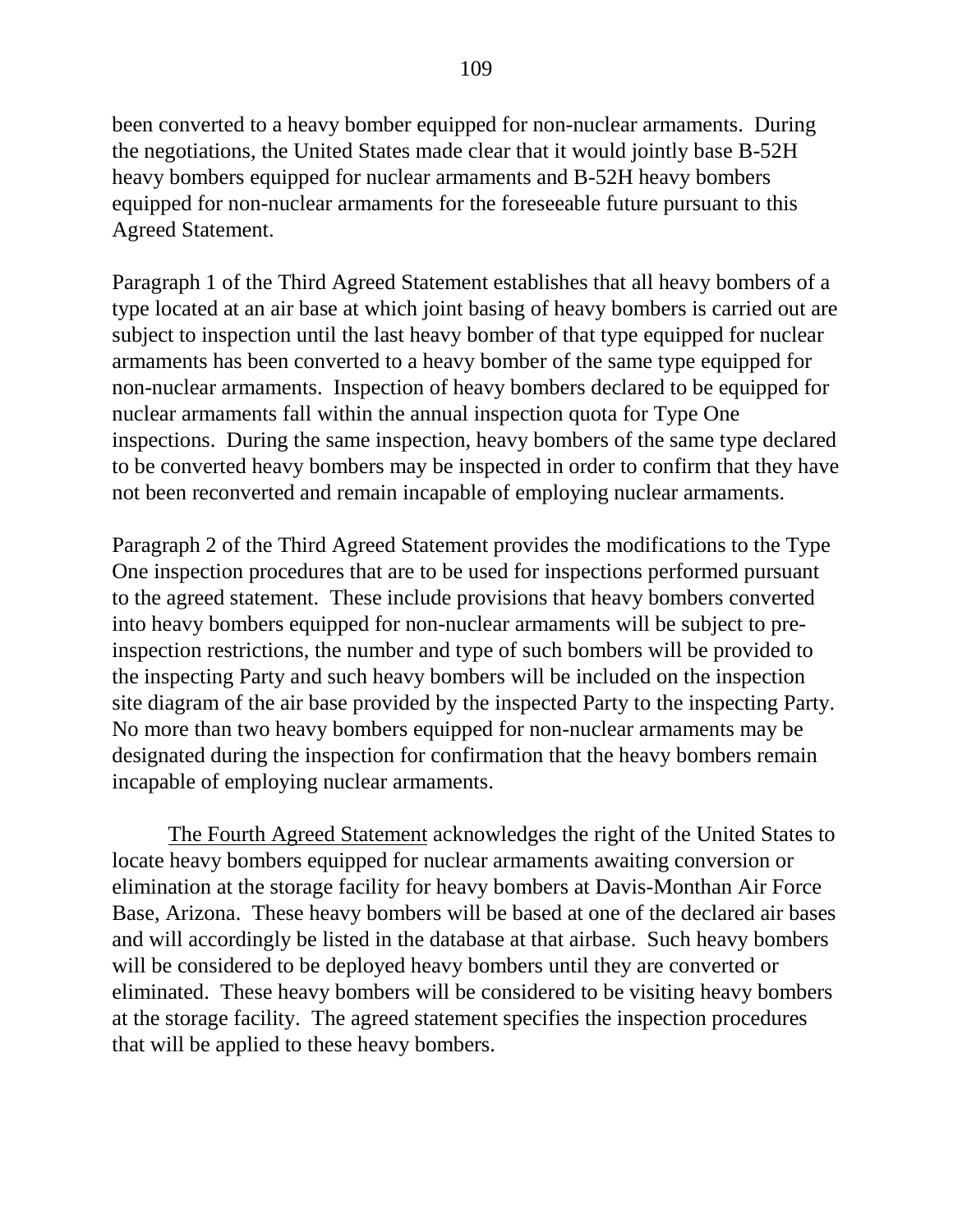Paragraph 1 of the Fourth Agreed Statement establishes that the purpose of the inspections is to provide assurance that the deployed heavy bombers located at the storage facility for heavy bombers at Davis-Monthan Air Force Base do not have nuclear armaments located on them.

Paragraph 2 of the Fourth Agreed Statement defines, for the purposes of the agreed statement, the term "environmentally-sealed heavy bomber" as a heavy bomber that has undergone the process of comprehensive sealing in a manner that protects it from the effects of dust, humidity, sunlight, and extreme temperatures, which may include the sealing of access panels, doors, plates, and other small openings.

Paragraph 3 of the Fourth Agreed Statement requires the United States to conduct a one-time exhibition no later than 120 days after entry into force of the Treaty of one environmentally-sealed deployed heavy bomber of each type located at the storage facility at Davis-Monthan Air Force Base to confirm that these environmentally-sealed heavy bombers have no nuclear armaments located on them. The inspection team is allowed to select one heavy bomber of each type and to view the interior of the weapons bays of the heavy bomber in order to confirm that the heavy bomber does not have nuclear armaments located on it. For all remaining environmentally-sealed deployed heavy bombers, the inspection team has the right to view the exterior of each such heavy bomber in order to confirm the comprehensive sealing of the aircraft and to read the unique identifier on it. After the exhibition, the inspection team will apply unique tamper-proof seals to all weapons bays of each environmentally-sealed heavy bomber that has been inspected.

Paragraph 4 of the Fourth Agreed Statement establishes that after the exhibition has been conducted deployed heavy bombers located at the storage facility at Davis-Monthan Air Force Base are subject to Type Two inspections. During these inspections up to three deployed heavy bombers that are not environmentallysealed may be selected for inspection. The Parties have agreed, for safety reasons, that such deployed heavy bombers may be inspected only to the extent that the condition of such heavy bombers allows. Environmentally-sealed heavy bombers will be inspected only by viewing the exterior of such heavy bombers to confirm that the tamper-proof seals applied during the exhibition remain intact.

Paragraph 5 of the Fourth Agreed Statement provides for the opportunity of applying the same procedures in the agreed statement to a different type of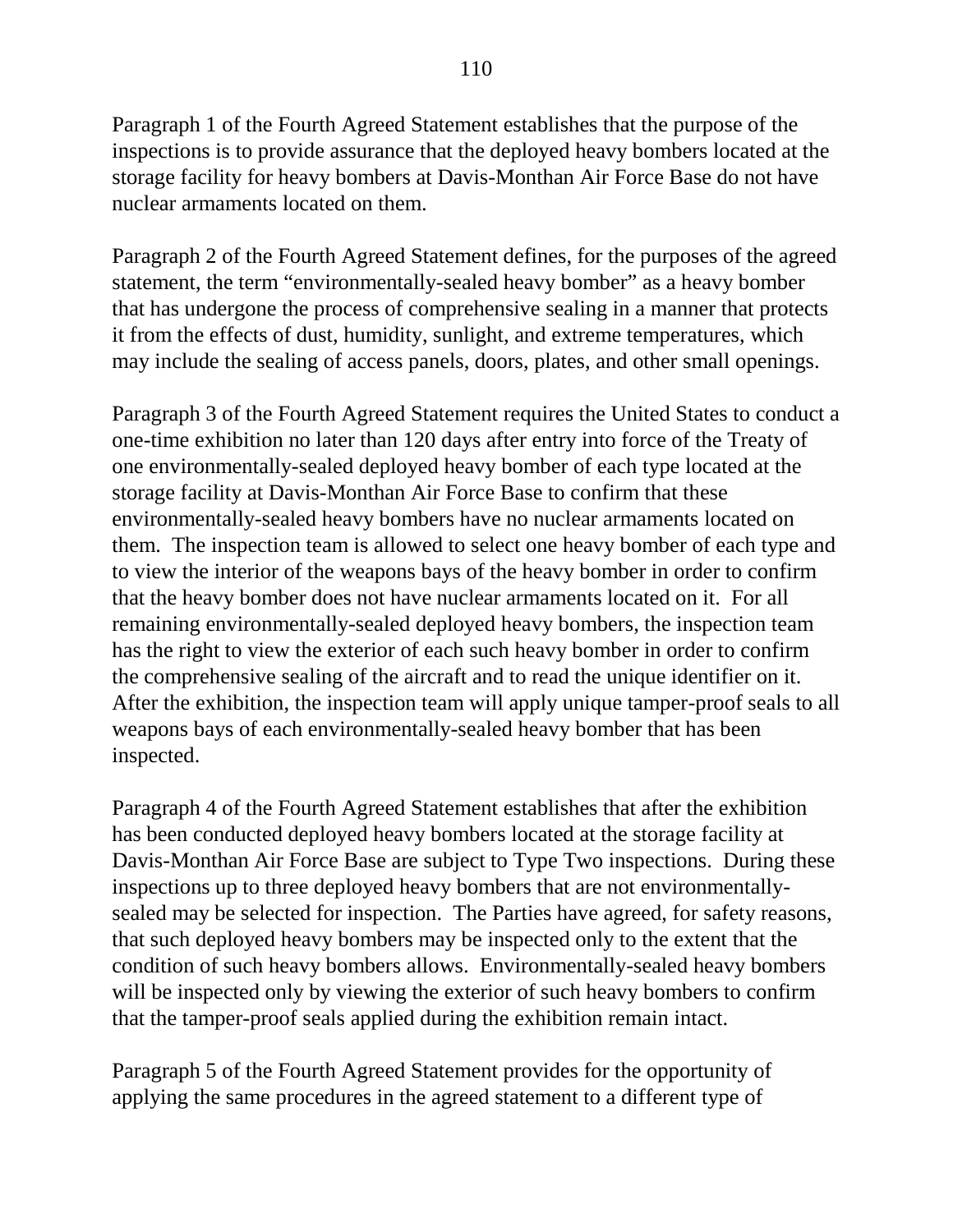deployed heavy bomber that has been environmentally-sealed after the first exhibition.

The Fifth Agreed Statement provides that the production, testing, or deployment of systems designed for the rapid reload of ICBM launchers and SLBM launchers is unwarranted and should not be pursued by either Party. "Rapid reload" is not defined in the New START Treaty, unlike in the START Treaty. Discussions during the New START negotiations made clear that both sides consider "rapid reload" an unlikely scenario, and therefore could agree on this broad statement to rule it out. "Rapid reload" is understood to have a similar meaning to that of the START Treaty in which the term was defined to describe the capability of reloading a silo launcher of ICBMs in less than 12 hours or a mobile launcher of ICBMs in less than four hours. The concept is somewhat broader in this Treaty since it also applies to SLBM launchers.

The Sixth Agreed Statement addresses the use of telemetric information. In this statement, the Parties agree that the exchange of telemetric information under the Treaty is designed to help create a new strategic partnership between the Parties by providing transparency, not to undermine the potential of the Parties' strategic offensive arms.

The Seventh Agreed Statement addresses silo launchers of ICBMs at Vandenberg Air Force Base that were converted to launchers of missile defense interceptors prior to signature of the Treaty. Paragraph 3 of Article V of the Treaty bans the conversion to or use of ICBM launchers or SLBM launchers as launchers of missile defense interceptors other than those converted prior to signature. This Agreed Statement requires the United States to conduct a one-time exhibition, within three years of entry into force of the Treaty, of the five converted silo launchers at Vandenberg Air Force Base to provide assurances that the converted ICBM launchers remain incapable of launching ICBMs and to record the distinguishing features of the converted launchers. The Agreed Statement also provides for one subsequent exhibition of the five launchers to confirm they have not been reconverted, within 30 days after a request from the Russian Federation.

The Eighth Agreed Statement addresses non-nuclear objects located on the front section of an ICBM or SLBM. The Parties agree that, considering military utility, only nuclear-armed reentry vehicles and non-nuclear objects other than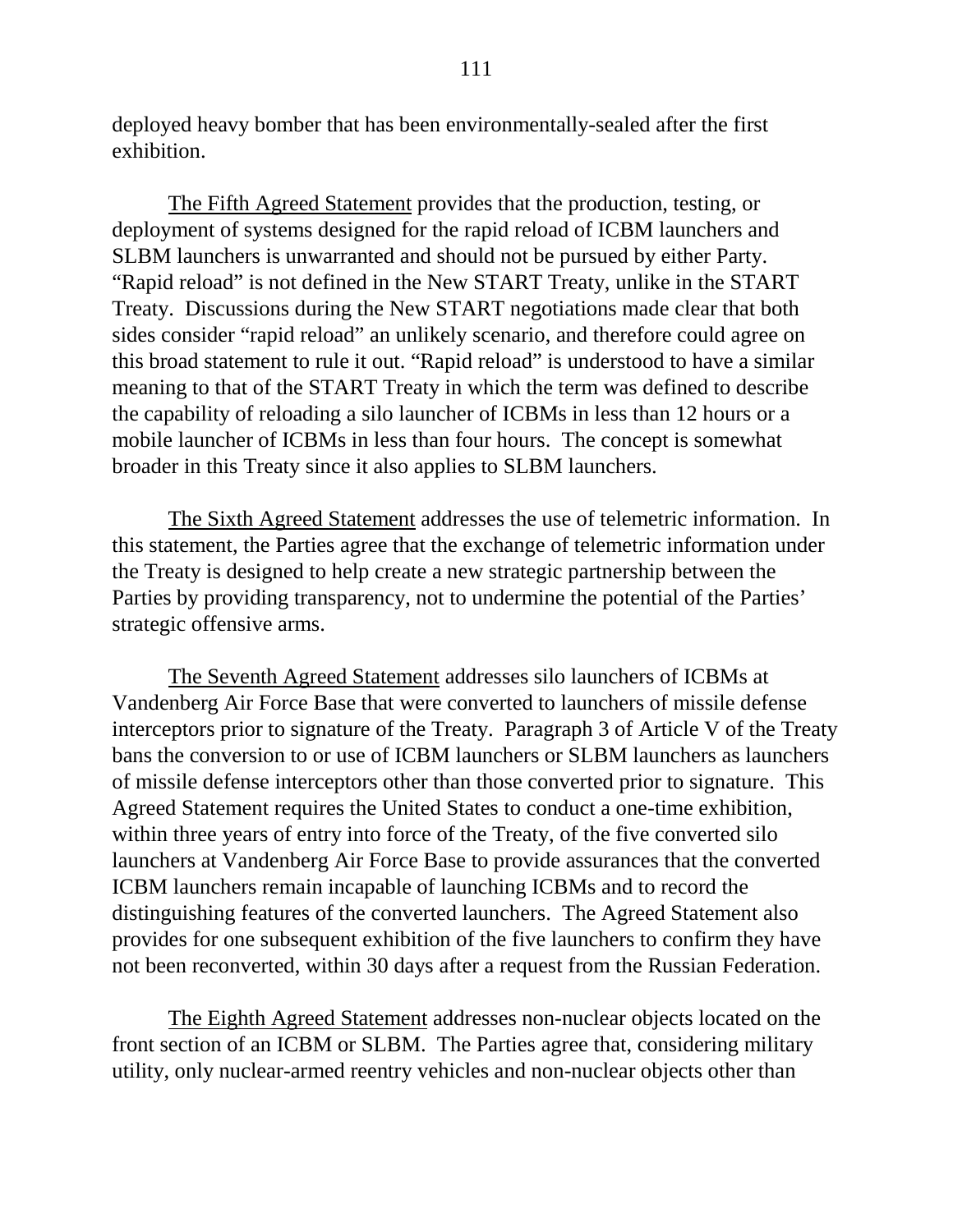reentry vehicles may be simultaneously located on a front section of an ICBM or SLBM.

The Agreed Statement goes on to provide that such non-nuclear objects, if located on a front section that has been declared to be equipped with at least one nucleararmed reentry vehicle, shall not be counted under the Treaty's aggregate limit of 1,550 deployed warheads. In practice, this means that objects such as penetration aids and inert ballast that may be carried on an ICBM or SLBM will not count toward the Treaty's warhead limit. The Parties have the right to confirm that the non-nuclear objects are not nuclear-armed reentry vehicles, using procedures contained in the Annex on Inspection Activities. At the discretion of the inspected Party, radiation detection equipment may be used to make that confirmation, and the procedures for the use of radiation detection equipment are in Part Five of the Annex on Inspection Activities.

The Ninth Agreed Statement establishes that individual SLBM launchers may be converted on ballistic missile submarines containing non-converted SLBM launchers. A ballistic missile submarine may therefore have a "mixed" group of deployed, non-deployed, and converted SLBM launchers. This statement also provides for an exhibition of a converted SLBM launcher and a non-converted SLBM launcher, on a ballistic missile submarine. The purpose of this exhibition is to demonstrate the distinguishing features of a converted launcher.

This statement also provides confirmation that the converted launchers are not counted against the central limits of the Treaty; that statement is included for emphasis. Converted SLBM launchers on ballistic missile submarines remain subject to Type One inspections throughout the life of the Treaty using modified inspection procedures provided in the Agreed Statement.

The Tenth Agreed Statement addresses customs duties and taxes. The statement exempts from customs duties and related taxes and charges all equipment, recording media and supporting documentation that a Party brings into the territory of the other Party for purposes of the Treaty.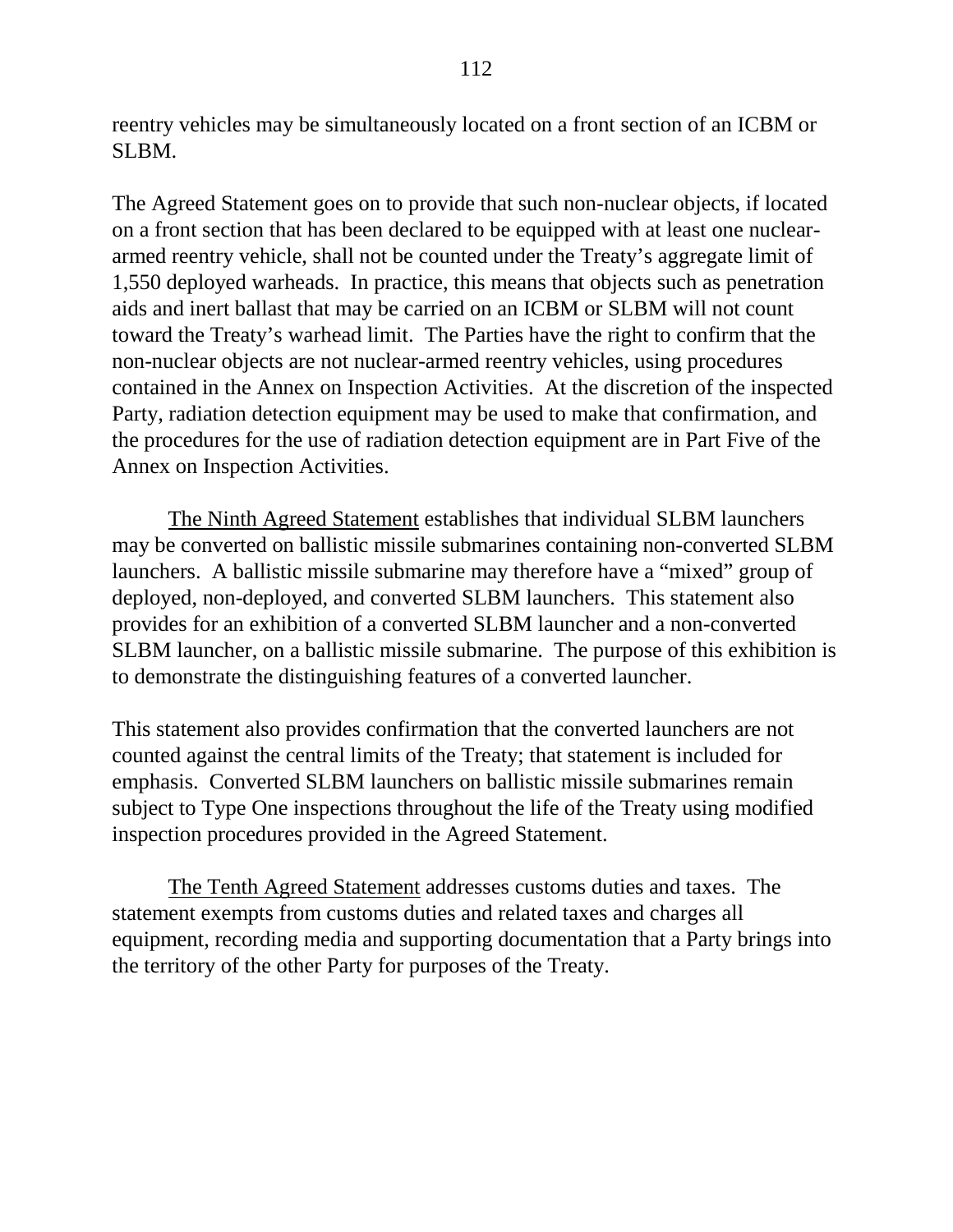#### **PART TEN – FINAL PROVISIONS**

Part Ten provides that the Parties may agree on additional procedures for the implementation of the Protocol, which will be contained in Annexes to the Protocol that will be integral parts of the Protocol and therefore also of the Treaty. Pursuant to this provision, the Parties negotiated three Annexes to the Protocol, containing additional procedures for inspection activities, notifications, and telemetric information. These Annexes are integral parts of the Protocol and have been provided for the advice and consent of the Senate to ratification.

Part Ten further provides that the Protocol will enter into force when the Treaty enters into force and will remain in force so long as the Treaty remains in force.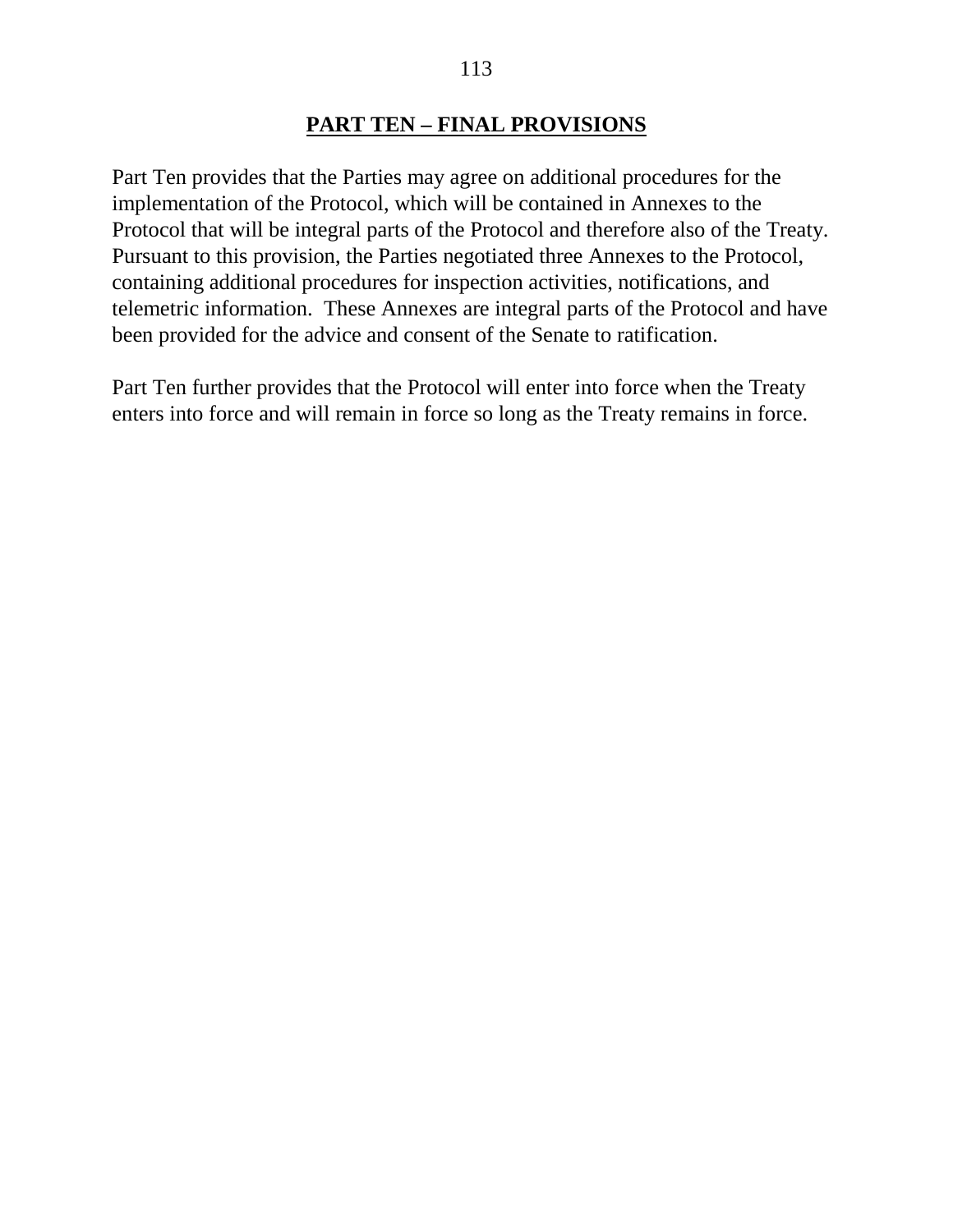## **ARTICLE-BY ARTICLE ANALYSIS OF THE ANNEXES TO THE TREATY BETWEEN THE UNITED STATES OF AMERICA AND THE RUSSIAN FEDERATION ON MEASURES FOR THE FURTHER REDUCTION AND LIMITATION OF STRATEGIC OFFENSIVE ARMS**

#### **ANNEX ON INSPECTION ACTIVITIES**

#### Structure and Overview

The Annex on Inspection Activities supplements Part Five of the Protocol and includes nine Parts. Part One addresses transportation procedures. Part Two addresses procedures relating to unique identifiers. Part Three addresses additional general rules for the conduct of inspection activities. Part Four addresses site diagrams of facilities and coastlines and waters diagrams. Part Five addresses inspection equipment and electronic equipment necessary for inspectors. Part Six addresses Type One inspection procedures. Part Seven addresses Type Two inspection procedures. Part Eight addresses exhibition procedures. Part Nine addresses inspection procedures for items of inspection, objects, covered objects, containers, vehicles, and structures during Type One and Type Two inspections.

#### **PART ONE – TRANSPORTATION PROCEDURES**

Part One contains provisions that address the details stemming from Section III of Part Five of the Protocol and sets forth procedures for the Parties to agree on specific types of inspection airplanes used to transport inspectors to the points of entry, changing points of entry, issuing standing diplomatic clearance numbers, approving flight plans, and designating assigned call signs. Additionally, this Part sets a limit on the number of aircrew members on an inspection airplane, addresses emergency evacuation, and provides for the resolution of costs for airplane servicing.

Paragraph 1 presents the mechanism by which both Parties will reach agreement, after entry into force of the Treaty, on the types of inspection airplanes that each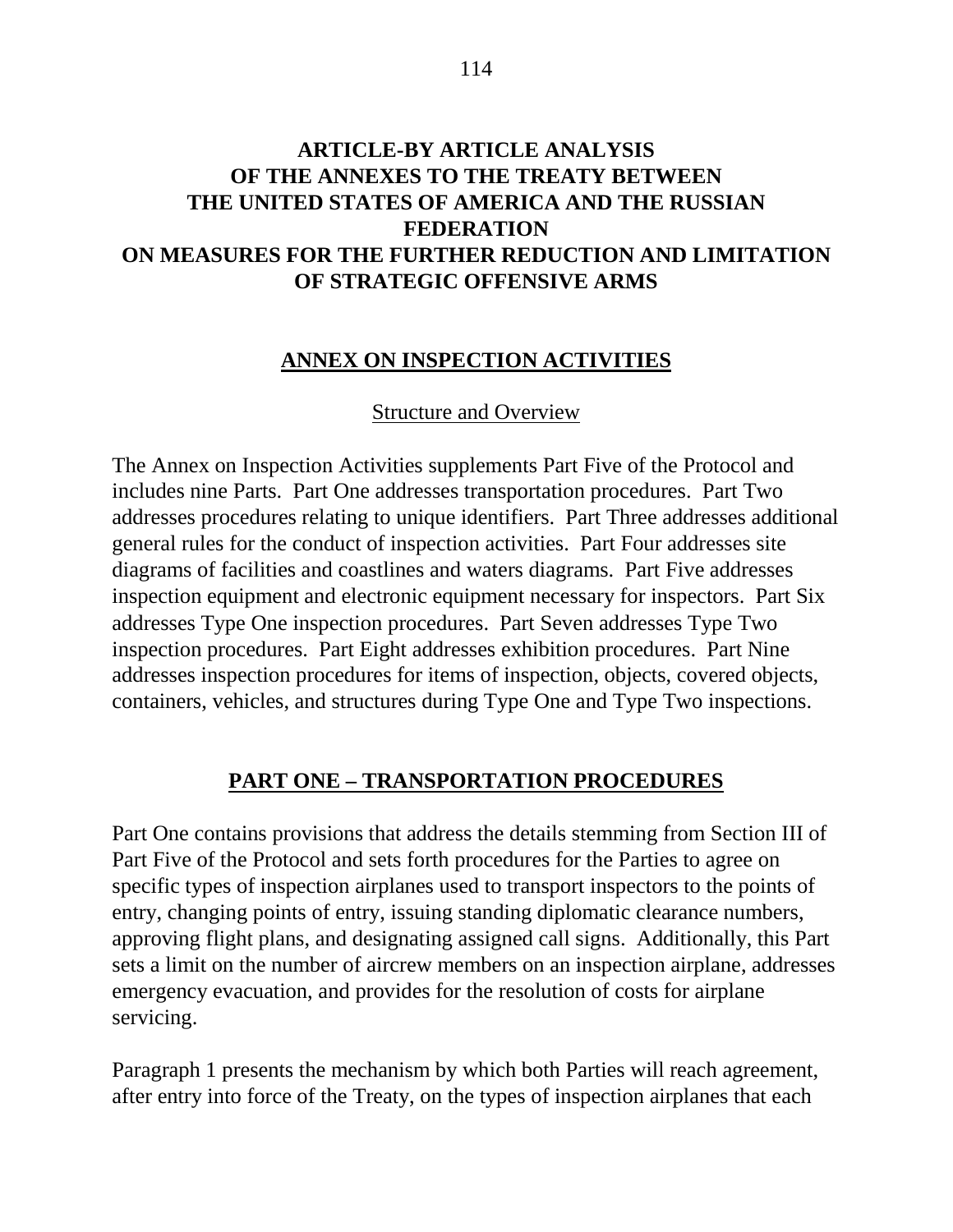Party may use to transport its inspectors to points of entry. It stipulates that each Party shall provide a notification, five days after the Treaty's entry into force, containing the list of types of inspection airplanes it intends to use for transporting its inspectors to the territory of the other Party. The list of airplanes is considered agreed unless the other Party sends a notification of its objection on a type of inspection airplane within ten days after receipt of the notification. Objections will be resolved within the framework of the BCC. These notifications will use the "additional message" format provided for in paragraph 6 of Section VII of Part Four of the Protocol.

Paragraph 1 also grants each Party the right to replace its types of inspection airplanes or add to its list of types of inspection airplanes contained in the database. All changes are automatically effective three months after a Party has provided the information to the other Party unless there is disagreement. Disagreements will be resolved within the framework of the BCC.

Paragraph 2 provides each Party the right to change a point of entry on its territory. The Party making the change will notify the other Party in the six-month database update provided in accordance with paragraph 2 of Section II of Part Four of the Protocol and the change of the point of entry will become effective three months after such notification. The three-month delay provides the other Party the necessary time to perform flight planning functions and to properly orient and train aircrews.

Paragraph 3 establishes the obligation that each Party must issue standing diplomatic clearance numbers for inspection airplanes as specified in paragraph 1 of Section VI of Part Four of the Protocol.

Paragraph 4 requires the inspected Party to approve the flight plan submitted by the inspecting Party within a prescribed time frame so that the inspection airplane can arrive at the point of entry by the estimated time of arrival. Since the inspection airplane must follow flight routes provided by the inspected Party as specified in accordance with Part Two of the Protocol, the approval process should be timely and should not unnecessarily inhibit the inspecting Party from arriving at the point of entry at the established time of arrival.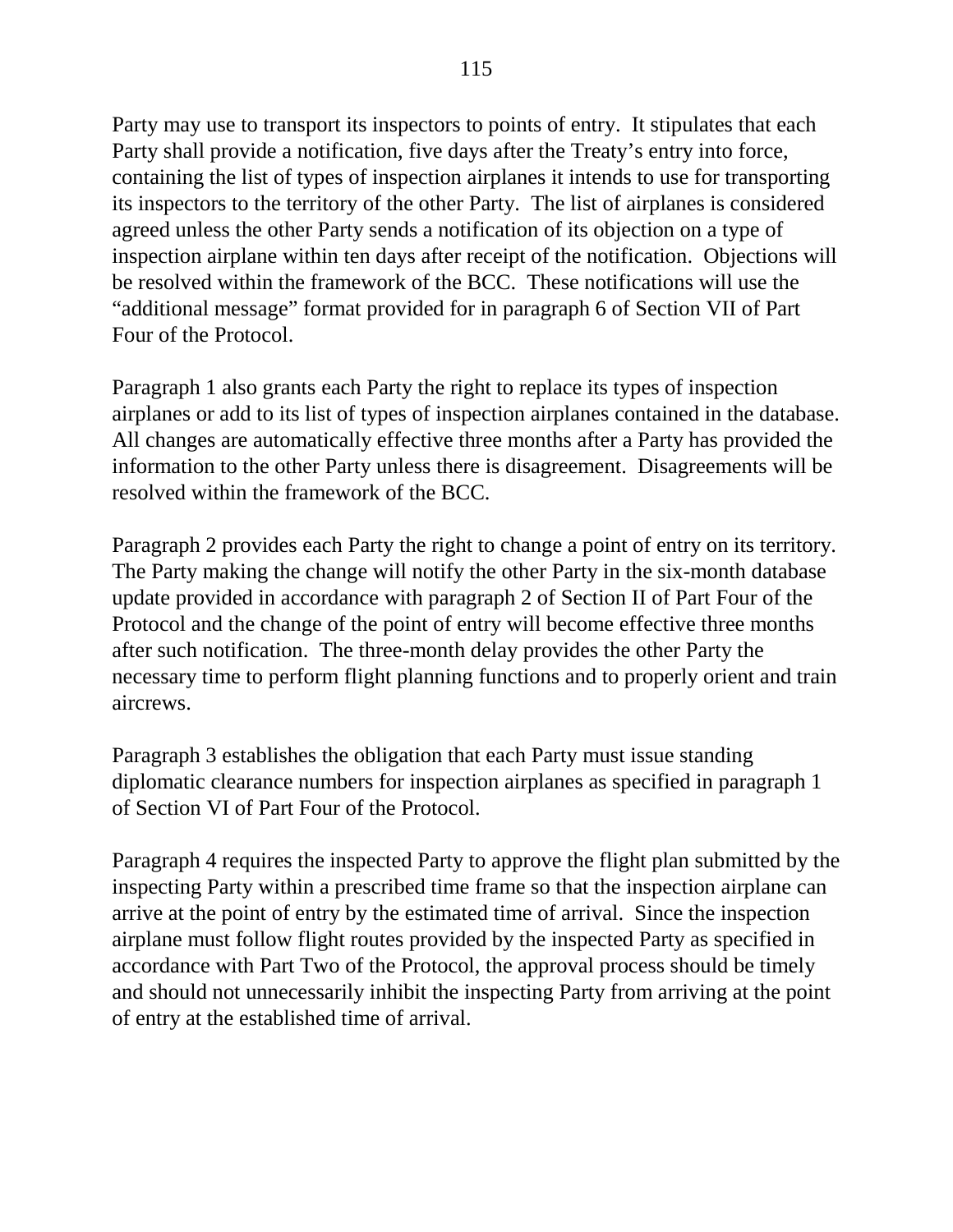Paragraph 5 directs the use of country-specific call signs for inspection airplanes. The term "START" is used in the call sign only because it is easier than "New START" for aircrews and air traffic controllers to verbally communicate.

Paragraph 6 establishes the maximum number of aircrew members for an inspection airplane at ten. Both Parties recognize that it is not uncommon for airplanes to require maintenance support that is not organic to the airplane's aircrew. Therefore, this paragraph also permits, on a case-by-case basis and upon agreement with the inspected Party, to increase the maximum number of aircrew members to 15 to perform required repairs.

Paragraph 7 provides that, once on the territory of the inspected Party, all inspector and aircrew movement and travel will be controlled by the in-country escort. In the case of an emergency situation or unusual circumstances, the in-country escort and the inspection team leader will develop a mutually agreeable plan to address the situation.

Paragraph 8 specifies that all related servicing listed in Part Five of the Protocol for inspection airplanes that is to be provided by the inspected Party at the point of entry (e.g., fuel) will be paid by the aircraft commander upon receipt of such servicing. This provision is intended to expedite the payment process through the use of internationally accepted electronic charge cards for aircraft services and to align Treaty practices with established international norms of payment for aircraft services.

# **PART TWO – PROCEDURES RELATING TO UNIQUE IDENTIFIERS**

Part Two directs each Party to use unique identifiers (UIDs) for each existing or newly-produced ICBM, existing or newly-produced SLBM, and existing or newlyproduced heavy bomber. Part One of the Protocol defines a UID as a nonrepeating alpha-numeric number that has been applied by the inspected Party to an ICBM, SLBM, or heavy bomber. This definition gives each Party the flexibility to use UIDs for its systems in a manner that is cost-effective and efficient. For certain inaccessible ICBMs, SLBMs, and heavy bombers, Part Two provides provisions for replicating UIDs and displaying them on associated equipment or locations in order for inspectors to be able to confirm during inspections the data contained in the database.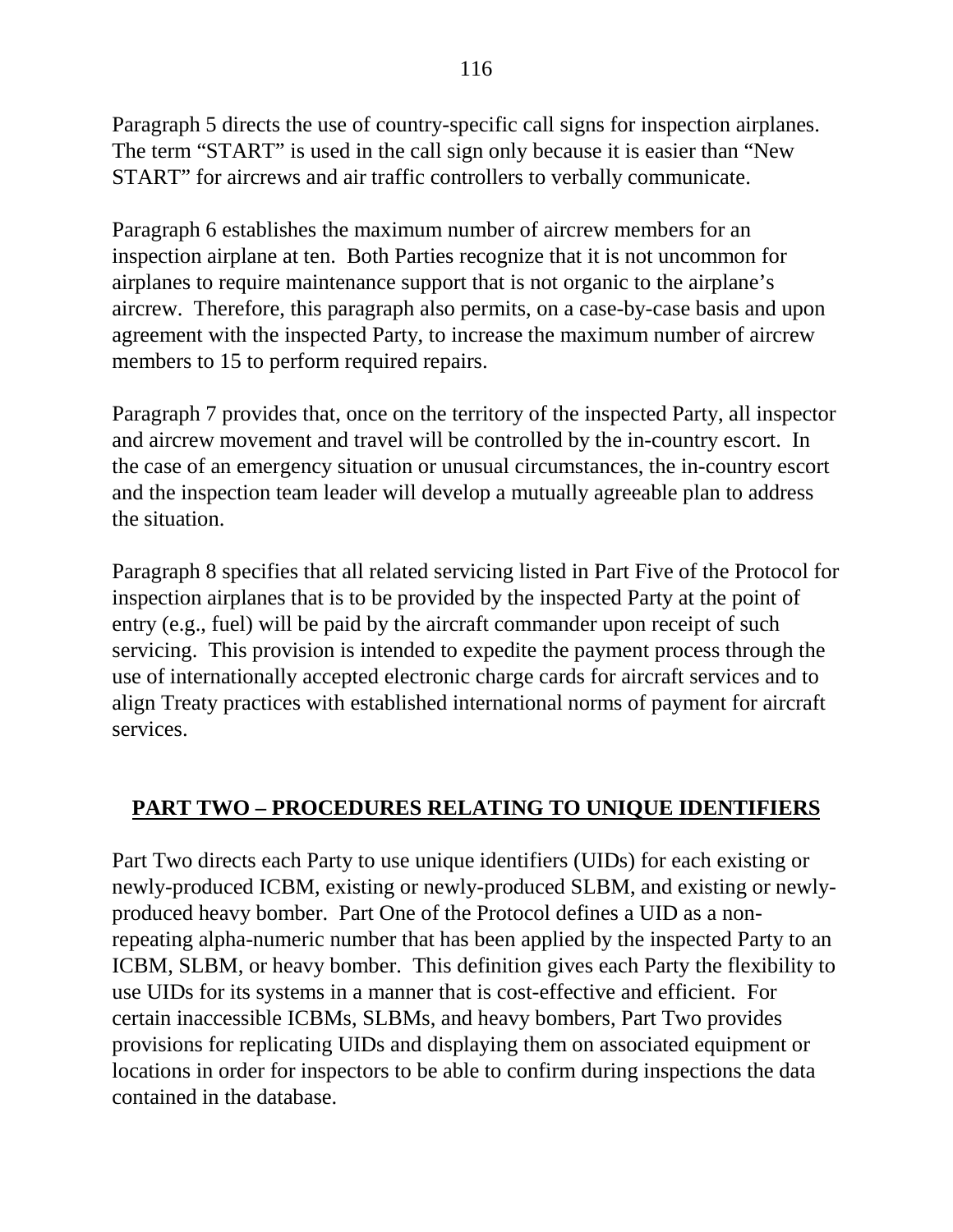Paragraph 1 specifies the general provisions governing UIDs. Each Party must affix UIDs to each of its existing or newly-produced ICBMs, SLBMs, and heavy bombers using its own technology. The intent is to permit each Party to have the maximum flexibility in determining the mode of application and size of its UIDs. Both sides recognize that procedures that work well for one Party may not necessarily be efficient or effective for the other Party. Once a UID is applied to an item and the data from it is provided in accordance with Parts Two and Four of the Protocol, the UID for that item may not be changed.

Paragraph 2 specifies that each Party is to provide the unique identifier data for each ICBM, each SLBM, and each heavy bomber to the other Party.

Paragraphs 3, 4 and 5 specify the location on the item where the UID must be applied. Generally the UID will be applied on the first stage of all ICBMs and SLBMs. There may be instances, however, where inspectors will have difficulty confirming UIDs for deployed ICBMs and SLBMs due to accessibility difficulties. For example, for canisterized ballistic missiles, the UID on the first stage is not readable when a ballistic missile is inside the launch canister. Similarly, for the United States, an SLBM may be in a loading tube, described as a "container" in paragraph 4, which would make a UID on a first stage too difficult to read. Accordingly, for a type of ICBM or SLBM that is maintained, stored, and transported in a launch canister or other container, the UID must be replicated on the canister or other container associated with the ICBM or SLBM. The replicated UID will permit inspectors to view and read the UID without having the inspected Party remove the missile from its canister or container simply to read its first stage UID.

To meet the requirements of paragraph 5, the United States plans to use a heavy bomber's aircraft tail number as its UID. Paragraph 5 enables each Party to use whatever non-repeating alpha-numeric identifier it deems appropriate for a heavy bomber UID, including a tail number, aircraft name, or aircraft production number. The location of the UID is also left to each Party's discretion as long as the UID can be read in accordance with paragraph 7.

Paragraph 6 requires each Party to replicate the UID of a deployed ICBM or deployed SLBM either directly on its deployed launcher or somewhere near the deployed launcher where it can be read. This is needed because deployed ICBMs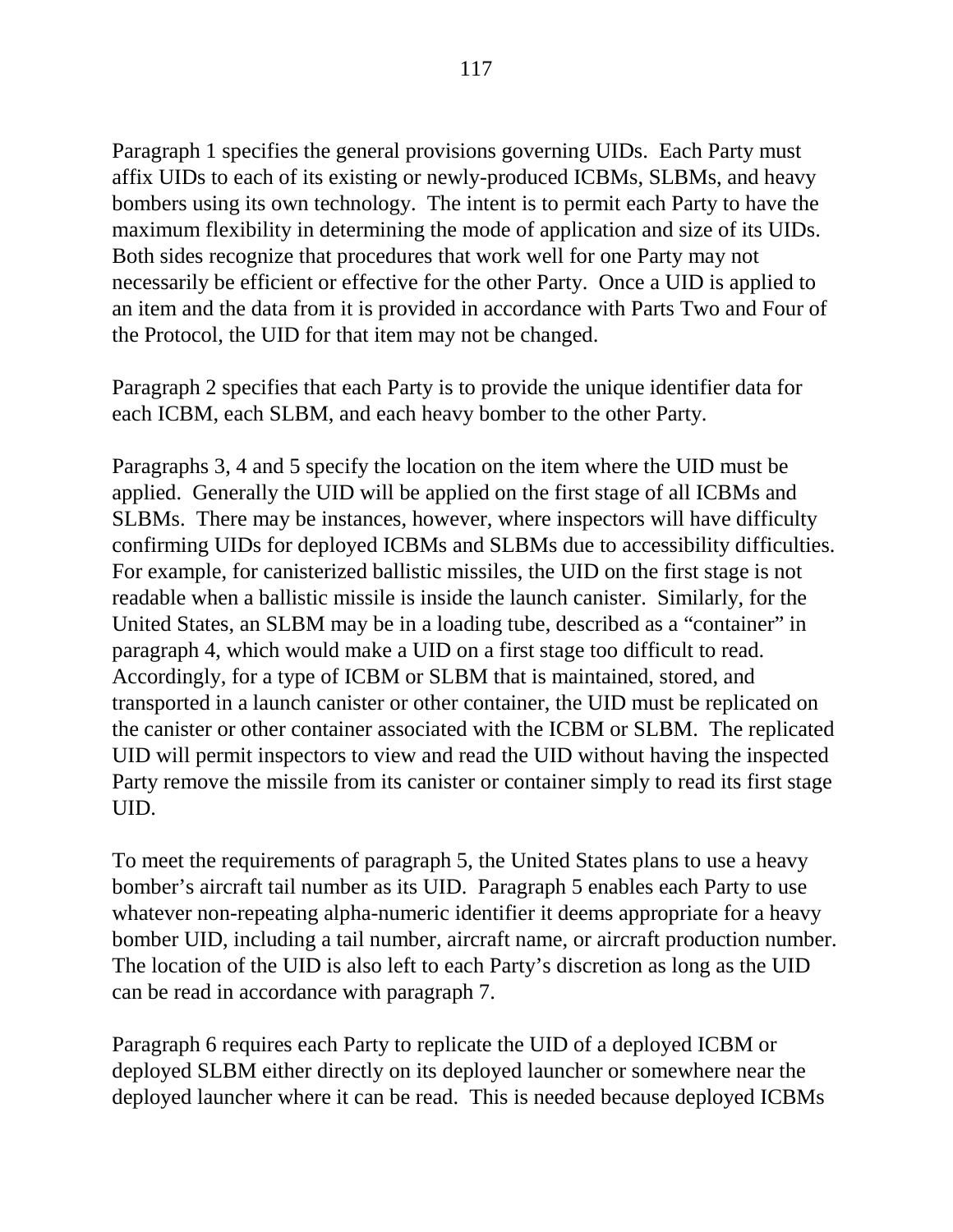and SLBMs in fixed launchers are not accessible without removing the missiles from the launchers and inspectors will not be able to read the UID on the ballistic missile directly. In both situations, inspectors have the right to read the ballistic missile's UID from a place designated by the in-country escort.

Paragraph 7 provides the right of inspectors to read an item's UID and also specifies that the UID must be visible to inspectors. The inspected Party designates the place from which inspectors can read an item's UID. This provision is related to the right of each Party to determine for itself the size of its UIDs. The inspected Party must apply UIDs that are large enough to be read from a place that the in-country escort designates for inspectors to read.

Paragraph 7 also provides that UIDs on non-deployed ICBMs or SLBMs contained in test launchers or in soft site launchers are not to be read by inspectors during Type Two inspections. This exception does not apply to ICBMs or SLBMs on mobile test launchers where the ICBM is carried on (rather than in) the test launcher.

# **PART THREE – ADDITIONAL GENERAL RULES FOR CONDUCT OF INSPECTION ACTIVITIES**

Part Three provides procedures for addressing issues related to inspectors, aircrew members, and members of the in-country escort who are either under indictment for criminal offense or behave inconsistent with the general rules and procedures governing the conduct of inspection activities. This Part also provides additional general rules for inspection team composition, clothing requirements, and wearing of unique badges. Lastly, this Part addresses the basic goods and services to be provided by the inspected Party, storage of equipment and supplies, and the procedures for declaring sequential inspections.

Paragraph 1 provides the grounds for objecting to already agreed inspectors and aircrew members. While aircrew members may be objected to for any reason, specific serious reasons (i.e., being under indictment for a criminal offense on the territory of the inspected Party, having been convicted in a criminal prosecution, having been expelled by the inspected Party, or violating the conditions governing inspection activities) are required to object to already agreed inspectors. After receipt of notification of objection, the inspecting Party shall promptly recall the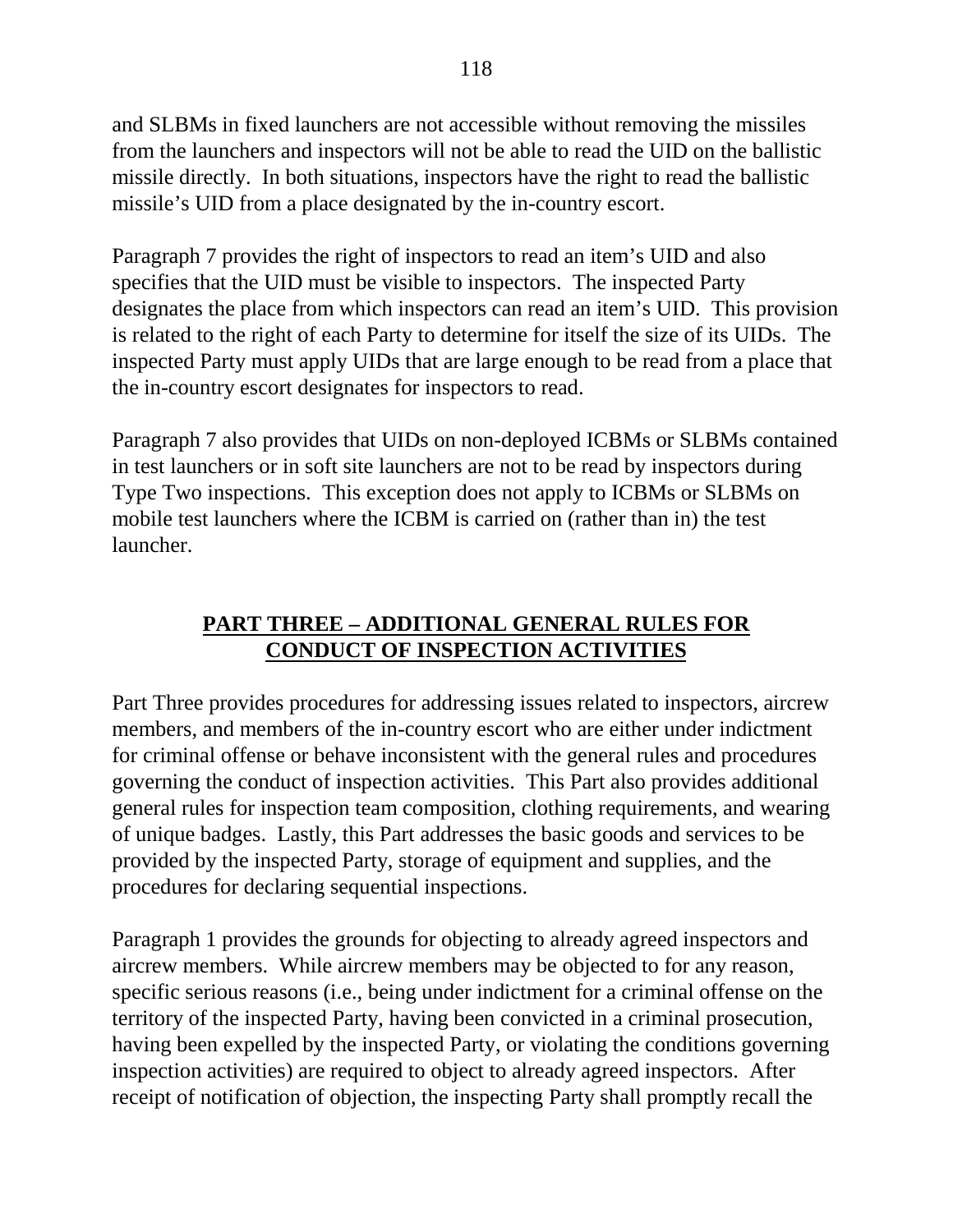inspector or aircrew member, as applicable, if that individual is there at that time, and subsequently remove that individual from the list of inspectors or aircrew members.

Paragraphs 2 and 3 address inspectors and members of the in-country escort who take actions that are not in accordance with the rules and procedures governing the conduct of inspection activities while performing their inspection or in-country escort duties. The intent of these provisions is to provide flexibility for the incountry escort and the inspection team leader to resolve behavioral issues. If there are questions or ambiguities that still remain, then both the inspection team leader and the in-country escort have the right to include a comment to that effect in the inspection activity report.

Paragraph 4 contains several general rules, addressing inspection team leadership, linguistic requirements, clothing and identification, and a limit on the number of inspection teams at an inspection activity site at any one time.

Paragraph 5 provides guidance on meals, lodging and transportation during inspection activities conducted in accordance with Part Five of the Protocol. Subparagraph (a) requires the inspected Party to provide meals as agreed with the inspection team leader. Subparagraph (b) provides that lodging for inspectors at inspection sites must permit inspectors to receive adequate rest. Due to the isolation of some inspection sites, these need not be hotel-type accommodations. Subparagraph (c) provides for a sufficient number of vehicles to transport the inspection team and any subgroups at the inspection site.

Paragraph 6 complements paragraph 3 of Section I of Part Five of this Annex and specifies that the inspecting Party may use locked or sealed containers for storing its equipment and supplies at the point of entry. This paragraph also directs that access to the equipment will be available only if representatives from both Parties are present.

Paragraph 7 specifies procedures for situations where non-contiguous inspection sites are located within the boundaries of a facility. The paragraph states that roads connecting the non-contiguous inspection sites (and which are depicted on the simplified site diagram for the facility) are not considered part of the inspection site. Containers, launch canisters, or vehicles located on such roads are not subject to pre-inspection restrictions or inspection until such items have entered the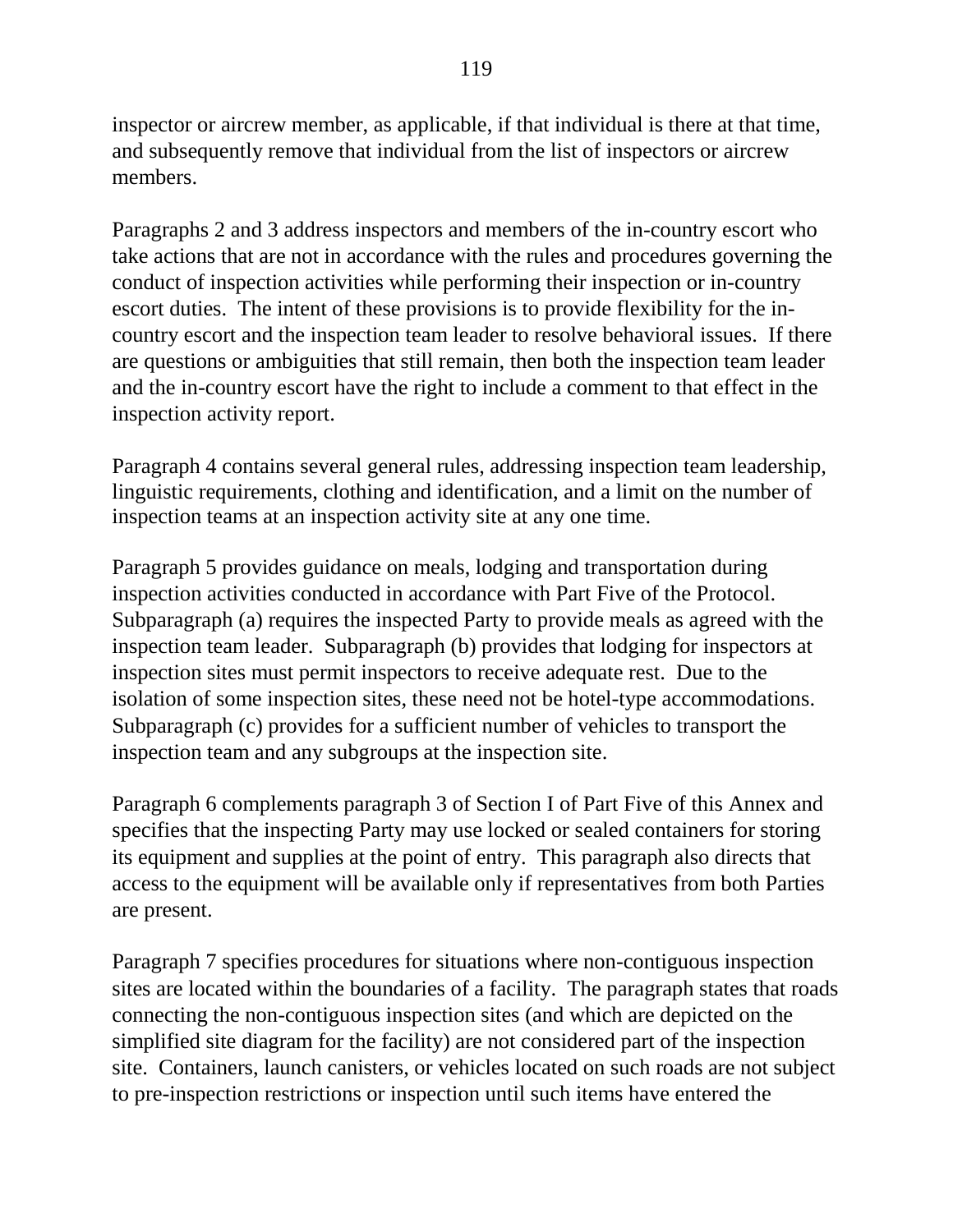inspection site during the inspection period. The paragraph also states that an item transported between two non-contiguous inspections sites is not considered to be in transit provided that the item is transported directly on roads that are depicted on the simplified site diagram.

Paragraph 8 contains the procedures for declaring a sequential inspection. The inspection team leader must state his or her intention to conduct a sequential inspection at the time of designation of the first site to be inspected. If the inspection team notifies the intent to conduct a sequential inspection, the inspection team leader must also specify whether the inspection team intends to return to the POE prior to proceeding to the site of the sequential inspection or whether the inspection team intends to proceed to the second site directly from the first site. If the inspection team intends to conduct the sequential inspection without returning to the POE, the inspection team leader must designate the sequential inspection site upon completion of the previous inspection but prior to the completion of the post-inspection procedures. If the inspection team will return to the POE prior to notifying the sequential inspection site, it then has four hours after its arrival back at the POE to make the sequential site declaration.

The inspection team must be transported to the sequential inspection site within 24 hours of its designation whether it is traveling directly from one site to another or is returning to the POE prior to declaring the sequential inspection location. The details of the notifications that are required in writing are contained in paragraph 14 of Section VI of Part Four to the Protocol. However, both Parties wanted this provision included in this Part to provide inspectors and in-country escorts with a single source of reference regarding the process of sequential inspection declaration and notification.

# **PART FOUR – SITE DIAGRAMS OF FACILITIES AND COASTLINES AND WATERS DIAGRAMS**

Part Four sets forth the requirements for diagrams that are exchanged by the Parties to support inspection activities. Site diagrams of facilities and coastlines and waters diagrams are to be exchanged by May 23, 2010, pursuant to paragraph 2 of Section I of Part Two of the Protocol. As specified in paragraph 6 of Article VII of the Treaty, site diagrams of facilities and coastlines and waters diagrams may not be released to the public unless otherwise agreed by the Parties within the framework of the BCC.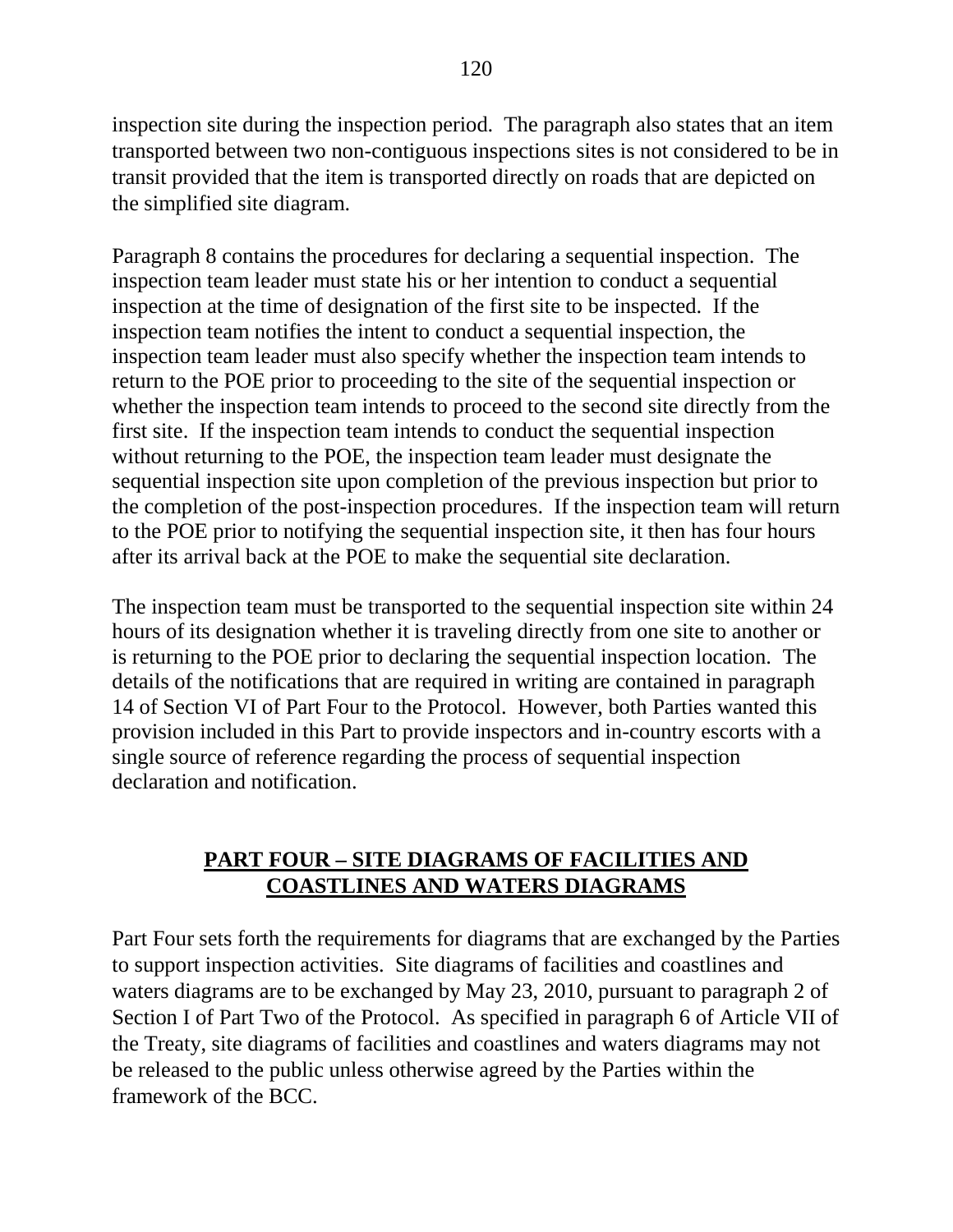Three general types of diagrams are used to support inspection activities: inspection site diagrams, simplified site diagrams, and coastlines and waters diagrams. The term "site diagrams of facilities" means both simplified site diagrams and inspection site diagrams.

Paragraph 1 sets forth the specific types of diagrams that must be provided for certain categories of facilities and what is required to be depicted on those diagrams. Any facility that will be listed in the database in accordance with paragraph 3 of Section IX of Part Two of the Protocol as a facility subject to inspection activities must have at least one type of diagram provided for that facility.

Generally, for any facility that consists of multiple, non-contiguous inspection sites, an inspection site diagram is provided for each individual inspection site, and a simplified site diagram is provided for the entire facility, which depicts the noncontiguous inspection sites, as well as the roads that are used to travel between them. A coastlines and waters diagram is required for each submarine base.

Paragraph 2 of this Part sets forth the requirements and rules for creating each type of diagram. These general rules standardize the diagrams for both of the Parties. This paragraph provides the rules for depicting roads, symbols, reference points, boundaries of inspection sites, and structures intended for items of inspection.

Paragraph 3 of this Part states that site diagrams of facilities and coastlines and waters diagrams must be provided for new facilities within 72 hours after a new facility notification is provided in accordance with Part Four of the Protocol.

Paragraphs 4 through 7 discuss different requirements for changes to existing site diagrams of facilities and coastlines and waters diagrams. The purpose for having different requirements for various changes was to require agreement between the Parties within the framework of the BCC on changes to diagrams that affect access during inspections, but at the same time allow for a flexible process to update diagrams when there is no impact on inspections.

Paragraph 4 of this Part requires the in-country escort to provide to the inspectors during pre-inspection procedures an updated inspection site diagram if there has been construction or elimination of structures intended for items of inspection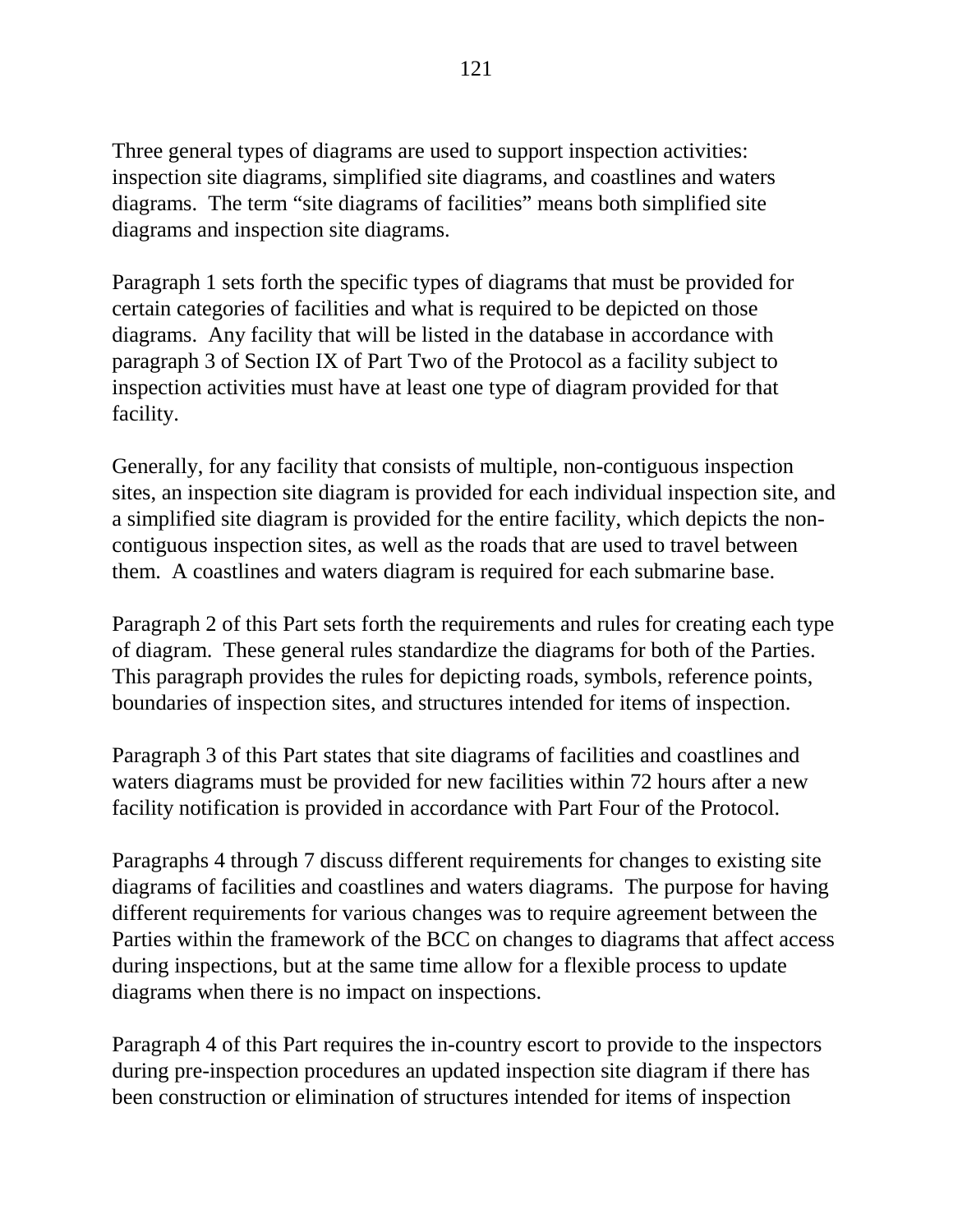within the inspection site boundary, but only if there is no change to the inspection site boundary.

Paragraph 5 of this Part requires a Party to provide updated site diagrams of facilities or coastlines and waters diagrams through diplomatic channels if, for inspection site diagrams and coastlines and waters diagrams, there is no reduction to the boundaries depicted on the existing inspection site diagram or any reduction to the existing coastlines or waters within arcs with a radius of five kilometers from such coastlines. For changes to simplified site diagrams, such updated simplified site diagrams are always provided through diplomatic channels, regardless of the changes made by a Party.

Paragraph 6 of this Part requires discussion and agreement in the BCC for any changes to coastlines and waters diagrams that result in the exclusion of any portion of the existing coastlines or waters within arcs with a radius of five kilometers from such coastlines.

Paragraph 7 of this Part requires changes to inspection site diagrams that result in the exclusion of any portion of the inspection site from within the existing boundaries of the inspection site to be discussed and agreed upon in the BCC, unless the decrease in the boundary was as a result of the demolishment or dismantlement of a structure previously depicted within the boundary of the inspection site, in which case such a change to the inspection site diagram may be provided via diplomatic channels.

# **PART FIVE – INSPECTION EQUIPMENT AND ELECTRONIC EQUIPMENT NECESSARY FOR INSPECTORS**

Part Five lists inspection equipment and sets forth procedures for its use for making linear measurements, taking photographs, determining geographic coordinates, and carrying out radiation measurements.

The first section covers general provisions regarding inspection equipment and personal equipment, including its examination, storage, impoundment, and replacement. The second section provides the characteristics and lists of inspection equipment used during inspection activities. The third section addresses the methods and procedures for conducting linear measurements to confirm types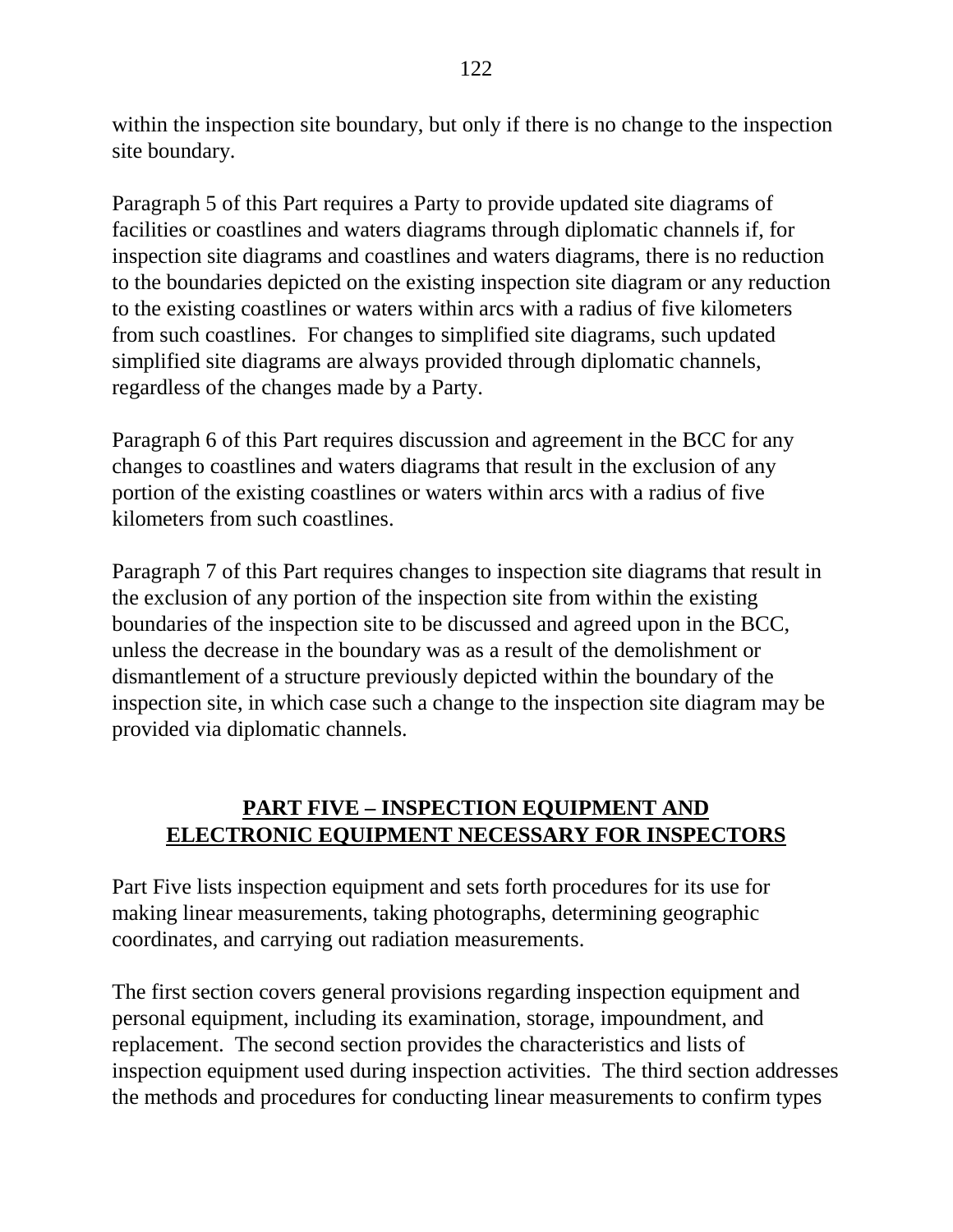of ICBMs and SLBMs during Type One and Type Two inspections as well as at exhibitions. The fourth section addresses methods and procedures for use of equipment for photography and printing photographs. The fifth section deals with methods and procedures for using equipment to determine geographic coordinates. The final section addresses the methods and procedures for use of radiation detection equipment.

# Section I. General Provisions

The first two paragraphs provide that the equipment listed in Section II of this Part is to be used during inspection activities in accordance with the procedures set forth in the following Sections and that each time the inspecting Party brings the equipment into the territory of the inspected Party it is subject to examination.

Paragraphs 3, 4 and 5 address the right of inspectors to store inspection equipment at the point of entry and limits the amount of inspection equipment delivered to the inspection activity site to no more than the quantities listed in Section II. Inspectors also have the right to store their inspection equipment in the inspectors' work area at the inspection sites.

Paragraph 4 provides that the inspected Party may impound, at the location where it is examined, equipment that, in its opinion can perform functions that are unrelated to the requirements of the inspection activity. The inspected Party may elect not to permit its use by inspectors. Impounded equipment will remain in storage at the point of entry and the inspection team must remove it upon departure from the territory of the inspected Party. Any questions about impounded equipment are to be resolved within the framework of the BCC or by other means agreed upon by the Parties. This does not preclude the in-country escort and the inspection team leader from resolving issues about disputed inspection equipment rather than waiting for the BCC to address the issue.

Paragraph 5 permits inspectors to store inspection equipment in the inspectors' work area at the inspection site. During the in-country period, inspectors must provide the in-country escort the opportunity to view and observe the inspection equipment stored in the inspectors' work area.

Paragraph 6 provides for the replacement of inspection equipment. Should a Party need to replace equipment; the nature of the equipment will drive the notification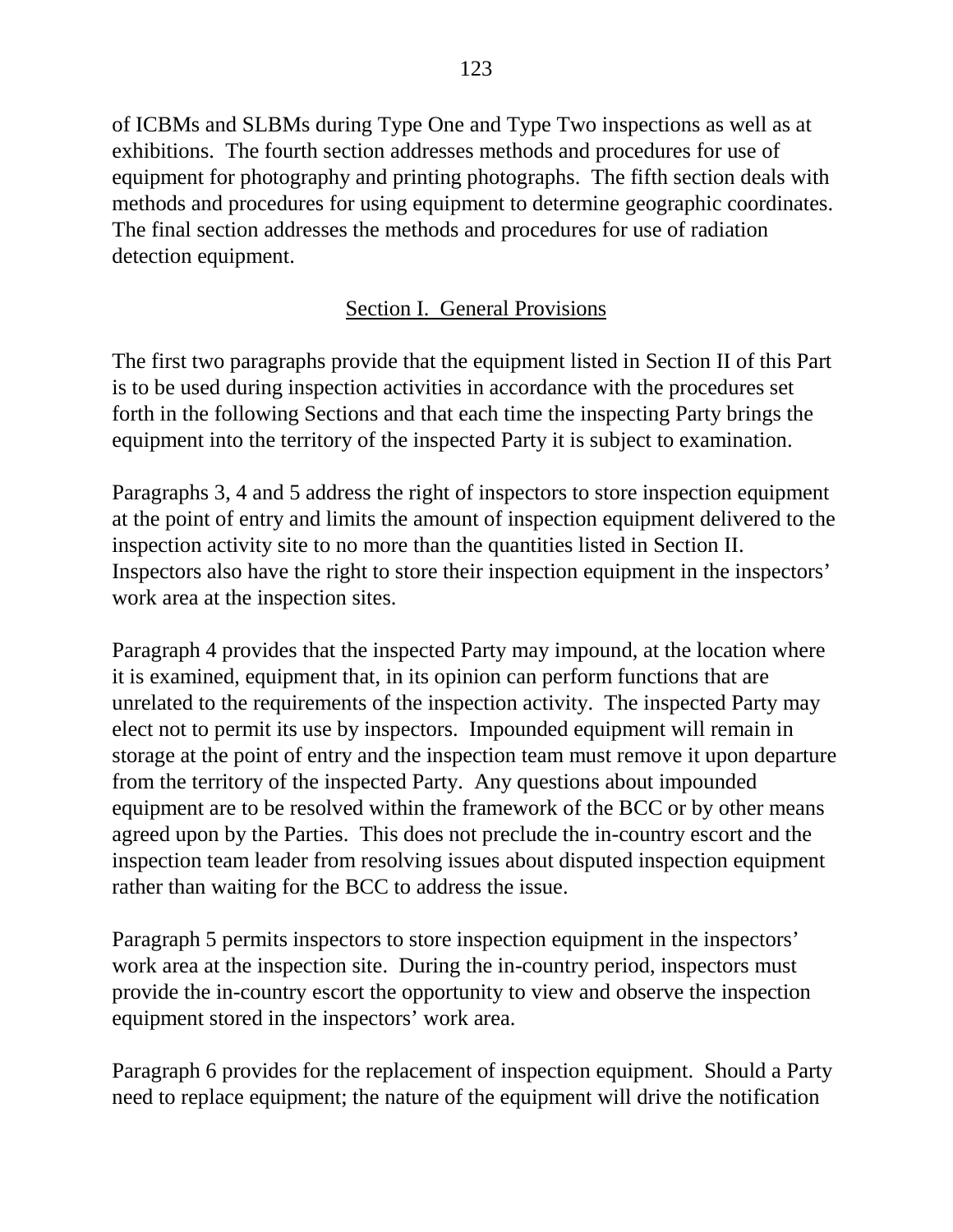requirement and the timing of when the replacement equipment can be brought into the territory of the inspected Party. This paragraph provides flexibility so that equipment can be replaced when required. Even if the replacement equipment has a purpose and characteristics that differ from the purpose and characteristics of the equipment provided for in Section II, a Party is not prohibited from using such replacement equipment but the issue of its use must be agreed within the framework of the BCC.

Paragraph 7 specifies that inspectors have the right to use personal electronic equipment upon agreement with the inspected Party. Inspectors are permitted to bring their own personal electronic equipment to the territory of the inspected Party but such equipment is subject to examination each time it is brought to the point of entry. The same impoundment and removal procedures that apply to inspection equipment that the inspected Party believes can perform functions unconnected with the requirements of inspection activities apply to personal electronic equipment that the inspected Party decides can be used for purposes inconsistent with the Treaty. In all cases, personal electronic equipment may not be used at an inspection activity site and shall be under the control of the incountry escort.

Paragraph 8 provides that, at the request of the inspecting Party, the inspected Party is responsible for providing operable equipment for photography and printing of photographs. The inspected Party shall ensure the operability of all sets of such equipment.

# Section II. Characteristics of Equipment for Inspection Activities

Paragraph 1 lists equipment for making linear measurements and additional equipment, such as batteries, seals, and flashlights, to be provided for use during inspection activities by the inspecting Party. The equipment listed will be carried to each inspection activity by the inspecting Party and will be examined by representatives of the inspected Party at the point of entry each time it is brought into the territory of the inspected Party in accordance with paragraph 4 of Section IV of Part Five of the Protocol.

Paragraph 2 lists equipment for making linear measurements to be provided by the inspected Party at the request of the inspecting Party during inspection activities.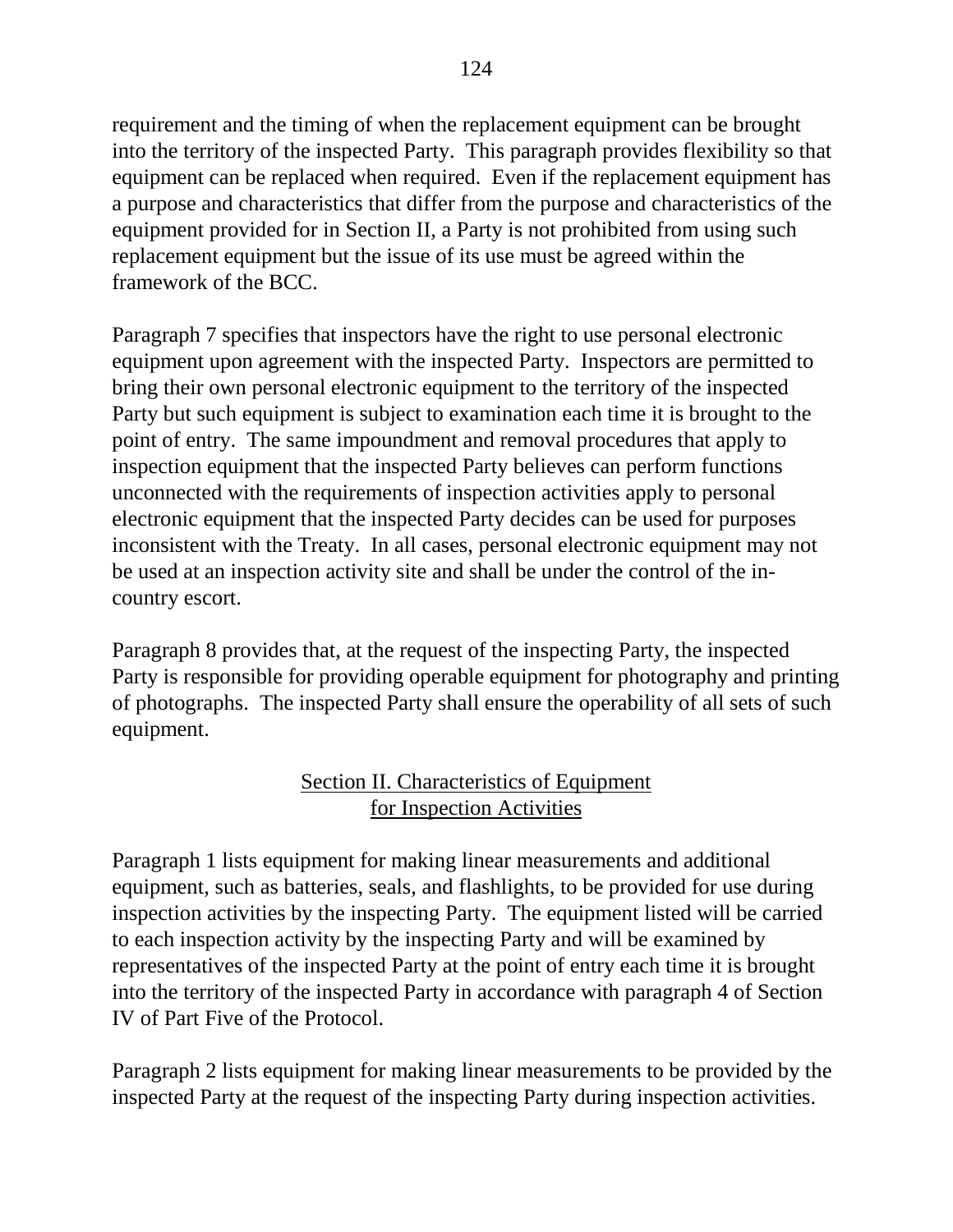Paragraph 3 lists equipment used to take and print photographs. While inspectors have a right to use the equipment listed in paragraphs 1 and 2 of this Section, paragraph 8 of Section V of Part Five of the Protocol specifies that cameras may be used only by the inspected Party at the request of the inspecting Party. Photographic equipment is also provided by the inspected Party.

Paragraph 4 requires that the inspected Party provide two sets of satellite system receivers for determining geographic coordinates during inspection activities. The paragraph lists the specific equipment that makes up a satellite system receiver set, which is to be employed using procedures in Section V of Part Five of the Annex on Inspection Activities.

Paragraph 5 lists radiation detection equipment and the technical requirements for such equipment for each Party. The equipment may be used during Type One inspections using the procedures in Section VI of Part Five of the Annex on Inspection Activities to demonstrate that objects declared to be non-nuclear objects on the front sections of deployed ICBMs or deployed SLBMs or on a designated heavy bomber are, in fact, non-nuclear.

## Section III. Methods and Procedures for Use of Equipment for Making Linear Measurements

Paragraphs 1 and 2 specify the procedures for using inspection equipment to measure length, width, height and diameter of objects and items of inspection. Paragraphs 3, 4, and 5 specify the number of times an object will be measured, the acceptable deviation between each resultant measurement, and the corresponding technical data provided in accordance with Part Two of the Protocol, and how the value of the measurement will be specified, to the nearest 0.01 meter or 0.1 meter, as applicable.

Paragraphs 6, 7, and 8 list the precise ways to measure the different classifications of ICBMs and SLBMs. Paragraph 6 specifies how to measure an assembled ICBM or SLBM without a front section that is in a launch canister. Paragraph 7 specifies how to measure an assembled ICBM or SLBM without a front section depending on whether or not the front section attached to the missile is visible to inspectors. Finally, paragraph 8 specifies how to measure an ICBM or SLBM first stage.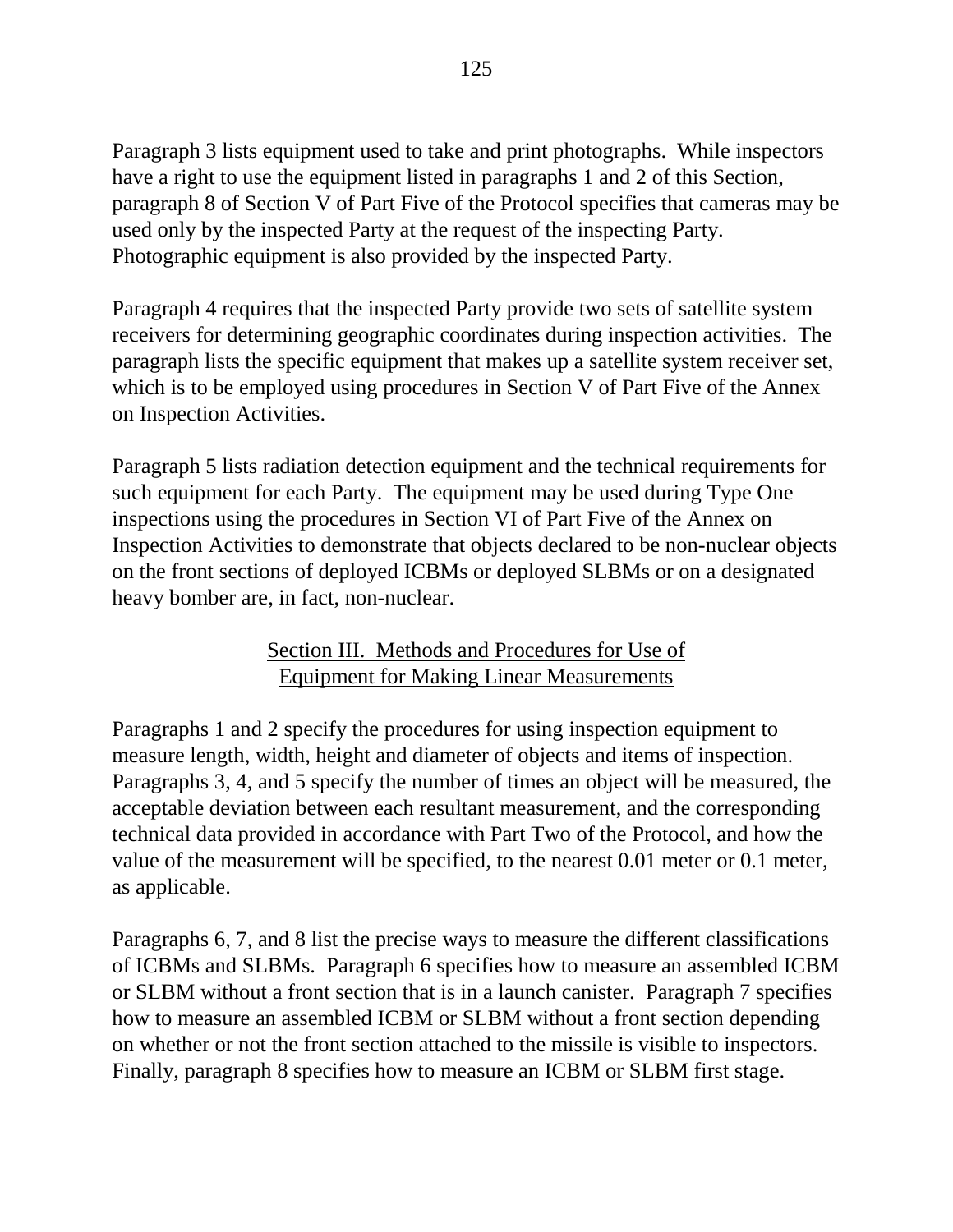Paragraph 9 addresses the case of performing linear measurements of types of ICBM or SLBMs during an exhibition in accordance with subparagraphs  $1(a)(i)(B)$ ,  $1(a)(ii)(B)$ , and  $1(a)(iii)(B)$  of Section III of Part Eight of this Annex. Depending on the classification of the type of ICBM or SLBM being exhibited, additional measurements may be required. For Classification A types of ICBMs or SLBMs, paragraph 6 of this Section only specifies how to measure the assembled missile in the canister. During an exhibition of the same type of ICBM or SLBM, the assembled missile, the canister, and the first stage will all be displayed and inspectors have the right to measure each. Paragraph 9 provides the right to make additional linear measurements during exhibitions.

Paragraph 10 identifies the diameter measurements to be used for confirmation of a type of ICBM or SLBM during inspection activities.

Paragraph 11 authorizes the use of indirect measurement procedures using additional equipment to be provided by the inspected Party for items of inspection located in a container or in a vehicle.

## Section IV. Methods and Procedures for Use of Equipment for Photography and Printing of Photographs

Paragraphs 1, 2, and 3 detail the procedures and requirements for taking and printing digital photographs. Subparagraphs 2(e) and 3(e) specify the size of the digital photographs taken during an inspection and exhibition, respectively. The smaller photograph size specified in subparagraph 2(e) is to accommodate transporting a smaller color printer to remote inspection activity sites. During exhibitions, the actual exhibition is planned in advance and the photographs can be printed without having to transport a printer to the exhibition site.

## Section V. Methods and Procedures for Use of Equipment for Determining Geographic Coordinates

This Section sets forth the procedures for use of satellite systems receivers (SSRs) with the satellite navigation systems of either the United States (NAVSTAR) or Russia (GLONASS), commonly known as geographic positioning system (GPS) receivers.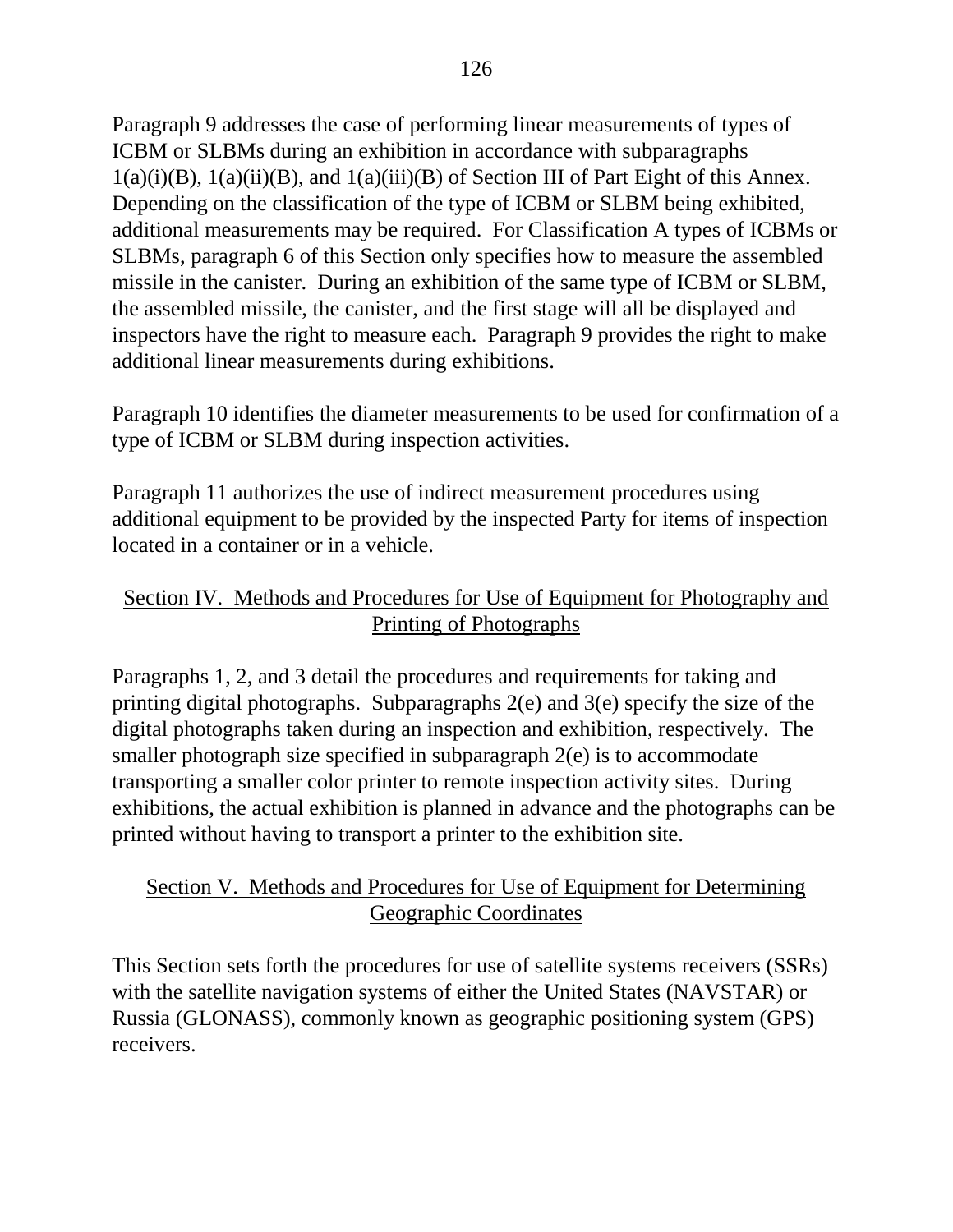127

Paragraph 1 states that during Type One or Type Two inspections SSRs may be used only to confirm geographic coordinates of silo launchers of ICBMs.

Paragraph 2 allows for the operability check of SSRs at any point of entry that has a facility associated with silo launchers of ICBMs at which a Type One or Type Two inspection may be conducted.

Paragraph 3 sets forth the requirement that the Parties must exchange the four reference points for each point of entry, no later than 30 days after entry into force of the Treaty. These reference points are used during the operability check of an SSR at the point of entry to confirm that the SSR functions properly.

Paragraph 4 allows for changing reference points after they have been agreed.

Paragraph 5 defines the term "agree with" when performing an operability check of an SSR at a point of entry.

Paragraph 6 defines the term "agree with" when comparing an SSR reading with the listed geographic coordinates for a silo launcher of ICBMs.

Paragraph 7 defines the term "navigation system" and specifies the type of navigation system in use by each Party.

Paragraph 8 sets forth the procedures for reaching agreement on the geographic coordinates of a reference point, the information for which was provided pursuant to paragraphs 3 and 4 of this Section. The Russian Federation requested the flexibility to use multiple navigation systems on their own territory in the event that either navigation system was found to be unreliable during an inspection. Consequently, the phrase "using no more than two navigation systems" means that a Party may choose to test the operability of its SSRs using multiple navigation systems, or it may choose to use just one, which is expected to be the case for inspections conducted on the territory of the United States.

Paragraph 9 sets forth the procedures to confirm the operability of an SSR at the point of entry.

Paragraph 10 states that after the operability check has been performed, the SSRs must be sealed in a container until such time as they are used at the inspection site.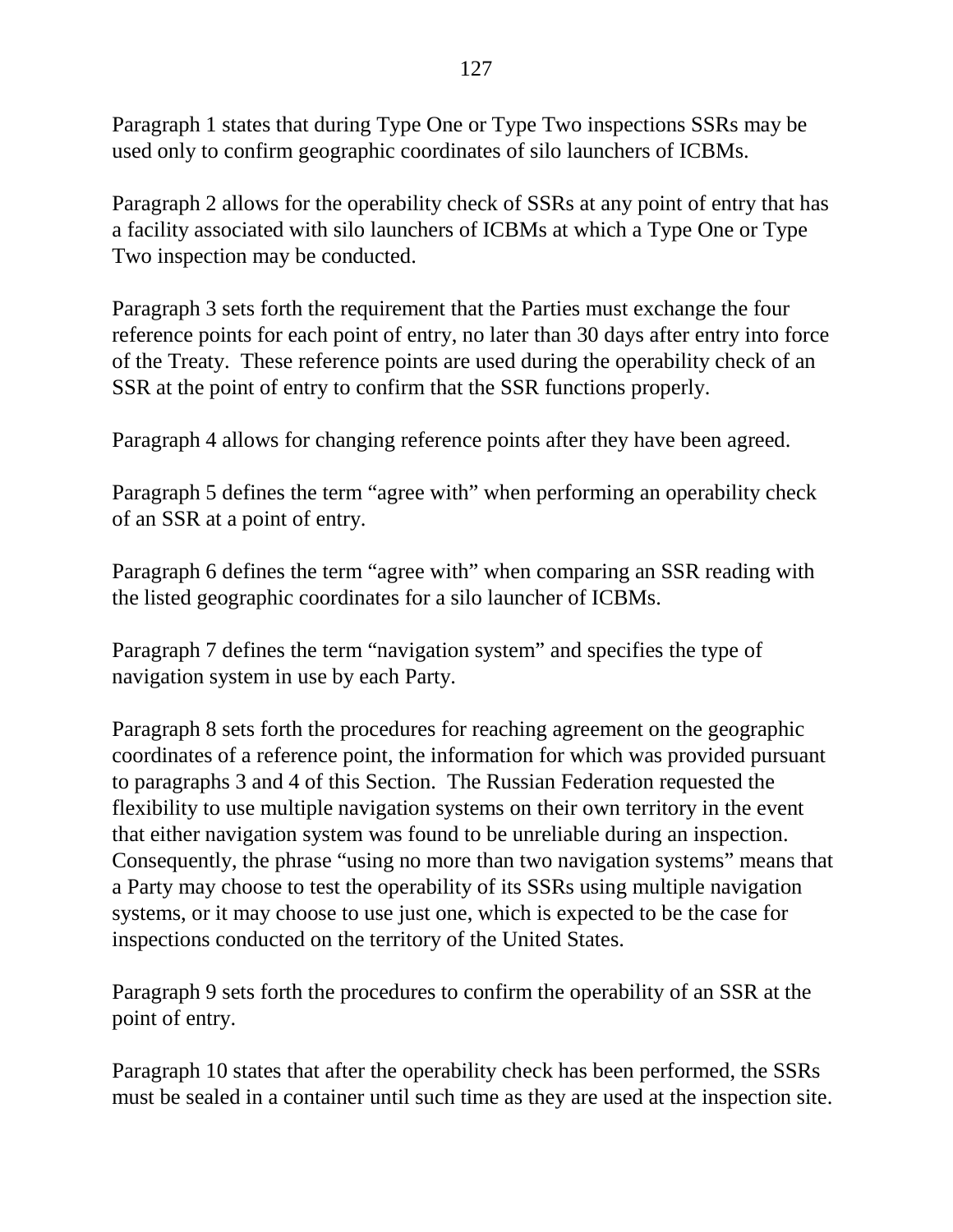Paragraph 11 states that the inspected Party will designate which navigation system will be used at the inspection site to determine geographic coordinates. The navigation system chosen must be one of the systems checked at the point of entry.

Paragraph 12 sets forth the procedures for obtaining an SSR reading at the silo launcher of ICBMs designated for inspection.

Paragraph 13 states that, if a sequential inspection will be conducted, the SSR must be re-sealed in accordance with the procedures set forth in paragraph 10 of this Section.

Paragraph 14 requires that, for the purposes of determining geographic coordinates at reference points and at an inspection site, the Parties may not interfere with the operation of a navigation system, may not introduce special, or encrypted, modes of transmission of navigation systems, nor undertake any other actions to prevent authentic determination of geographic coordinates.

#### Section VI. Methods and Procedures for Use of Radiation Detection Equipment

This Section sets forth the procedures on how radiation detection equipment will be used to confirm that objects declared by the inspected Party to be non-nuclear objects are, in fact, non-nuclear. The Section consists of three sets of procedures. The first set, which consists of paragraphs 3-6, are the procedures to be used for the initial validation of the equipment as well as the procedures to be used at the point of entry that are unique to using the radiation detection equipment of the inspected Party. This approach will only be used if agreement is reached within the framework of the BCC to use the inspected Party's radiation detection equipment. The second set of procedures, consisting of paragraphs 7-12, are the procedures to be used for the initial validation of the equipment as well as the procedures to be used at the point of entry that are unique to using radiation detection equipment provided by the inspecting Party. These procedures are consistent with START procedures and will be used unless an agreement is reached in the BCC to use the inspected Party's equipment. The third set of procedures, consisting of paragraphs 13-16, are to be used while at the inspection site and are common to both sets of equipment.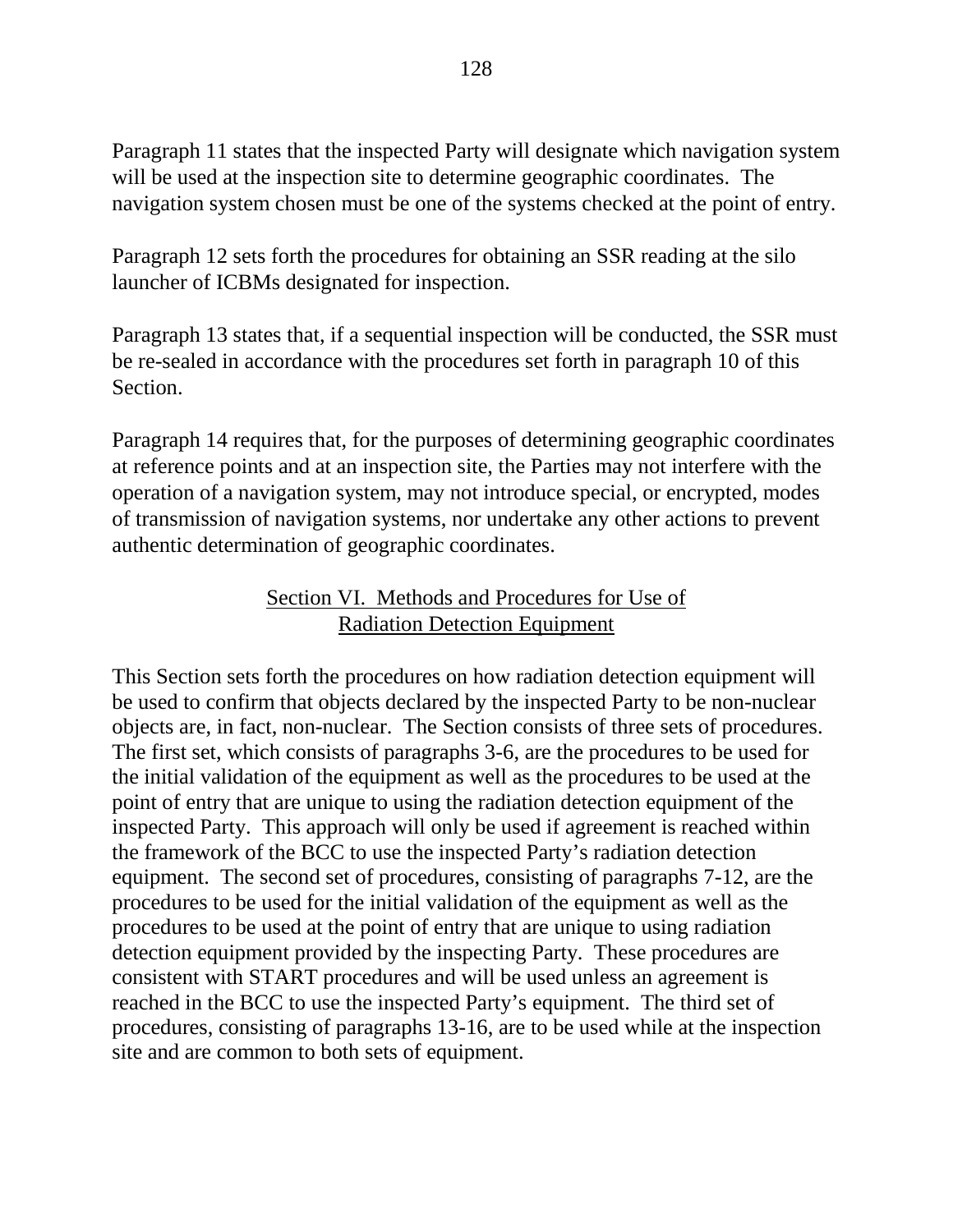Paragraph 1 states the purpose for using radiation detection equipment. Specifically, the purpose of radiation detection equipment is to demonstrate that, during a Type One inspection, an object declared by the inspected Party to be a non-nuclear object is, in fact, non-nuclear. The paragraph also states that radiation detection equipment provided by the inspected Party may only be used if agreed upon within the framework of the BCC. Otherwise, the radiation detection equipment will be provided by the inspecting Party.

Paragraph 2 states that the Parties will discuss and decide in the BCC whether to use radiation detection equipment provided by the inspected Party.

Paragraphs 3, 4, 5, and 6 set forth the procedures for examination, operability check, and storage of radiation detection equipment at the point of entry when such radiation detection equipment is provided by the inspected Party.

Paragraph 3 states that if the decision to use equipment provided by the inspected Party is made in the BCC, the inspected Party will provide a set of equipment to the inspecting Party for its examination. The inspecting Party must then inform the inspected Party within 30 days of its agreement or disagreement that such equipment may be used.

Paragraph 4 provides for the initial delivery, examination, and operability check of radiation detection equipment at a point of entry. After the operability check has been performed the equipment will be stored in tamper-proof containers.

Paragraph 5 provides an opportunity for inspectors to view the spare and rechargeable batteries associated with the radiation detection equipment since these components will be routinely replaced, unlike other components of the sets of radiation detection equipment.

Paragraph 6 sets forth the procedures for determining the operability of the equipment at the point of entry prior to an inspection. Inspectors will first examine the tamper-proof containers and then select one or more sets of radiation detection equipment to confirm their operability.

Subparagraph 6(a) states that the counting time for the measurement (i.e., the time allowed for neutron detection) will be agreed in the BCC, consistent with the equipment chosen.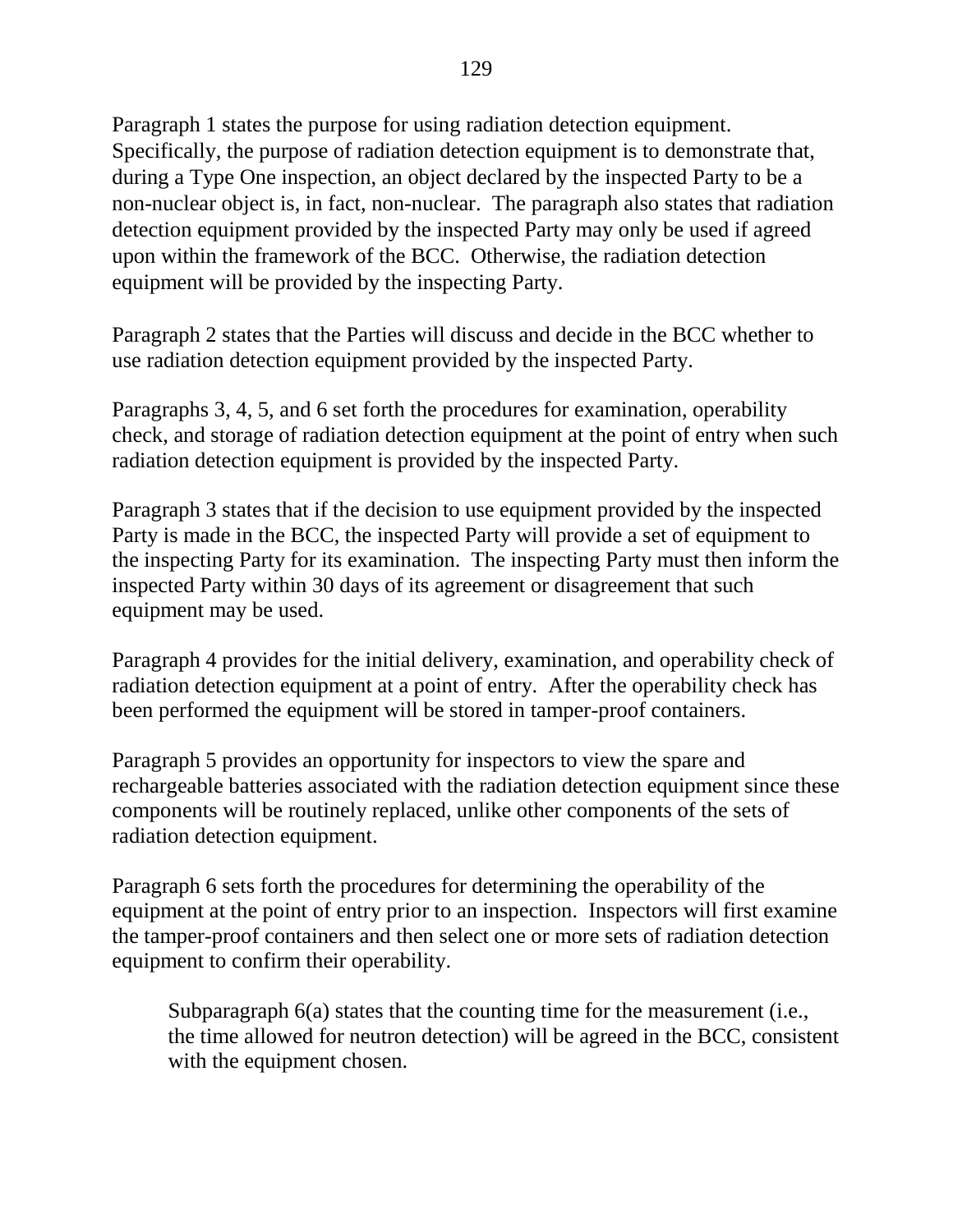Subparagraphs 6(b) and 6(c) stipulate that the operability of each neutron detector in a selected set will be confirmed and then the neutron detector selected for use will be placed in an agreed location for the measurements to be performed.

Subparagraph 6(d) describes the process for confirming the operability of the radiation detection equipment. During the initial examination and at approximately two-year intervals after that, a neutron source will be used to confirm operability. In all other cases, natural background will be used to confirm operability in lieu of a neutron source. Before each use, operability will be checked using two or three background measurements. If the values of any two of three background measurements are sufficiently close together, the radiation detection system would pass this portion of the operability check. For those cases in which an additional check with the neutron source is performed, two measurements are then made with the detector in the same location and the source one meter away. The values of these measurements, either as a total neutron count or an amount over the background count, are recorded as the operability indicator. The operability indicator measurements are used for comparison on future measurements. The results of the background measurements and the neutron source measurements, if performed, are then recorded in the inspection activity report.

Subparagraph 6(e) stipulates that if the containers for at least one set of radiation detection equipment have not been tampered with and the equipment has been shown to be operable, that set will then be used to perform the measurements on the object or objects in question at the inspection site.

Subparagraph 6(f) states that if all of the containers have been tampered with, one or all of the sets of the radiation detection equipment may be examined over a period of up to 12 hours.

Subparagraph 6(g) addresses the case where there are no signs that the containers have been tampered with and none of the sets of equipment is operable. This fact will be noted in the inspection activity report and the inspected Party will be responsible for reporting on the cause of the malfunction and measures taken to preclude such malfunctions in the future.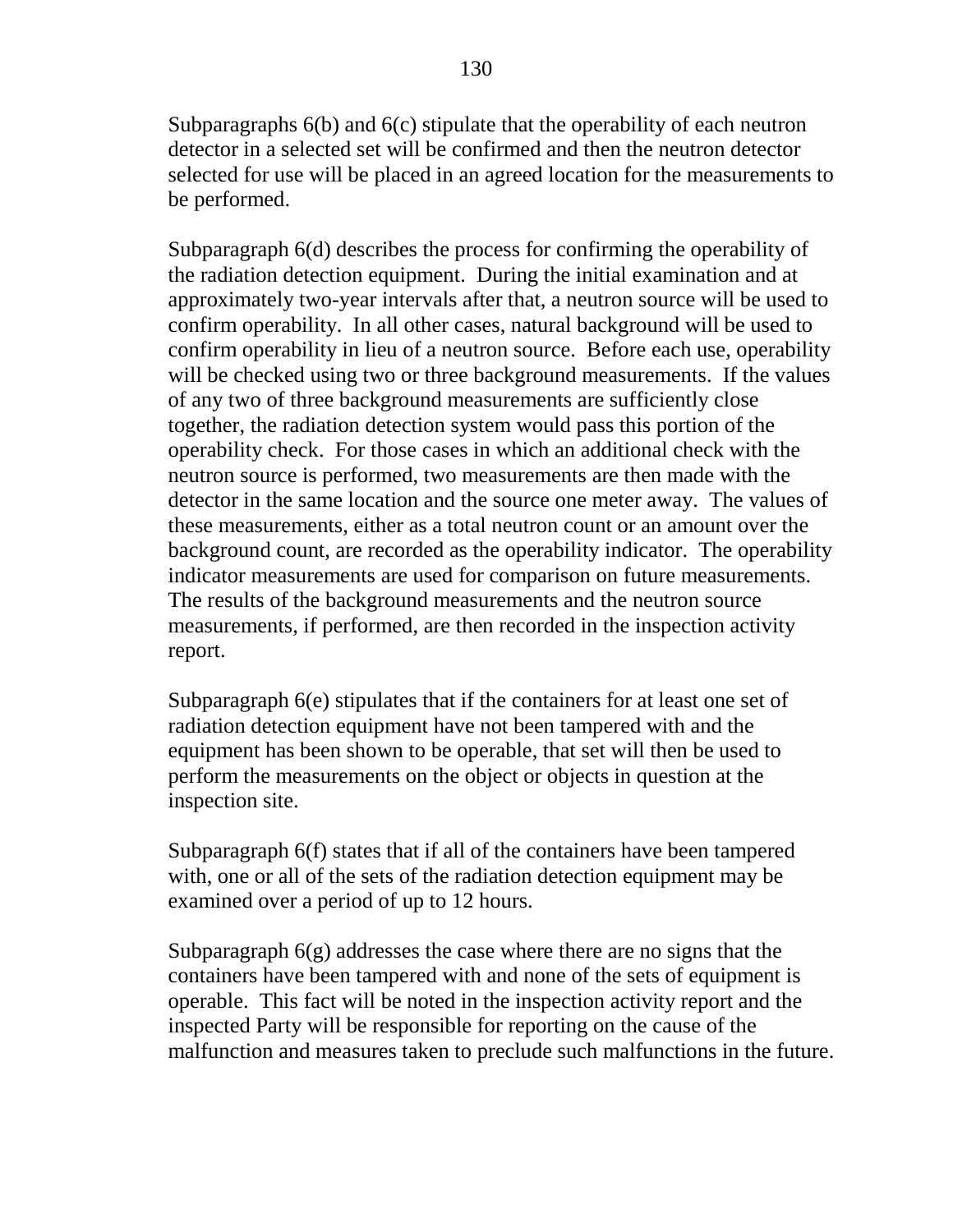Subparagraph 6(h) allows for the use of several operable detectors during the inspection at the discretion of the inspected Party.

Paragraphs 7, 8, 9, 10, and 11 set forth the procedures for examination, operability check, and storage of radiation detection equipment at the point of entry when such radiation detection equipment is provided by the inspecting Party.

Paragraph 7 establishes the use of equipment provided by the inspecting Party on the territory of the inspected Party as the default if the Parties do not agree in the BCC on the use of equipment provided by the inspected Party.

Paragraphs 8 and 9 provide for the initial delivery of radiation detection equipment to a point of entry.

Paragraph 8 states that prior to the time when radiation detection equipment will be brought to a point of entry of the inspected Party, the inspecting Party will provide the inspected Party a set of such equipment for examination. The inspected Party must then inform the inspecting Party within 30 days as to whether the inspecting Party is permitted to use such equipment.

Paragraph 9 permits, after the approval of the inspected Party, the inspecting Party to bring one to three sets of radiation detection equipment to be stored at the point of entry for use in inspections. The equipment is subject to examination, including partial disassembly by the inspected Party, and will be stored in tamper-proof containers after the examination is completed.

Paragraph 10 allows the inspection team to bring calibration sources, spare batteries, and an additional set of radiation detection equipment to the point of entry as well as to remove and replace inoperable equipment.

Paragraphs 11 and 12 set forth the requirements for selecting a set of radiation detection equipment for use, determining that its container has not been tampered with, and confirming the operability of the equipment at the point of entry prior to an inspection.

Subparagraph 11(a) stipulates that if the containers for at least one set of radiation detection equipment have not been tampered with and the equipment is shown to be operable, that set will then be used to perform the measurements on the object or objects in question during the inspection.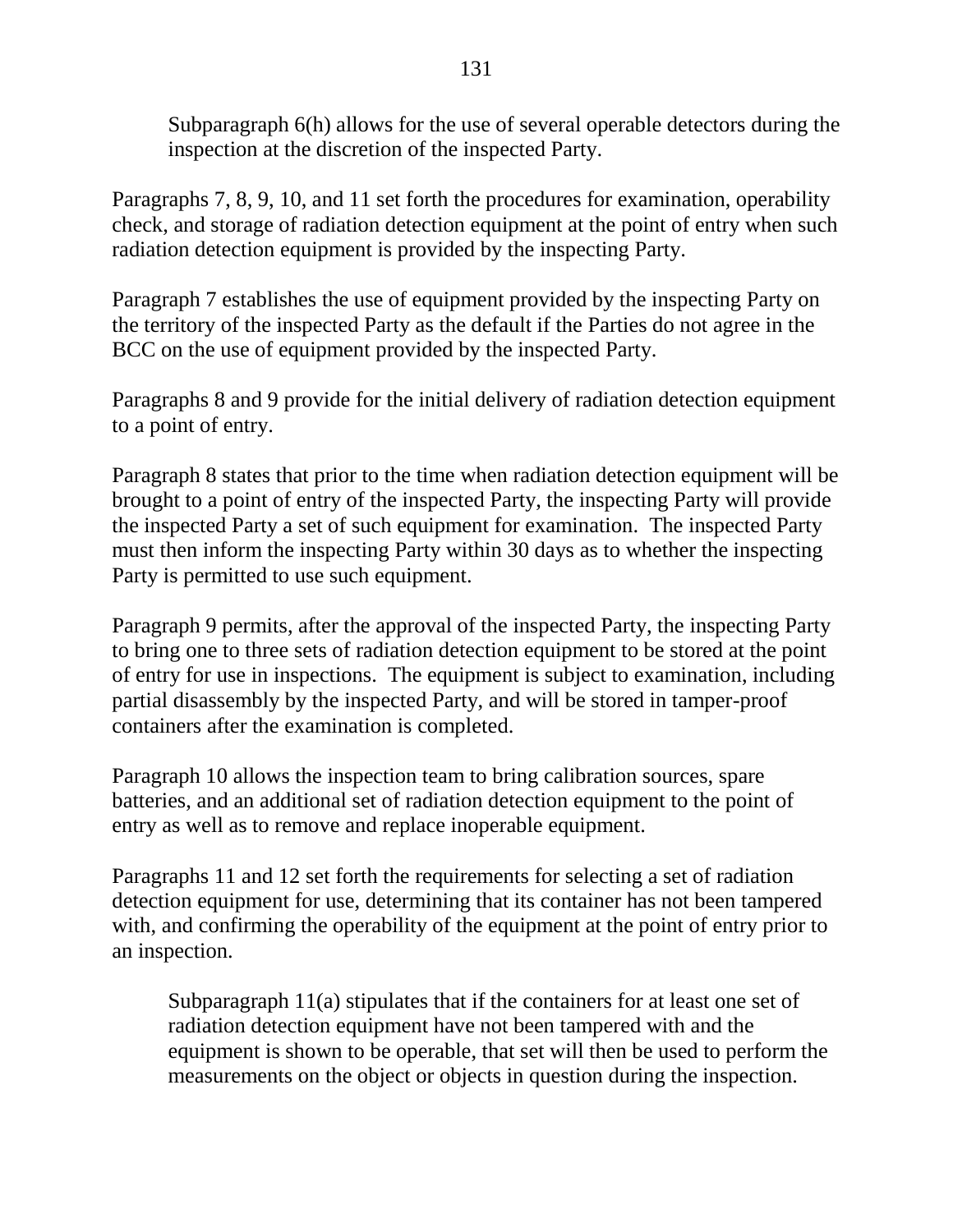Subparagraphs 11(b) and 11(c) state that if all of the containers have been tampered with or, for containers that have not been tampered with, if all of the sets of radiation detection equipment stored therein are not operable, the inspection team can use an additional set of radiation detection equipment brought by the inspection team and examined by the inspected Party.

Subparagraph 11(d) allows for the removal of equipment found to be inoperable and reporting by the inspecting Party on the cause of the malfunction.

Subparagraphs 11(e) and 11(f) allow for the use of only one set of operable equipment in the inspection process, storage of any radiation detection equipment that is brought and not used in the inspection, and removal of that unused equipment after the inspection.

Paragraph 12 sets forth the procedures for determining the operability of the equipment prior to an inspection.

Subparagraphs 12(a) and 12(b) stipulate that the operability of each neutron detector in a selected set will be confirmed. Following the successful completion of this operability check, the neutron detector to be used will be placed in an agreed location where the radiation measurements will be performed.

Subparagraph 12(c) states that the operability will be checked using two or three background measurements with the calibration source at least three meters from the neutron detector. If the values of any two of three background measurements are sufficiently close together, the radiation detection system passes this portion of the operability check.

Subparagraphs 12(d) and 12(e) state that two additional measurements will then be made with the detector in the same location and the source in contact with the sensitive surface of the neutron detector. The average of these measurements is recorded as the average calibration measurement value.

Subparagraph 12(f) describes the process for calculating the sensitivity of the neutron detector based on the measured calibration and background values, the counting time for each measurement, and the equivalent flux shown on the calibration source.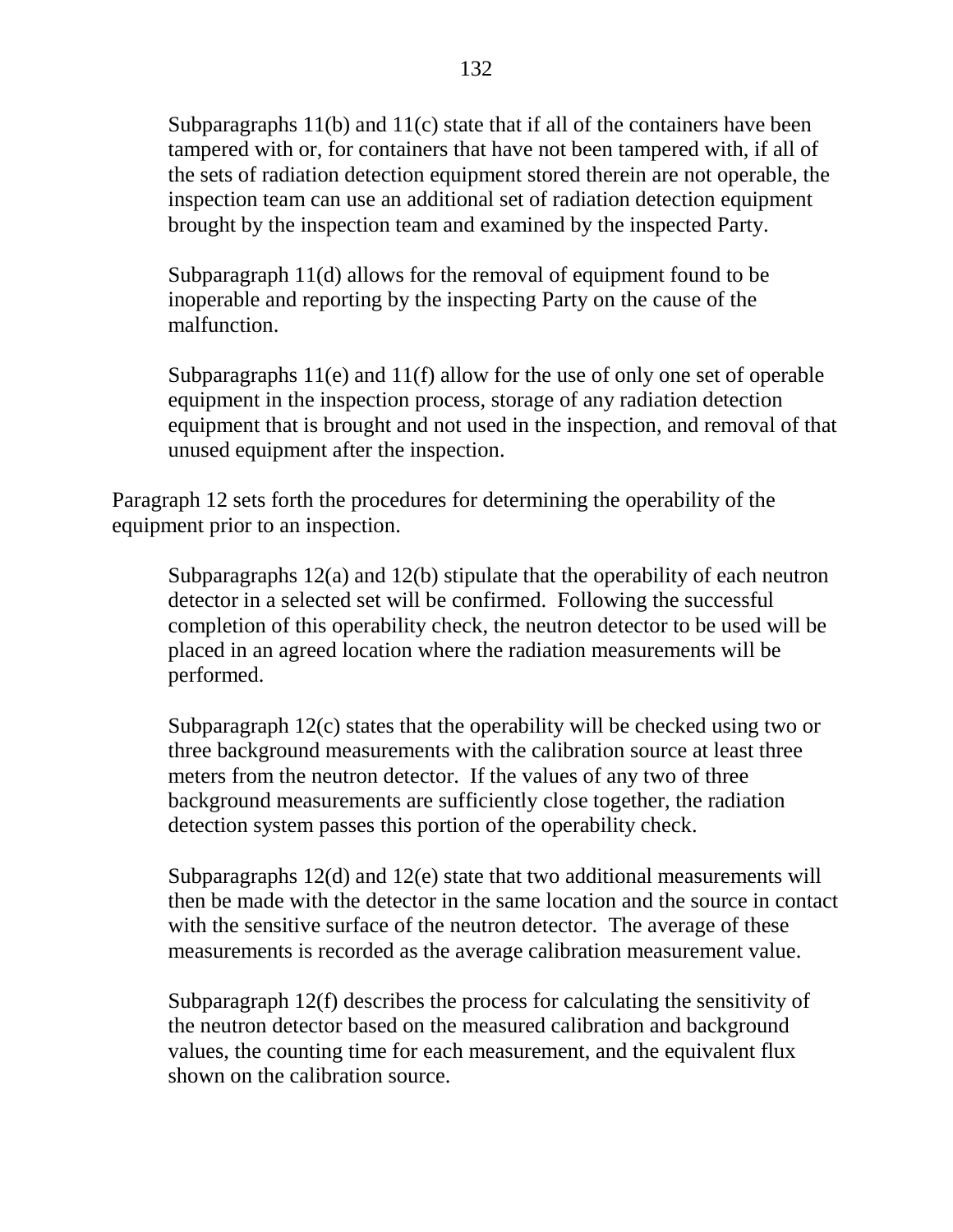Subparagraph  $12(g)$  then provides criteria for declaring the radiation detection equipment to be operable based on the calibration measurements and the calculated sensitivity of the neutron detector and for recording the results in the inspection activity report.

Paragraphs 13, 14, 15, and 16 of this Section set forth the common procedures for radiation detection equipment use during Type One inspections.

Paragraph 13 states that the procedures described in paragraphs 14 through 16 are to be used regardless of the decision to use the equipment of the inspected or inspecting Party.

Paragraph 14 establishes general procedures to be performed upon arrival at the inspection site.

Subparagraph 14(a) sets forth the process for determining the counting time for measurements. If the equipment is supplied by the inspected Party, the counting time will be agreed within the framework of the BCC to ensure that both Parties have confidence in the measurement results. If the equipment is supplied by the inspecting Party, the inspecting Party will select the counting time from a range specified with the equipment.

Subparagraph 14(b) provides that inspectors can observe the use of the equipment to confirm that the appropriate procedures are carried out.

Subparagraph 14(c) provides for an operability check of the neutron detector at the inspection site.

Subparagraph 14(d) states that neutron measurements of an object designated by the inspection team will take place at a location selected by the in-country escort.

Subparagraph 14(e) describes the process for taking background radiation measurements. At a distance of at least 50 meters from an ICBM, SLBM, or heavy bomber, the inspection team specifies how the neutron detector is positioned for the measurements. Pairs of background measurements are carried out in different locations, if necessary, until an average of 450 counts or less is obtained. A comparison number is calculated based on the average background value for use in evaluating measurements obtained during the inspection.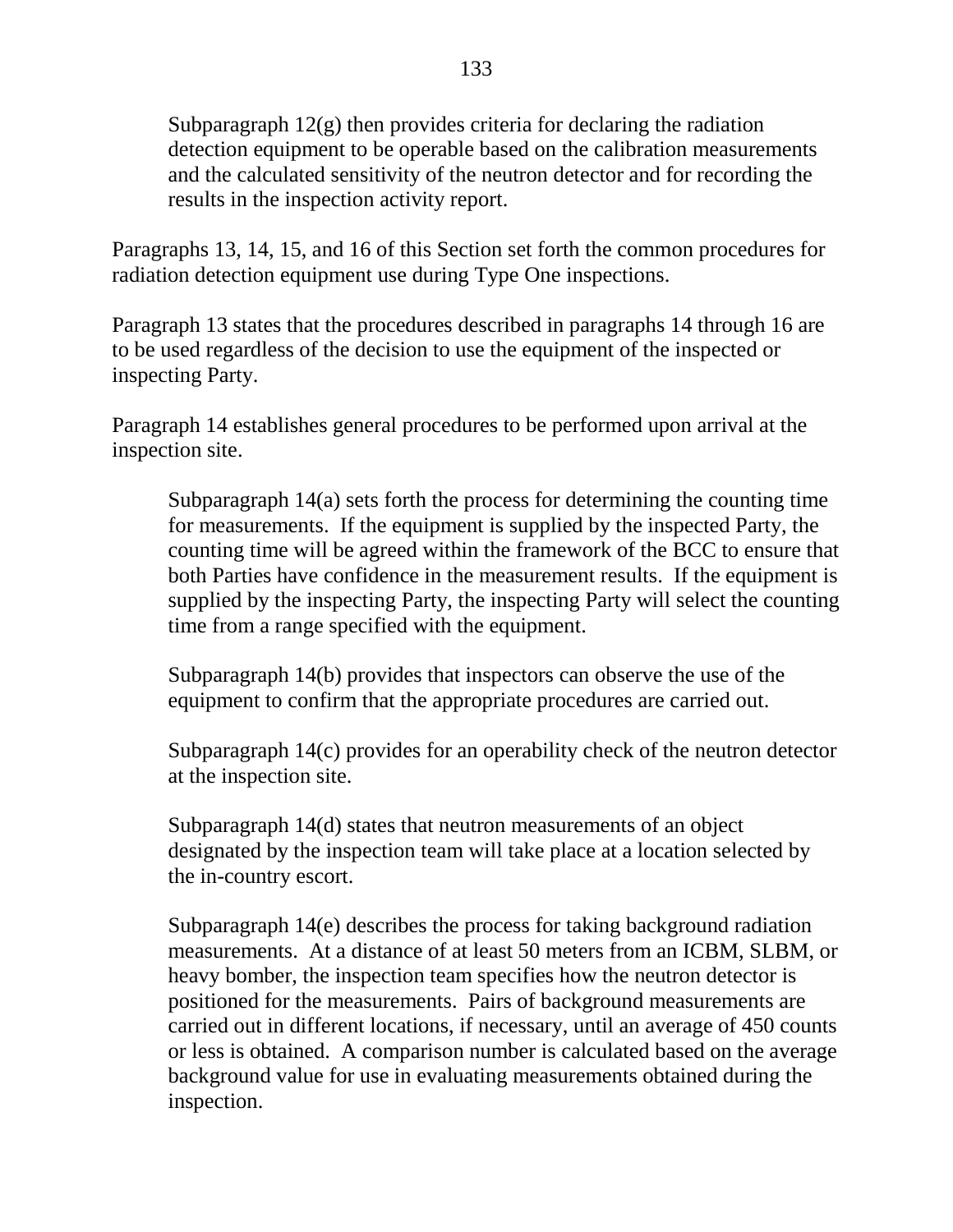Paragraph 15 establishes the procedures to be used during inspections of deployed ICBMs and deployed SLBMs.

Subparagraph 15(a) states that measurements of an object declared to be a non-nuclear object can be made either with the object removed from the front section and placed at a distance at least 50 meters away from the front section of the ICBM or SLBM or while it is located on the front section. If the object is measured while on the front section, special shields can be used to prevent neutrons from nearby reentry vehicles from striking the detector as long as the shields do not block the inspected object from the neutron detector.

Subparagraph 15(b) allows for the removal of the inspected object or reentry vehicles from the front section outside the field of view of the inspectors in such a way that they can ascertain that the object is the inspected object. While paragraph 2 of Section II of Part Six of this Annex provides a general prohibition against removing reentry vehicles until completion of the inspection of the front section, this subparagraph provides a narrow exception to that rule for purposes of confirming that a non-nuclear object on a front section is non-nuclear. The inspectors also have the right to observe or seal all exits of the site during this process.

Subparagraph 15(c) states that the inspectors will select the point on the object where measurements will be taken and will record that on a diagram in the inspection report.

Subparagraphs 15(d) and 15(e) prescribe that the detector be placed between seven centimeters and two meters from the object and that two neutron measurements be taken at this position.

Subparagraph 15(f) dictates that if the average of these measurements is less than or equal to the comparison number calculated in paragraph 14, the object is declared non-nuclear and recorded as such in the inspection activity report.

Subparagraph  $15(g)$  allows for the case of a measurement value higher than the comparison number and the recording of this fact in the report.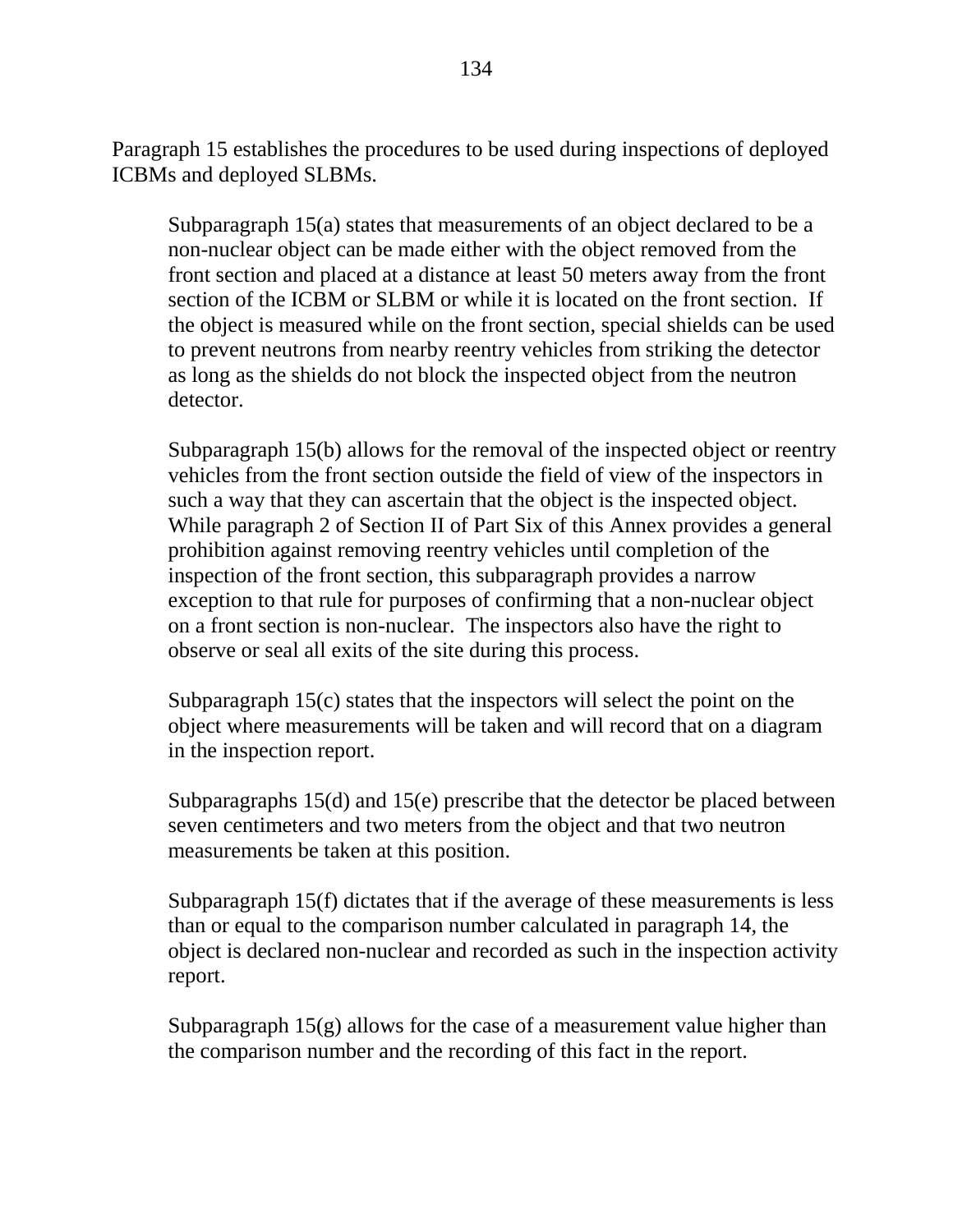Subparagraph 15(h) allows for the use of multipliers, to be agreed within the framework of the BCC, to account for configuration and background radiation differences in cases of measurements made on objects while still located on the front section.

Subparagraph 15(i) allows for average background measurements and derived comparison numbers, as described in paragraph 14, to be calculated automatically by the electronic counter. These values would be displayed on the screen of the counter and recorded in the inspection activity report.

Subparagraph 15(j) states that, upon request of the inspected Party, the result obtained automatically in subparagraph 15(i) above must be verified by use of the manual calculations described in subparagraphs  $14(e)(ii)$  and  $14(e)(iv)$ of this Section.

Paragraph 16 establishes the procedures to be used during inspections of deployed heavy bombers.

Subparagraph 16(a) states that measurements of an object declared to be a non-nuclear object can be made either with the object removed from the heavy bomber to a distance of at least 50 meters or while it is located on or in the heavy bomber. If the object is measured while on or in the heavy bomber, the in-country escort may use special shields to prevent neutrons from nearby nuclear armaments from striking the detector as long as the shields do not block the inspected object from the neutron detector.

Subparagraph 16(b) allows for the removal of the inspected object from the heavy bomber outside the field of view of the inspectors in such a way that they can ascertain that the object is the inspected object. The inspectors also have the right to observe or seal all exits of the site during this process.

Subparagraph 16(c) states that the inspectors will select the point on the object where measurements will be taken and will record that on a diagram in the inspection report.

Subparagraphs 16(d) and 16(e) prescribe that the detector be placed between seven centimeters and two meters from the object and that two neutron measurements be taken at this position.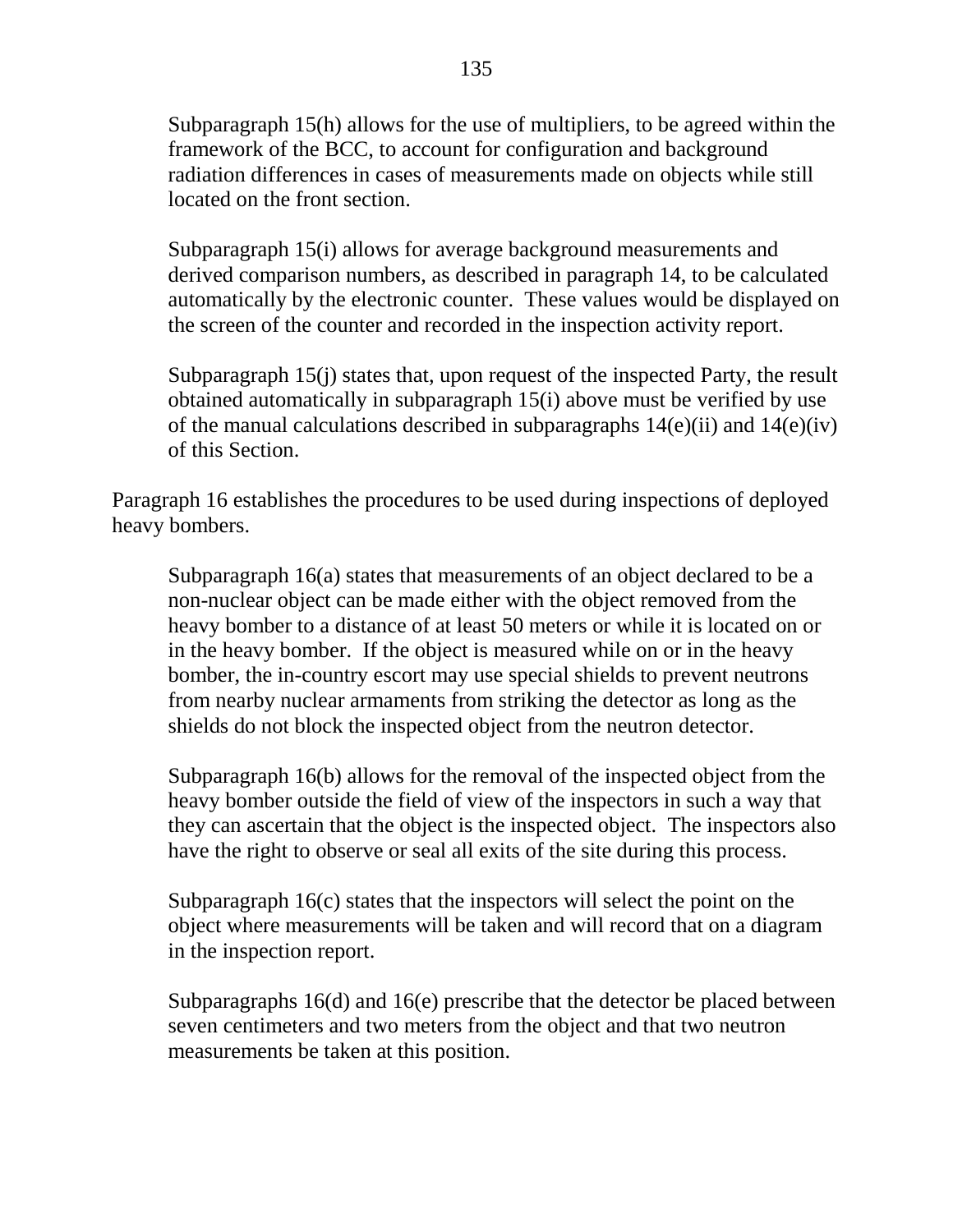Subparagraph 16(f) dictates that if the average of these measurements is less than or equal to the comparison number calculated in paragraph 14, the object is declared non-nuclear and recorded as such in the inspection activity report.

Subparagraph  $16(g)$  allows for the case of a measurement value higher than the comparison number and the recording of this fact in the report.

Subparagraph 16(h) allows for the use of multipliers, to be agreed within the framework of the BCC, to account for configuration and background radiation differences in cases of measurements made on objects while still located on or in the heavy bomber.

Subparagraph 16(i) allows for average background measurements and derived comparison numbers, as described in paragraph 14, to be calculated automatically by the electronic counter. These values would be displayed on the screen of the counter and recorded in the inspection activity report.

Subparagraph 16(j) states that, upon request of the inspected Party, the result obtained automatically in subparagraph 16(i) above will be verified by use of the manual calculations described in subparagraphs  $14(e)(ii)$  and  $14(e)(iv)$ of this Section.

Subparagraph 16(k) allows for the simultaneous measurement of several objects on or in a heavy bomber, if it is agreed between the inspection team leader and the in-country escort.

Subparagraph 16(l) allows a Party to cover an inspected object with a soft cover incapable of masking a neutron emission prior to making a radiation measurement but prohibits the placement of inspected objects into containers during such procedures.

# **PART SIX – TYPE ONE INSPECTION PROCEDURES**

This Part outlines procedures for the conduct of Type One inspections conducted at ICBM bases, submarine bases, and air bases in accordance with paragraph 2 of Article XI of the Treaty.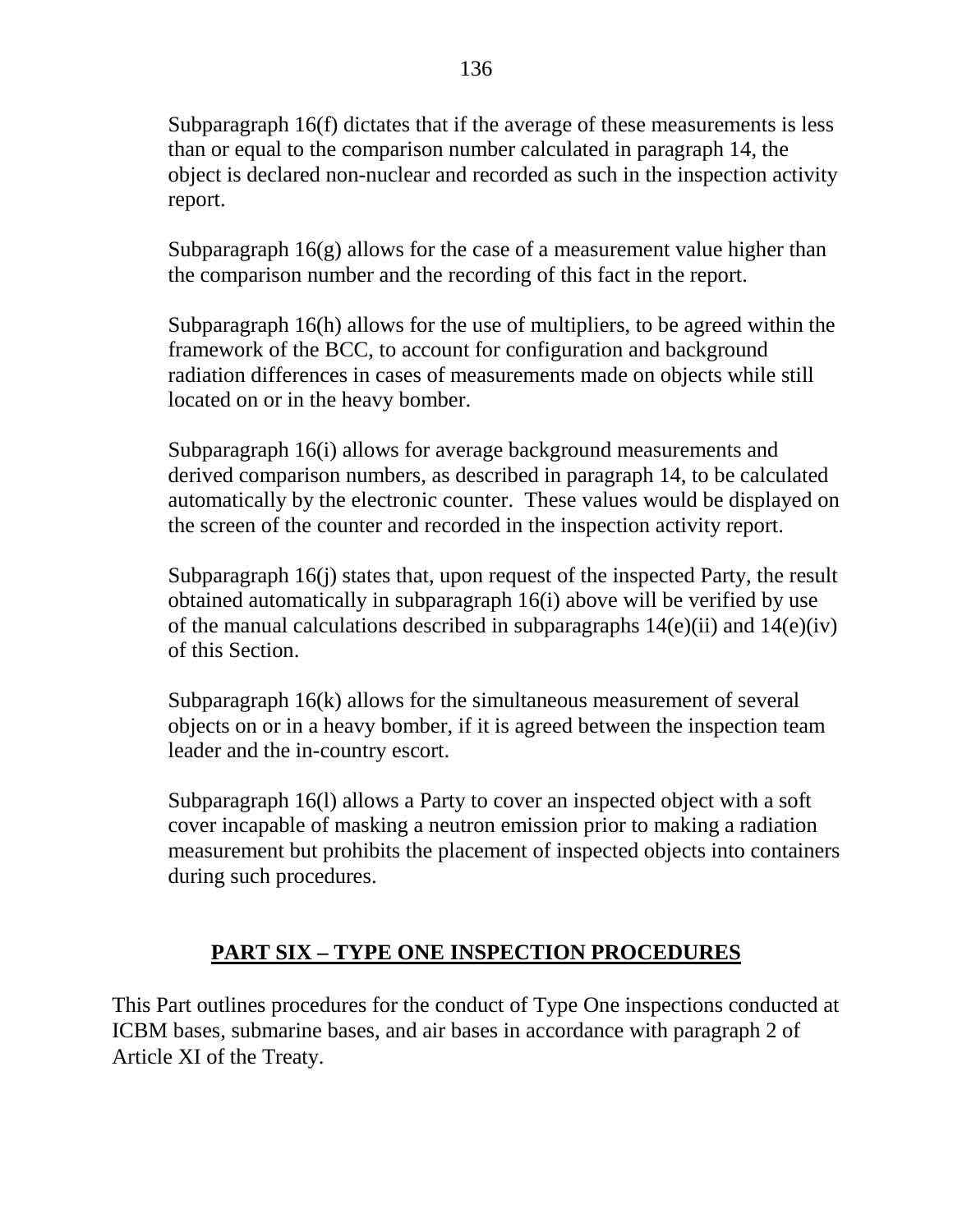#### 137

#### Section I. Pre-inspection Restrictions at the Inspection Site

Section I specifies the pre-inspection restrictions imposed at the inspection site in advance of the arrival of an inspection team. Such restrictions are imposed in order to ensure that inspectors have the opportunity to inspect those items of inspection present at the base at the time it was designated for inspection, which typically occurs within four hours after the arrival of the inspection team at the point of entry for the inspection.

Paragraph 1 establishes that, no later than one hour after the time for the designation of an inspection site by an inspection team at the point of entry, the inspected Party may not: remove from the site ICBMs or SLBMs, first stages of ICBMs or SLBMs, mobile launchers of ICBMs, containers or closed vehicles large enough to contain an item of inspection; or covered objects large enough to contain or to be such an item; remove heavy bombers from the site; open silo doors or submarine hatches; begin any work associated with removal of ICBMs or SLBMs from ICBM launchers or SLBM launchers; begin any work associated with installation or removal of reentry vehicles or front sections on deployed ICBMs or SLBMs; remove mobile launchers of ICBMs from basing areas; move ballistic missile submarines or nuclear-powered guided missile submarines (SSGNs) out of the waters within arcs with a radius of five kilometers from the coastlines depicted on the coastlines and waters diagram or move such submarines into dry dock; or begin any work associated with the installation or removal of armaments on heavy bombers.

Paragraph 2 provides that, upon arrival of the inspection team, the inspected Party shall not move, within the boundaries of the inspection site, mobile launchers of ICBMs or heavy bombers, or within the waters within arcs with a radius of five kilometers from coastlines depicted on a coastlines and waters diagram, ballistic missile submarines or SSGNs at the time pre-inspection restrictions were implemented.

Paragraph 3 states that, once the inspection team has designated specific items to be inspected, those items shall continue to be subject to pre-inspection restrictions until the inspection team has arrived at such designated items. Once designation of items for inspection has occurred, pre-inspection restrictions will cease for those items not designated for inspection.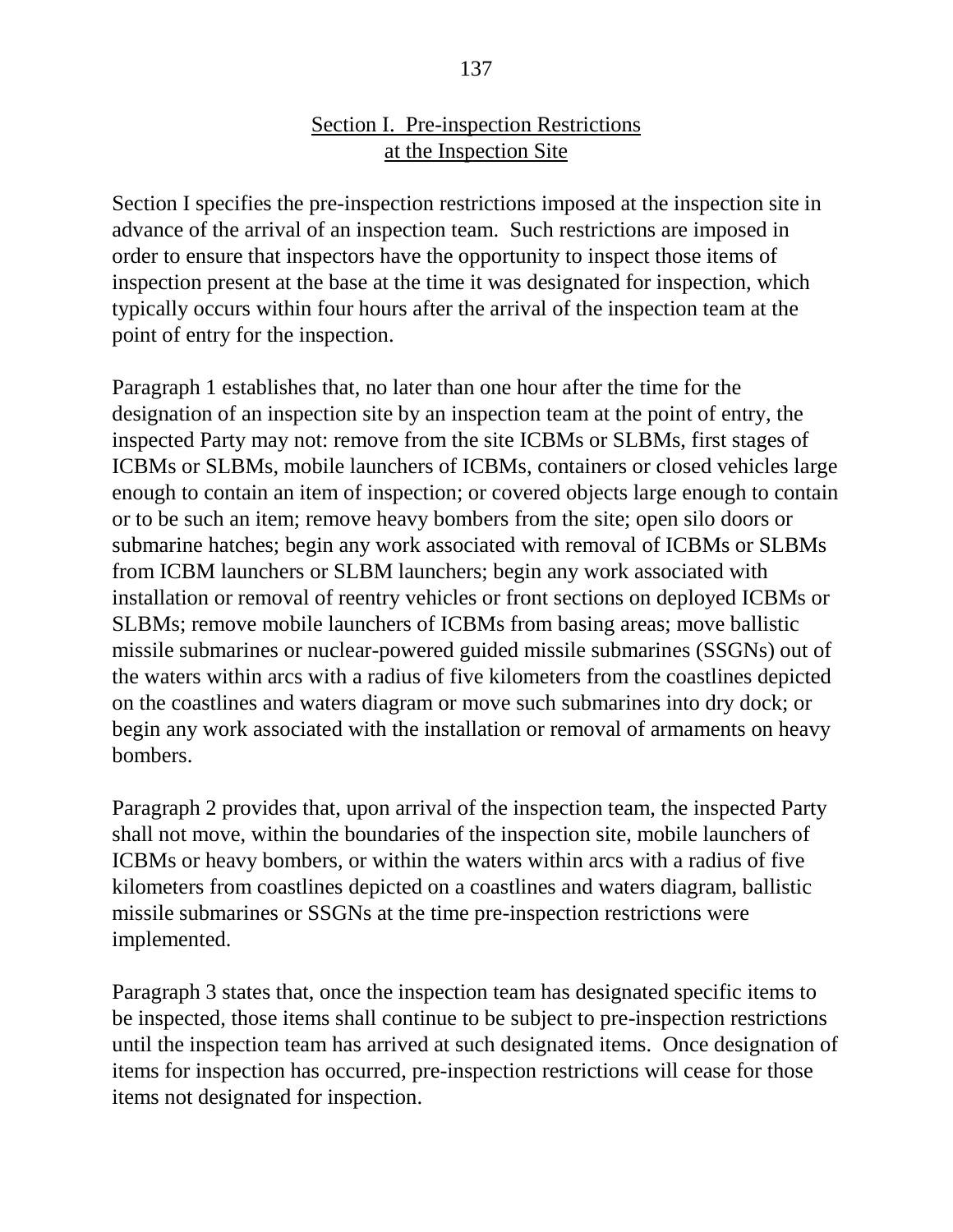Paragraph 4 provides that work undertaken in response to an emergency involving a submarine, launcher, missile, or heavy bomber shall not be subject to preinspection restrictions. If the inspected Party exercises this right, the inspecting Party may elect to cancel or conduct the inspection in accordance with paragraph 4 of Section IX of Part Five of the Protocol.

## Section II. Inspection Procedures for Reentry Vehicles Emplaced on Deployed ICBMs and Deployed SLBMs

Section II covers inspection procedures for reentry vehicles emplaced on deployed ICBMs and deployed SLBMs.

Paragraph 1 provides that for a deployed ICBM or deployed SLBM designated for inspection of reentry vehicles, the inspected Party has the right to prepare the front section for viewing in its launcher, outside its launcher, in close proximity to the launcher, in a vehicle, or at a specially allocated site.

Paragraph 2 prohibits the inspected Party from removing any reentry vehicles from the front section of a designated ICBM or SLBM throughout the period of time from the inspection team's arrival at the designated launcher until the completion of the inspection of the front section. This general provision is not intended to prevent the inspected Party from removing objects, including reentry vehicles, from the front section of a designated ICBM or SLBM in accordance with the specific provisions of subparagraph 15(b) of Section VI of Part Five of this Annex for the purpose of using radiation detection equipment to demonstrate that objects declared by the inspected Party to be non-nuclear objects are, in fact, non-nuclear.

Paragraph 3 establishes inspectors' right to view the interior of vehicles, objects, containers, and structures used to remove a front section, ICBM, or SLBM, or to prepare a front section for viewing. The purpose of this right is to confirm that such items do not contain another ICBM, SLBM, or front section, or other reentry vehicles.

Paragraph 4 provides general procedures for the inspection of the front sections of ICBMs or SLBMs on deployed silo launchers of ICBMs and deployed launchers of SLBMs.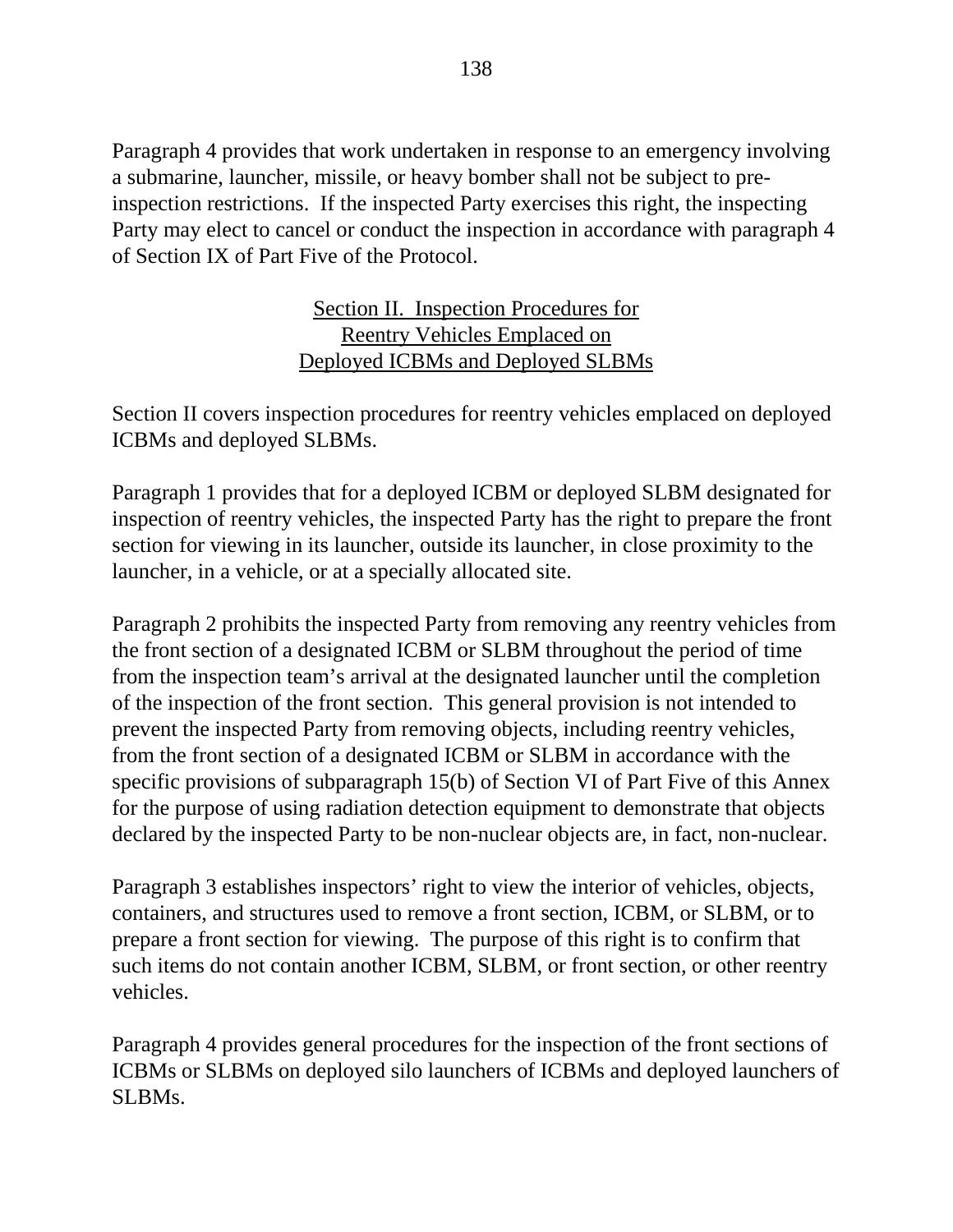Subparagraph 4(a) provides that, for silo launchers of ICBMs, inspectors have the right to confirm by using a satellite system receiver that the silo launcher to which inspectors are transported is the designated silo launcher by comparing the geographic coordinates acquired by the SSR with those provided in accordance with Part Two of the Protocol.

Subparagraph 4(b) states that, for both silo launchers of ICBMs and SLBM launchers, the in-country escort designates locations from which inspectors may view the launchers, but specifies that such locations must enable inspectors to observe the upper edge of the silo ICBM launcher or the submarine's upper launch tube edge as well as any vehicles, containers, or objects that enter or leave the launcher's vicinity. The boundaries of the launcher's vicinity are determined by the in-country escort. These locations may be no more than 50 meters from the designated launcher unless the inspection team leader and the in-country escort agree to locations greater than 50 meters that still provide a clear view.

Subparagraph 4(c) provides that inspectors will be informed in advance of the opening of a silo door or SLBM launcher hatch. Inspectors have the right to observe the opening of the silo door or SLBM launcher hatch. The time of opening the silo door or SLBM launcher hatch will be determined by the inspected Party.

Subparagraph 4(d) grants inspectors the right to maintain uninterrupted visual contact with the upper edge of a designated silo or SLBM launcher as well as vehicles, devices, or structures used for removing or preparing a missile or front section. This right exists from the time of the opening of the silo door or SLBM hatch to the completion of the preparation of the front section for viewing or the removal of the missile or front section.

Subparagraph 4(e) establishes that inspectors have the right to determine to their satisfaction that any vehicles, containers, or objects that enter the vicinity of the designated launcher do not contain reentry vehicles. This right exists from the opening of the silo door or SLBM hatch to the completion of the preparation of the front section or removal of the missile or front section.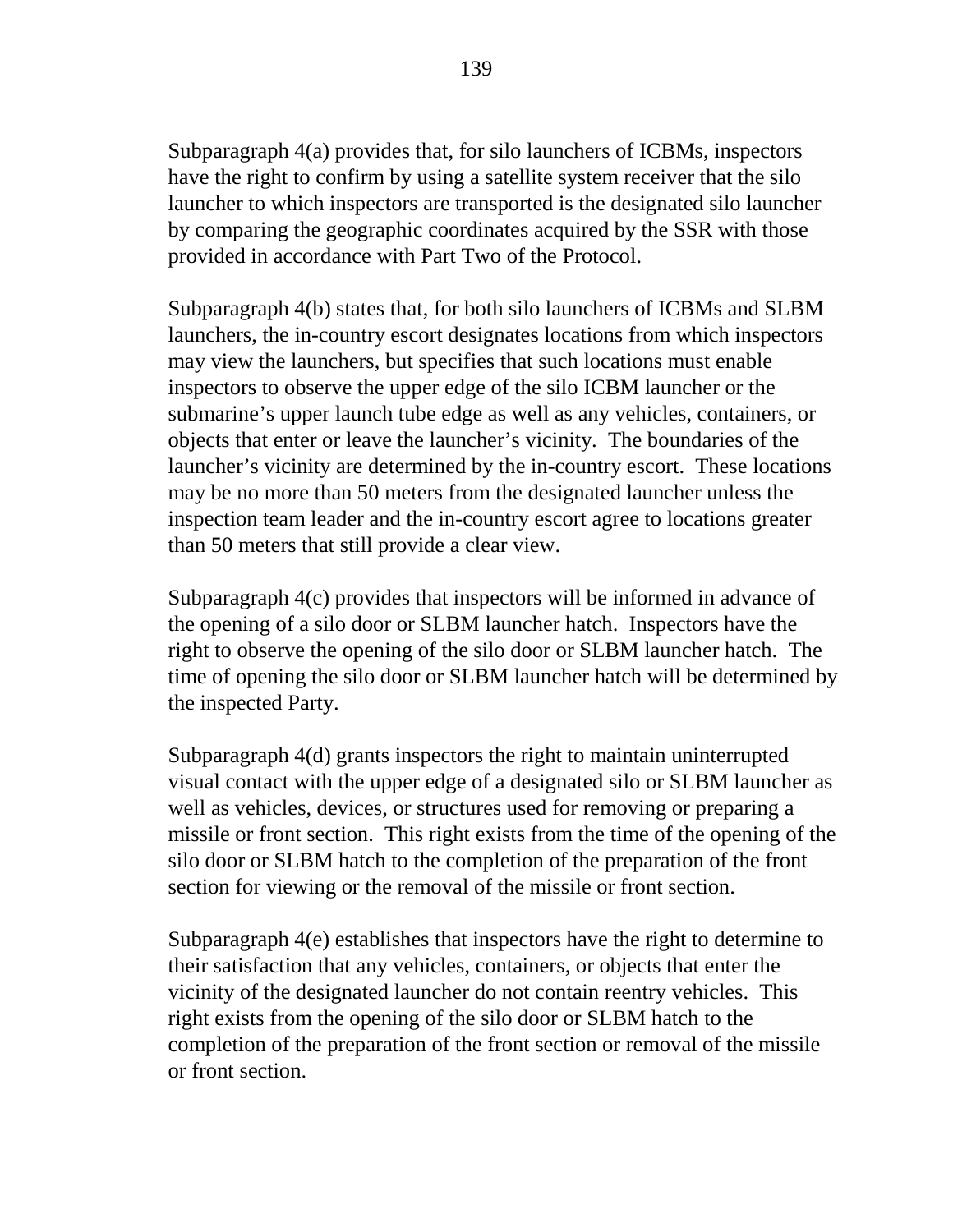Paragraph 5 establishes that the inspected Party may move a designated deployed mobile launcher of ICBMs or a submarine containing the designated deployed SLBM launcher to a specially allocated site for the preparation and then the viewing of the front section. Inspectors have the right to maintain uninterrupted visual contact with the mobile launcher or submarine during such movements. Such a submarine must proceed on the surface to the specially allocated site.

Paragraph 6 provides that, if the viewing of the front section is done in the ICBM or SLBM launcher, inspectors have the right to view vehicles or devices used in preparation for the viewing in order to confirm they do not contain another front section or reentry vehicles. For SLBMs, inspectors have the right to inspect temporary structures used for preparing or for viewing of the SLBM front sections to ensure that such structures do not contain additional front sections or reentry vehicles.

Paragraph 7 states that, for viewing of a front section that is carried out outside of a designated launcher, the inspected Party shall separate the front section and remove it from the designated launcher or remove the missile with its front section from its designated launcher.

Subparagraph 7(a) provides that the inspected Party determines the manner of viewing the interior of the launcher once the front section has been separated and that such viewing shall be carried out by one subgroup of inspectors. Each member of the subgroup may view the top portion of the deployed ICBM or SLBM for no more than three minutes from a location determined by the in-country escort to confirm that the front section has been fully separated.

Subparagraph 7(b) grants inspectors the right to view the interior of vehicles and devices used to remove or transport ICBMs, SLBMs, or front sections from such launchers prior to and after their use.

Subparagraph 7(c) enables inspectors to maintain uninterrupted visual contact with a vehicle transporting a front section of an ICBM or SLBM to a specially allocated site.

Paragraph 8 provides that the preparation of the front section for viewing may be conducted outside the field of view of inspectors.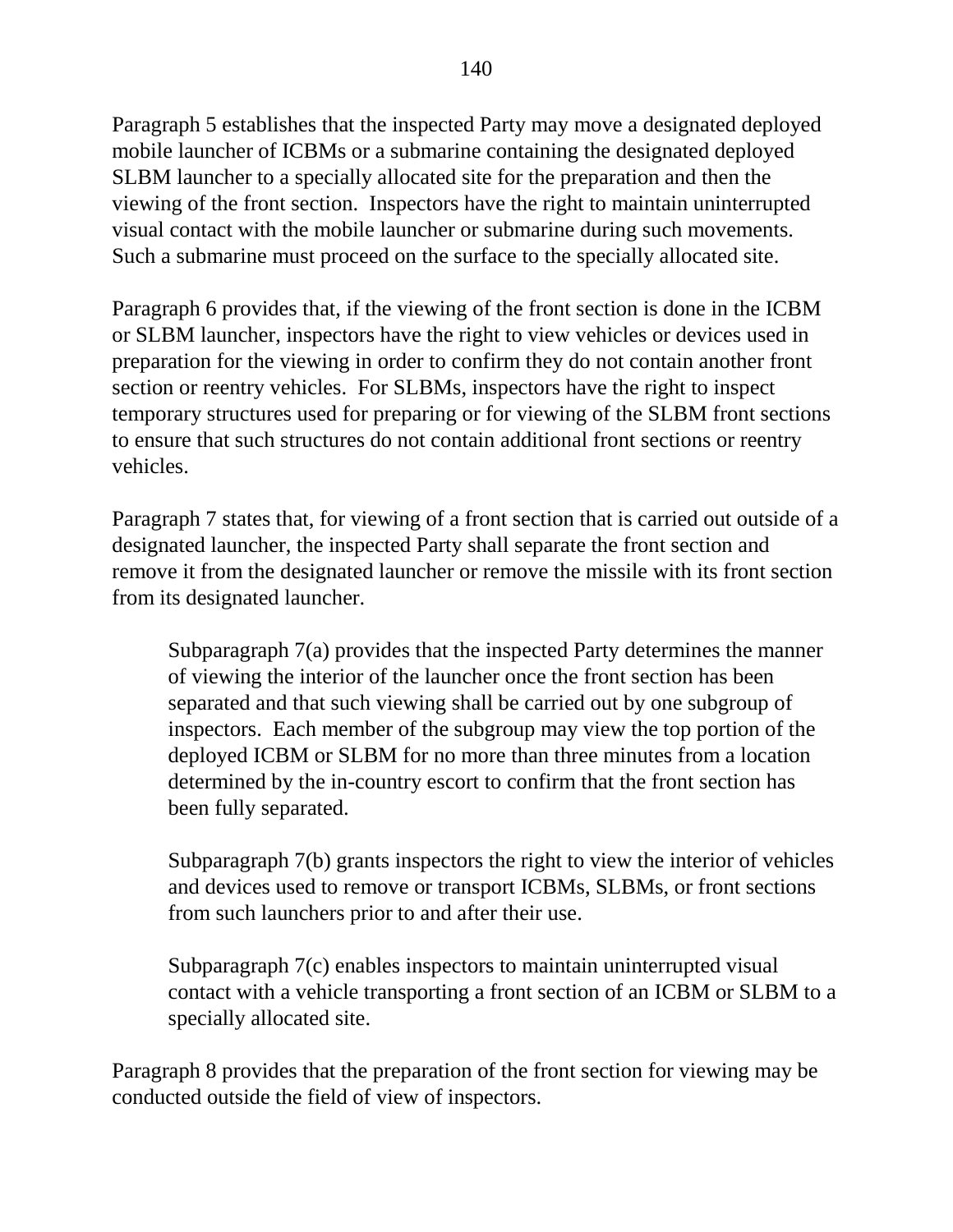Paragraph 9 states that, if the viewing of a separated front section is carried out in a vehicle, inspectors have the right to observe the vehicle throughout the entire period of time in which the front section is in the vehicle until the viewing of the front section is completed.

Paragraph 10 sets out procedures for the viewing of a front section at a specially allocated site.

Subparagraph 10(a) provides that, before the shroud of the ICBM or SLBM is removed, inspectors have the right to view the site inside an enclosed space to ensure the site does not contain another front section or reentry vehicle

Subparagraph 10(b) grants inspectors the right to observe or seal all accesses of the enclosed space at the specially allocated site where the conduct of the reentry vehicle inspection will take place. The method of controlling accesses will be agreed upon by the inspection team leader and the incountry escort. The inspected Party is prohibited from removing objects, vehicles, or containers large enough to contain an ICBM, SLBM, front section, or reentry vehicle from the site during the preparation of the front section unless an inspector inspects or releases it.

Paragraph 11 addresses covers for reentry vehicles. It establishes the inspected Party's right to cover reentry vehicles and other equipment with individual covers, but with the caveat that such covers must not hamper inspectors in accurately identifying the number of reentry vehicles emplaced on a front section. This provision is intended to ensure that covers are not used in such a manner that would obscure the true number of reentry vehicles on a front section. The paragraph also allows the inspected Party to use hard, soft, and combined covers.

Subparagraph 11(a) defines a "hard cover" as a cover that consists entirely of structurally hard elements and has a fixed shape. It also outlines how such covers may be used as well as establishing the right of inspectors to view and measure such hard covers prior to their placement on the front section. The inspected Party may use individual hard covers or a single hard cover consisting of a base portion, individual conically-shaped elements that cover each reentry vehicle, and individual components that cover other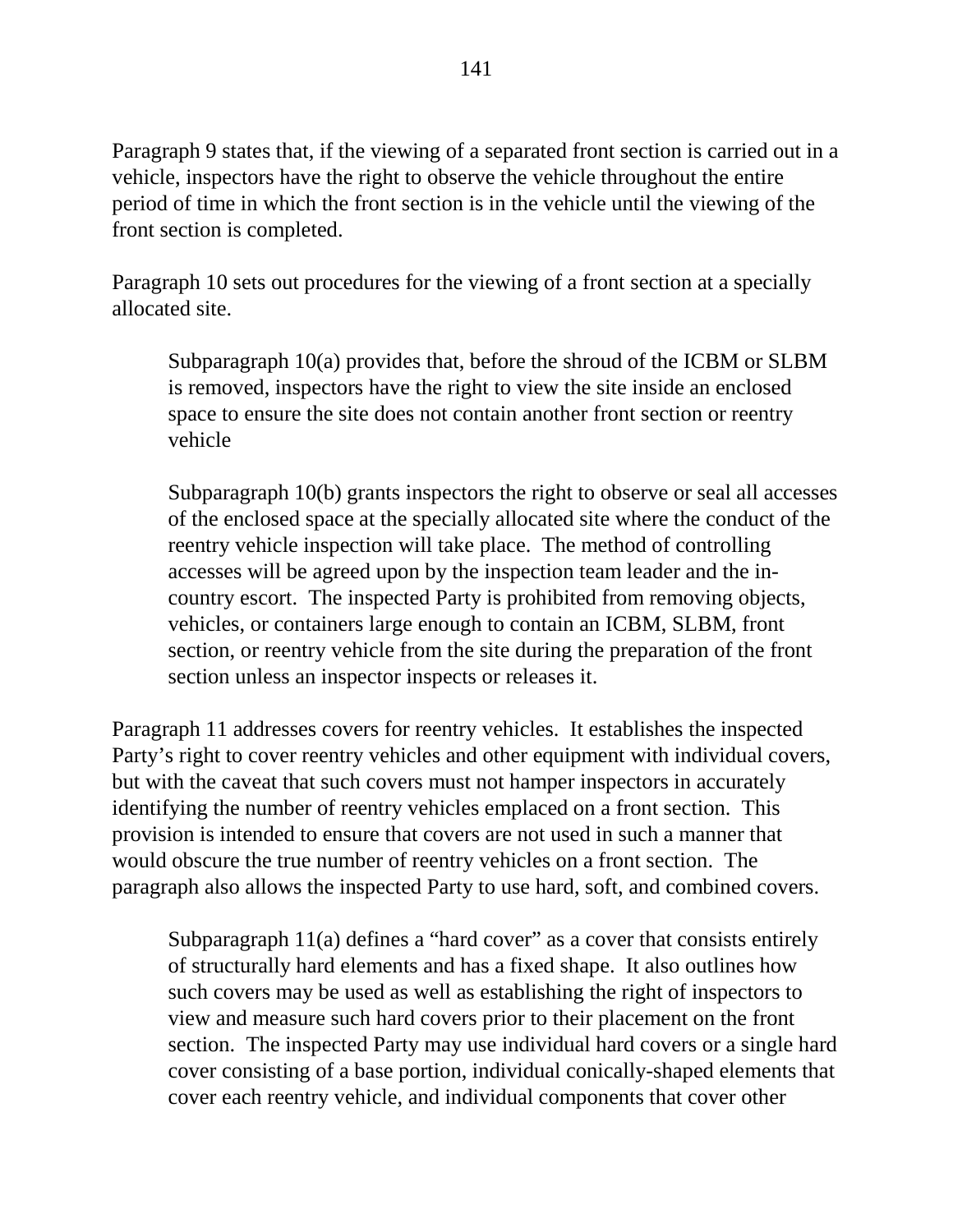objects located on the front section. As defined in this section, the U.S. Navy's practice during START of using a single unitary hard cover continues to be permitted in this treaty.

Subparagraph 11(b) defines a "soft cover" as a cover that does not have a fixed shape or structurally hard elements except for hard elements that cover and protect only the reentry vehicle nose tip. This paragraph also provides inspectors the right to view such covers prior to their placement to identify their general shape. No measurements are permitted for soft covers.

Subparagraph 11(c) defines a "combined cover" as a cover, the structure of which has hard elements and a soft outer covering and, when fully assembled, has a fixed shape. This paragraph grants inspectors the right to view the fully-assembled combined cover and make measurements of its base diameter and height prior to its placement on the front section.

Subparagraph 11(d) requires that a Party demonstrate a hard or fullyassembled combined cover during the first Type One inspection during which the cover is used. Inspectors have the right to view and make measurements of the base diameter and height of such covers.

Paragraph 12 grants the inspected Party the right to determine the manner of viewing a front section of a designated deployed ICBM or SLBM, and provides that such inspections may be carried out in a single group or subgroups. Regardless of how such groups are arranged, each inspector has the right to view the front section for no more than 15 minutes in order to ascertain that the front section contains the number of reentry vehicles declared for that deployed ICBM or SLBM. Inspectors must be afforded a clear view of the covered reentry vehicles from locations designated by the in-country escort at a distance of no more than five meters from the front section.

Paragraph 13 establishes that, if the inspected Party declares that a front section with no less than one nuclear-armed reentry vehicle also contains non-nuclear objects that the inspected Party declares not to be reentry vehicles, the inspection team leader may designate all such non-nuclear objects for inspection. The inspected Party must demonstrate to the satisfaction of the inspectors that such objects are non-nuclear objects. Radiation detection equipment may be used, at the discretion of the inspected Party, to demonstrate that such objects on the front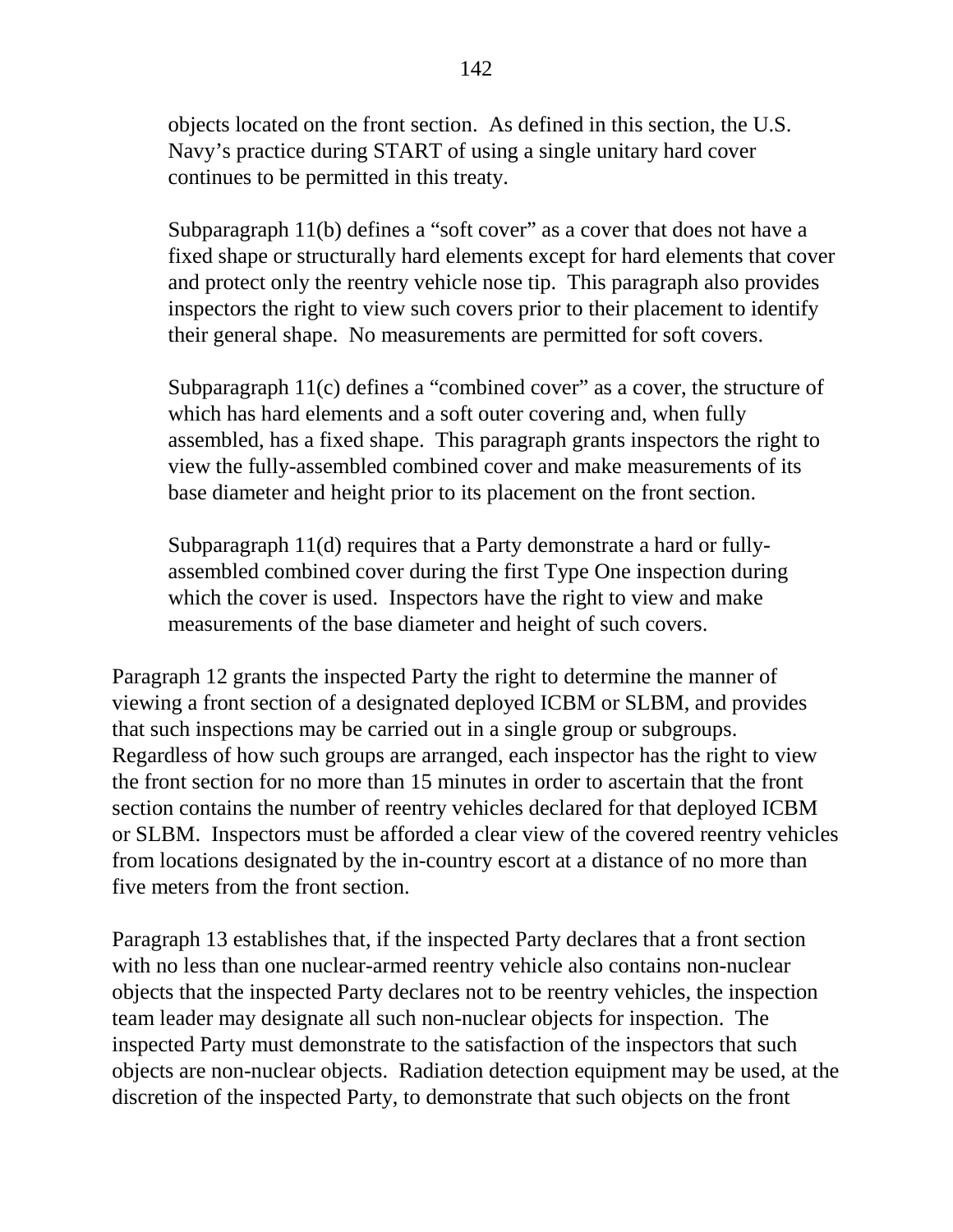section of an ICBM or SLBM that are declared to be non-nuclear objects are, in fact, non-nuclear. Such radiation detection equipment will be used in accordance with Part Five of this Annex.

Paragraph 14 gives inspectors the right to view a vehicle or specially allocated site where the viewing of a front section was carried out, including the space under the shroud, if the missile being inspected has a shroud, if the preparation for viewing was undertaken outside the inspectors' field of view, in order to confirm the absence of reentry vehicles outside the front section. This viewing shall occur upon completion of the viewing of the front section and prior to the reinstallation of the shroud, if applicable.

Paragraph 15 establishes that, for designated ICBMs or SLBMs declared not to contain a front section, the inspected Party will determine the manner of preparing the ICBM or SLBM for viewing and of carrying out the viewing of the interior of the ICBM or SLBM launcher. Inspectors may conduct such an inspection in a single group or subgroups, but in either case each inspector has the right to view the upper edge of the deployed ICBM or SLBM in its launcher for no more than three minutes to confirm the absence of a front section. Inspectors must be given a clear view of the interior of the launcher.

> Section III. Inspection Procedures for a Designated Non-deployed Launcher of ICBMs or Launcher of SLBMs and a Designated Fixed Structure for Mobile Launchers of ICBMs Declared Not to Contain a Deployed Mobile Launcher of ICBMs

Section III establishes procedures for inspections of non-deployed launchers of ICBMs or SLBMs and for a designated fixed structure declared not to contain a deployed mobile launcher of ICBMs. In accordance with subparagraphs 10(b) and 11(b) of Section VI of Part Five of the Protocol, inspectors have the right to inspect one non-deployed launcher or one fixed structure for mobile launchers of ICBMs declared to be empty during each Type One inspection at an ICBM base or submarine base.

Paragraph 1 provides the right of inspectors to confirm that the inspected silo launcher is the designated one, using a satellite system receiver. After the silo door is opened, inspectors have the right to view the interior of the launcher from a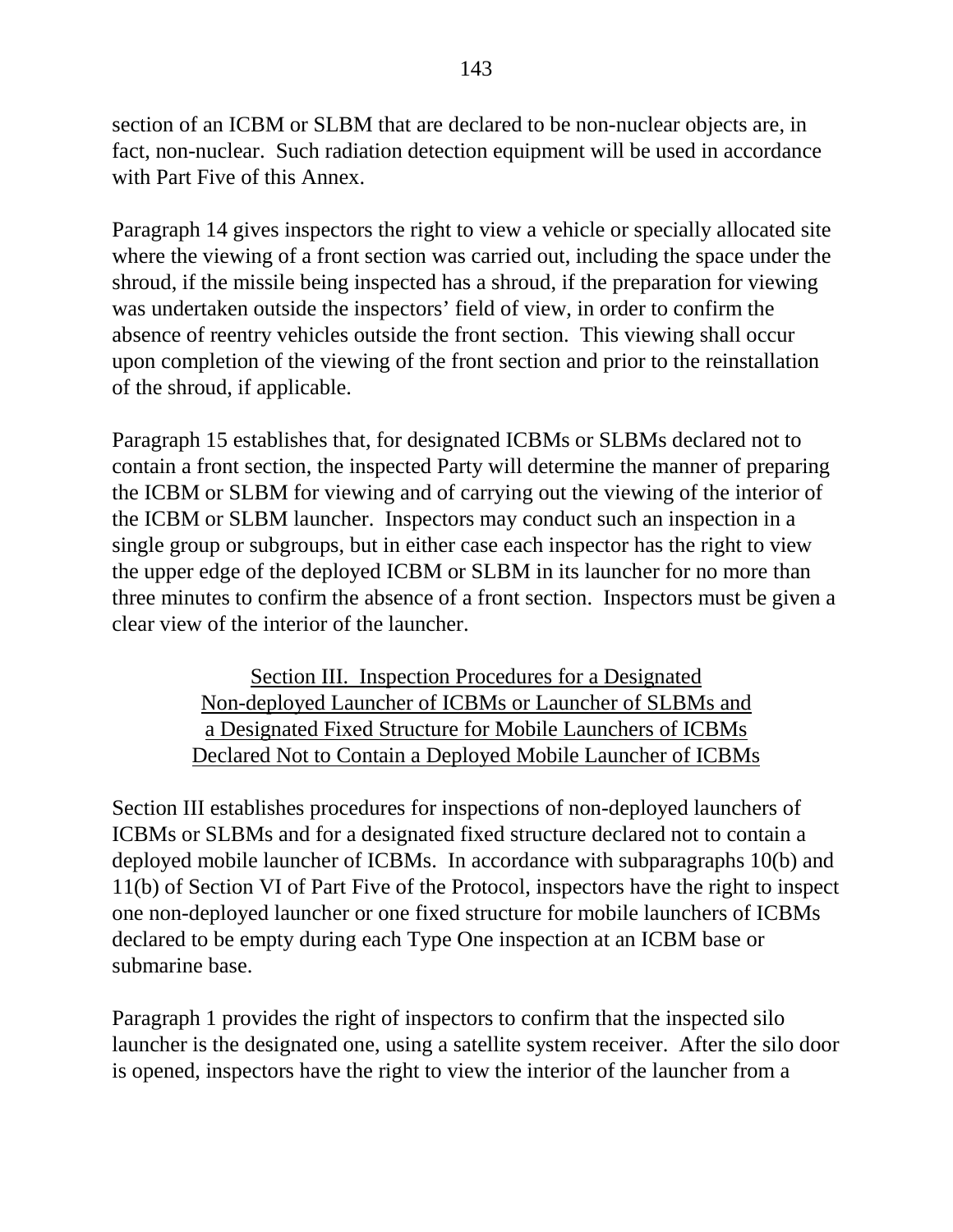location designated by the in-country escort in order to confirm that the launcher does not contain an ICBM.

Paragraph 2 establishes that, for a designated fixed structure declared to be empty, upon arrival of the inspection team, the inspected Party will open the doors of the fixed structure. Inspectors have the right to view the interior of the fixed structure from a location designated by the in-country escort to confirm that the structure does not contain a deployed mobile launcher of ICBMs.

Paragraph 3 provides that, for a designated non-deployed SLBM launcher, upon arrival of the inspection team, the inspected Party will open the designated SLBM launcher hatch. Inspectors have the right to view the interior of the launcher from a location designated by the in-country escort in order to confirm that the launcher does not contain an SLBM.

Paragraph 4 states that, if a launcher or fixed structure declared to be empty is found to contain a deployed ICBM or SLBM, the inspection team has the right to inspect the discovered ICBM or SLBM to identify the number of reentry vehicles emplaced on it. In such a case the procedures provided for in Section II of this Part will be used to prepare the front section or missile for viewing.

> Section IV. Inspection Procedures for a Designated Converted Launcher of SLBMs Installed on a Ballistic Missile Submarine

Section IV sets out procedures for the inspection of designated converted launchers of SLBMs that are installed on ballistic missile submarines. The requirements for such inspections are in the Ninth Agreed Statement on "Conversion of Individual Launchers of SLBMs" contained in Part Nine of the Protocol.

Paragraph 1 requires that, upon arrival of the inspection team at the launcher, the inspected Party begin preparing a designated converted launcher of SLBMs for viewing.

Paragraph 2 gives inspectors the right to maintain uninterrupted visual contact with the designated converted launcher during its preparation for inspection. During the inspection, which begins with the opening of the launch tube hatch and concludes with the completion of the inspection procedures, inspectors have the right to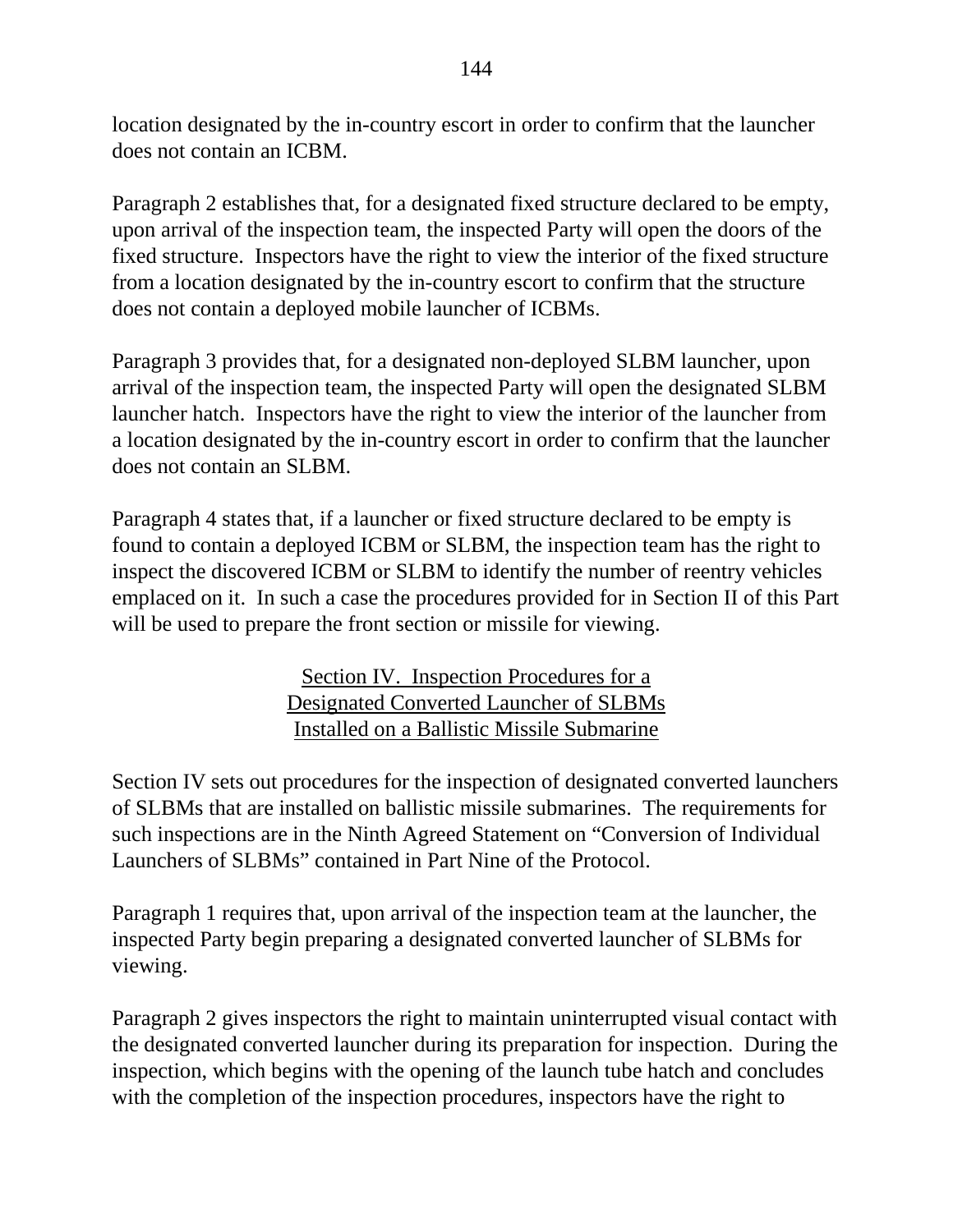inspect all objects and equipment removed from the launcher in order to confirm they are not an SLBM first stage and were not used to make such a launcher capable of launching an SLBM.

Paragraph 3 provides that a subgroup of no more than five inspectors has the right to: view the launcher from a location offering a clear view; confirm the presence of distinguishing features; and confirm that the launcher remains incapable of launching an SLBM using these distinguishing features. These distinguishing features will be declared and confirmed during the exhibition of the first converted launcher in accordance with the Ninth Agreed Statement contained in Part Nine of the Protocol.

Paragraph 4 provides that the inspected Party must demonstrate to the satisfaction of the inspectors that any object contained within the launcher declared not to be the first stage of an SLBM is not, in fact, a first stage of an SLBM. This demonstration may require the removal of the object from the launcher.

### Section V. Inspection Procedures for Designated Launchers Installed on SSGNs

Section V outlines the procedures for inspection of designated launchers on guided missile submarines (SSGNs). The requirements for such inspections are in the Second Agreed Statement on "U.S. Submarines Equipped with Launchers of Cruise Missiles Converted from Ballistic Missile Submarines" contained in Part Nine of the Protocol.

Paragraph 1 requires that, upon arrival of the inspection team at the launcher, the inspected Party begin preparing a designated launcher on an SSGN for viewing.

Paragraph 2 allows for the inspected Party to move the SSGN to a specially allocated site located in waters within arcs with a radius of five kilometers from the coastlines depicted on the coastlines and waters diagram to conduct the viewing of the designated launchers. Such movements must be conducted while the SSGN is surfaced and must be subject to uninterrupted visual contact by the inspectors.

Paragraph 3 specifies that, during preparation of the designated launcher for viewing, the inspected Party is to open the hatch of that launcher. Inspectors have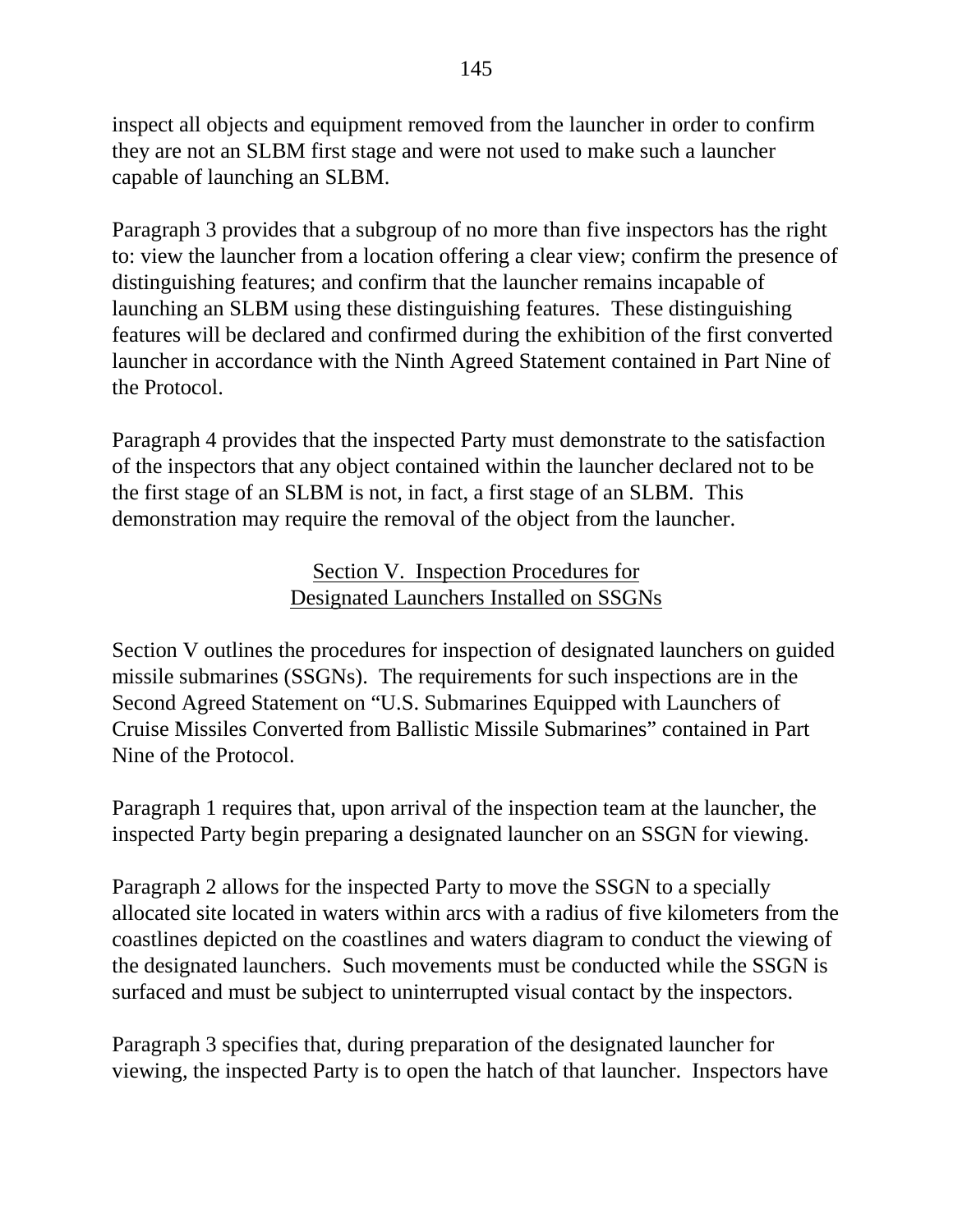the right to view the interior of that converted launcher from a location designated by the in-country escort to confirm that the launcher does not contain an SLBM.

Paragraph 4 gives inspectors the right to maintain uninterrupted visual contact with the upper tube edge of the launcher during its preparation for inspection. During the inspection, which begins with the opening of the launcher tube hatch and concludes with the completion of the inspection procedures, inspectors have the right to inspect all objects and equipment removed from the launcher in order to confirm they are not an SLBM first stage and were not used to make such a launcher capable of launching an SLBM. Inspectors shall also have the right to confirm that any objects or equipment installed on the launcher during preparation for the inspection are not used to make it incapable of launching an SLBM.

Paragraph 5 establishes the inspectors' right to view the interior of a designated launcher from locations determined by the in-country escort affording them a clear view of the launcher. For objects contained in the launcher declared not to be an SLBM first stage, the in-country escort must demonstrate to the satisfaction of the inspectors that such an object is not the first stage of an SLBM, including, if necessary, by removing the object from the launcher. Inspectors shall also have the right to confirm that the launcher has not undergone reconversion and thus remains incapable of launching an SLBM by confirming the absence of critical components, as demonstrated during the exhibitions of converted launchers on SSGNs conducted in accordance with the Second Agreed Statement contained in Part Nine of the Protocol.

## Section VI. Inspection Procedures for Deployed Heavy Bombers

Section VI sets out the inspection procedures for deployed heavy bombers.

Paragraph 1 provides that inspectors shall have the right to view designated deployed heavy bombers from a location determined by the in-country escort in order to confirm their types, read their UIDs, view their distinguishing features, if applicable, and confirm the number of nuclear armaments declared to be located on them.

Paragraph 2 establishes the right of the inspected Party to prepare heavy bombers for inspection at a location of its own choosing and to cover nuclear armaments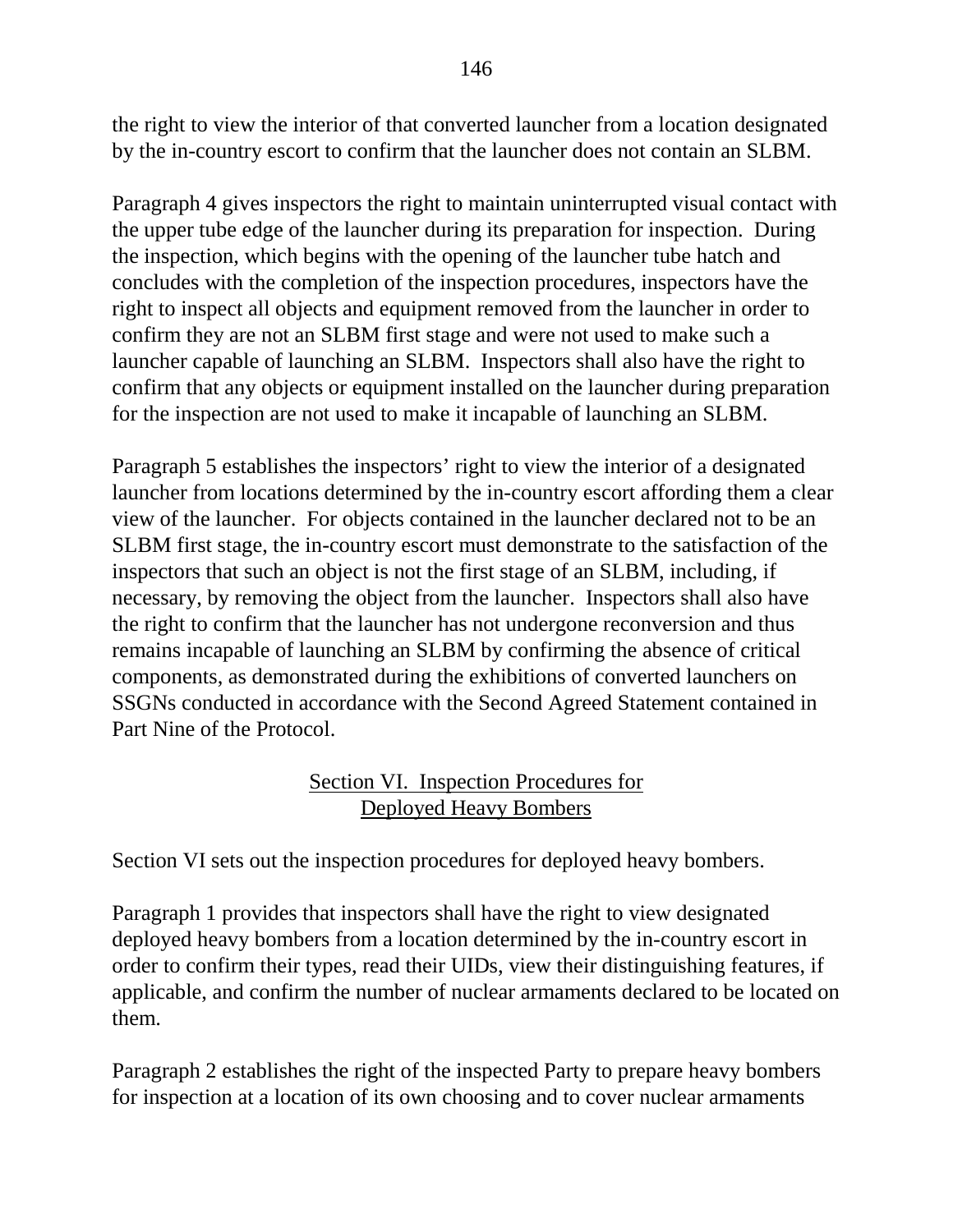with soft covers that allow inspectors to confirm the number of such armaments. Any relocation of a bomber must be conducted such that inspectors may maintain uninterrupted visual contact with the deployed heavy bomber during its movement.

Paragraph 3 prohibits the inspected Party from removing any armaments or other objects from designated deployed heavy bombers throughout the period of inspection. The purpose of this prohibition is to allow inspectors to confirm the number of nuclear armaments declared to be located on such designated heavy bombers. This general provision is not intended to prevent the inspected Party from removing objects from the designated deployed heavy bomber in accordance with the specific provisions of subparagraph 16(b) of Section VI of Part Five of this Annex for the purpose of using radiation detection equipment to demonstrate that objects declared by the inspected Party to be non-nuclear objects are, in fact, non-nuclear.

Paragraph 4 grants the inspected Party the right to determine the manner of viewing heavy bombers. Such inspections may be carried out in a single group or subgroups, and each inspector has the right to view a designated deployed heavy bomber for no more than 15 minutes. Inspectors also have the right to view a designated heavy bomber's weapons bay from a location designated by the incountry escort in order to confirm the number of nuclear armaments declared to be on the bomber. Since some deployed heavy bombers have the capability to carry nuclear armaments loaded on pylons attached to the wings, as well as in the heavy bomber's weapons bay, this viewing applies to the exterior and interior of such deployed heavy bombers.

Paragraph 5 provides that, if the inspected Party declares that objects located on a designated deployed heavy bomber are non-nuclear objects, the inspection team leader has the right to designate all such objects for further inspection. The incountry escort is then required to demonstrate to the satisfaction of the inspection team that such objects are, in fact, non-nuclear objects. Radiation detection equipment may be used, at the discretion of the inspected Party, to demonstrate that such objects are non-nuclear objects. Such radiation detection equipment will be used in accordance with Part Five of this Annex.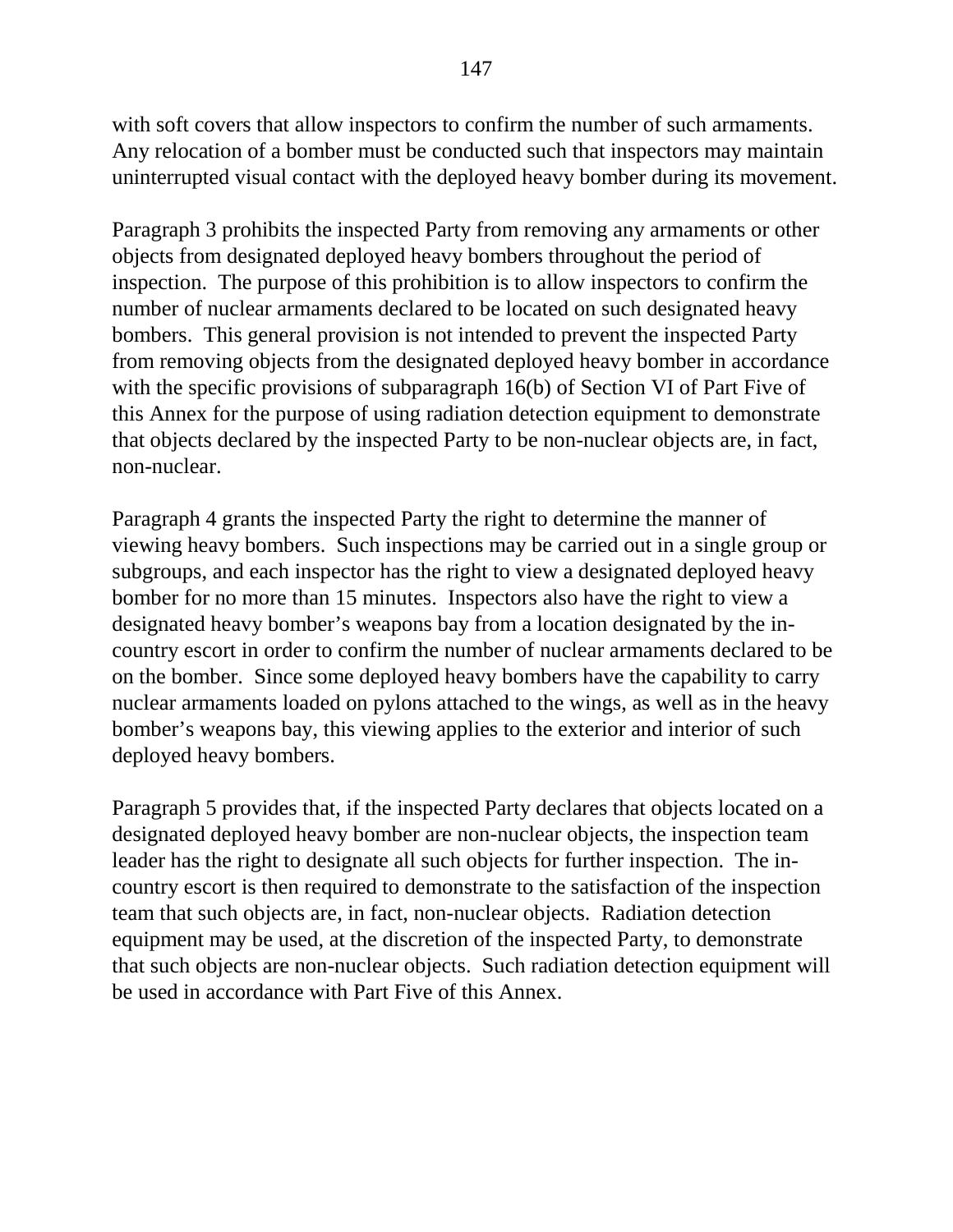### Section VII. Inspection Procedures at ICBM Bases and Submarine Bases

Section VII addresses inspection procedures at ICBM and submarine bases for the inspection of non-deployed items of inspection.

Paragraph 1 grants inspectors the right at an ICBM base to inspect the maintenance facility within the boundaries of the inspection site to confirm the accuracy of declared data on the number, UIDs, types, variants, and versions of items of inspection.

Paragraph 2 grants inspectors the right at a submarine base to inspect within the boundaries of the inspection site of the submarine base in order to confirm the accuracy of declared data on the number, UIDs, types, and variants of items of inspection.

Paragraph 3 grants inspectors the right to inspect items of inspection as well as objects, covered objects, containers, vehicles, and structures large enough to be or to contain an item of inspection located within the boundaries of an inspection site. This right enables inspectors to confirm the presence and absence of declared and undeclared items of inspection that are located within the boundaries of the inspection site. Inspection of such items will be conducted in accordance with Part Nine of this Annex.

# **PART SEVEN – TYPE TWO INSPECTION PROCEDURES**

This Part outlines procedures for the conduct of Type Two inspections conducted in accordance with paragraph 3 of Article XI of the Treaty.

> Section I. Pre-inspection Restrictions at the Inspection Site

Section I specifies the pre-inspection restrictions imposed at the inspection site in advance of the arrival of an inspection team. Such restrictions are imposed in order to ensure that inspectors have the opportunity to inspect all those items of inspection present at the base at the time it was designated for inspection at the point of entry.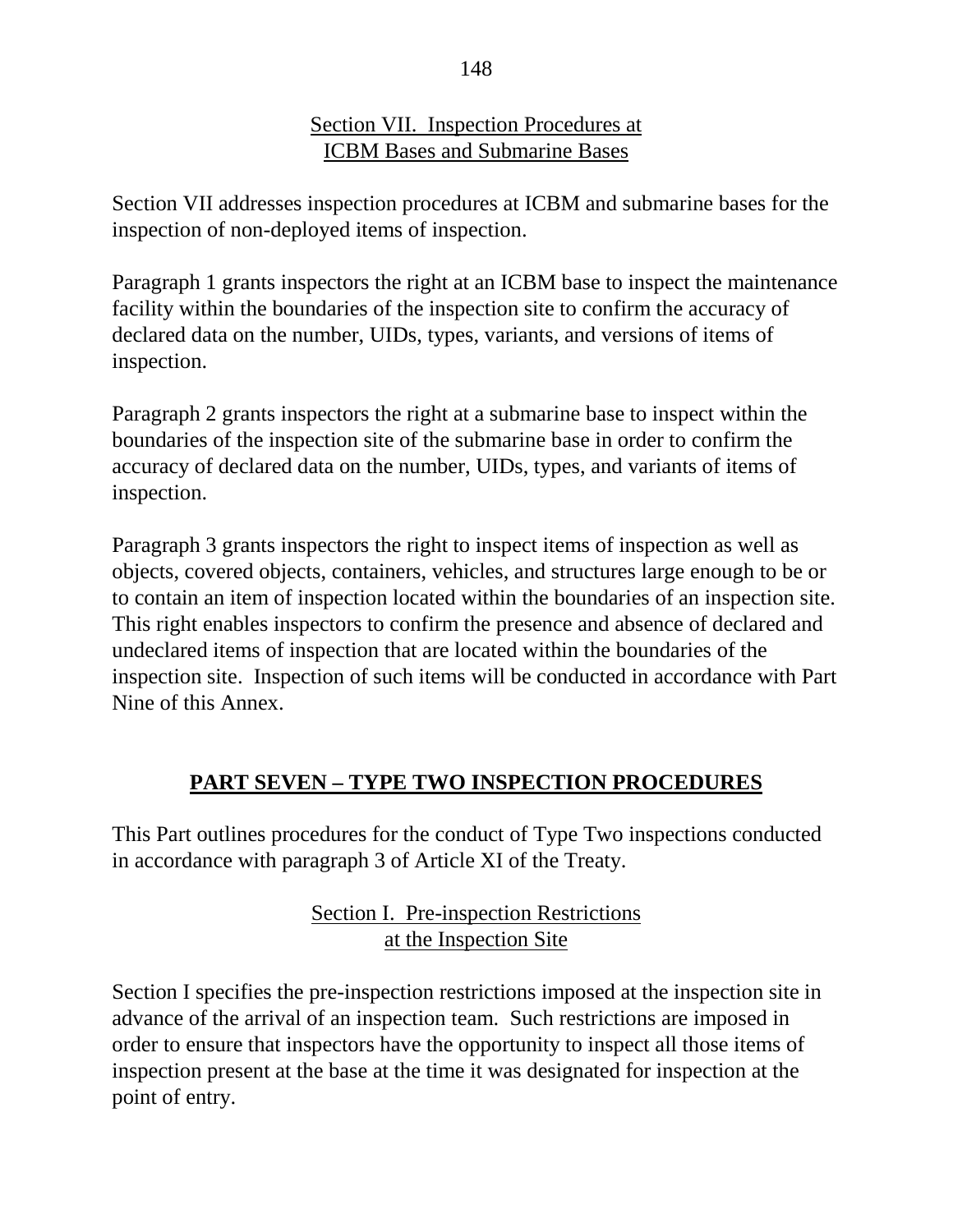Paragraph 1 establishes restrictions that begin no later than one hour after the time for the designation of an inspection site by an inspection team at the point of entry. This designation typically occurs no later than four hours after the arrival of the inspection team at the point of entry.

Subparagraph 1(a) provides that, for ICBM loading facilities; SLBM loading facilities; storage facilities for ICBMs, SLBMs, and mobile launchers of ICBMs; repair facilities for ICBMs, SLBMs, and mobile launchers of ICBMs; test ranges; training facilities; and formerly declared facilities other than formerly declared facilities at which heavy bombers converted for nonnuclear armaments are based, the inspected Party may not remove from the inspection site non-deployed ICBMs and non-deployed SLBMs, first stages of ICBMs and SLBMs, mobile launchers of ICBMs, containers and closed vehicles large enough to contain an item of inspection and covered objects large enough to contain or to be an item of inspection.

Subparagraph 1(b) provides that, for formerly declared facilities at which heavy bombers converted for non-nuclear armaments are based, the inspected Party may not remove any such heavy bombers from the inspection site and may not install or remove any equipment on such heavy bombers.

Subparagraph 1(c) provides that, for submarine bases, the inspected Party may not move ballistic missile submarines on which are installed converted launchers of SLBMs from the waters within arcs with a radius of five kilometers from the coastlines depicted on the coastlines and waters diagram of the submarine base, may not move such submarines into dry dock, and may not install or remove equipment on such converted launchers of SLBMs.

Subparagraph 1(d) provides that, for conversion or elimination facilities for ICBMs, SLBMs, or mobile launchers of ICBMs, the inspected Party may not remove from the inspection site eliminated solid-fueled ICBMs, eliminated solid-fueled SLBMs, or eliminated mobile launchers of ICBMs that are subject to inspection.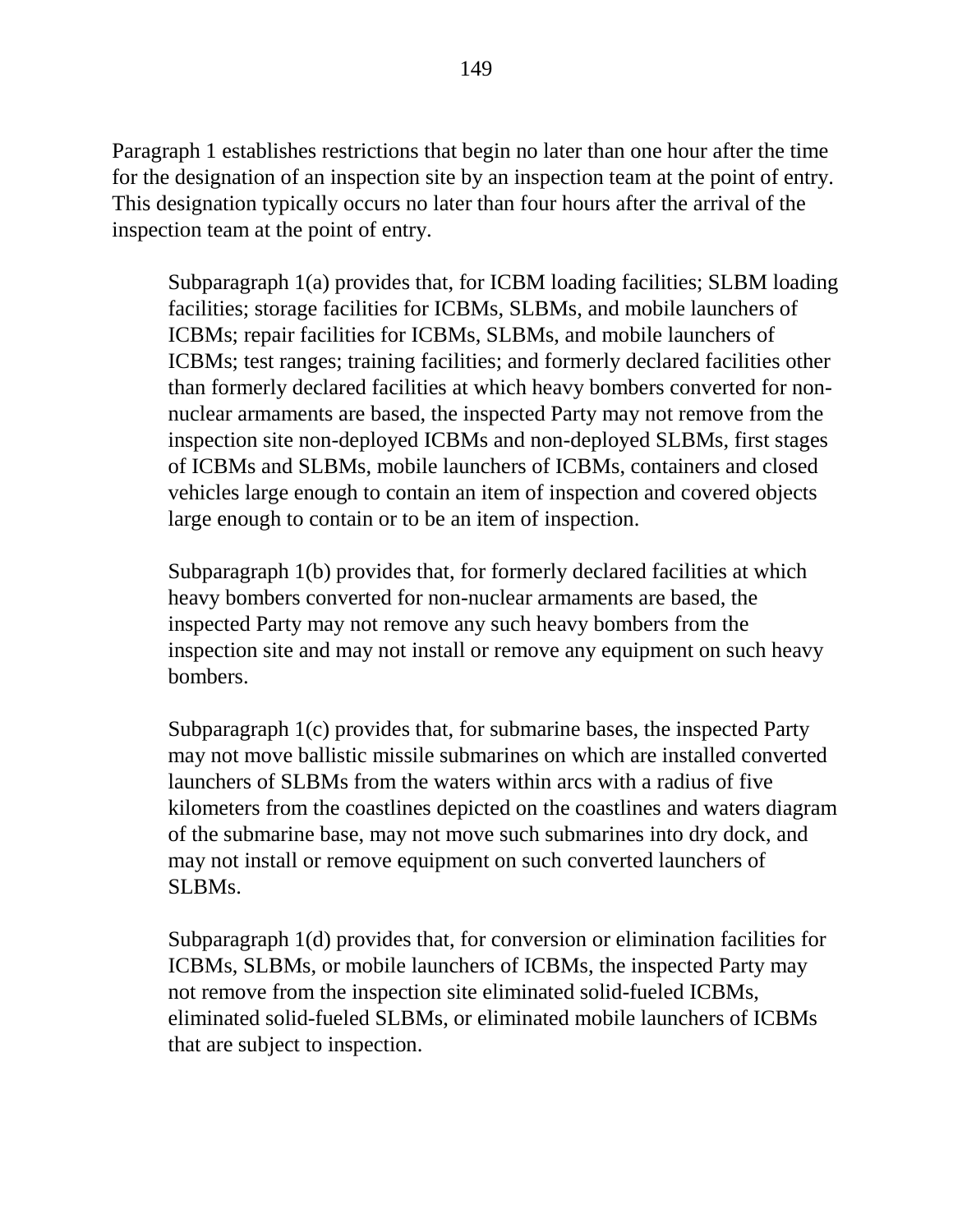Subparagraph 1(e) provides that, for conversion or elimination facilities for heavy bombers, the inspected Party may not remove from the inspection site converted heavy bombers that are subject to inspection.

Subparagraph 1(f) provides that, for storage facilities for heavy bombers, the inspected Party may not remove any heavy bombers from the inspection site and may not locate or remove armaments on heavy bombers.

Paragraph 2 provides that, upon arrival of the inspection team at a formerly declared facility for converted heavy bombers, the inspected Party may not move, within the boundaries of the inspection site, such bombers present at the time of commencement of pre-inspection restrictions.

Paragraph 3 establishes that pre-inspection restrictions continue for converted heavy bombers designated for inspection until the arrival of inspectors at such bombers, but cease for those bombers not designated for inspection at the conclusion of designation procedures.

Paragraph 4 provides that work undertaken in response to an emergency involving a submarine, launcher, missile, or heavy bomber is not subject to pre-inspection restrictions. If the inspected Party exercises this right, the inspecting Party may elect to cancel or conduct the inspection in accordance with paragraph 4 of Section IX of Part Five of the Protocol.

Section II. Inspection Procedures at ICBM Loading Facilities; SLBM Loading Facilities; Storage Facilities for ICBMs, SLBMs, and Mobile Launchers of ICBMs; Repair Facilities for ICBMs, SLBMs, and Mobile Launchers of ICBMs; Test Ranges; Training Facilities; and Formerly Declared Facilities Other Than Formerly Declared Facilities at Which Heavy Bombers Converted For Non-nuclear Armaments Are Based

Section II covers inspection procedures at a range of facilities where non-deployed ICBMs, non-deployed SLBMs, and non-deployed mobile launchers of ICBMs may be located, as well as procedures for inspecting formerly declared facilities other than those at which heavy bombers converted for non-nuclear armaments are based.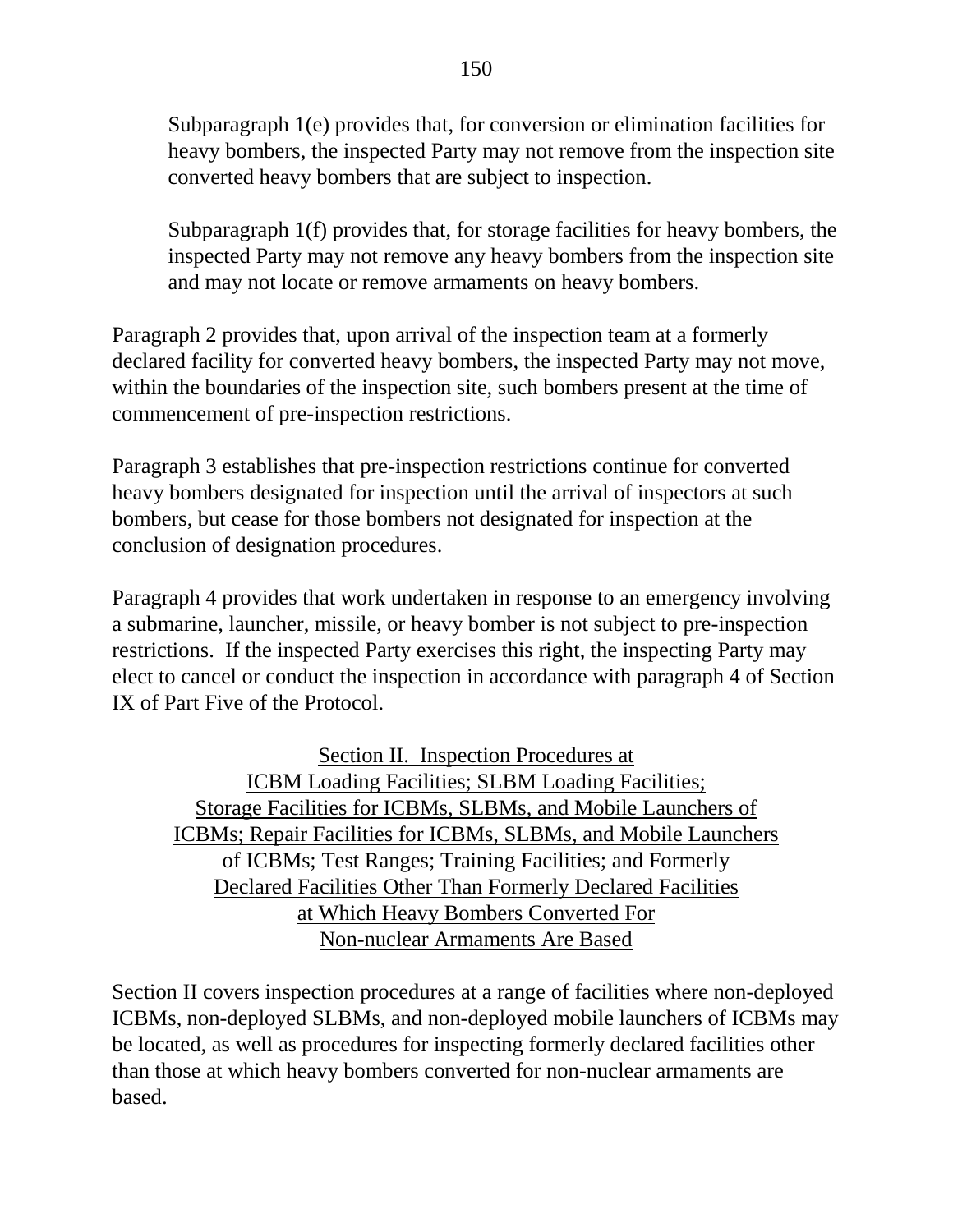Paragraph 1 grants inspectors the right to read unique identifiers and to confirm the accuracy of declared data on the number, types, and, if applicable, variants or versions of items of inspection that are specified for the designated inspection site.

Paragraph 2 provides that, for test ranges, inspectors have the right to inspect one silo test launcher that is declared not to contain an ICBM or a training model of a missile. Upon arrival of the inspection team at such a silo test launcher of ICBMs, inspectors have the right to confirm that the silo test launcher of ICBMs is the silo test launcher designated by comparing its geographic coordinates, determined using a satellite system receiver, with those provided in accordance with Part Two of the Protocol. Following the opening of the silo door of the launcher, inspectors have the right to view the launcher's interior to confirm that it does not contain an ICBM or a training model of a missile.

### Section III. Inspection Procedures for Deployed Heavy Bombers at Storage Facilities for Heavy Bombers

Section III establishes procedures for inspections of deployed heavy bombers at storage facilities. This section applies to the storage facility for heavy bombers located at Davis-Monthan Air Force Base, AZ and corresponds to the procedures established in the Fourth Agreed Statement of Part Nine of the Protocol on "Deployed Heavy Bombers Located at Davis-Monthan Air Force Base."

Paragraph 1 provides that inspectors have the right, within the boundaries of the inspection site, to confirm the accuracy of declared data on the number, types, and, if applicable, variants of deployed heavy bombers that are specified for the designated inspection site and to confirm the number of nuclear armaments located on designated deployed heavy bombers. Although this type of inspection applies to all deployed heavy bombers, there are no nuclear weapons currently stored at Davis-Monthan Air Force Base, where these bombers are located, nor are there plans to store nuclear weapons there in the future. Consequently, the deployed heavy bombers stored at that base will never, in fact, be loaded with nuclear armaments.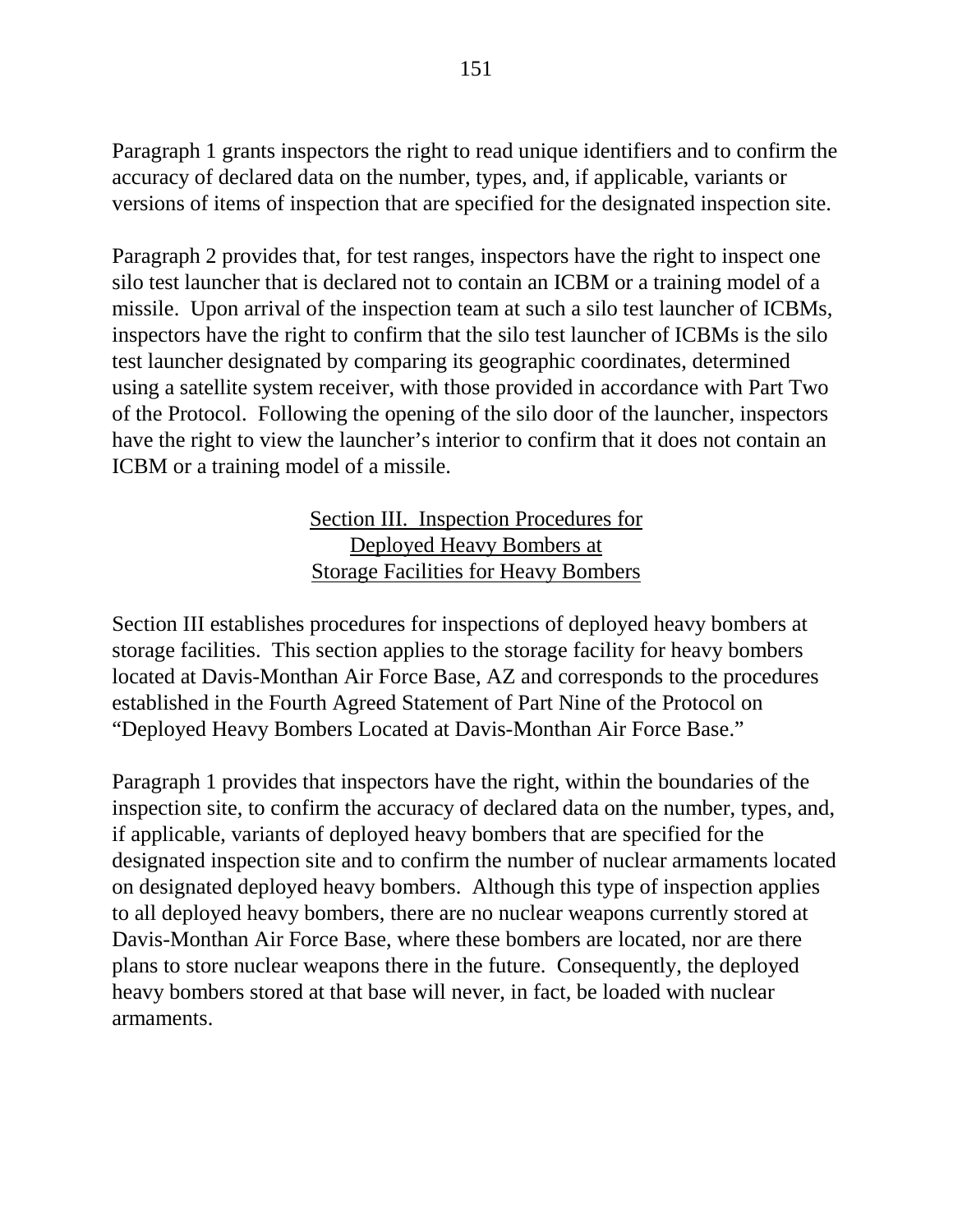Paragraph 2 establishes that inspectors have the right to maintain uninterrupted visual contact with a heavy bomber that is being relocated or prepared for inspection.

Paragraph 3 grants inspectors the right to view all deployed heavy bombers, including those that are environmentally-sealed, from locations designated by the in-country escort in order to confirm their types, read their unique identifiers, and verify that unique tamper-proof seals have not been damaged on the weapons bays of all environmentally-sealed deployed heavy bombers. The Fourth Agreed Statement provides for an initial exhibition of each type of environmentally-sealed deployed heavy bomber located at Davis-Monthan Air Force Base. During this exhibition, inspectors have the right to apply tamper-proof seals on the weapons bays of all environmentally-sealed deployed heavy bombers. During the subsequent Type Two inspections at the heavy bomber storage facility at Davis-Monthan Air Force Base, inspectors have the right to confirm that these tamperproof seals are not damaged.

Paragraph 4 excludes from inspection the interiors of all deployed heavy bombers other than the three heavy bombers that are designated for inspection. The Fourth Agreed Statement provides for the inspection of the interior of the weapons bays of three non-environmentally-sealed deployed bombers.

Paragraph 5 provides that, with respect to the unique tamper-proof seals that were applied to the weapons bay of all environmentally-sealed deployed heavy bombers following the initial exhibition of such bombers, if any of the seals on a heavy bomber's weapons bay have been damaged, inspectors have the right to inspect the interior of the weapons bay of such a heavy bomber and to re-apply tamper-proof seals to the weapons bay.

Paragraph 6 establishes that, for structures within the boundaries of the inspection site that are large enough to contain a heavy bomber, inspectors have the right to ascertain whether the structure contains a deployed heavy bomber. If a heavy bomber is discovered in such a structure, inspectors have the right to confirm all of the distinguishing features of that heavy bomber.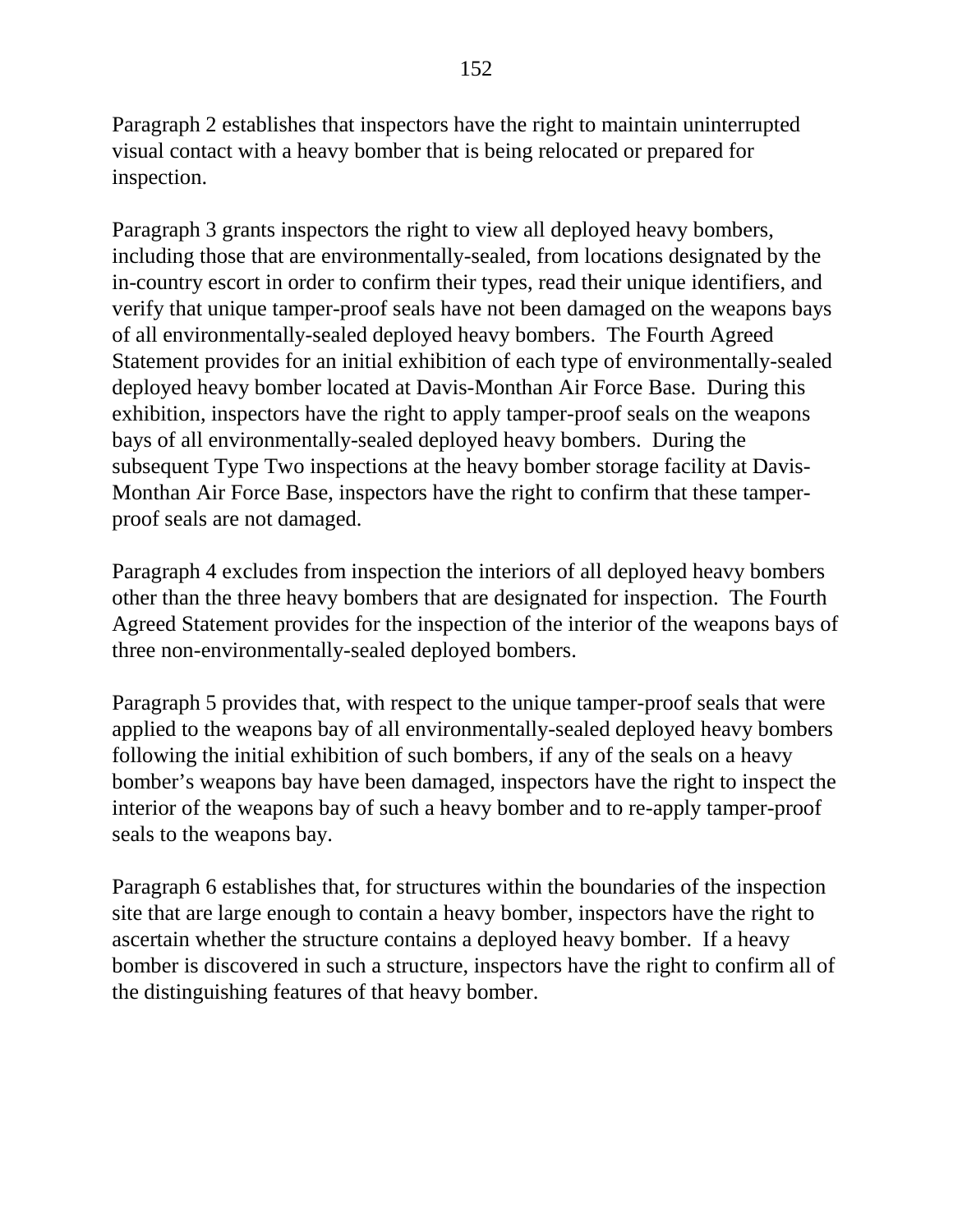### Section IV. Inspection Procedures in Order to Confirm That Solid-Fueled ICBMs, Solid-Fueled SLBMs, Mobile Launchers of ICBMs, and Silo Launchers of ICBMs Have Been Eliminated

Section IV sets out procedures to confirm eliminations of solid-fueled ICBMs and SLBMs, mobile launchers of ICBMs, and silo launchers of ICBMs.

Paragraph 1 gives inspectors the right, with respect to eliminated solid-fueled ICBMs and SLBMs and mobile launchers of ICBMs, to confirm the accuracy of declared data on the number, types, and, if applicable, variants and versions of eliminated solid-fueled ICBMs and SLBMs, eliminated first stages of ICBMs and SLBMs, and eliminated mobile launchers of ICBMs by viewing and measuring such items and, if applicable, to read the unique identifiers on eliminated solidfueled ICBMs and SLBMs and on eliminated first stages of ICBMs and SLBMs. It also gives inspectors the right to view such items to confirm that they have been eliminated. Inspectors are limited to inspecting only those eliminated items that are declared to be in their 30-day inspection window in accordance with a notification of completion of elimination provided in accordance with Part Four of the Protocol, as well as the provisions on elimination provided for in Part Three of the Protocol.

Paragraph 2 pertains to eliminated silo launchers of ICBMs and gives inspectors the right, upon their arrival at such launchers, to confirm that the silo launcher to be inspected is the silo launcher declared to be eliminated by comparing its geographic coordinates, determined using a satellite system receiver, with those provided in accordance with Part Two of the Protocol. Inspectors have the right to view the eliminated silo launcher of ICBMs from a location designated by the incountry escort in order to confirm that it has been eliminated.

## Section V. Inspection Procedures for Converted Launchers of SLBMs and Converted Heavy Bombers

Section V outlines the procedures for inspection of converted launchers of SLBMs and converted heavy bombers.

Paragraph 1 states that, for a converted launcher of SLBMs, upon arrival of the inspection team at a declared converted launcher of SLBMs, the in-country escort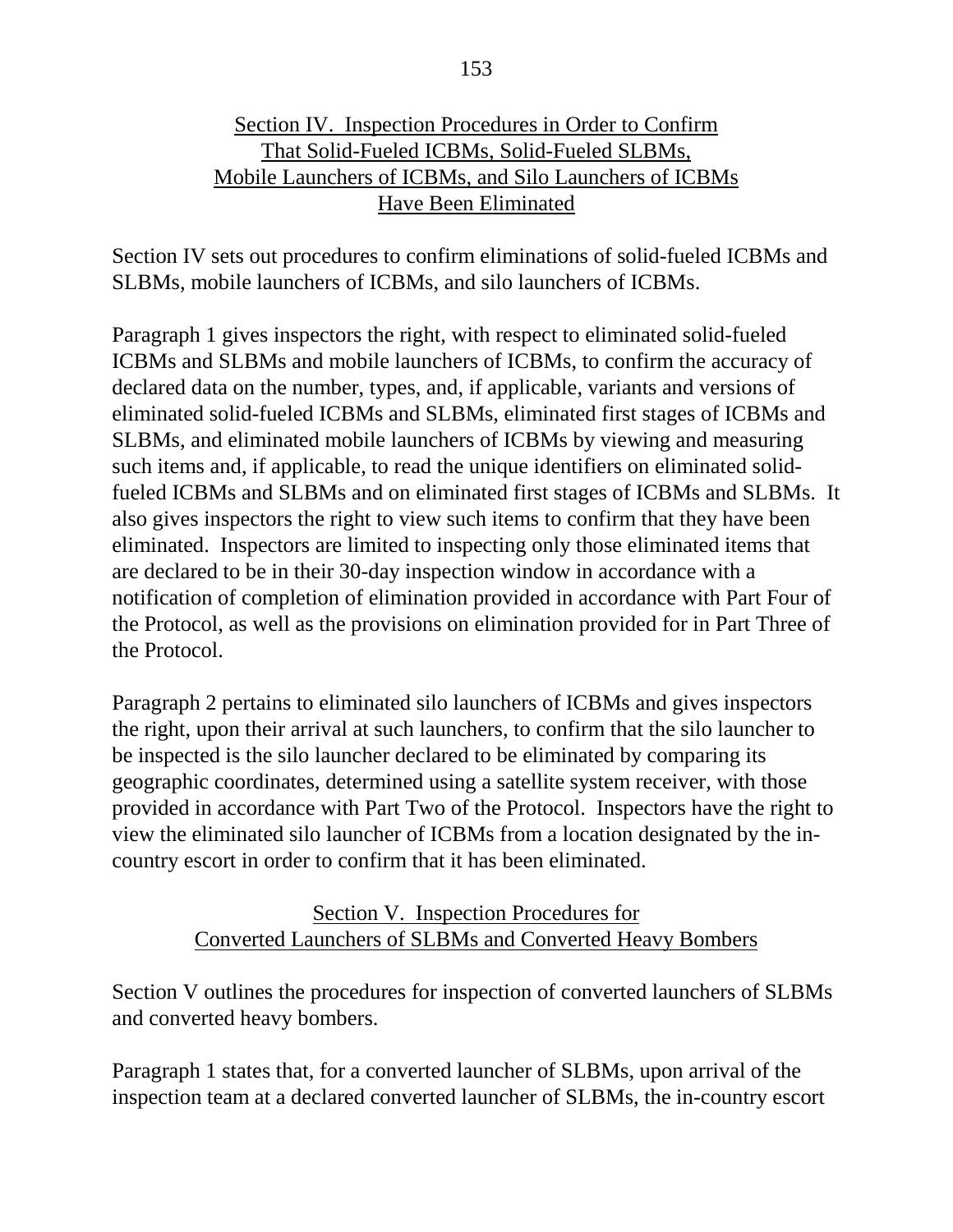will prepare the converted launcher of SLBMs for viewing. During the period of preparation for viewing, inspectors have the right to maintain uninterrupted visual contact of the declared converted launcher of SLBMs. In addition, inspectors have the right, as applicable, to: view and make measurements of the interior of the converted launcher of SLBMs; ascertain the absence of critical components of the launcher that are required to launch an SLBM in order to confirm that conversion procedures have been carried out in full; and confirm the presence of each of the distinguishing features recorded during the initial exhibition conducted in accordance with the Ninth Agreed Statement contained in Part Nine of the Protocol on "Conversion of Individual Launchers of SLBMs." The scope of such inspections will be determined by the one-time exhibition conducted for such a converted launcher.

Paragraph 2 states that, for converted heavy bombers that are located at conversion or elimination facilities for heavy bombers, inspectors have the right to: read the unique identifiers on the converted heavy bombers declared during pre-inspection procedures; view such converted heavy bombers in order to confirm that they have been converted; and view such converted heavy bombers and confirm the presence of each of the distinguishing features recorded during the initial exhibition of such a converted heavy bomber.

Paragraph 3 states that, for converted heavy bombers at a formerly declared facility at which such bombers are based, during pre-inspection procedures, the in-country escort must provide to the inspection team leader, in writing, information on the number of converted heavy bombers located at the facility, their location on the inspection site diagram, and the tail number for each converted heavy bomber. The tail number of each converted heavy bomber must be provided in such a manner that clearly establishes a correlation to the location of the corresponding heavy bomber depicted on the inspection site diagram. Inspectors have the right to read the tail number of each converted heavy bomber designated for inspection, view such designated converted heavy bombers in order to confirm that such heavy bombers remain incapable of employing nuclear armaments, and view such designated converted heavy bombers and confirm the presence of each of the distinguishing features recorded during the initial exhibition of such a converted heavy bomber. In accordance with the First Agreed Statement contained in Part Nine of the Protocol, these inspections may not begin until all heavy bombers of that type have been converted to bombers equipped solely for non-nuclear armaments and their air bases have been eliminated for the purposes of the Treaty.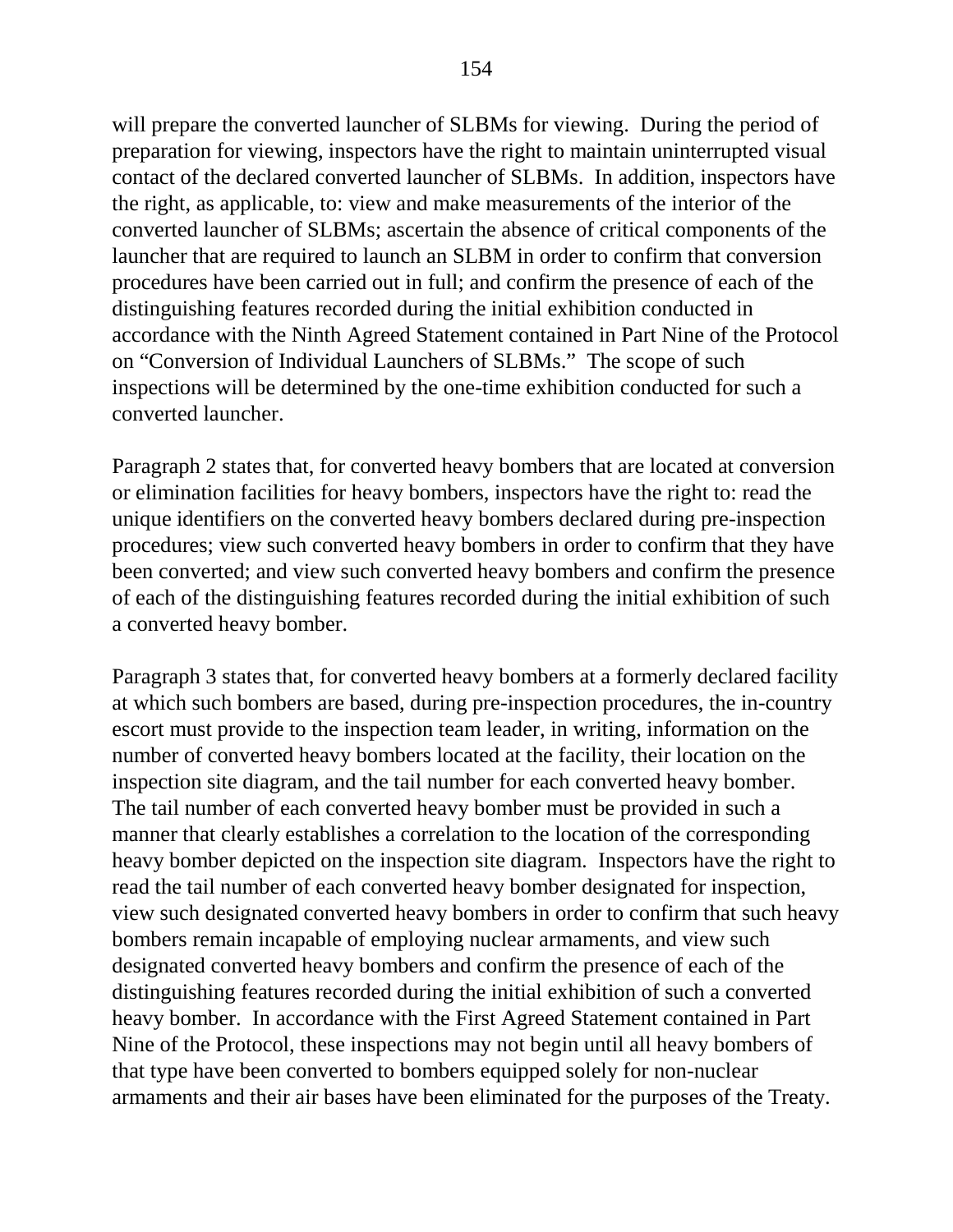The United States will provide the tail numbers of these heavy bombers during these Type Two inspections as a way to assist the inspecting Party to avoid unintentionally re-inspecting the same heavy bomber during subsequent inspections, as well as to provide a measure of added transparency that such heavy bombers have not been reconverted.

## **PART EIGHT – EXHIBITION PROCEDURES**

This Part outlines procedures for the conduct of three distinct types of exhibitions: exhibitions for a new type, variant, or version of an ICBM, SLBM, ICBM launcher, or heavy bomber equipped for nuclear armaments; exhibitions of the conversion of the first item of a type of ICBM launcher, SLBM launcher, or heavy bomber equipped for nuclear armaments; and exhibitions conducted in accordance with Part Nine of the Protocol.

## Section I. General Provisions

Section I specifies the general provisions governing the arrival of an inspection team for all types of exhibitions. Section VI of Part Four of the Protocol details the two applicable notifications for exhibitions: the notification of the intent to conduct an exhibition and notification of intent to take part in an exhibition. Following the exchange of these notifications, the inspection team will arrive at the point of entry on the territory of the Party conducting the exhibition no more than two days and no less than one day in advance of the exhibition date. Since exhibitions do not have a short notice character, more precise requirements for the timing are not needed.

## Section II. Pre-Inspection Procedures and Exhibitions

Section II covers pre-inspection procedures for all types of exhibitions.

Paragraph 1 lists the information provided by the in-country escort during preinspection procedures. This information includes the purpose of the exhibition; a list of the items to be exhibited along with their types, variants, and versions; the technical data of the items to be exhibited; and their distinguishing features, using photographs and drawings. The in-country escort will also describe the procedures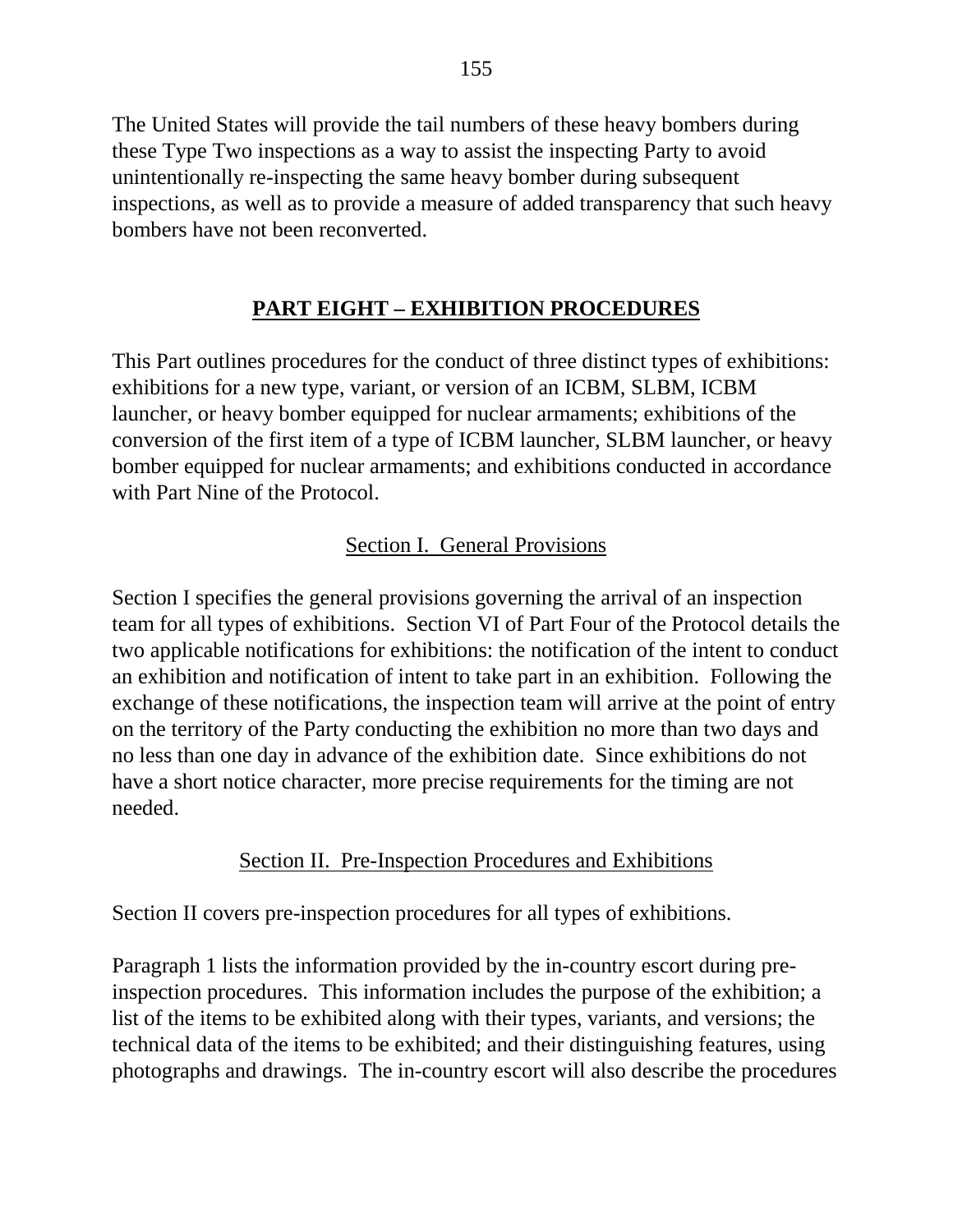for conducting the exhibition and any additional information that could be needed for the conduct of the exhibition.

Paragraph 2 states that the in-country escort must provide one photograph of each distinguishing feature declared for the item to be exhibited. These photographs are used during the exhibition by the inspection team to compare the distinguishing feature being exhibited to the image in the photograph. This paragraph also includes a provision that the inspection team has the right to request that a photograph of a distinguishing feature be retaken if any picture is deemed unsatisfactory. A list of such photographs will be recorded in the inspection activity report and such photographs will be attached to the report. Distinguishing features are not required for all exhibited items. They are specifically required in order to distinguish between launch canisters for different types and variants of ICBMs and SLBMs, between different variants of the same type of heavy bombers, between heavy bombers equipped for nuclear armaments and heavy bombers equipped for non-nuclear armaments of the same type, as well as for SLBM launchers that have been converted in accordance with the Ninth Agreed Statement contained in Part Nine of the Protocol, so that during subsequent inspections, they are distinguishable from an SLBM launcher of the same type that has not been converted.

Section III. Exhibition Procedures to Demonstrate Distinguishing Features and to Confirm Technical Characteristics of Each New Type, Variant, or Version of an ICBM, SLBM, ICBM Launcher, and Heavy Bomber Equipped for Nuclear Armaments

Section III covers exhibition procedures to demonstrate distinguishing features and to confirm technical characteristics of each new type, variant, or version of an ICBM, SLBM, ICBM launcher, and heavy bomber equipped for nuclear armaments.

Paragraph 1 outlines the procedures for an exhibition of each new type or variant of an ICBM or SLBM or version of an ICBM launcher, as applicable.

Subparagraph 1(a) specifies the procedures applicable for each new type or variant of ICBM or SLBM, in accordance with paragraph 2 of Section VIII of Part Five of the Protocol. Differing procedures are outlined depending on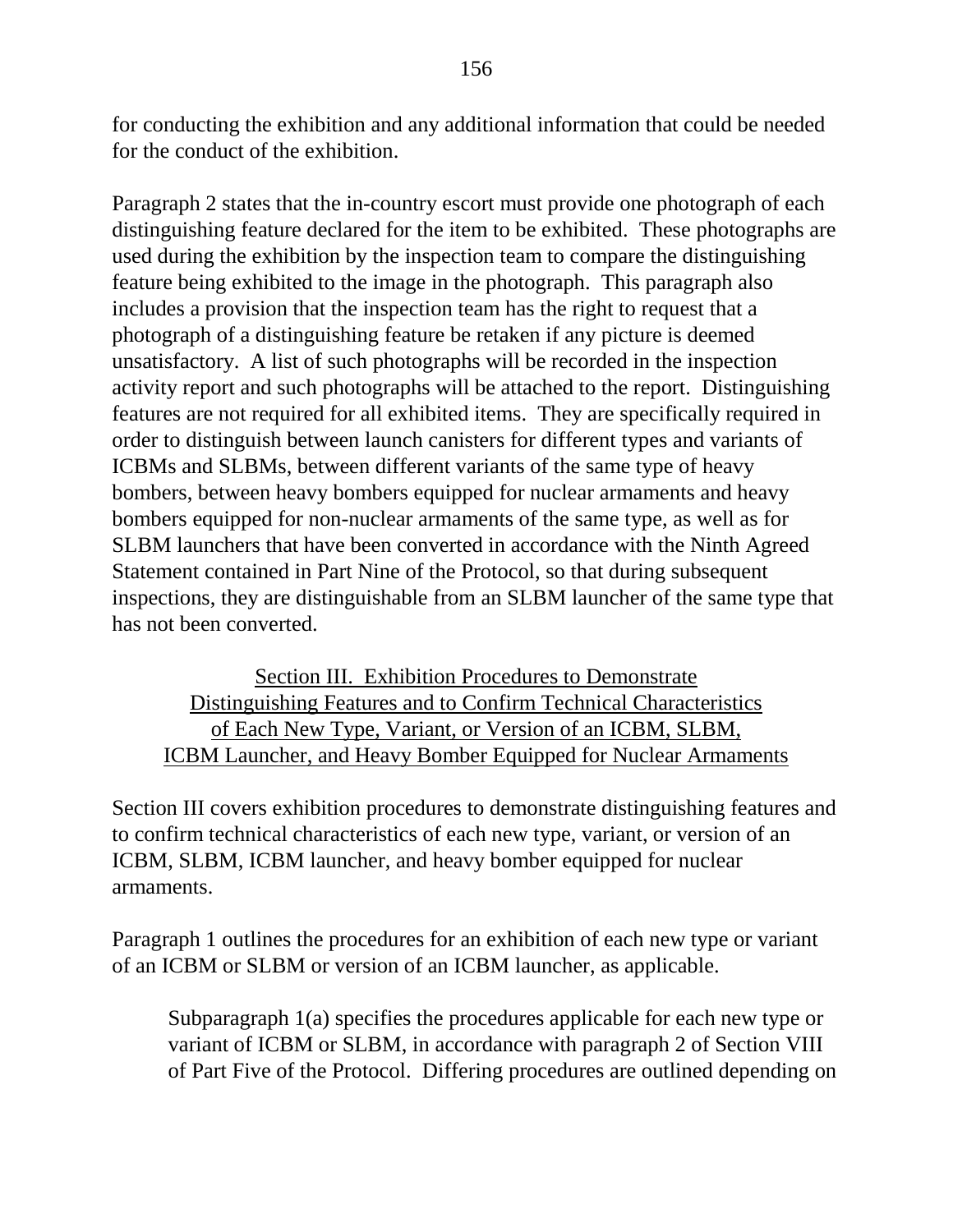how the new type or variant of ICBM or SLBM is maintained, stored, and transported.

Subparagraph  $1(a)(i)$  applies to an ICBM or SLBM that is maintained, stored, and transported as an assembled missile in a launch canister. For such a Classification A missile, the exhibiting Party must exhibit a first stage of the ICBM or SLBM, the assembled missile, and the launch canister associated with the ICBM or SLBM.

Subparagraph 1(a)(ii) applies to an ICBM or SLBM that is maintained, stored, and transported as an assembled missile without a launch canister. For such a Classification B missile, the exhibiting Party must exhibit the assembled missile.

Subparagraph 1(a)(iii) applies to an ICBM or SLBM that is maintained, stored, and transported in stages. For such a Classification C missile, the exhibiting Party must exhibit a first stage of the ICBM or SLBM, the self-contained dispensing mechanism, and an assembled missile. The self-contained dispensing mechanism may be exhibited separately or assembled with the ICBM or SLBM.

In order to confirm the technical data of such ICBMs or SLBMs, the inspection team is afforded two rights in these subparagraphs. First, the inspection team has the right to view the exhibited items in order to confirm each of the declared distinguishing features of the exhibited items. Second, the inspection team has the right to make measurements of the exhibited first stage, assembled missile, selfcontained dispensing mechanism, and launch canister, as applicable, in order to confirm the technical data provided in the notification in accordance with Part Four of the Protocol.

Subparagraph 1(b) notes that the Party conducting the exhibition of an ICBM for mobile launchers of ICBMs may also exhibit the mobile launcher of ICBMs associated with that ICBM. If the new ICBM for mobile launchers of ICBMs used a new type or version of mobile launcher of ICBMs, this paragraph allows the Party conducting the exhibition to exhibit the new ICBM and its launcher simultaneously.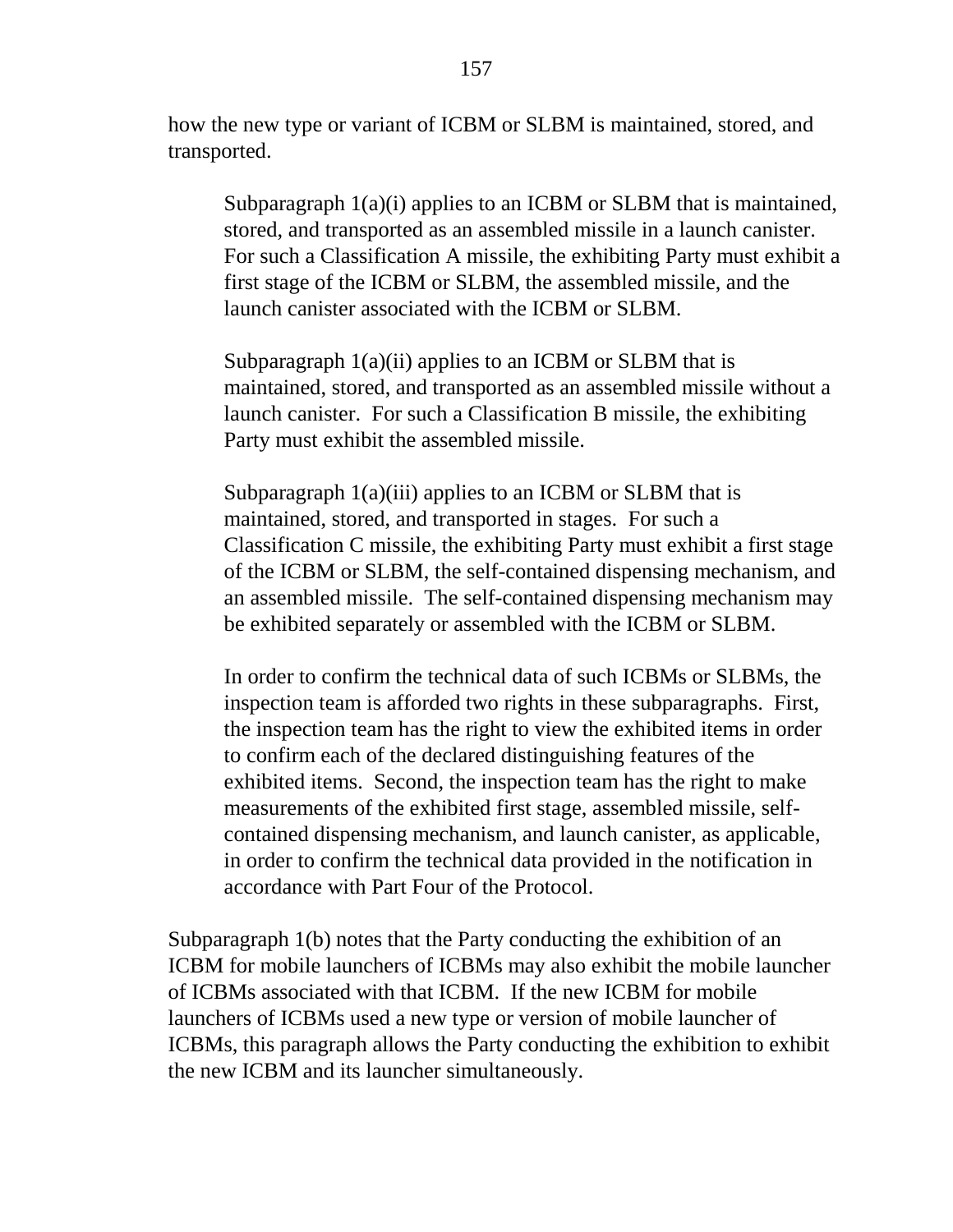Subparagraph 1(c) states that inspectors have the right to make measurements of each exhibited item in accordance with Part Five of this Annex in order to confirm the technical data provided in the notification in accordance with Part Four of the Protocol.

Paragraph 2 outlines the procedures for an exhibition of each new type or variant of heavy bomber equipped for nuclear armaments. Inspectors have the right to view the heavy bomber, make measurements in order to confirm any technical data for recognition of heavy bombers provided in the notification in accordance with Part Four of the Protocol, and view, confirm, and record each of the distinguishing features.

Paragraph 3 allows inspectors to obtain three photographs of each exhibited item. These photographs must satisfy the requirements provided for in Part Five of this Annex which not only specifies quality requirements of each photograph, but also the placement of the camera in relation to the item being photographed. The incountry escort shall provide one copy of each such photograph to the inspection team leader prior to the completion of the exhibition.

Paragraph 4 notes that inspectors shall make measurements in accordance with Part Five of this Annex.

Paragraph 5 states that distinguishing features, technical data, and measurements of each item for which an exhibition was conducted will be recorded in the inspection activity report.

> Section IV. Exhibition Procedures to Demonstrate the Results of Conversion of the First Item of any Type of ICBM Launcher, SLBM Launcher, or Heavy Bomber Equipped for Nuclear Armaments

Section IV covers the exhibition procedures to demonstrate the results of conversion of the first item of any type of ICBM launcher, SLBM launcher, or heavy bomber equipped for nuclear armaments.

Paragraph 1 states that the in-country escort will demonstrate the results of the conversion to confirm that the procedures provided for in Part Three of the Protocol have been carried out in full. These conversion procedures are outlined in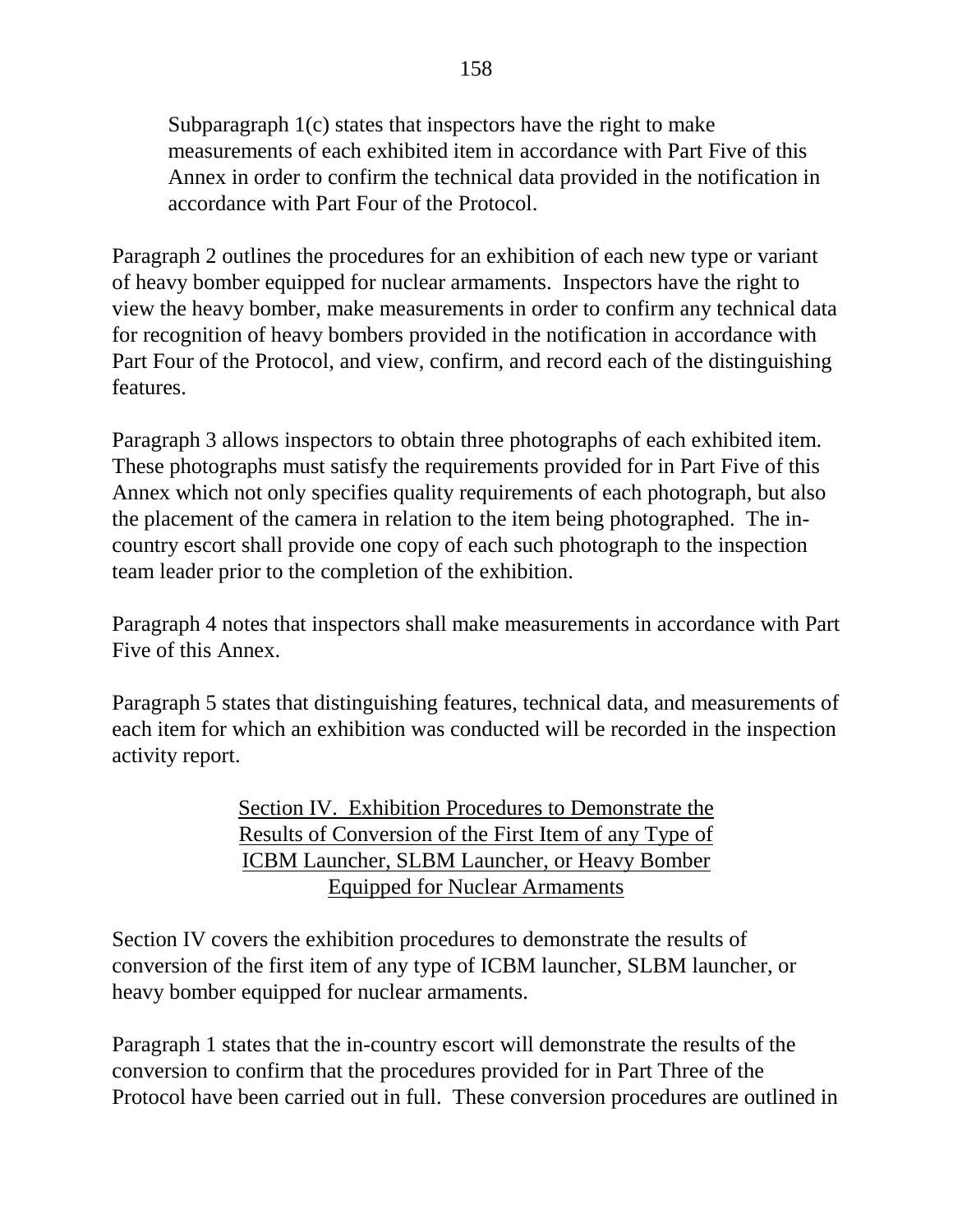Section III of Part Three of the Protocol for ICBM launchers, Section IV of Part Three of the Protocol for SLBM launchers, and Section V of Part Three of the Protocol for heavy bombers equipped for nuclear armaments.

Paragraph 2 provides inspectors two rights during these types of exhibitions. First, inspectors have the right to view the exhibited converted item and, if applicable, an exhibited item of the same type that has not been converted, to confirm each of the declared distinguishing features. Second, inspectors have the right to make measurements of the distinguishing features. The Ninth Agreed Statement contained in Part Nine of the Protocol specifies that during the exhibition of the first converted SLBM launcher, an SLBM launcher that has not been converted will also be exhibited.

### Section V. Other Exhibitions to be Conducted in Accordance with Part Nine of the Protocol

Section V notes that other exhibitions referred to in the agreed statements will be conducted in accordance with this Part and with the procedures provided for in Part Nine of the Protocol. The general provisions provided for in Sections I and II of Part Eight of this Annex will apply to these exhibitions.

## **PART NINE – INSPECTION PROCEDURES FOR ITEMS OF INSPECTION, OBJECTS, COVERED OBJECTS, CONTAINERS, VEHICLES, AND STRUCTURES DURING TYPE ONE AND TYPE TWO INSPECTIONS**

This Part outlines procedures to be used to confirm the accuracy of declared data during Type One and Type Two inspections. During the course of these inspections, these procedures may be used to confirm whether items or objects encountered during the course of the inspection are items of inspection. They also may be used to inspect covered objects, containers, vehicles, and structures.

Paragraph 1 states that inspectors have the right to confirm the accuracy of declared data on the number, types and, if applicable, variants or versions of items of inspection subject to Type One or Type Two inspections within the boundaries of the inspection site depicted on the inspection site diagram.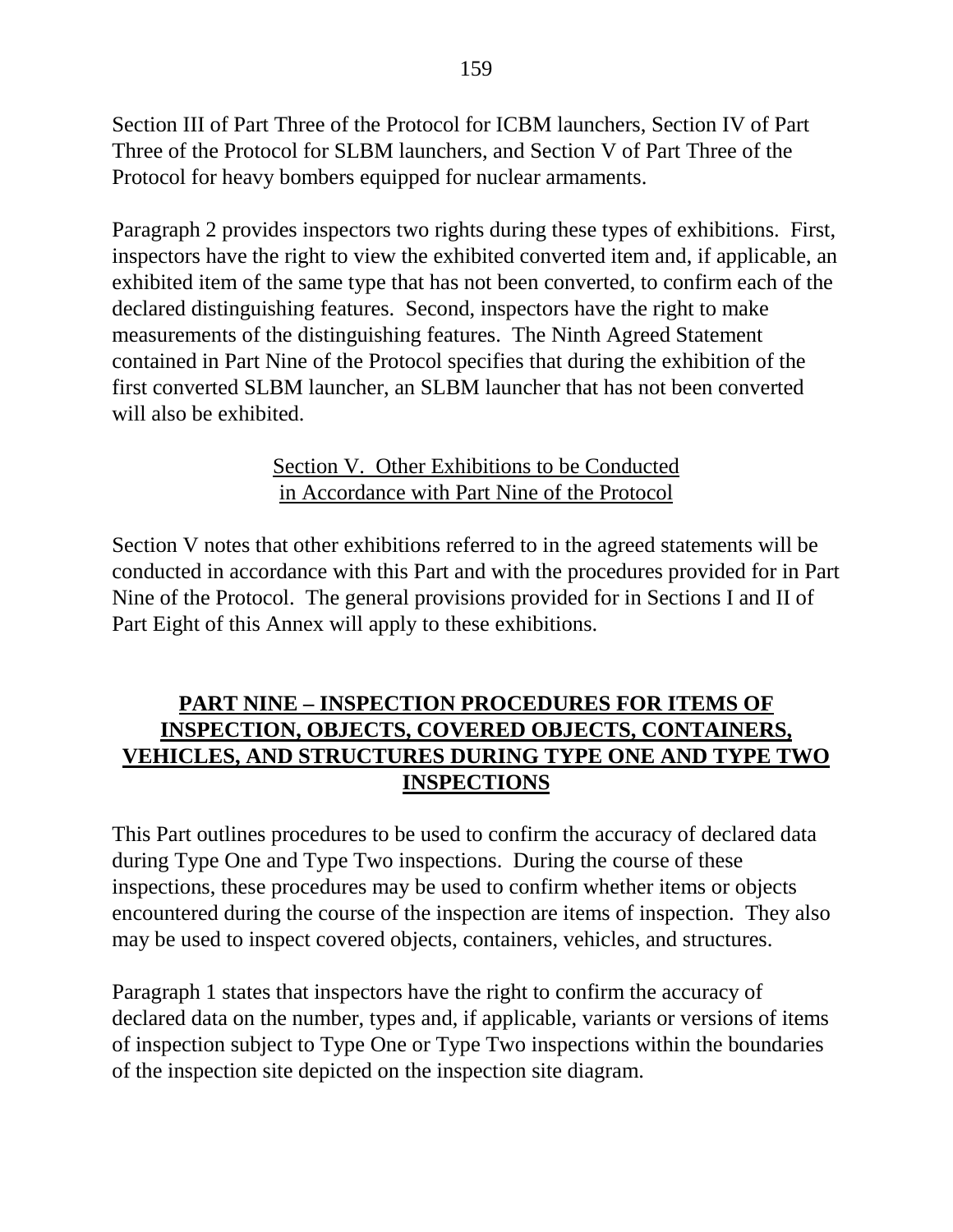Paragraph 2 clarifies that, in this Part, the term "item of inspection" refers to an item listed in paragraph 10 of Section V of Part Five of the Protocol. At appropriate facilities, a heavy bomber, an ICBM or SLBM, a first stage of an ICBM or SLBM maintained, stored, and transported in stages, or a mobile launcher of ICBMs can all be items of inspection.

Paragraph 3 lists the specific size criteria agreed by the Parties that are to be used during Type One and Type Two inspections in order to determine whether objects, covered objects, containers, vehicles, and structures are large enough to contain or to be an item of inspection. As specified in paragraph 5 of Section III of Part Five of this Annex, dimensions less than 2 meters are given to the nearest centimeter; dimensions greater than or equal to 2 meters, to the nearest tenth of a meter.

Subparagraph 3(a) provides the size criteria for inspectable ICBM-related facilities. For inspections within the United States, the dimensions of the first stage of a Minuteman III ICBM establish the size criteria as they are the smallest length and diameter of an ICBM declared by the United States. Since U.S. ICBMs are Classification C missiles that are maintained, stored, and transported in stages, a first stage represents the smallest item of inspection that inspectors expect to encounter at ICBM facilities. For inspections conducted within the Russian Federation, the dimensions of the launch canister for the silo-based RS-12M2 (SS-27) ICBM, which has the smallest length and diameter of an ICBM declared by the Russian Federation, establish the size criteria. Since Russian ICBMs are Classification A missiles that are maintained, stored, and transported as assembled missiles in launch canisters, the launch canister represents the smallest item that inspectors expect to encounter at all ICBM facilities except for conversion or elimination facilities.

Subparagraph 3(b) provides the size criteria for inspectable SLBM-related facilities. For inspections within the United States, the dimensions of the first stage of a Trident II SLBM establish the size criteria as the Trident II SLBM is the only SLBM declared by the United States and is a Classification C missile. For inspections within the Russian Federation, the diameter of the RSM-50 (SS-N-18) SLBM and the length of the launch canister for the RSM-56 SLBM were used to establish the composite size criteria as together they are the smallest dimensions for Russian SLBMs. Since the RSM-56 is a Classification A missile that is maintained, stored,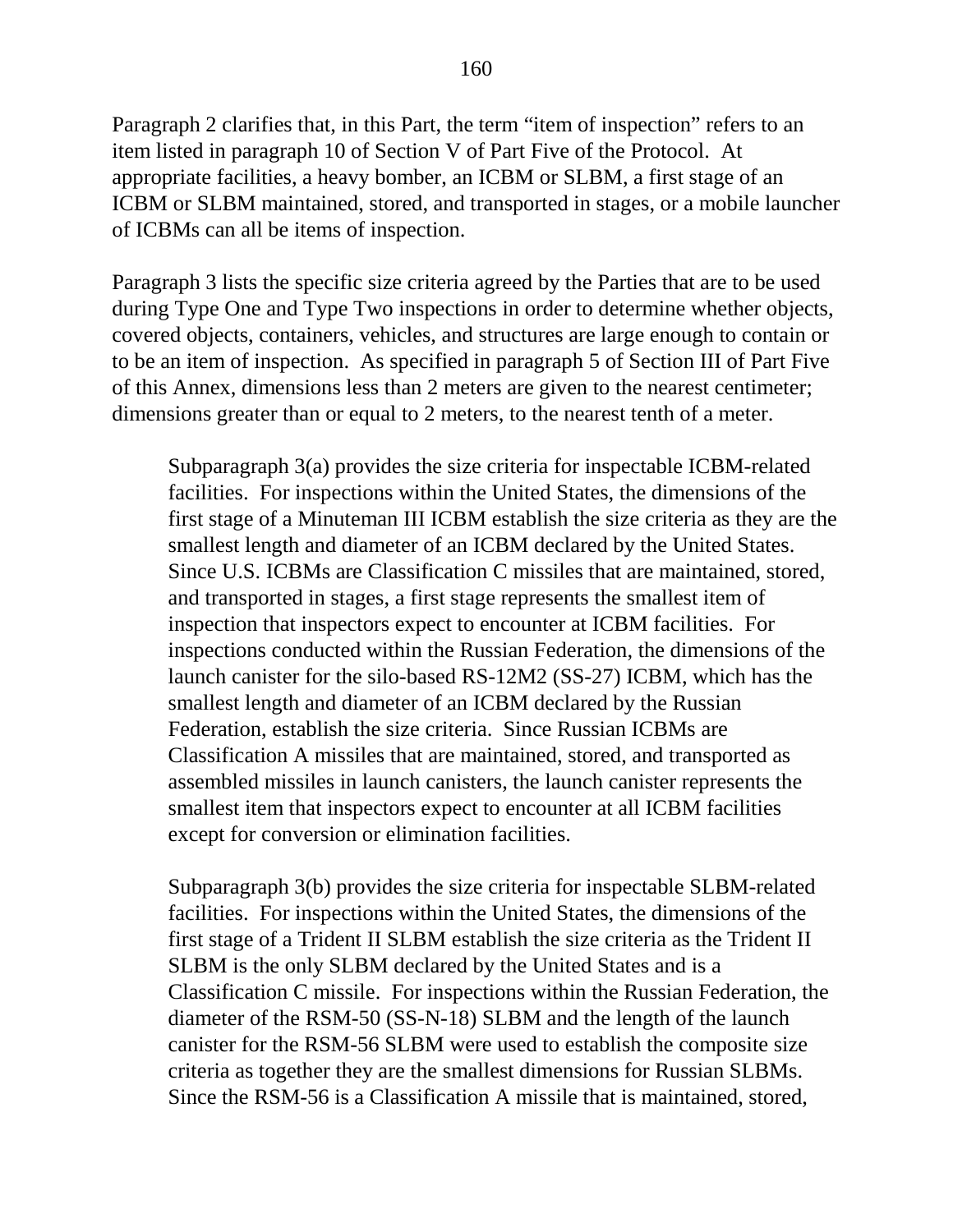and transported as an assembled missile in a launch canister and the SS-N-18 is a Classification B missile that is maintained, stored, and transported as an assembled missile without a launch canister, the launch canister or the assembled missile represent the smallest items that inspectors expect to encounter at all facilities.

Subparagraph 3(c) provides the size criteria for air bases and storage facilities for heavy bombers. For inspections within the United States, the composite size criteria were derived from the smallest dimensions of the B-1A and B-2 heavy bombers. For inspections in the Russian Federation, the composite size criteria were derived from the smallest dimensions of the TU-95MS and the TU-160 heavy bombers. These agreed dimensions were generally rounded down to the nearest meter from the actual dimensions of the heavy bombers.

Subparagraph 3(d) clarifies that the size criteria were derived using data for ICBMs, SLBMs, and heavy bombers existing as of the date of the signature of the Treaty. If a new type of ICBM, SLBM, or heavy bomber is deployed or in the event that any type of ICBM, SLBM, or heavy bomber is retired, these size criteria may be changed, if necessary. The Parties shall propose any changes to the size criteria using data for the smallest ICBM, SLBM, or heavy bomber declared by the Parties and provided in accordance with Part Two of the Protocol.

Paragraph 4 provides the definition of the phrases "large enough to contain an item of inspection" and "large enough to be an item of inspection" used throughout Part Nine of the Annex. To be considered "large enough," each of the linear dimensions of the length, width, height, and diameter, as applicable, of an object, covered object, container, vehicle, or structure must be no less than 97 percent of the corresponding linear dimensions of the specified size criteria listed in paragraph 3 of this Part.

Paragraph 5 states that during Type One and Type Two inspections and as specified in Part Five of the Protocol, inspectors have the right to apply the procedures of this Part within the boundaries of the inspection site to covered objects, containers, vehicles and structures. The purpose of these procedures is to determine whether these covered objects, containers, vehicles, and structures are large enough to contain or to be an item of inspection in order to determine the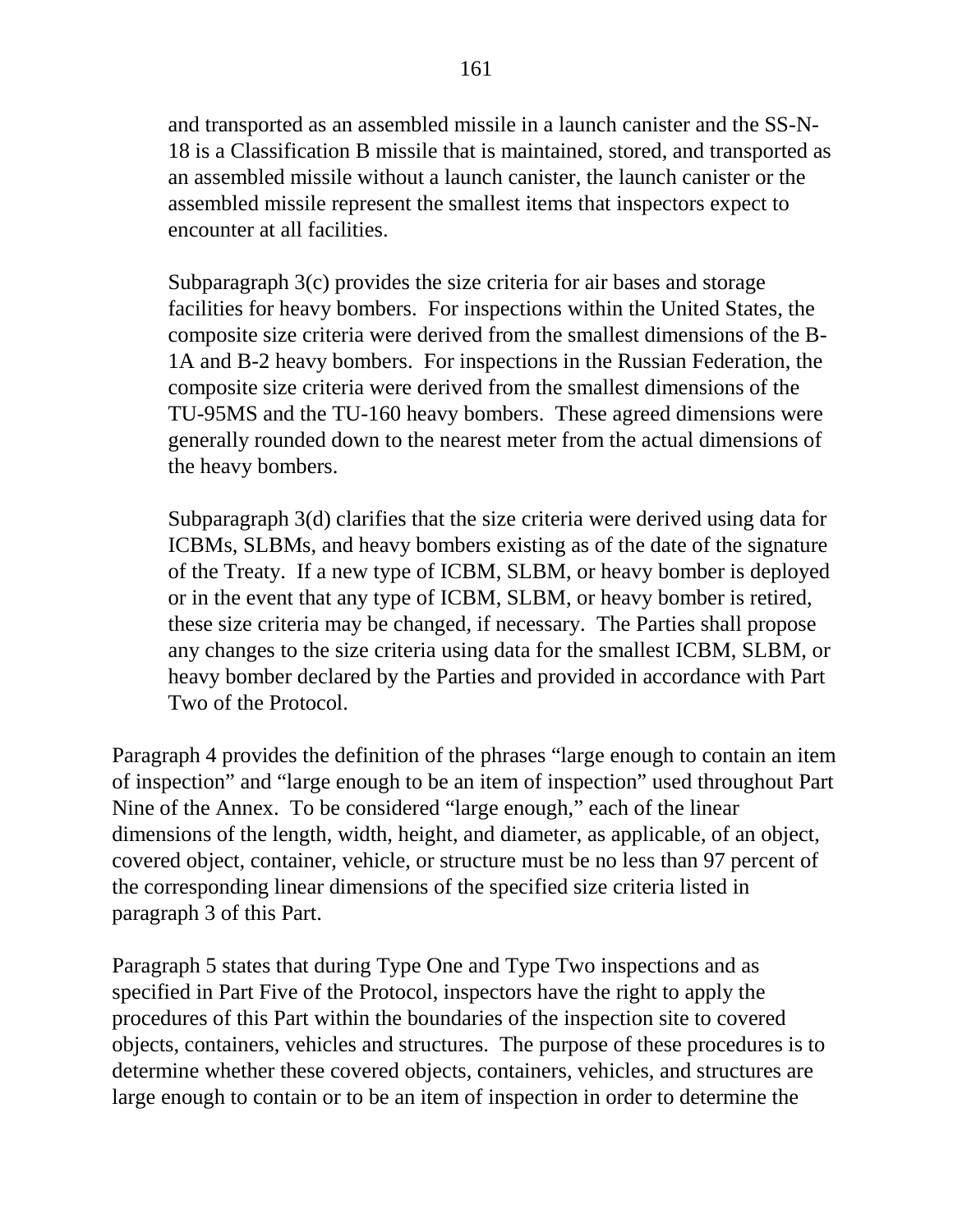presence of an item of inspection in them. When these procedures apply within the boundaries of the entire inspection site as required by Section VI or Section VII of Part Five of the Protocol, inspectors have the right to confirm not only the presence of items of inspection declared to be located at the site, but also to confirm the absence of any additional items of inspection.

Paragraph 6 contains procedures for inspecting items of inspection that are out in the open (i.e., not covered or in a container). Inspectors have the right to confirm that an item is an item of inspection of the declared type, variant, or version by viewing it and by making measurements of its external dimensions at points designated by the in-country escort. The locations of these points are the same locations at which measurements were taken in confirming the dimensions for the technical characteristics of the item of inspection during initial exhibitions.

Paragraph 7 details procedures for covered objects and containers. Several options are presented, providing the inspected Party and inspection team flexibility in determining the correct procedure for satisfying the requirement of confirming the accuracy of declared data.

If an object is covered or located in a container, inspectors have the right to view and make measurements of the dimensions of such a covered object or container to determine whether it is large enough to contain or to be an item of inspection using the applicable size criteria.

If a covered object or container is determined to be large enough to contain or to be an item of inspection, inspectors have the right to view and make measurements of such an object after the in-country escort has partially uncovered it or view and make measurements of the object within a container to determine whether such an object is an item of inspection.

If, following these two procedures, inspectors are still unable to determine whether the object is an item of inspection, inspectors have the right to view the object and make measurements of its external dimensions after the in-country escort has fully uncovered the object or removed it from the container.

Paragraph 8 highlights the procedures for a container known as a "loading tube," which is a container declared by the inspected Party to contain an SLBM of an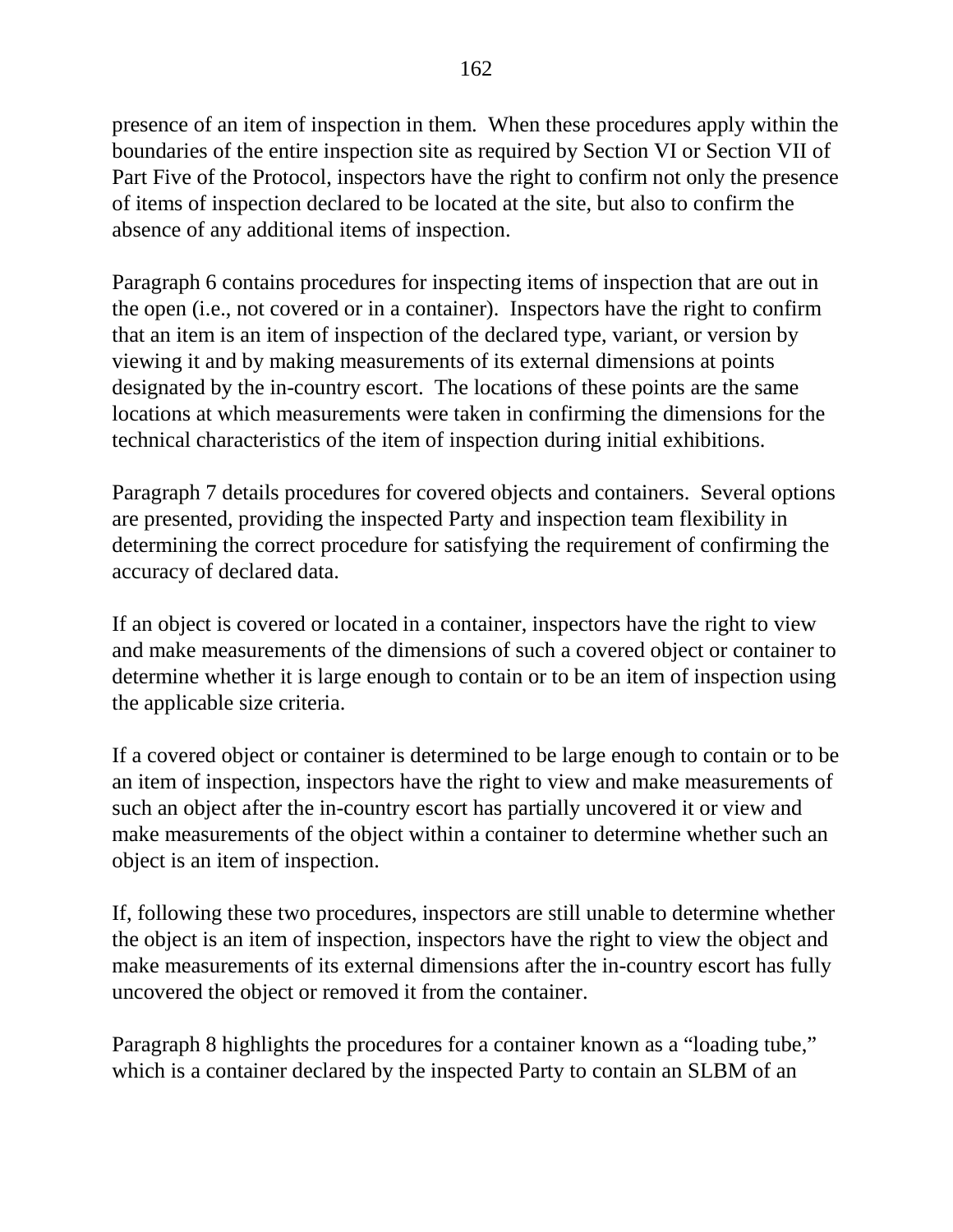existing type. This procedure refers specifically to Trident-II (D5) SLBMs which are stored in loading tubes at the two U.S. submarine bases.

Subparagraph 8(a) provides the inspection team leader with the right to request the removal of an access hatch in the middle of the loading tube, in addition to two normally removed hatches located on the ends of the loading tube, on no more than two such loading tubes designated for inspection during each inspection. A Trident II SLBM located in a loading tube is normally presented with at least one cover removed on each end of the loading tube. This middle hatch refers to the interstage access hatch on a loading tube that allows inspectors to view the middle portion of a Trident II SLBM in a loading tube and to make measurements of the diameter of the SLBM.

Subparagraph 8(b) provides inspectors the right to use the reference material provided by the in-country escort together with indirect measurements of the first stage of the SLBM to confirm the type of SLBM declared to be contained within the loading tube. Under the START Treaty, the United States provided the "Trident Reference Aid" book to the Russian Federation to help facilitate inspectors in identifying a Trident II contained in a loading tube. The reference aid contains drawings and photographs of the Trident II SLBM in a loading tube including views though various access hatches as a way to assist inspectors in confirming the type of SLBM contained in the loading tube.

Subparagraph 8(c) specifies that if inspectors make external measurements of the loading tube and indirect measurements of the SLBM declared to be contained inside and determine that the first stage of the SLBM is an SLBM of the declared type, the loading tube and the SLBM therein are not subject to further inspection.

Subparagraph 8(d) provides the inspection team leader with the right to request the removal of one SLBM designated for inspection from its loading tube no more than once each year in order to confirm the declared type of such an SLBM. Since the process of removing the SLBM from its loading tube is time consuming and burdensome, the Parties agreed to exercise this right once a year to minimize the impact of the inspection while preserving the inspector's ability to confirm the accuracy of declared data for the site.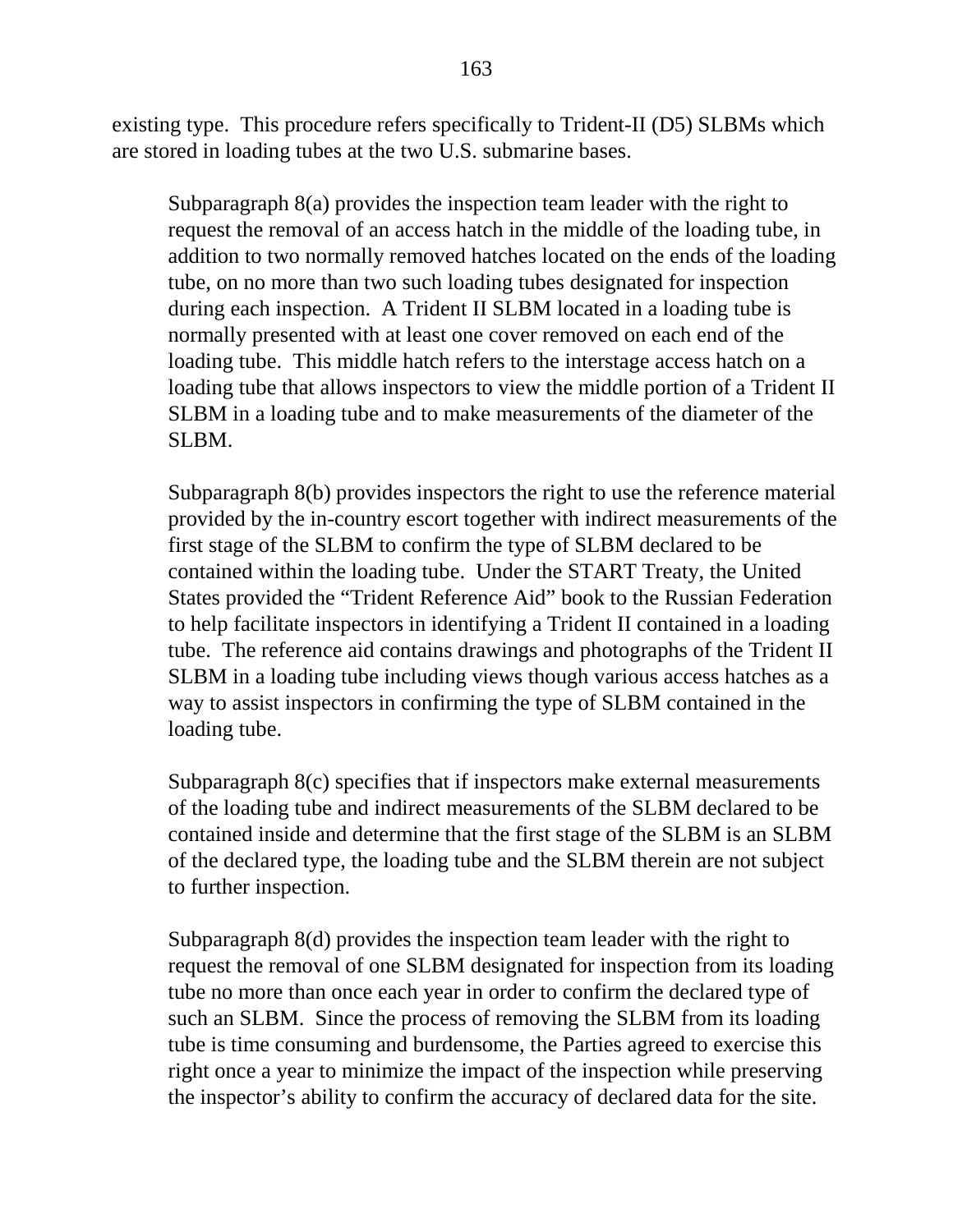Paragraph 9 details procedures for objects located inside vehicles or structures. As with covered objects and containers, several options are presented that provide the inspected Party and inspection team leeway in determining the correct procedure for satisfying the requirement on confirming the accuracy of the data.

Inspectors have the right to first determine whether the access criteria are applicable for this vehicle or structure. Inspectors also have the right to view and make measurements of the dimensions of any accesses to the vehicle or structure to determine whether any access meets the applicable size criteria.

If an access is determined to be large enough to allow passage of an item of inspection into the vehicle or structure, inspectors have the right to determine whether the vehicle or structure is large enough to contain an item of inspection. Inspectors have the right to view and make measurements of the external dimensions of the vehicle or structure in order to make this determination.

If both access and external dimensions are determined to be large enough, inspectors have the right to inspect the interior of a vehicle or structure to determine the presence or absence of an item of inspection in it.

Similar procedures on access and external dimensions are applied to any partitioned or enclosed space within a vehicle or structure. If an access and the partitioned or enclosed space are determined to be large enough, inspectors have the right to inspect the interior of the partitioned or enclosed space to determine the presence of an item of inspection in it. Any object discovered inside a vehicle or structure may be inspected using the procedures provided in paragraph 6 of this Part.

Paragraph 10 provides that once an object, covered object, container, vehicle, or structure is determined, by viewing or measuring, not to be large enough to contain or to be an item of inspection, such objects, covered objects, containers, vehicles, and structures are not subject to further inspection.

Paragraph 11 provides inspectors with the right to view and to make measurements of the dimensions of items of inspection located within the boundaries of the inspection site in order to confirm that these items are items of inspection of the declared type. Measurements are made to confirm that the dimensions of an item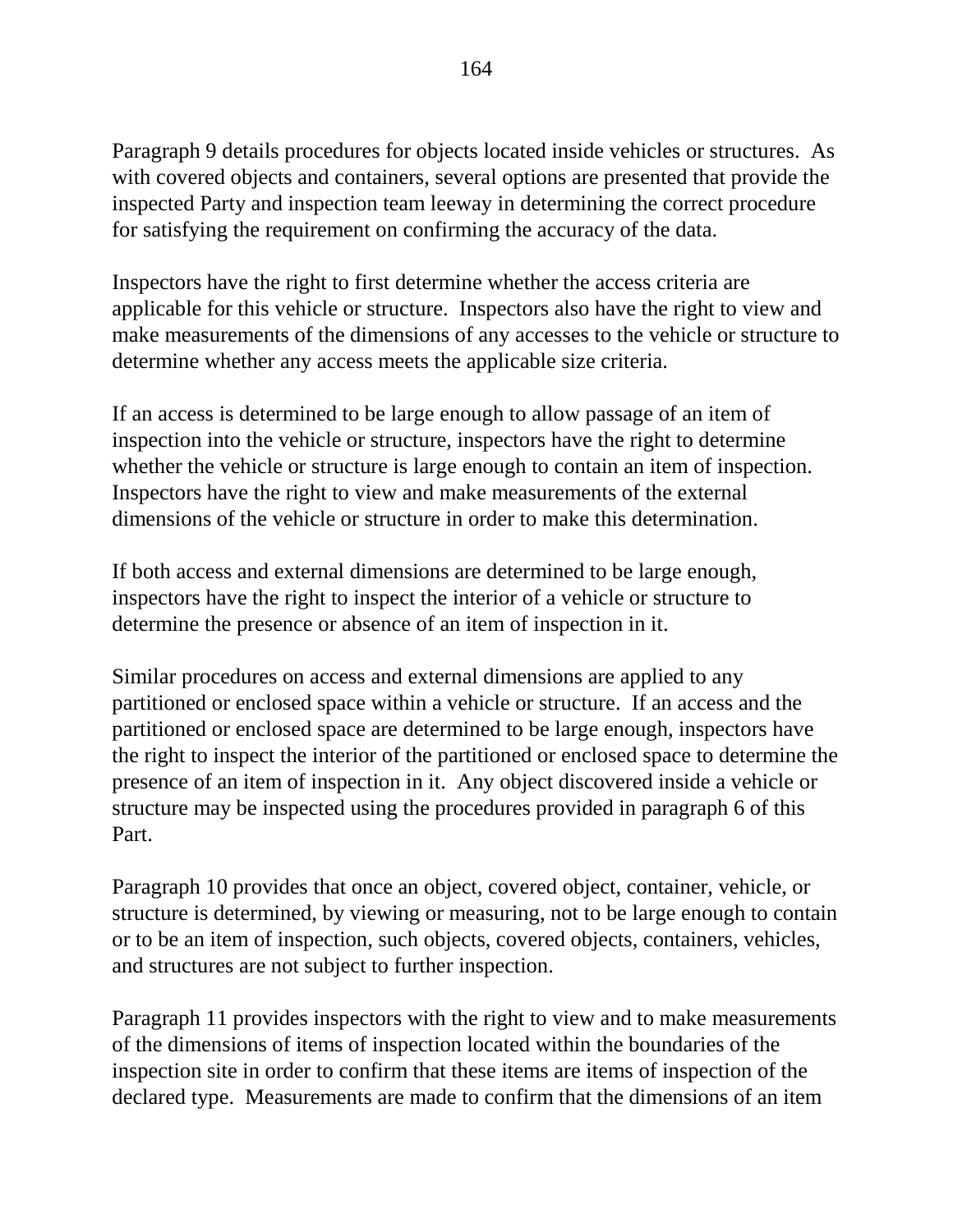correspond to the technical data provided in accordance with Part Two of the Protocol for such an item. This right only applies to items of inspection that are subject to such inspection in accordance with Section VI or Section VII of Part Five of the Protocol.

Paragraph 12 allows for indirect measurement procedures to be used to facilitate obtaining the dimensions of items of inspection or objects. This right is necessary since items can be located inside containers, vehicles, or structures which prevent the making of direct measurements of dimensions of such items. Indirect measurements entail taking measurements of the container, vehicle, or structure in order to obtain the dimensions of the item of inspection.

Paragraph 13 provides the inspection team with the right to request additional equipment to make measurements.

Paragraph 14 specifies that inspectors have the right to request photographs of an object, covered object, container, vehicle, or structure located within the boundaries of the inspection site, if questions or ambiguities remain. These photographs will be recorded in the inspection activity report, with unresolved issues discussed in the BCC.

# **ANNEX ON NOTIFICATIONS**

### Structure and Overview

The Annex on Notifications consists of eight sections. The Annex on Notifications establishes "formats" for the notifications provided for in Part Four of the Protocol. These formats establish an organizational structure for the information required in each notification and require the notifying Party to complete the specified data fields. During the New START negotiations, both Parties agreed, to the extent possible, to use the relevant formats and data fields that were used in the START Treaty.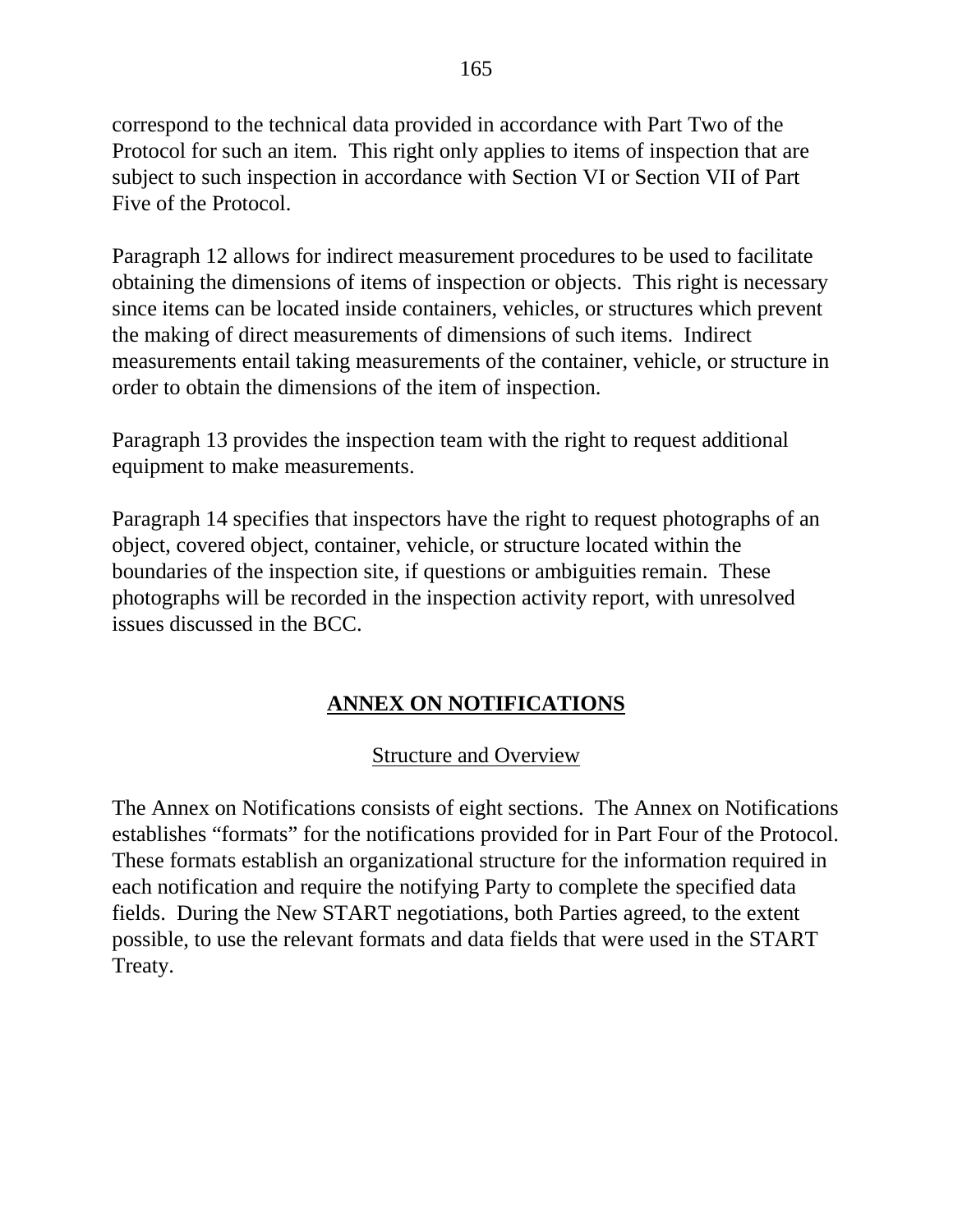#### Section I. General Provisions

Paragraph 1 establishes that "standard formats contained in this Annex" will be used to transmit the notifications provided in accordance with Part Four of the Protocol. The paragraph also establishes two important requirements: 1) all data fields in each format must be completed unless marked with the phrase "if applicable"; and 2) the "Content" section, paragraph 3 for each and every format, may have multiple content options. When this is the case, only the applicable data fields must be completed; other inapplicable sections may be left blank. For example, when providing data concerning a change in status of a heavy bomber, sections concerning submarines do not need to be completed.

Paragraph 2 contains three subparagraphs that detail the data elements of the format that are used when transmitting the notification. Subparagraph 2(a) describes the identification data for each notification. Paragraph 1 of every format transmitted should contain the following information: 1) how each Party is referenced; 2) the calendar year being referenced; 3) the notification number, in sequential order, in that calendar year; and 4) the specific format number being transmitted. Subparagraph 2(b) allows for previously transmitted or received notifications to be referenced. Subparagraph 2(c) describes how added or subtracted items are indicated and how those items are enumerated.

Paragraph 3 establishes the geographic locations to be used when notifying heavy bomber movements outside the national territory in Formats 11 and 12. The United States understands that the "Oceania" region encompasses the lands of the central and South Pacific to include Australia, New Zealand, Micronesia, Melanesia, Polynesia and the Malay island group.

Paragraph 4 allows additional, clarifying information to be provided in the remarks field of a format.

Paragraph 5 provides a mechanism for a Party to provide additional information upon request by the other Party. This paragraph employs Formats 41 (Notification Containing a Request for Clarification of a Notification) and 42 (Notification Containing Clarification, Correction, or Modification of a Notification).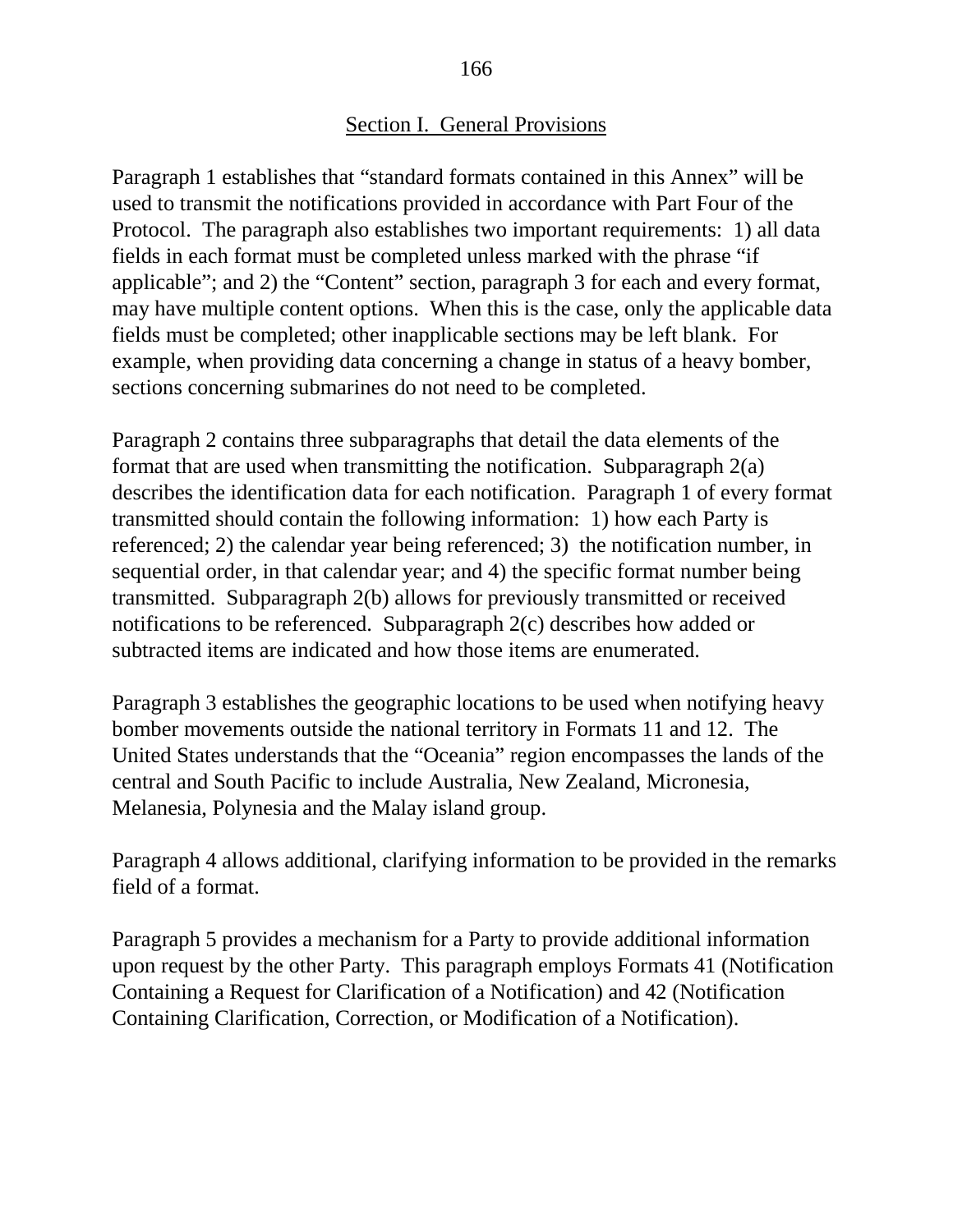Paragraph 6 establishes a mechanism to provide additional information in a free text format via use of Format 43, "Notification of Additional Message with Respect to the Treaty."

### Section II. Notification Formats to Be Provided In Accordance With Section II of Part Four of the Protocol

Section II contains seven paragraphs each illustrating formats focusing on updates to data in the Treaty's database.

Paragraph 1 illustrates Format 2: Notification Containing Updated Data for Each Category of Data Contained In Part Two of the Protocol. This format is established for the semi-annual database update provided in accordance with paragraph 2 of Section II of Part Four of the Protocol.

There is no "Format 1" in the Annex on Notifications. Paragraph 1 of Section II of Part Four of the Protocol requires that each Party provide its data current as of the date of entry into force of the Treaty for each category of data contained in Part Two of the Protocol, and each Party must provide that data no later than 45 days after entry into force of the Treaty. This is the initial exchange of data that will be provided only once. As such, there was no need for a recurring notification format to transmit the initial data.

Paragraph 2 illustrates Format 3: Notification of Each Change in Data for Each Category of Data Contained In Part Two of the Protocol. This format is to be transmitted no later than five days after the occurrence of an event if such an event results in a change in data in either the database or in other agreed categories of data. The information provided in Format 3 must be sufficient for the receiving Party to make all the requisite changes in the relevant database categories. The information provided in Format 3 includes the change in data, by number, and, as applicable, type, category, variant, and version of the item(s); the location of the item(s), to include geographic coordinates; the date on which such a change occurred; the facility that was changed, if applicable; and, the unique identifier (UID) of the deployed or non-deployed items, if applicable. The format also contains a remarks section if a Party determines that further information is necessary. In the case of a movement of an item, the format would include two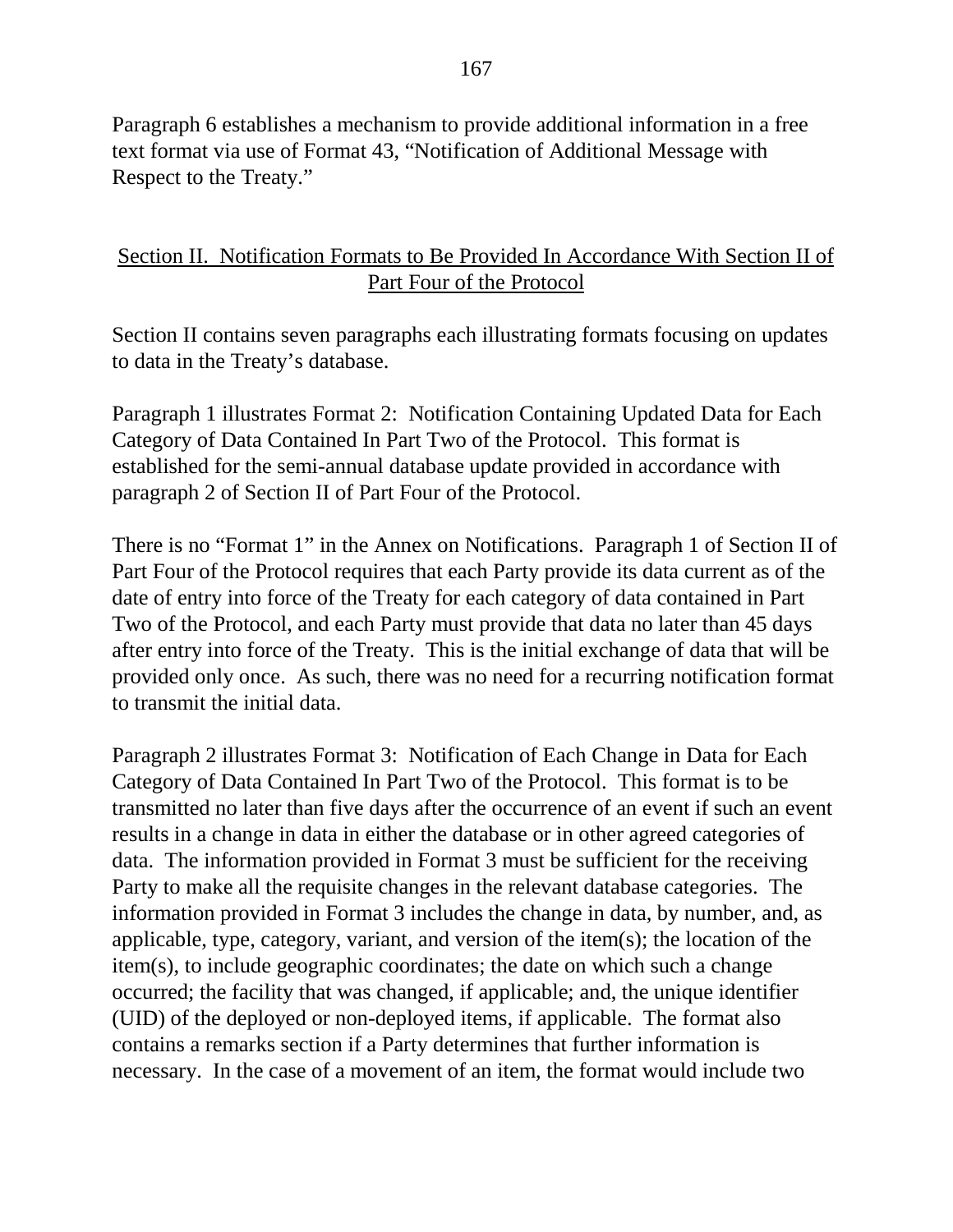sections, one for its departure from a given declared facility and one for its arrival at its new location.

Paragraph 3 illustrates Format 4: Notification of Arrival of the First Prototype ICBM or Prototype SLBM of a New Type at a Declared Facility. This format is used to transmit technical data concerning either a fully assembled first prototype ICBM or SLBM or a prototype's first stage, specifically, its length, width and other technical data, the prototype's UID, the location of the declared facility at which the prototype is located, and the date of change. The remarks section allows the notifying Party to provide a statement of emergence of a prototype.

Paragraph 4 illustrates Format 5: Notification of Declaration of an ICBM or SLBM of a New Type. This format requires the notifying Party to provide the system designator for the new type of ICBM or SLBM, the new ICBM or SLBM technical data by categories of data provided for in Section VII of Part Two of the Protocol, and the exhibition location and date.

Paragraph 5 illustrates Format 6: Notification of Cessation of Development of a Prototype ICBM or Prototype SLBM of a New Type. This format requires the notifying Party to provide the type of prototype ICBM or SLBM and the date the decision was made to cease its development.

Paragraph 6 illustrates Format 7: Notification of Transfer of Items to or from a Third State. This format is specific to the U.S./U.K. established pattern of cooperation. This format requires the notifying Party to provide the number, type and category (and variant or version if applicable), date of transfer, the UID(s), and the location from which the transfer took place.

Paragraph 7 illustrates Format 8: Notification Concerning a New Kind of Strategic Offensive Arm. This format provides a mechanism for a Party to raise questions concerning the emergence of what it believes may be a new kind of strategic offensive arm, as well as a mechanism to provide responses to such questions.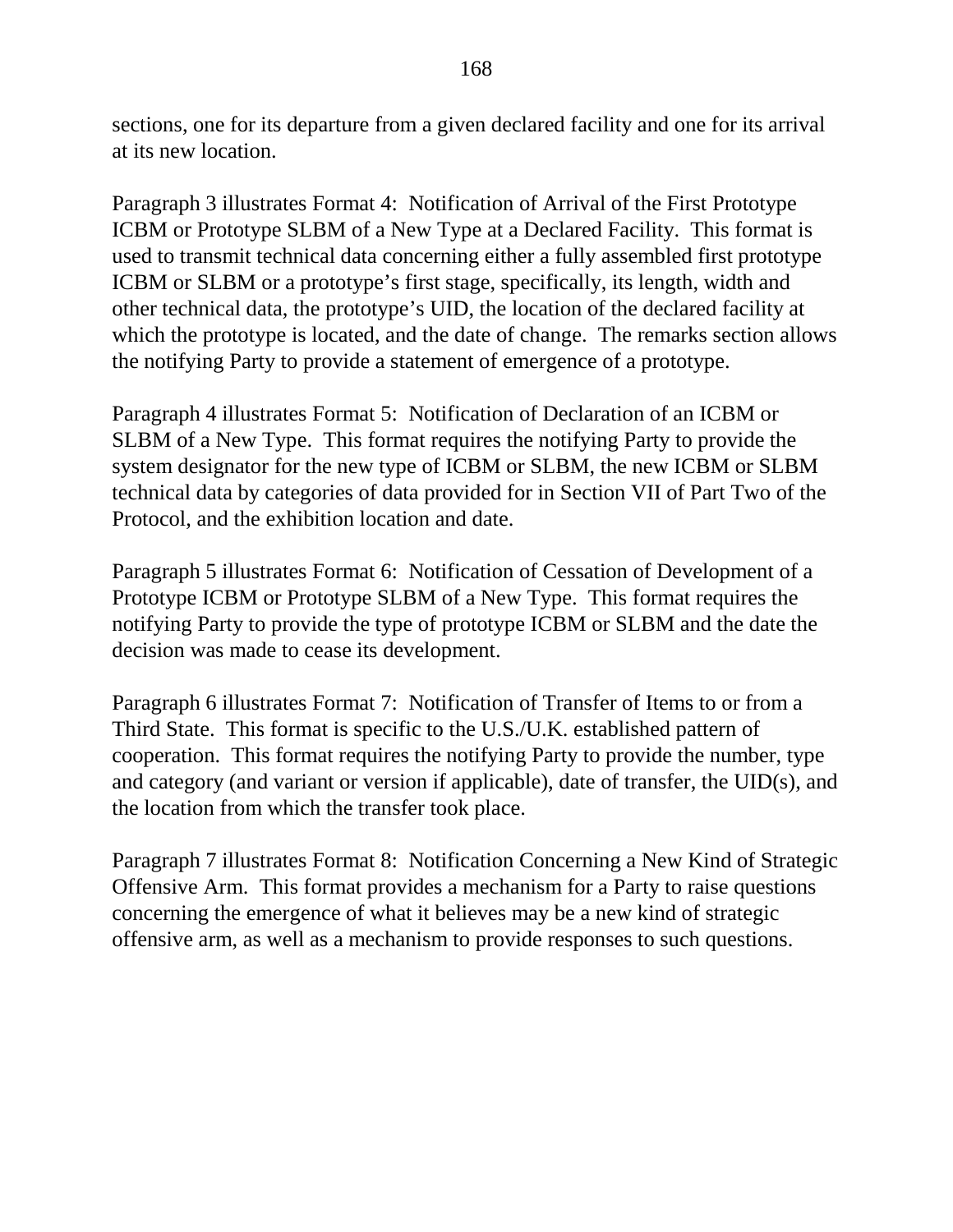### Section III. Notification Formats to Be Provided In Accordance With Section III of Part Four of the Protocol

Section III contains six paragraphs each illustrating formats focused on the movement of strategic offensive arms, specifically ICBMs, SLBMs, and heavy bombers.

Paragraph 1 illustrates Format 9: Notification of the Exit of Solid-Fueled ICBMs or Solid-Fueled SLBMs from a Production Facility. The type (and variant, if applicable) of ICBM or SLBM, the number of items, the UID(s), the name and coordinates of the production facility, and the date the ICBM or SLBM will exit will be provided.

Paragraph 2 illustrates Format 10: Notification of Movement of ICBMs to or from a Test Range Located Outside a Party's National Territory, Which Was Used by the Party for Conducting Launches of ICBMs Between December 5, 1994 and December 4, 2009. The Russian Federation will transmit this format when moving an ICBM to the Leninsk test range in Kazakhstan. The format includes information concerning the type (and variant if applicable) and number of ICBMs, the relevant UID(s), the date the ICBM moved from its location within Russia, the facility at which the ICBM will be listed in the database during its time at Leninsk, and, if applicable, the date of the return of the ICBM to that base in Russia. If an ICBM is returned to a different facility than the one from which it left for Leninsk, a Format 3 notification will provide the declared facility where the returned ICBM has been located.

Paragraph 3 illustrates Format 11: Notification of Visit of a Heavy Bomber of a Type Subject to the Treaty to a Specific Location or Geographic Region When Visit Exceeds 24 Hours. This format includes the heavy bomber type and category (and, if applicable, the variant), the number of heavy bombers involved, the UID(s), the date and time of arrival, the facility at which the heavy bomber is based, and the geographic region where the heavy bomber is visiting, as outlined in paragraph 3 of Section I of this Annex.

Paragraph 4 illustrates Format 12: Notification of Conclusion of a Visit of a Heavy Bomber of a Type Subject to the Treaty. This format closes-out Format 11. All data is the same with date and time of arrival in Format 11 changed to "data and time of departure" in Format 12.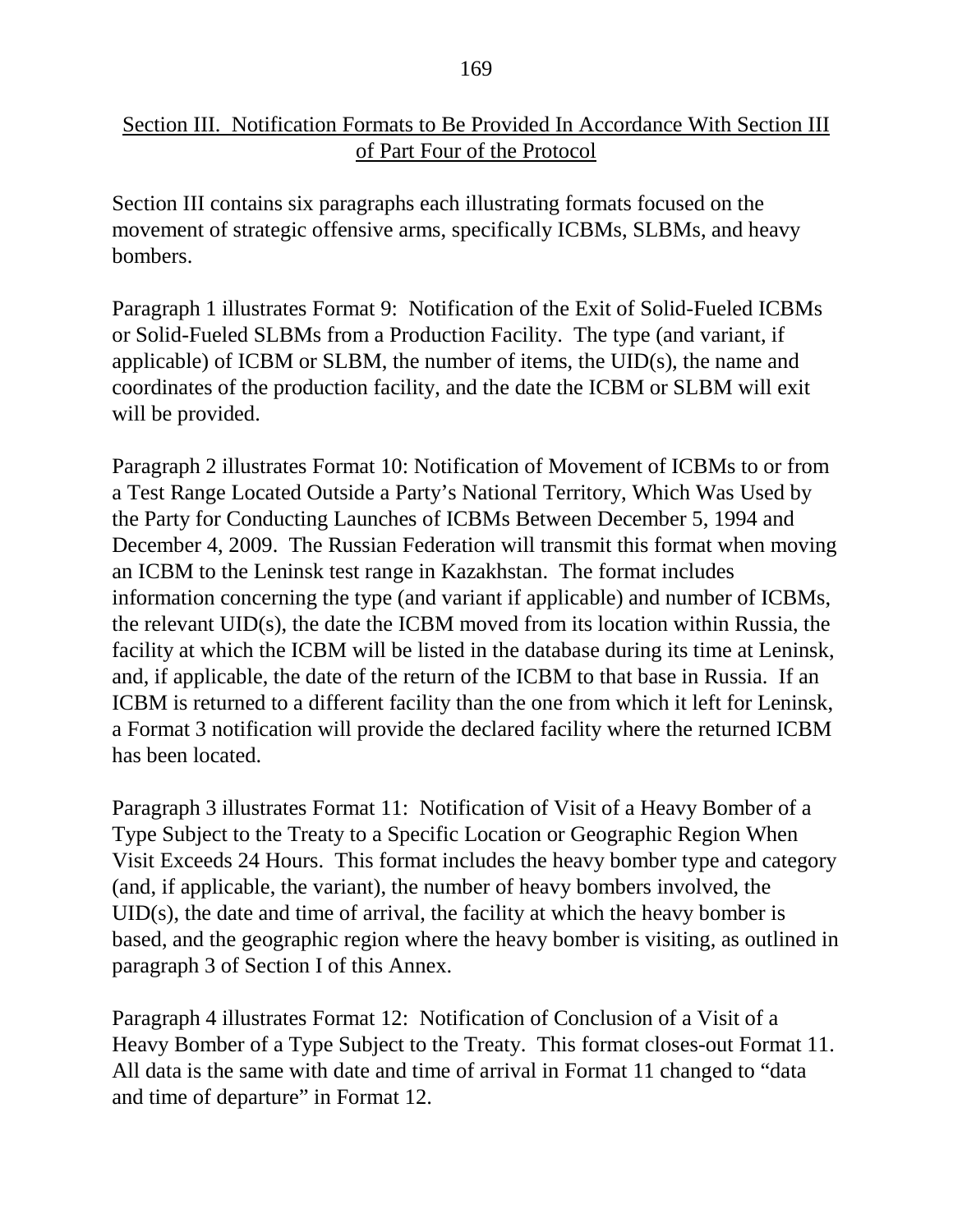Paragraph 5 illustrates Format 13: Notification of Beginning of a Major Strategic Exercise Involving Heavy Bombers. This format includes data concerning the air bases for the heavy bombers involved in the exercise, specifically, the name and coordinates from which the heavy bombers are based and the time and date that the exercise is to begin. This notification also satisfies the notification requirement found in the Agreement Between the Government of the United States of America and the Government of the Union of Soviet Socialist Republics on Reciprocal Advance Notification of Major Strategic Exercises of September 23, 1989.

Paragraph 6 illustrates Format 14: Notification of Completion of a Major Strategic Exercise Involving Heavy Bombers. This format includes the date and time of the completion of a major strategic exercise.

### Section IV. Notification Formats to Be Provided In Accordance With Section IV of Part Four of the Protocol

Section IV contains six paragraphs. One paragraph covers launches of ICBMs and SLBMs while the remaining five paragraphs cover the exchange of telemetric information.

Paragraph 1 illustrates Format 15: Notification of Launch of an ICBM or SLBM. This format includes data concerning the planned date of the launch, the name of the launch area, the reentry vehicle impact area using either a latitude/longitude or the coordinates and radius of a circle, whether the launch will be a single or multiple launch, and, if applicable for those launches that a Party intends to consider for the exchange of telemetric data, the telemetry broadcast frequencies and modulation methods to be used for the telemetric information that is considered for exchange. Providing an impact area is not required for launches that place an object into the upper atmosphere or space. This notification also satisfies the advance notification requirement of a launch of an ICBM or SLBM in accordance with the provisions of the Agreement Between the United States of America and the Union of Soviet Socialist Republics on Notifications of Launches of Intercontinental Ballistic Missiles and Submarine-Launched Ballistic Missiles of May 31, 1988 (the Ballistic Missile Launch Notification Agreement).

Paragraph 2 illustrates Format 16: Notification of Incompleteness or Insufficient Quality of Recording Media Provided, Telemetric Information Recorded on it, or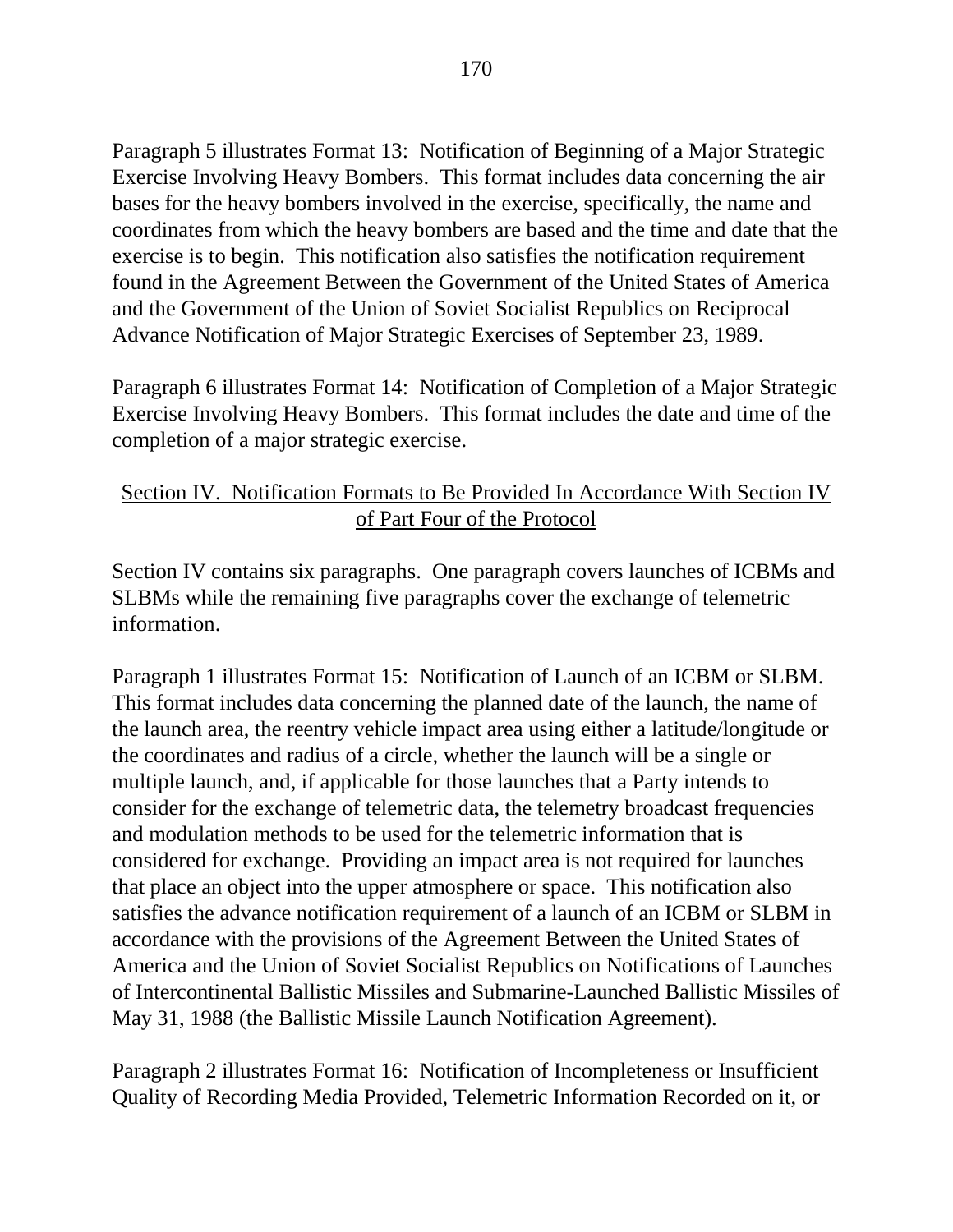Interpretive Data. This format includes data concerning the type of ICBM or SLBM, the date of launch, the recording medium number, the time intervals during which incomplete or insufficient quality recordings of telemetric information were received, and a description of problems that arose during processing of the information provided.

Paragraph 3 illustrates Format 17: Notification Containing Explanation of Incompleteness or Insufficient Quality of Telemetric Information Recording Media Provided, Telemetric Information Recorded on it, or Interpretive Data. This format responds to the request made in Format 16 and includes the type of ICBM or SLBM, the date of launch, the recording medium number, and an explanation of the incompleteness or insufficient quality of the telemetric information recording media provided, the telemetric information recorded on it, or the interpretive data.

Paragraph 4 illustrates Format 18: Notification of Proposed Date and Place of Demonstration of Telemetric Information Recording Media and/or Telemetric Information Playback Equipment. This format contains three data fields: the proposed date of the demonstration, the proposed demonstration location, and the point of entry to be used by the Party that is to receive the demonstration.

Paragraph 5 illustrates Format 19: Notification Containing a Request to Acquire Telemetric Information Playback Equipment or Spare Parts, or Response to Such a Request. This format allows a Party to either submit a request or respond to a previous request from the other Party. In such cases where a request is being made, the Party provides the name of the equipment or spare part, the spare part identification number, and the quantity needed. When a response to a request is being made, the Party provides the estimated delivery date of the equipment or spare parts, the approximate cost of the equipment or spare parts, and the size and weight of the equipment or spare parts. This format is also used to provide an affirmation or negation of agreement to acquire the noted equipment or spare parts.

Paragraph 6 illustrates Format 20: Notification Containing a Request for Maintenance or Training in the Operation and Maintenance of Telemetric Information Playback Equipment or Response to Such a Request. This format allows a Party to either submit a request for training or maintenance or respond to a previous request for training or maintenance made by the other Party. In such cases where a request for training is being made, the Party provides the specific equipment for which training is being requested, the number and gender of team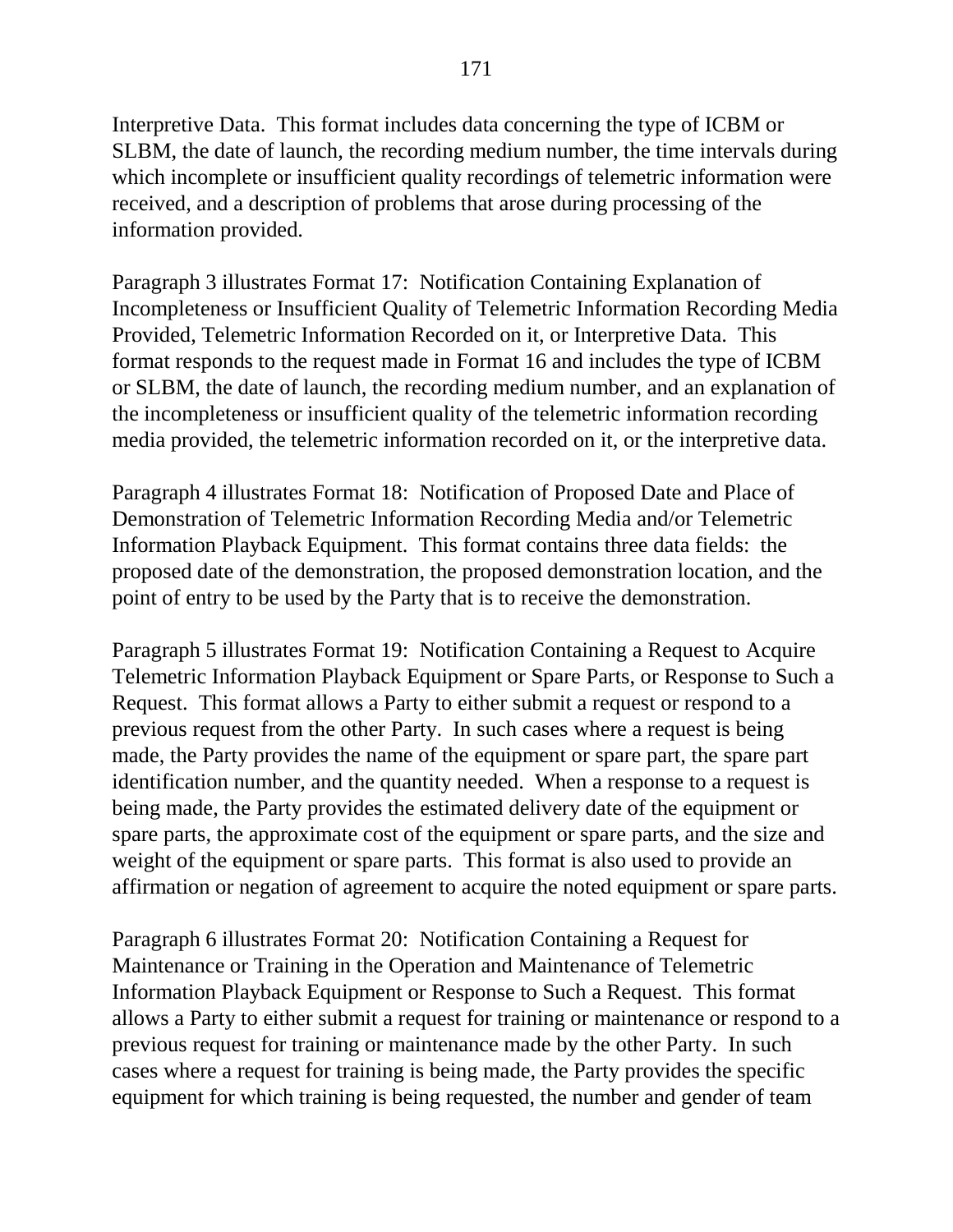members to be trained, and the proposed date that the requestor would like to be trained. When a response to a request for training is being made, the Party provides the proposed point of entry, the proposed date of arrival, the proposed date the training is to begin, and the duration, location, and approximate cost of the training. The Party requesting either training or maintenance has the right to accept or deny the replying Party's response. The format provides, as a contingency, a data field concerning a request for maintenance. The Parties expect that the training provided will obviate the need for this data field.

### Section V. Notification Formats to Be Provided In Accordance With Section V of Part Four of the Protocol

Section V contains four paragraphs covering the intent, initiation, and the completion of conversion or elimination activities as well as the provision of an annual plan for conversion or elimination Activities.

Paragraph 1 illustrates Format 21: Notification of Intent to Carry out Conversion or Elimination. Each Party provides the following information in this format: the type of conversion or elimination process to be used, the type and category (and variant or version, if applicable) of the item(s), the number of items, the UID(s) of the items, the location, specifically the name and coordinates, where the conversion or elimination process is taking place, and the scheduled date of the initiation of the conversion or elimination process.

Paragraph 2 illustrates Format 22: Notification of Initiation of Conversion or Elimination. This format provides for the following information: the type of conversion or elimination process, the type and category (and variant or version, if applicable) of the item(s), the number of items, the UID(s) of the items, the location, specifically the name and coordinates, where the process is taking place, the date of the initiation, and the conversion or elimination procedures being used.

Paragraph 3 illustrates Format 23: Notification of Completion of Conversion or Elimination Procedures. This format provides for the following information: the type of conversion or elimination process, the type and category (and variant or version, if applicable) of the item(s), the number of items, the UID(s) of the items, the location, specifically the name and coordinates, where the process is taking place, the date of completion of the conversion or elimination process, the viewing site coordinates, if applicable, information about the beginning, continuation, or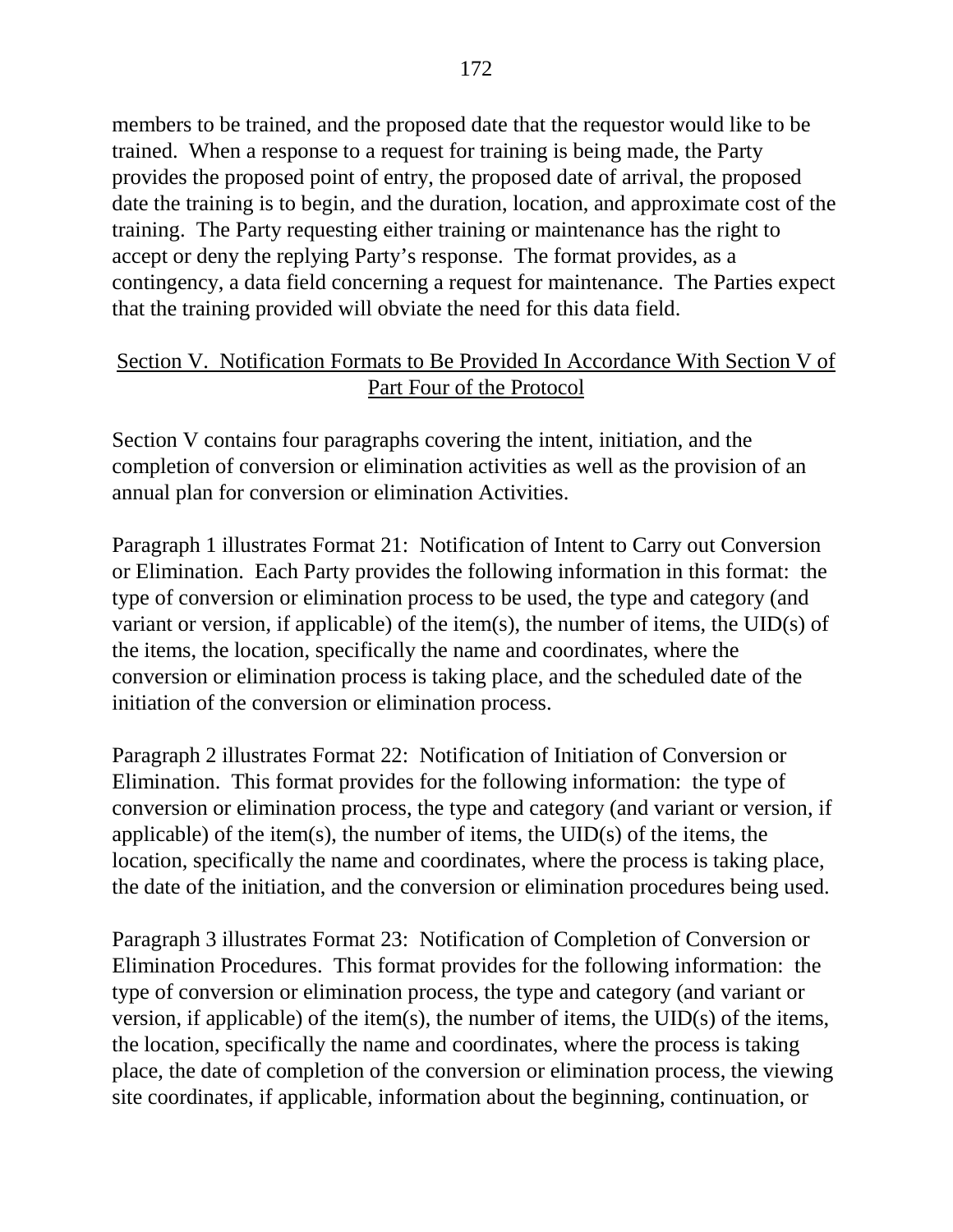completion of the accumulation of eliminated items, if applicable, and the number of eliminated items that are accumulated and awaiting inspection, if applicable. The date of this notification is the beginning of the availability of eliminated items for inspection or viewing by national technical means of verification.

Paragraph 4 illustrates Format 24: Notification of Annual Plan for Conversion or Elimination. This format contains data fields for: The type and category (and variant or version, if applicable) of the items, the number of items, and an indication whether the process for each specific item will be conversion or elimination.

### Section VI. Notification Formats to Be Provided In Accordance With Section VI of Part Four of the Protocol

Section VI contains 13 paragraphs that deal with the administrative aspects of inspection activities.

Paragraph 1 illustrates Format 25: Notification of Standing Diplomatic Clearance Number for Inspection Airplanes. The notifying Party provides the standing diplomatic clearance number as well as the calendar year for which the submission is being made.

Paragraph 2 illustrates Format 26: Notification Containing Flight Plan for an Inspection Airplane. This format contains the following data fields to be completed by the Party providing this notification: type of airplane, last airfield prior to entering the airspace of the inspected Party, the scheduled departure time from that airfield, the point of entry to be used, the call sign of the airplane, and the flight plan, to include the route, standing diplomatic clearance number and estimated time of arrival.

Paragraph 3 illustrates Format 27: Notification of Flight Plan Approval for an Inspection Airplane. This format is a response to Format 26, and as such, contains one data field, Approved Flight Plan, that is provided by the approving Party.

Paragraph 4 illustrates Format 28: Notification of Change to a Flight Route. This format covers both changes in a flight route to and from a point of entry. The required information in both instances is the same: the territory from (or to) which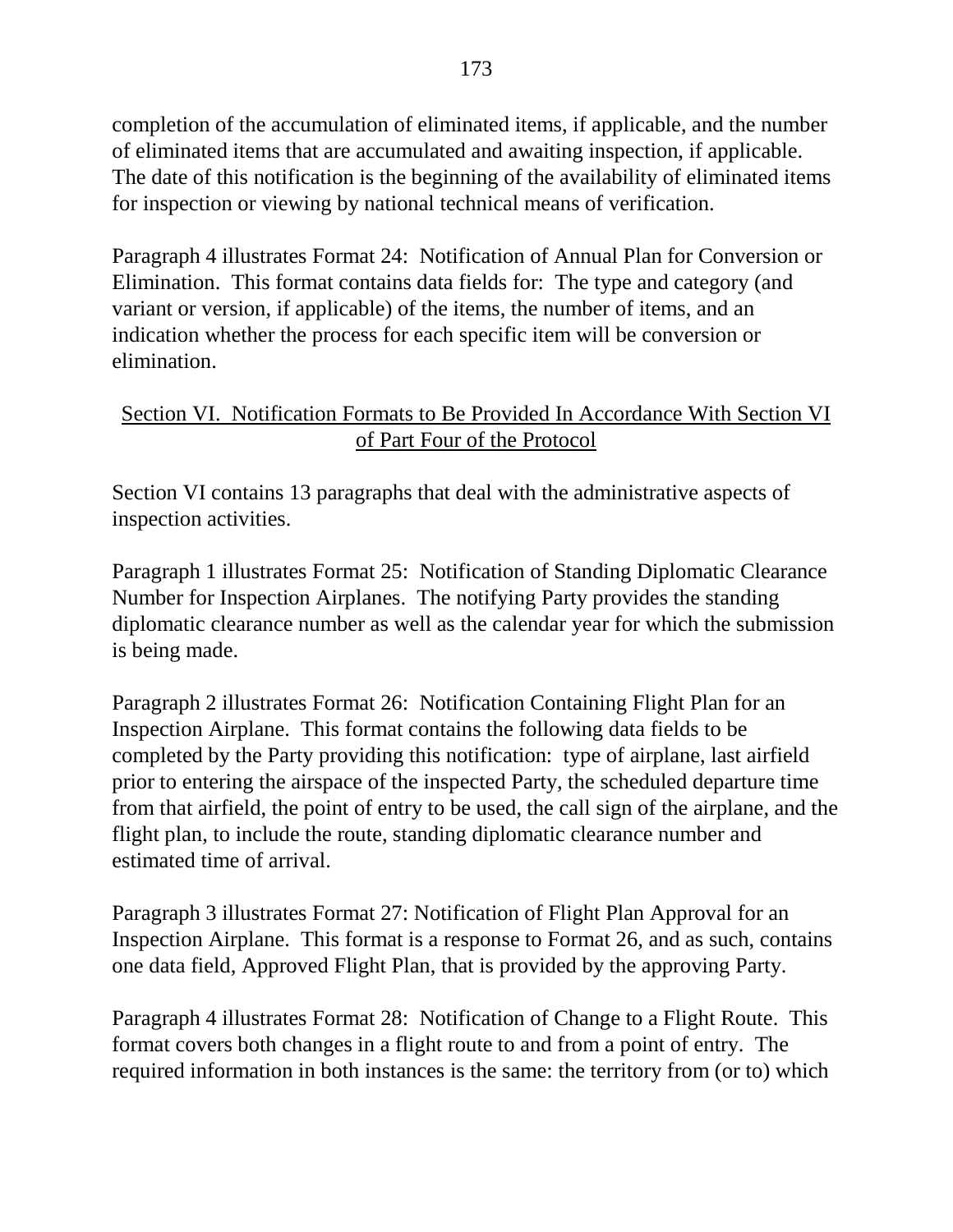an inspection airplane follows a changed flight route, changed flight route to (or from) a point of entry, and the effective date of the change.

Paragraph 5 illustrates Format 29: Notification Containing Initial Lists of Inspectors and Aircrew Members. This format will be delivered no later than 25 days after entry into force and contains the following information: The first, middle (or patronymic), and last name, the date and place of birth, and the passport number of a Party's proposed inspectors and aircrew members.

Paragraph 6 illustrates Format 30: Notification of Amendments to Lists of Inspectors and Aircrew Members. This format can be provided by either Party every 45 days after the initial lists of inspectors and aircrew members in Format 29 have been delivered. In addition to providing personal information about the inspector or aircrew member (name, date/place of birth and passport number), four data fields provide the option to add or delete inspectors and aircrew members already on the initial list in Format 29, and two data fields allow for updates to the name or passport information of an inspector and aircrew member on the initial list provided via Format 29.

Paragraph 7 illustrates Format 31: Notification of Agreement with or Objection to Inspectors or Aircrew Members. This format contains the response to Formats 29 and 30, and conveys two main pieces of information: 1) the agreement with or objection to inspectors or aircrew members proposed on the list contained in Format 29 or 30; and 2) an objection to an inspector or aircrew member already on the list anytime during the life of the Treaty.

Paragraph 8 illustrates Format 32: Notification of Agreed List of Inspectors and Aircrew Members. This format is used for the requirement of Paragraph 8 of Section VI of Part Four of the Protocol that the Parties update the inspector and aircrew list semi-annually, to coincide with the required six-month database update.

Paragraph 9 illustrates Format 33: Notification of Intention to Conduct Inspection. The notifying Party provides the following information in Format 23: the point of entry (POE), the date and estimated time of arrival at the POE, basic information (name and passport number) on the inspectors and aircrew members, and individual inspectors or aircrew members with passports that have been updated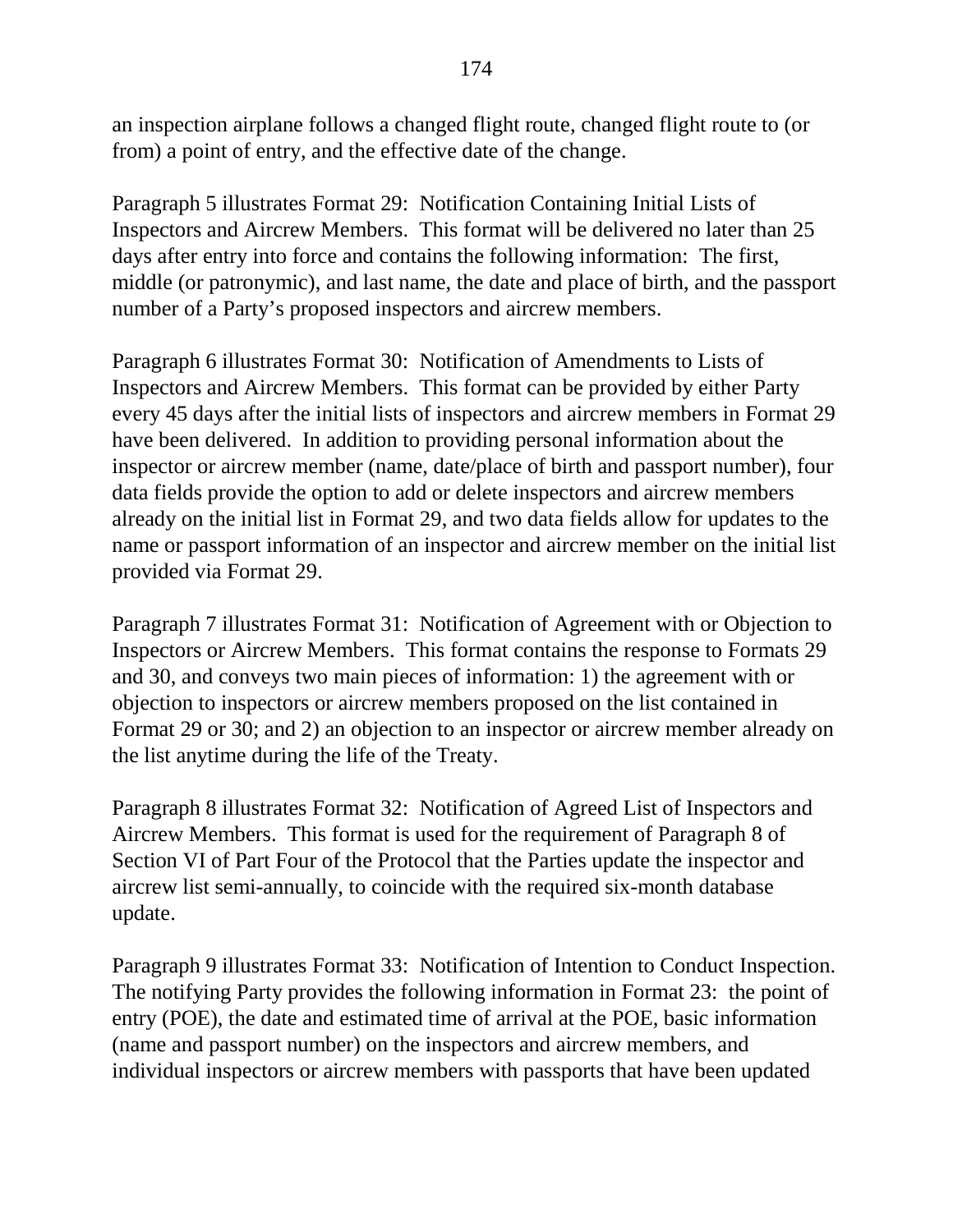since provision of the agreed list of inspectors or aircrew members in Formats 29- 31.

Paragraph 10 illustrates Format 34: Notification of Geographic Coordinates of Reference Points at a Point of Entry. This format allows the Parties to either provide new or modified geographic coordinates. In the New Coordinates data field, up to four reference points can be provided, to include the coordinates and a physical description of each reference point. For modified geographic coordinates three data fields should be completed: the agreed geographic coordinates of the reference point to be changed, the new geographic coordinates of the reference point, and the proposed effective date of change for the modified coordinates.

Paragraph 11 illustrates Format 35: Notification of Changes to Site Diagrams of Facilities or Coastlines and Waters Diagrams. This format states the requirement that "A revised simplified site diagram of a facility, inspection site diagram, or coastlines and waters diagram is to be provided through diplomatic channels no later than 72 hours after this notification is provided." It also contains a data field requesting information on the following: name and location of the facility, type of diagram, function of the facility, effective date of change, and, if applicable, a reference to the Bilateral Consultative Commission document number recording the change.

Paragraph 12 illustrates Format 36: Notification of Intent to Conduct an Exhibition. The notifying Party provides the following information in the format: the item to be exhibited, the date and estimated time of the exhibition, the POE, and the location and purpose of the exhibition.

Paragraph 13 illustrates Format 37: Notification of Intent to Participate in an Exhibition. This format contains the response to Format 36. The participating Party is to provide the following information: the POE, the date and estimated time of arrival at the POE, inspectors and data about them (name and passport number), and individual inspectors with passports that have been updated since provision of the agreed list of inspectors or aircrew members in Formats 29-31.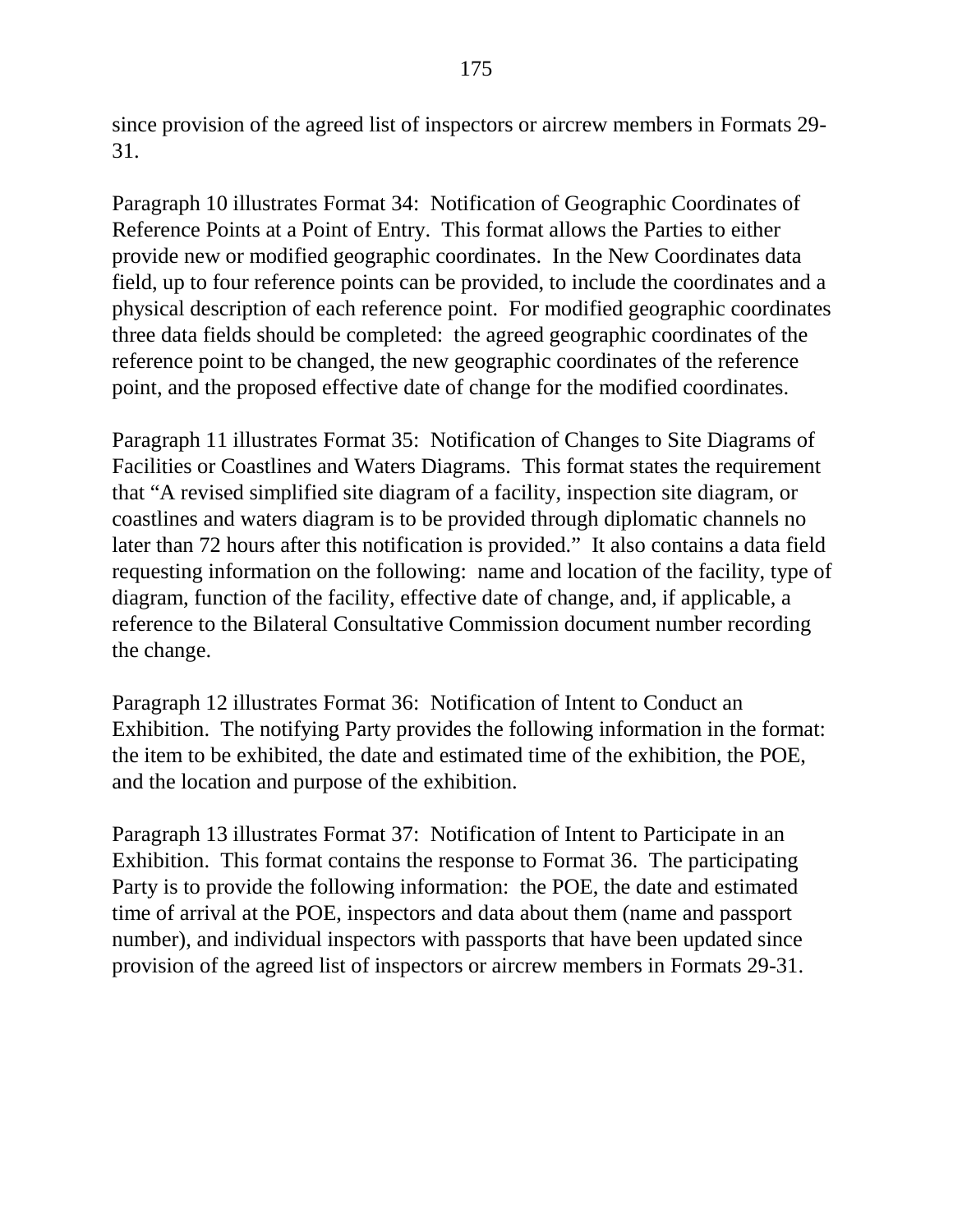### Section VII. Notification Formats To Be Provided In Accordance With Section VII of Part Four of the Protocol

Section VII contains six paragraphs with formats concerning the BCC and additional Treaty messages.

Paragraph 1 illustrates Format 38: Notification Containing a Request to Convene a Session of the BCC. This format contains four data fields: the proposed date and proposed location for a future meeting of the BCC, questions the Party intends to raise, and the name of its head representative.

Paragraph 2 illustrates Format 39: Notification Containing the Response to a Request to Convene a Session of the BCC. This format contains the response to Format 38. The responding Party provides: the acceptance of the proposed date or an alternate date, the acceptance of the proposed location or an alternative location, questions the responding Party intends to raise, and the name of its head representative.

Paragraph 3 illustrates Format 40: Notification Relating to the Activities of the BCC – Other Messages. This format is a "free text" format allowing a Party to provide other messages related to the BCC.

Paragraph 4 illustrates Format 41: Notification Containing a Request for Clarification of a Notification. This format allows a Party to request clarification of any Treaty notification. Specifically, the Party must provide the elements of the specific notification in question and the clarification requested.

Paragraph 5 illustrates Format 42: Notification Containing Clarification, Correction, or Modification of a Notification. This format contains the response to a request for the clarification of a notification referenced in Format 41.

Paragraph 6 illustrates Format 43: Notification of Additional Message with Respect to the Treaty. This format provides for a free text notification and allows either Party to transmit text for additional Treaty messages.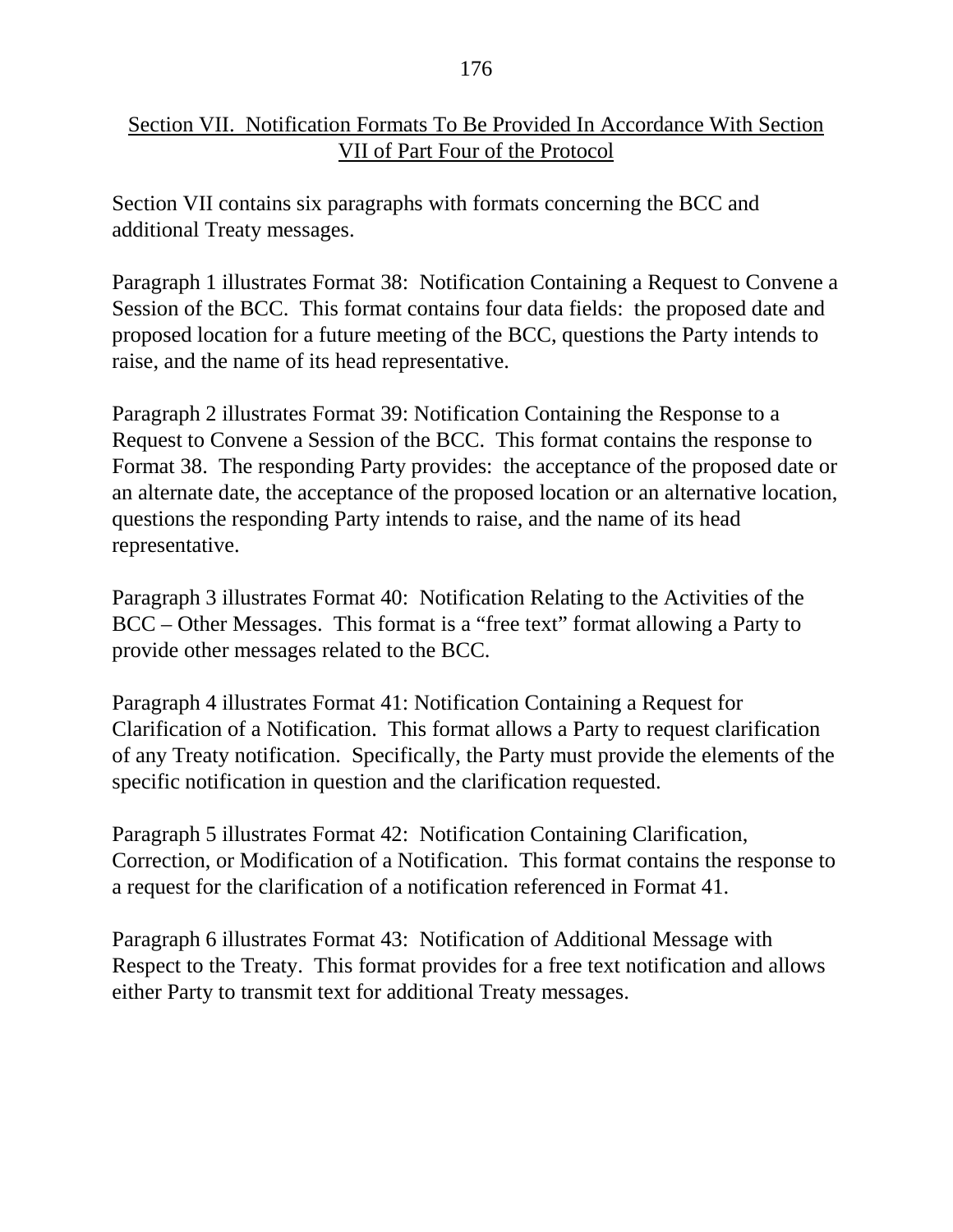### Section VIII. Notifications to be Provided in Accordance with Paragraph 14 of Section VI of Part Four of the Protocol

Section VIII contains three paragraphs that outline the information to be exchanged between the inspection team leader and a member of the in-country escort during on-site inspections. They are not notifications transmitted through the Parties' respective NRRCs. Because they are used during on-site inspections these written notifications include both the English and Russian languages on the form.

Paragraph 1: Designation of the Type of Inspection and the Inspection Site. This paragraph contains a form that the inspection team leader provides to the incountry escort and contains the following information: the type of inspection, the site to be inspected, the geographic coordinates, an indication of the intent to conduct a sequential inspection, an indication of the intent to return to the POE to designate the type of inspection and the inspection site, and a block with the date, time and location where the form was completed. The form contains signature blocks for both the inspection team leader and the in-country escort. This notification is provided in accordance with subparagraphs 14(a) and 14(b) of Section VI of Part Four of the Protocol.

Paragraph 2: Cancellation of Inspection. This paragraph contains a form that the inspection team leader provides to the in-country escort and contains the following information: the type of inspection (Type One or Type Two Inspection), the inspection site, the geographic coordinates, the reason for the cancellation, and a block with the date, time and location where the form was completed. The form contains signature blocks for both the inspection team leader and the in-country escort. This notification is provided in accordance with sub-paragraph 14(c) of Section VI of Part Four of the Protocol.

Paragraph 3: Designation of ICBM Launchers, SLBM Launchers, Basing Area, Fixed Structure for Mobile Launchers of ICBMs, or Deployed Heavy Bombers for Inspection During Inspection. This paragraph contains a form that the inspection team leader provides to the in-country escort to designate items for inspection. Depending on the items of inspection indicated, he/she will use one of the following forms to provide further information to the in-country escort:

For ICBM Launchers, the form contains the following sections: the name of the facility, the coordinates, designation, and UIDs, the deployed or non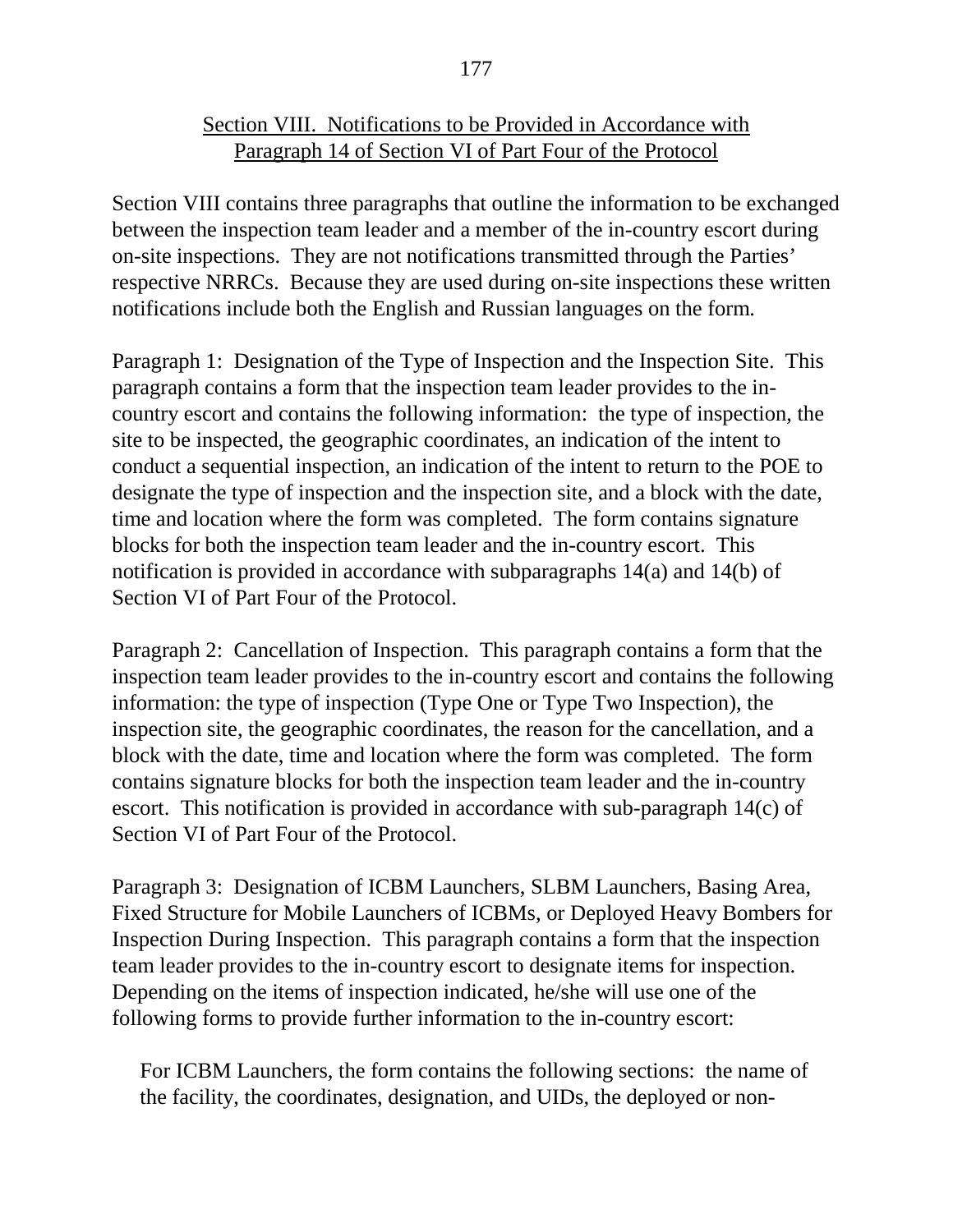deployed launchers to be inspected, a fixed structure for mobile launchers of ICBMs (declared not to contain a deployed mobile launcher of ICBMs) to be inspected, the date and time, and a signature block for the inspection team leader and member of the in-country escort.

For SLBM Launchers, the form contains the following sections: the name of the facility, the submarine, its designation, and UID, the deployed or non-deployed launchers to be inspected, the launchers on a specific SSGN to be inspected, a converted SLBM launcher on a ballistic missile submarine to be inspected, the date and time, and a signature block for the inspection team leader and member of the in-country escort.

For an Air Base, the form contains the following sections: the name of the facility, the type, designation, and UID, the deployed heavy bombers to be inspected, heavy bombers equipped for non-nuclear armaments to be inspected, the date and time, and a signature block for the inspection team leader and member of the in-country escort.

For a Formerly Declared Facility, the form contains the following sections: the facility to be inspected, the type, designation, and UID, the heavy bombers equipped for non-nuclear armaments to be inspected, the date and time, and a signature block for the inspection team leader and member of the in-country escort.

For a Storage Facility for Heavy Bombers, the form contains the following sections: the facility to be inspected, the type, designation, and UID, the deployed heavy bombers to be inspected, the date and time, and a signature block for the inspection team leader and member of the in-country escort.

For a Test Range, the form contains the following sections: the facility to be inspected, the coordinates and designation, the silo test launchers of ICBMs to be inspected, the date and time, and a signature block for the inspection team leader and member of the in-country escort.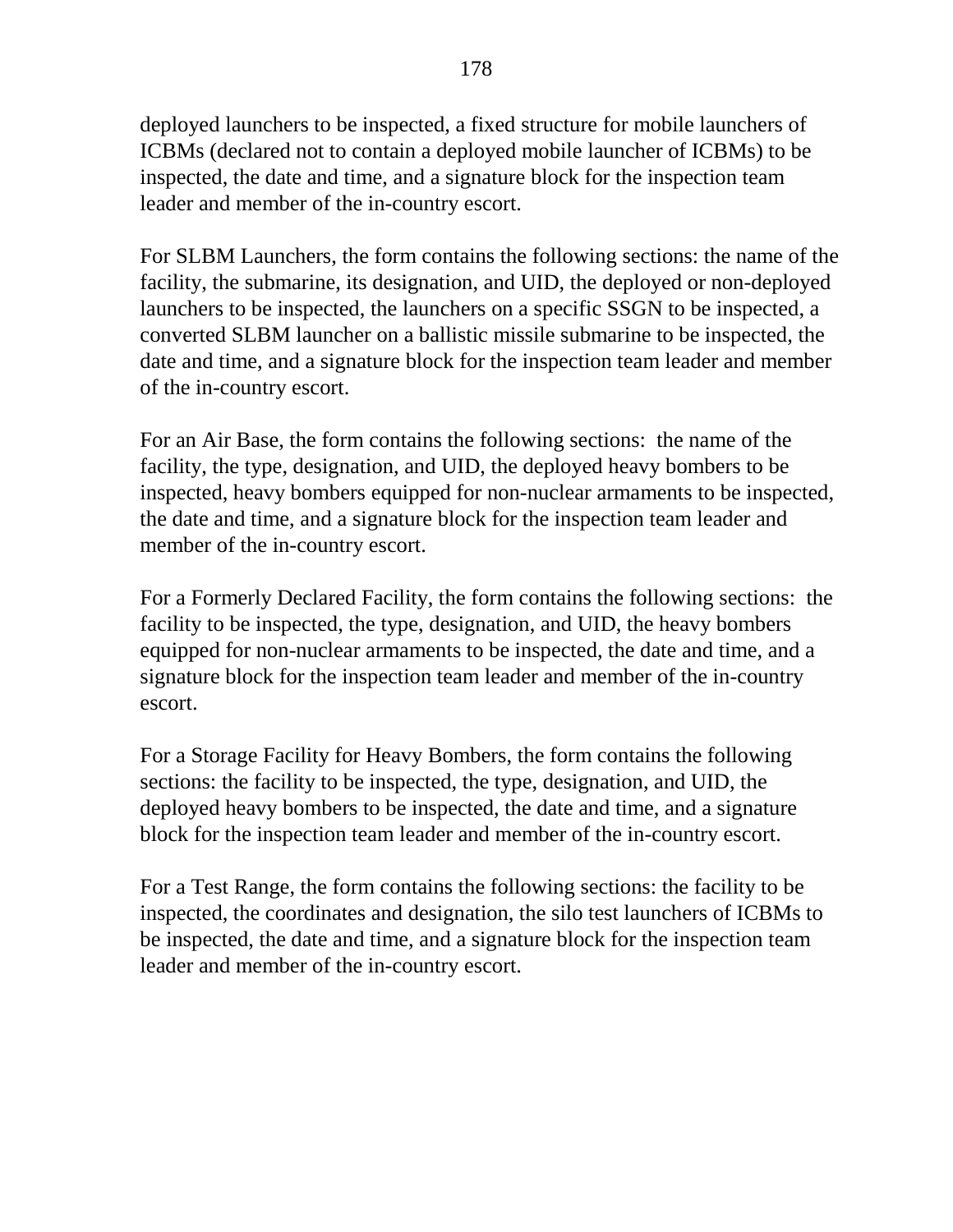#### **ANNEX ON TELEMETRIC INFORMATION**

The Annex on Telemetric Information consists of six parts which provide the procedures and technical provisions associated with the exchange of telemetric information conducted in accordance with Article IX of the Treaty and Part Seven of the Protocol to the Treaty.

#### **PART ONE - DEFINITIONS**

Part One defines three terms that are specific to the Annex on Telemetric Information. These terms clarify key concepts in the exchange of telemetric information. The "providing Party" is the Party that provides telemetric information on its launches of ICBMs or SLBMs, provides telemetric information playback equipment and its spare parts, conducts demonstrations of recording media and playback equipment or provides training in the operation or maintenance of telemetric information playback equipment. The "receiving Party" is the Party that receives telemetric information on launches of ICBMs or SLBMs of the other Party, acquires telemetric information playback equipment and its spare parts, participates in demonstrations of recording media and telemetric information playback equipment, and receives training from the other Party in the operation and maintenance of such equipment. The "trainee team" is the group of individuals assigned by the receiving Party to obtain training in the operation and maintenance of telemetric information playback equipment on the territory of the providing Party.

#### **PART TWO – GENERAL PROVISIONS**

Paragraph 1 identifies the additional information that the providing Party is required to include in the launch notification required by Section IV of Part Four of the Protocol. This paragraph requires the notifying Party, for those launches of ICBMs and SLBMs that it intends to consider for the exchange of telemetric information with the receiving Party, to specify all frequencies and modulation methods to be used to broadcast telemetric information subject to provision to the other Party. If a Party does not intend to include a particular notified launch in the pool of candidate launches from which it intends to consider providing telemetric information, then it is not obligated to provide this additional data on broadcast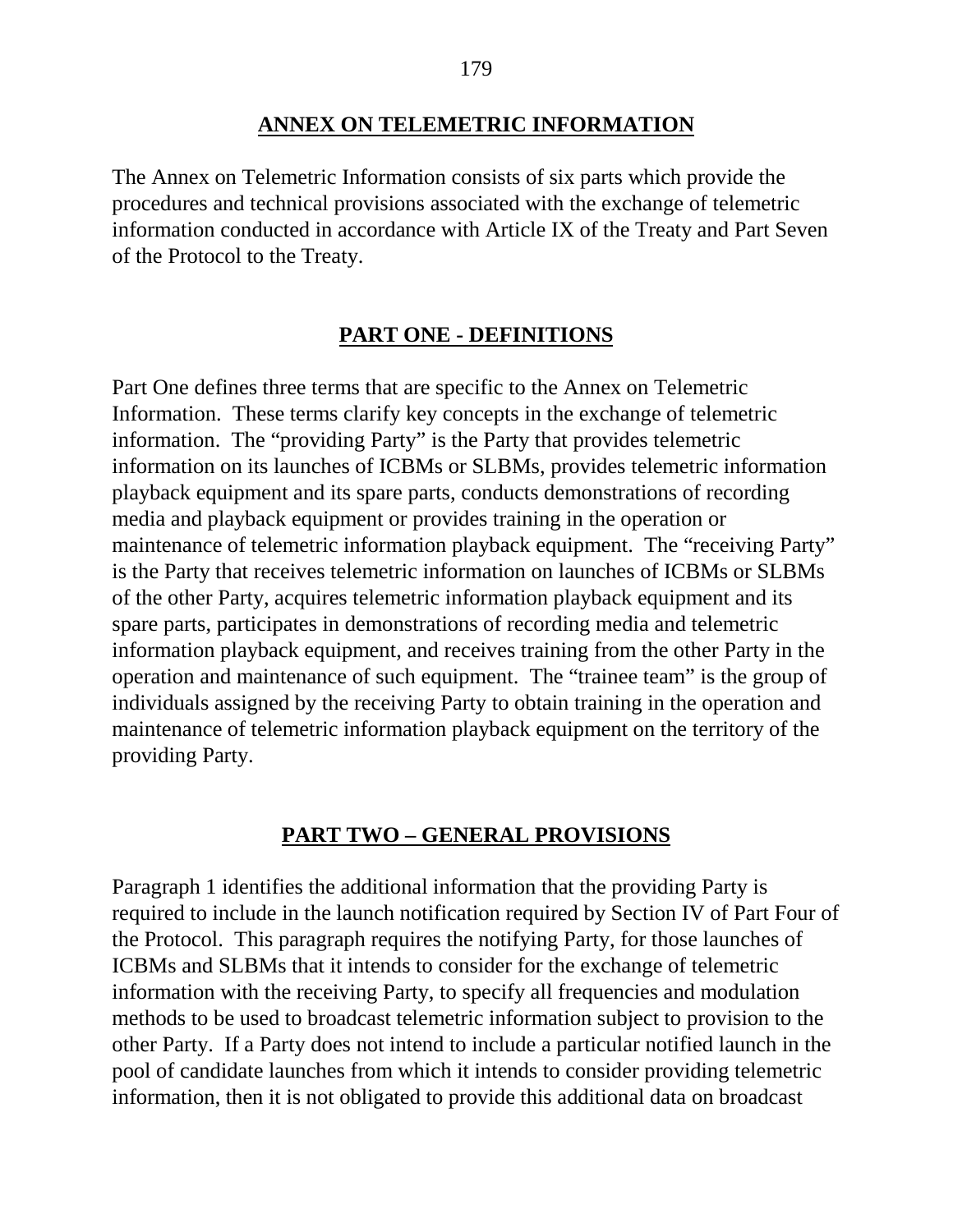information in its launch notification. Provision of broadcast frequencies and modulation methods for a particular launch does not obligate the providing Party to provide the telemetric information for that launch. The purpose of the additional data is to aid the receiving Party in its independent collections of the broadcast signal so that it can confirm that the telemetric information provided on the recordings is the same as the information that was broadcast. The decisions on the launches for which telemetric information will be provided will be made after the annual review of the telemetric information exchange is conducted in the Bilateral Consultative Commission (BCC).

Broadcast frequencies and modulation methods associated with telemetric information that originates in reentry vehicles or in other objects installed on an ICBM or SLBM to be delivered into the upper atmosphere or space will not be provided to the other Party as part of a launch notification because this telemetric information is not subject to exchange with the other Party, as set forth in Paragraph 5 of Part Two of the Annex.

Paragraph 2 specifies that the Party conducting a launch of an ICBM or SLBM that it intends to consider for the exchange of telemetric information with the other Party may not take any measures to deny that Party access to the telemetric information that is broadcast during the launch that is subject to exchange. This provision prohibits the use of encryption, jamming, narrow directional beaming, or any other means of denial of access to the portion of the telemetry signal broadcast during such launches that is subject to exchange. Paragraph 2 specifically states that encryption may not be applied to telemetric information that may be provided to the other Party. Because telemetric information that originates in and is broadcast from reentry vehicles or other objects installed on an ICBM or SLBM to be delivered into the upper atmosphere or space is not subject to exchange, as set forth in Paragraph 5 of Part Two of this Annex, encryption and other methods of data denial may be applied to telemetric information originating in and broadcast from these sources.

Paragraph 3 states that the Party conducting a launch of an ICBM or SLBM may use any method to deny access to the telemetric information that is broadcast from the missile if the Party does not intend to consider providing the telemetric information to the other Party as part of the annual exchange of telemetric information. This provision does not foreclose the possibility that, following discussion during the annual review of telemetric information within the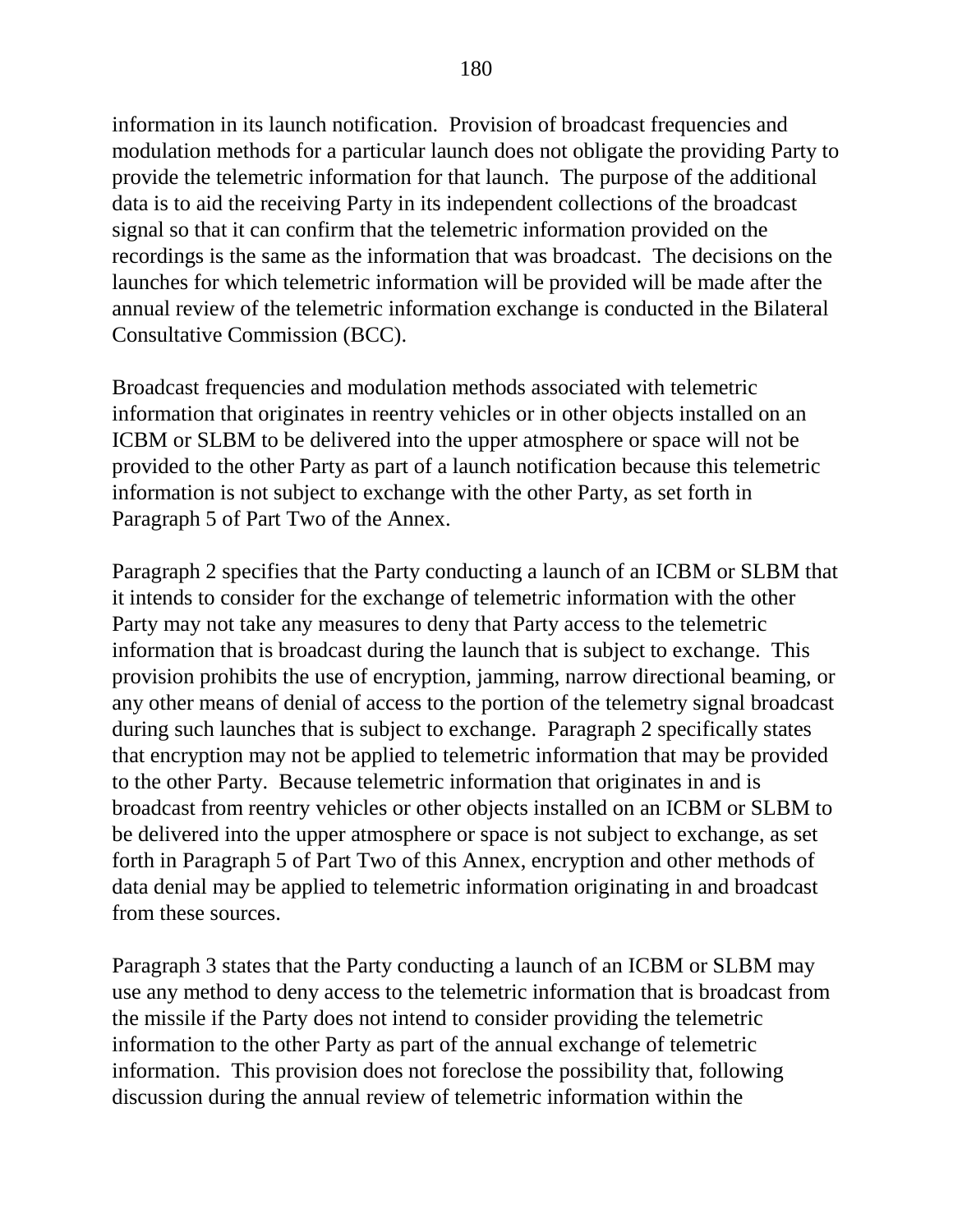framework of the BCC, a Party may decide to exchange the telemetric information from a launch to which it applied data denial measures. The modalities for such an exchange would also be discussed in the BCC.

Paragraph 4 states that the Parties will begin the exchange of telemetric information once agreement is reached within the framework of the BCC on the amount of telemetric information from ICBM and SLBM launches to be exchanged. The Parties may agree within the framework of the BCC to exchange all telemetric information that originates in and is broadcast from a missile with the exception of telemetric information that originates in reentry vehicles or in other objects installed on an ICBM or SLBM for delivery into the upper atmosphere or space, as set forth in Paragraph 5 of Part Two of this Annex. The Parties may also agree on a lesser amount. Discussion of the telemetry exchange will take place on an annual basis within the BCC. This allows for an initial agreement on the information to be exchanged at the beginning of Treaty implementation and reevaluation on an annual basis.

Paragraph 5 exempts from exchange any telemetric information that originates in reentry vehicles or in other objects installed on an ICBM or SLBM for delivery into the upper atmosphere or space. This provision specifically removes from consideration the exchange of information originating in the reentry vehicle or objects delivered into the upper atmosphere or space employing ICBMs and SLBMs covered by the Treaty or launch systems containing the first stage of such ICBMs or SLBMs. Objects delivered into the upper atmosphere or space could include space payloads, atmospheric experiments, and various sensors.

Paragraph 6 specifies that, during the exchange of telemetric information the providing Party will provide recording media containing telemetric information, a summary of the recording media to facilitate its playback, and interpretive data associated with the analysis of the recording media. This provision ensures that the agreed amount of the telemetric information and all the associated information necessary to play back and interpret that information is provided for each launch for which telemetric information is provided. The obligation to provide "telemetric information" rather than specific original recording media allows each Party to make appropriate copies for provision to the other Party.

Paragraph 7 specifies that the Parties must provide the full set of telemetric information described in Paragraph 6 for each launch for which telemetric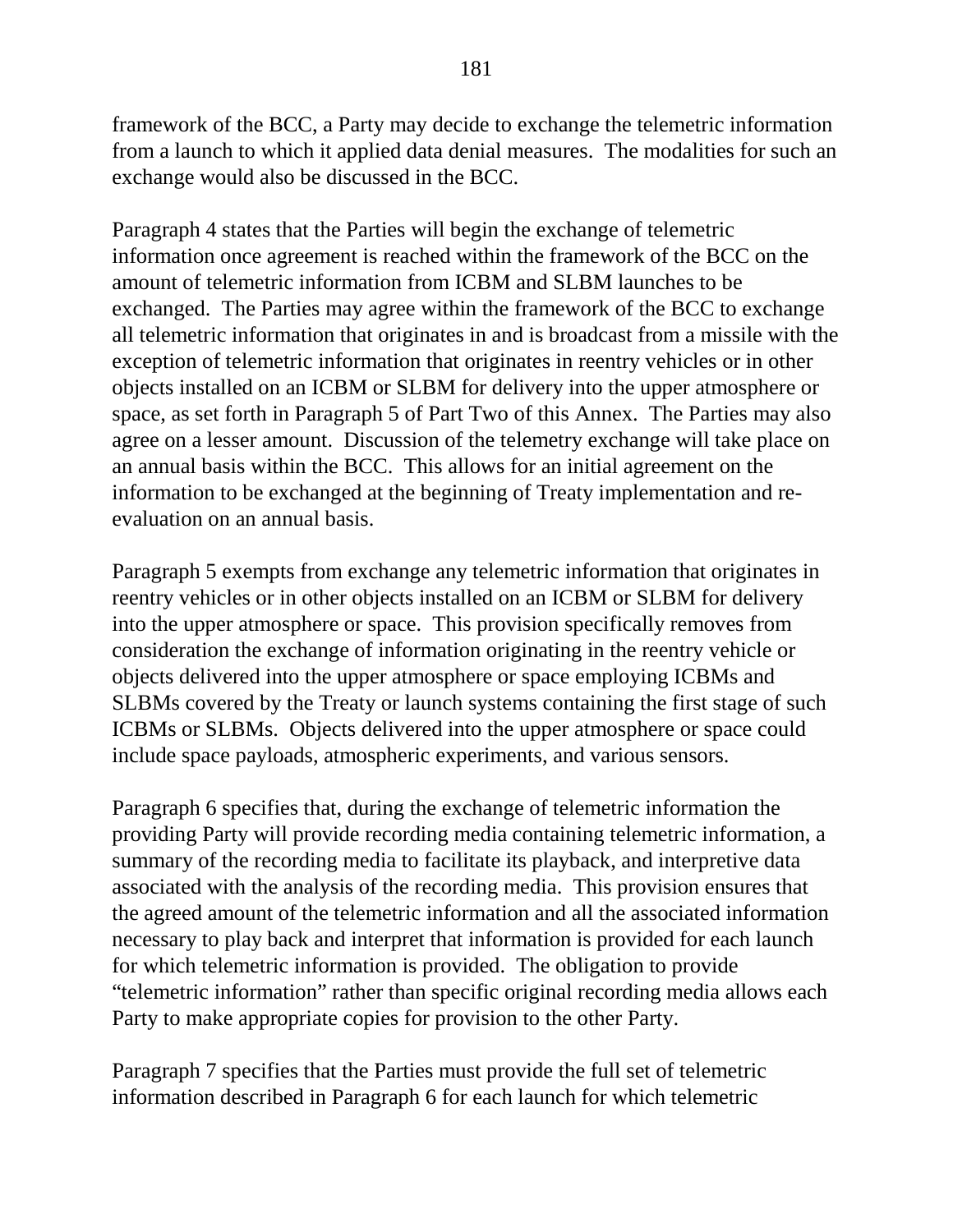information will be exchanged no later than 60 days after the decision reached within the framework of the BCC, which must meet during the first 65 days of the calendar year, to discuss the exchange of telemetric information on launches conducted in the previous calendar year. The paragraph additionally clarifies that written materials may be provided in either the English or Russian language, at the discretion of the providing Party.

Paragraph 8 describes the steps the Parties must take to enable each other to play back recording media containing telemetric information. These steps include conducting an initial demonstration of the recording media that a Party intends to use and the applicable telemetric information playback equipment; providing future demonstrations for different recording media and applicable playback equipment as it is introduced; and providing the opportunity to acquire the playback equipment that has been demonstrated, including training in the operation and maintenance of the equipment and spare parts.

Subparagraph 8(e) requires that the providing Party use recording techniques that allow the receiving Party to play back the telemetric information provided using playback equipment that has been demonstrated. Such techniques include the types of modulation, methods, modes, and formats used to record the information, as well as the method of encoding the telemetric information on the recording media. In addition, the summaries of the recording media must contain information the receiving Party needs to play back the telemetric information. These requirements prevent the testing Party from denying access to the recorded information by using recording techniques that the receiving Party cannot read or by withholding information about the recording media or its recording techniques required to use the playback equipment. This subparagraph clarifies that playing back the recording means converting the telemetric information on the medium to the same form (format) that originated on board the missile before it was broadcast. The format originating on board the missile refers to the sequencing and structure of the real time physical digital bit stream as it went into the transmitter.

Paragraph 9 specifies that telemetric information shall be exchanged for launches of ICBMs and SLBMs conducted after the Treaty enters into force. Data from launches conducted prior to the date of entry into force are not subject to exchange.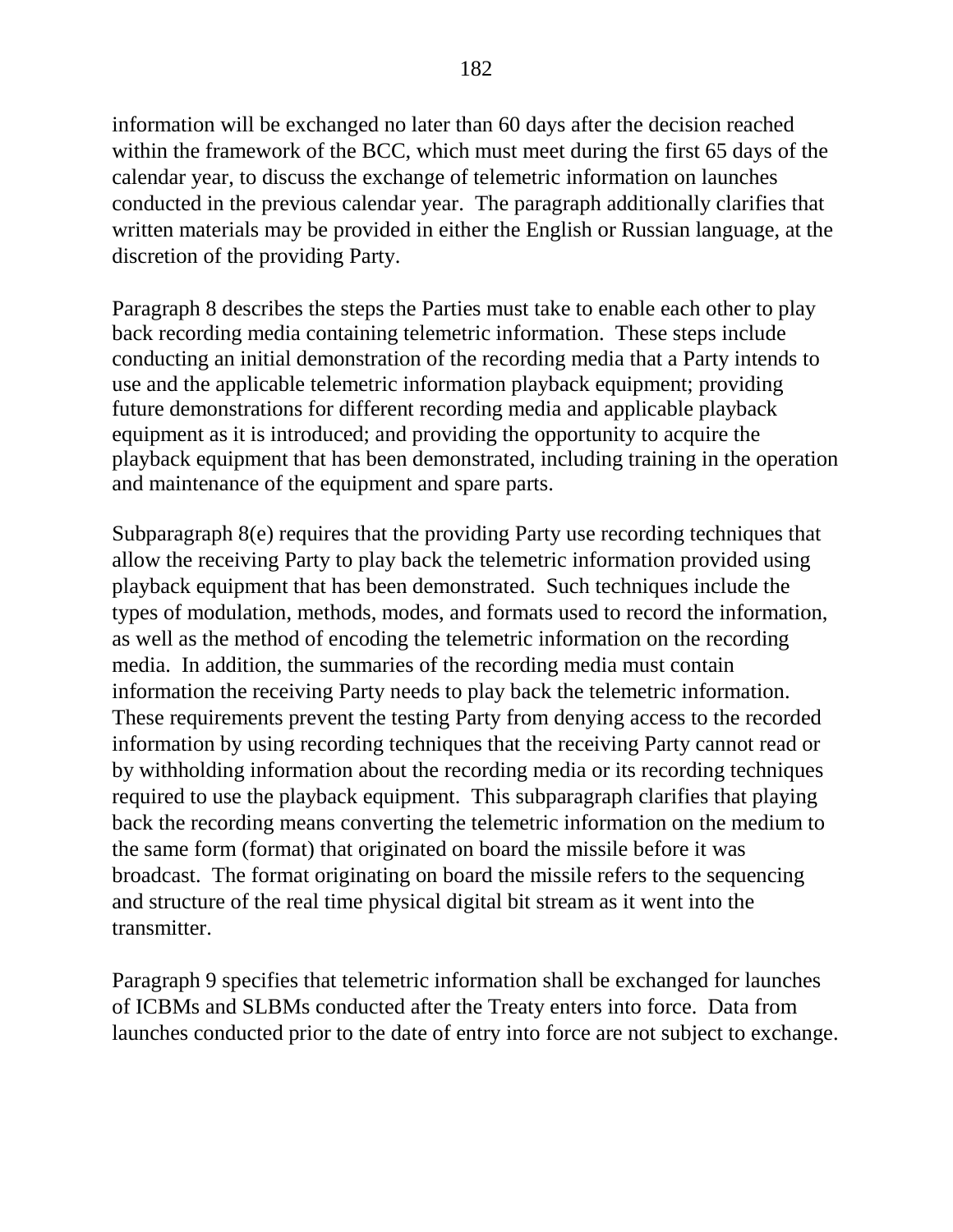# **PART THREE – PROVISION OF RECORDING MEDIA, SUMMARIES OF RECORDING MEDIA, AND INTERPRETIVE DATA FOR TELEMETRIC INFORMATION**

Paragraph 1 establishes the right of each Party to use any media containing a recording of telemetric information for which a demonstration has been conducted and that is compatible with playback equipment for which a demonstration has been conducted. This provision gives the Party conducting the launch the right to determine the method of recording the telemetric information on recording media, as long as the media contain a recording of all telemetric information agreed for exchange and such information can be played back using demonstrated playback equipment.

Paragraph 2 specifies the minimum information to be included in recording media summaries. These summaries are necessary to identify the media and play back their data. Each summary must include basic information identifying the medium and the launch, including an identifying number, the type of ICBM or SLBM, date of the launch, frequency and modulation method used to broadcast the telemetric information, and starting and ending times of the recording. Summaries must also include information describing how the telemetric information was recorded, including the recorder type, recording mode, recording speed and information for each track (if the recording medium is a tape), the type of filing system, including information on the structure of the file and the information words in the file (if the information is in a file), digital data encoding methods employed, which describe how individual data bits are represented, and digital recording formats. Since missing or unreadable portions of telemetric information sometimes occur, the Party supplying the recording media must also identify and explain the periods (keyed to a time standard) during the launch for which no telemetric information was obtained or for which recorded media are of inferior quality.

Paragraph 3 provides the opportunity for the receiving Party to provide notification to the providing Party if the receiving Party determines that the information contained on the recording media is incomplete, or that the information contained on the recording media or the recording summary is of insufficient quality to convert the telemetric information to the format that originated on board the missile prior to broadcast.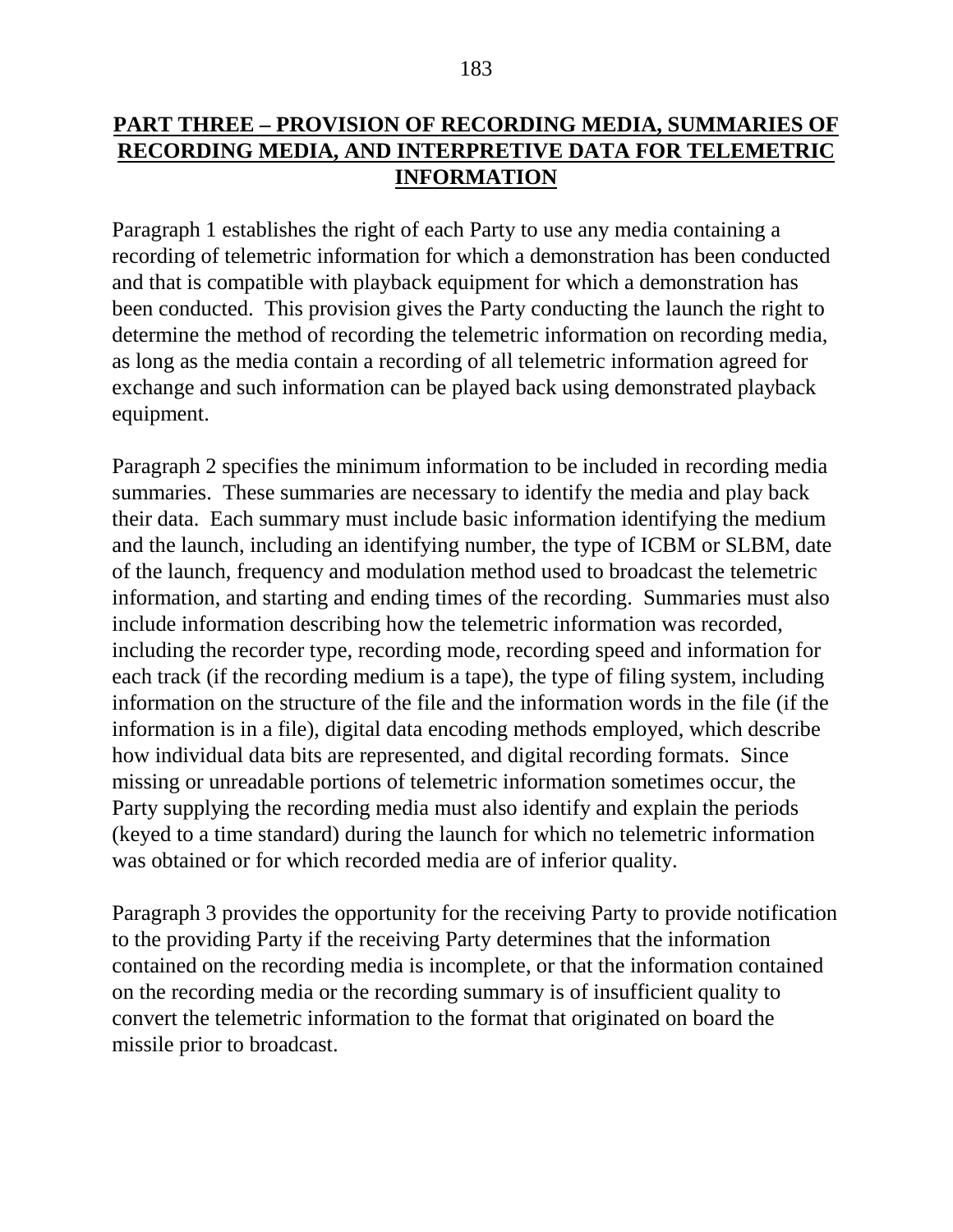Paragraph 4 establishes the obligation for the providing Party to respond to the notification described in Paragraph 3 with an explanation concerning the deficiencies in the information provided or with new recording media or new recording summaries.

Paragraph 5 identifies the minimum interpretive data to be provided with the recordings for analysis of its telemetric information. The basic obligation is to provide a description of the format for the telemetry frame and the encoding methods used for all telemetric information that is provided. Telemetry data bits are usually organized into a hierarchy of groupings; a group of individual data bits make up a standard word, and a group of standard words make up a frame. The beginning or end of a frame is identified by a unique pattern of bits known as synchronization words or bits.

Subparagraphs 5(a) through 5(d) require that the description include basic formatting information, specifically the number of bits per standard word, the number of words per frame, the number of frames per second, and the location of synchronization words or synchronization bits.

Subparagraph 5(e) requires that the description include the location of information in the frame describing its formatting. For example, specific words may contain information that specifies how or when the frame format has changed from the previous frame.

Subparagraphs 5(f) and 5(g) require that the description include information regarding data elements. Data elements are units of information such as an onboard technical measurement or a formatting aid within the telemetry frame. Data elements may or may not be recorded on each frame, may or may not be in the same location in the frame throughout the launch, and may be represented numerically by one of several possible arrangements of bits. Subparagraph 5(f) requires that the description include a designator and the location of each data element within the frame throughout the interval of telemetric information provided and, if a given word location uses a timesharing mode for two or more data elements, the structure for such timesharing. The designator called for in this subparagraph is a means of identifying each data element, not necessarily a name or description. Subparagraph  $5(g)$  requires that the description include the method of representing each data element, including the location of each bit in each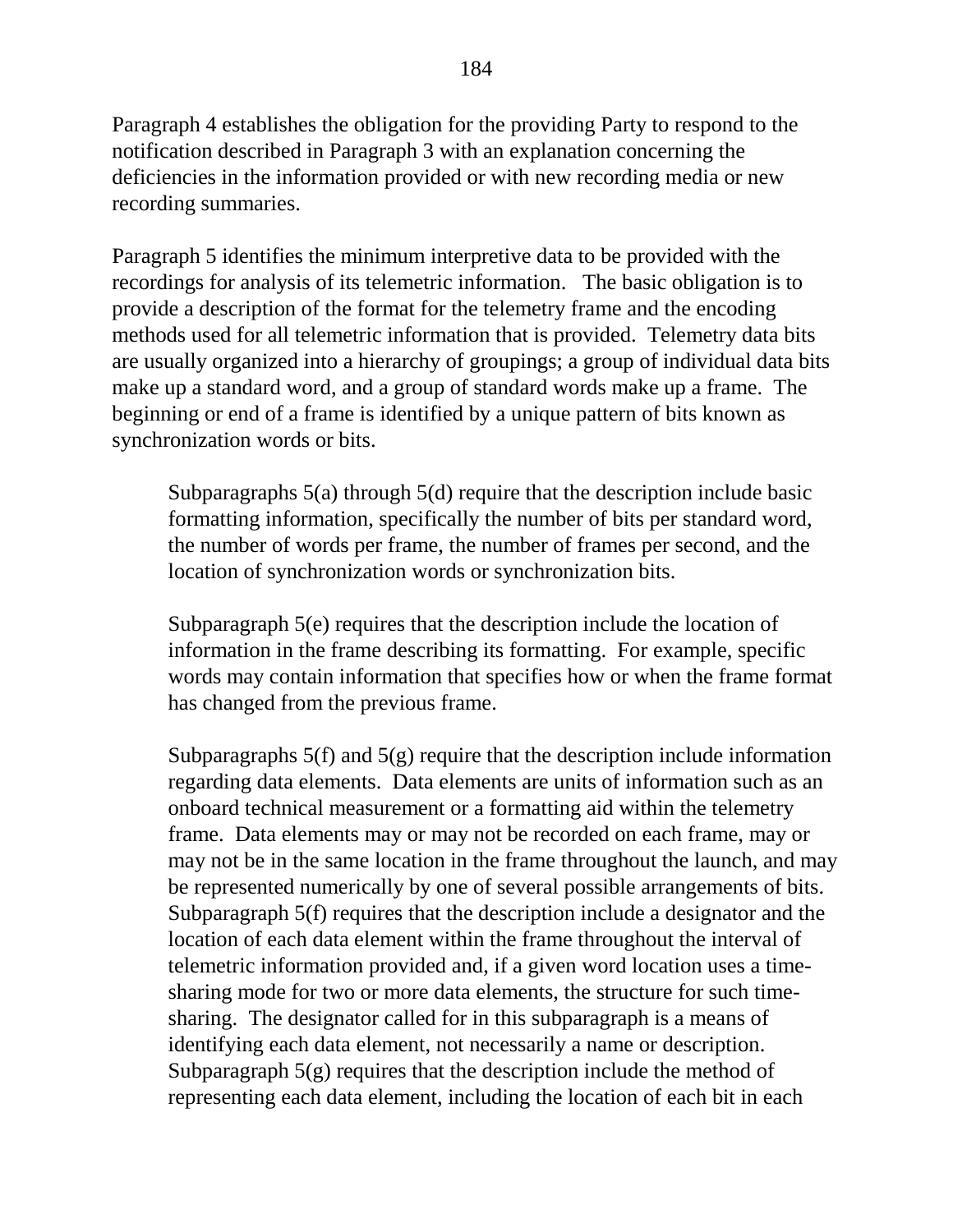element, the order of the bits from least to most significant, and the method for representing negative values.

Subparagraph 5(h) requires that the providing Party give to the receiving Party all information regarding encoding algorithms for the telemetric information provided. Encoding algorithms are processes that are applied within the telemetry equipment and are known to the providing Party. Encoding algorithms include error detection and correction, data compression, and any conversion processes that are applied in the telemetry equipment to onboard measured parameter values prior to their broadcast.

Paragraph 6 obligates the Parties to provide a complete set of interpretive data in accordance with paragraph 5 for each launch of an ICBM or SLBM for which telemetric information is provided. This means that the practice of referring to previous interpretive data associated with telemetric information from another launch of an ICBM or SLBM is not permitted.

Paragraph 7 emphasizes that the combination of the recording media summaries provided and the playback of telemetric information contained on recording media, played back using equipment previously demonstrated, must provide the receiving Party the opportunity to convert the telemetric information provided to the format that originated on board the missile before broadcast.

Paragraph 8 provides the receiving Party the opportunity to notify the providing Party if it determines that the interpretive data do not meet the requirements set forth in Paragraph 5. Pursuant to paragraph 2 of Section IV of Part Four of the Protocol, such notifications are to be provided no later than 180 days after receipt of the interpretive data.

Paragraph 9 obligates the providing Party to respond to the notification described in Paragraph 8 with an explanation concerning the incompleteness or insufficient quality of the interpretive data or to provide through diplomatic channels revised interpretive data for telemetric information. Pursuant to paragraph 3 of Section IV of Part Four of the Protocol, this response is to be provided no later 60 days after receipt of such notification.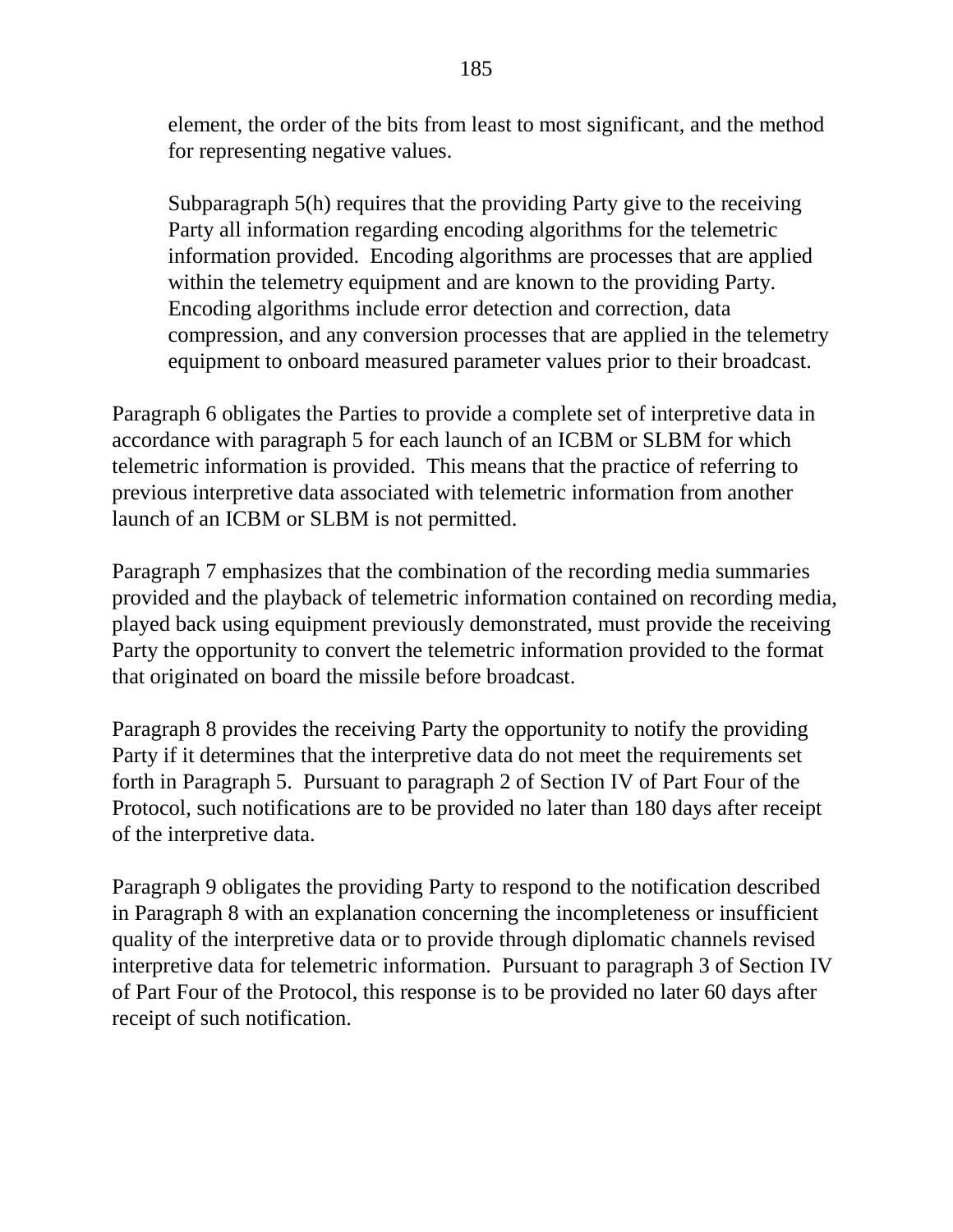# **PART FOUR – ARRANGING AND CONDUCTING DEMONSTRATIONS OF RECORDING MEDIA AND TELEMETRIC INFORMATION PLAYBACK EQUIPMENT**

Paragraph 1 obligates each Party to conduct within 180 days after entry into force of the Treaty the initial demonstration of the recording media and playback equipment they will use to provide telemetric information to the other Party.

Paragraph 2 obligates each Party to conduct subsequent demonstrations of recording media and relevant playback equipment if there are changes to the recording medium, type of modulation, mode, recording format, or method of encoding telemetric information from that used previously that require the use of different telemetric information playback equipment or a modification of existing playback equipment. The demonstration must be conducted no less than 60 days in advance of the beginning of the calendar year during which such recording medium will be provided or no later than 60 days after receipt of the request described in Paragraph 4 of this Part.

Paragraph 3 addresses the case of changes as described in Paragraph 2 that do not require new or modified playback equipment. This provision obligates the providing Party to send information through diplomatic channels describing the differences in recording medium, type of modulation, mode, recording format, or method of encoding telemetric information, from what was previously demonstrated. The providing Party is also obligated to provide media with a recording of test telemetric information to make it possible for the receiving Party to ascertain that the descriptions provided are sufficient.

Paragraph 4 provides the receiving Party the right to request a demonstration of recording media and telemetric information playback equipment if it believes the information provided as set forth in Paragraph 3 is insufficient.

Paragraph 5 establishes that notifications concerning the planned date and location of a demonstration of recording media and telemetric information playback equipment will be provided no less than 30 days in advance of the demonstration as set forth in paragraph 4 of Section IV of Part Four of the Protocol to the Treaty.

Paragraph 6 establishes that the providing Party will determine the location for the demonstration of recording media and telemetric information playback equipment.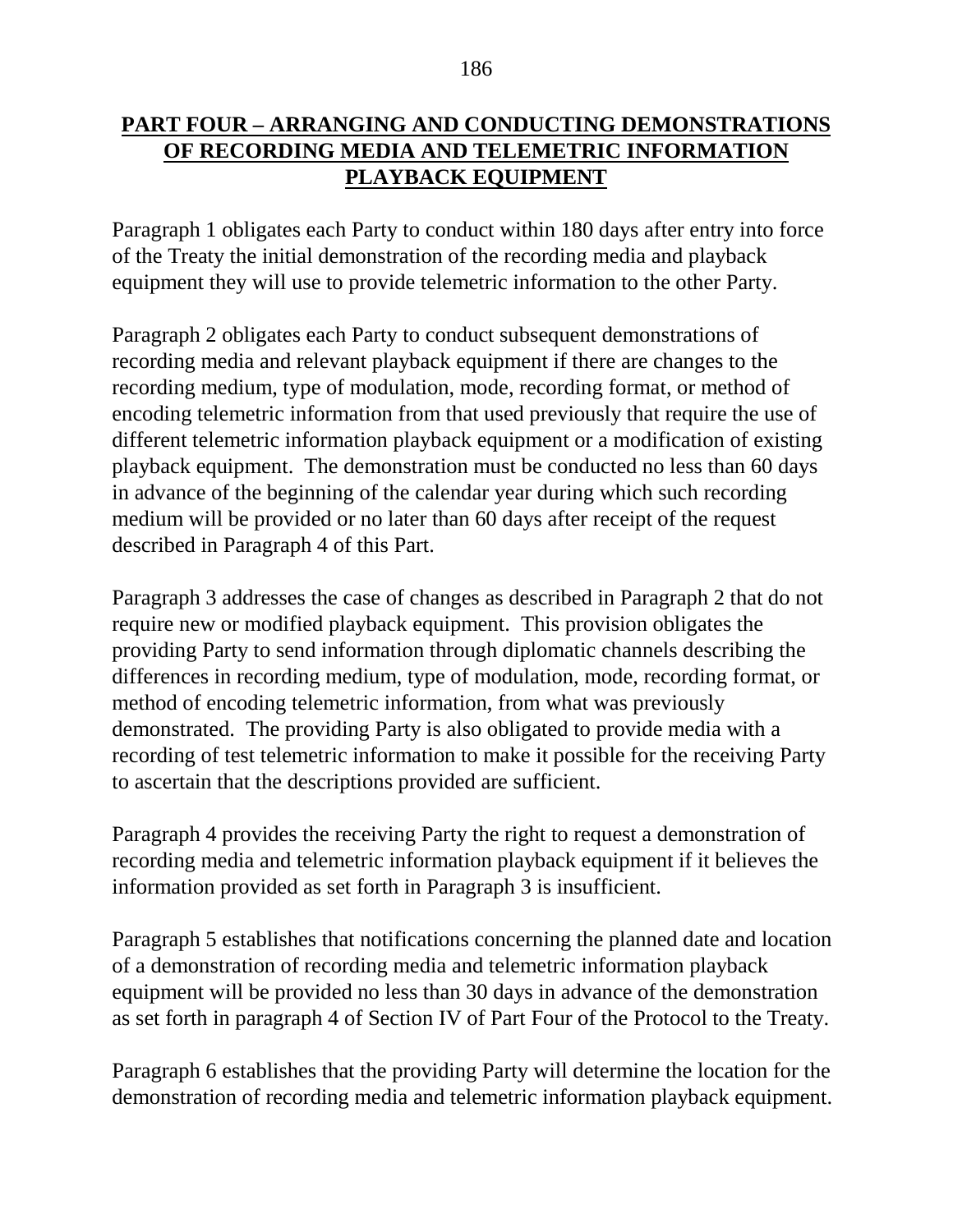Paragraph 7 provides an opportunity for the providing Party to supplement the recording media summaries it provides as set forth in Paragraph 2 of Part Three of the Annex with additional information that has been agreed between the Parties during the conduct of a recording medium demonstration or within the framework of the BCC.

Paragraph 8 provides an opportunity for the Parties to agree upon, within the framework of the BCC, the detailed procedures for conducting demonstrations of recording media and telemetric information playback equipment.

Paragraph 9 establishes the cost-sharing practices to be followed in conducting the demonstrations described in this Part of the Annex, specifying that the costs associated with transporting individuals of the receiving Party to and from the point of entry of the providing Party to participate in a demonstration of recording media or playback equipment are to be borne by the receiving Party. Paragraph 9 further specifies that costs associated with arranging and conducting demonstrations of recording media and telemetric information playback equipment are to be borne by the providing Party.

# **PART FIVE – PROVISION OF PLAYBACK EQUIPMENT AND SPARE PARTS**

Paragraph 1 obligates each Party to provide the other Party the opportunity to acquire the equipment demonstrated for the playback of telemetric information, together with the appropriate software and technical documentation. This provision establishes that notifications pertaining to a request for such equipment, and subsequent responses are to be provided as set forth in Paragraph 5 of Section IV of Part Four of the Protocol, taking into account a prescribed sequence as outlined in Subparagraphs 1(a) through 1(c). This sequence begins with a request by the receiving Party to obtain telemetric information playback equipment for which a demonstration has been conducted. The providing Party then responds, no later than 30 days after receipt of the request, with the estimated time frame for delivery of such equipment, its cost, and weight and size of the equipment in the transport packaging. Finally, the receiving Party notifies the providing Party of its agreement or refusal to purchase the playback equipment.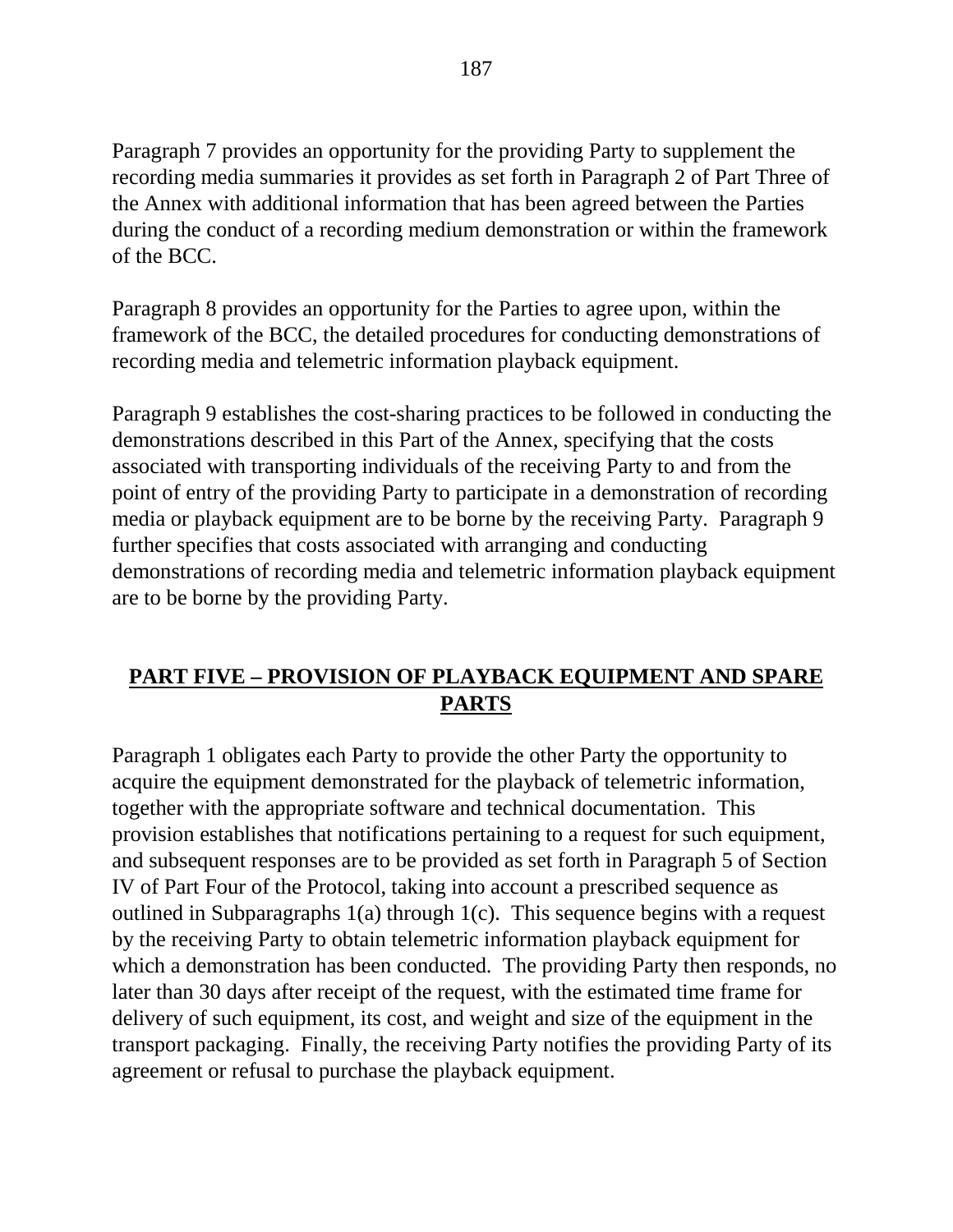Paragraph 2 requires the providing Party to provide telemetric information playback equipment to the receiving Party within 120 days of receipt of notification that the receiving Party agrees to acquire the playback equipment through the process described in Paragraph 1, unless the Parties agree otherwise.

Paragraph 3 obligates each Party to provide to the other Party the opportunity to acquire spare parts for previously purchased telemetric information playback equipment, with detailed instructions on installation of the specified spare parts. Paragraph 3 also establishes that notifications pertaining to a request for spare parts, and subsequent responses are to be provided as set forth in Paragraph 5 of Section IV of Part Four of the Protocol, taking into account a prescribed sequence as outlined in Subparagraphs 3(a) through 3(c). This sequence begins with a request by the receiving Party to obtain spare parts for playback equipment, for which a demonstration was previously conducted. The providing Party then responds, no later than 30 days after receipt of the request, with the estimated time frame for delivery of spare parts, their cost, and weight and size of the parts in transport packaging. Finally, the receiving Party notifies the providing Party of its agreement or refusal to purchase the spare parts.

Paragraph 4 requires the providing Party to provide spare parts for playback equipment to the receiving Party within 90 days of receipt of notification that the receiving Party agrees to acquire the spare parts through the process described in Paragraph 3, unless the Parties agree otherwise.

Paragraph 5 establishes that in the event of two or more malfunctions of the same components of telemetric information playback equipment, the receiving Party may request an explanation from the providing Party. The providing Party is to respond with a detailed explanation, to include an analysis of the possible cause of the malfunction of the equipment and recommendations for the prevention of such malfunctions in the future. Paragraph 5 obligates the Parties to use diplomatic channels to request and provide this information.

Paragraph 6 specifies that the costs associated with the acquisition of the telemetric information playback equipment and/or its spare parts, including their delivery and installation, are to be borne by the receiving Party.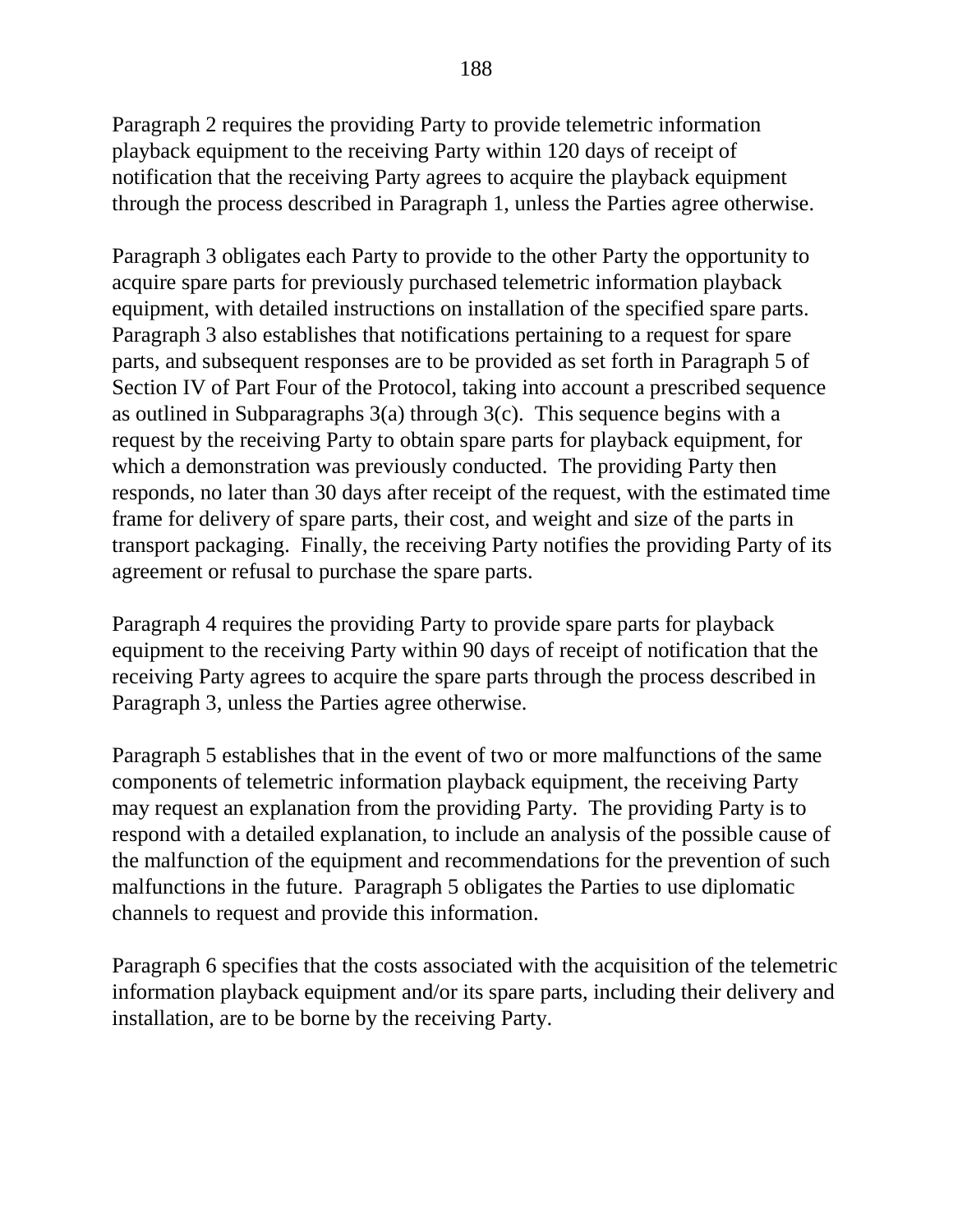## **PART SIX – TRAINING IN THE OPERATION AND MAINTENANCE OF TELEMETRIC INFORMATION PLAYBACK EQUIPMENT FOR PERSONNEL OF THE RECEIVING PARTY**

Paragraph 1 obligates the providing Party to conduct training for the receiving Party in the operation and maintenance of telemetric information playback equipment for which a demonstration has been conducted. This training takes place on the territory of the providing Party. Such training is requested in accordance with paragraph 6 of Section IV of Part Four of the Protocol.

Paragraph 2 addresses the size of the trainee team and the responsibilities of the receiving and providing Parties in preparation for the arrival of the trainee team.

Subparagraph 2(a) sets the limit of 14 as the maximum number of team members.

Subparagraph 2(b) requires that the receiving Party provide the list of team members in advance of their arrival. The providing Party then is required to provide notification of any objection to the listed team members within 15 days after receiving the list, following the same provisions for objection to a team member as are applied to the list of inspectors for an inspection.

Subparagraph 2(c) obligates the providing Party to provide visas and any other documents required for the team members to enter and remain on its territory during the training period.

Paragraph 3 describes the responsibilities of the providing Party with respect to the trainee team during the period of the training.

Subparagraph 3(a) requires that necessary assistance, to include safety briefings, be provided to the trainee team members.

Subparagraph 3(b) stipulates that each member of the trainee team be provided training materials in the language of the receiving Party and that one set of the training materials be provided for the entire team in the language of the providing Party.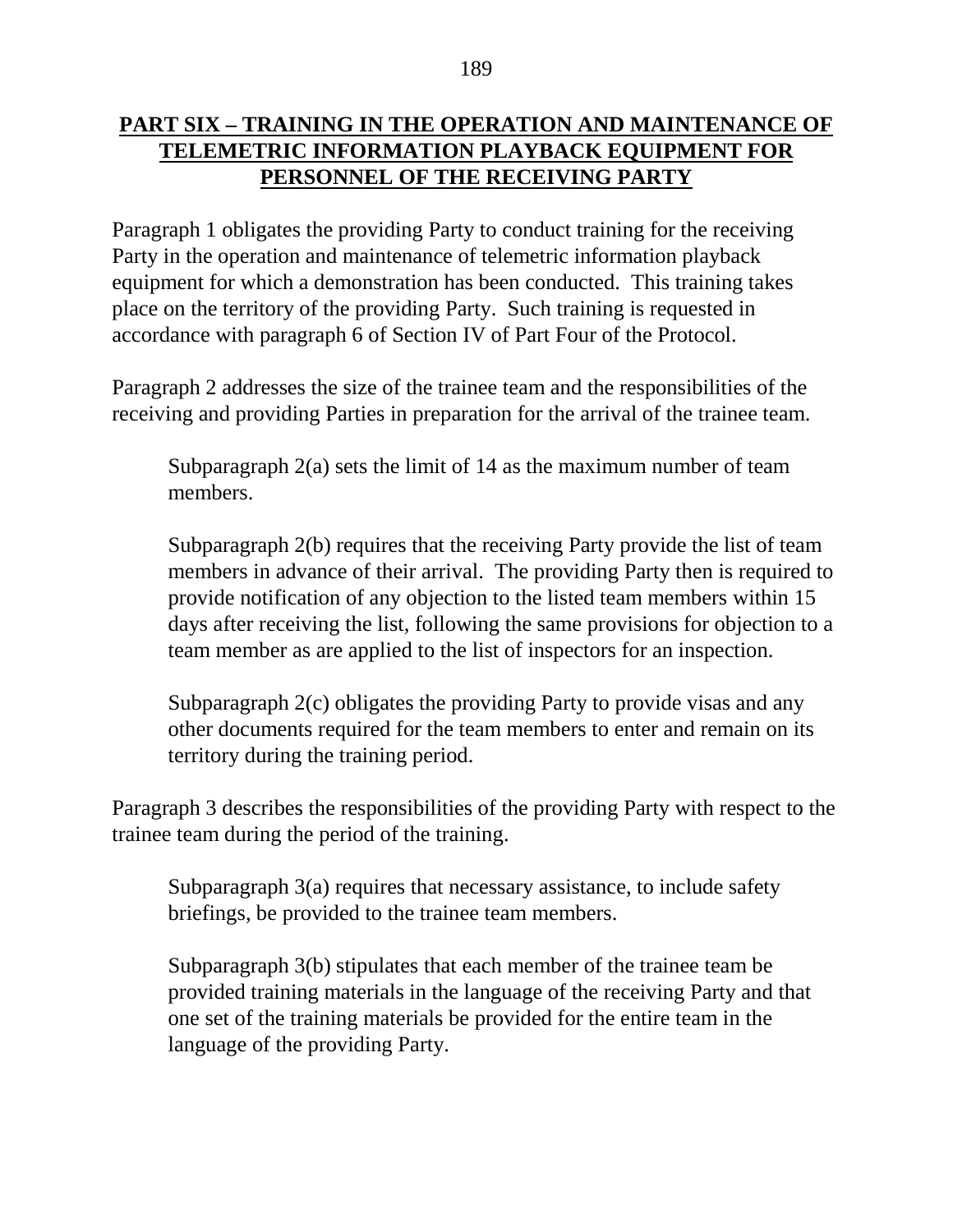Subparagraph 3(c) requires that the same provisions for movement, travel, and emergency evacuation that apply for inspection activities will apply for the trainee team leader and representatives of the providing Party. The rationale for referring only to the trainee team leader is that it is only the trainee team leader ("inspection team leader" in the inspection context) for which the annex establishes a specific legal right, which is the right to reach agreement with the representatives of the providing Party ("in-country escort" in the inspection context) for emergency evacuation. It is understood that the provisions of paragraph 7 of Part One of the Annex on Inspection Activities to the Protocol are to be interpreted by substituting "trainee team members" for "inspectors and aircrew members."

Subparagraph 3(d) ensures that the trainee team can be in communication with its own embassy during the period it is on the territory of the providing Party.

Subparagraph 3(e) stipulates that the providing Party treat the members of the trainee team with due respect and take appropriate measures to protect them.

Paragraph 4 specifies the arrangements for air transportation for the trainee team. Subparagraph 4(a) permits the use of inspection airplanes, commercial flights, or Open Skies airplanes for transportation of the team members. Subparagraph 4(b) requires notification of expected time of arrival and necessary information about each team member no less than 72 hours prior to the arrival of the trainee team members.

Paragraph 5 states the requirements for reporting and confidentiality related to the training provided. Subparagraph 5(a) requires that the trainee team leader and a representative of the providing Party record the training activities that were carried out in a written report before leaving the location where the training was conducted. Subparagraph 5(b) stipulates that the receiving Party ensure that its team members not publicly disclose the information obtained during training without the express consent of the receiving Party, and that the receiving Party may only grant such consent with the express consent of the providing Party.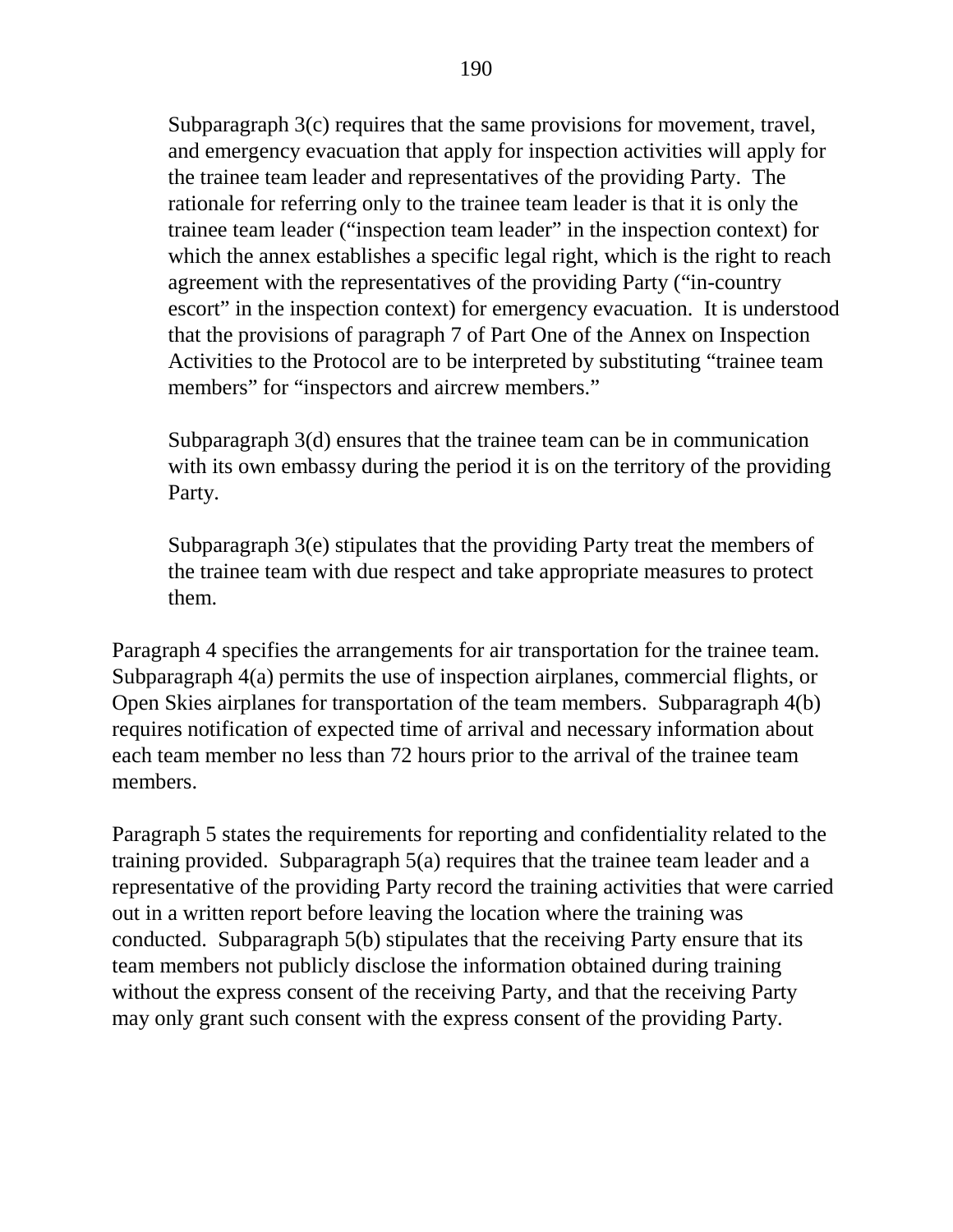Paragraph 6 states that the providing Party will provide meals, lodging, and other necessary services for the trainee team during the time they are on the territory of the providing Party.

Paragraph 7 requires that training materials be provided to the receiving Party at no cost.

Paragraph 8 provides that the receiving Party will bear the costs of transportation to and from the territory of the providing Party as well as any costs associated with Paragraph 6 of this Part of the Annex.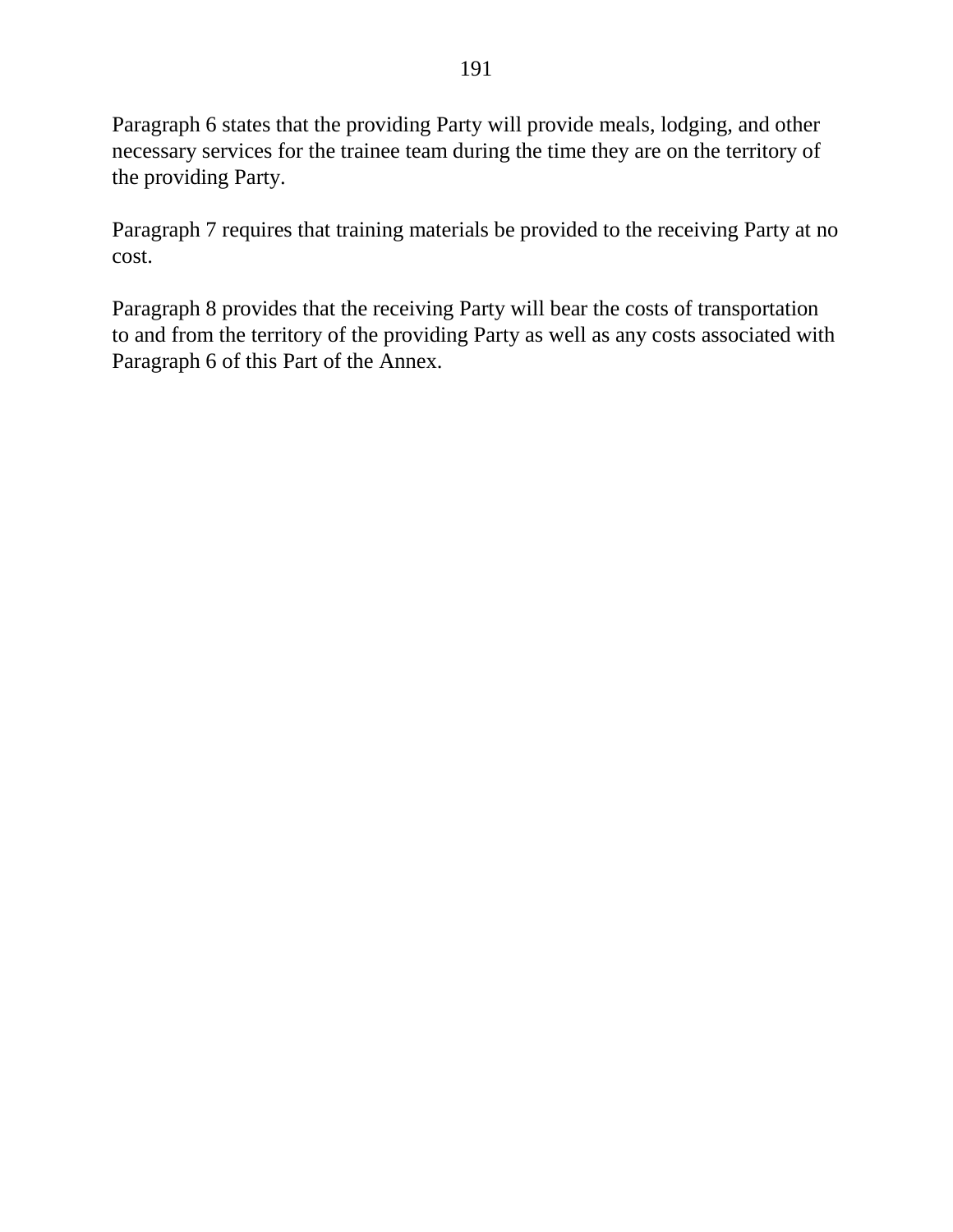## **ANALYSIS OF UNILATERAL STATEMENTS ASSOCIATED WITH THE TREATY**

There are three unilateral statements associated with the Treaty. The Russian Federation and the United States each made a unilateral statement concerning missile defense. The United States also made a unilateral statement concerning Trident I SLBMs. These statements are not integral parts of the Treaty, and they are not legally binding. They are presented solely for the information of the Senate.

#### **Statement of the Russian Federation Concerning Missile Defense**

On April 7, 2010, the Russian Federation made a unilateral statement on missile defense, in which it recorded its view that the Treaty may be effective and viable only in conditions where there is no qualitative and quantitative build-up in the missile defense system capabilities of the United States. The Russian Federation further noted its position that the "extraordinary events" that could justify withdrawal from the Treaty, pursuant to Article XIV, include a build-up in the missile defense system capabilities of the United States that would give rise to a threat to the strategic nuclear forces potential of the Russian Federation.

The withdrawal standard in Article XIV contains language identical to the withdrawal provisions in many arms control agreements, including the START Treaty, the INF Treaty, and the NPT. The withdrawal provision is self-judging in that each Party may decide when extraordinary events related to the subject matter of the Treaty have jeopardized its supreme interests. Accordingly the Russian statement merely records that the circumstances described in its statement would, in its view, justify such a decision on its part. It does not change the legal rights or obligations of the Parties under the Treaty.

As a historical matter, the Soviet Union made a similar unilateral statement regarding withdrawal from the START Treaty. In that statement, the Soviet Union noted its position that the "extraordinary events" in the withdrawal provision included U.S. withdrawal from the ABM Treaty. When the United States withdrew from the ABM Treaty in 2001, however, the Russian Federation (as a successor state to the Soviet Union) did not withdraw from the START Treaty.